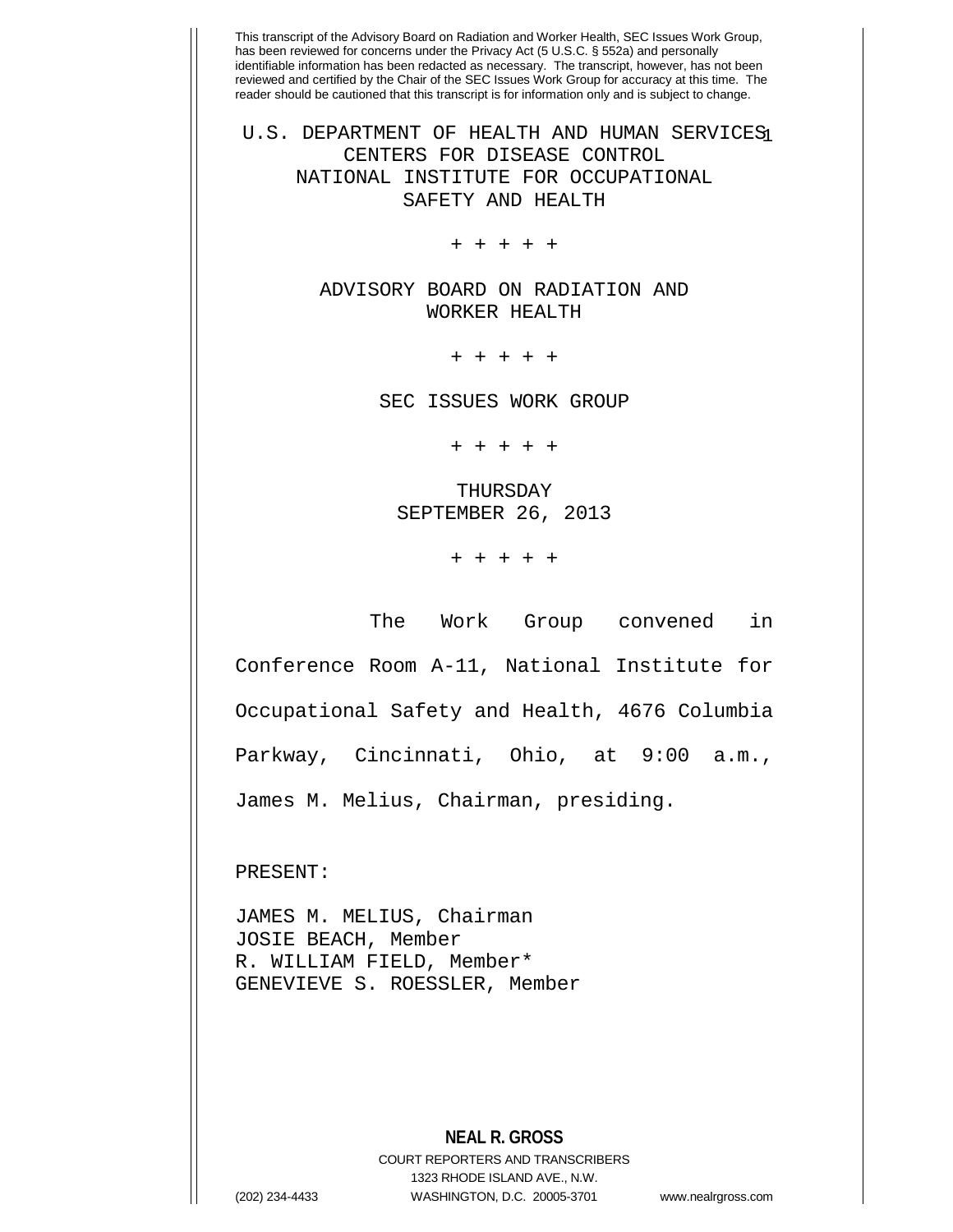ALSO PRESENT: 2

TED KATZ, Designated Federal Official NANCY CHALMERS, ORAU Team HARRY CHMELYNSKI, SC&A\* DeKEELY HARTSFIELD, HHS STU HINNEFELD, DCAS JOSH KINMAN, DCAS JENNY LIN, HHS ARJUN MAKHIJANI, SC&A TOM LaBONE, ORAU Team JOHN MAURO, SC&A\* JAMES NETON, DCAS DANIEL STANCESCU, DCAS JOHN STIVER, SC&A\* TIM TAULBEE, DCAS

\*Participating via telephone

## **NEAL R. GROSS**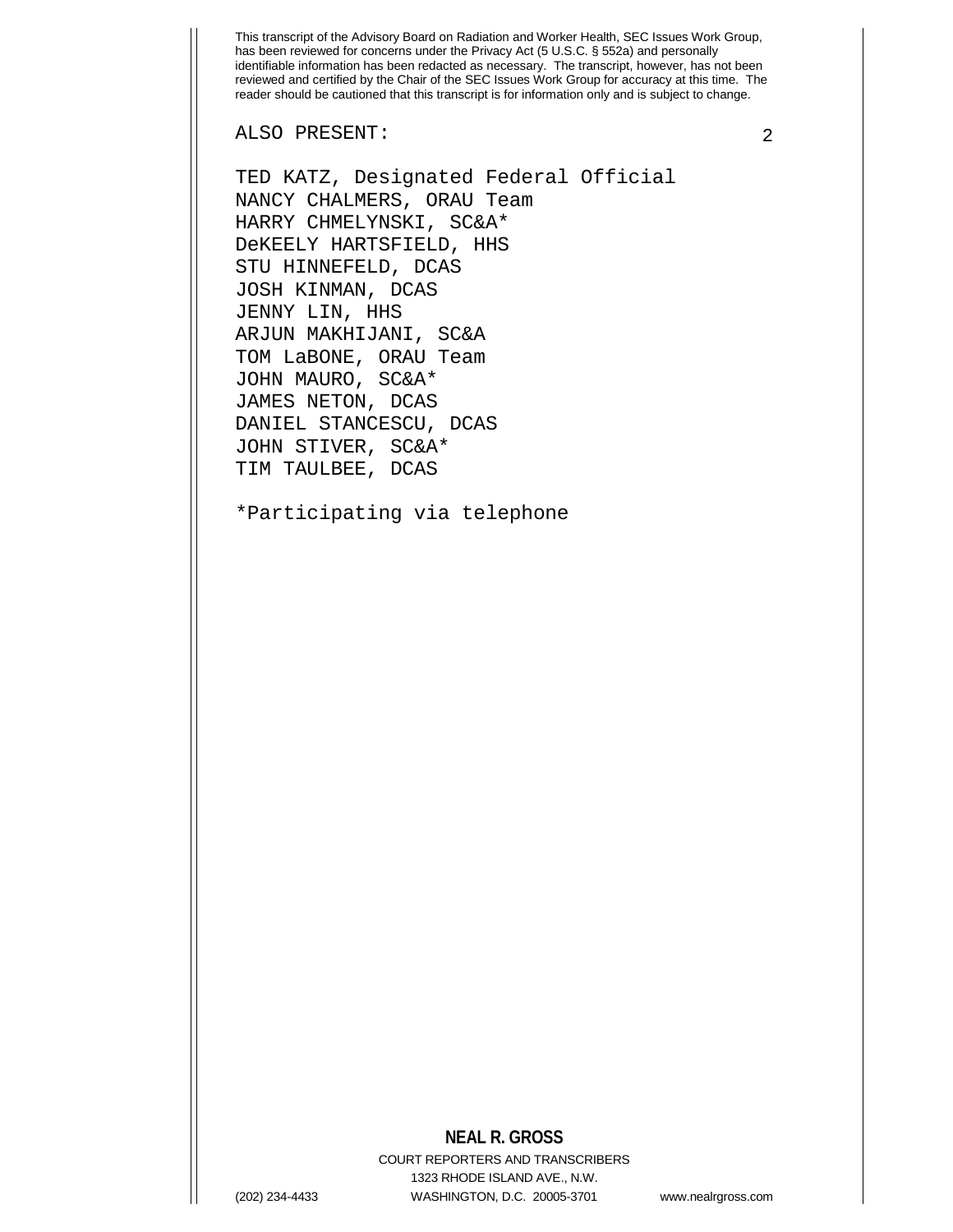|         | $C-O-N-T-E-N-T-S$                     |     |
|---------|---------------------------------------|-----|
|         | Call to Order and Opening Remarks     |     |
|         | Ted Katz                              |     |
|         | Roll Call                             |     |
|         | Opening Remarks<br>James Melius       |     |
|         | Chairman                              |     |
|         | SC&A Review of Coworker Dose Modeling | 11  |
|         | Jim Neton<br>NIOSH                    | 11  |
|         | Questions and Comments                | 114 |
|         | Harry Chmelynski<br><b>SC&amp;A</b>   | 167 |
| Matters | Work Group Discussion on Related      | 261 |
|         |                                       |     |
|         |                                       |     |
|         |                                       |     |
|         |                                       |     |
|         |                                       |     |
|         |                                       |     |
|         |                                       |     |

## **NEAL R. GROSS**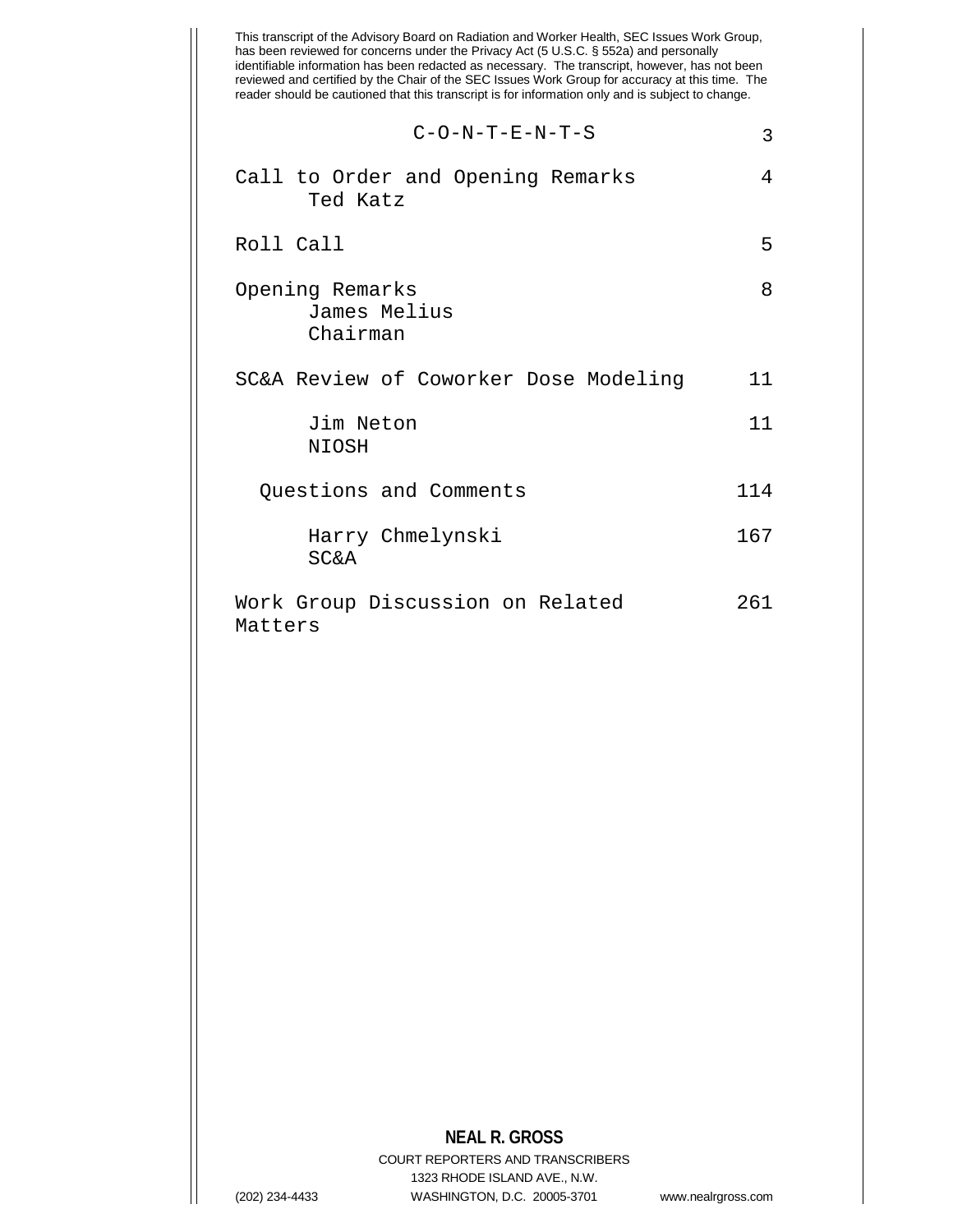**NEAL R. GROSS** This transcript of the Advisory Board on Radiation and Worker Health, SEC Issues Work Group, has been reviewed for concerns under the Privacy Act (5 U.S.C. § 552a) and personally identifiable information has been redacted as necessary. The transcript, however, has not been reviewed and certified by the Chair of the SEC Issues Work Group for accuracy at this time. The reader should be cautioned that this transcript is for information only and is subject to change. 4 1 P-R-O-C-E-E-D-I-N-G-S 2  $\parallel$  9:17 a.m. 3 MR. KATZ: Good morning, everyone 4 || in the room and on the lines. 5 This is the Advisory Board on 6 | Radiation and Worker Health, SEC Issues Work 7 Group. 8 || I apologize for the late start  $9 \parallel$  but we had security matters for getting into 10 a federal facility, and we're done with all 11 of that. 12 || So, for everyone's information, 13 || there is an agenda and several presentations, 14 two presentations and two papers, all posted 15 | on the NIOSH website, on the Board site under 16 meetings, under today's date. So, you can 17 follow along with the presentations as they 18 are given and you can see the background 19 materials that are being discussed. We are 20 || not focusing on a specific site, so we don't 21 have any conflict-of-interest matters to 22 | cover here.

> COURT REPORTERS AND TRANSCRIBERS 1323 RHODE ISLAND AVE., N.W.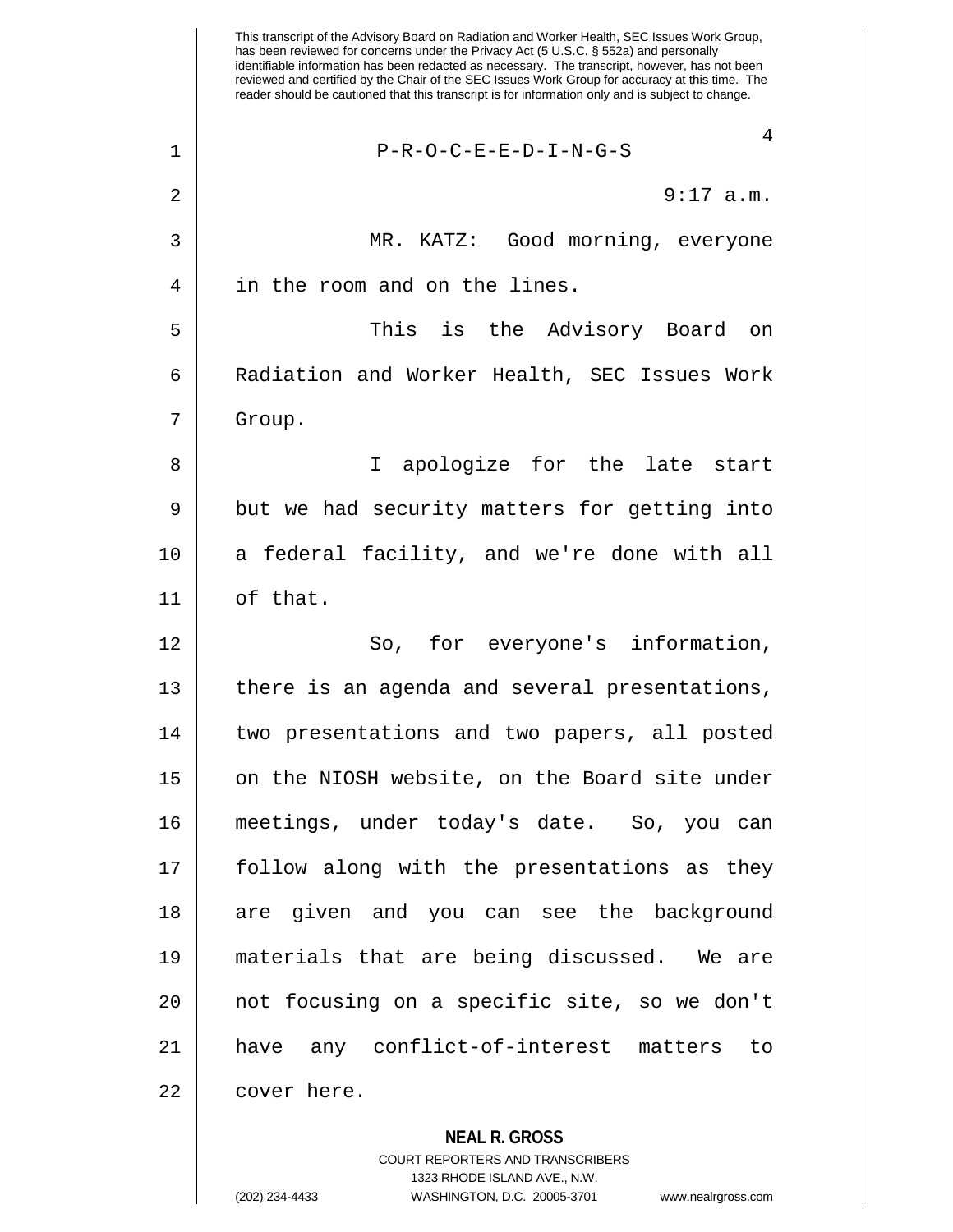**NEAL R. GROSS** COURT REPORTERS AND TRANSCRIBERS 1323 RHODE ISLAND AVE., N.W. (202) 234-4433 WASHINGTON, D.C. 20005-3701 www.nealrgross.com This transcript of the Advisory Board on Radiation and Worker Health, SEC Issues Work Group, has been reviewed for concerns under the Privacy Act (5 U.S.C. § 552a) and personally identifiable information has been redacted as necessary. The transcript, however, has not been reviewed and certified by the Chair of the SEC Issues Work Group for accuracy at this time. The reader should be cautioned that this transcript is for information only and is subject to change. <u>5</u><br>เ 1 So, let's just run through 2 | attendance, beginning with the Board. 3 (Roll call.) 4 || MR. KATZ: Welcome. No members  $5 \parallel$  of the public right now. Okay. So, that's 6 | it for matters. 7 Folks on the phone, please mute 8 || your phone except when you're addressing the 9 group, just so we don't have any audio 10 problems: \*6, if you don't have a mute, to 11 mute your phone, and \*6 again to take 12 yourself off mute. 13 And, Jim, it's your meeting. 14 CHAIRMAN MELIUS: Okay. Welcome,  $15$  | everybody, now that we can get started. 16 I just want to introduce a little 17 bit. This meeting, while in some sense it is 18 responding to an ORAU Technical Report and 19 the review of that, which is a little bit 20 || somewhat narrow in terms of its focus. 21 We are also at the same time 22 || dealing with sort of bigger issues related to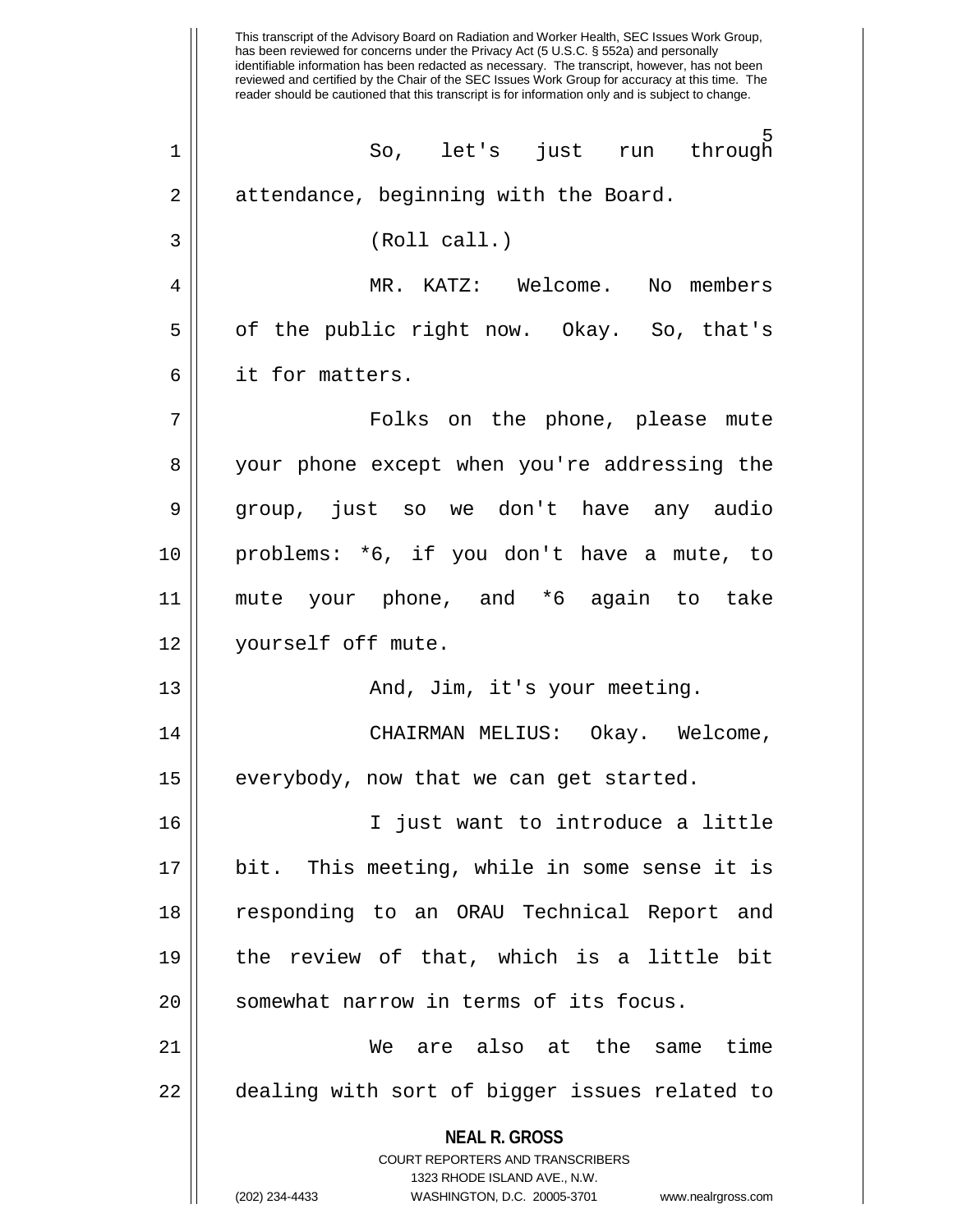<u>б</u> 1 how do we deal with -- what's sufficient  $2 \parallel$  accuracy. And, also, there are lots of other 3 coworker issues other than some of the ones 4 || we have focused on in these reports. 5 So, I would like to spend a fair  $6 \parallel$  amount of time today talking about that and 7 || putting those other two issues and sort of 8 || the general coworker issue as well as the 9 || general sufficient accuracy issue, because I 10 don't think we can address the more narrow 11 focus without dealing with those other two 12 issues. I think they provide both context 13 || and in some ways really the way to resolve 14 some of the differences we may have or 15 differences in interpretation we may have 16 || over this more narrow issue.

17 So, I just want to say that 18 upfront. And so, some of what we may say, it 19 is not really a criticism of, for example, 20 what Tom's done and other people at ORAU have 21 worked on. It is more of let's sort of step  $22$   $\vert$  back and sort of how do we use this and what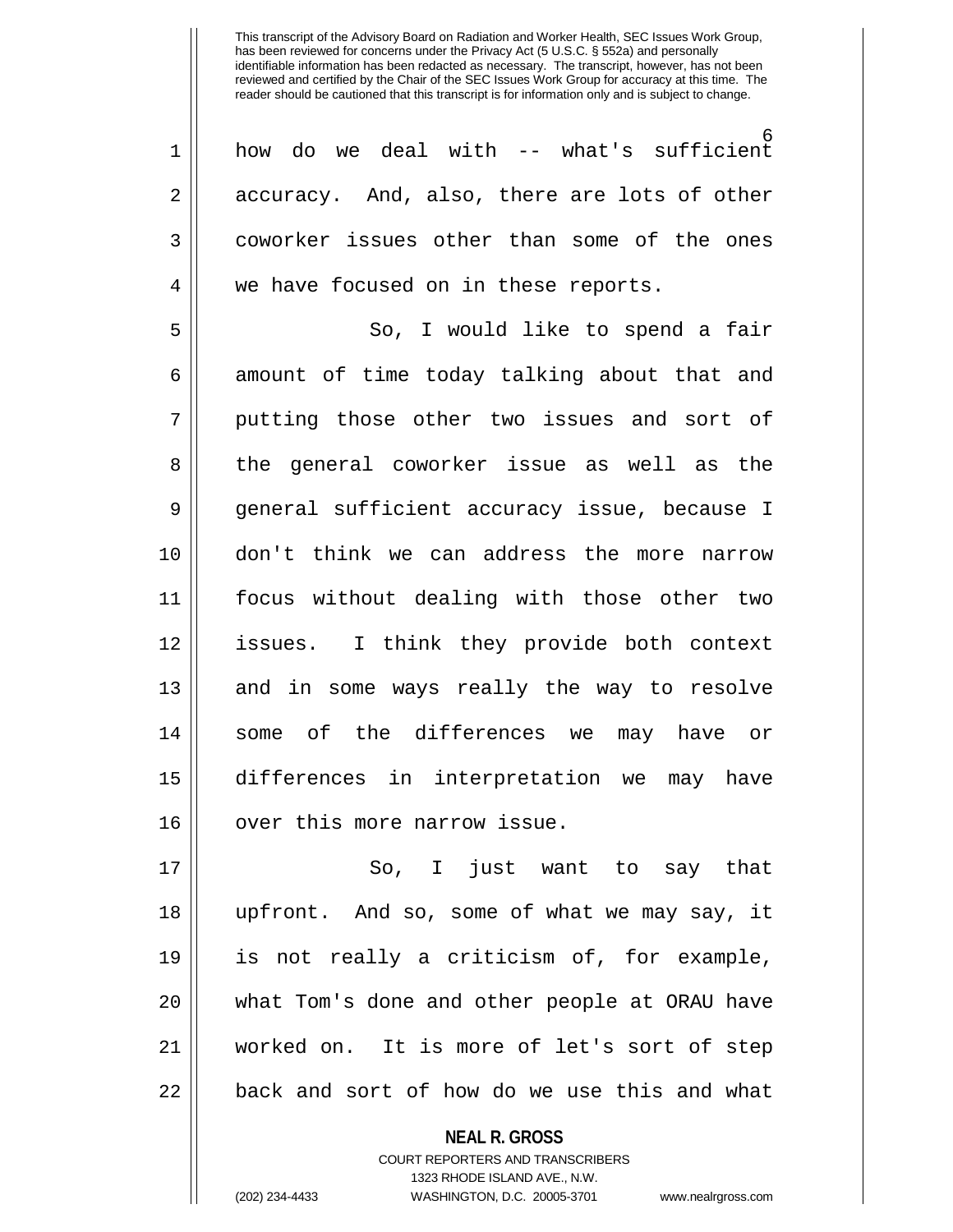7 1 are some of the limitations, and what are  $2 \parallel$  some of the strengths of it, and where can 3 || these kinds of approaches be appropriately 4 | applied?

5 I think we all have somewhat 6 different perspectives on it. I am an 7 epidemiologist by background. So, I tend to 8 || think of exposure modeling and so forth from 9 an epidemiological perspective, where that is 10 different, I think, for health physics or 11 sampling sort of perspective, or how a 12 toxicologist or a laboratory scientist might 13 think of some of these statistical 14 | approaches.

15 || So, we need to sort of then take 16 all of our backgrounds and sort of what 17 information we have, and then put it in the 18 || context of a compensation program, which is 19 really very different, and really very 20 different from in some ways what this 21 environmental sampling or another sampling 22 || that has been done at these facilities has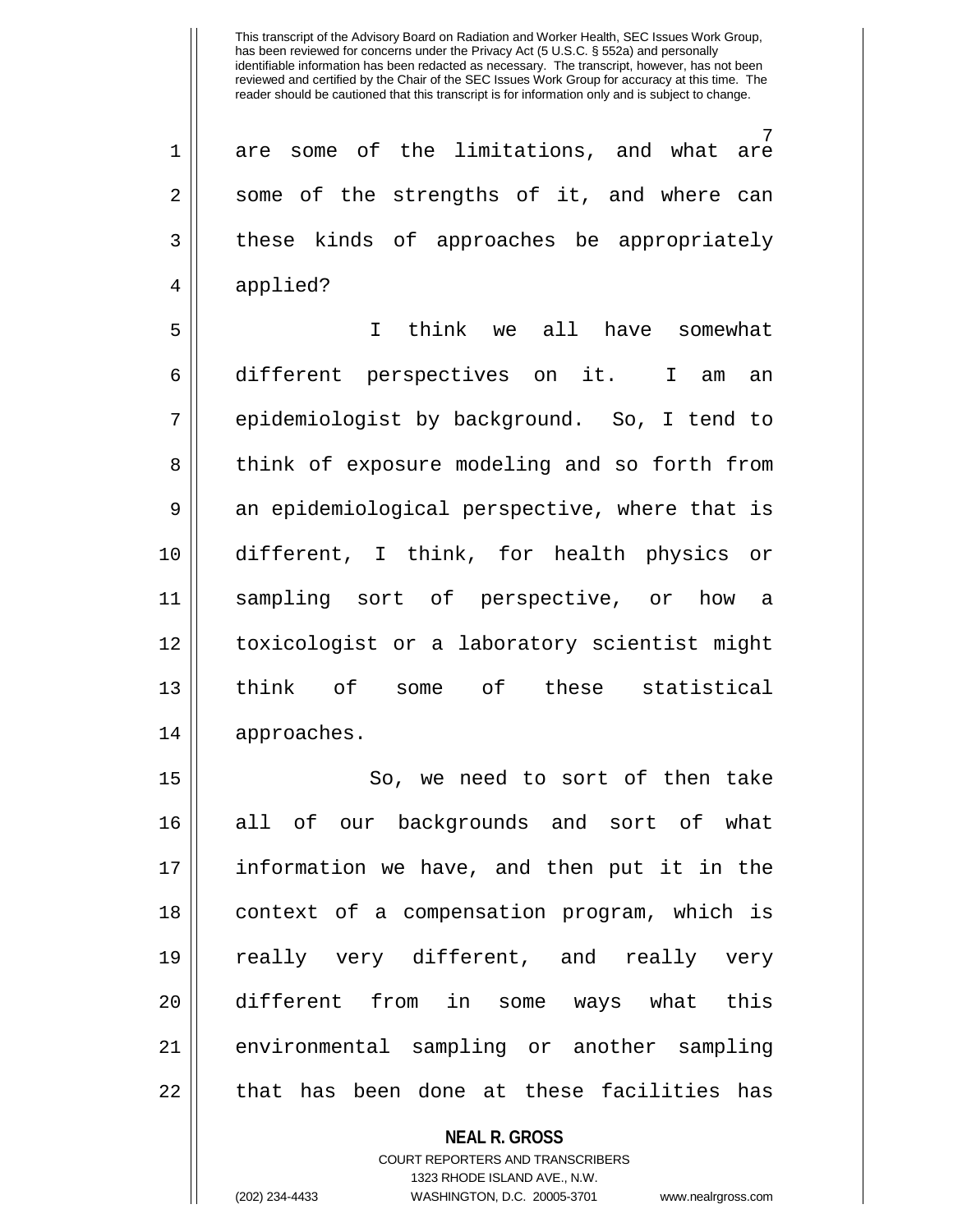**NEAL R. GROSS** COURT REPORTERS AND TRANSCRIBERS 1323 RHODE ISLAND AVE., N.W. 8<br>to 1 || been intended for. It was intended 2 protect people, and now we are trying to use 3 it for something else. And I think not a use 4 || that is very common necessarily, not a use  $5 \parallel$  that there are a lot of publications or rules  $6 \parallel$  on, or whatever, as we have discovered. 7 || And I think we are sort of making 8 || this up as we go along, so to speak. I think 9 we just have to recognize that and do the 10 best we can. 11 But I just wanted to put that 12 || out. We will talk more later I think more 13 || specifically about this. But one reason I 14 asked for an in-person meeting was so we 15 | could do this in a less formal way and maybe 16 a little less rushed than we are with 17 conference calls and other things. And so I 18 do appreciate people that took the time to 19 come here today. We beat the government 20 || shutdown or whatever may happen next week. 21 || (Laughter.) 22 MEMBER BEACH: Barely.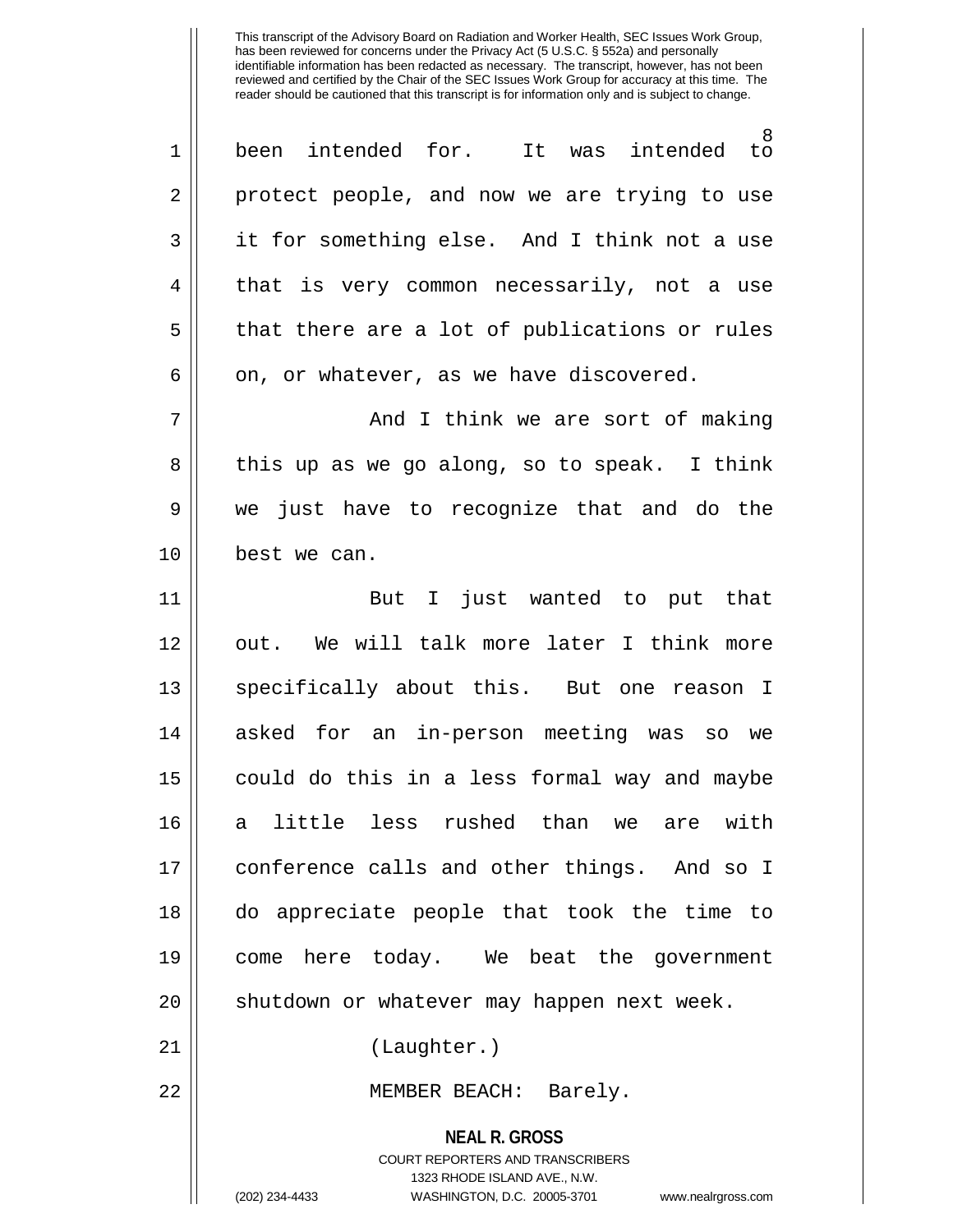**NEAL R. GROSS** COURT REPORTERS AND TRANSCRIBERS 1323 RHODE ISLAND AVE., N.W. This transcript of the Advisory Board on Radiation and Worker Health, SEC Issues Work Group, has been reviewed for concerns under the Privacy Act (5 U.S.C. § 552a) and personally identifiable information has been redacted as necessary. The transcript, however, has not been reviewed and certified by the Chair of the SEC Issues Work Group for accuracy at this time. The reader should be cautioned that this transcript is for information only and is subject to change. 9<br>.yes 1 CHAIRMAN MELIUS: Barely, yes. 2 Yes, if your plane is delayed, you may be in 3 | trouble. 4 (Laughter.) 5 We'll see if government employees 6 and contractors are stranded at airports for 7 weeks. And I'm a former federal government 8 || worker, and I have lived through that also. 9 Anyway, I think we will start 10 with Jim and his presentation, and then let's 11 sort of go from there. But I don't know if 12 anybody else has any comments at this point. 13 If not, then go ahead, Jim. 14 DR. NETON: Thank you, Dr. 15 Melius. 16 I would like to say I do 17 appreciate the Working Group convening. I 18 think this is one of the last major issues 19 that we need to come to grips with. We have 20 dealt with a lot of other issues, such as 21 || surrogate data and all those other things. 22 || And I think this is a key issue. Believe it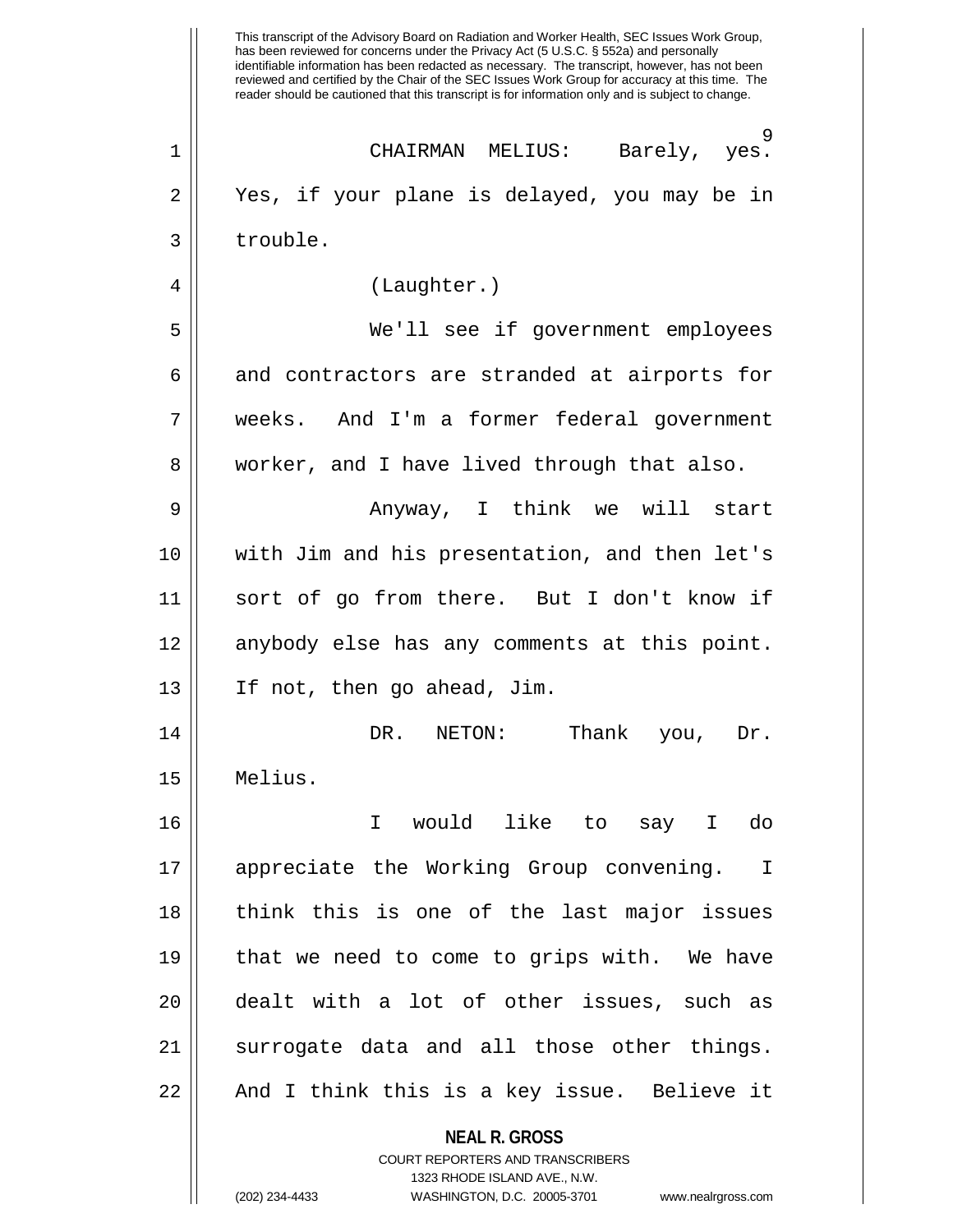10 1 || or not, I have been looking forward to this 2 || meeting because I think there are a lot of 3 || open issues that we can collectively maybe 4 || get our heads together and come to some 5 | resolution on.

6 I would just like to take the 7 beginning of the meeting and present a 8 || truncated version, a shortened version, of 9 what I put forth at the Board meeting, which 10 is what we are doing with coworker models and 11 what sort of drove that thinking. And then 12 maybe like a 10,000-foot level, nothing  $13$  || really deep, into the statistics.

14 This, to me, is the biggest 15 vexing issue in coworker modeling, is 16 bioassay samples, how you take a bioassay 17 || sample and convert it into something that is 18 meaningful for someone who doesn't bioassay 19 sample. Obviously, we have a lot of 20 measurements on people. And you have to 21 figure out, well, if the person wasn't 22 monitored, what potential do they have for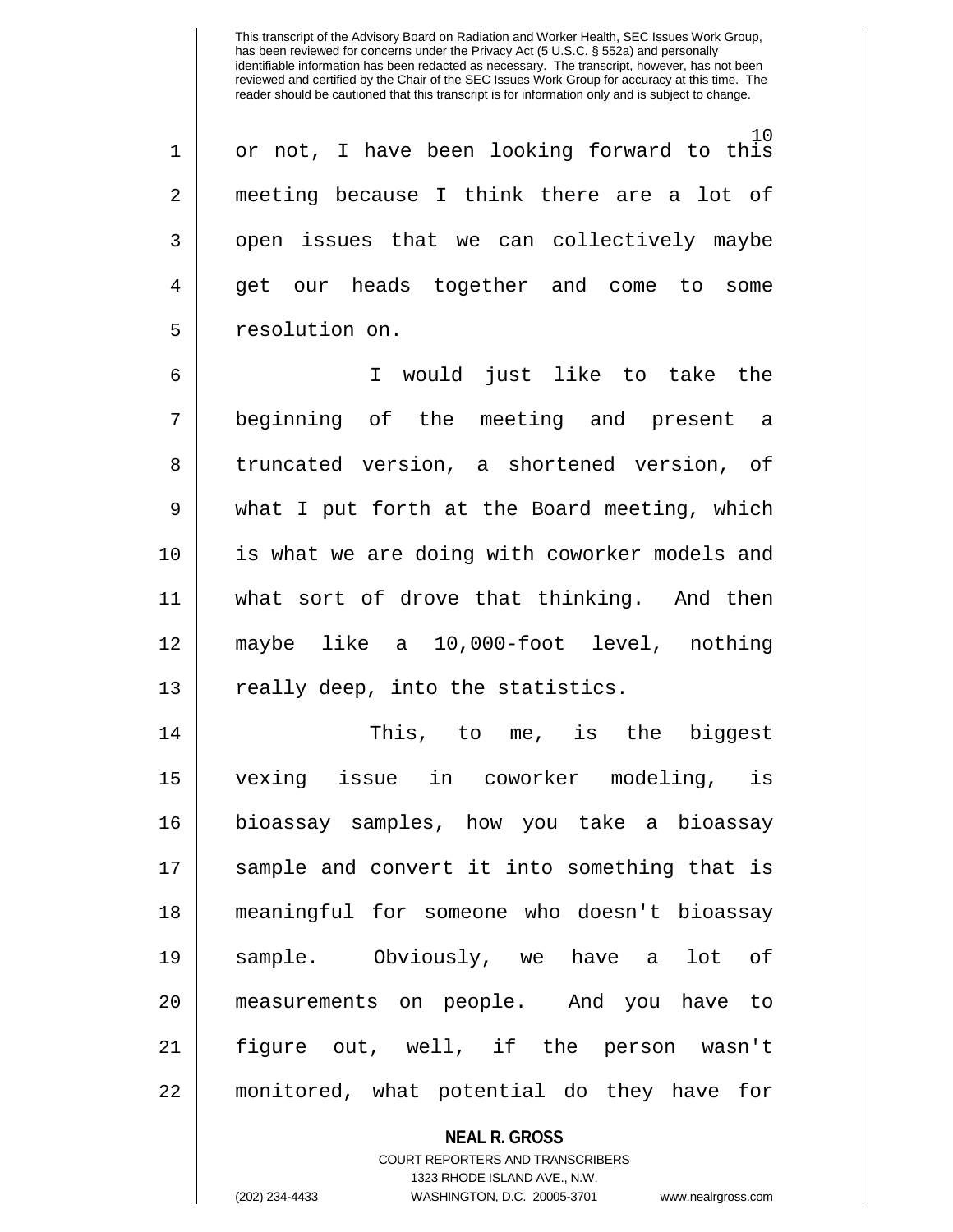**NEAL R. GROSS** COURT REPORTERS AND TRANSCRIBERS 1323 RHODE ISLAND AVE., N.W. (202) 234-4433 WASHINGTON, D.C. 20005-3701 www.nealrgross.com This transcript of the Advisory Board on Radiation and Worker Health, SEC Issues Work Group, has been reviewed for concerns under the Privacy Act (5 U.S.C. § 552a) and personally identifiable information has been redacted as necessary. The transcript, however, has not been reviewed and certified by the Chair of the SEC Issues Work Group for accuracy at this time. The reader should be cautioned that this transcript is for information only and is subject to change. 11 1 internal exposure, if any? 2 MR. KATZ: Before Jim goes on -- 3 DR. NETON: Yes. 4 MR. KATZ: -- let me just check. 5 || Harry and Bill, can you hear well? 6 MEMBER FIELD: I don't have any 7 | problem hearing. 8 MR. KATZ: Okay. 9 DR. CHMELYNSKI: Yes, it's okay. 10 MR. KATZ: Okay. Very good. 11 Thanks. 12 DR. NETON: So, the second slide 13 is the summary of how we go about doing 14 internal dosimetry coworker calculations, a 15 little box model here. Obviously, we start 16 with the urine data. And the second box is, 17 we'll call them the OPOS Urine Data box. 18 And that is probably one of the 19 areas where we have some significant 20 || disagreement at this point with SC&A, is what 21 do you do with the urine data that you have? 22 We have a lot of monitoring data. Not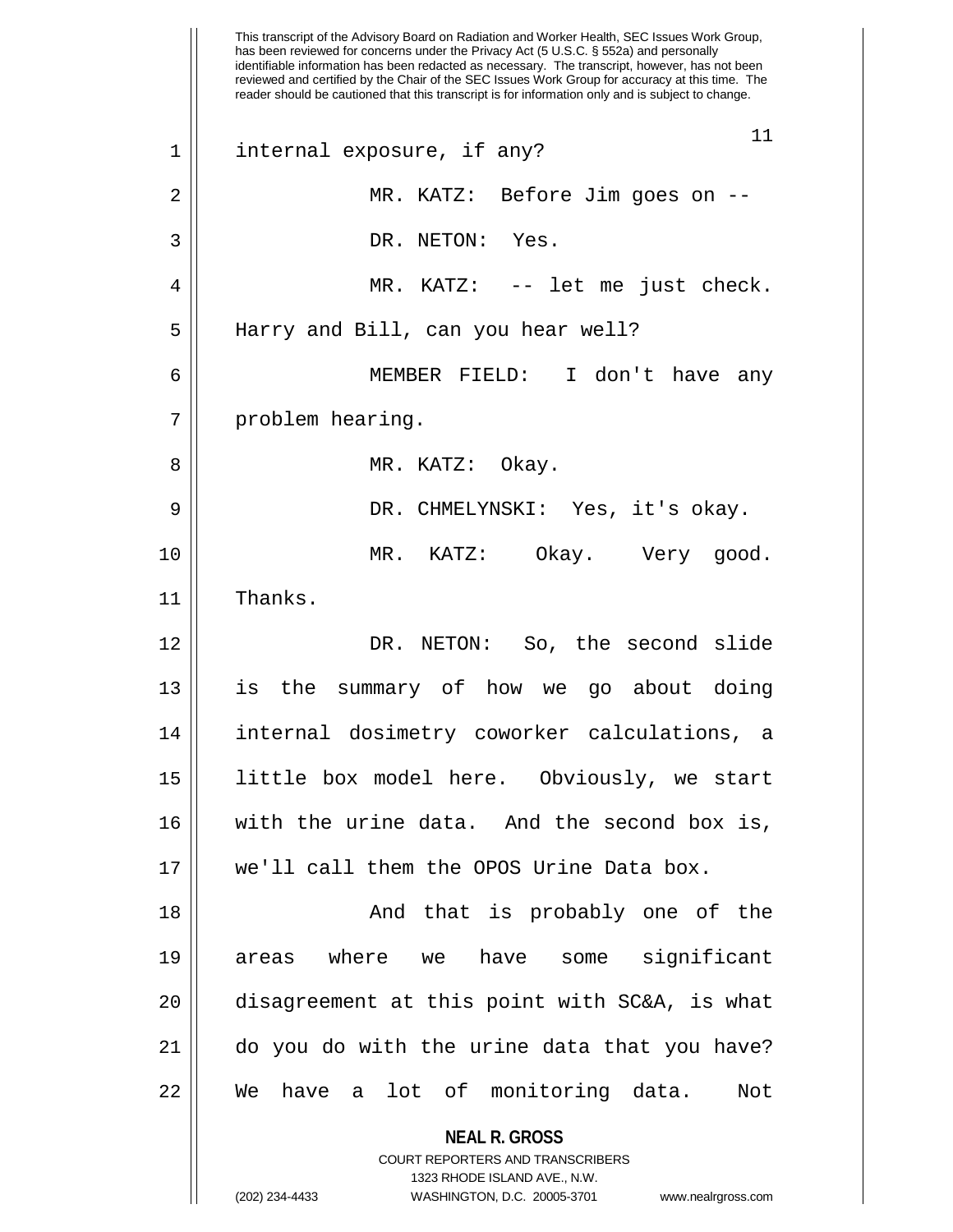12 1 everybody was monitored at the same rate. 2 People who had a higher potential of exposure 3 || have more samples in a given time period than 4 those that weren't. People that had 5 | incidents were sampled at a higher rate.

6 So, the concept was developed by 7 || the ORAU team, that NIOSH subscribes to, 8 || which is this OPOS statistic: one person, one 9 Sample. If you have, for instance, 100 10 bioassay samples and 30 of them are from one 11 person, it makes no sense to include those 30 12 samples individually in the distribution. We 13 || are recommending that we take the average of 14 || those samples and use them as sort of -- it's 15 || sort of a bad word -- but a surrogate for 16 their intake, because that is more 17 || representative of what their intake was, not 18 || the individual samples.

19 || So, you have the OPOS urine data,  $20$  || and then we convert that to a distribution of 21 some type. It has been our experience, and 22 it's well-known by the Board, that worker

> **NEAL R. GROSS** COURT REPORTERS AND TRANSCRIBERS

> > 1323 RHODE ISLAND AVE., N.W.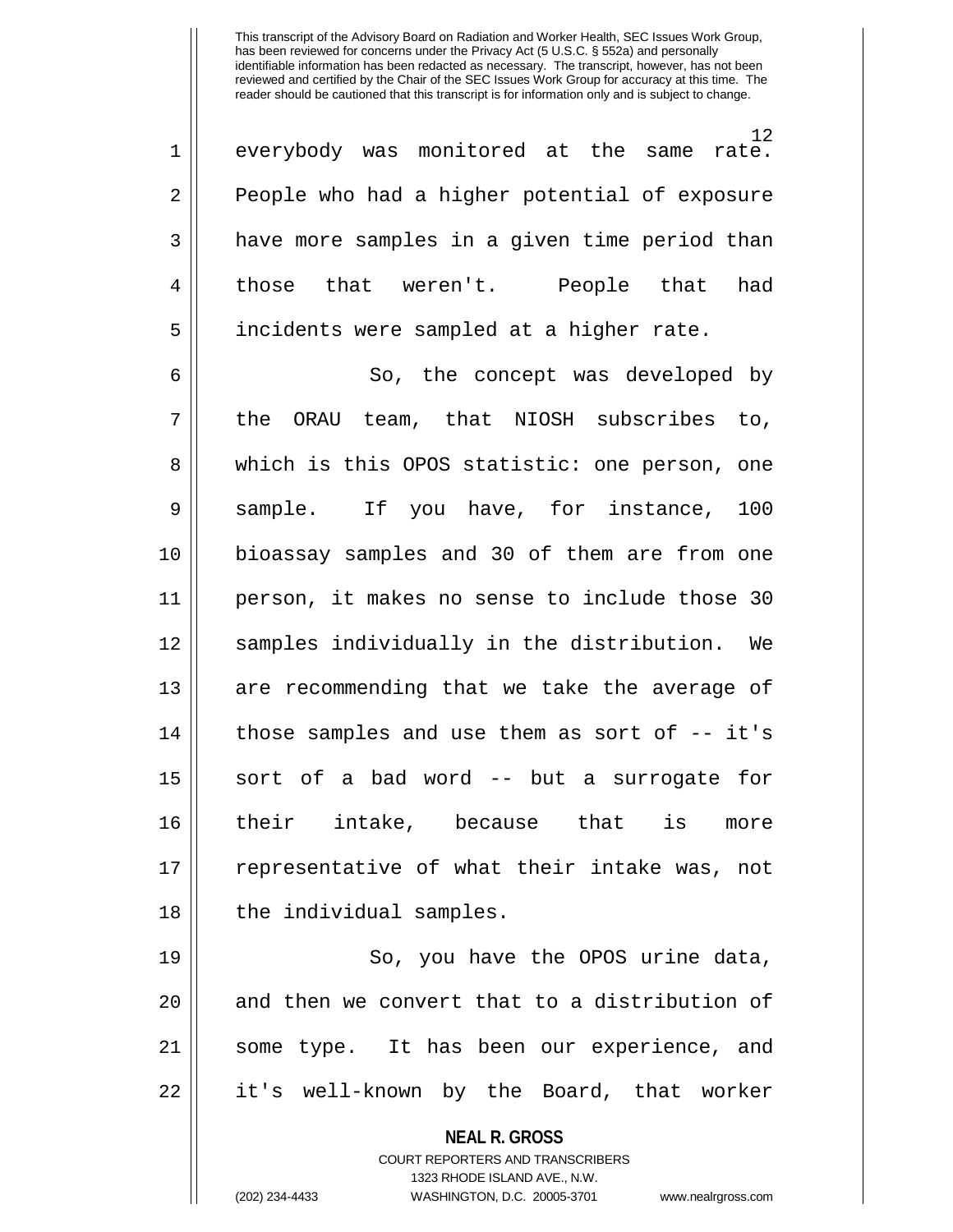13 1 monitoring data typically fits a log-normal 2 distribution. And if you do a cumulative 3 probability plot, you get a nice function 4 || that one can fit the 50th and 84th percentile  $5 \parallel$  of the data. And I have got an example of a  $6 \parallel$  plot here that we use.

7 This would represent the intake 8 || for a specific year or a specific time 9 || period. Most often it's a year. If you have 10 || enough bioassay data on a year-by-year basis, 11 we will generate a log-normal distribution 12 for each particular year and, as indicated, 13 || calculate the geometric mean in the 84th 14 percentile, which is one geometric standard 15 deviation.

16 And most of the time they fit a 17 fairly nice straight line, as you can see 18 here. And that is used in the intake 19 calculation.

20 This is where we have a 21 fairly -- well, there's a disagreement on 22 whether or not this particular function in a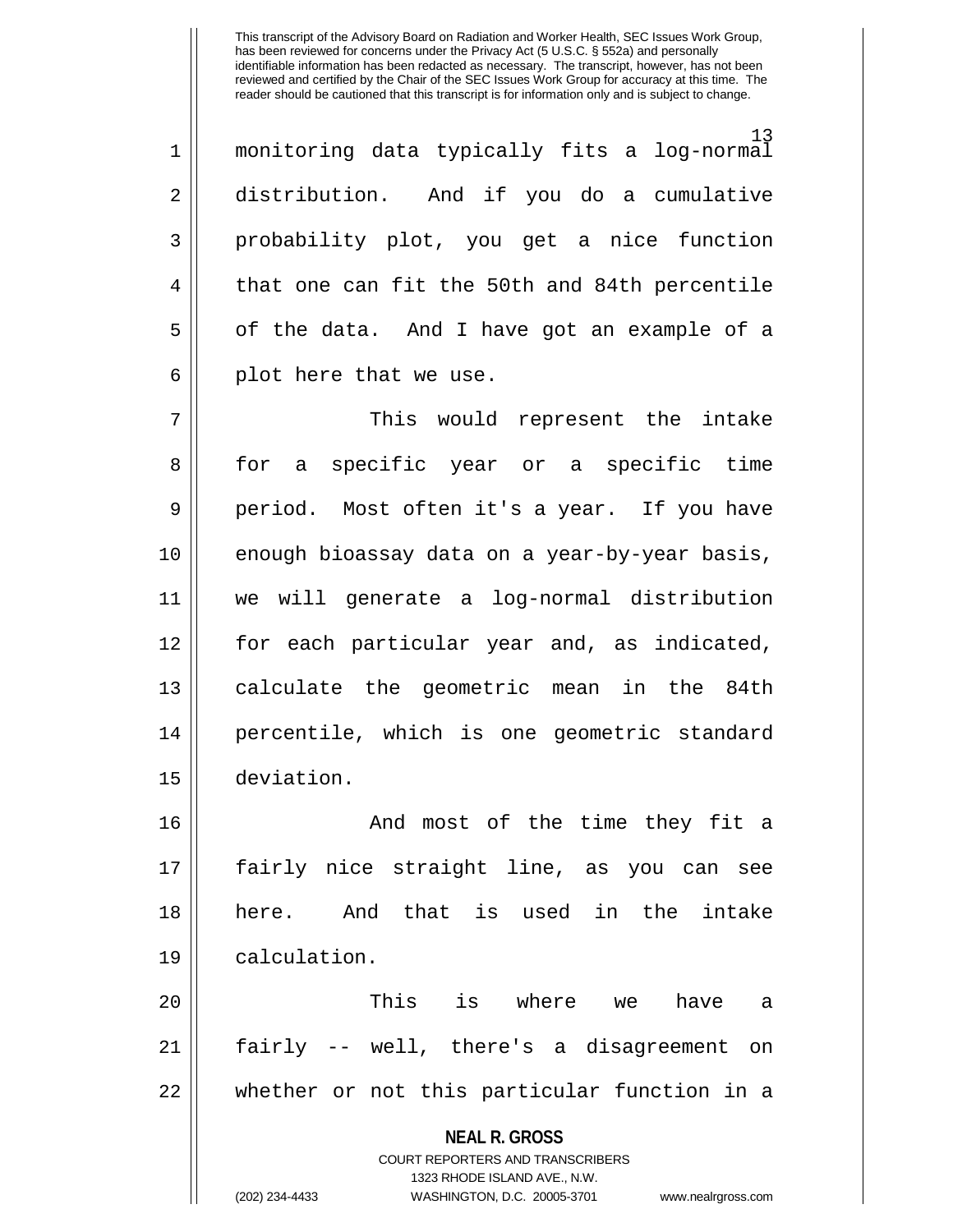| $\mathbf 1$    | 14<br>given year, since it's all workers,     |
|----------------|-----------------------------------------------|
| $\overline{2}$ | represents all workers or are<br>there        |
| 3              | stratifications in there of workers? And      |
| 4              | that is probably one of the key issues we     |
| 5              | want to talk about today: how do we determine |
| 6              | if that data set is representative of all     |
| 7              | workers? Are they or are they not?            |

8 And that is almost a step 9 backwards from a lot of discussion in the 10 RPRT-0053, which is the sort of nuts-and-11 bolts statistics of how you go about 12 determining if there is stratification. In 13 my opinion, one first needs to decide whether 14 that needs to be stratified in the first 15 || place. That's my opinion.

16 Okay. So, you take an individual 17 year's worth of plot, for example, bioassay 18 data, and then you have to convert that to 19 some sort of an inhalation intake. You can't 20 || just say, well, the 50th percentile excretion 21 is .5 picocuries per liter and do anything 22 with it. One has to figure out what that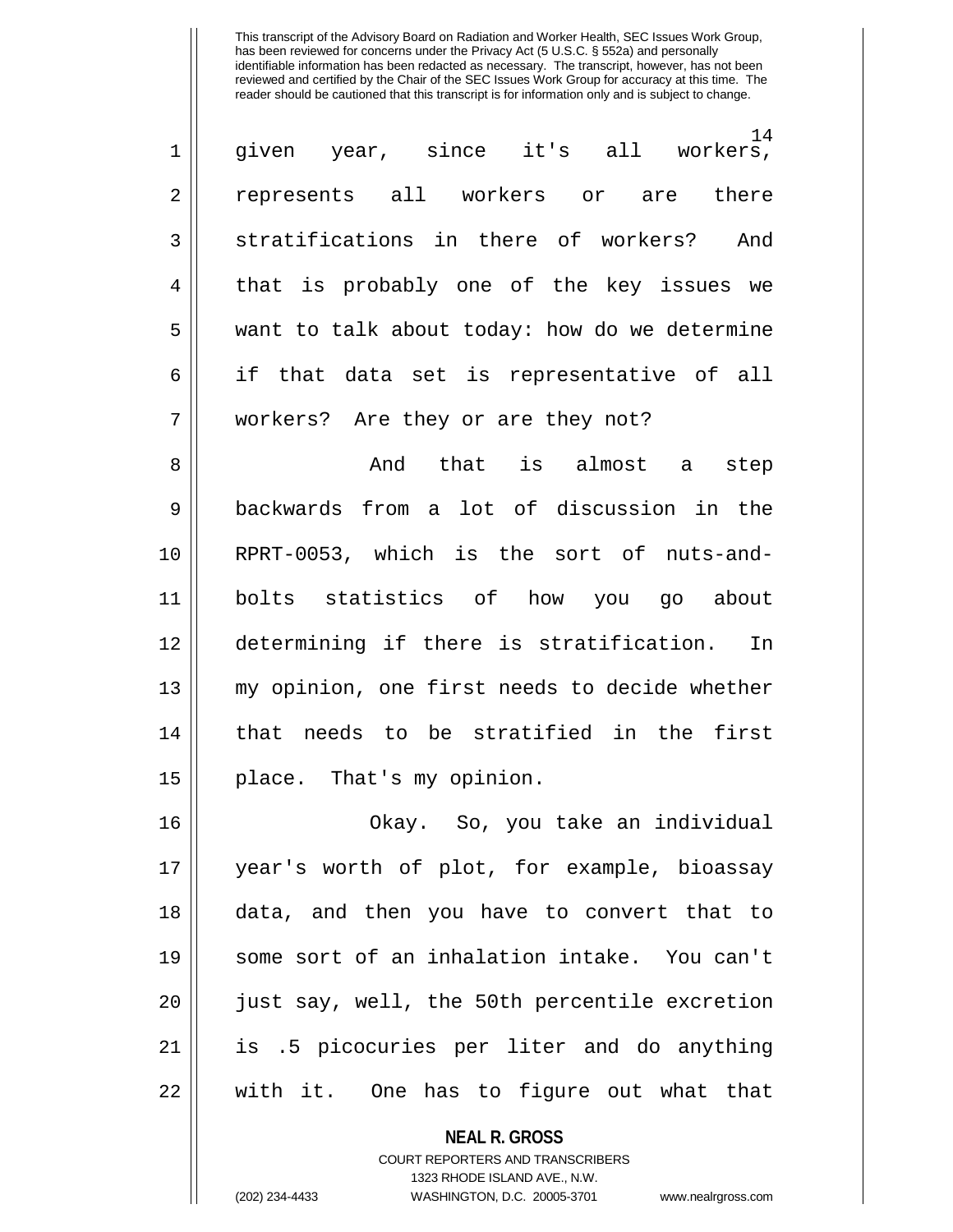15 1 means in terms of how much radioactive 2 || material the person breathed in.

3 And so the next step in the 4 process is to use the ICRP models and fit 5 || intake curves through the data points. So,  $6 \parallel$  for example, each one of these blue data 7 || points is one of those graphs. So, the 50th 8 || percentile in this graph, the geometric mean 9 in this graph, would be here. And then you 10 take the next year, plot it here or here or 11 here, and then one fits a chronic intake 12 function through the data points. And it's 13 just a piece. We do this on a piece-by-piece 14 basis because the data tend to be variable.  $15$  | And so there is some judgment involved here.

16 This fits a fairly nice curve. 17 But you notice that there's a lot of 18 distribution about these points. So, for 19 example, here's one point and another point. 20 || This point is way down here. One fits a 21 weighted least squares regression analysis  $22$  || essentially through these points.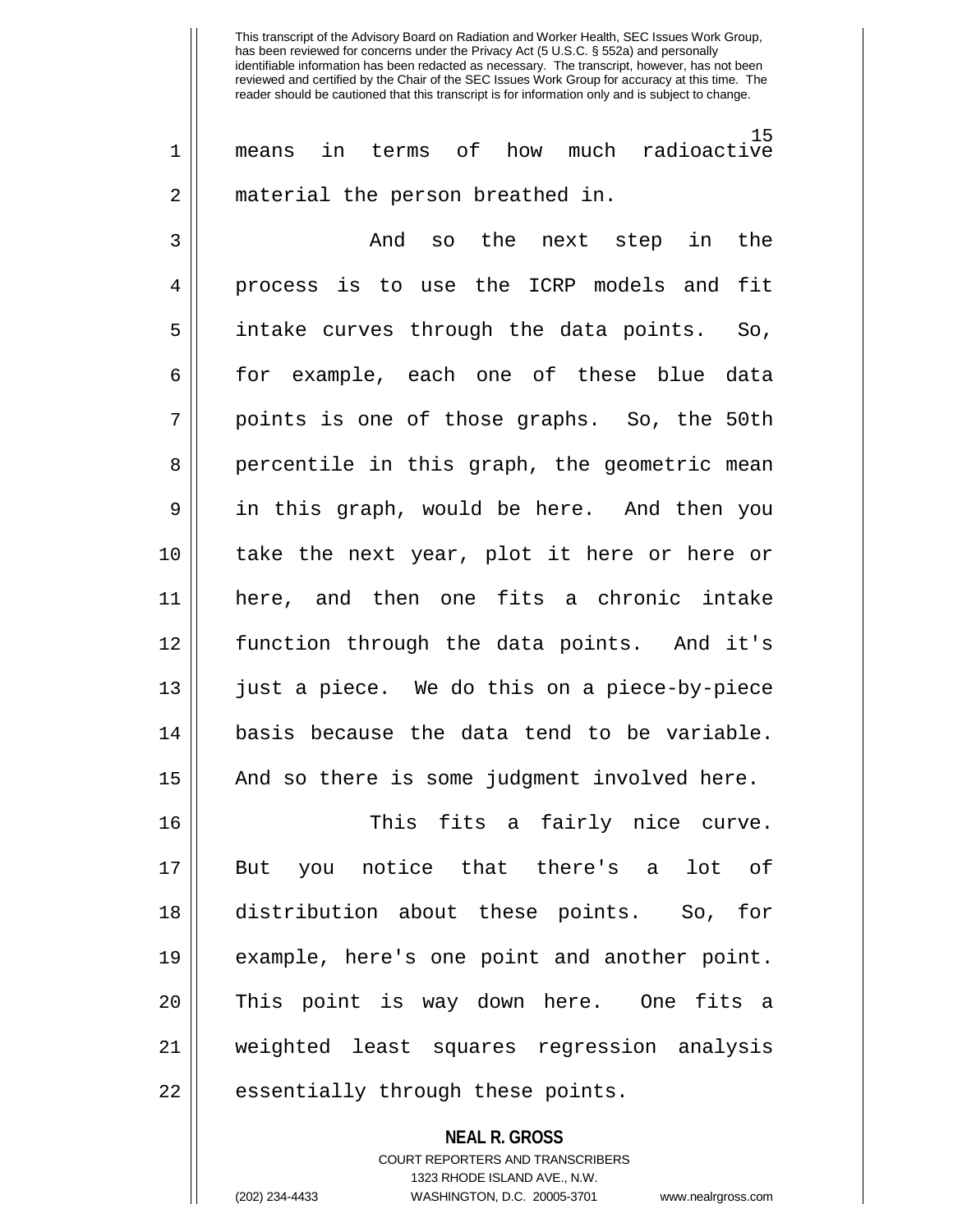| 1  | 16<br>So, remember, if the data were         |
|----|----------------------------------------------|
| 2  | stratified, like on the previous slide, and  |
| 3  | there was some difference, one could         |
| 4  | calculate, say, a 10-percent difference in   |
| 5  | the geometric mean of the distribution. One  |
| 6  | would wonder how big an effect that would    |
| 7  | have on the fitting of this curve, which is  |
| 8  | where the rubber really meets the road.      |
| 9  | So, we take, here I think it's               |
| 10 | like 14 data points. You have a few of those |
| 11 | data points. One could show that, for        |
| 12 | instance, construction trade workers are     |
| 13 | slightly different. I'm not convinced that   |
| 14 | it makes a big difference in the overall fit |
| 15 | here.                                        |
| 16 | Another thing to remember is that            |
| 17 | the data are fit. This is just the 50th      |
| 18 | percentile. We also fit another curve, which |
| 19 | is the 84th percentile of the bioassay data, |
| 20 | which would generate another graph way up    |
| 21 | here. That would be the geometric standard   |
|    |                                              |
| 22 | deviation of the distribution.<br>That       |

**NEAL R. GROSS** COURT REPORTERS AND TRANSCRIBERS 1323 RHODE ISLAND AVE., N.W.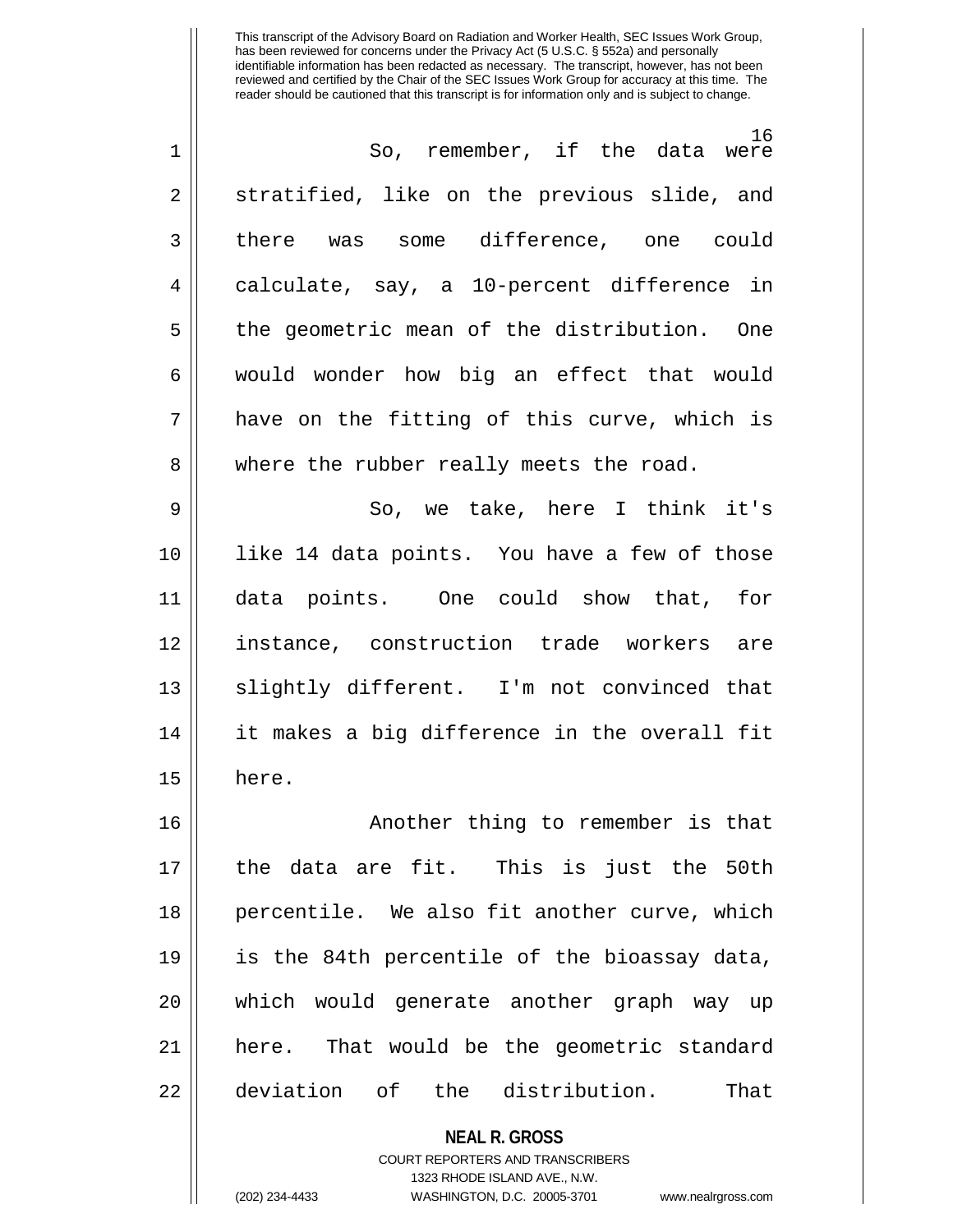17 1 typically is a minimum in our program of a 2 || geometric standard deviation of 3. We use  $3 \parallel$  that as a default minimum, no matter what the  $4 \parallel$  data say. But, typically, it can be a GSD of 5 4 or 5.

6 So, the input in the IREP, you  $7 \parallel$  convert this intake to dose. The intake is 8 || not the geometric mean of the distribution. 9 It's the geometric mean with the entire GSD 10 around it, and that's what is sampled in the 11 IREP program. The intake is converted to 12 dose, of course, through that particular 13 || order.

14 So, we are saying our best 15 || estimate of the intake for this particular 16 person is this fitted line, but we don't know 17 it with a large degree of certainty. So, 18 we're going to allow for it to be up to, you 19 know, with a certain geometric standard 20 deviation, that would be sampled. So, it's 21 not an individual point that's put into the 22 IREP. It's the distribution of all those

## **NEAL R. GROSS** COURT REPORTERS AND TRANSCRIBERS 1323 RHODE ISLAND AVE., N.W.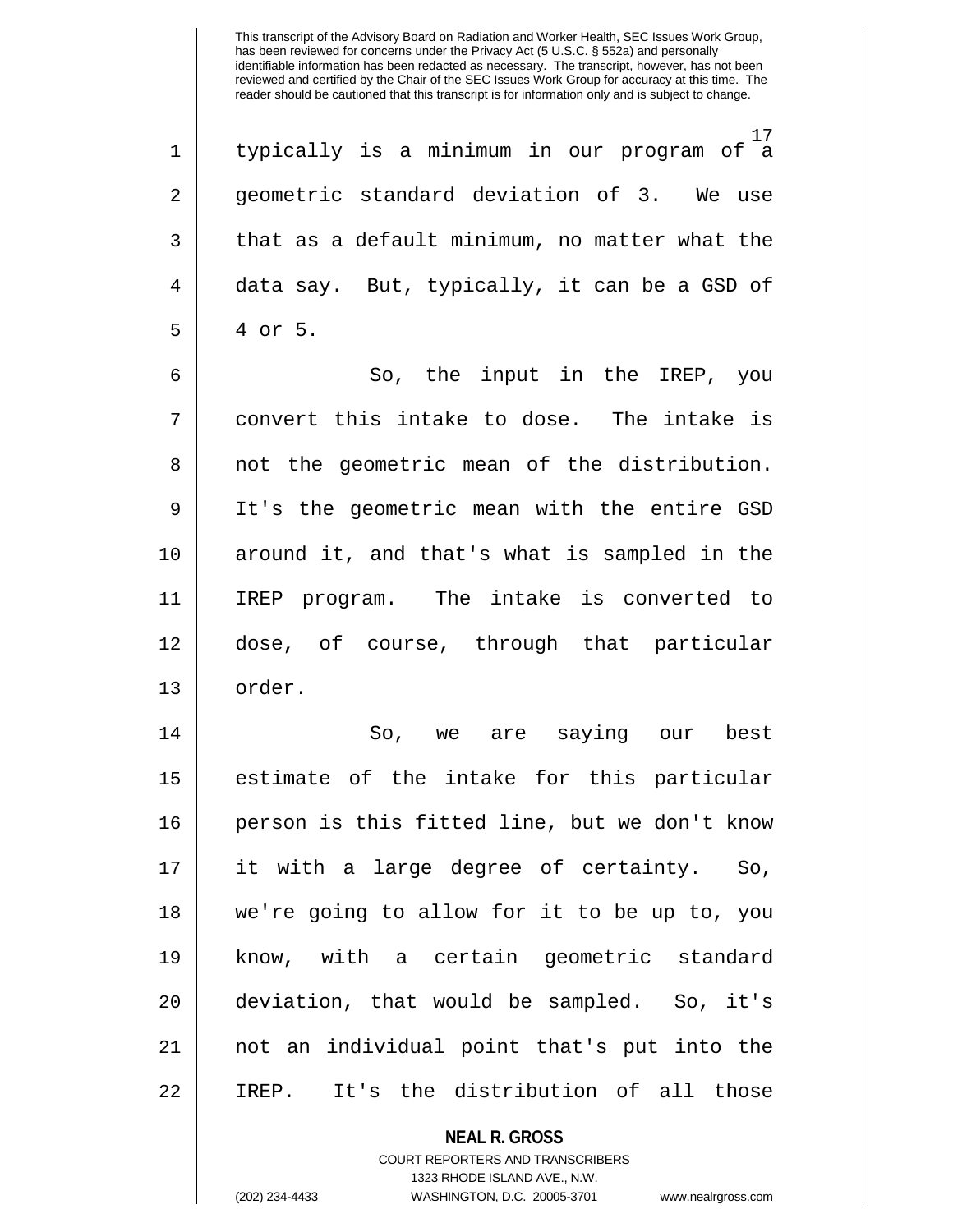**NEAL R. GROSS** COURT REPORTERS AND TRANSCRIBERS 1323 RHODE ISLAND AVE., N.W. (202) 234-4433 WASHINGTON, D.C. 20005-3701 www.nealrgross.com has been reviewed for concerns under the Privacy Act (5 U.S.C. § 552a) and personally identifiable information has been redacted as necessary. The transcript, however, has not been reviewed and certified by the Chair of the SEC Issues Work Group for accuracy at this time. The reader should be cautioned that this transcript is for information only and is subject to change. 18 1 points. I think that is a very important 2 | thing to remember. 3 And, again, a 5- or 10-percent 4 difference in one of these points, where you  $5 \parallel$  throw a GSD of 5 on top of it, it gets into  $6 \parallel$  what we have been calling, is there really a  $7 \parallel$  practical difference here in the calculation? 8 DR. MAKHIJANI: And the red dots 9 || at the left? 10 DR. NETON: That would be a 11 different fitting regime. For instance, you 12 have years and years. You would fit this to 13 a different function than this because it 14 obviously has some different exposure 15 potential. So, you would fit a chronic 16 exposure for these years and say that's my 17 intake during these years. Then you fit a 18 chronic exposure to the next regime that 19 || seems to fit a reasonable function. 20 || So, there is subjectivity 21 involved here. We'll have, for over a 30- 22 || year plant operating period sometimes -- Tom,

This transcript of the Advisory Board on Radiation and Worker Health, SEC Issues Work Group,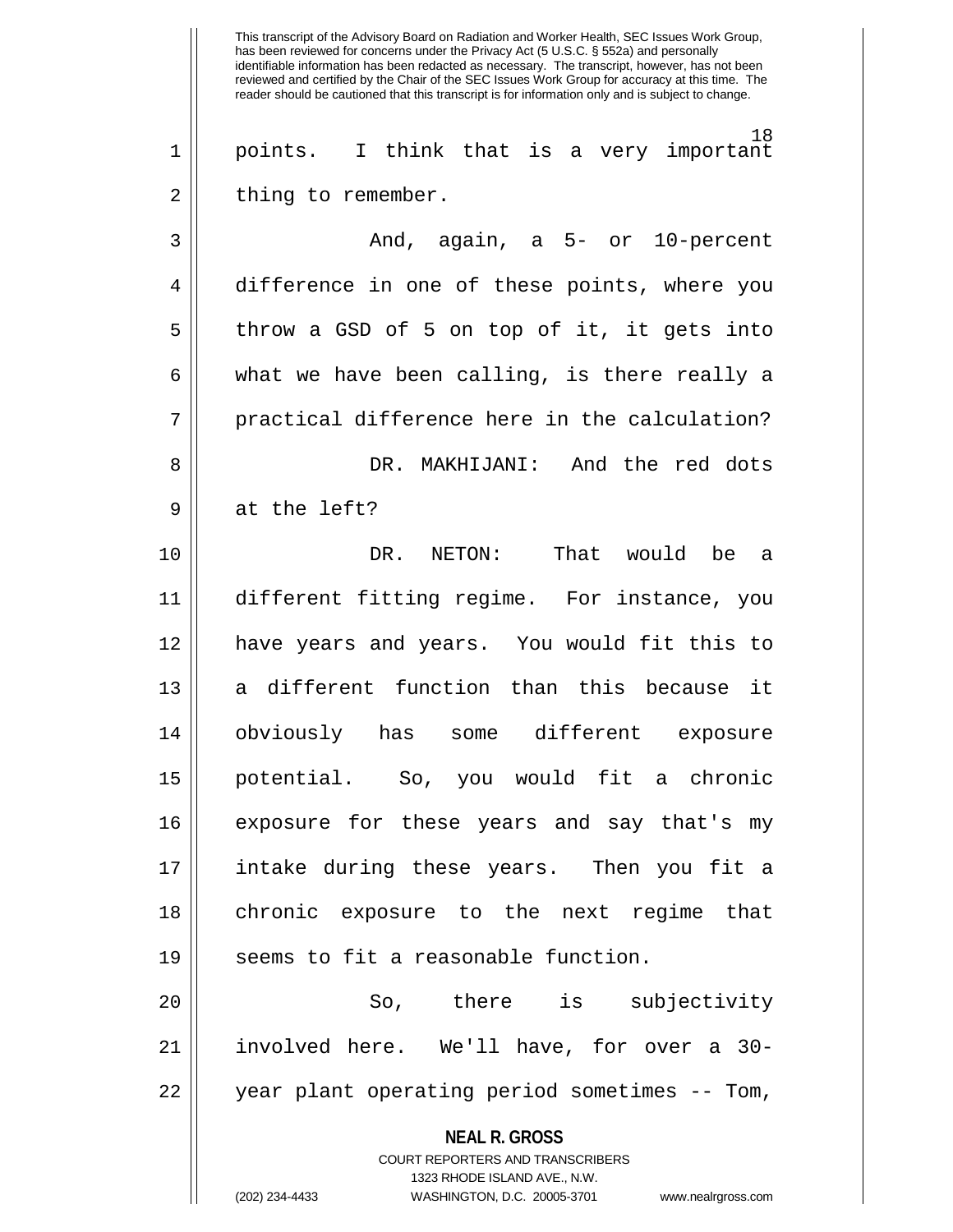**NEAL R. GROSS** COURT REPORTERS AND TRANSCRIBERS 1323 RHODE ISLAND AVE., N.W. (202) 234-4433 WASHINGTON, D.C. 20005-3701 www.nealrgross.com This transcript of the Advisory Board on Radiation and Worker Health, SEC Issues Work Group, has been reviewed for concerns under the Privacy Act (5 U.S.C. § 552a) and personally identifiable information has been redacted as necessary. The transcript, however, has not been reviewed and certified by the Chair of the SEC Issues Work Group for accuracy at this time. The reader should be cautioned that this transcript is for information only and is subject to change. 19 1 help me out -- three, four different regimes, 2 | maybe five or six chronic models. 3 MEMBER ROESSLER: It's just 4 || orange or red points are very distracting  $5$  || because they weren't labeled. 6 DR. NETON: Yes. 7 MEMBER ROESSLER: But I thought 8 || maybe that was back-calculating for this 9 individual. 10 DR. NETON: No. 11 MEMBER ROESSLER: But that's just  $12 \parallel$  a different --13 DR. NETON: That is a different 14 || exposure regime, I'll call it. 15 || MEMBER ROESSLER: Okay. 16 DR. NETON: See, so, when we fit 17 these chronic models, you pick the place on 18 || the curve that looks like it could reasonably 19 be represented by this chronic model here,  $20$  || but you would go here and fit another chronic 21 model here. It would be way up here. 22 So, if a person worked during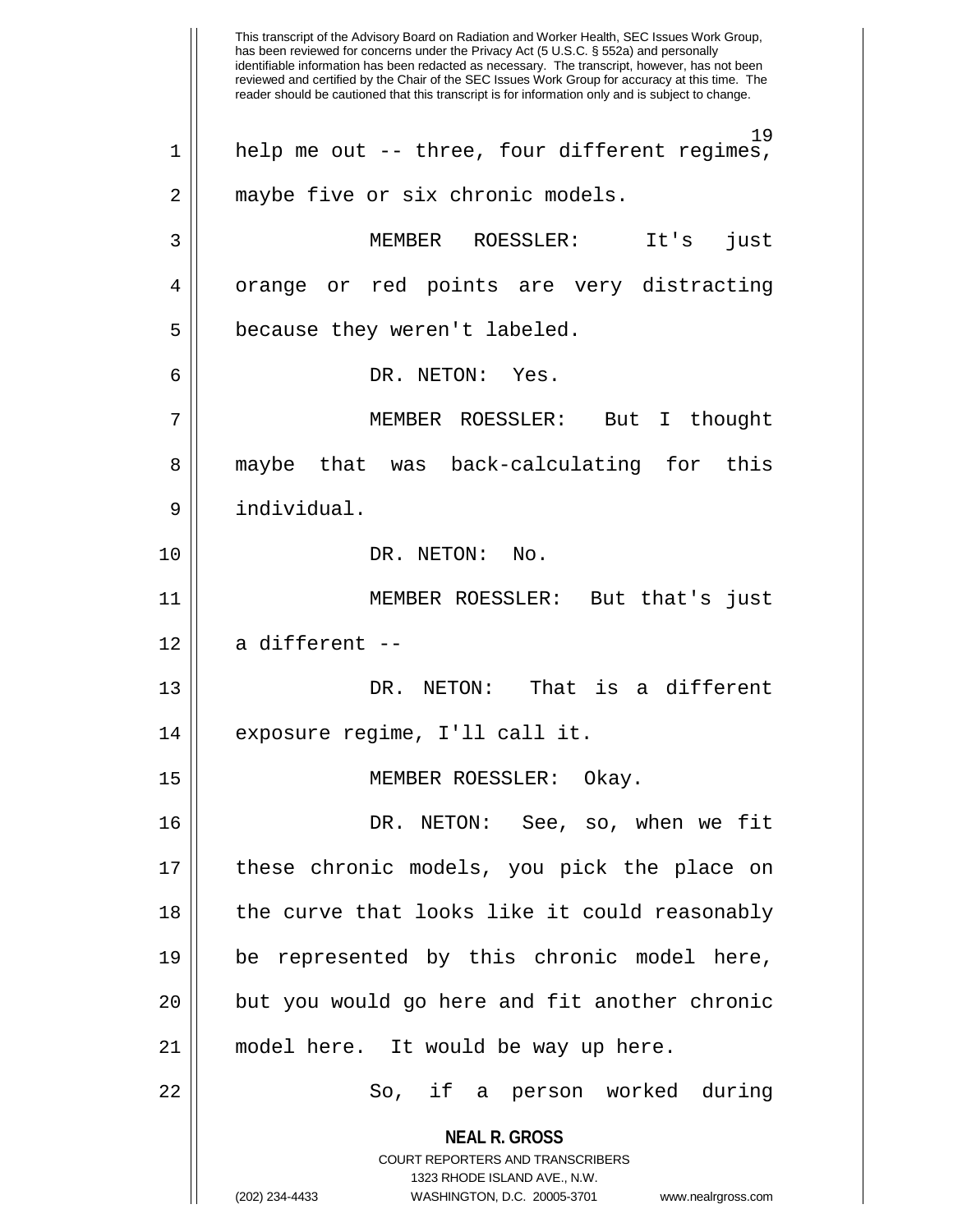If  $^{20}$  $1 \parallel$  this period, he would get this intake. 2 || person worked during this period, he would  $3 \parallel$  qet a different intake.

4 An interesting outcome of this 5 || is, if a person worked during both of these 6 || periods, you would give him this intake. At  $7 \parallel$  this intake, his predicted urinary excretion 8 would be way up here. It's a way 9 || overestimate of what the person really 10 inhaled because it's an artifact of the way 11 we fit these little chronic intake pieces.

12 Tim?

13 DR. TAULBEE: In the earlier 14 years, those red dots tend to be higher 15 because you're looking at the 1950s and 1960s 16 data.

17 || DR. NETON: Right.

18 DR. TAULBEE: And then, as 19 radiation protection programs progressed,  $20$  || they all decreased. This is why we do some 21 of this piecemeal fitting, is because of 22 || changes within the program.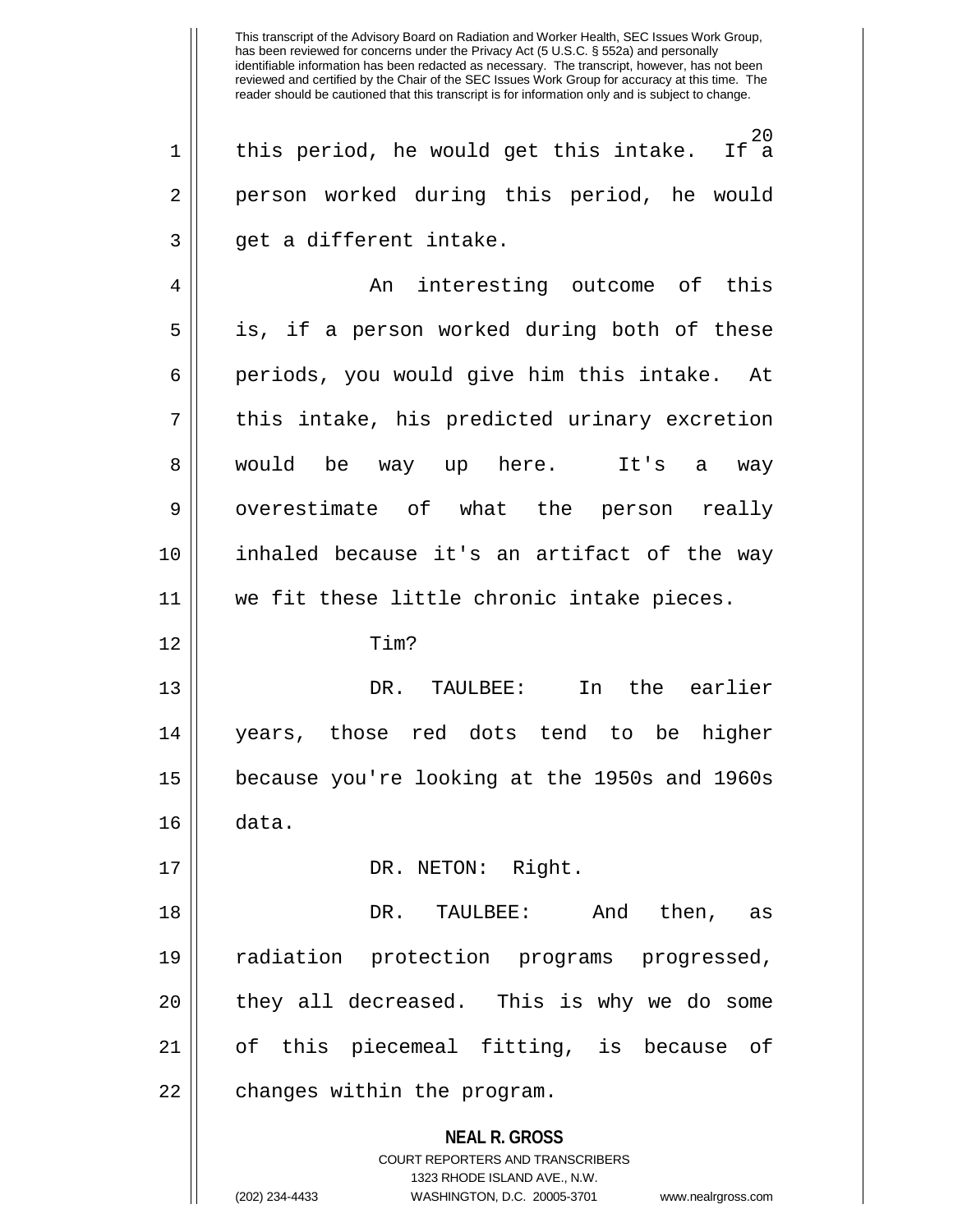**NEAL R. GROSS** COURT REPORTERS AND TRANSCRIBERS 1323 RHODE ISLAND AVE., N.W. has been reviewed for concerns under the Privacy Act (5 U.S.C. § 552a) and personally identifiable information has been redacted as necessary. The transcript, however, has not been reviewed and certified by the Chair of the SEC Issues Work Group for accuracy at this time. The reader should be cautioned that this transcript is for information only and is subject to change. 21 1 DR. NETON: Yes. If you look at  $2 \parallel$  any of our coworker models in the back, 3 you'll see there's always at the end a series 4 | of curves, using Type S, Type M, fitting them  $5 \parallel$  to show what the intake patterns are during  $6 \parallel$  those years. And that's what we assign. 7 And so we are assuming that the 8 || person is chronically exposed during this 9 | entire time period. 10 DR. MAKHIJANI: If I 11 remember -- and I don't have all the curves 12 from RPRT-0053 in my head -- but this seemed 13 || to be fairly typical of what the curves look 14 like. 15 || DR. NETON: Yes. 16 DR. MAKHIJANI: And so this 17 || really sharp discontinuity, that's kind of 18 | strange. 19 DR. NETON: It is. It is. 20 || The DR. MAKHIJANI: So, one can 21 understand that programs improved, but then  $22$  | to have a kind of a cliff where suddenly the

This transcript of the Advisory Board on Radiation and Worker Health, SEC Issues Work Group,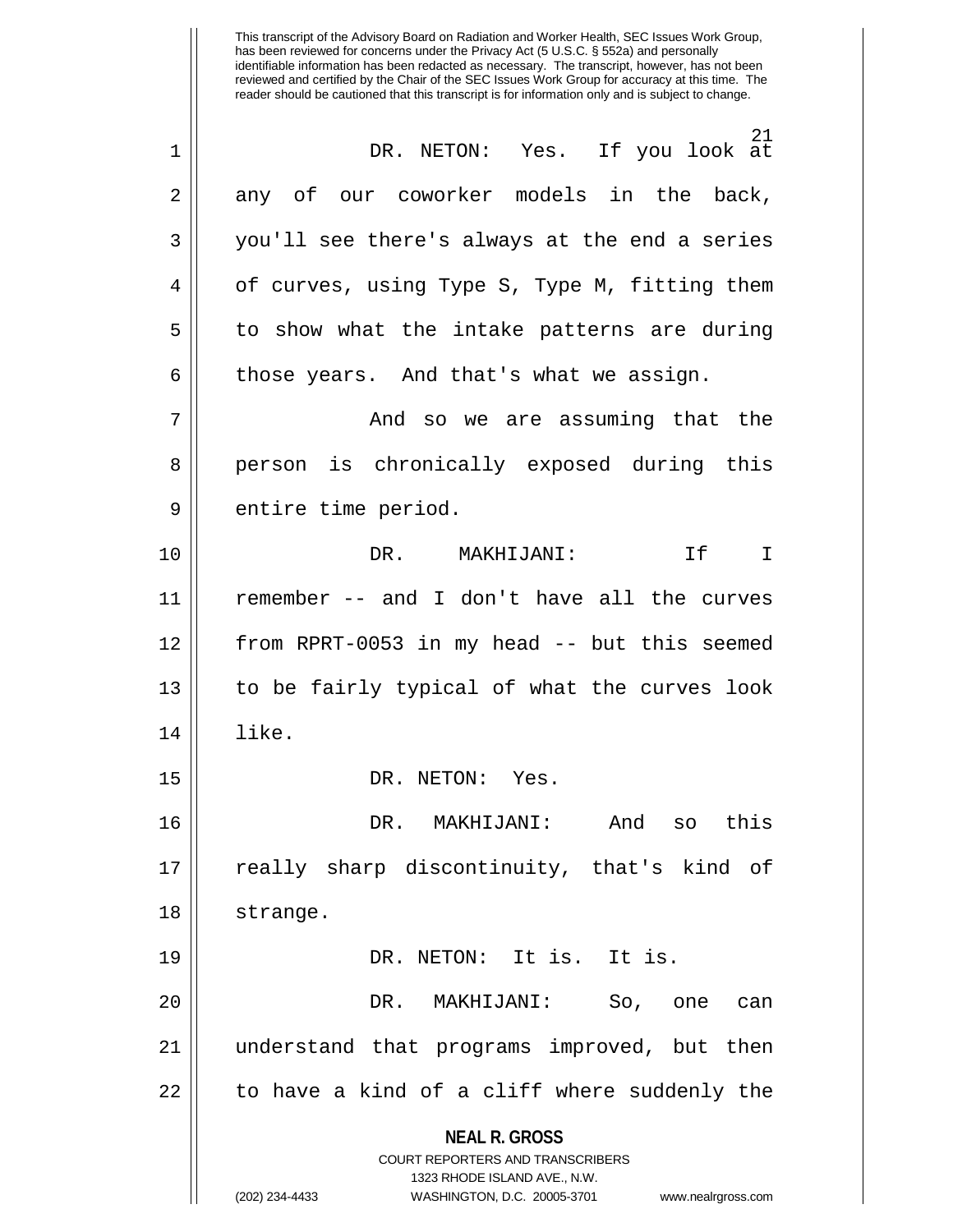**NEAL R. GROSS** COURT REPORTERS AND TRANSCRIBERS 22 1 || bioassay measurements become much lower than 2 they were the year before or six months 3 before is a little mysterious as a 4 characteristic. 5 DR. NETON: Well, yes. 6 DR. TAULBEE: In some cases, the  $7 \parallel$  process or the program ended. And so they 8 | stopped producing, say, thorium or americium, 9 curium, californium. And so you do see a  $10$  || sharp decrease of the exposure potential. 11 DR. NETON: Yes, and it's even 12 more complicated than that because, remember, 13 these people didn't necessarily quit at this 14 || time period, and they were exposed. So, 15 | they're still excreting some residual amounts 16 into here, which is contributing to this as 17 well. So, I don't know exactly how high this 18 was. All we know is this is what we have 19 | experienced. 20 The alternate way would be to 21 fit -- there's a number of different ways to 22 do it, but this is the way we decided on

1323 RHODE ISLAND AVE., N.W.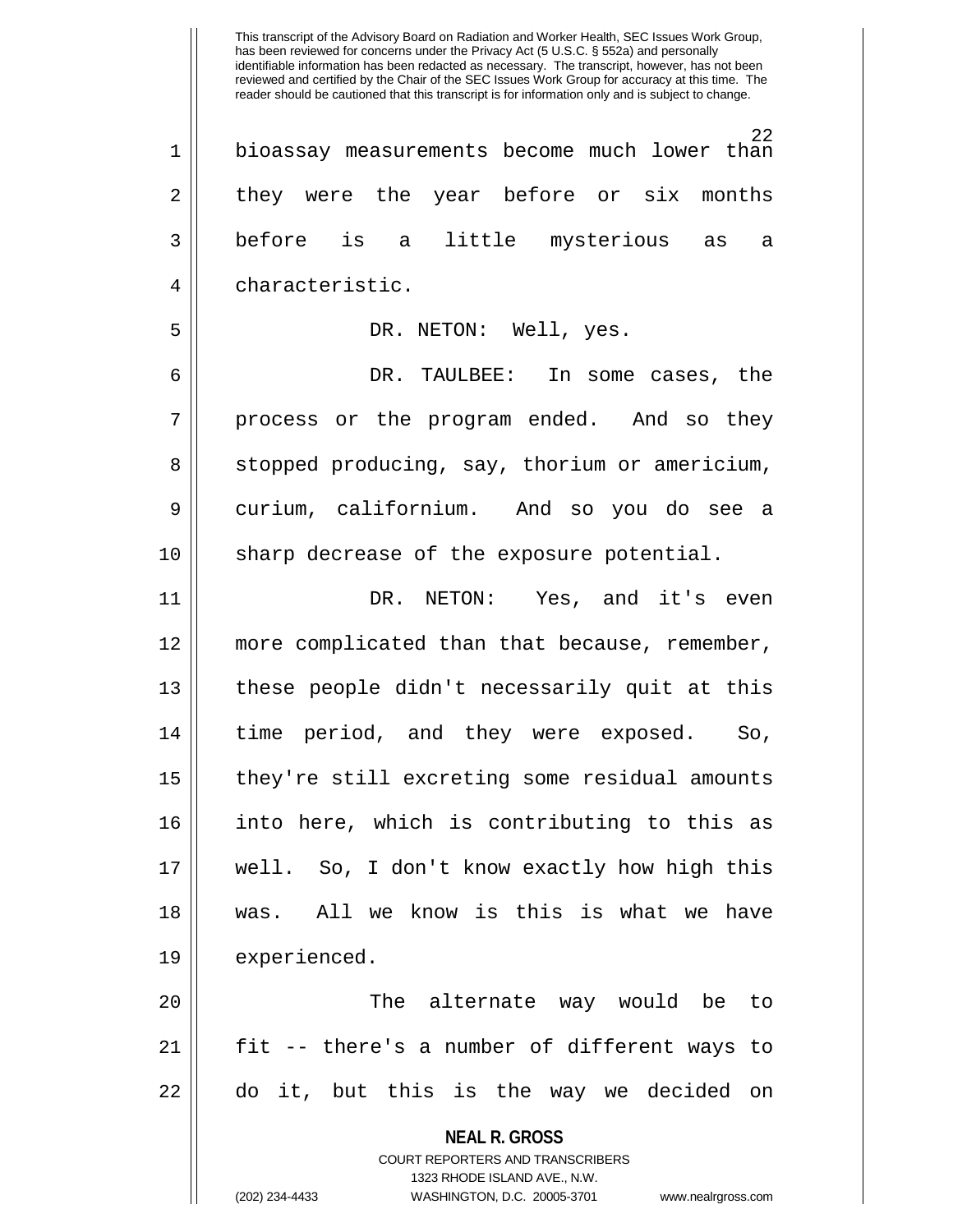23 1 doing it, which is an extremely claimant-2 || favorable approach. Again, if I worked 3 during this entire time period, I would 4 || receive an intake up here for this period; I 5 would receive an intake based on this fit for  $6 \parallel$  this period. 7 And you know that if I had this 8 || intake, I would still be excreting over in 9 here, but it's not even considered. It is 10 just like a separate intake, like step

11 functions almost.

12 DR. MAKHIJANI: It seems like  $13 \parallel$  that.

14 DR. NETON: Yes, and that's the 15 way we have been doing this from the very 16 beginning. This is nothing unique to 0053 or 17 anything else. This is the way coworker 18 models work.

19 || But I just want to point out how  $20$  || claimant-favorable they are and how -- and 21 || this is what I was trying to get at at the 22 || Board meeting; I did a lousy job -- how a

**NEAL R. GROSS**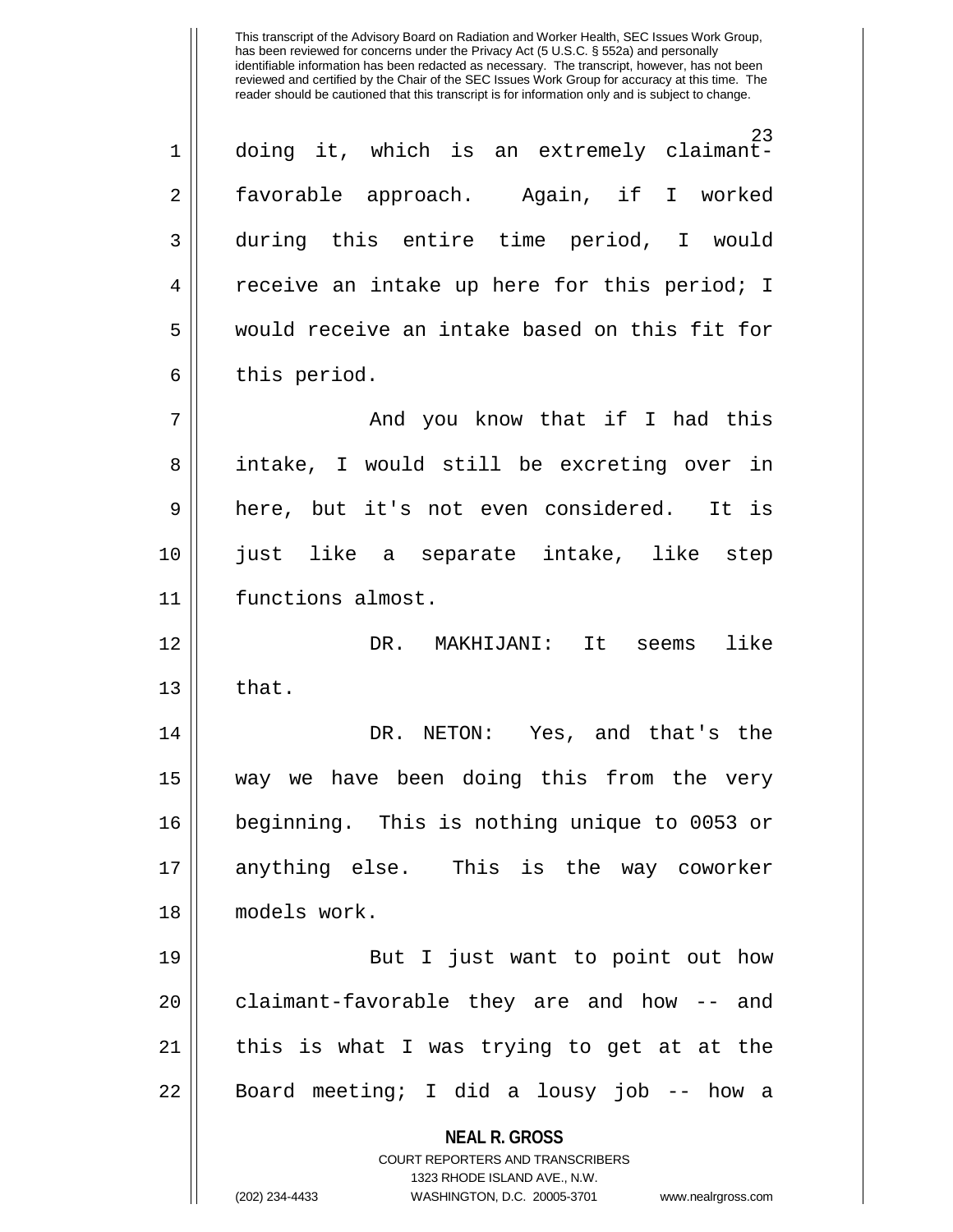| $\mathbf 1$ | 24<br>minor perturbation in this, because of some |
|-------------|---------------------------------------------------|
| 2           | 10-percent, 15-percent difference in the          |
| 3           | geometric mean, is kind of lost in the way        |
| 4           | the models are built. These models are            |
| 5           | very -- there is a professional judgment          |
| 6           | involved here, and there is also uncertainty      |
| 7           | in the fits themselves.                           |

8 I mean, we put a GSD of 5, or 9 || whatever, on these points, each of these 10 points. So, you know, you will give a person 11 an intake and, say, it's the midpoint with a 12 whole geometric standard deviation of 5 as 13 his dose. But the fit itself also has its 14 uncertainties, about a 10-percent uncertainty  $15$  || in just fit to those data points.

16 So, it makes me wonder about 17 these stratification adjustments that we 18 || could talk about later, how really meaningful 19 || they are or how practically significant they 20 || are, given what we are really doing to 21 || implement these internal coworker models.

22 DR. MAKHIJANI: Could I ask a

**NEAL R. GROSS** COURT REPORTERS AND TRANSCRIBERS

1323 RHODE ISLAND AVE., N.W.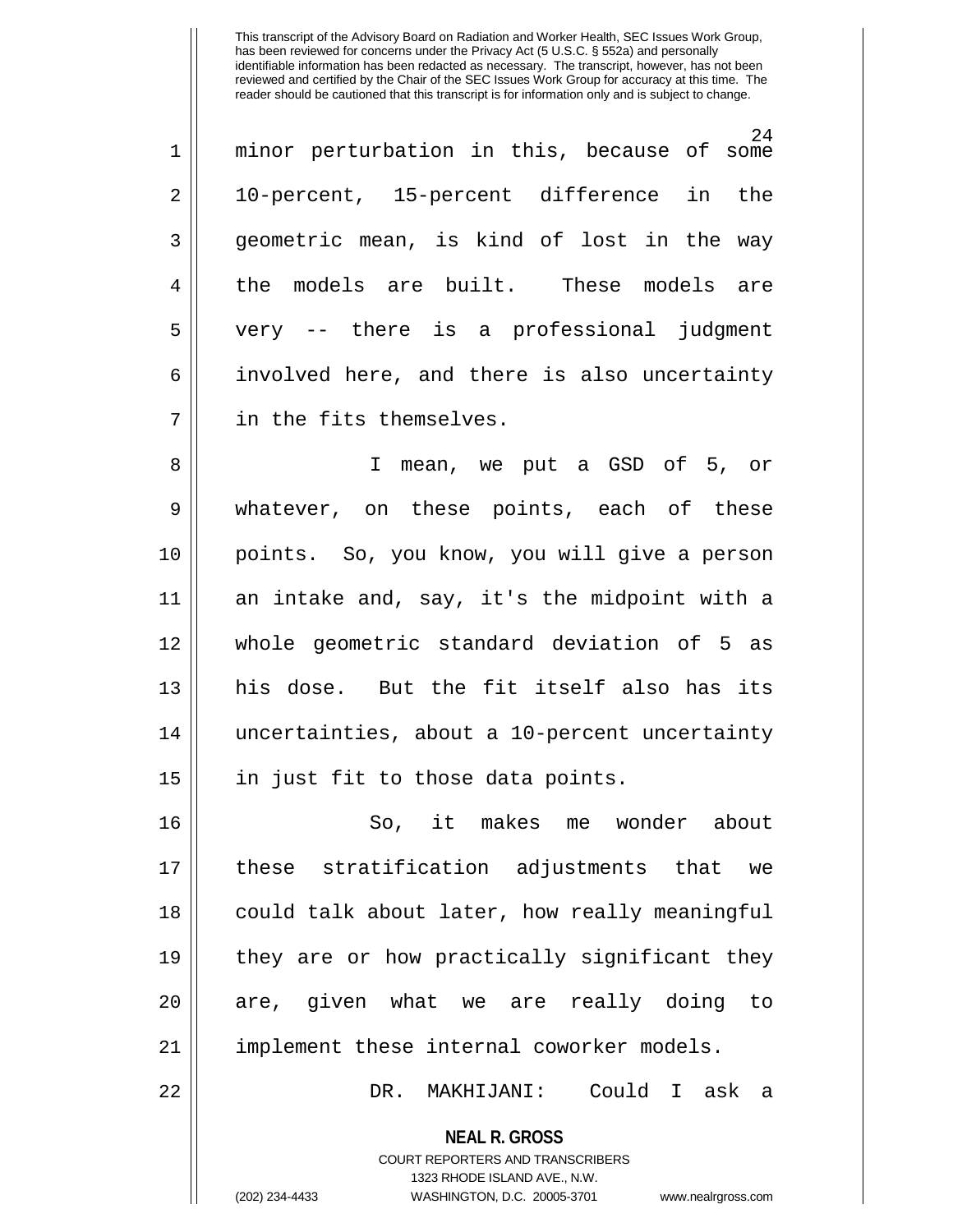**NEAL R. GROSS** COURT REPORTERS AND TRANSCRIBERS 1323 RHODE ISLAND AVE., N.W. (202) 234-4433 WASHINGTON, D.C. 20005-3701 www.nealrgross.com This transcript of the Advisory Board on Radiation and Worker Health, SEC Issues Work Group, has been reviewed for concerns under the Privacy Act (5 U.S.C. § 552a) and personally identifiable information has been redacted as necessary. The transcript, however, has not been reviewed and certified by the Chair of the SEC Issues Work Group for accuracy at this time. The reader should be cautioned that this transcript is for information only and is subject to change. 25 1 question about your box chart? 2 || DR. NETON: Sure. 3 DR. MAKHIJANI: All the prior 4 coworker models were not based on OPOS,  $5 \parallel$  right? 6 DR. NETON: That's correct. 7 DR. MAKHIJANI: So, this is new. 8 DR. NETON: OPOS is new. 9 DR. MAKHIJANI: So, you're 10 essentially saying that the prior coworker 11 models will be revised according to this? 12 DR. NETON: Yes, we would have to 13 do that. Yes, the OPOS, it would actually 14 | tend to reduce the exposures, in my opinion. 15 MEMBER BEACH: That was one of 16 the answers that was given in the report,  $17 \parallel$  that they would have revise. 18 DR. NETON: Yes, we would have to 19 revise. The OPOS, it makes sense in light of 20 || our current thinking. I mean, you know, you 21 don't think about this five or ten years ago. 22 DR. MAKHIJANI: Oh, yes.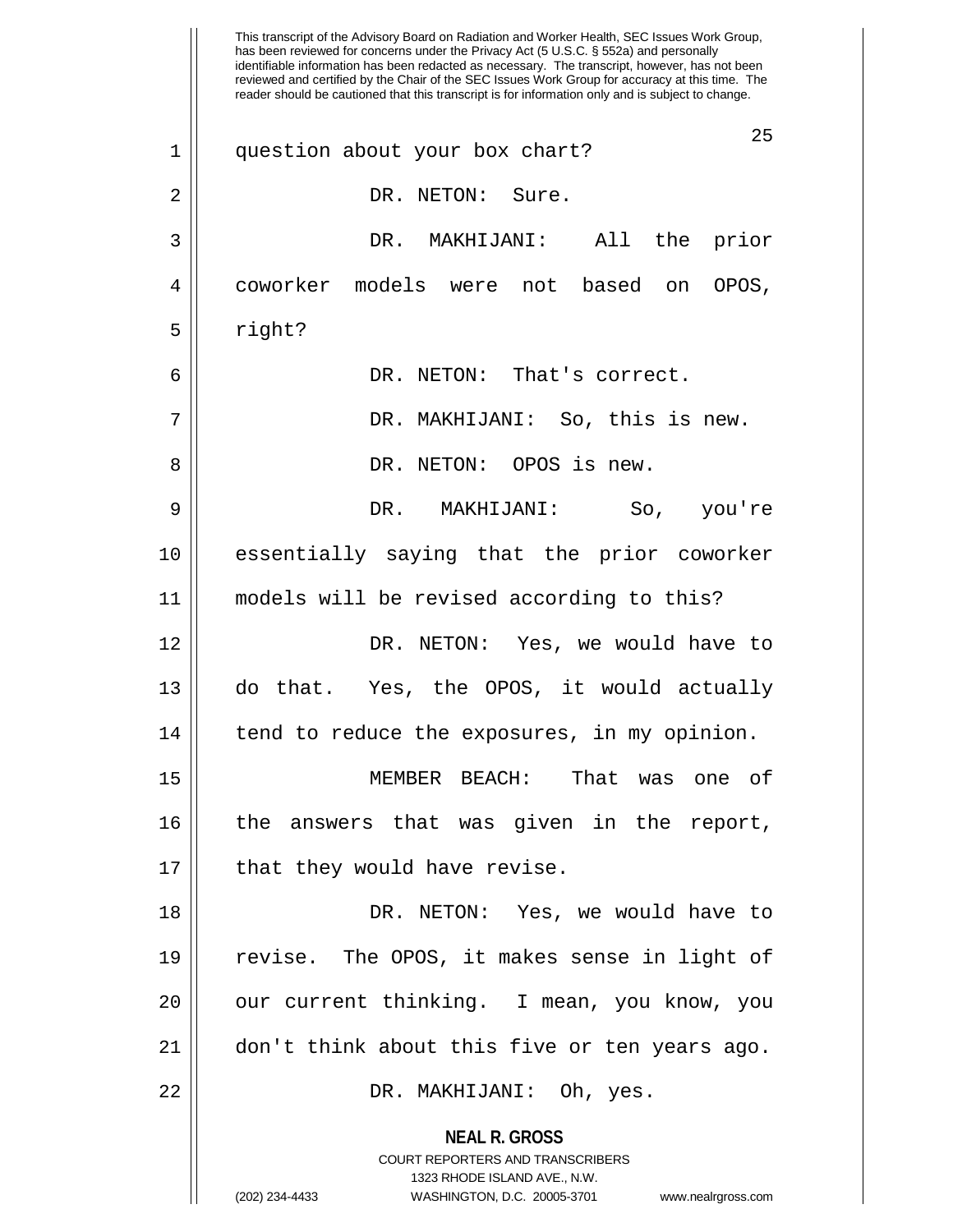| $\mathbf 1$    | 26<br>DR. NETON: But, in my opinion,                                                                                                                                   |
|----------------|------------------------------------------------------------------------------------------------------------------------------------------------------------------------|
| $\overline{2}$ | it makes the most technical sense of                                                                                                                                   |
| 3              | anything. And I know SC&A has their opinions                                                                                                                           |
| $\overline{4}$ | on the statistical issues with that. But if                                                                                                                            |
| 5              | you think about, again, 100 workers                                                                                                                                    |
| 6              | monitored, 100 bioassay points, and one                                                                                                                                |
| 7              | worker has 30 of them in one year, those 30                                                                                                                            |
| 8              | samples, the average of those 30 samples more                                                                                                                          |
| $\mathsf 9$    | accurately represents his intake than putting                                                                                                                          |
| 10             | all 30 into a cumulative probability                                                                                                                                   |
| 11             | distribution. And that's all we have been                                                                                                                              |
| 12             | saying, and it makes perfect sense to me.                                                                                                                              |
| 13             | And we can talk about that more.                                                                                                                                       |
| 14             | DR. MAKHIJANI: Sure.                                                                                                                                                   |
| 15             | DR. NETON: I don't want to get                                                                                                                                         |
| 16             | too far --                                                                                                                                                             |
| 17             | DR. MAKHIJANI: Right, right.                                                                                                                                           |
| 18             | MEMBER ROESSLER: Has this sort                                                                                                                                         |
| 19             | of an approach been used in any other fields?                                                                                                                          |
| 20             | DR. NETON: What, the one person,                                                                                                                                       |
| 21             | the one sample?                                                                                                                                                        |
| 22             | MEMBER ROESSLER: Yes, I think I                                                                                                                                        |
|                | <b>NEAL R. GROSS</b><br><b>COURT REPORTERS AND TRANSCRIBERS</b><br>1323 RHODE ISLAND AVE., N.W.<br>WASHINGTON, D.C. 20005-3701<br>(202) 234-4433<br>www.nealrgross.com |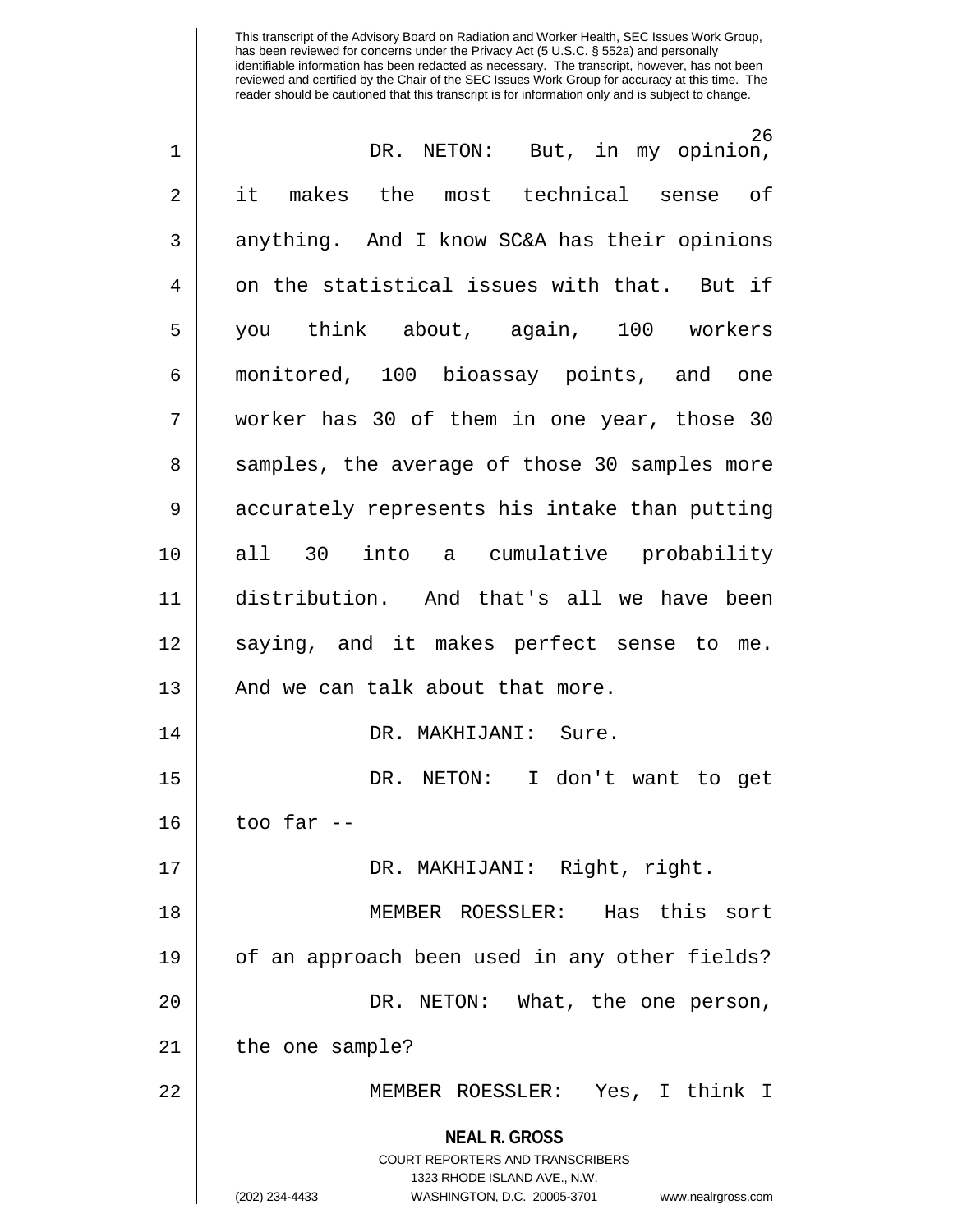**NEAL R. GROSS** has been reviewed for concerns under the Privacy Act (5 U.S.C. § 552a) and personally identifiable information has been redacted as necessary. The transcript, however, has not been reviewed and certified by the Chair of the SEC Issues Work Group for accuracy at this time. The reader should be cautioned that this transcript is for information only and is subject to change. 27 1 || read in the report it hasn't really. 2 DR. NETON: Well, ideally,  $3 \parallel$  though, if you think about it, we would take 4 and just calculate intakes for each person, 5 || right? And do a cumulative probability plot  $6 \parallel$  of the intake in a given year. 7 So, I have 100 workers who were 8 || monitored in a year. I would calculate the 9 || intake for every single worker and generate a 10 cumulative probability plot of their intakes. 11 But we can't do that. We don't have enough 12 || granularity to do that. 13 So, what we are saying is an 14 average of an individual worker's bioassay 15 || sample is sort of a surrogate for intake. It 16 is directly proportional to their intake. 17 The amount, the average mount of uranium you 18 excreted during that year, is more 19 representative of your intake than putting 20 20 || data points on a cumulative probability plot 21 and saying that's the population 22 | distribution. It's not. You have to think

This transcript of the Advisory Board on Radiation and Worker Health, SEC Issues Work Group,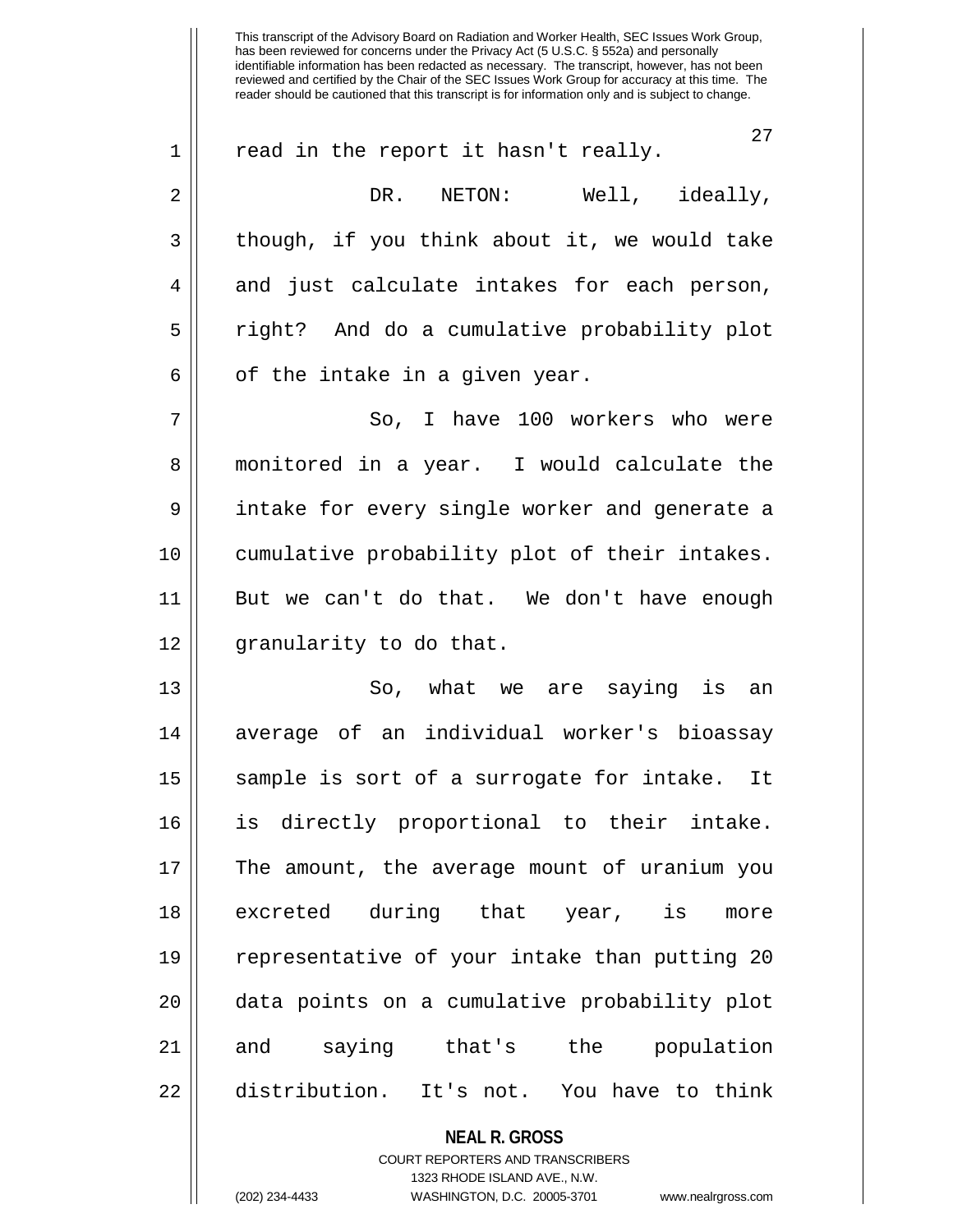**NEAL R. GROSS** COURT REPORTERS AND TRANSCRIBERS 1323 RHODE ISLAND AVE., N.W. 28 1 about worker distributions. 2 And so what we're saying is we're 3 plotting a cumulative probability 4 distribution of the workers' exposures, where 5 | one worker happens to have 20 bioassay 6 || samples. Well, our surrogate -- I hate to 7 use the word surrogate -- our approach to 8 defining that worker's exposure is to use the 9 || average value, not the 20 data points, which 10 would make up 20 percent of 100 bioassay 11 points. 12 DR. MAURO: Jim, this is John 13 Mauro. 14 || DR. NETON: Yes. 15 DR. MAURO: I'm sorry I didn't 16 || introduce myself in the beginning. 17 I have a quick question. You 18 || said something very important just now that 19 was always at the heart when I was thinking  $20$  || about it. I always thought, in a perfect 21 world. you would try to build a coworker 22 model, and you had data for, let's say, the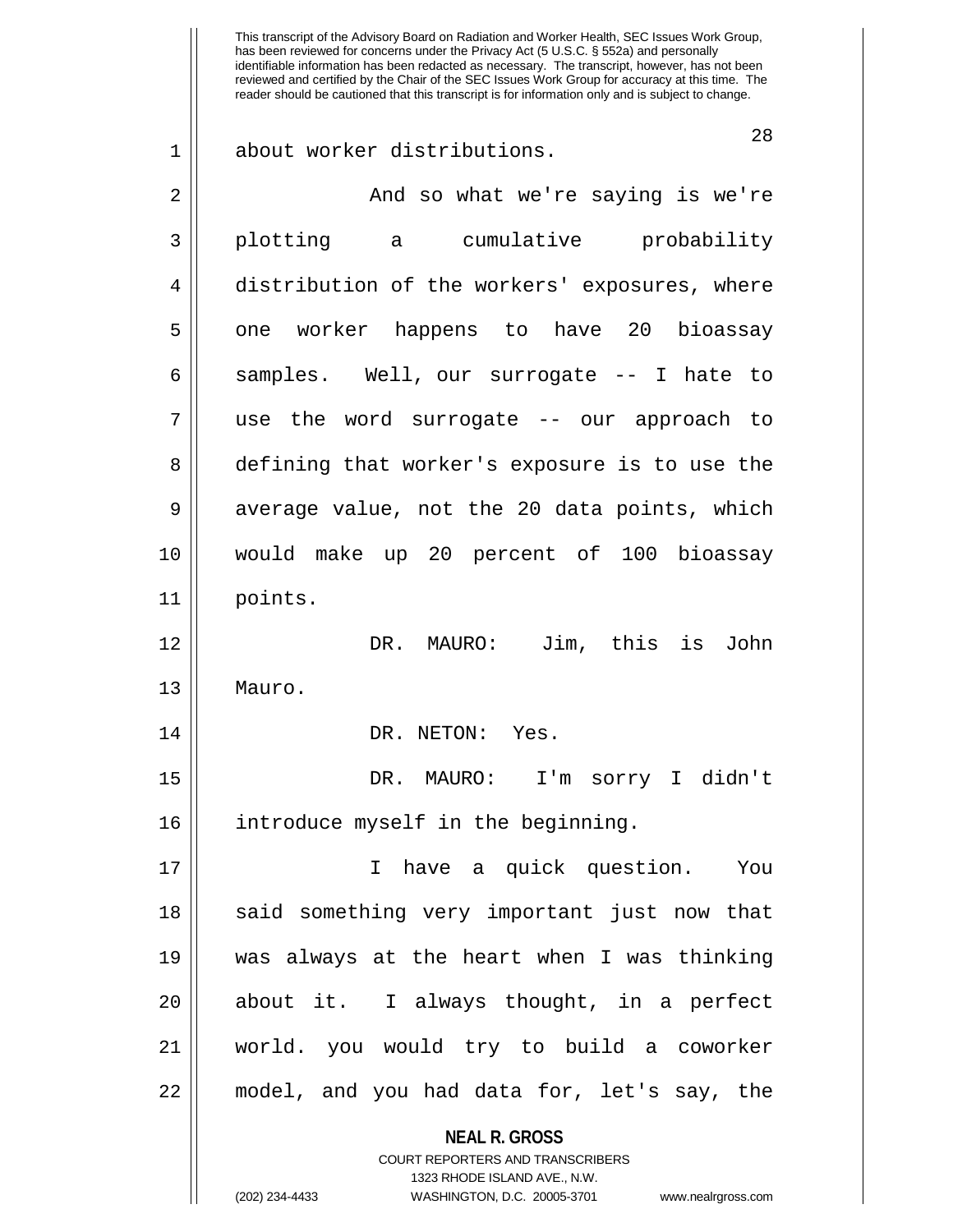**NEAL R. GROSS** COURT REPORTERS AND TRANSCRIBERS 1323 RHODE ISLAND AVE., N.W. (202) 234-4433 WASHINGTON, D.C. 20005-3701 www.nealrgross.com 29<br>And  $1 \parallel 100$  workers, let's say, in a given year. 2 || you would look at each worker by himself and  $3 \parallel$  say, okay, let's try to estimate the intake 4 for Worker No. 1 for that year, and we would  $5 \parallel$  come up with his intake. And then, we would 6 | do Worker No. 2, Worker No. 3. 7 || The my mind, in a perfect world, 8 || that would be your best data set upon which 9 | to build a coworker model. But you're saying 10 || that is not the case? 11 DR. NETON: I'm saying that would  $12 \parallel$  be the perfect --13 DR. MAURO: I didn't quite follow  $14$  | that. 15 DR. NETON: I'm saying that would 16 be the perfect world, but we can't 17 || necessarily do that. 18 DR. MAKHIJANI: Why not? I don't 19 understand that. 20 || DR. NETON: Tom, maybe you can --21 MR. LaBONE: Consider the time it 22 would take, if you had 100 people, how long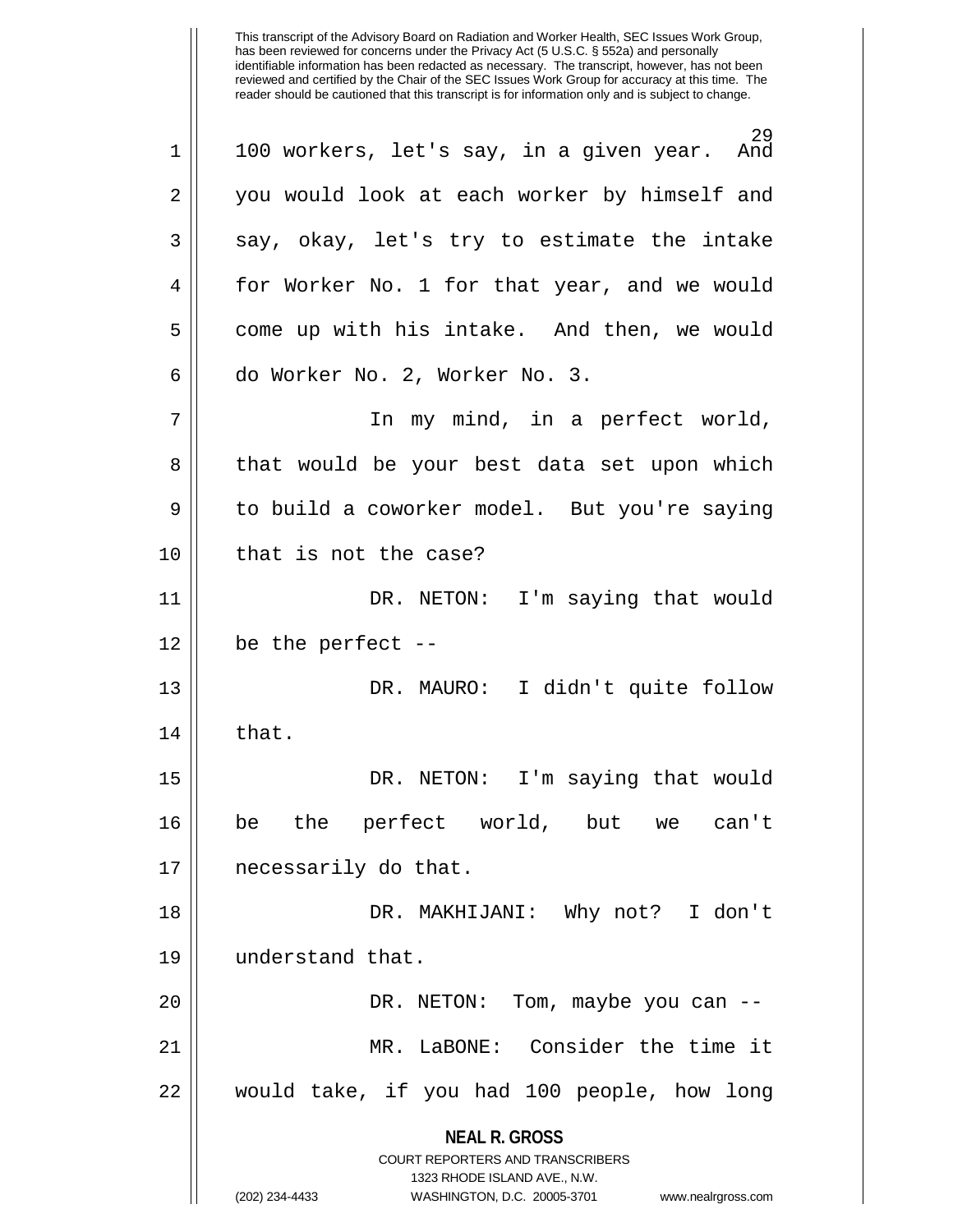| $\mathbf 1$    | 30<br>would it take to reconstruct their doses<br>for               |
|----------------|---------------------------------------------------------------------|
| $\overline{2}$ | each year for 50 years, for example? It's                           |
| 3              | just the time it would take to do that is                           |
| 4              | prohibitive if you consider how many dose                           |
| 5              | reconstructions have we done, as far as best                        |
| 6              | estimates, and how long has it taken to do                          |
| 7              | them. So, we are talking about every one of                         |
| 8              | these would have to be a best estimate.                             |
| 9              | DR. MAURO: I think that's why I                                     |
| 10             | asked the question. So, I do hear agreement                         |
| 11             | that that would be an ideal circumstance, but                       |
| 12             | it is an enormous burden to try to do that.                         |
| 13             | DR. NETON: Right.                                                   |
| 14             | DR. MAURO:<br>Okay. Because<br>I                                    |
| 15             | misunderstood --                                                    |
| 16             | DR. NETON: Right. I'm sorry.                                        |
| 17             | Maybe I wasn't clear. But, if you think                             |
| 18             | about it, John, the average value of a guy's                        |
| 19             | urine data ends up being sort of an                                 |
| 20             | indication of picocurie per liter days during                       |
| 21             | that monitoring period of excretion. And, in                        |
| 22             | my opinion, picocurie per liter days of                             |
|                | <b>NEAL R. GROSS</b>                                                |
|                | <b>COURT REPORTERS AND TRANSCRIBERS</b>                             |
|                | 1323 RHODE ISLAND AVE., N.W.                                        |
|                | (202) 234-4433<br>WASHINGTON, D.C. 20005-3701<br>www.nealrgross.com |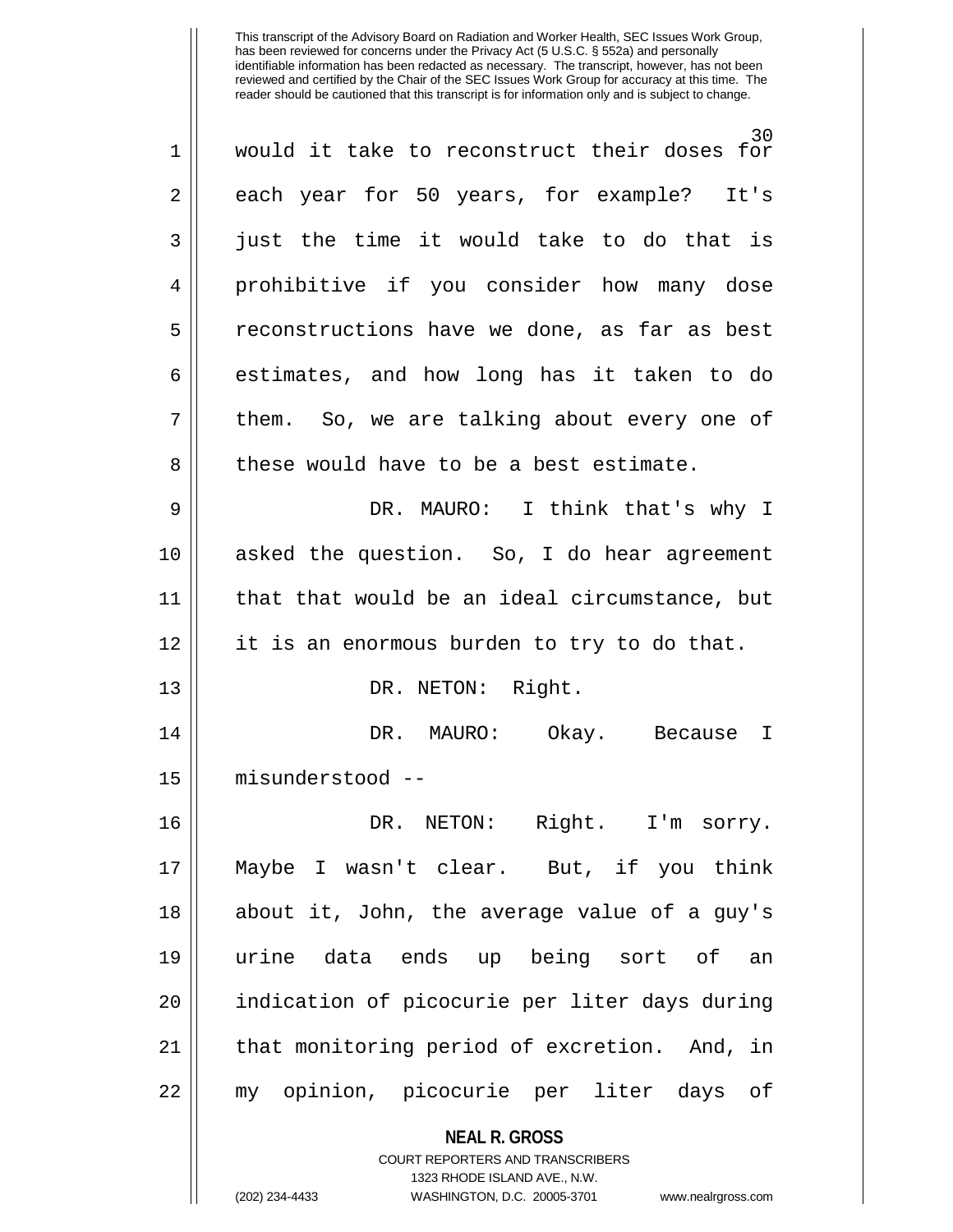This transcript of the Advisory Board on Radiation and Worker Health, SEC Issues Work Group, has been reviewed for concerns under the Privacy Act (5 U.S.C. § 552a) and personally identifiable information has been redacted as necessary. The transcript, however, has not been reviewed and certified by the Chair of the SEC Issues Work Group for accuracy at this time. The reader should be cautioned that this transcript is for information only and is subject to change. 31 1 excretion is a very good indicator of intake. 2 || It is directly proportional to your intake, 3 right? 4 DR. MAKHIJANI: But, you know, it 5 is very radionuclide- and solubility-6 | dependent. I know you're excluding --7 DR. NETON: Well, that's not 8 || relevant. I mean, no, it doesn't make any 9 difference. What you say is true, but the 10 models are for each independent solubility 11 class and nuclide. We have a model for every 12 || single solubility class and every single 13 nuclide that we're trying to reconstruct. 14 They're all different. That's why we have so  $15$  | many. 16 But you're right, I mean, the 17 uranium, we'll do solubility Type M and Type 18 || S. You will see at the back of every one of 19 || our coworker models curves that fit both. 20 || And so we covered the waterfront of the 21 possible exposures. And then, on top of  $22$  || that, we'll take the highest one, the highest

> **NEAL R. GROSS** COURT REPORTERS AND TRANSCRIBERS

> > 1323 RHODE ISLAND AVE., N.W.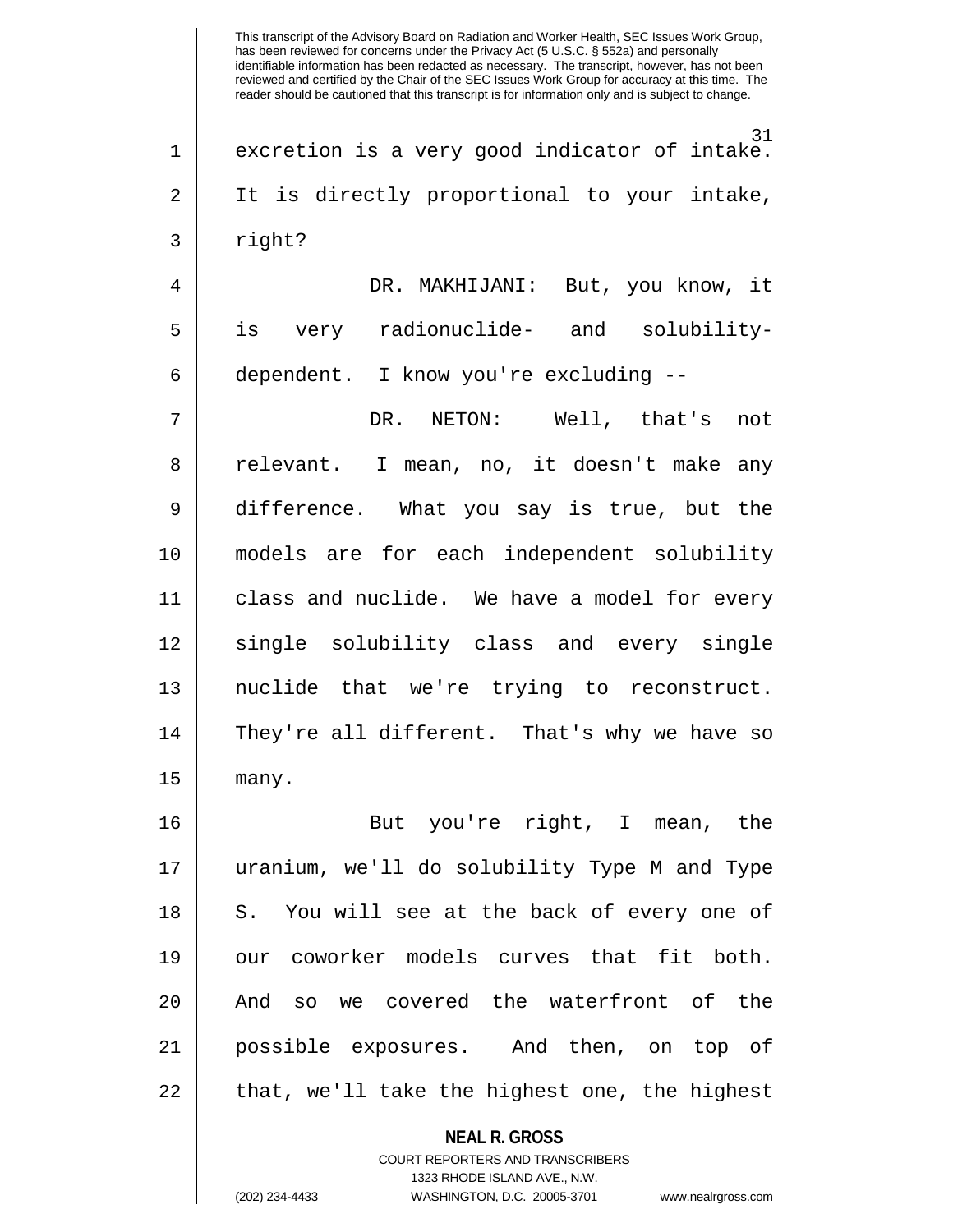**NEAL R. GROSS** This transcript of the Advisory Board on Radiation and Worker Health, SEC Issues Work Group, has been reviewed for concerns under the Privacy Act (5 U.S.C. § 552a) and personally identifiable information has been redacted as necessary. The transcript, however, has not been reviewed and certified by the Chair of the SEC Issues Work Group for accuracy at this time. The reader should be cautioned that this transcript is for information only and is subject to change.  $\frac{32}{15}$  $1 ||$  exposure potential, for the organ that 2 | being reconstructed. 3 DR. TAULBEE: And one of the 4 || things to keep in mind with these models,  $5 \parallel$  this is for a coworker. So, we are taking 6 || these data from monitored workers and 7 applying it to an unmonitored worker in this 8 || particular scenario. 9 So, if you go back to Jim's 10 example of if you have 100 data points and 30 11 are from one individual worker, by using 12 || OPOS, now each worker is counted individually 13 || into this general model that we are applying 14 || to unmonitored workers, instead of one worker 15 dominating the entire scenario. So, that's 16 where the power of the OPOS statistic comes  $17 \parallel \quad$  in. 18 And, as he is pointing out, the 19 average of that is a pretty good surrogate 20 || for what their intake was, without going 21 || through the onerous calculations that Tom was  $22$  | talking about.

> 1323 RHODE ISLAND AVE., N.W. (202) 234-4433 WASHINGTON, D.C. 20005-3701 www.nealrgross.com

COURT REPORTERS AND TRANSCRIBERS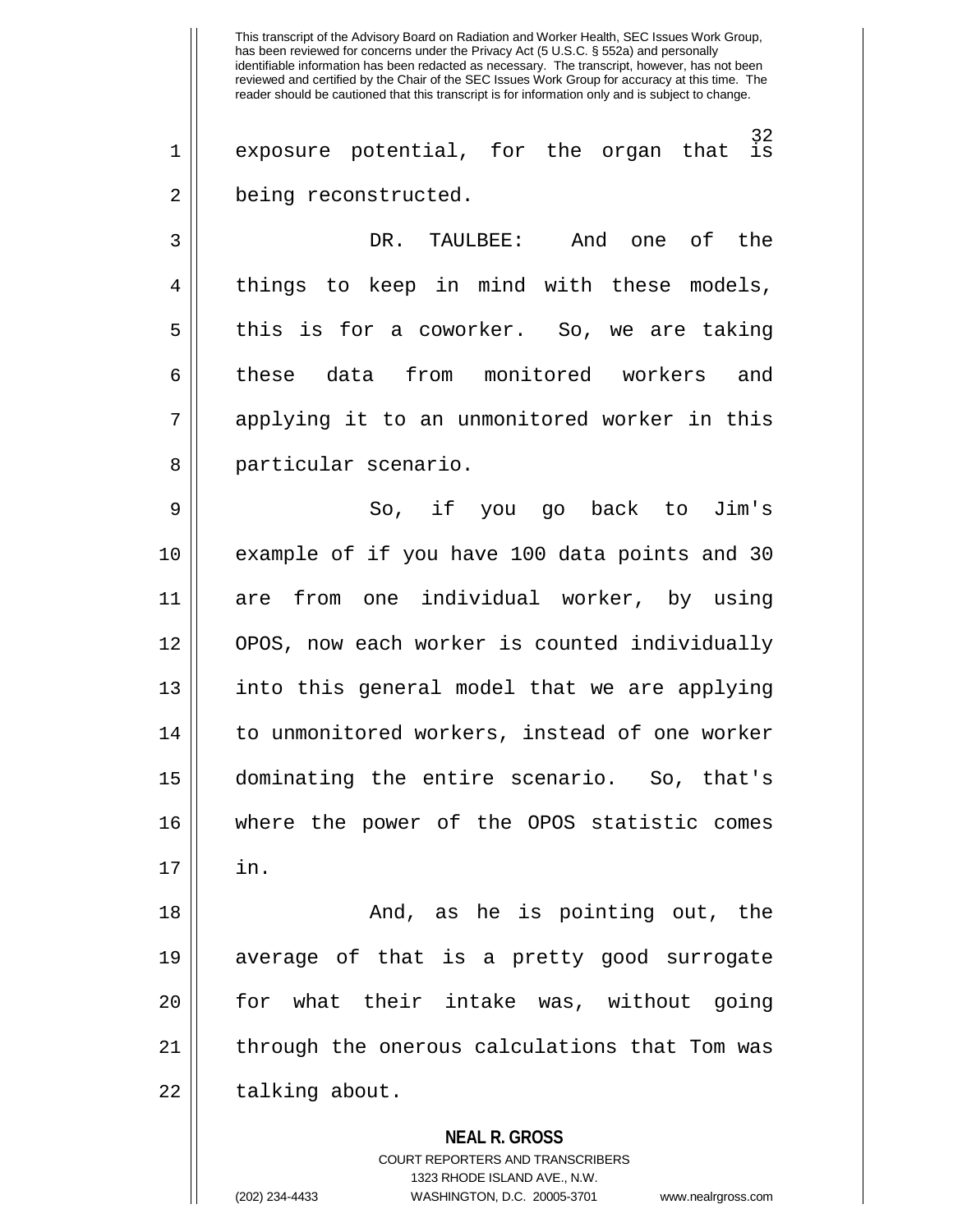| $\mathbf 1$ | 33<br>DR. NETON:<br>And<br>there's                                                                  |
|-------------|-----------------------------------------------------------------------------------------------------|
| 2           | conservatism built in it because, remember,                                                         |
| 3           | you have the complication of the censored                                                           |
| 4           | data sets as well, and there is a slide that                                                        |
| 5           | kind of talks about that a little bit, how we                                                       |
| 6           | been conservative in that respect as<br>have                                                        |
| 7           | well. We don't take censored data as zero.                                                          |
| 8           | We'll assume that it is equal to the                                                                |
| 9           | detection limit. So, that's even another                                                            |
| 10          | level of conservatism that is built into the                                                        |
| 11          | calculation.                                                                                        |
| 12          | MEMBER FIELD: Jim, this is Bill.                                                                    |
| 13          | I had a quick question.                                                                             |
| 14          | the assumption that<br>the<br>Is                                                                    |
| 15          | monitored workers are the ones<br>with<br>the                                                       |
| 16          | highest potential for exposure?                                                                     |
| 17          | DR. NETON: Well, we would                                                                           |
| 18          | maintain that it's either the monitored                                                             |
| 19          | workers had the highest potential<br>for                                                            |
| 20          | exposure or at least were representative of                                                         |
| 21          | the exposure potential of the workers.                                                              |
| 22          | And I think the key, then,                                                                          |
|             | <b>NEAL R. GROSS</b>                                                                                |
|             | COURT REPORTERS AND TRANSCRIBERS                                                                    |
|             | 1323 RHODE ISLAND AVE., N.W.<br>(202) 234-4433<br>WASHINGTON, D.C. 20005-3701<br>www.nealrgross.com |
|             |                                                                                                     |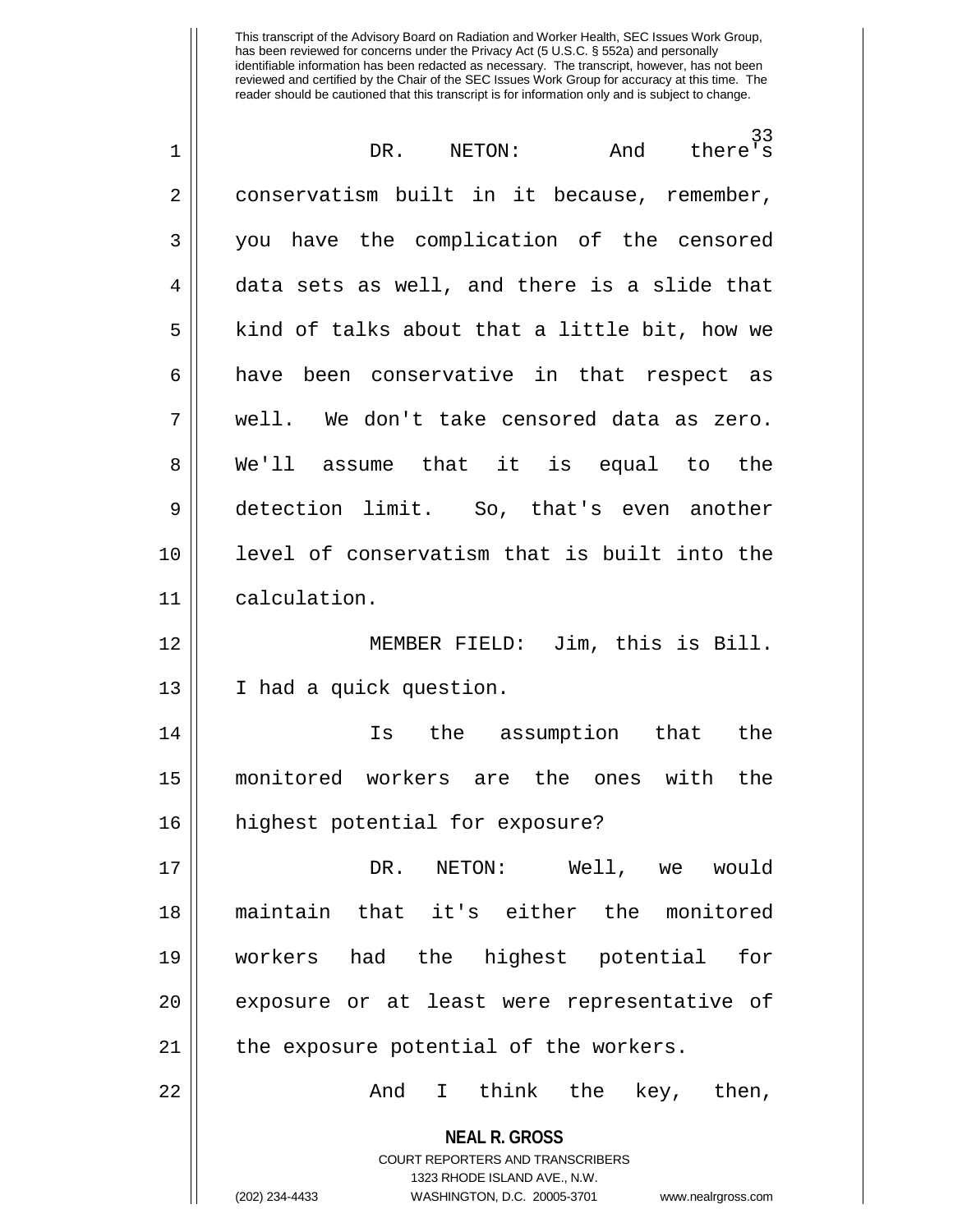**NEAL R. GROSS** COURT REPORTERS AND TRANSCRIBERS 1323 RHODE ISLAND AVE., N.W. This transcript of the Advisory Board on Radiation and Worker Health, SEC Issues Work Group, has been reviewed for concerns under the Privacy Act (5 U.S.C. § 552a) and personally identifiable information has been redacted as necessary. The transcript, however, has not been reviewed and certified by the Chair of the SEC Issues Work Group for accuracy at this time. The reader should be cautioned that this transcript is for information only and is subject to change.  $\frac{34}{\text{by}}$ 1 || becomes in defining what we mean 2 | representative. 3 MEMBER FIELD: Right. 4 DR. NETON: Because people can 5 | have different opinions on what that means.  $6 \parallel$  But if it is representative, I mean, if all 7 || strata were monitored representatively, and 8 || then you get this 95th percentile, and we 9 have a pipefitter who wasn't monitored, I 10 believe that the 95th percentile is an 11 adequate bounding value for his exposure. 12 It could be higher. I mean, you 13 have to pick some number. We sort of define 14 || the 95th percentile as a reasonable bound, 15 but there is always a 5 percent chance it 16 | could be more than that. 17 || **MEMBER FIELD:** Right. 18 DR. NETON: But, you know, you 19 can't build a program around that. You have  $20$  || to pick some  $-$ 21 MEMBER FIELD: Right. I 22 ll understand. Thanks.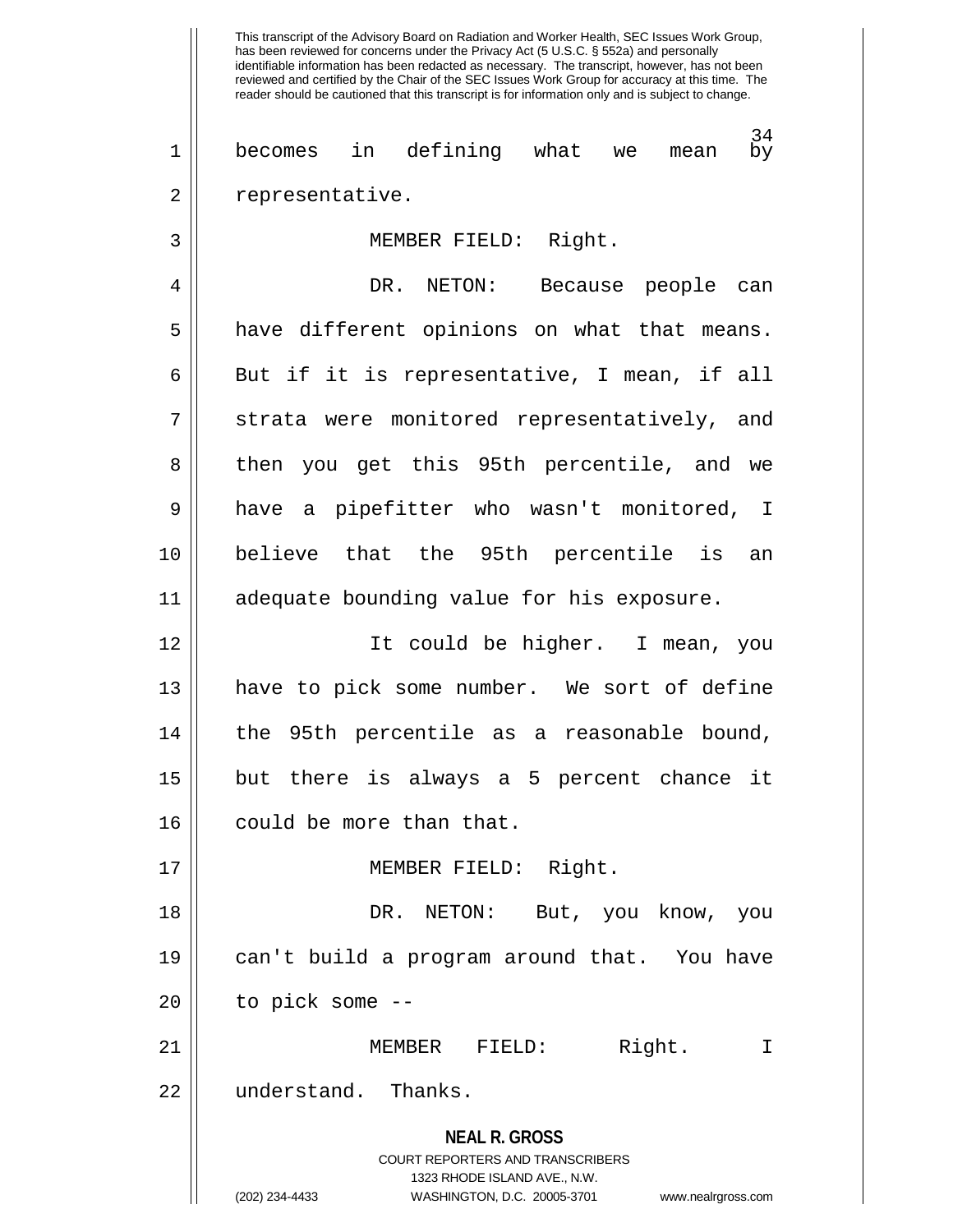**NEAL R. GROSS** COURT REPORTERS AND TRANSCRIBERS 1323 RHODE ISLAND AVE., N.W. (202) 234-4433 WASHINGTON, D.C. 20005-3701 www.nealrgross.com This transcript of the Advisory Board on Radiation and Worker Health, SEC Issues Work Group, has been reviewed for concerns under the Privacy Act (5 U.S.C. § 552a) and personally identifiable information has been redacted as necessary. The transcript, however, has not been reviewed and certified by the Chair of the SEC Issues Work Group for accuracy at this time. The reader should be cautioned that this transcript is for information only and is subject to change. 35 1 || DR. NETON: Yes. 2 CHAIRMAN MELIUS: But you are 3 || also saying that you would use the same 4 coworker model even if everybody was 5 monitored for each individual -- 6 DR. NETON: If everybody was 7 monitored, we wouldn't have any coworker 8 model. 9 CHAIRMAN MELIUS: Yes. 10 DR. NETON: The coworker model is 11 || only for people --12 CHAIRMAN MELIUS: Yes. Okay.  $13 \parallel$  That is sort of what you said before. I'm 14 || sorry. 15 DR. NETON: Yes, maybe I'm 16 || talking in circles. 17 CHAIRMAN MELIUS: No, no, no. It 18 was John's fault. 19 (Laughter.) 20 DR. NETON: Yes, and the real 21 || trick is to look at the workers that weren't 22 monitored and figure out what their potential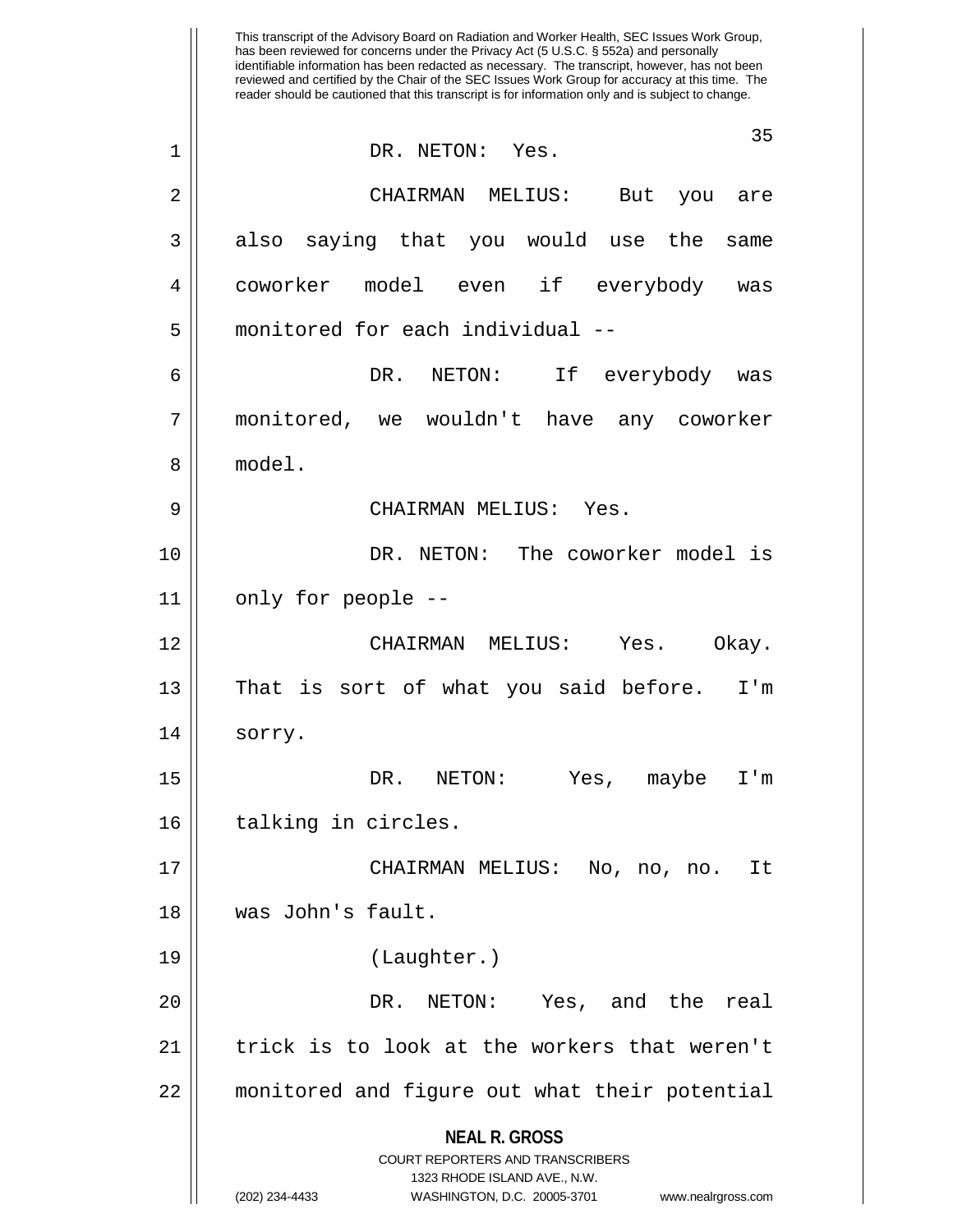| $\mathbf 1$    | 36<br>exposure was. And that has a lot to do with |
|----------------|---------------------------------------------------|
| $\overline{2}$ | looking at the radiological protection            |
| 3              | program that was in place in that time            |
| 4              | period, and not only looking at the program,      |
| 5              | but then looking to see did they really           |
| 6              | follow up on what they said they were going       |
| 7              | to do.                                            |

8 And that is what I think we mean  $9 \parallel$  by representative, is they had a program in 10 place to do that. In my opinion, most of the 11 time the highest-exposed workers were 12 monitored just because that makes sense to 13 me. Why would you not monitor the highest 14 exposed?

15 Bioassay samples are expensive. 16 If you are trying to set your program up so 17 that you make sure that your workers don't 18 || exceed this regulatory limit, the way they 19 did that -- and Dr. Melius pointed out 20 || earlier -- is these programs were not 21 designed to really estimate dose. They were 22 || designed to protect workers. The best way to

**NEAL R. GROSS**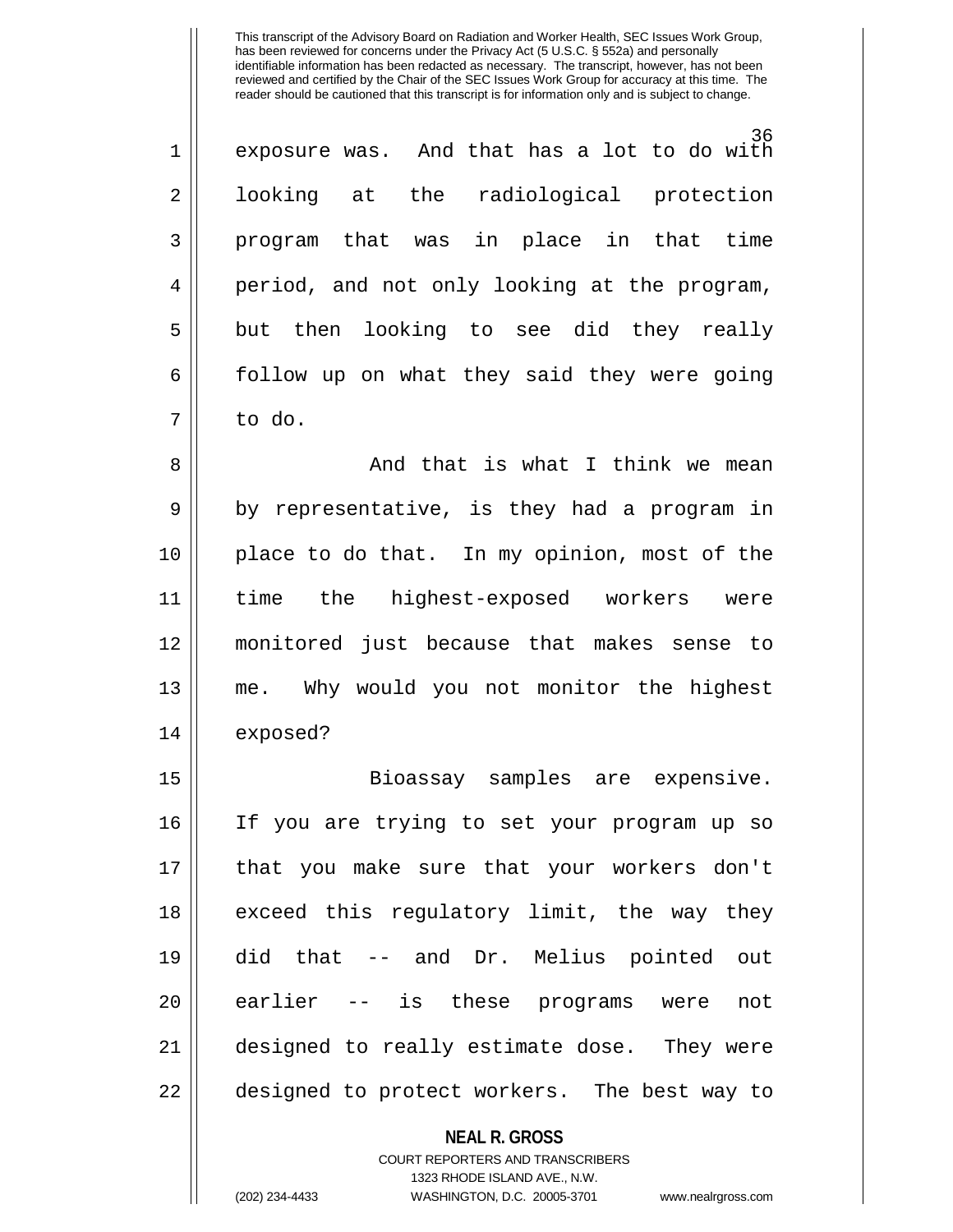| $\mathbf{1}$   | 37<br>protect your workers is to monitor the                                                    |
|----------------|-------------------------------------------------------------------------------------------------|
| $\overline{2}$ | highest-exposed workers to make sure that                                                       |
| 3              | they are not exceeding the regulatory                                                           |
| $\overline{4}$ | threshold. It just makes sense to me.                                                           |
| 5              | They weren't trying to                                                                          |
| 6              | reconstruct the dose of all the workers.                                                        |
| 7              | They were trying to say, are my highest-                                                        |
| 8              | exposed workers close to being over the                                                         |
| 9              | threshold? That's what they were doing.                                                         |
| 10             | DR. MAKHIJANI: Well, I think,                                                                   |
| 11             | you know, we have gone over this in various                                                     |
| 12             | contexts.                                                                                       |
| 13             | DR. NETON: Sure. Yes.                                                                           |
| 14             | DR. MAKHIJANI: And I think it's                                                                 |
| 15             | not always true, it's not always the correct                                                    |
| 16             | assumption You know, the neutron exposures                                                      |
| 17             | in Rocky Flats, for example, come to mind.                                                      |
| 18             | They didn't know -- they made a certain                                                         |
| 19             | assumption about who was the highest exposed,                                                   |
| 20             | but it turned out that some other group was                                                     |
| 21             | at some potential for higher exposure.                                                          |
| 22             | DR. NETON: No argument.                                                                         |
|                | <b>NEAL R. GROSS</b><br><b>COURT REPORTERS AND TRANSCRIBERS</b><br>1323 RHODE ISLAND AVE., N.W. |
|                | (202) 234-4433<br>WASHINGTON, D.C. 20005-3701<br>www.nealrgross.com                             |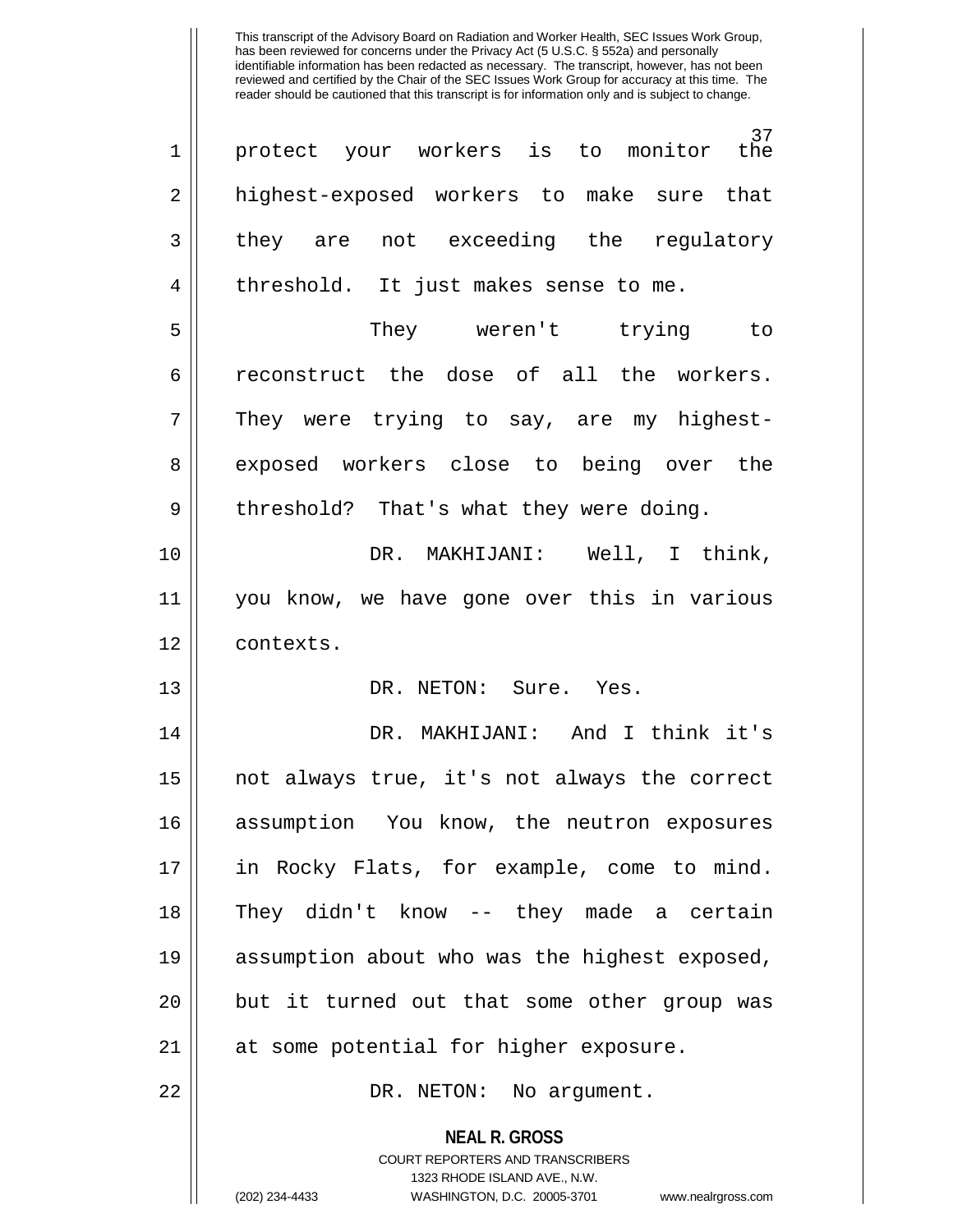**NEAL R. GROSS** COURT REPORTERS AND TRANSCRIBERS 1323 RHODE ISLAND AVE., N.W. (202) 234-4433 WASHINGTON, D.C. 20005-3701 www.nealrgross.com This transcript of the Advisory Board on Radiation and Worker Health, SEC Issues Work Group, has been reviewed for concerns under the Privacy Act (5 U.S.C. § 552a) and personally identifiable information has been redacted as necessary. The transcript, however, has not been reviewed and certified by the Chair of the SEC Issues Work Group for accuracy at this time. The reader should be cautioned that this transcript is for information only and is subject to change. 38 1 DR. MAKHIJANI: So, there is a 2 | judgment about that. 3 In the case of construction 4 || workers versus non-construction workers,  $5 \parallel$  which is a lot of what we have been talking 6 || about, there seemed to be some kind of 7 decision that construction workers were not 8 || as much exposed. So, they weren't as much 9 monitored. 10 But the evidence we have from 11 construction workers is that that wasn't 12 necessarily the case. At least at Savannah 13 River, for instance, they have said very 14 || clearly, with many examples -- and there is 15 || other documentary evidence to that effect, 16 || too -- that they were doing work that had as 17 much exposure potential, at least very often, 18 || not always, as production workers. 19 || But the monitoring data is very 20 || thin. And when you consolidate it into a one 21 person, one sample per year, then you wind up 22 || with this problem very often. With certain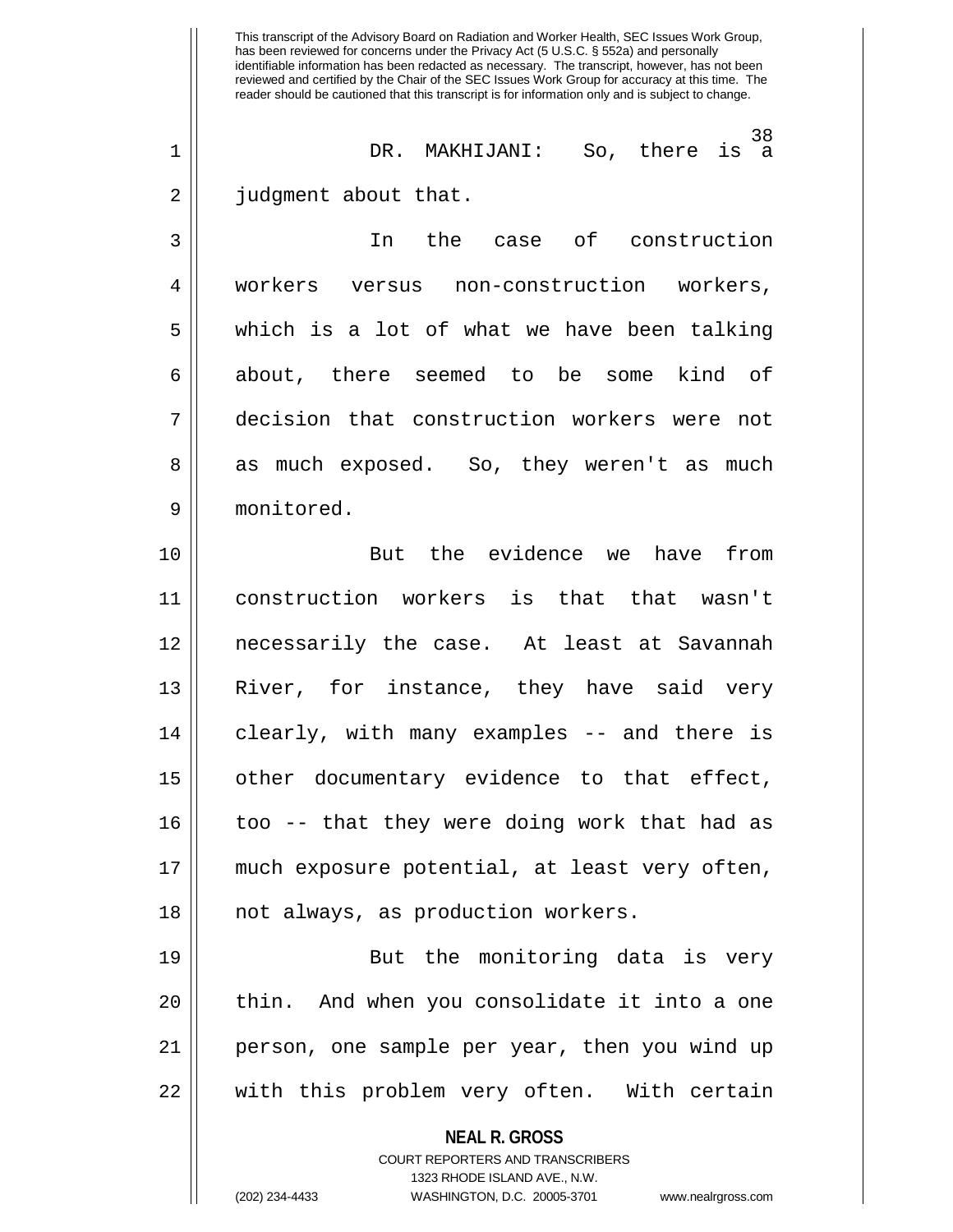39 1 || radionuclides, you have very few data points.  $2 \parallel$  But, leaving that aside, I think the idea  $3 \parallel$  that a certain -- so, it's not intentional, 4 but there was an assumption around who was 5 monitored.

6 At Nevada Test Site, it turned 7 || out the health physics people were more 8 || monitored than anybody else, and not 9 necessarily because they had the highest 10 || exposure potential. It was because they were 11 the closest to the program, and there was a 12 | certain assumption behind it.

13 DR. NETON: Here we have to 14 differentiate between an incident-driven 15 bioassay program and a routine monitoring 16 program.

17 DR. MAKHIJANI: Sure. 18 DR. NETON: At the Nevada Test 19 || Site, the exposure potential is considered to  $20$  || be almost -- not non-existent -- but it's so 21 || low that the monitoring was not required. 22 || They didn't expect people to get anywhere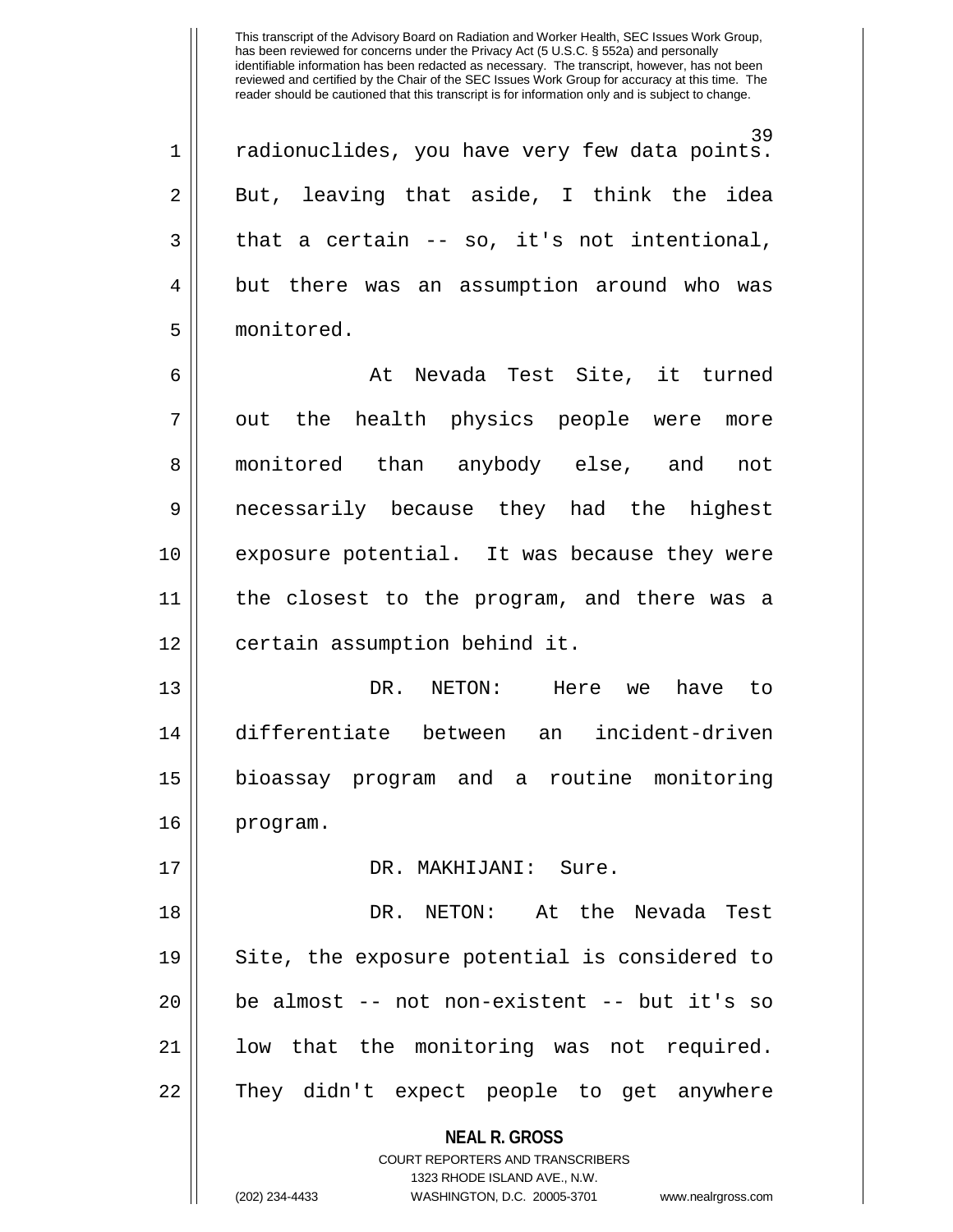1 near the regulatory limit.

40

2 And so, the only time often that 3 || they sampled was when there was an upset 4 condition. There was a known air sample was  $5 \parallel$  high. That is a different issue, I think, 6 | than when you have a routine bioassay program 7 for uranium or plutonium where workers are 8 || routinely selected to be monitored on a 9 periodic basis, which is what you have at 10 Savannah River. 11 My question to you with the 12 construction workers, is were or were not the 13 highest-exposed construction workers 14 monitored? See, that is the issue that one 15 has to deal with. It is not that weren't 16 they monitored. Were the highest-exposed

17 ones monitored or not? And it is quite 18 likely that a lot of construction workers 19 weren't monitored. Either they were more 20 || lower exposures or they worked in different 21 areas that weren't required, didn't require 22 monitoring.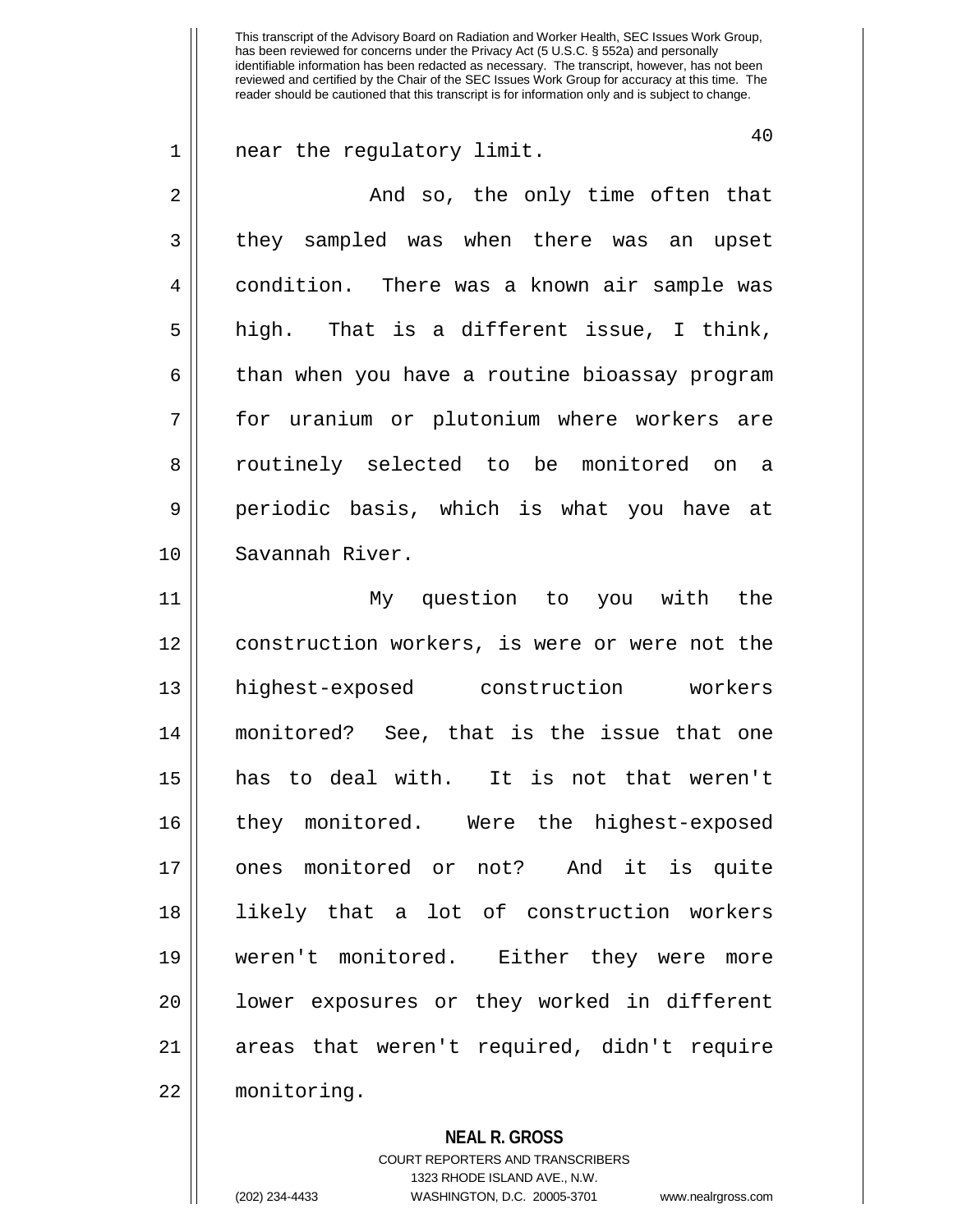41<br>the 1 DR. MAKHIJANI: Actually, the 2 monitoring data are so thin, for some 3 || radionuclides at least -- I haven't looked at 4 uranium and plutonium. So, it may be 5 different for the major radionuclides, and 6 | usually is.

## 7 DR. NETON: Yes.

8 DR. MAKHIJANI: But, for many 9 radionuclides, there just is insufficient 10 information to know, because there was some 11 kind of policy assumption that you are not 12 monitoring these people, because they are 13 incident-driven and you only monitor them 14 when they are incident-driven, even at 15 || Savannah River Site, it seems. And this has 16 been NIOSH's opinion also.

17 || So, they had routine exposure 18 potential. Then you have a problem that, 19 because they are not monitored for routine 20 || exposure, you don't know what the exposure 21 potential was.

22 DR. TAULBEE: You know, you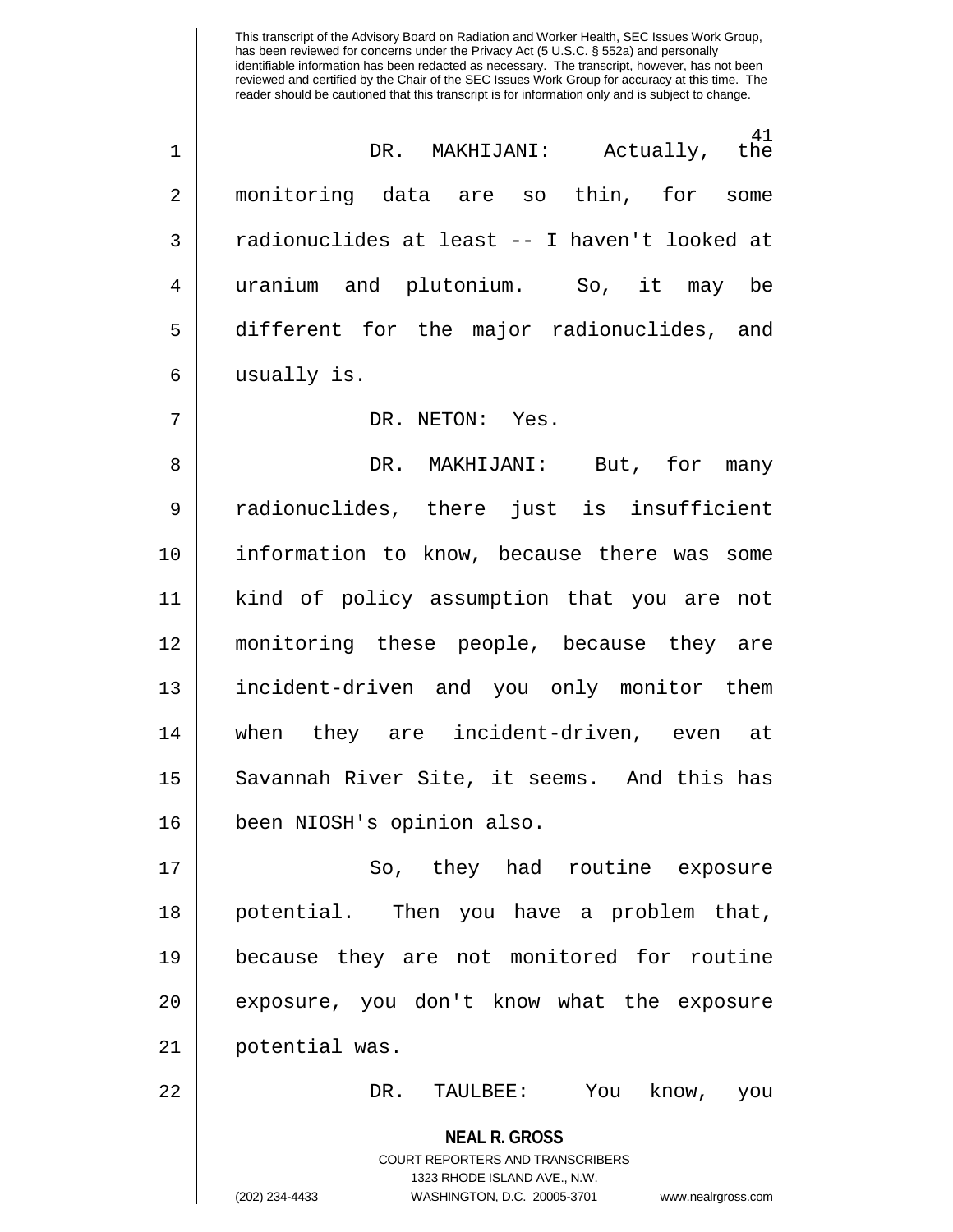42<br>You are  $1 \parallel$  indicate this at Savannah River.  $2 \parallel$  saying that you don't feel the construction 3 || trades workers were -- that they were 4 | undermonitored. But if you look at some of  $5 \parallel$  the data that we are looking at, take 6 | americium, curium, californium, for example, 7 1973. We've got 115 construction trade 8 || workers monitored in that year. The 9 Sollowing year there's 86. The year before 10 ll that there's 109. 11 If you look at the actual non-

12 construction trades workers, yes, we're 13 || looking at about a factor of 10 higher where 14 we are looking at a thousand workers. But 15 this is for americium, curium, and 16 || californium. It is confined to two areas.

17 And so if you look at the 18 || procedures as to who was monitored onsite and 19 their reasoning, they go through and they 20 identify maintenance workers and building 21 || services. They were monitored at the same 22 || frequency as the chemical operators and so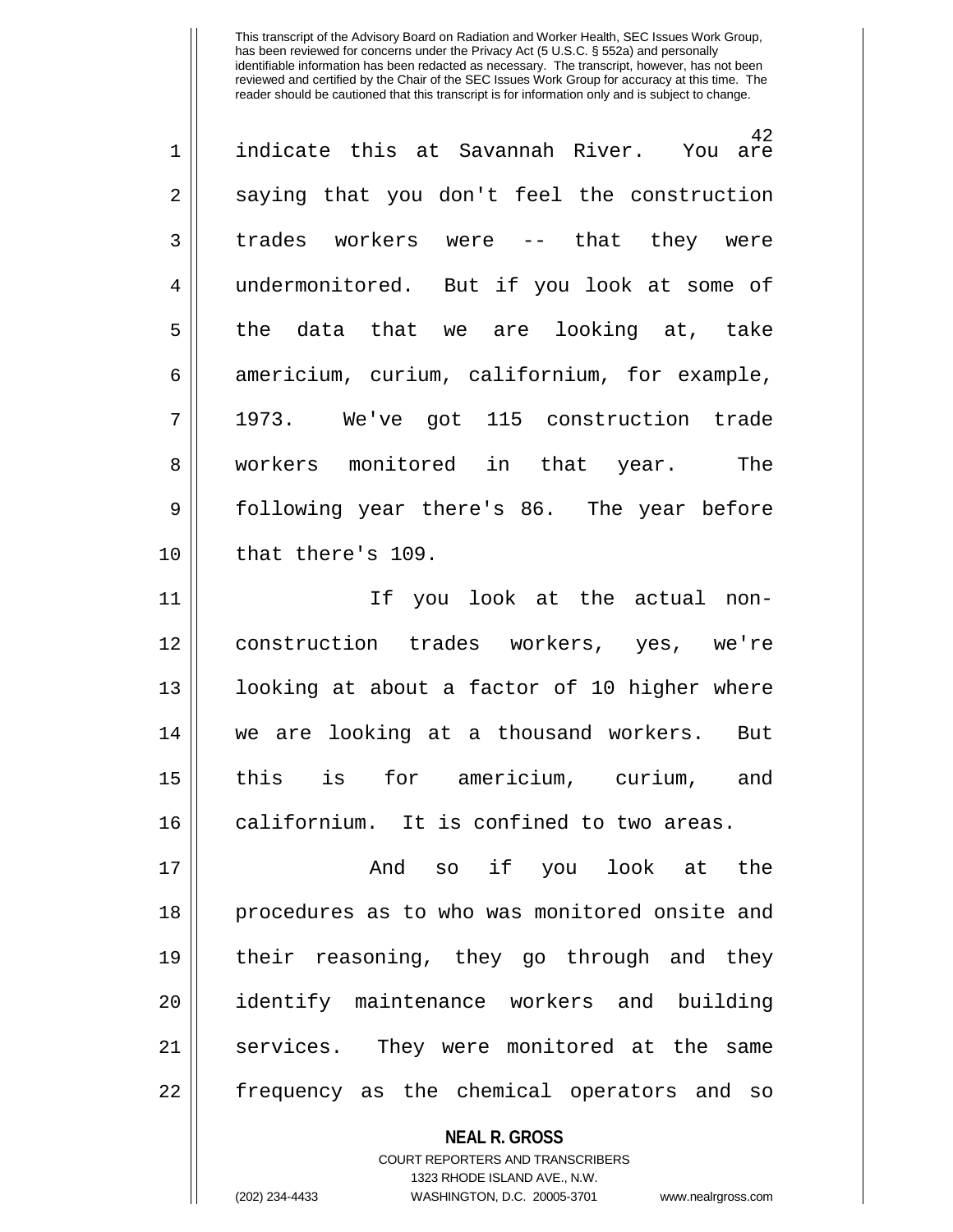43 1 forth, by procedure. And we see that in the 2 data when we look at relative proportions of 3 population.

4 So, there is a disconnect here as  $5 \parallel$  to, at least with that particular site, as to 6 what we are hearing from some of the 7 interviews and what we are seeing in some of  $8 \parallel$  the data.

9 DR. MAKHIJANI: Insofar as I 10 remember the analysis of the data that we 11 have looked at, there hasn't been a 12 demonstration of what you have just said: 13 || that here were the construction workers -- I 14 mean, apart from the question of whether we 15 have a representative sample of construction 16 workers or not, which remains to be settled. 17 But we haven't seen, at least I haven't seen, 18 || an analysis that the construction workers who 19 were monitored worked in these locations.

20 || The South Controller Controllering to the example, we 21 actually don't have a notation in the records 22 || as to who was working with thorium. And they

## **NEAL R. GROSS**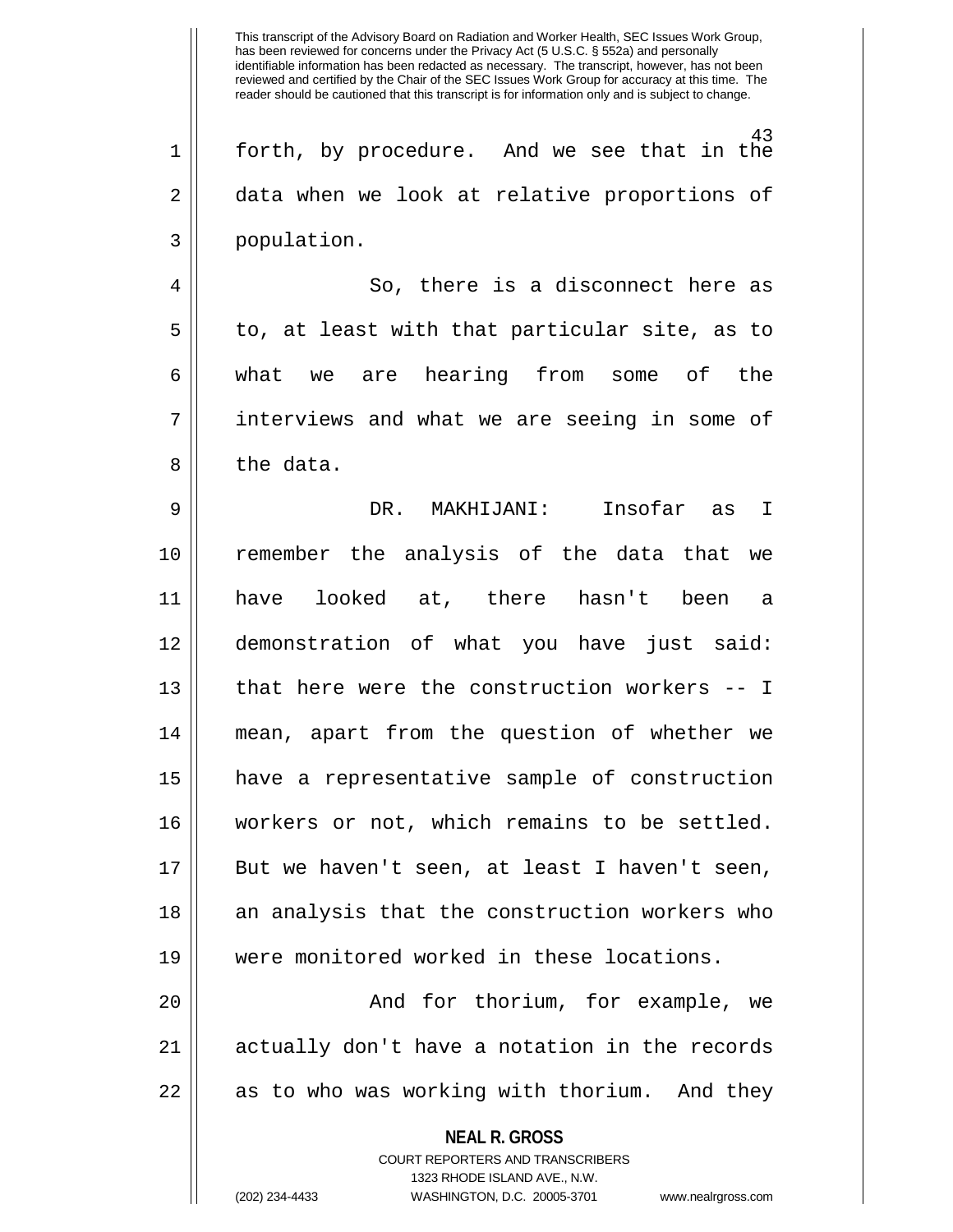**NEAL R. GROSS** COURT REPORTERS AND TRANSCRIBERS 1323 RHODE ISLAND AVE., N.W. 44 1 weren't the same places where americium, 2 californium, curium, or the same times 3 || necessarily. 4 || So, you've got this disconnect. 5 You are trying to dose reconstruct for one  $6 \parallel$  thing, and you've got another set of data.  $7 \parallel$  But the processing was happening at different 8 || times and places. So, how do you know 9 whether the most exposed people with thorium 10 were monitored or whether that data set is 11 representative for this other radionuclide?  $12 \parallel$  So, it is a pretty big puzzle. 13 DR. TAULBEE: Let's get into a 14 || site-specific-type issue. 15 DR. MAKHIJANI: Yes. 16 DR. TAULBEE: What I am trying to 17 bring it back to is from a construction 18 || trades in general across all sites --19 DR. MAKHIJANI: Right. 20 DR. TAULBEE: -- and I was using  $21$  || this as an example here. 22 || But, I mean, jumping back to that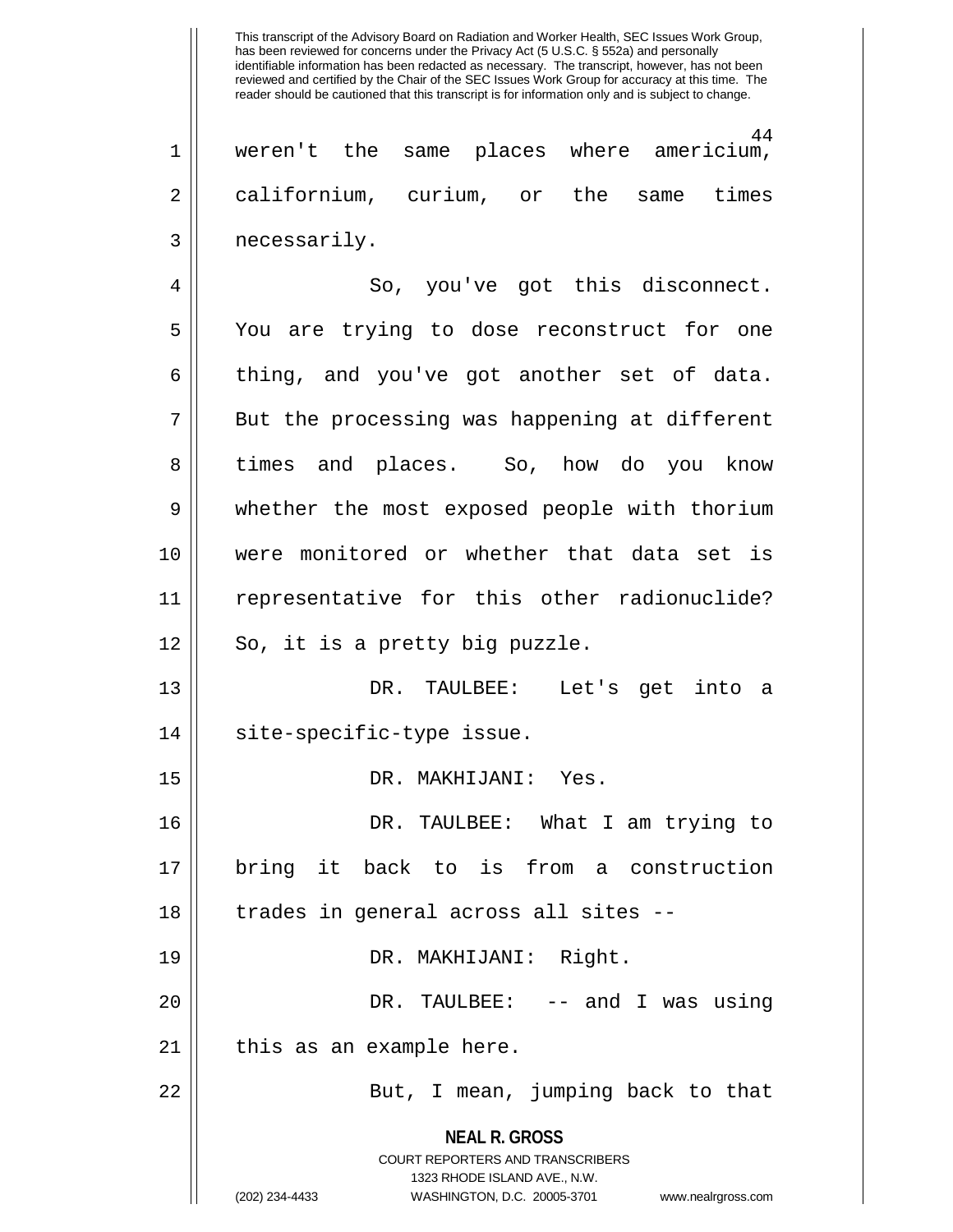| $\mathbf 1$    | 45<br>initial point of representativeness, there is |
|----------------|-----------------------------------------------------|
| $\overline{2}$ | lots of weight-of-evidence type<br>оf               |
| 3              | information that should play into that              |
| 4              | particular role. And maybe we haven't done a        |
| 5              | good job of explaining all of that details in       |
| 6              | the report, and perhaps that is something           |
| 7              | that we should do in future coworker-type           |
| 8              | models, in explaining that, why we feel this        |
| $\mathsf 9$    | is representative.                                  |
| 10             | DR. NETON: Yes, I think we have                     |
| 11             | this little section we call pedigree of the         |
| 12             | data, and the pedigree of the data usually          |
| 13             | talks about number of bioassay samples and          |
| 14             | quality of the data. Does<br>it have a              |
| 15             | sufficient detection limit, censoring, that         |
| 16             | sort of stuff. But we never really get into         |
| 17             | the next level, which is are the data               |
| 18             | representative? If we are going to build a          |
| 19             | coworker model, are those data sufficiently         |
| 20             | representative that we can use it to do that?       |
| 21             | In some cases, I don't know how                     |
| 22             | you would even define that, though. Savannah        |
|                | <b>NEAL R. GROSS</b>                                |

COURT REPORTERS AND TRANSCRIBERS 1323 RHODE ISLAND AVE., N.W.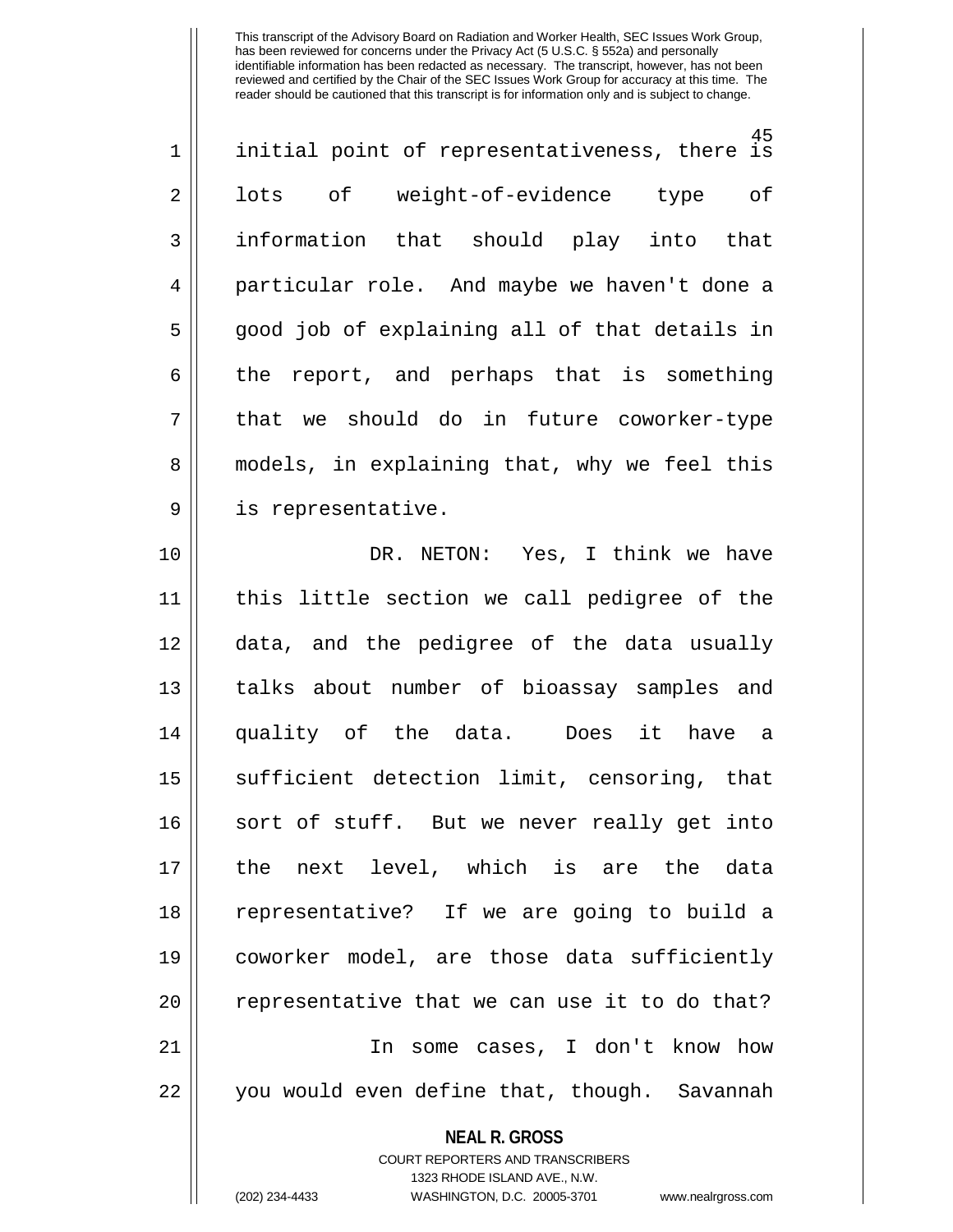**NEAL R. GROSS** COURT REPORTERS AND TRANSCRIBERS 1323 RHODE ISLAND AVE., N.W. (202) 234-4433 WASHINGTON, D.C. 20005-3701 www.nealrgross.com This transcript of the Advisory Board on Radiation and Worker Health, SEC Issues Work Group, has been reviewed for concerns under the Privacy Act (5 U.S.C. § 552a) and personally identifiable information has been redacted as necessary. The transcript, however, has not been reviewed and certified by the Chair of the SEC Issues Work Group for accuracy at this time. The reader should be cautioned that this transcript is for information only and is subject to change. 46 1 River happens to be a site where we have a 2 || lot of data to look at. 3 CHAIRMAN MELIUS: But I think if 4 we are going to -- I mean, I think everyone  $5 \parallel$  agrees that all this is very site-specific 6 || when it goes to application. There's lot of 7 different scenarios we can come up with and 8 || we have already experienced. 9 || But I think you're correct, Jim. 10 I think if we are going to be using these 11 coworker models, we need to sort of have a 12 checklist of what kind of pedigree issues do 13 we look at, and probably more level of detail 14 on the administrative aspects of the 15 monitoring program, for example. 16 I think there are also issues, 17 just, you know how many people do we have 18 || that were monitored? How are we, then, 19 applying their monitoring data to how many 20 || people? What's the proportion between the  $21 \parallel$  two? 22 I mean, I think one of the things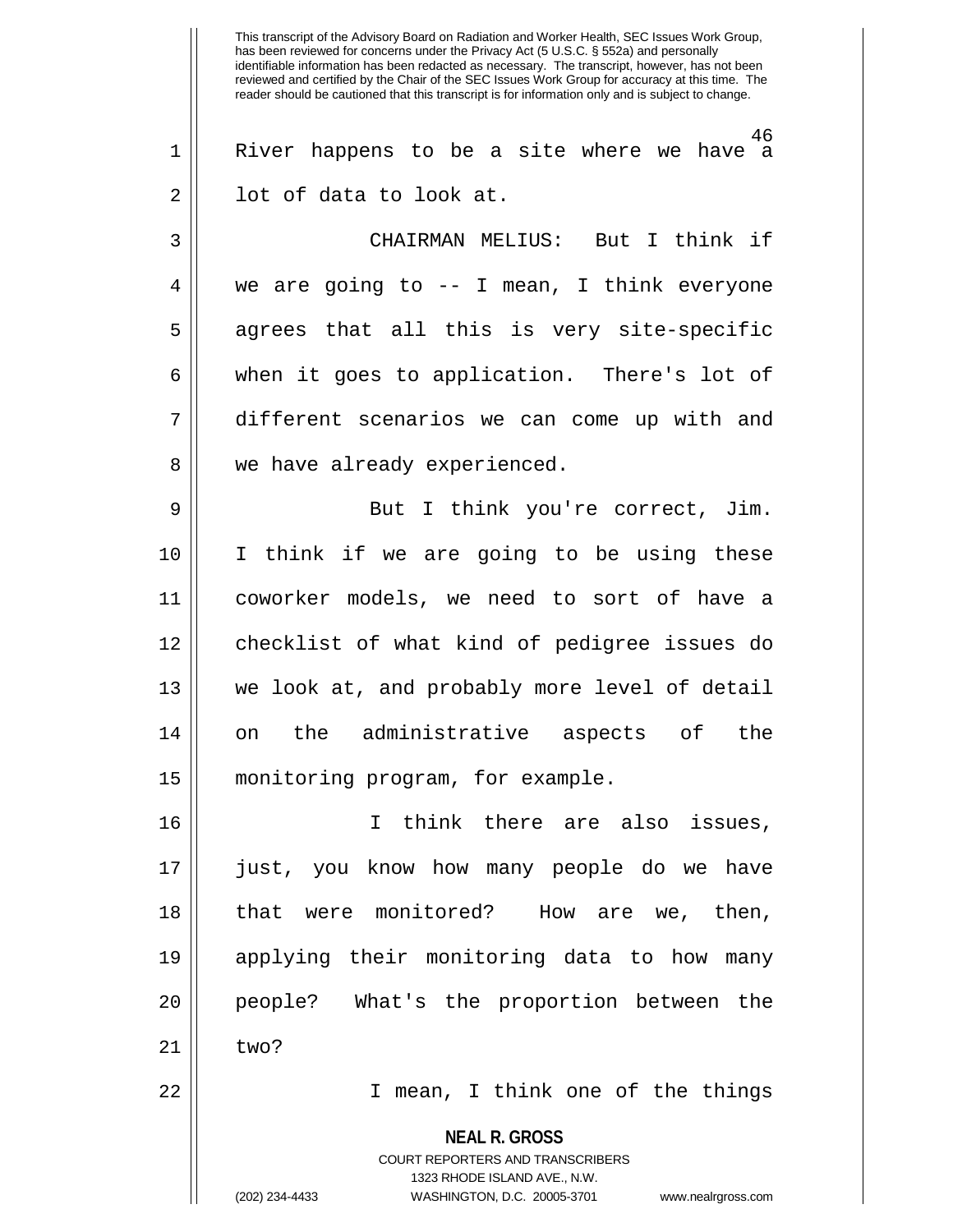| $\mathbf 1$ | 47<br>that Arjun was sort of referring to was that                  |
|-------------|---------------------------------------------------------------------|
| 2           | if we only have five people monitored and                           |
| 3           | there's 6,000 people that were exposed, then,                       |
| 4           | you know, that is a different scenario, and                         |
| 5           | that is also an exaggerated scenario, because                       |
| 6           | I don't think you would be doing a coworker                         |
| 7           | model in that case. But it's that thing.                            |
| 8           | It's a lot different than if you have 90                            |
| $\mathsf 9$ | percent of the people monitored.                                    |
| 10          | And then you have to go year-by-                                    |
| 11          | year, what do you have in terms of production                       |
| 12          | data, source-term data that would tell you                          |
| 13          | should exposures be going up or down? What                          |
| 14          | was happening with the radiation protection                         |
| 15          | program, and so forth?                                              |
| 16          | I think the<br>DR. NETON:                                           |
| 17          | percentage of workers that were monitored is                        |
| 18          | kind of fraught with some air of uncertainty                        |
| 19          | because you have to look at were the workers                        |
| 20          | exposed? My classic example is, you know, in                        |
| 21          | a hospital, maybe 2 percent of the workers in                       |
| 22          | hospital are monitored because only 2<br>a                          |
|             | <b>NEAL R. GROSS</b><br><b>COURT REPORTERS AND TRANSCRIBERS</b>     |
|             | 1323 RHODE ISLAND AVE., N.W.                                        |
|             | (202) 234-4433<br>WASHINGTON, D.C. 20005-3701<br>www.nealrgross.com |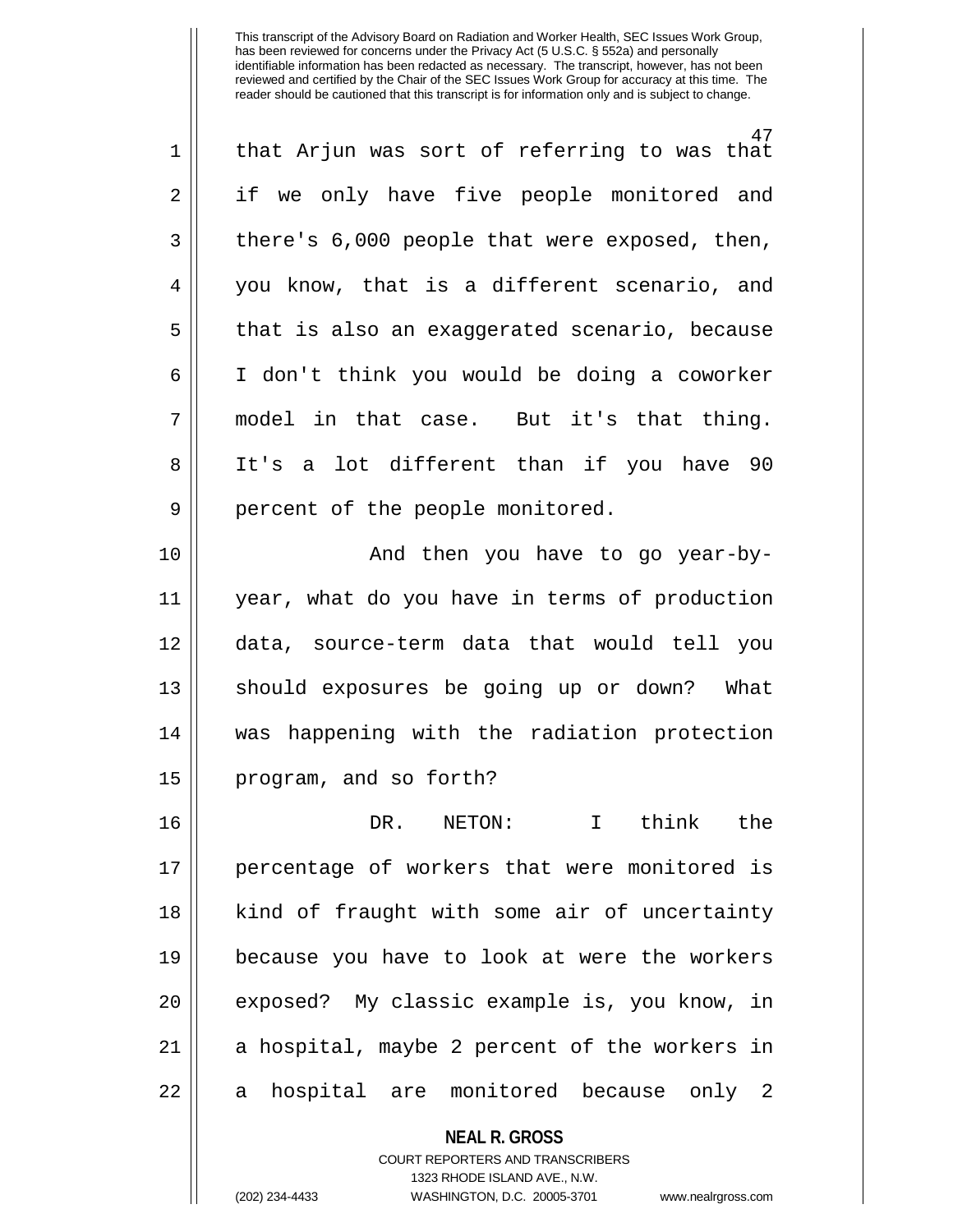48 1 percent of the people work with radioactive  $2 \parallel$  sources in hospitals. So, if you have a very 3 small percentage of workers that are 4 monitored, it may be because those would be  $5 \parallel$  only ones that had high potential for  $6 \parallel$  exposure.

7 That would have to be 8 || demonstrated or discussed, but I think that 9 || is true in many cases, especially for these 10 exotics. Maybe two dozen people work with 11 these exotic radionuclides. And so it's not 12 || surprising that you will have 20 samples or 13 || 30 samples, even though the site population 14 is 6,000.

15 CHAIRMAN MELIUS: But if we are 16 applying the results from the 20 to the  $17 \parallel 6,000 --$ 

18 DR. NETON: Yes, that's a 19 problem.

20 CHAIRMAN MELIUS: -- that's a 21 || problem on that.

22 || DR. NETON: Yes.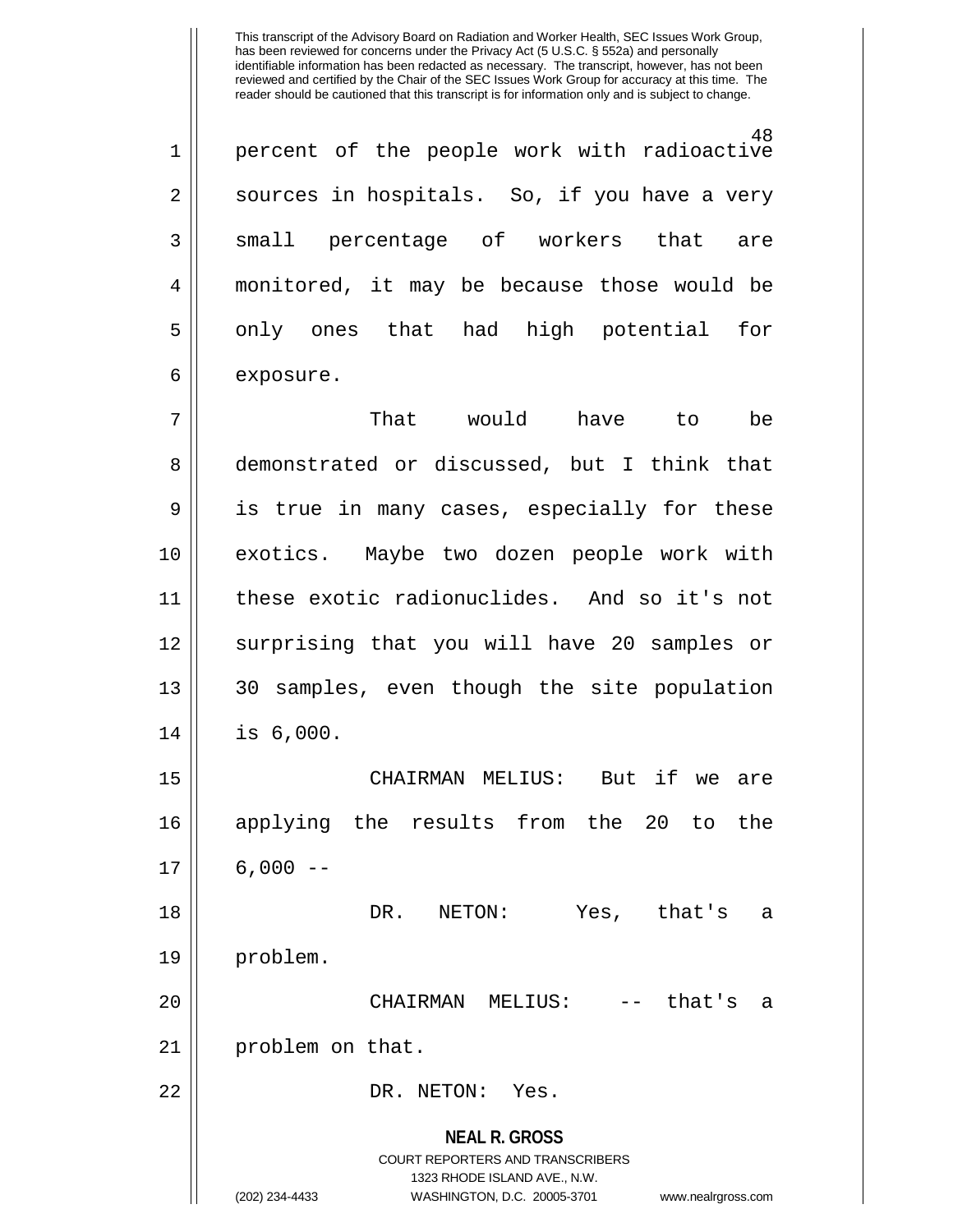**NEAL R. GROSS** COURT REPORTERS AND TRANSCRIBERS 1323 RHODE ISLAND AVE., N.W. (202) 234-4433 WASHINGTON, D.C. 20005-3701 www.nealrgross.com This transcript of the Advisory Board on Radiation and Worker Health, SEC Issues Work Group, has been reviewed for concerns under the Privacy Act (5 U.S.C. § 552a) and personally identifiable information has been redacted as necessary. The transcript, however, has not been reviewed and certified by the Chair of the SEC Issues Work Group for accuracy at this time. The reader should be cautioned that this transcript is for information only and is subject to change. 49 1 DR. NETON: Often, the difficulty 2 || has been to show that the population of 3 workers who had the exposure potential, that  $4 \parallel$  that was the universe of workers who had the  $5$  | exposure potential. 6 DR. NETON: Well, but, again -- 7 DR. MAKHIJANI: I think it's 8 | tough. 9 DR. NETON: Yes, it is. But, 10 again, I think if you look at what they are 11 doing, these are compliance-driven programs. 12 If I had a compliance-driven program, I would 13 make sure that the workers I thought had the 14 highest potential to be exposed were 15 monitored to demonstrate that they didn't 16 exceed the regulatory limits. I wouldn't 17 || start monitoring the lowest exposed workers. 18 In fact, I wouldn't even do representative 19 workers because that is a lot of money spent  $20$  || without much -- unless maybe to demonstrate  $21$  | that your controls were adequate. 22 || But, in general, though, I think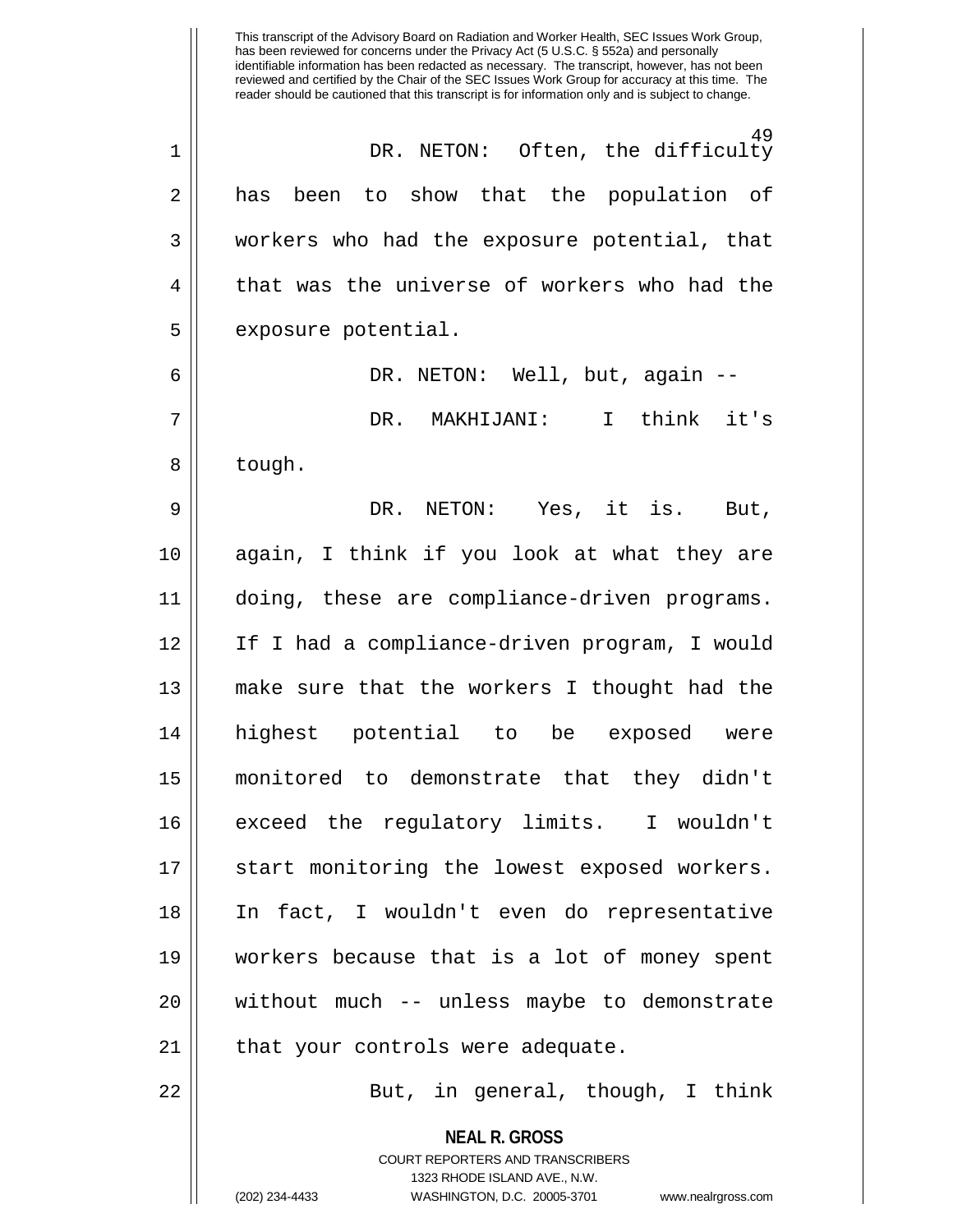50 1 it can be -- well, you have to demonstrate  $2 \parallel$  it. But I think the way the regulations were 3 in place at the time, the highest-exposed 4 || workers were monitored, by and large.

5 And one can't, then, pull out a  $6 \parallel$  subset of workers, for example, and say, "Oh,  $7 \parallel$  this set of workers has a higher mean value, 8 || geometric mean, than the coworker model," and 9|| say that's proof that the model is 10 inadequate, because they were the highest-11 exposed workers. And you have got to look at 12 why these other workers weren't monitored. 13 It's as important, I think, to talk about why 14 || the other workers weren't monitored, as to 15 why the other ones were.

16 I mean, because if you look at 17 || the job categories of workers that were 18 monitored, and then oftentimes these 50th 19 percentile values are applied to almost 20 || administrative-type or people that had job 21 assignments that appeared to not involve very 22 || high exposures. The 50th percentile with a

**NEAL R. GROSS**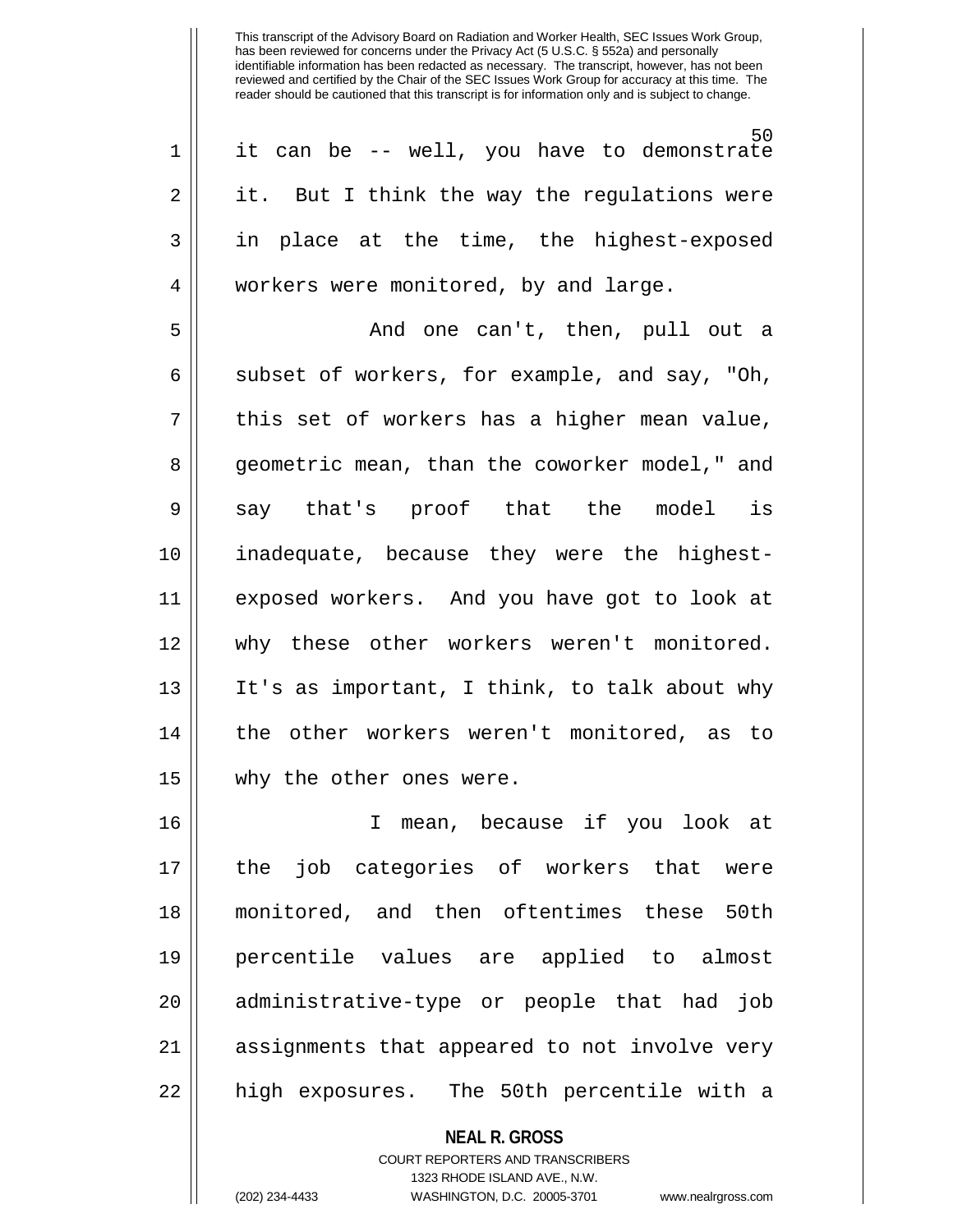51 1 || GSD of 5 is applied to people such as clerks  $2 \parallel$  that may have rotated around the plant, 3 Security folks, firefighters, inventory 4 || control people. Those are the type of people  $5$  || that get the 50th percentile.

6 And then the 95th percentile is  $7 \parallel$  reserved for the Class where maybe the guy 8 || was monitored, but we can't find his bioassay 9 data. And he was a chemical operator. Well, 10 then they would receive the 95th percentile, 11 or the pipefitters. And I think the 95th 12 || percentile is bounding.

13 To start making these strata up 14 at the 95th percentile, I don't know. Given 15 what we are doing with all this, to me, it 16 || seems to be giving credibility to a level of 17 precision and the available data that isn't 18 || there. That's my opinion.

19 CHAIRMAN MELIUS: Yes, but I  $20$  || think that -- without beating this example to 21 death, I think there needs to be sort of a 22 || demonstration of that at some point. You are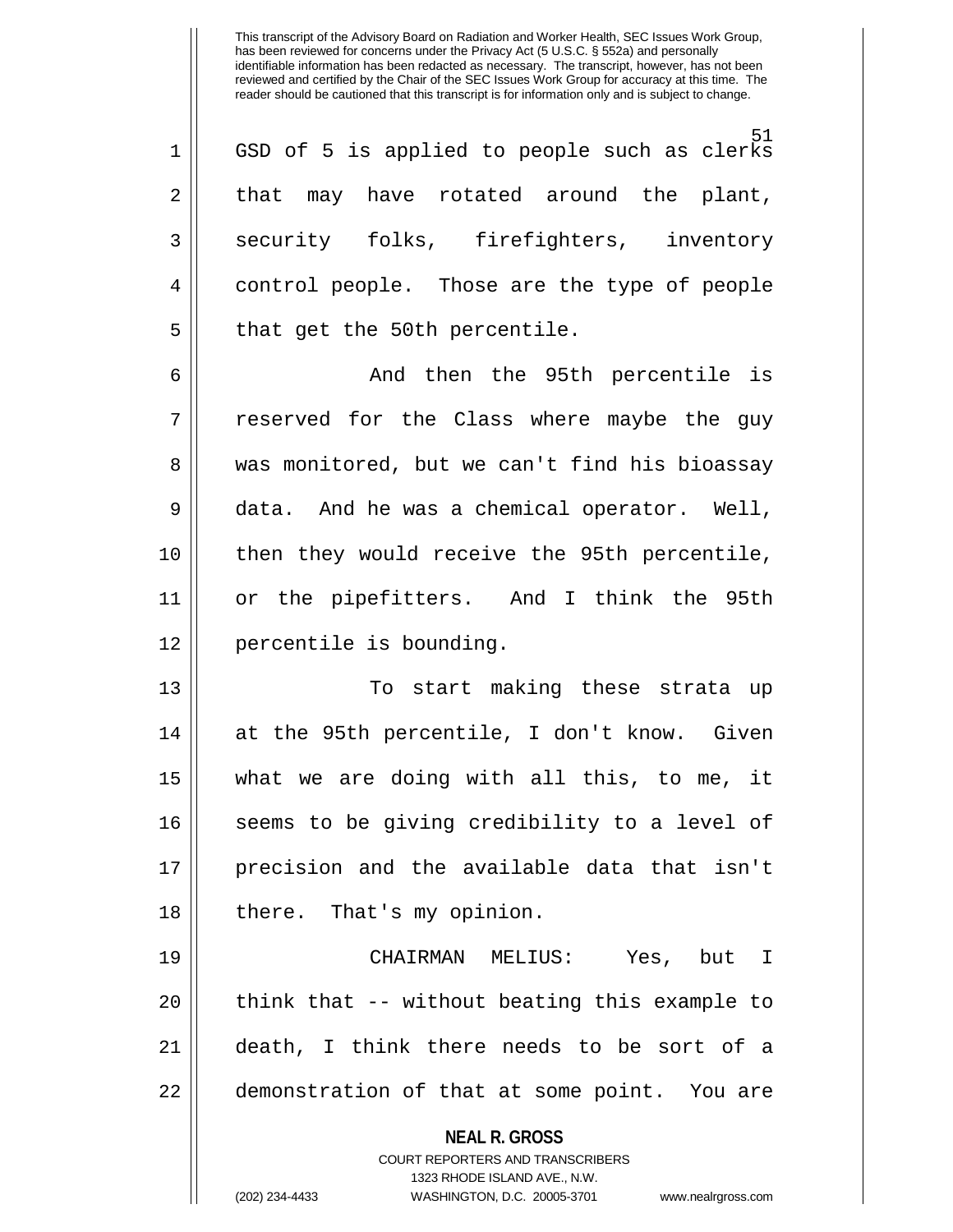**NEAL R. GROSS** COURT REPORTERS AND TRANSCRIBERS 1323 RHODE ISLAND AVE., N.W. (202) 234-4433 WASHINGTON, D.C. 20005-3701 www.nealrgross.com  $\frac{52}{1}$ 1 || already claimant-friendly. Any change  $2 \parallel$  procedure is going to have a minimal effect. 3 DR. NETON: Yes. 4 CHAIRMAN MELIUS: As much as we 5 | want to avoid, you know -- and we have talked 6 about it in terms of sufficient accuracy 7 dealing with the residual period, a period 8 when we know exposures were low. We're not 9 going to spend a lot of time worrying about 10 that or developing complicated coworker 11 models, or whatever, for those time periods 12 because it just doesn't make sense in terms 13 || of any outcomes that we might have. 14 DR. NETON: We could do that --  $15$  and we have thought about this quite a bit. 16 It is hard, though, to come up with a good 17 example. I mean, any example you come up 18 with is just that. It is an example of one 19 case. And one can always speculate some  $20$  | other scenario that would end up with a much  $21 \parallel$  higher --22 DR. MAKHIJANI: Really, Jim, what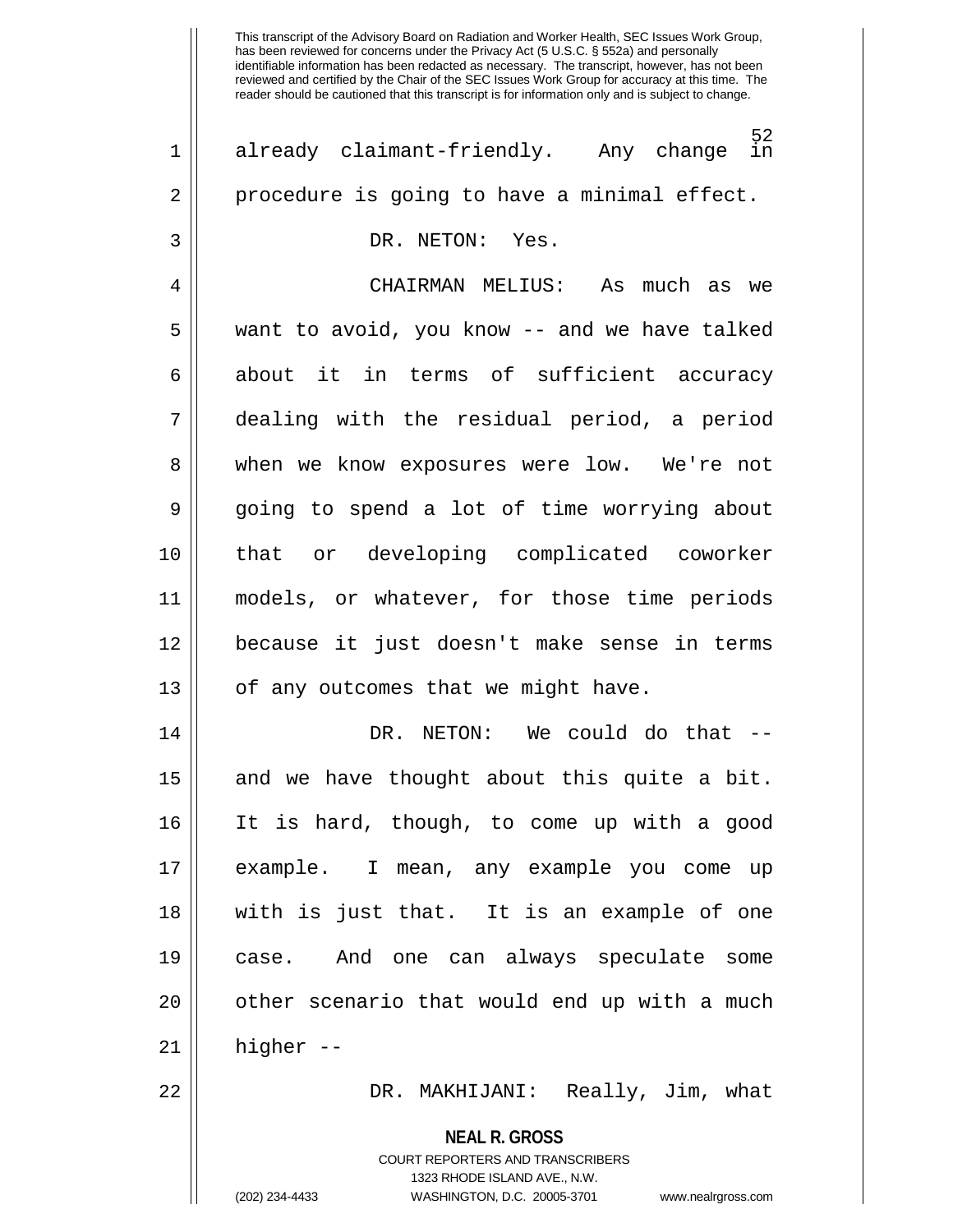**NEAL R. GROSS** COURT REPORTERS AND TRANSCRIBERS 53 1 you have raised is a very important thing in  $2 \parallel$  the whole sufficient accuracy argument. 3 DR. NETON: Yes. Right. 4 DR. MAKHIJANI: It's that you 5 | have, within construction workers, you know,  $6 \parallel$  when we did the analysis for the tritium, 7 most of the construction workers did jobs 8 || that appeared to have lower exposure 9 potential in most periods than the all 10 workers, at least if I am remembering our 11 charts correctly. 12 || But that wasn't always the case. 13 Sometimes there were big differences, and 14 pipefitters and laborers I think were the two 15 that stood out. And you can imagine, 16 physically, from the nature of their work, 17 that you expect they're working with the 18 || valves and pipes that carry high-level waste, 19 and so on and so on and so on, or in the 20 || reactors. So, you expect that result from 21 || the nature of their work. 22 And so I think for those kinds of

1323 RHODE ISLAND AVE., N.W.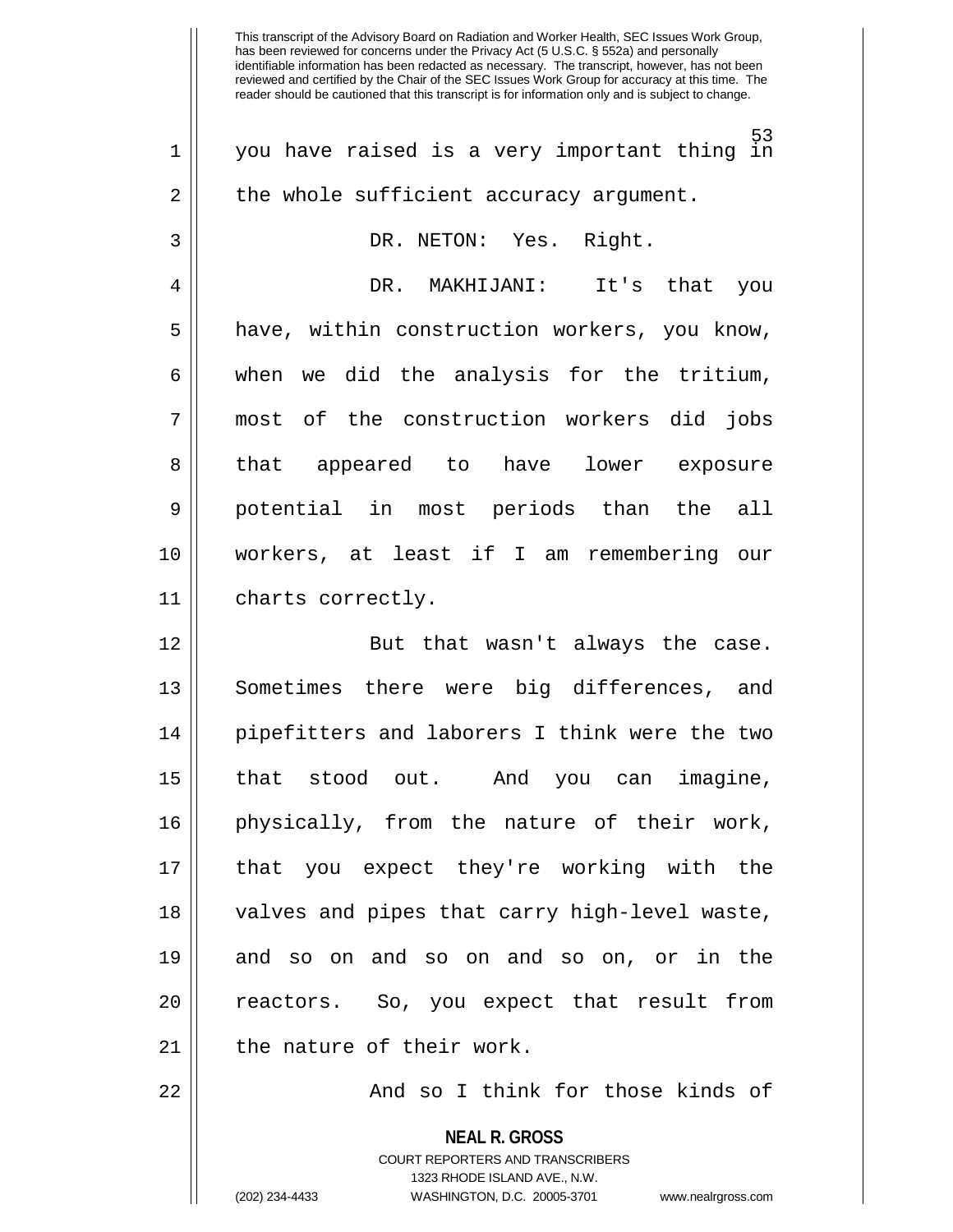54 1 workers, based on the nature of the work they 2 did, some kind of demonstration is needed  $3 \parallel$  that, well, if you are doing an all worker 4 model in which that particular group of 5 workers is a small minority, that what you  $6 \parallel$  are doing is adequate.

7 DR. NETON: But what you are 8 || saying is these were the monitored workers  $9 \parallel$  that are contributing to the upper tail of 10 || the distribution to begin with.

11 DR. MAKHIJANI: But there are 12 very small number of construction monitors 13 who were monitored. One of the points that 14 we made is that, especially when you do all 15 this aggregation, the construction worker 16 data is lost.

17 And maybe, Harry, you can pitch 18 in because this is a point that you made. 19 || It's lost in the all worker data.

20 || DR. NETON: But they are in this 21 distribution, Arjun. And if they are up 22 || here, they are covered. If they are down

**NEAL R. GROSS**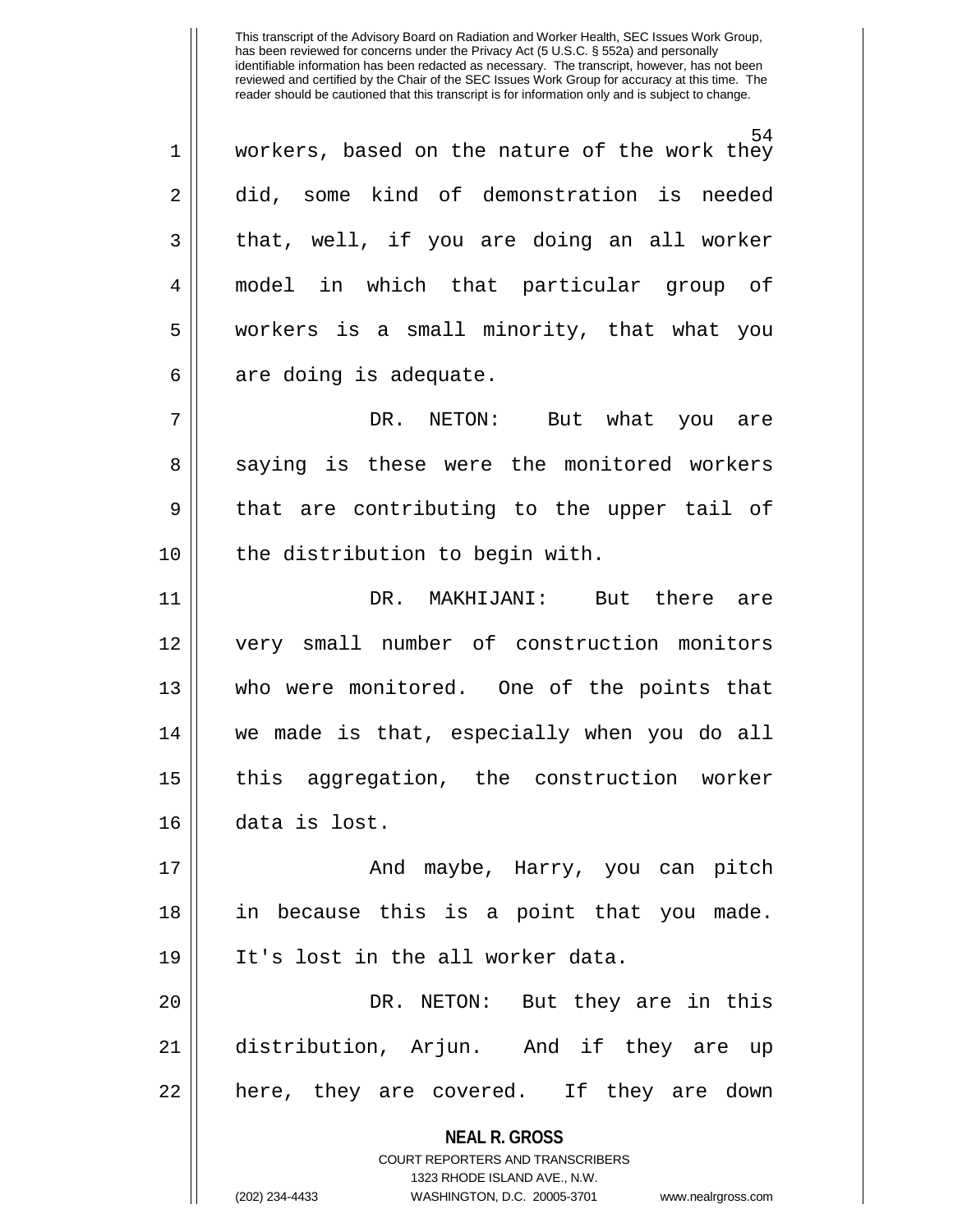55<br>would  $1 \parallel$  here, they are covered. Because we 2 || take a pipefitter and give them the 95th 3 || percentile, this entire distribution. 4 DR. MAKHIJANI: You are giving 5 || them the 95th percentile of the production 6 work. So, you're giving them the 95th 7 || percentile basically of the production worker 8 distribution. Because there are very, very 9 H few construction workers in there. 10 DR. NETON: Right, but they're in 11 there, and if they are in the upper tails -- 12 unless they are above the 95th percentile, 13 unless all tritium-exposed workers are above 14 the 95th percentile, which I doubt, then I  $15$  || think the 95th percentile is bounding. 16 We tend to confuse high 17 monitoring results with a certain worker 18 population and saying they were highly 19 exposed, but then now we have to look at the 20 unmonitored worker. What does it mean for 21 them? And those high-exposed workers are 22 | built into the distribution.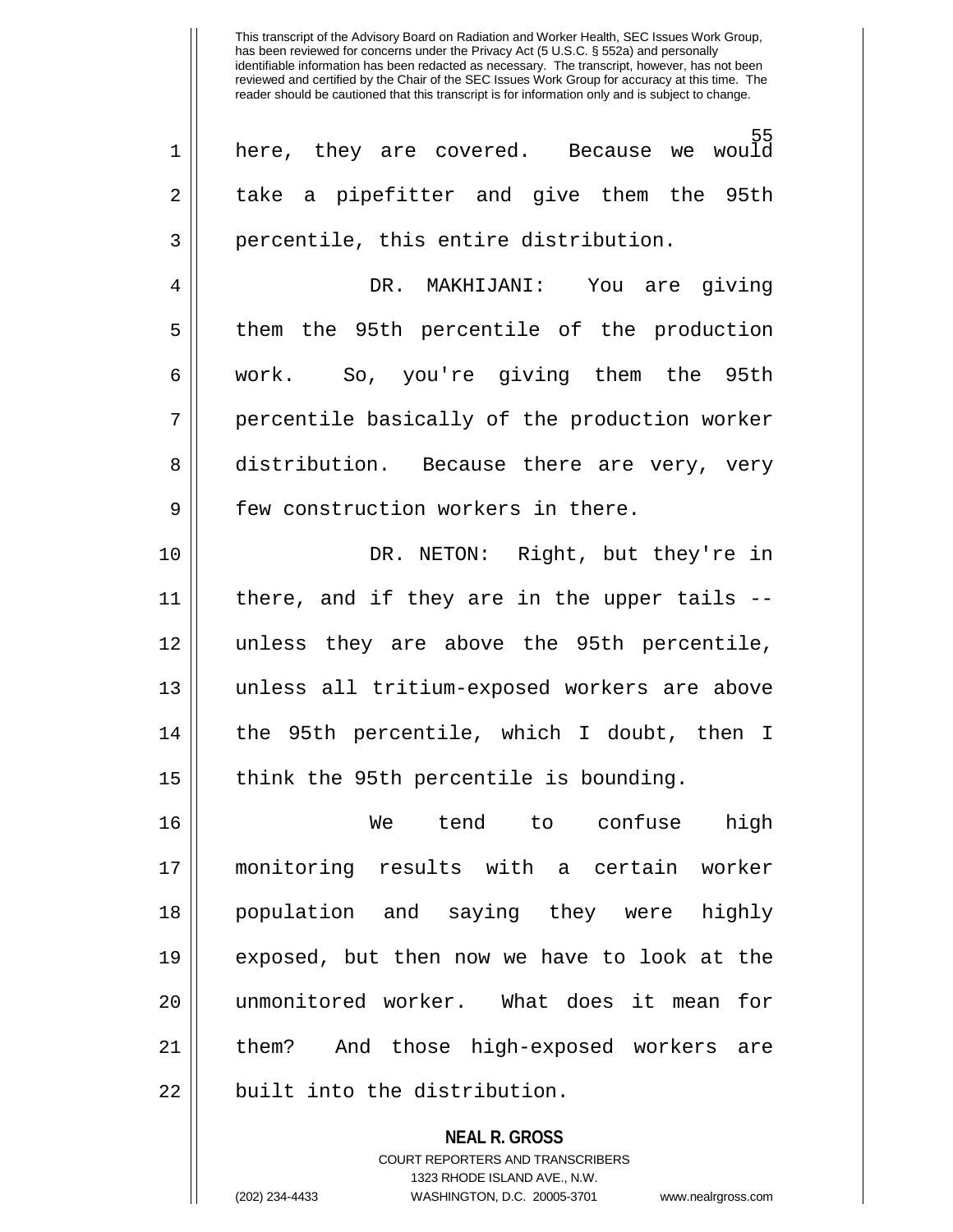**NEAL R. GROSS** COURT REPORTERS AND TRANSCRIBERS This transcript of the Advisory Board on Radiation and Worker Health, SEC Issues Work Group, has been reviewed for concerns under the Privacy Act (5 U.S.C. § 552a) and personally identifiable information has been redacted as necessary. The transcript, however, has not been reviewed and certified by the Chair of the SEC Issues Work Group for accuracy at this time. The reader should be cautioned that this transcript is for information only and is subject to change. 56 1 And, yes, if they are in here, 2 || unless you can demonstrate that they are well 3 above the 95th percentile somehow, I don't 4  $\parallel$  know --5 CHAIRMAN MELIUS: I mean, I can 6 || think of scenarios where they wouldn't be  $7 \parallel$  above the 95th -- or they would be above the 8 95th, and well above it, if all your 9 || production workers were quite low. It 10 depends on the situation. I think that needs 11 to be -- at least it has to be evaluated in 12 | some way. 13 DR. NETON: Right. 14 CHAIRMAN MELIUS: And the problem 15 with that, I mean, I think we all know, is 16 that often we don't have very many of a 17 particular group of workers monitored. So, 18 it may be difficult. 19 || But what data we have, I think we 20 have to look at it and take account of it. 21 Is that a fair assessment? It may very well 22 || be in this particular example, but it may not

1323 RHODE ISLAND AVE., N.W.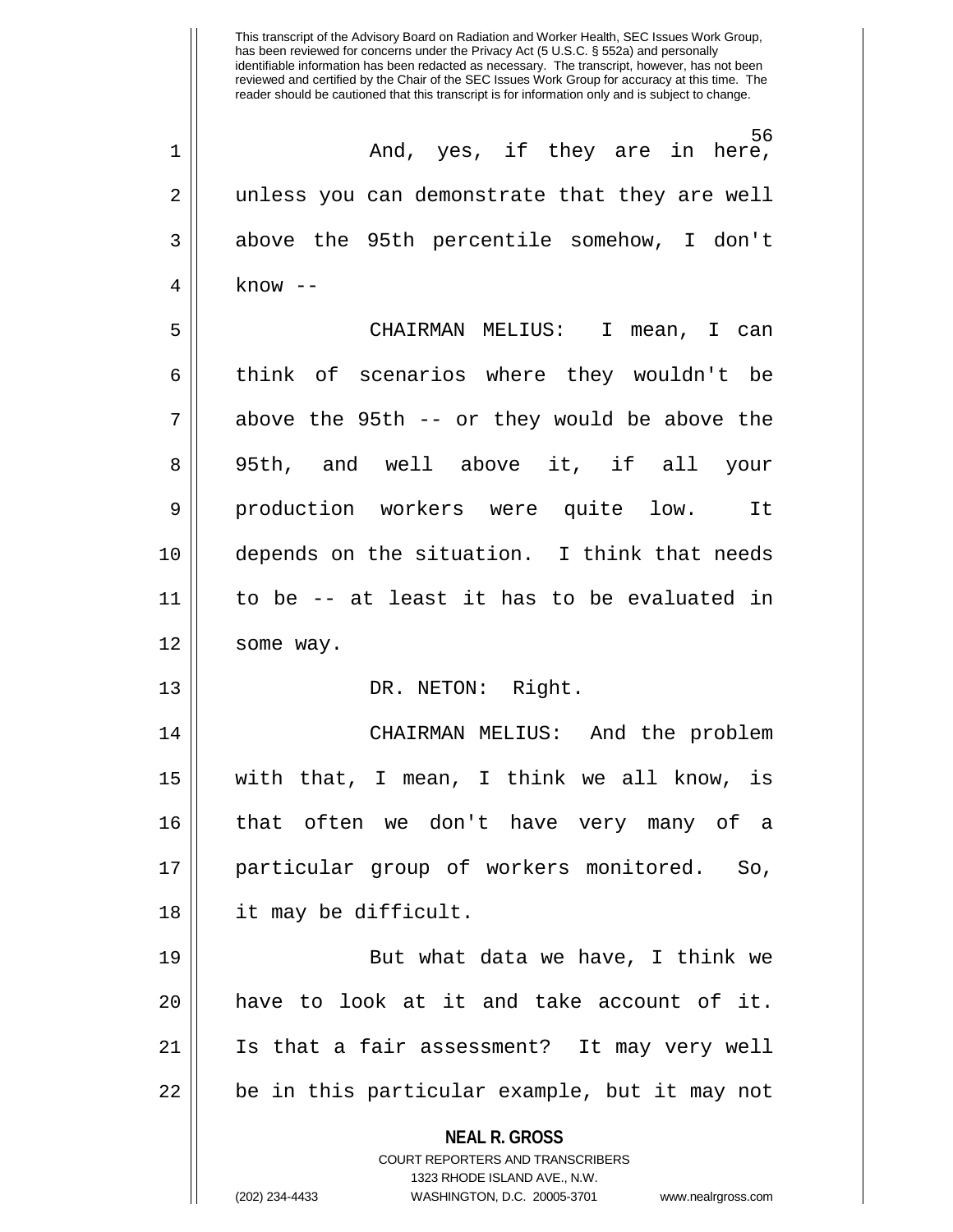1 be in other situations.

57

**NEAL R. GROSS** COURT REPORTERS AND TRANSCRIBERS 1323 RHODE ISLAND AVE., N.W. (202) 234-4433 WASHINGTON, D.C. 20005-3701 www.nealrgross.com 2 DR. NETON: But, again, if you go 3 || back to the premise that the highest-exposed 4 workers were monitored, the unmonitored 5 workers were not exposed as highly as the 6 monitored workers. I mean, if you can 7 demonstrate that, that the highest-exposed 8 || workers were monitored, then you're trying to 9 reconstruct a dose for someone that has no 10 monitoring data. And there may be valid 11 reasons why they weren't monitored, because 12 their exposure potential is low or much 13 lower; they were down in here. You can't 14 || assume because a few data points show a high 15 exposure that all coworkers should receive 16 || that exposure. 17 CHAIRMAN MELIUS: Yes, but I 18 don't think you can assume the other way, 19 either. I think you have to base it on some 20 || level of information and facts. 21 DR. NETON: Right. You have to  $22$  |  $\phantom{1}$  look at the radiation protection program that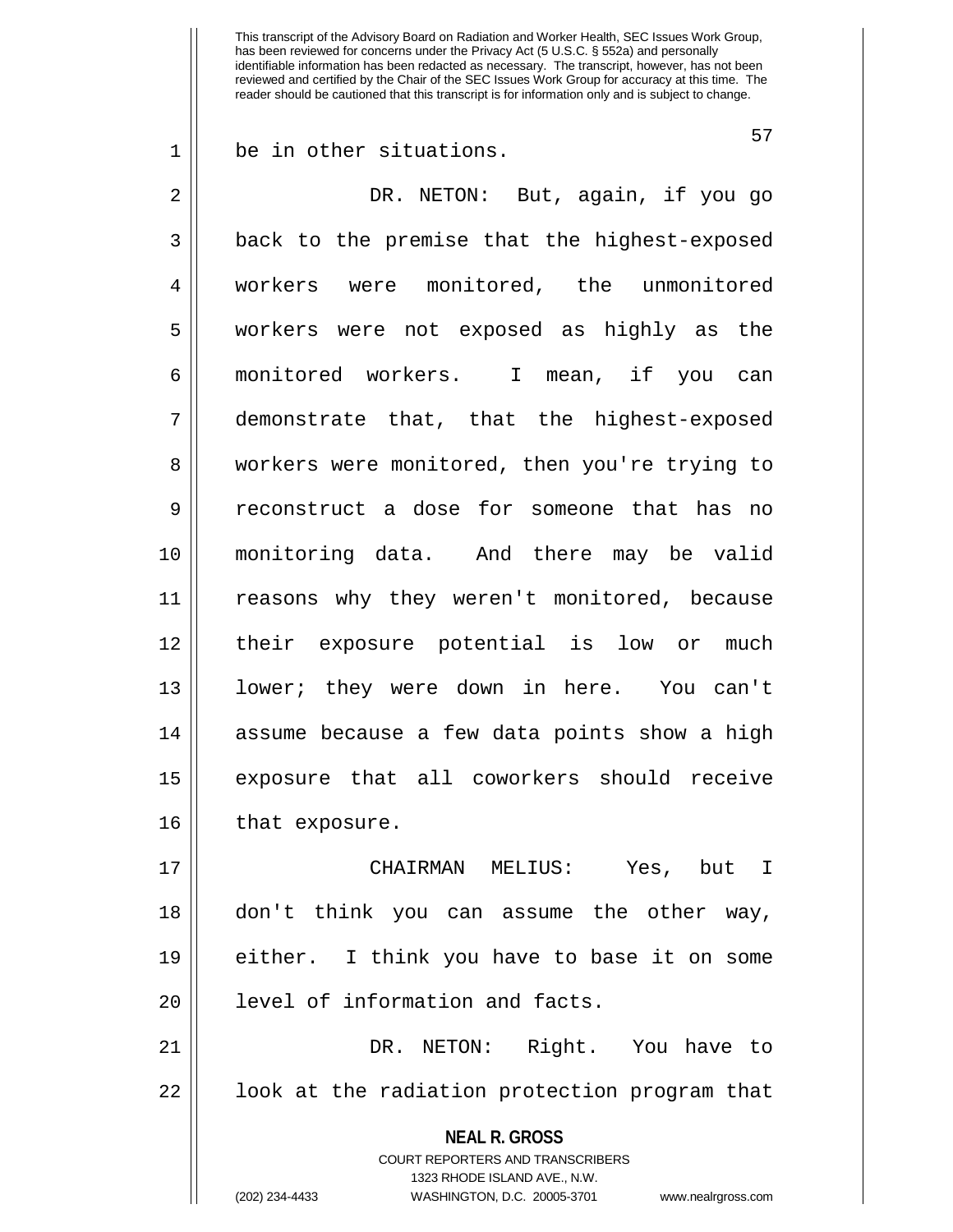**NEAL R. GROSS** COURT REPORTERS AND TRANSCRIBERS 1323 RHODE ISLAND AVE., N.W. (202) 234-4433 WASHINGTON, D.C. 20005-3701 www.nealrgross.com This transcript of the Advisory Board on Radiation and Worker Health, SEC Issues Work Group, has been reviewed for concerns under the Privacy Act (5 U.S.C. § 552a) and personally identifiable information has been redacted as necessary. The transcript, however, has not been reviewed and certified by the Chair of the SEC Issues Work Group for accuracy at this time. The reader should be cautioned that this transcript is for information only and is subject to change. 58 1 || is in place at the time. 2 CHAIRMAN MELIUS: Yes. And, 3 || again, if it is one worker and there was an 4 || incident or something, that is very different 5 || than if it were 30 people that were monitored  $6 \parallel$  out of 100, or whatever, that would fit into  $7 \parallel$  that group. 8 And a lot depends on how could 9 || their exposures have differed from those of 10 the average production worker or the 11 distribution of production workers, as an 12 | example. 13 MEMBER FIELD: Jim, this is Bill. 14 I had a question. 15 || DR. NETON: Sure. 16 MEMBER FIELD: That question 17 about the assumption that the highest-exposed 18 workers were monitored, and I think the 95 19 percent percentile would probably be  $20$  || bounding. But, just for the record  $-$ - I am 21 not advocating this -- but why wouldn't the 22 || 99 percent percentile be used?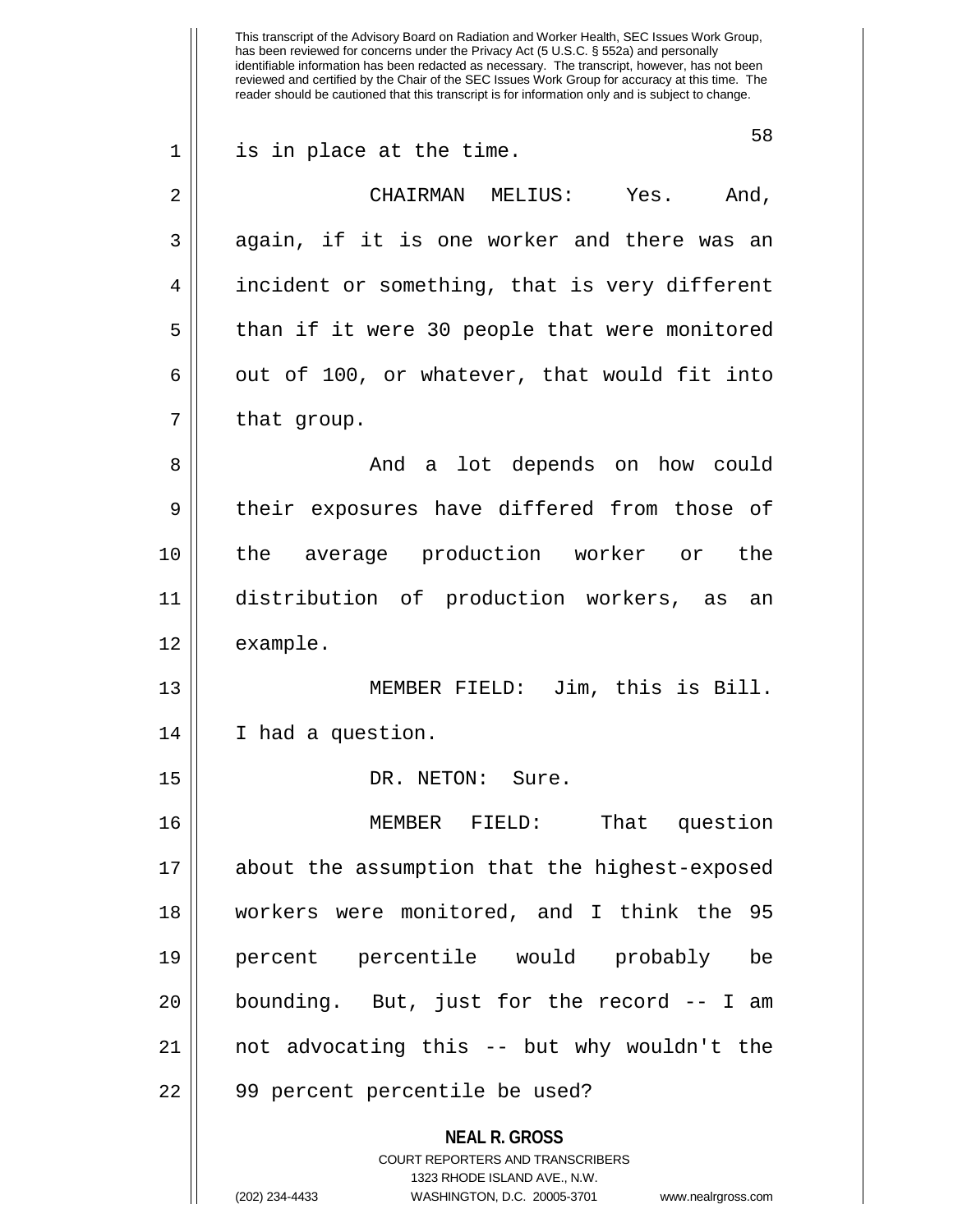**NEAL R. GROSS** COURT REPORTERS AND TRANSCRIBERS 1323 RHODE ISLAND AVE., N.W. (202) 234-4433 WASHINGTON, D.C. 20005-3701 www.nealrgross.com 59 1 DR. NETON: Why wouldn't it be? 2 | It's convention. That is what we've adopted 3 || in this program in the very beginning. There 4 || is no real reason why it couldn't be used,  $5 \parallel$  but this is what we have chosen as sort of a  $6 \parallel$  default value. And that was actually early  $7 \parallel$  on in dealing with SC&A and these models. 8 || That's what we both sort of agreed upon. 9 DR. MAURO: Bill, this is John 10 Mauro. 11 MEMBER FIELD: Yes, John. 12 DR. MAURO: One of the reasons I 13 became comfortable with the concept of the 99 14 || percentile value, whether we are dealing with 15 external or internal, is the way in which 16 it's being implemented is by year. So, if 17 you have a worker that is there for many 18 years -- 19 MEMBER FIELD: Right. 20 DR. MAURO: And I would agree 21 with you. If you were looking at a worker 22 || that was there just for one year, and you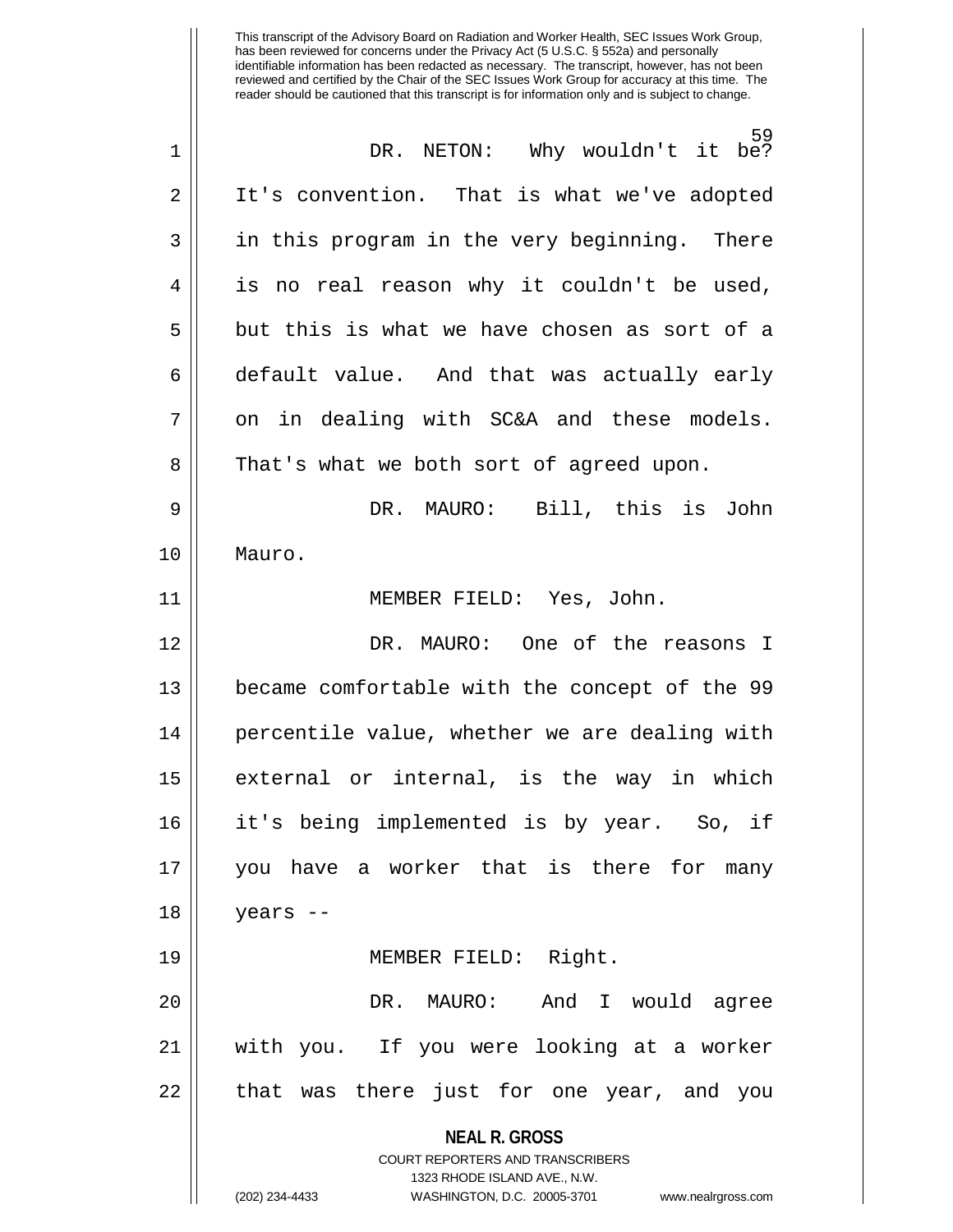60<br>one  $1 \parallel$  wanted to assign some number to him, 2 || could say, using the 95th percentile, well,  $3 \parallel$  there is a 5-percent chance that his exposure 4 || might have been higher. 5 || But that is not the case, though,  $6 \parallel$  if a worker is there for many years. To say 7 || that this same worker happened to fall above 8 || the 95th percentile year after year after 9 year, now you are getting into the realm of 10 || infinitely-small probabilities. 11 So, I have become comfortable 12 with the concept of the upper 95th percentile 13 || as being the basis for constructing your 14 coworker model because it's almost intuitive 15 || that, do you really believe it is likely that 16 || the same worker is going to be in the upper 5 17 percentile year after year after year? So, 18 that's how I became comfortable with that 19 position. 20 MEMBER FIELD: Yes, I understand 21 || that. But if you have workers with a short

22 duration of exposure, it sounds like, if you

**NEAL R. GROSS** COURT REPORTERS AND TRANSCRIBERS

1323 RHODE ISLAND AVE., N.W.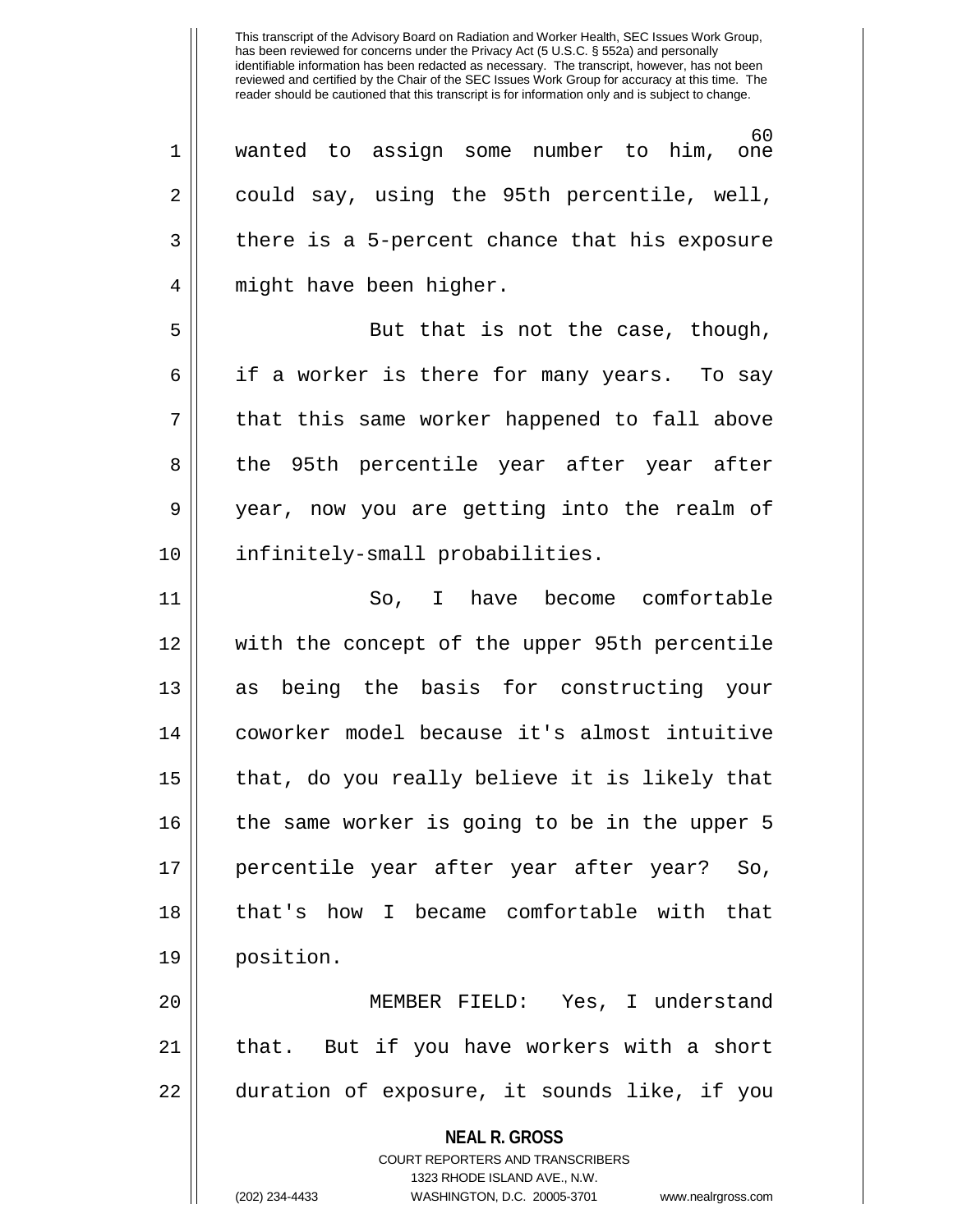61 1 want something to be surely bounding, the 99 2 || percent percentile might be worthwhile 3 || considering.

4 DR. MAURO: I understand that, 5 and I am inclined to agree. Most of the 6 | time, when we were doing our work, we noticed  $7 \parallel$  that the workers were there for many years. 8 || But you're right, if it is a single year,  $9 \parallel$  that is a reasonable question.

10 || But while I still have the time, 11 we jumped over this OPOS -- bear with me. I 12 || know we're into the stratification part of 13 the conversation, and that is by far the 14 single most important question. But I do 15 want to put the OPOS question to bed because 16 I think it's something clearly separable from 17 the stratification question, unless I am 18 wrong.

19 I think it is important that we  $20$  || say, listen, if we have a population of 21 workers and we all know that they come from  $22$  || the same distribution -- okay, we know that

**NEAL R. GROSS**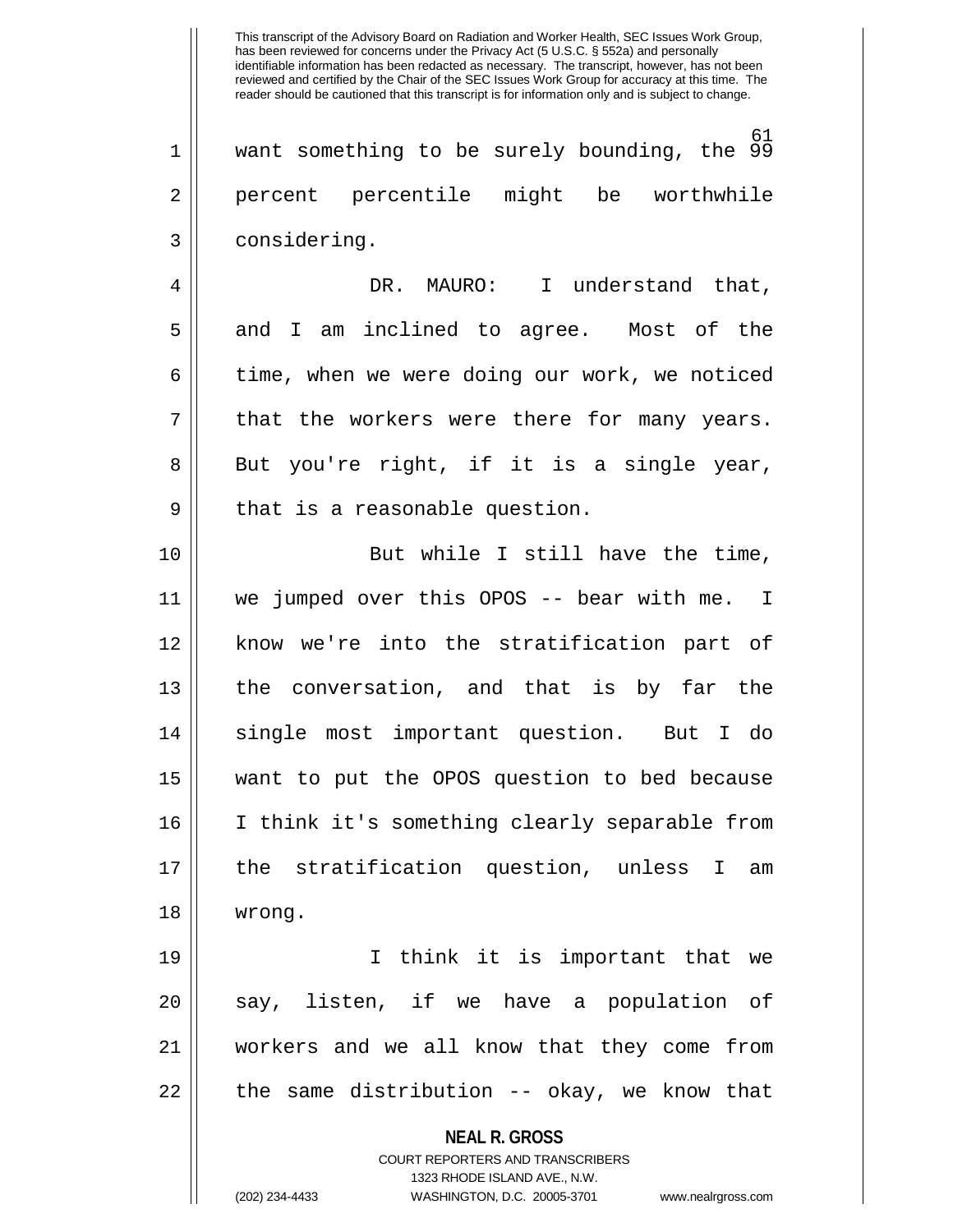62 1 || there is no strata, okay, there is only one  $2 \parallel$  strata, okay? But we also know that only 10 3 percent of the people, whatever the percent, 4 | of those workers have bioassay data, and some 5 workers have maybe two samples, one sample, 6 || some have 20 samples. But only a percentage 7|| of this single strata. I'm sort of 8 || stipulating that.

9 I just want to make sure that 10 everyone is comfortable and agrees that the 11 OPOS approach to simplifying the construction 12 of a coworker model is valid. Namely, not 13 doing -- remember, the question I originally 14 asked was, why wouldn't you do the complete 15 workup of each of those individuals? Let's 16 || say it is 100 individuals for that year. And 17 || that would be a burdensome effort. That is, 18 you would have to model the intakes using all 19 of the bioassay data for each person, as 20 || opposed to the averaging approach, the OPOS 21 | approach.

22 || So, that question, that issue of

**NEAL R. GROSS**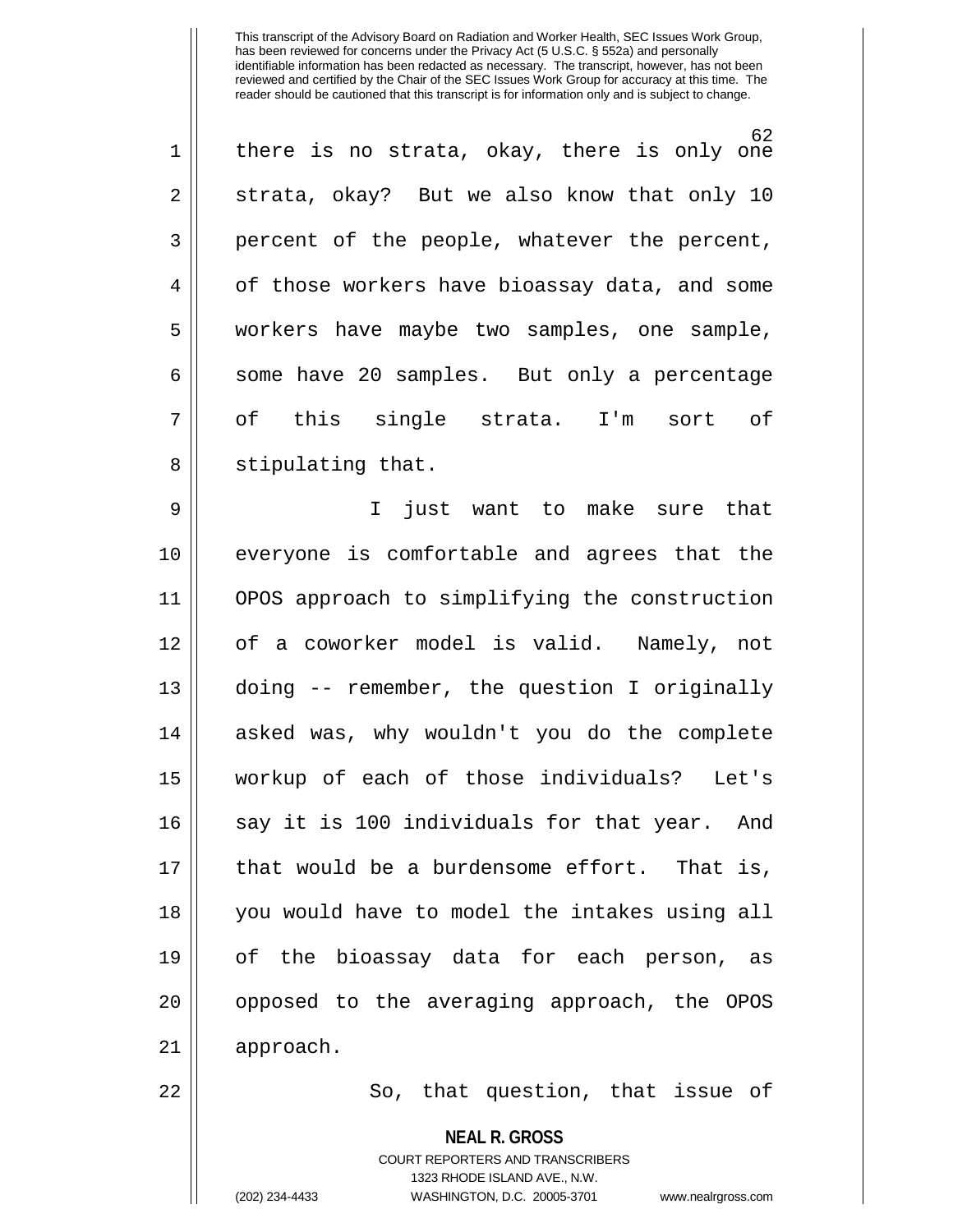63 1 || OPOS as a strategy, in my mind is a separate 2 || issue from the stratification problem. Is  $3 \parallel$  everyone comfortable that, if we know we are 4 dealing with a single strata, and we want to 5 build a coworker model for that single  $6 \parallel$  strata, the OPOS approach is okay? And that 7 is, we are comfortable reducing each person 8 || to a single average concentration in the 9 || urine as being a metric for the purpose of 10 || building a coworker model. 11 I think it's important that we 12 || get that behind us, so that then we could say

13 that, okay, we're okay with OPOS as a method 14 for building a coworker model for a single 15 || strata. Now the question becomes, you know, 16 how do you deal with the possibility that 17 there may be multiple strata that we have to 18 deal with? Or are the two confounded in some 19 way? Right now, in my mind, they are  $20$  || separable, but maybe I'm wrong.

21 DR. MAKHIJANI: Well, you know, 22 John, I don't know, there have been a number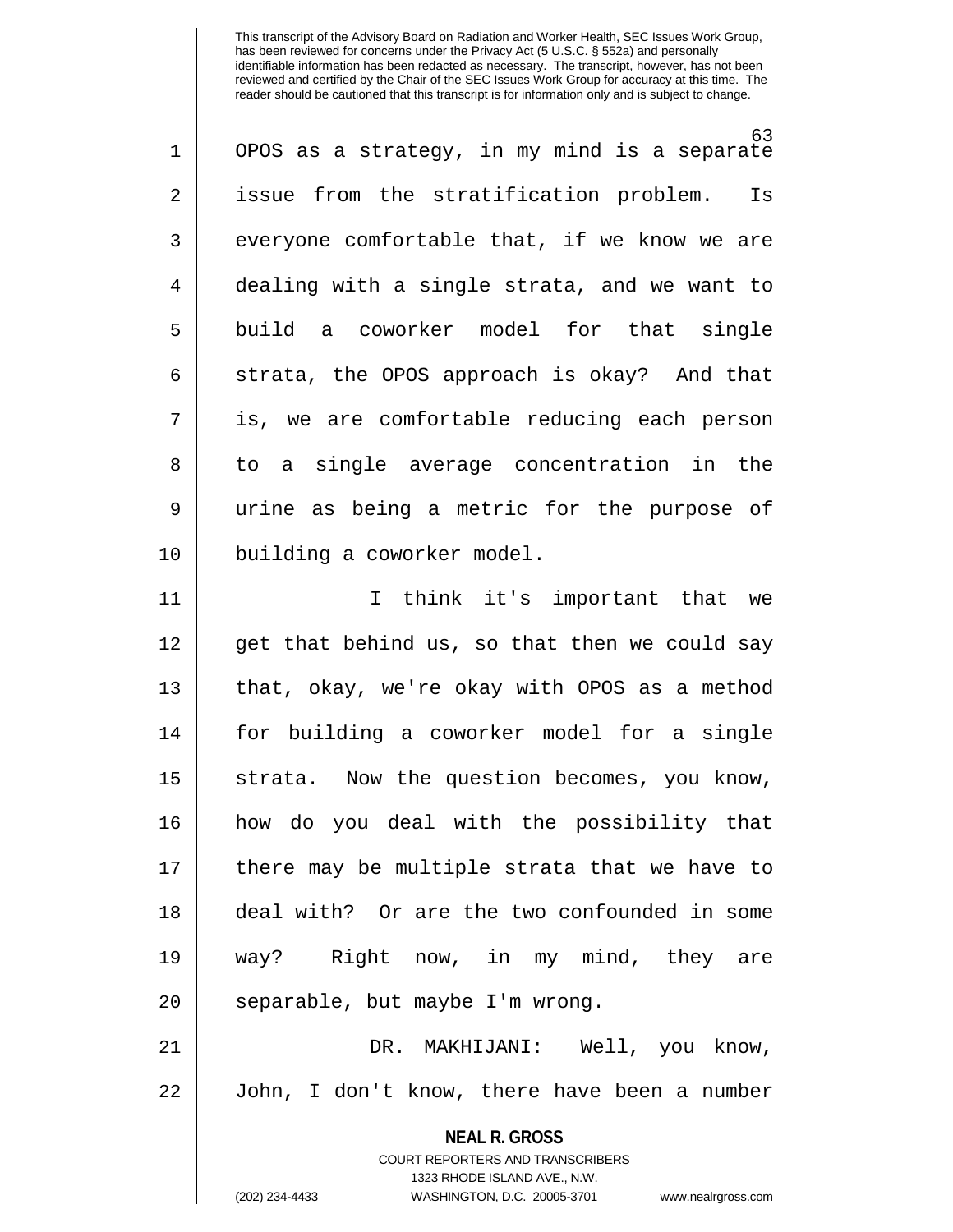| $\mathbf 1$    | 64<br>of reports in which we have dealt with this                                                                                                                      |
|----------------|------------------------------------------------------------------------------------------------------------------------------------------------------------------------|
| $\overline{2}$ | question. You know, we haven't said we                                                                                                                                 |
| 3              | accept or reject it. As you noted in your                                                                                                                              |
| 4              | report, we haven't kind of given you a                                                                                                                                 |
| 5              | finding on that because we see that there is                                                                                                                           |
| 6              | some basis for your argument that when you                                                                                                                             |
| 7              | have 20 samples from a single worker, that at                                                                                                                          |
| 8              | the same time we have had other problems with                                                                                                                          |
| 9              | it.                                                                                                                                                                    |
| 10             | You know, when we get into the                                                                                                                                         |
| 11             | OPOS, we can discuss them. But we haven't                                                                                                                              |
| 12             | been comfortable with the OPOS approach. And                                                                                                                           |
| 13             | so we've raised concerns about it both in our                                                                                                                          |
| 14             | review of RPRT-0053, and then, as we got                                                                                                                               |
| 15             | deeper into it, when the model was actually                                                                                                                            |
| 16             | applied in neptunium and thorium and                                                                                                                                   |
| 17             | americium, we actually developed<br>more                                                                                                                               |
| 18             | concerns with how it was being applied.                                                                                                                                |
| 19             | So, we have a significant number                                                                                                                                       |
| 20             | of concerns with OPOS as it stands today in                                                                                                                            |
| 21             | the reports that we have sent to the Board.                                                                                                                            |
| 22             | Well, I guess<br>DR.<br>NETON:<br>my                                                                                                                                   |
|                | <b>NEAL R. GROSS</b><br><b>COURT REPORTERS AND TRANSCRIBERS</b><br>1323 RHODE ISLAND AVE., N.W.<br>(202) 234-4433<br>WASHINGTON, D.C. 20005-3701<br>www.nealrgross.com |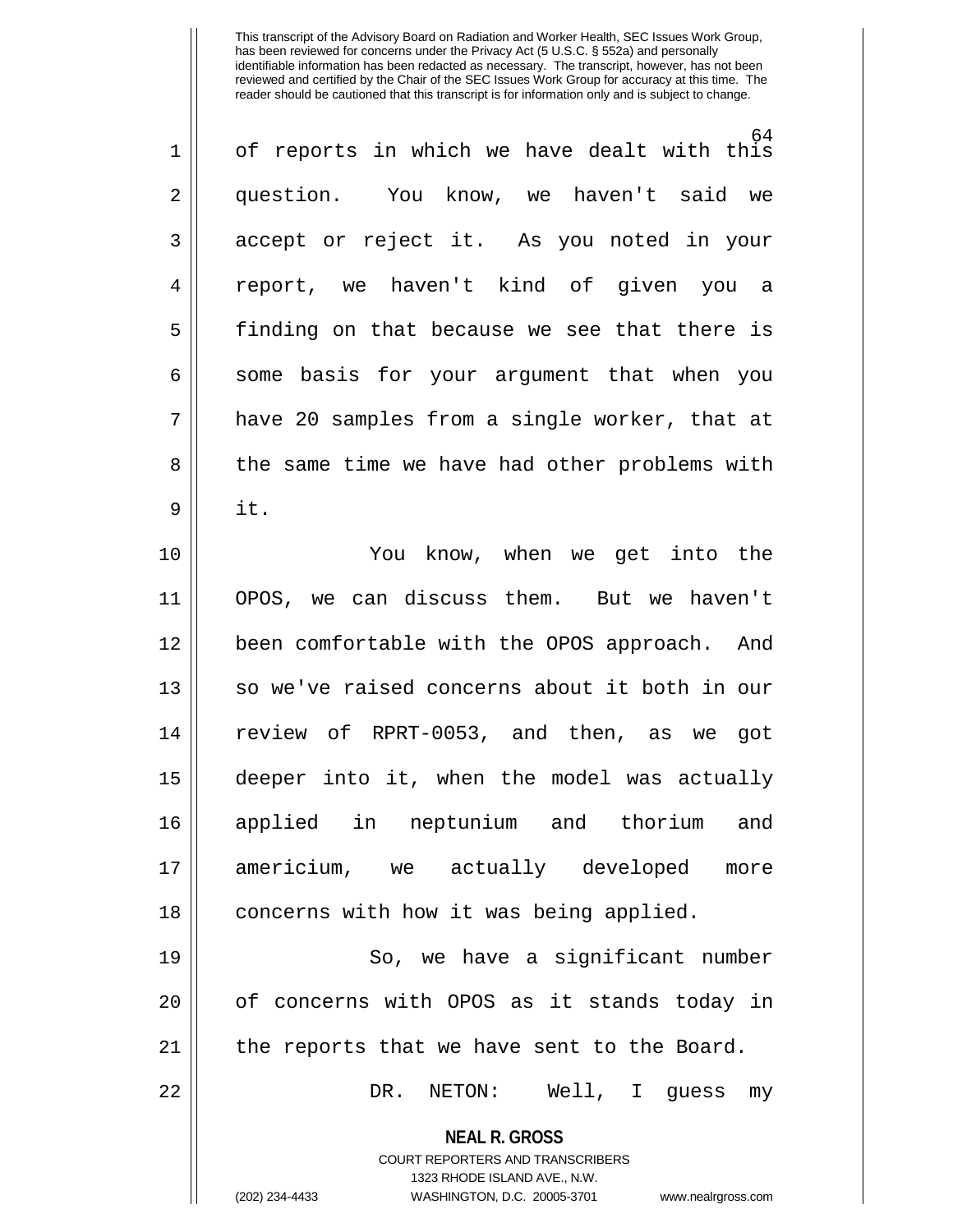65 1 question is, if it's not OPOS, then what is 2 || it? You know, if you are advocating for  $3 \parallel$  using the individual data, then we just can't 4 accept that. And I don't know any other 5 | better way than to use the OPOS method. So,  $6 \parallel$  that's kind of where we are.

7 DR. MAKHIJANI: One reason we 8 || haven't -- and, Harry, you know, please say 9 Something. And I'm sorry, actually, I should 10 have asked Joyce to be in on this discussion. 11 I didn't think of it.

12 || But many of our concerns are 13 expressed in the most recent report we've 14 || sent you. So, one concern is the way the 15 OPOS data are compiled, you've gone into the 16 logbooks and used the raw data rather than 17 when the logbooks say report less than .3 or 18 || some censored level, and you use all the 19 negative numbers and the numbers that are 20 || zero or very close to zero, much less than 21 the detection limit, and then average them 22 || all. Very often, you come out not only with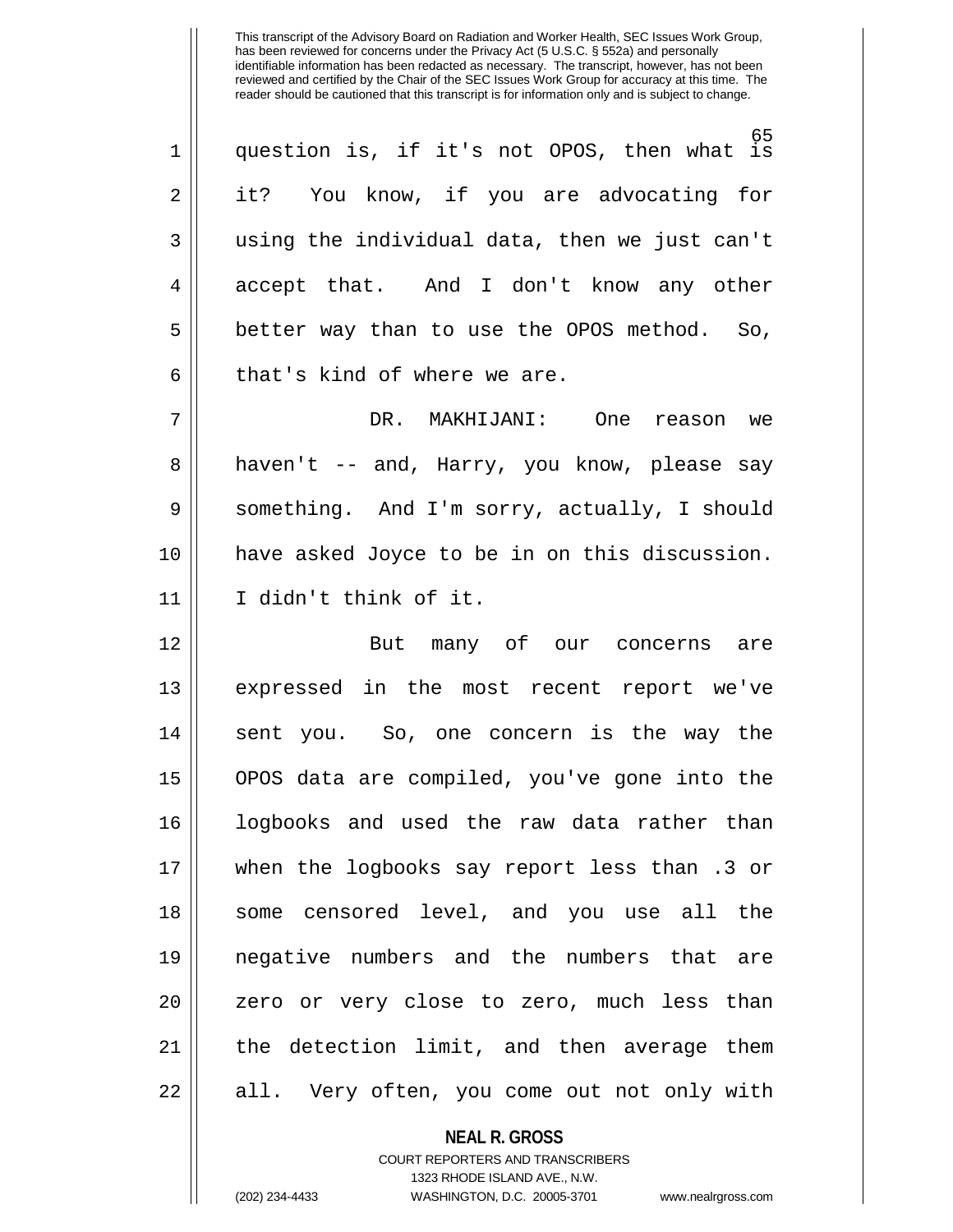**NEAL R. GROSS** COURT REPORTERS AND TRANSCRIBERS 1323 RHODE ISLAND AVE., N.W. (202) 234-4433 WASHINGTON, D.C. 20005-3701 www.nealrgross.com This transcript of the Advisory Board on Radiation and Worker Health, SEC Issues Work Group, has been reviewed for concerns under the Privacy Act (5 U.S.C. § 552a) and personally identifiable information has been redacted as necessary. The transcript, however, has not been reviewed and certified by the Chair of the SEC Issues Work Group for accuracy at this time. The reader should be cautioned that this transcript is for information only and is subject to change. 66 1 a number that is much less than the MDA, but  $2 \parallel$  with a negative result for the OPOS value. 3 And that's clearly physically 4 || unacceptable to have a negative number for an  $5 \parallel$  average exposure of a worker for a year, 6 because, if you apply that in a dose 7 | reconstruction, you get a negative radiation 8 dose. 9 DR. TAULBEE: I don't recall  $10 \parallel$  that. 11 DR. MAKHIJANI: Sorry? 12 DR. TAULBEE: I don't recall that 13 || happening a lot. 14 DR. MAKHIJANI: It does happen a 15 lot, in some cases. If you look at the late 16 `80s, if you look at the late `80s for 17 americium, californium and curium data, you 18 will find that it happens a lot. 19 DR. NETON: I would suggest that 20 || is an implementation issue. 21 DR. MAKHIJANI: Well -- 22 DR. NETON: Now, are you saying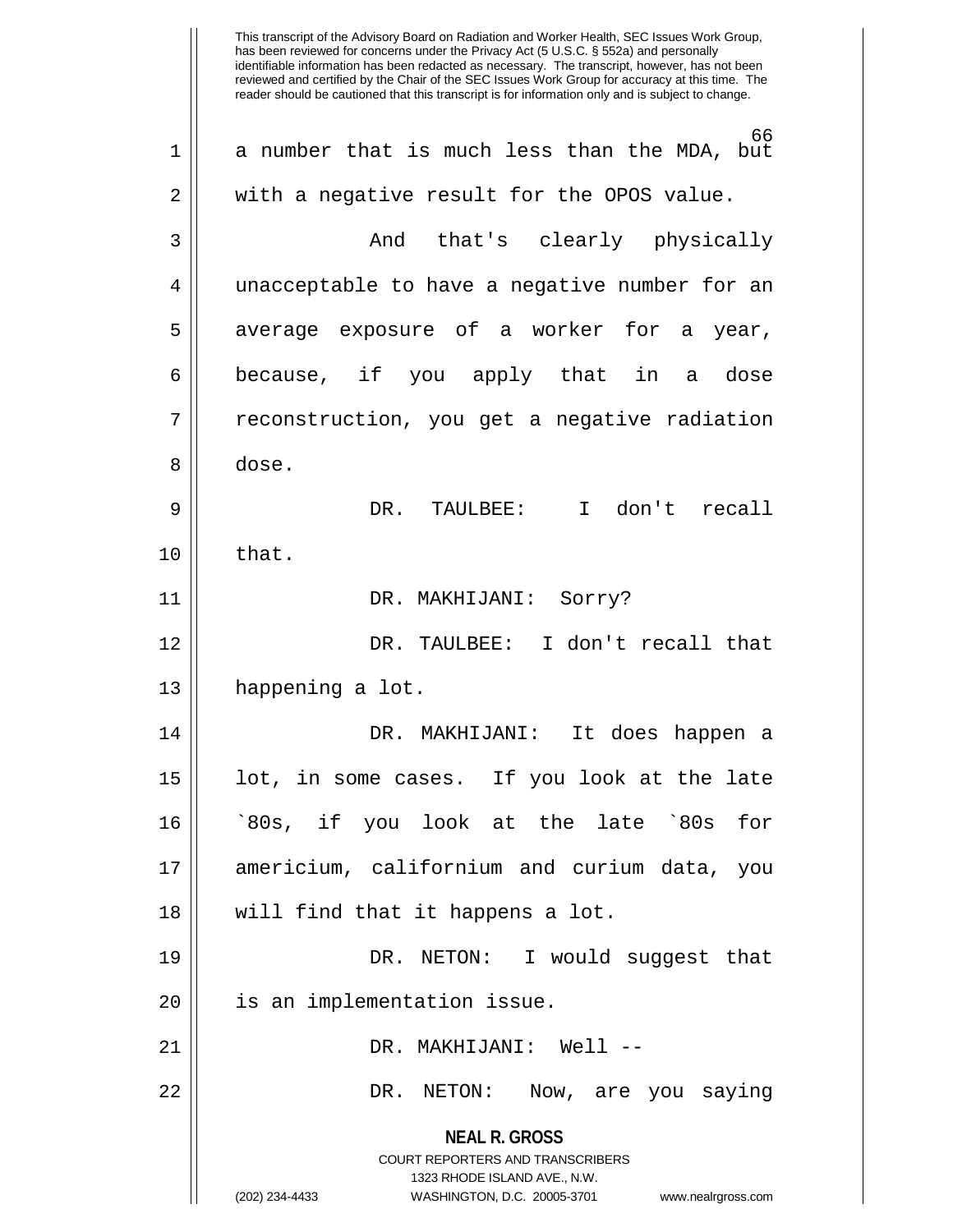**NEAL R. GROSS** COURT REPORTERS AND TRANSCRIBERS 1323 RHODE ISLAND AVE., N.W. This transcript of the Advisory Board on Radiation and Worker Health, SEC Issues Work Group, has been reviewed for concerns under the Privacy Act (5 U.S.C. § 552a) and personally identifiable information has been redacted as necessary. The transcript, however, has not been reviewed and certified by the Chair of the SEC Issues Work Group for accuracy at this time. The reader should be cautioned that this transcript is for information only and is subject to change. 67 1 || that OPOS is okay except for how we implement  $2 \parallel$  it? 3 DR. MAKHIJANI: No. I'm just 4 | raising that as an example of a problem. 5 Then, there is the issue of  $6 \parallel$  losing some of the variability.  $7 \parallel$  a third issue that I have, for 8 || instance, is if, as appears to be the case at 9 || the Savannah River Site, one group of workers 10 has an incident-driven monitoring and the 11 other group has both incident and routine 12 monitoring, dominated by routine monitoring. 13 If you are compressing -- so, there is a use 14 || of OPOS for comparing. And when you compress 15 the data into a single sample, and you 16 || already have very few samples to start with, 17 now you have got far fewer samples which are 18 non-comparable. And you can say you're going 19 to compare incidents with incidents, as you 20 || said in your report, but that's not what 21 || actually happens in practice. 22 You are comparing an incident-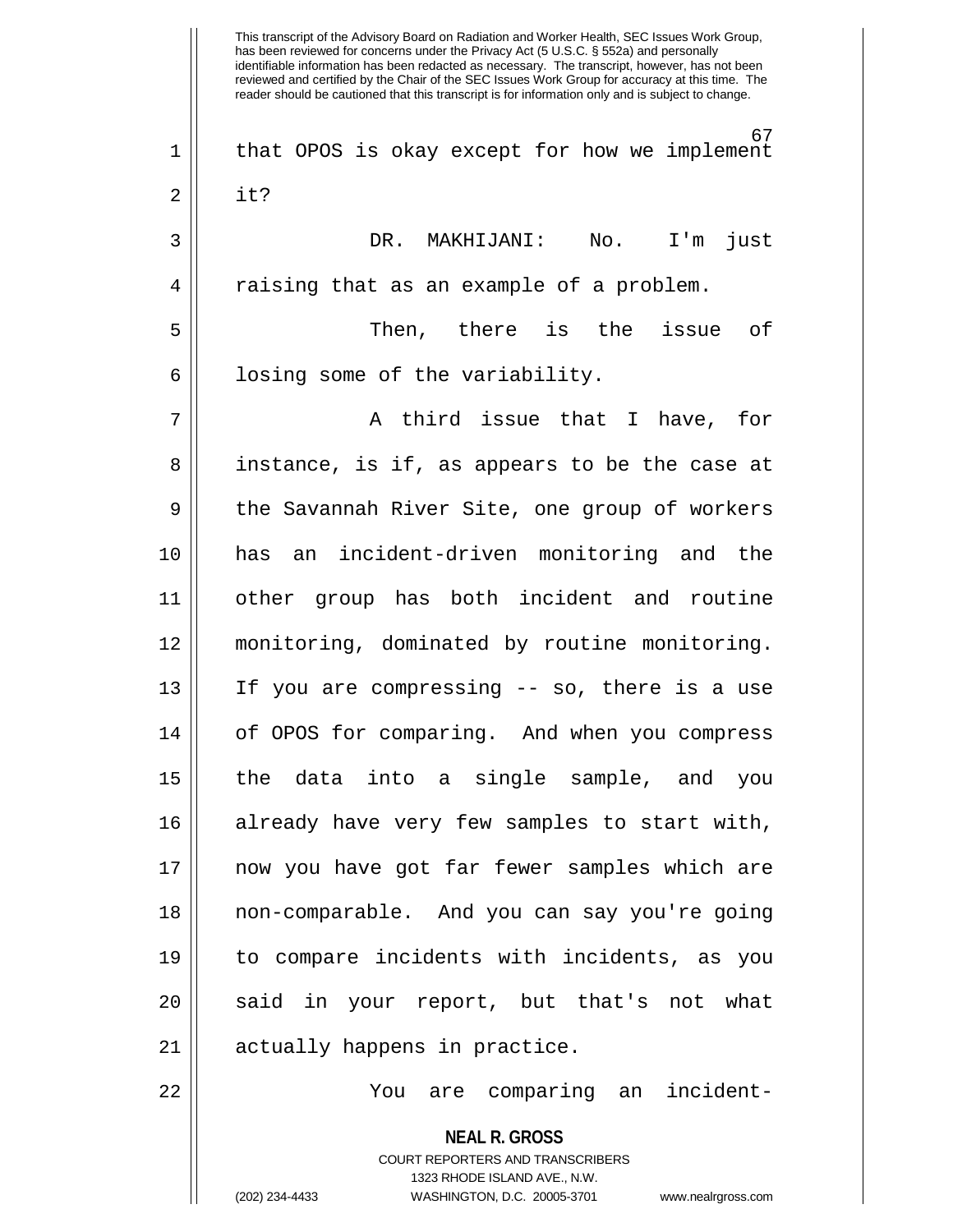| 1              | 68<br>driven monitoring set, which assumes that                                                     |
|----------------|-----------------------------------------------------------------------------------------------------|
| $\overline{2}$ | certain exposures are only incident-driven,                                                         |
| 3              | which assumption may not be correct, and I                                                          |
| 4              | would argue for some construction workers, at                                                       |
| 5              | least what they have said, it isn't correct.                                                        |
| 6              | And you are comparing it with a much larger                                                         |
| 7              | data set that was collected based on a                                                              |
| 8              | different idea of exposure potential. So, I                                                         |
| 9              | $think$ --                                                                                          |
| 10             | DR. NETON: Well, that would only                                                                    |
| 11             | tend to drive the data high. I mean, it                                                             |
| 12             | would bias the models high.                                                                         |
| 13             | DR. MAKHIJANI: Not necessarily.                                                                     |
| 14             | We recognize, of course, that it would, but                                                         |
| 15             | if you missed all the routine exposures of                                                          |
| 16             | one group of workers, then you have missed a                                                        |
| 17             | lot of exposures for many workers because you                                                       |
| 18             | are not monitoring them.                                                                            |
| 19             | NETON:<br>Oh, well,<br>DR.<br>I'm                                                                   |
| 20             | confused then. Because we would have a                                                              |
| 21             | routine program intermixed with some incident                                                       |
| 22             | results. I mean, there is no doubt in my                                                            |
|                | <b>NEAL R. GROSS</b>                                                                                |
|                | <b>COURT REPORTERS AND TRANSCRIBERS</b>                                                             |
|                | 1323 RHODE ISLAND AVE., N.W.<br>(202) 234-4433<br>WASHINGTON, D.C. 20005-3701<br>www.nealrgross.com |
|                |                                                                                                     |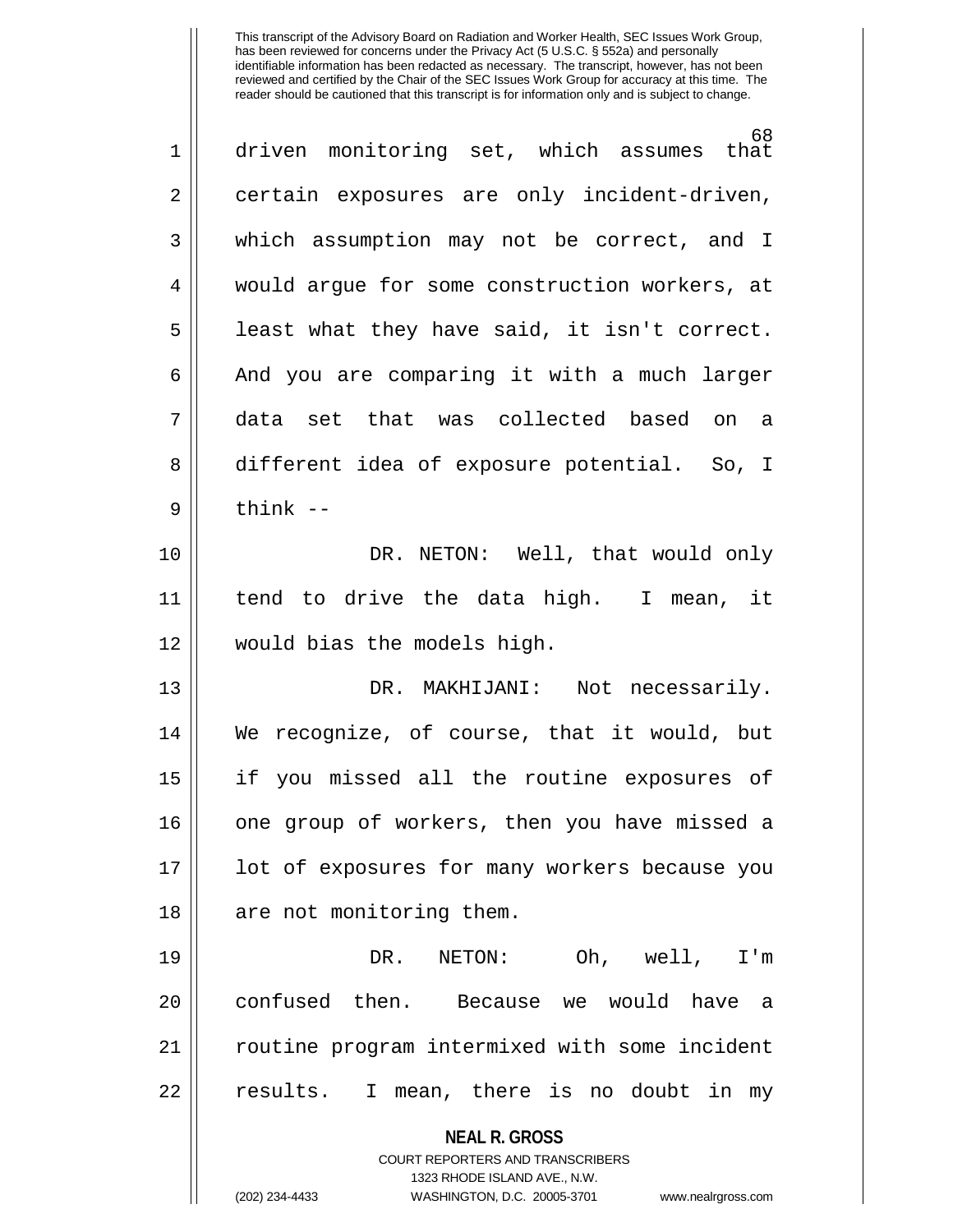69 1 mind that routine programs are going to show 2 || up positives and they are going to do more 3 follow-ups because there was an incident that 4 the routine program detected. That is what 5 | we are talking about here.

6 I don't think that you are going 7 to mix a routine monitoring program for 8 || uranium with an incident-driven program for 9 || uranium. They are sort of part and parcel of 10 the same monitoring program. It's just you 11 do more follow-ups when you have a positive 12 routine. Or there was evidence of an upset 13 || condition where you had a high airborne and 14 you said, "my goodness, these people are in 15 trouble, let me take some urine samples." 16 Well, those are going to drive the 17 distribution to the high end. It's 18 | conservative.

19 DR. MAKHIJANI: What we've said  $20$  || in the specific instances in which we studied  $21$   $\vert$  -- because these are all new, so we have to 22 || take the examples as we have looked at the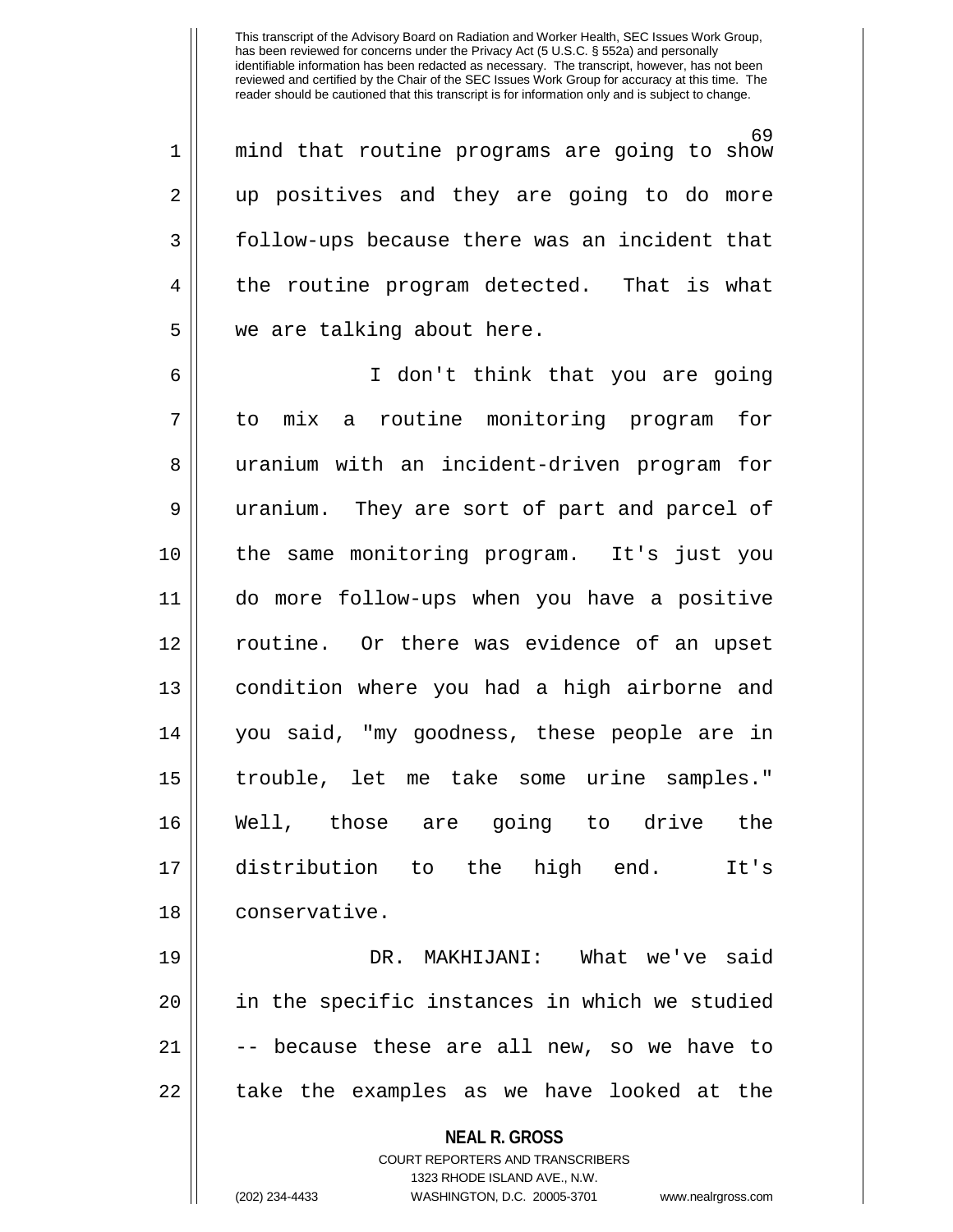**NEAL R. GROSS** COURT REPORTERS AND TRANSCRIBERS This transcript of the Advisory Board on Radiation and Worker Health, SEC Issues Work Group, has been reviewed for concerns under the Privacy Act (5 U.S.C. § 552a) and personally identifiable information has been redacted as necessary. The transcript, however, has not been reviewed and certified by the Chair of the SEC Issues Work Group for accuracy at this time. The reader should be cautioned that this transcript is for information only and is subject to change. 70 1 actual data and its application. 2 || In the particular applications, 3 what we've said is that there are many 4 Workers who may have had routine exposure 5 || potential and who may have had incidents. In 6 || fact, construction workers have said, you  $7 \parallel$  know, incidents weren't followed up for them. 8 And so if there wasn't the 9 || coutine monitoring program for this one group 10 of workers, we have an insufficient data set 11 where all the -- 12 DR. NETON: That is different 13 than OPOS, though. OPOS is used when we 14 have routine monitoring data, a routine 15 monitoring program in place. 16 DR. MAKHIJANI: Well, you have 17 Said for construction workers at Savannah 18 River you didn't have a routine monitoring, 19 and you are still using OPOS for it. That's 20 || part of our problem. 21 DR. TAULBEE: That's not true. 22 We have not said that it was not routine.

1323 RHODE ISLAND AVE., N.W.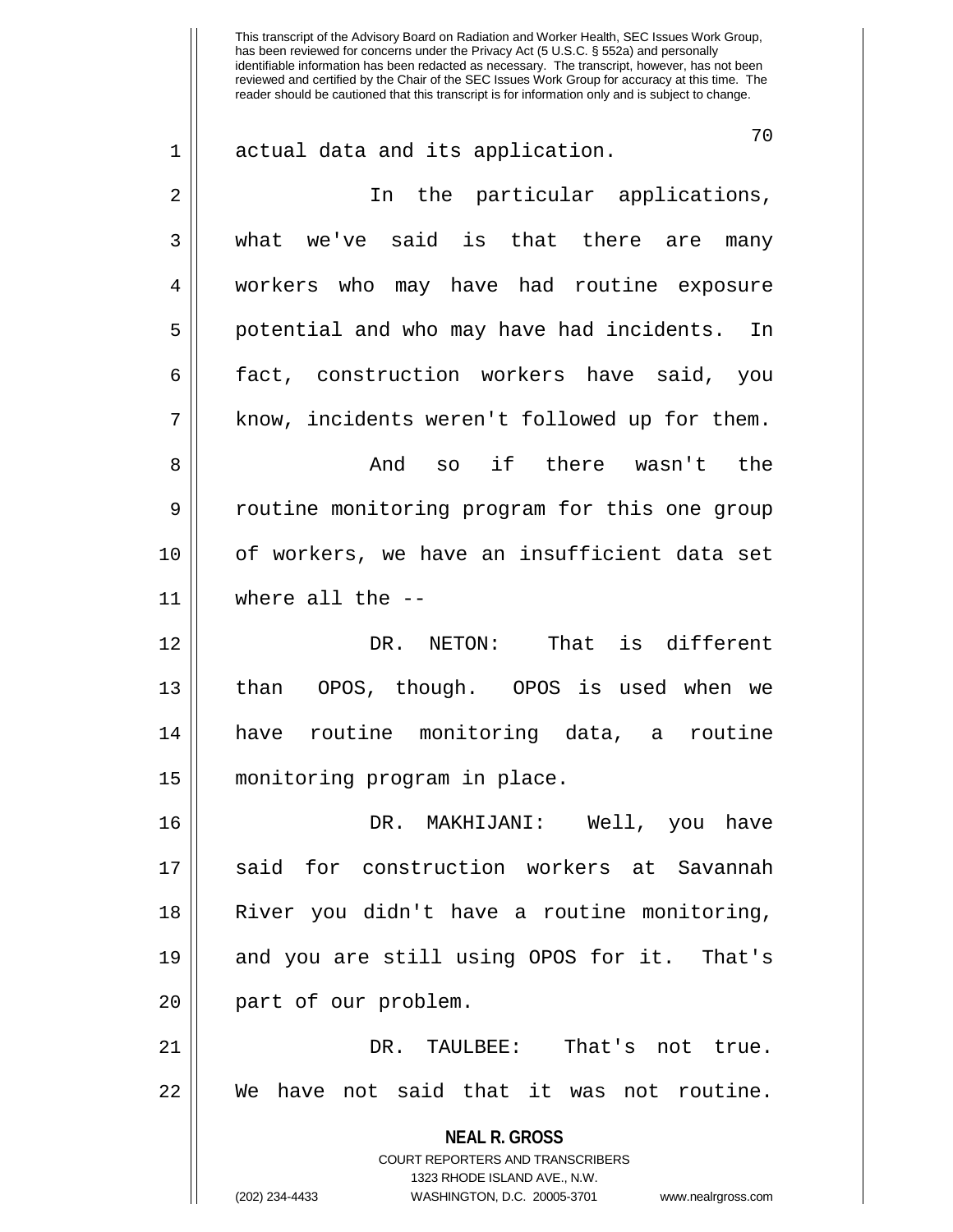| $\mathbf 1$ | 71<br>There were some that were monitored                                                                                                                              |
|-------------|------------------------------------------------------------------------------------------------------------------------------------------------------------------------|
| 2           | routinely. The maintenance folks that were                                                                                                                             |
| 3           | inside the facility were monitored routinely,                                                                                                                          |
| 4           | and those were construction trades. There                                                                                                                              |
| 5           | were pipefitters within that group, and they                                                                                                                           |
| 6           | are included as part of that routine. And                                                                                                                              |
| 7           | then there were others who are incident-                                                                                                                               |
| 8           | driven. So, you've got both.                                                                                                                                           |
| 9           | Now, the relative population of                                                                                                                                        |
| 10          | operators to building maintenance is                                                                                                                                   |
| 11          | different, yes, but there was both routine                                                                                                                             |
| 12          | and incident for both populations.                                                                                                                                     |
| 13          | DR. MAKHIJANI: Unfortunately, I                                                                                                                                        |
| 14          | don't have a searchable report.                                                                                                                                        |
| 15          | MEMBER ROESSLER: Arjun, what I                                                                                                                                         |
| 16          | am trying to get as I weigh this is, if you                                                                                                                            |
| 17          | OPOS, then what is<br>don't use<br>your                                                                                                                                |
| 18          | alternative? And why would that be better?                                                                                                                             |
| 19          | That is, I think, what we are really talking                                                                                                                           |
| 20          | about. We can't just toss something out                                                                                                                                |
| 21          | unless we have another route to follow.                                                                                                                                |
| 22          | MAKHIJANI: Well, normally,<br>DR.                                                                                                                                      |
|             | <b>NEAL R. GROSS</b><br><b>COURT REPORTERS AND TRANSCRIBERS</b><br>1323 RHODE ISLAND AVE., N.W.<br>(202) 234-4433<br>WASHINGTON, D.C. 20005-3701<br>www.nealrgross.com |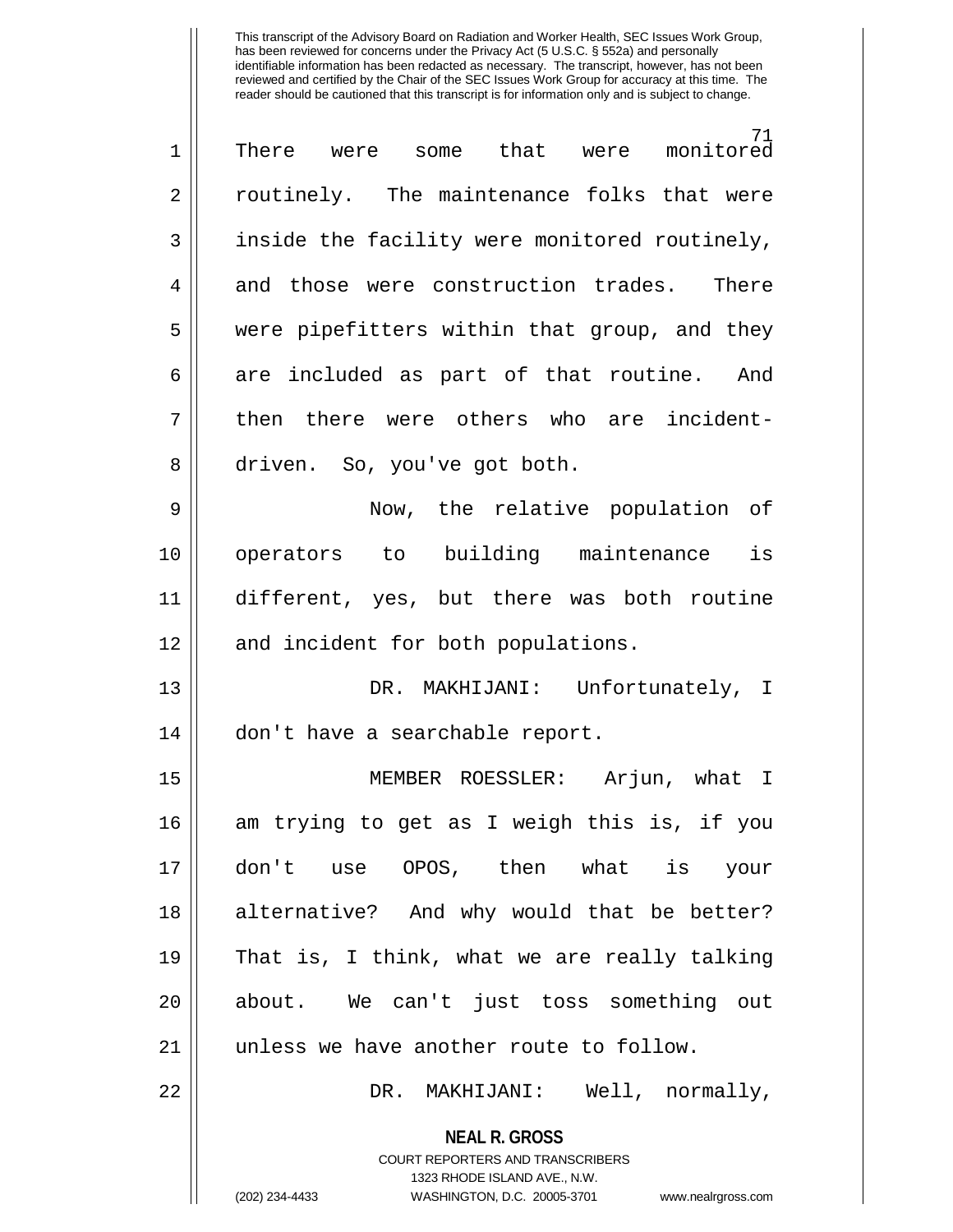72 1 we haven't -- you know, we weren't tasked to 2 | come up with an alternative. We were tasked 3 domast or review what was on the table. And I would  $4 \parallel$  agree that we haven't, so far as I know, we  $5$  | haven't put an alternative on the table.

6 || But, if the objections to the 7 || OPOS are valid, then it's a very important 8 || question as to what you would use. I'm not 9 || saying it is not a legitimate question. It 10 is important and it needs to be considered.

11 We haven't put an alternative on 12 the table. We haven't said that OPOS doesn't 13 have merit. We have said that it has certain 14 problems that need to be addressed. And 15 maybe we should look at the question of what 16 the alternative would be, quite apart from 17 how the OPOS data was in practice compiled, 18 which is a big problem.

19 CHAIRMAN MELIUS: I have read 20 || some of the SC&A reports, recent reports on 21 SRS. I think the answer to John's question 22 is that we need to look at OPOS, we need to

**NEAL R. GROSS**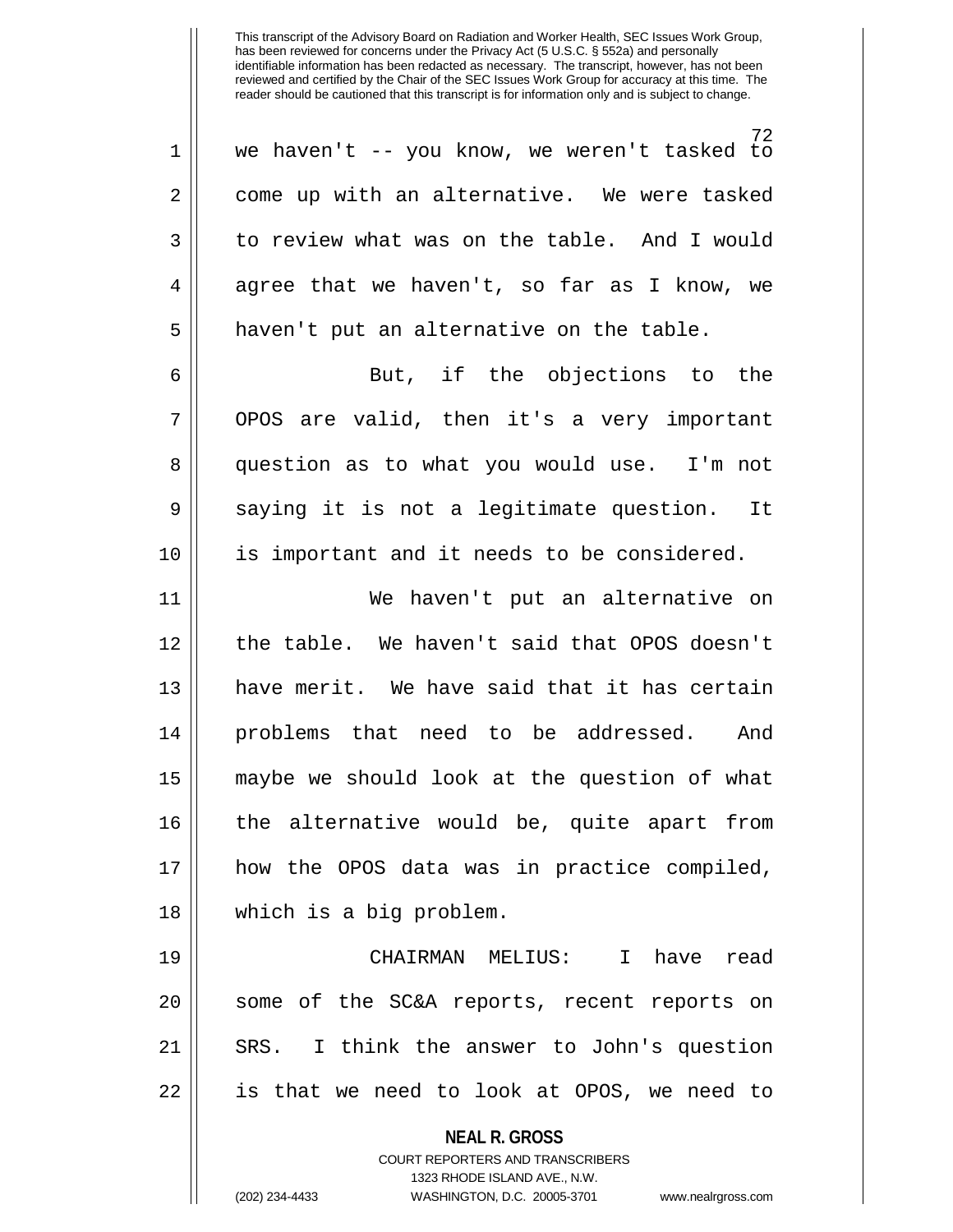73 1 || see -- it has benefits, potential benefits. 2 || It has potential limitations. And those are 3 probably going to be site- and situation-4 || specific. I think we can look at those in  $5$  | that context.

6 Certainly, the issues that SC&A 7 has raised about OPOS and stratification, the 8 evaluation of stratification, I think are 9 Significant. Can they be overcome? Do they 10 mean we don't use this technique? I don't 11 know. You know, Gen's right, what are the 12 alternatives?

13 I actually was thinking, as we 14 were talking, this may be the first  $15$  | time  $-$  if we decide that you can't use OPOS 16 || and that your whole coworker approach is 17 negative, it will be the first time we have 18 written a report to the Secretary saying 19 NIOSH has sufficient data, but doesn't want  $20$  || to use it, the dose reconstruction. 21 || (Laughter.)

22 Or refuses to make the time and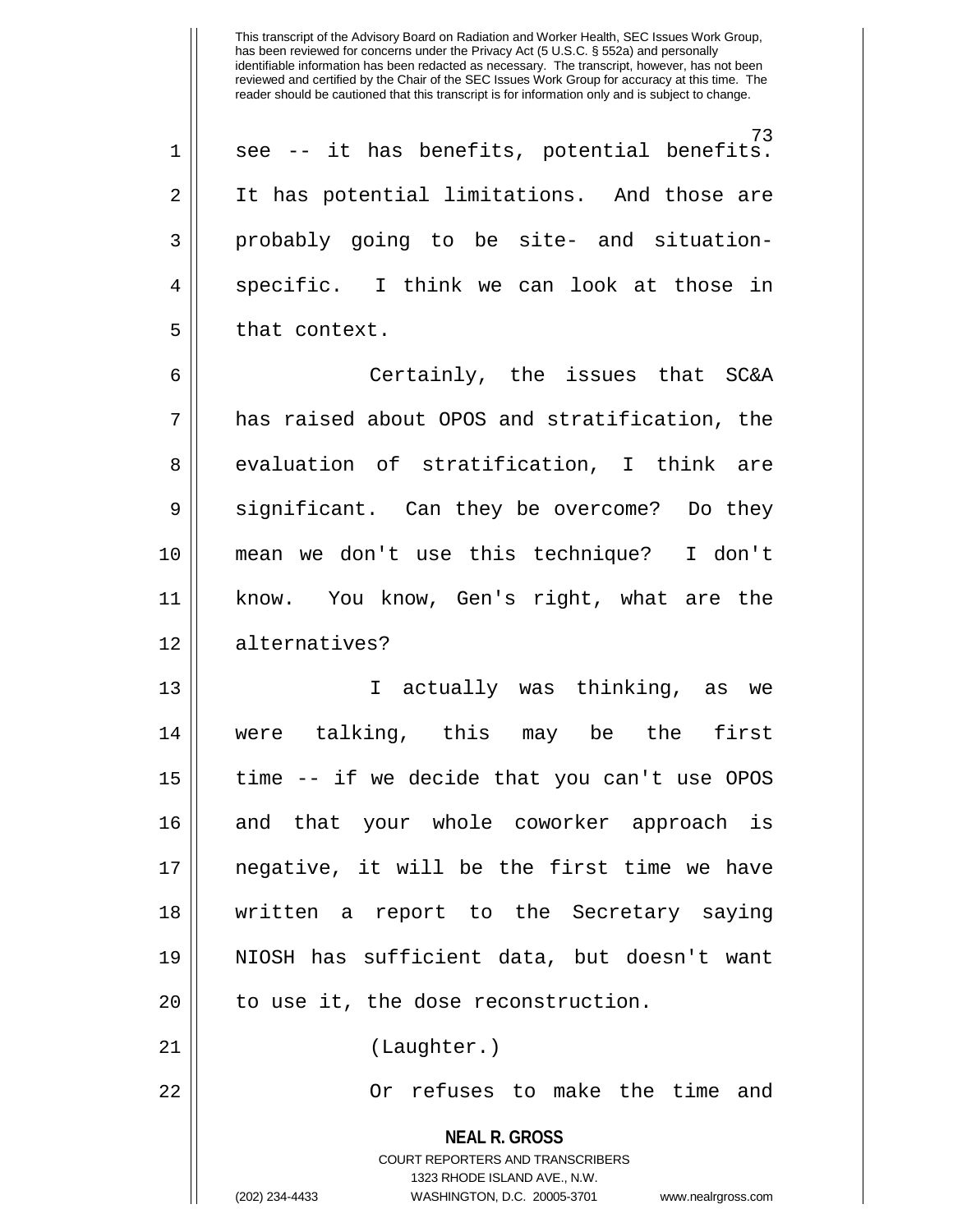74 1 effort. We might get a letter back in that  $2 \parallel$  case, I think.

3 DR. NETON: One other on this 4 || point on the OPOS that we hadn't mentioned,  $5 \parallel$  is that there is a correlation of data, which  $6 \parallel$  to me is a statistical issue that can't be 7 ignored. I mean, if you have 20 samples on 8 | one person and incorporate them individually 9 || in the distribution, recognizing that they 10 are fully correlated because it is the same 11 guy being sampled repeatedly, it just doesn't 12 make any statistical sense. 13 MEMBER ROESSLER: So, what we

14 || should be weighing is what you just pointed 15 out, the really big issues that are of 16 benefit, against maybe some of the small 17 | concerns.

18 CHAIRMAN MELIUS: Exactly. I 19 agree, Gen. And I'm sorry to interrupt. But  $20$  || I think we need to evaluate how big, how much 21 difference does it make or doesn't make? My 22 || statistical training, you know, if you had

> **NEAL R. GROSS** COURT REPORTERS AND TRANSCRIBERS 1323 RHODE ISLAND AVE., N.W.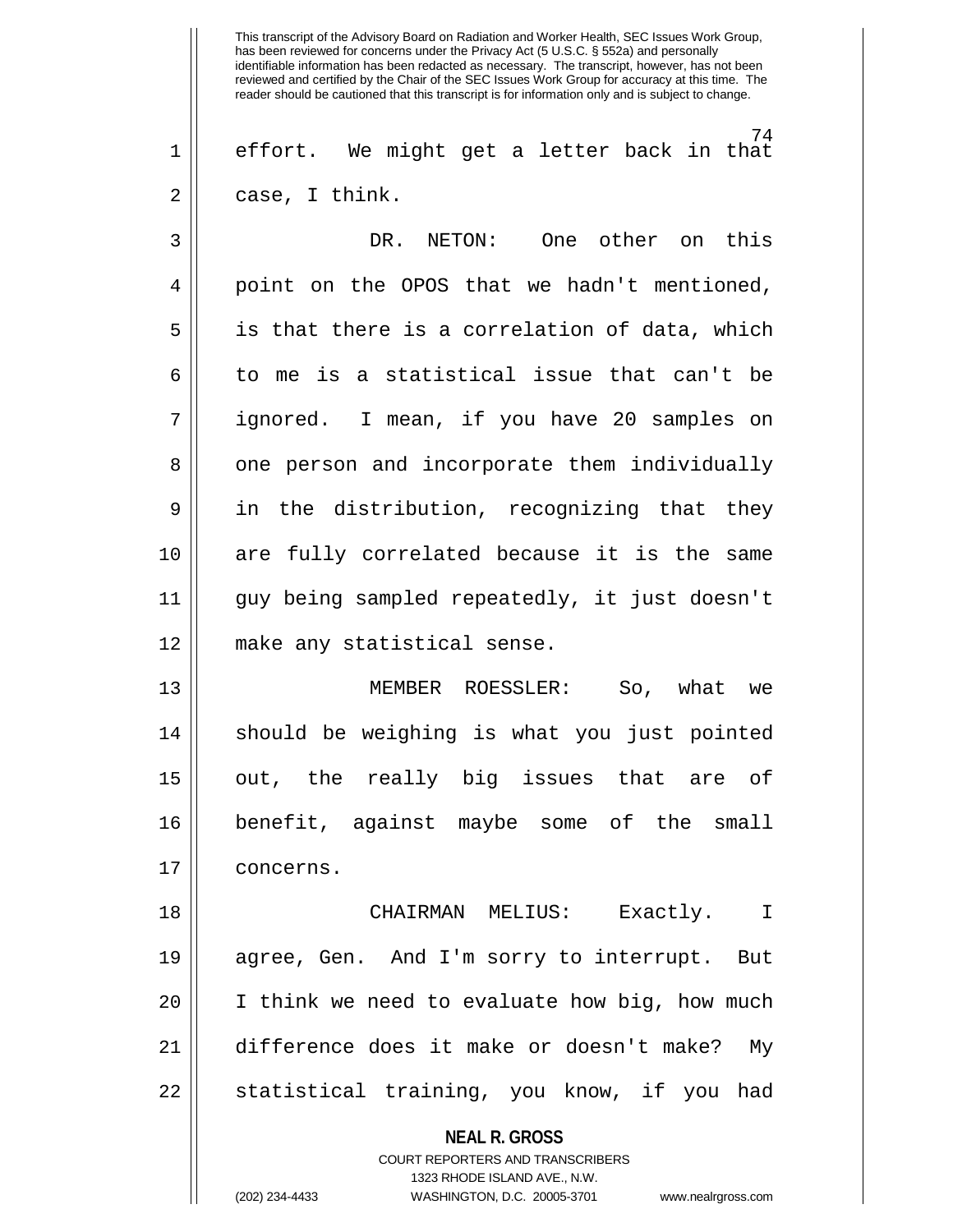75 1 || multiple samples from a person, that was a 2 no-no to combine those. You would never do 3 || that. But, you know, that was theoretical 4 statistics, not necessarily practical 5 | statistics.

6 And I think we have to see what 7 level of difference it makes and what the 8 || situations, and try to understand what 9 variability there is and what accounts for 10 that variability within an individual with 11 multiple samples.

12 DR. NETON: I think I would 13 appreciate it if SC&A would review this from 14 || the implementation perspective, which is the 15 intake calculation perspective. I get the 16 || sense from looking at the SC&A report that it 17 was a purely statistical review. It didn't 18 incorporate the practical significance of 19 what a coworker model really is, which is an 20 intake model.

21 || And if you are trying to generate 22 || an intake model, you need to start with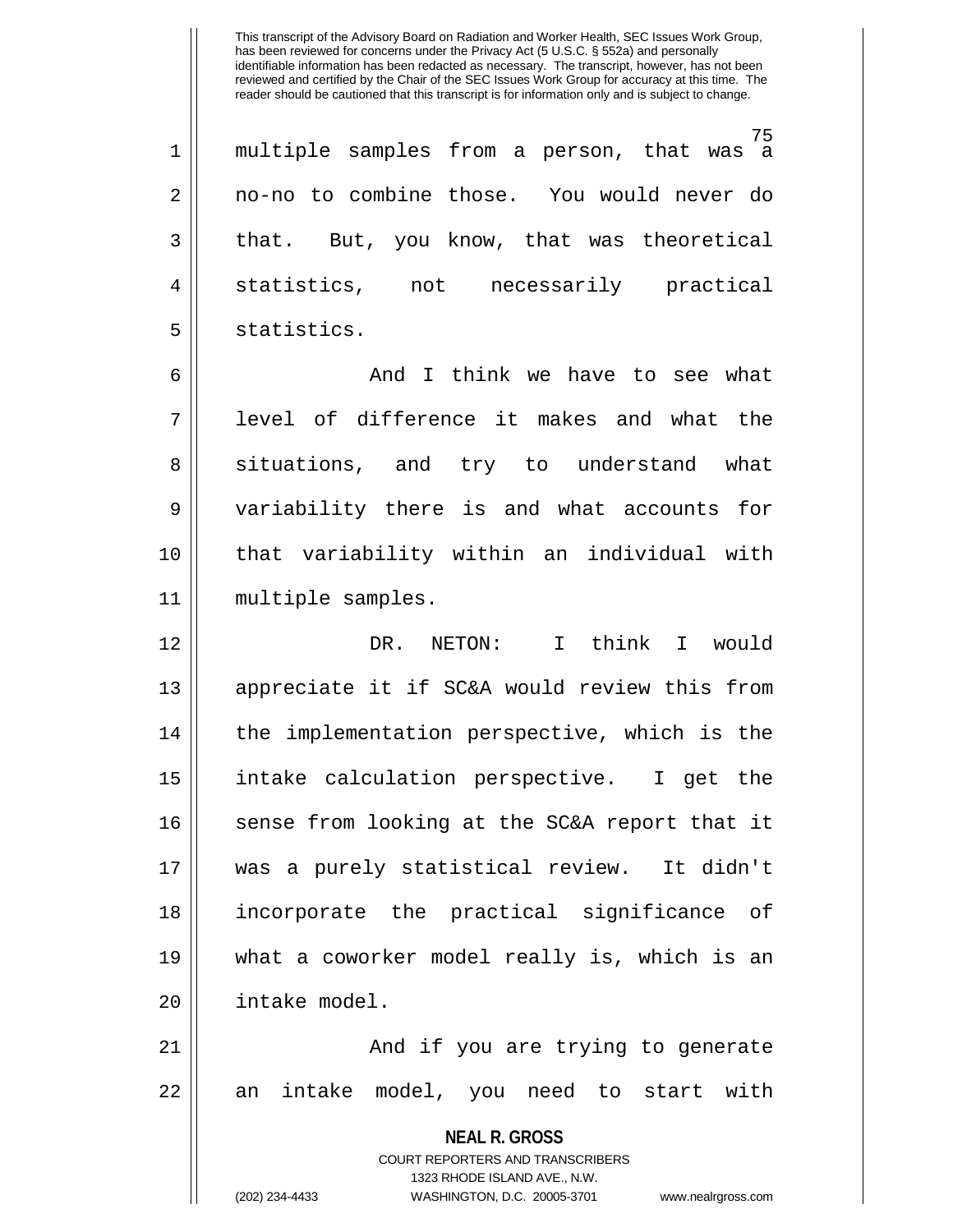76<br>, about 1 || intakes, as John Mauro talked  $2 \parallel$  recognize we can't do that. This is the most 3 || reasonable alternative, in our opinion. And 4 if anybody can come up with a better  $5 \parallel$  approach, we are all for listening for it.

6 But we can't just isolate your  $7 \parallel$  review in a statistical vacuum and say, you 8 || know, there's heteroscedasticity and all this  $9 \parallel$  kind of stuff. I mean, this is the practical 10 || significance of the correlation of data with 11 people, and you're trying to get an intake 12 || for everybody. If you have one sample, there 13 is no question. Picocuries per liter days 14 for the whole year, that's his intake. But 15 if you have five samples, you have to 16 estimate their intake, and it's not each of 17 those samples in the distribution. So, 18 || that's the nuts and bolts of our opinion.

19 DR. MAKHIJANI: Yes, I agree that 20 || our review of RPRT-0053 was essentially 21 statistical, but our subsequent reports in 22 which a review of the method is automatically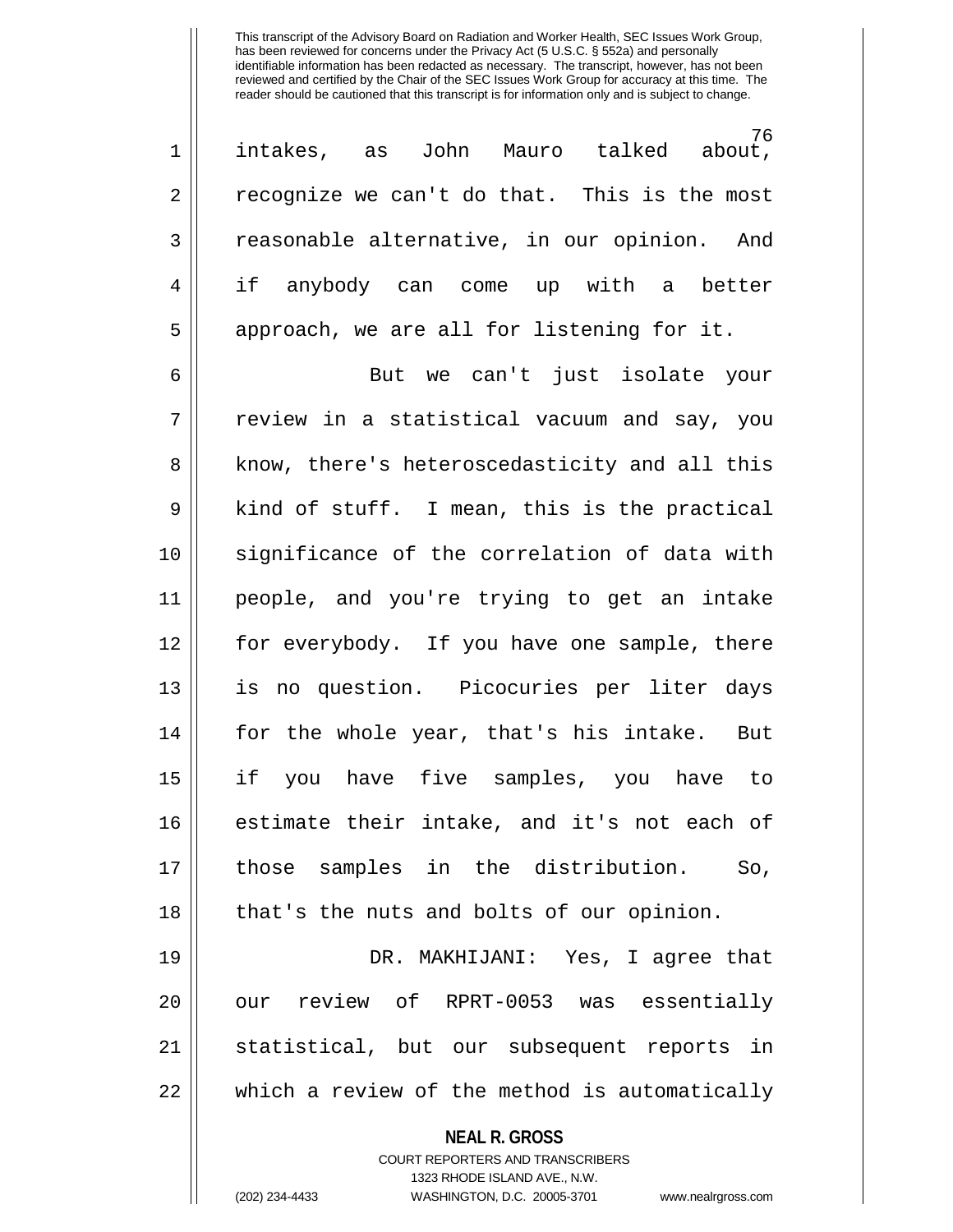77 1 a part of it -- and Joyce was a big part of  $2 \parallel$  both reviews -- we actually have some health 3 physics implementation, dose calculation, 4 intake calculations type of concerns that 5 || were laid out both generally as with regard  $6 \parallel$  to the sufficiency of the data, and also in  $7$  | regard to the use of OPOS.

8 || I mean, new concerns came out 9 when we actually tried to take this set of 10 concerns and look at how the method was 11 actually applied in the two cases that we 12 have reviewed. And so, actually, in a way, 13 it might be useful to look at all those 14 findings together. I know NIOSH hasn't had 15 time, perhaps, to look at especially the most 16 recent report that just went out a couple of 17 weeks ago. And it's a pretty long, 18 complicated report. But that might be a 19 useful thing to do.

20 CHAIRMAN MELIUS: Before we drink 21 || the OPOS Kool-Aid --

22 || (Laughter.)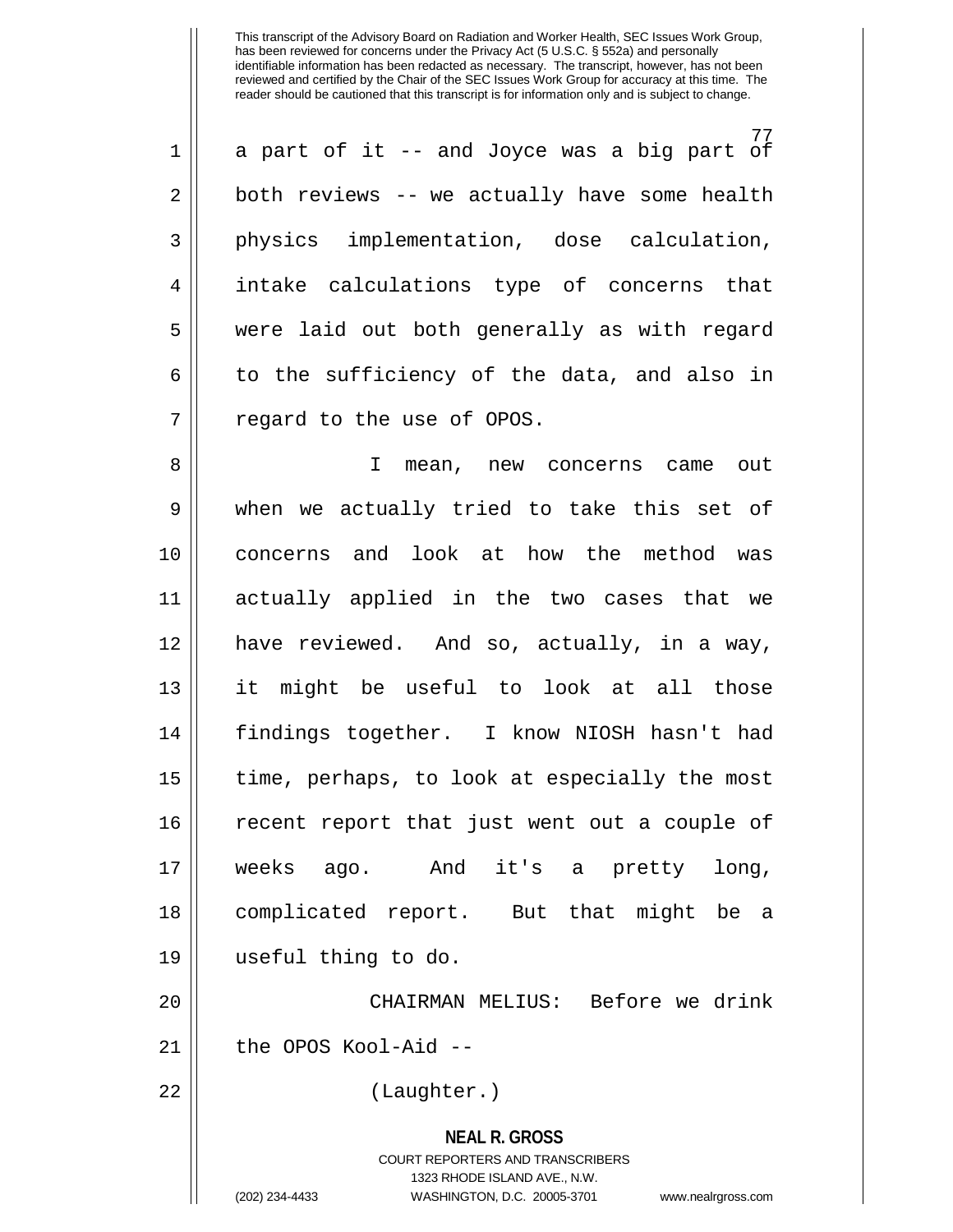**NEAL R. GROSS** COURT REPORTERS AND TRANSCRIBERS 1323 RHODE ISLAND AVE., N.W. (202) 234-4433 WASHINGTON, D.C. 20005-3701 www.nealrgross.com This transcript of the Advisory Board on Radiation and Worker Health, SEC Issues Work Group, has been reviewed for concerns under the Privacy Act (5 U.S.C. § 552a) and personally identifiable information has been redacted as necessary. The transcript, however, has not been reviewed and certified by the Chair of the SEC Issues Work Group for accuracy at this time. The reader should be cautioned that this transcript is for information only and is subject to change. 78 1 DR. NETON: Well, I certainly 2 || haven't looked at those reports in any 3 detail. 4 DR. CHMELYNSKI: If I could 5 | interject here. This is Harry Chmelynski. 6 MR. KATZ: Yes, go ahead, Harry. 7 DR. CHMELYNSKI: Okay. I would 8 || like to go back to the two plots that were 9 Shown in the PowerPoint presentation and just 10 make a couple of comments. 11 First, on the slide that says the 12 regression -- using the regression on order 13 || statistics procedure. One of the things I 14 || think that is hidden in this plot is a big 15 assumption that up there on the far right 16 there is the worker who is 20 times the 17 geometric mean. And what ROS does is assume 18 || that, out of those 140, or whatever it is, 19 140 non-detects, there must be one of them 20 || that is down there 20 times lower than the  $21$  | GM. 22 In other words, the ROS method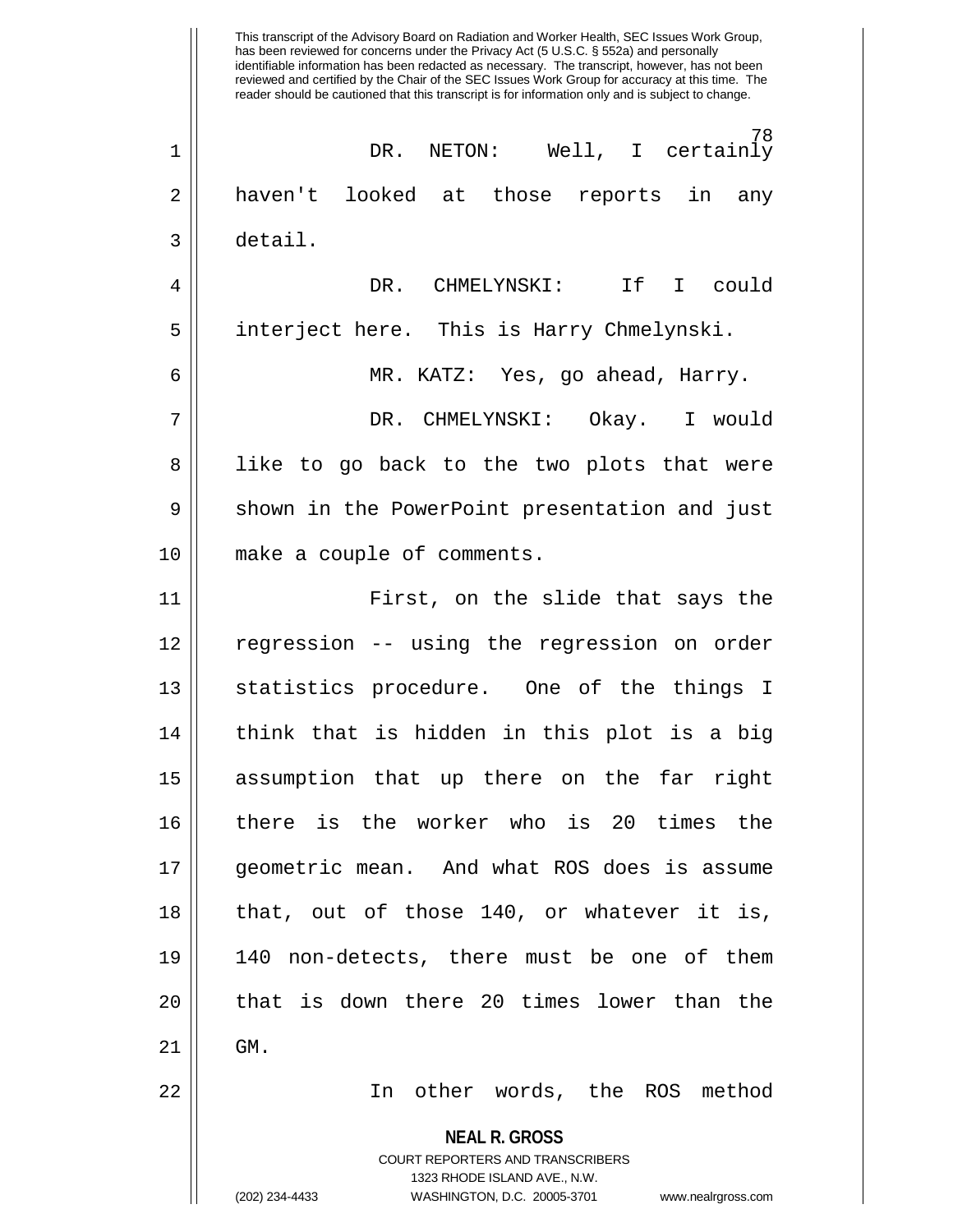79 1 assumes a symmetry around a geometric mean. 2 || So that for every worker who has high  $3 \parallel$  exposure, we are assuming there is somewhere 4 in those non-detects another worker that has 5 just as low of an exposure compared to the 6 | geometric mean.

7 || In this graph, we are talking 8 || about almost half of the data points that we 9 are making an assumption for, that they are 10 all symmetric to what we see here. Now, 11 nobody can decide whether that is true or 12 not. But sometimes, when you start getting 13 down to a factor of 20 or 50 or 100 below the 14 GM, it stretches the imagination that, 15 || indeed, there are workers down there.

16 DR. NETON: I would disagree, 17 Harry. There are many people that have zero 18 || exposures or very close to zero exposures. I  $19$  || mean, that's the  $-$ 

20 DR. CHMELYNSKI: But you can't 21 measure this, though. Twenty times below the 22 || GM, are you sure you can say that?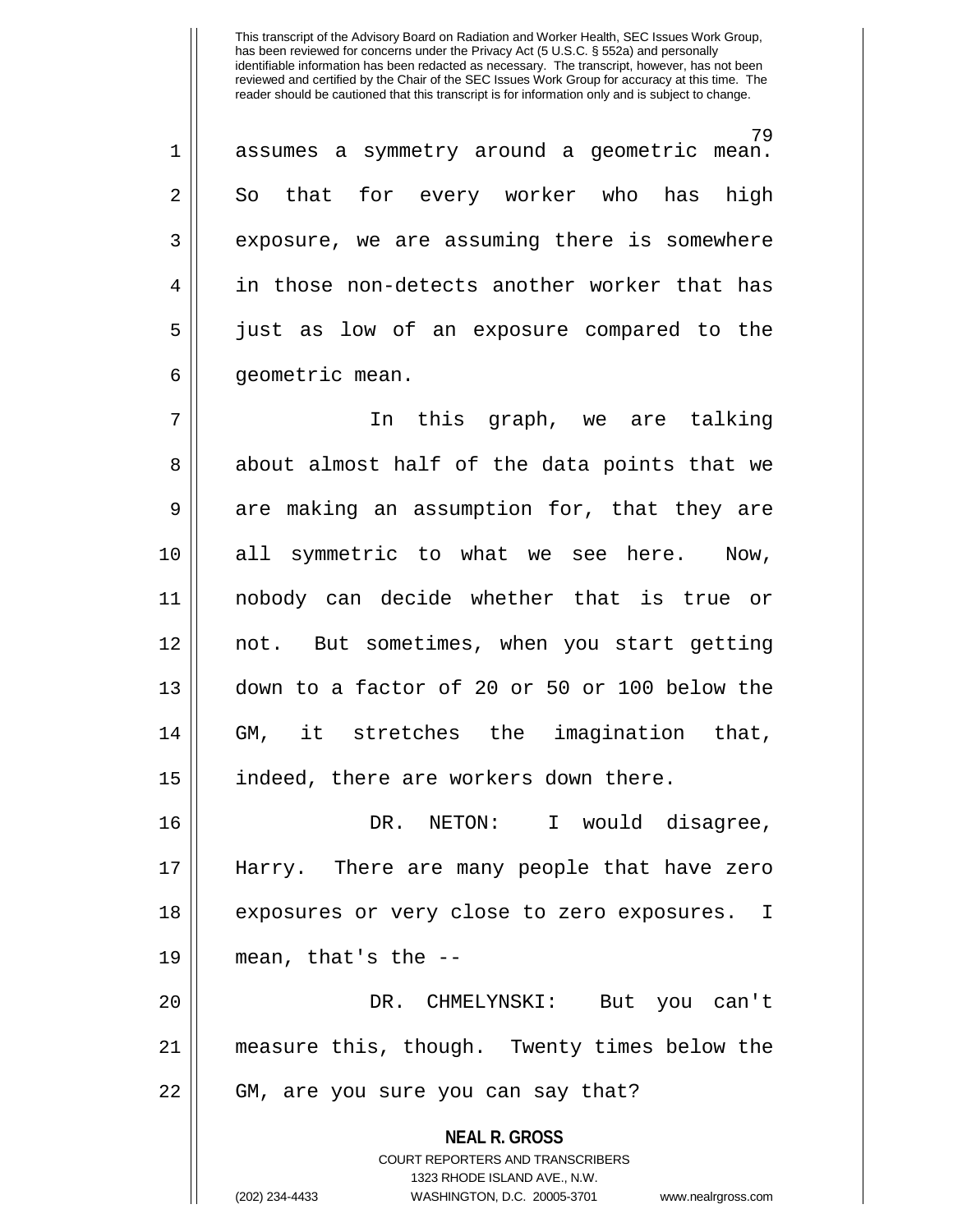**NEAL R. GROSS** COURT REPORTERS AND TRANSCRIBERS 1323 RHODE ISLAND AVE., N.W. This transcript of the Advisory Board on Radiation and Worker Health, SEC Issues Work Group, has been reviewed for concerns under the Privacy Act (5 U.S.C. § 552a) and personally identifiable information has been redacted as necessary. The transcript, however, has not been reviewed and certified by the Chair of the SEC Issues Work Group for accuracy at this time. The reader should be cautioned that this transcript is for information only and is subject to change. 80 1 DR. NETON: No, you can't measure 2 || it, but I am saying all we're saying is it's 3 below that. I mean, there have been 4 studies -- 5 DR. CHMELYNSKI: Whether or not 6 you're not just saying it's below that, by 7 assuming a log-normal distribution, you 8 actually are assuming they are on the line 9 || all the way down there. 10 DR. NETON: Actually, we have 11 another TIB on this that deals with the 12 distribution of detectability. If a person 13 had zero samples, you have a normal 14 distribution of detectability around the 15 detection limit. But I don't see your point,  $16$  || really, because all  $-$ 17 DR. CHMELYNSKI: I'm just saying 18 that we are making an awful big assumption 19 here that, out of the 100-and-some non-20 detects here, that we know how they are 21 || arranged on that line. 22 || DR. NETON: Yes.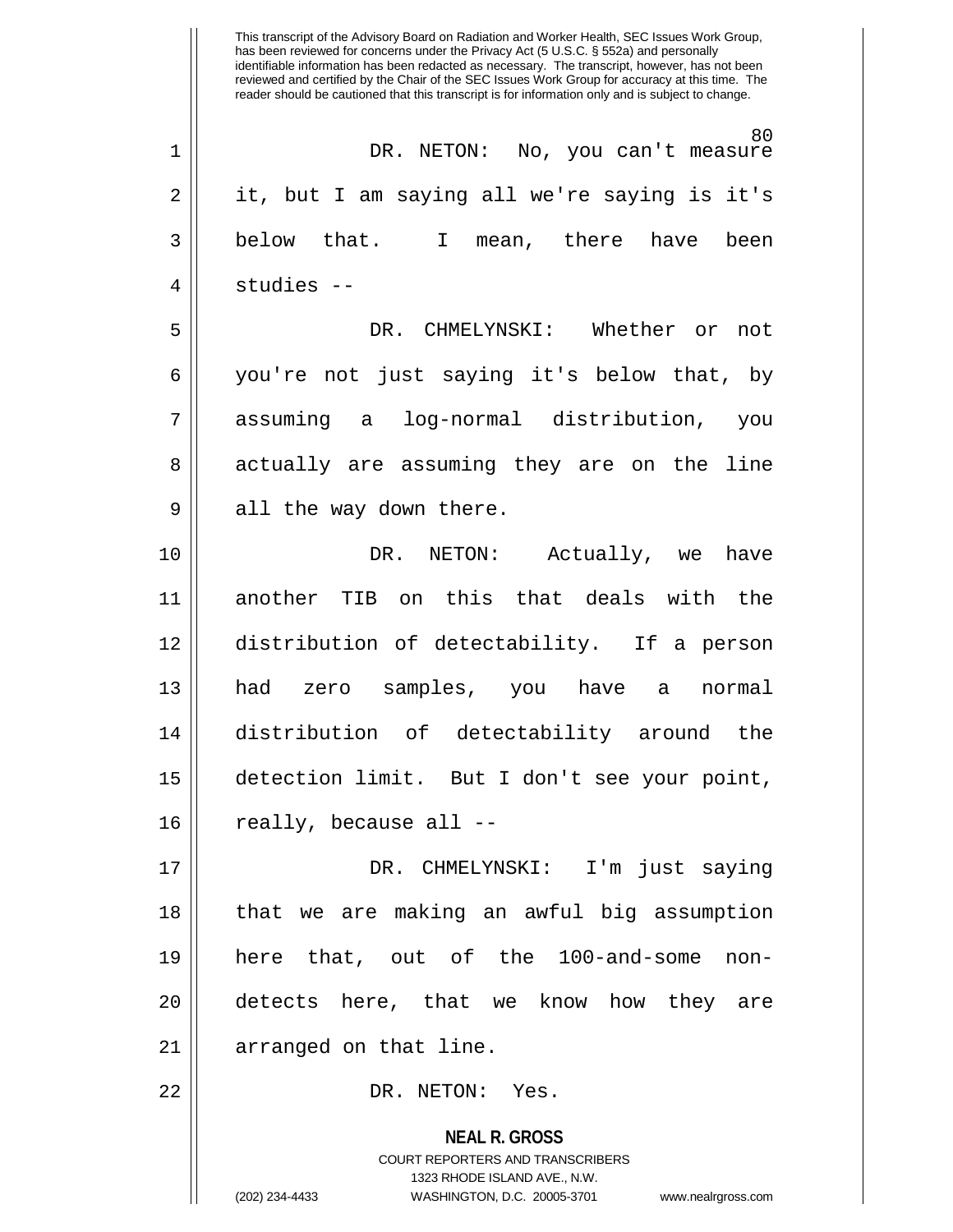**NEAL R. GROSS** COURT REPORTERS AND TRANSCRIBERS 1323 RHODE ISLAND AVE., N.W. (202) 234-4433 WASHINGTON, D.C. 20005-3701 www.nealrgross.com This transcript of the Advisory Board on Radiation and Worker Health, SEC Issues Work Group, has been reviewed for concerns under the Privacy Act (5 U.S.C. § 552a) and personally identifiable information has been redacted as necessary. The transcript, however, has not been reviewed and certified by the Chair of the SEC Issues Work Group for accuracy at this time. The reader should be cautioned that this transcript is for information only and is subject to change. 81 1 DR. CHMELYNSKI: And that is a 2 | big assumption, is all I'm pointing out. I  $3 \parallel$  am not saying that it's necessarily wrong. 4 DR. NETON: What significance  $5 \parallel$  does that have, though, in terms of 6 || reconstructing doses? 7 DR. CHMELYNSKI: Well, there is 8 || the whole question of sufficient accuracy. 9 || Exactly what does this log-normal plot mean? 10 How well did we estimate the log-normal 11 distribution that we say we are going to be 12 using on the next page? 13 Okay. Now, we get to the second 14 page. Several times an issue was raised 15 || saying, well, if these points were 5 or 10 16 percent higher or lower, what difference 17 would it make? Well, we're not talking 5 or 18 10 percent here; we are talking factors of 5 19  $\parallel$  and 10. That is a big difference between 5  $20$  || and 10 percent. 21 DR. NETON: Where is the 5 -- 22 DR. CHMELYNSKI: I just don't see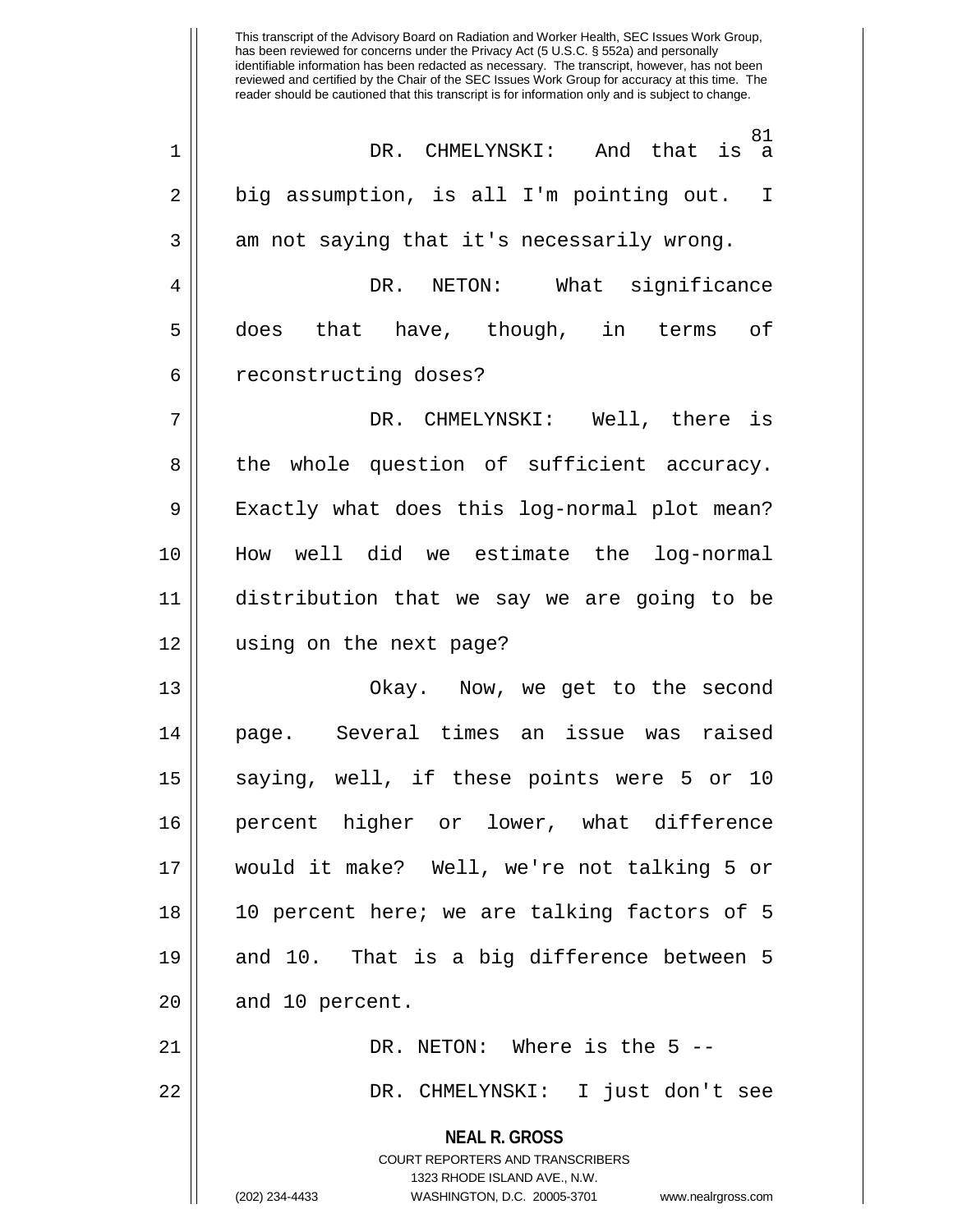**NEAL R. GROSS** COURT REPORTERS AND TRANSCRIBERS 1323 RHODE ISLAND AVE., N.W.  $^{82}_{10}$  $1 \parallel$  this -- that these are plus or minus 2 percent, what difference would it make? That 3 || presumes that there are no differences in 4  $\parallel$  the  $-$ 5 DR. NETON: Wait, wait. Factors 6 |  $\circ$  f 5 and 10 --7 DR. CHMELYNSKI: That, again, is 8 || by assumption because there is not enough 9 || power to determine if there are. 10 DR. NETON: Wait, wait, Harry. 11 Five and 10 on what, on each of the points? 12 DR. CHMELYNSKI: A factor of 5  $13 \parallel$  and  $10$ . 14 || DR. NETON: On what? 15 DR. CHMELYNSKI: On the 16 individual points for an exposure. I mean, 17 you don't know that the two groups that are 18 the same. So, you are assuming that the 19 guy -- that they all fit on this curve. Now, 20 in fact, if there was a difference of 5 in 21 the two populations, you are going to use the 22 || same curve for both of them. That's my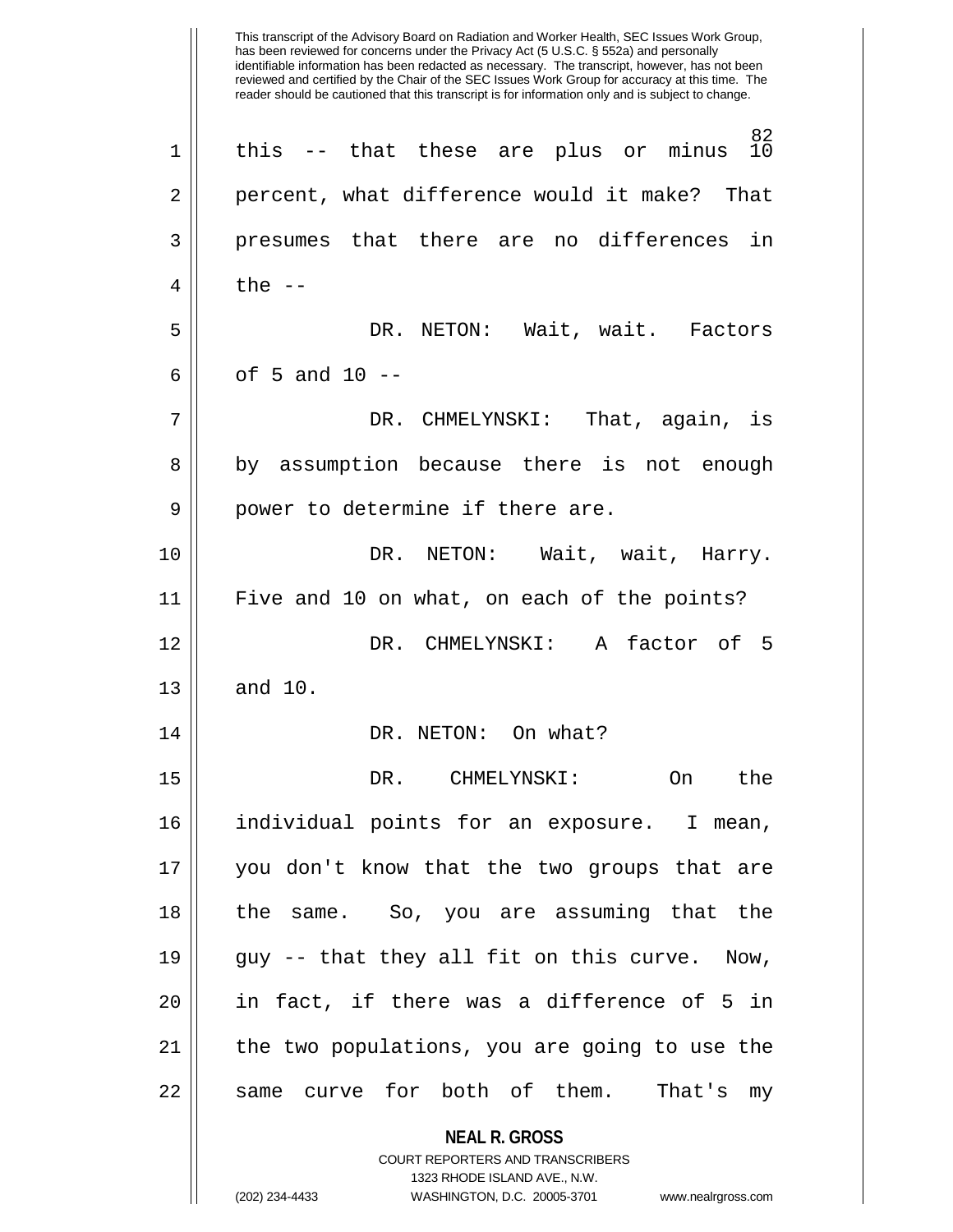**NEAL R. GROSS** COURT REPORTERS AND TRANSCRIBERS 1323 RHODE ISLAND AVE., N.W. (202) 234-4433 WASHINGTON, D.C. 20005-3701 www.nealrgross.com This transcript of the Advisory Board on Radiation and Worker Health, SEC Issues Work Group, has been reviewed for concerns under the Privacy Act (5 U.S.C. § 552a) and personally identifiable information has been redacted as necessary. The transcript, however, has not been reviewed and certified by the Chair of the SEC Issues Work Group for accuracy at this time. The reader should be cautioned that this transcript is for information only and is subject to change. 83 1 || problem with it. 2 || DR. NETON: I'm missing it. I  $3 \parallel$  think what you are saying is there is so much 4 variability, it's very hard to detect small 5 differences in values. Yes, I'll agree with  $6 \parallel$  that. 7 DR. CHMELYNSKI: Well, your term 8 || of small, which, again, goes back to 5 and 10 9 || percent, and my idea of small when you're  $10$  || talking factors of 5 and 10 --11 DR. NETON: Are you saying that 12 decries there are individual coworker models that are 13 Stratified that have a factor of 5 or 10 14 difference in the geometric mean? 15 DR. CHMELYNSKI: I'm saying that 16 you couldn't see that when you did your test 17 || if the sample sizes are too small. 18 || DR. NETON: Right. 19 DR. CHMELYNSKI: That's all I'm 20 || trying to say here. You know, we are making 21 a lot of things here by assumption, 22 || basically. There is not enough data to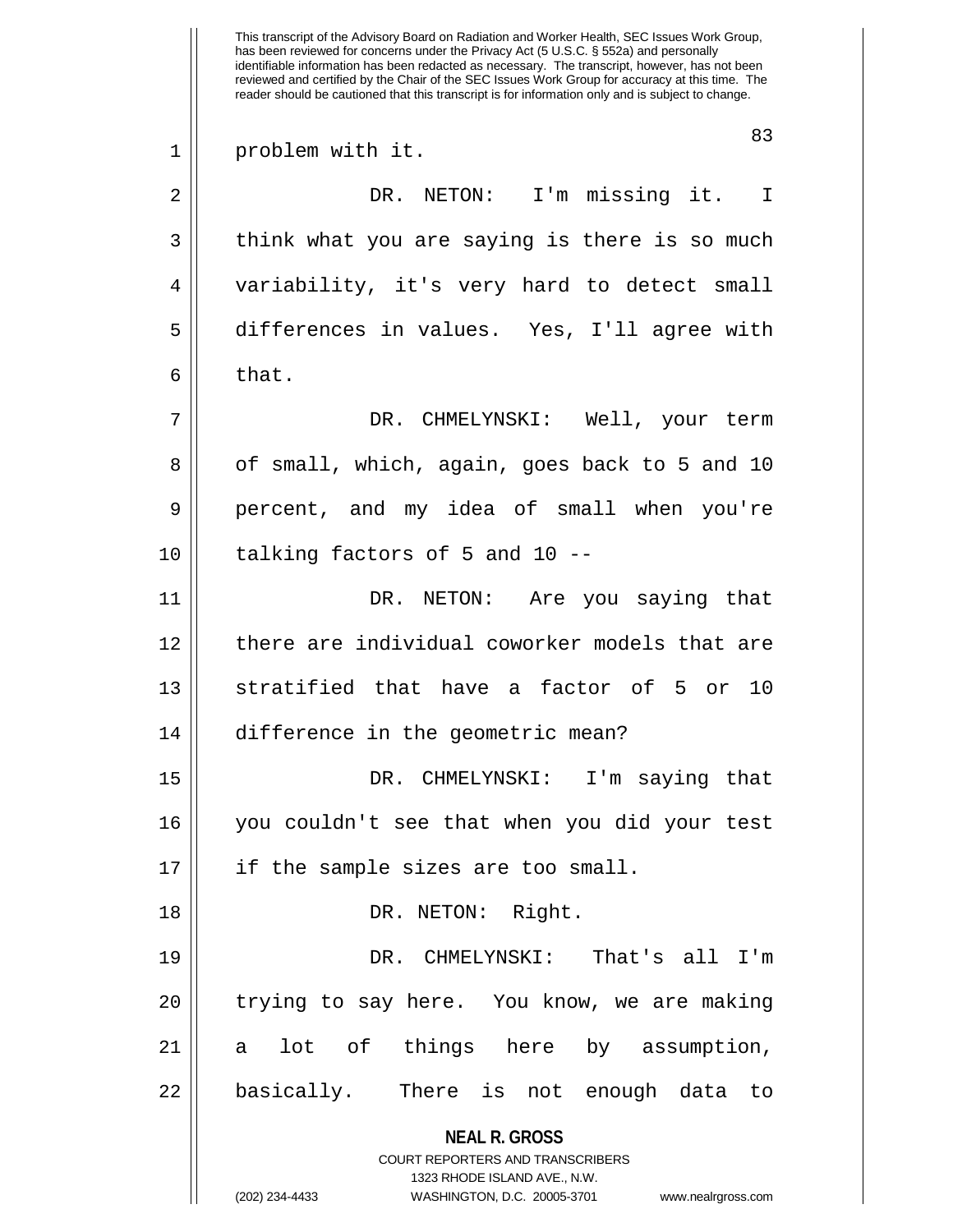84  $1$  support either the first plot or the second  $2 \parallel$  plot.

| 3  | DR. NETON: Right, but my point                |
|----|-----------------------------------------------|
| 4  | was that, you know, one can stratify and pull |
| 5  | out some construction workers and show that,  |
| 6  | "oh, my goodness, there's a 10-15 percent     |
| 7  | difference in this particular year," and use  |
| 8  | that as an argument that the data need to be  |
| 9  | stratified. And I'm saying that's not going   |
| 10 | to make a difference in the overall           |
| 11 | practical -- it is not going to make a        |
| 12 | practical difference in the dose              |
| 13 | reconstruction. That is what I was trying to  |
| 14 | argue. Just because you could come up --      |
| 15 | DR. CHMELYNSKI: I agree, if you               |
| 16 | are talking 5-10 percent, then I agree there  |
| 17 | is not a difference. But I just don't see     |
| 18 | that we are only talking those small          |
| 19 | differences.                                  |
| 20 | DR.<br>NETON: Well, have we<br>seen           |
| 21 | those kinds of differences in the stratified  |
| 22 | data? That's what I'm trying to say.<br>Have  |
|    | <b>NEAL R. GROSS</b>                          |

COURT REPORTERS AND TRANSCRIBERS 1323 RHODE ISLAND AVE., N.W.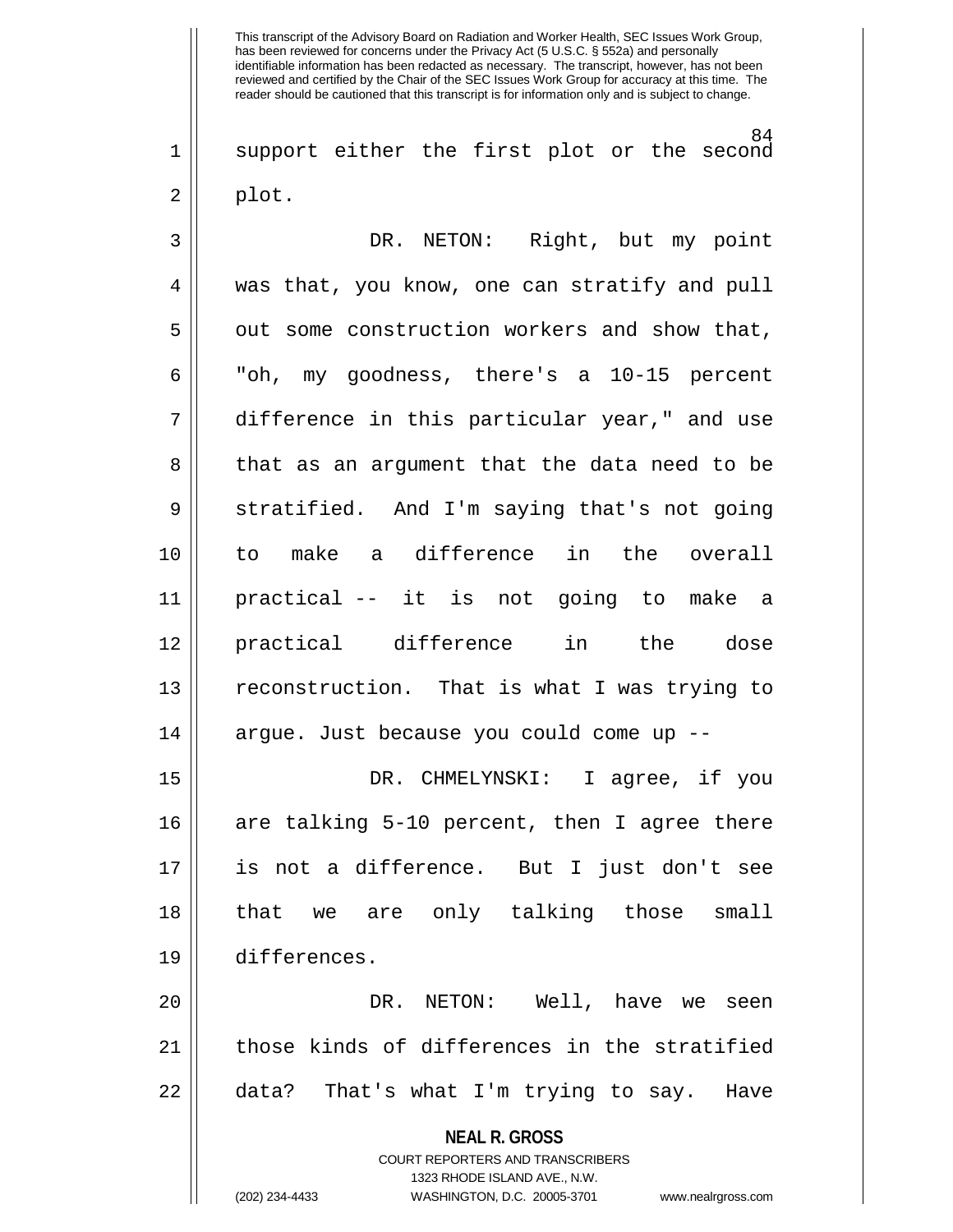85<br>I 1 || we seen a factor of 5 or 10 difference? 2 would agree, if there is a factor of 5 or 10 3 difference in a data set that we had compared 4 to the coworker model, there's an issue  $5$  || there. I would agree that's true.

6 DR. TAULBEE: If you look at the 7 americium, curium, californium, the exotics 8 || at SRS, there is one year where there is a 9 factor of 4, and the other ones it's less 10 than a factor of 1. There is one year, 1985, 11 where construction trades are a factor of 4 12 higher. One year.

13 DR. CHMELYNSKI: And that is if 14 we just rely on arithmetic calculations on 15  $\parallel$  the actual data, which is a small data set.

16 || But, in terms of the hypothesis-17 testing, again, this is going to get back to 18 || the power question, which hasn't been brought 19 up yet, but maybe we should defer until 20 || later, as to whether the sample sizes here 21 || are sufficient to make these kinds of 22 || statements.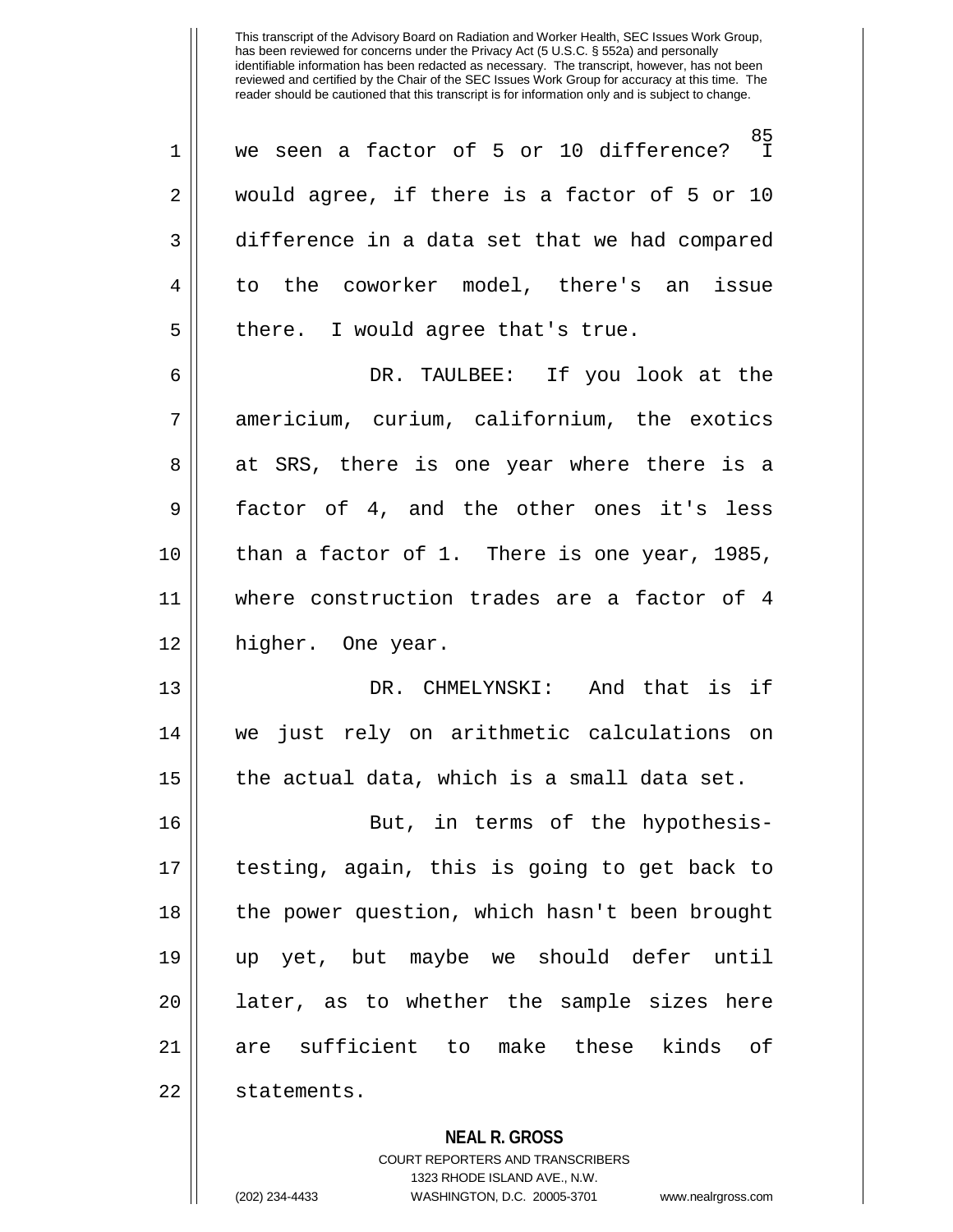|             | This transcript of the Advisory Board on Radiation and Worker Health, SEC Issues Work Group,<br>has been reviewed for concerns under the Privacy Act (5 U.S.C. § 552a) and personally<br>identifiable information has been redacted as necessary. The transcript, however, has not been<br>reviewed and certified by the Chair of the SEC Issues Work Group for accuracy at this time. The<br>reader should be cautioned that this transcript is for information only and is subject to change. |
|-------------|-------------------------------------------------------------------------------------------------------------------------------------------------------------------------------------------------------------------------------------------------------------------------------------------------------------------------------------------------------------------------------------------------------------------------------------------------------------------------------------------------|
| $\mathbf 1$ | 86<br>DR. MAKHIJANI: Could you go back                                                                                                                                                                                                                                                                                                                                                                                                                                                          |
| 2           | to the previous chart?                                                                                                                                                                                                                                                                                                                                                                                                                                                                          |
| 3           | When<br>you were explaining<br>the                                                                                                                                                                                                                                                                                                                                                                                                                                                              |
| 4           | below MDA measurements -- and that slide when                                                                                                                                                                                                                                                                                                                                                                                                                                                   |
| 5           | Harry made his point -- you said that the                                                                                                                                                                                                                                                                                                                                                                                                                                                       |
| 6           | that<br>usual assumption<br>is<br>below<br>MDA                                                                                                                                                                                                                                                                                                                                                                                                                                                  |
| 7           | are assumed<br>be<br>normally<br>measurements<br>to                                                                                                                                                                                                                                                                                                                                                                                                                                             |
| 8           | distributed.                                                                                                                                                                                                                                                                                                                                                                                                                                                                                    |
| 9           | Well, they can<br>DR.<br>NETON:<br>be,                                                                                                                                                                                                                                                                                                                                                                                                                                                          |
| 10          | There is a component of that --<br>yes.                                                                                                                                                                                                                                                                                                                                                                                                                                                         |
| 11          | That is what you<br>DR. MAKHIJANI:                                                                                                                                                                                                                                                                                                                                                                                                                                                              |
| 12          | your dose reconstructions,<br>often<br>in<br>assume                                                                                                                                                                                                                                                                                                                                                                                                                                             |
| 13          | Individual dose reconstructions<br>right?<br>are                                                                                                                                                                                                                                                                                                                                                                                                                                                |
| 14          | often done, maybe not always, but generally                                                                                                                                                                                                                                                                                                                                                                                                                                                     |
| 15          | done that way. The below MDA measurements                                                                                                                                                                                                                                                                                                                                                                                                                                                       |
| 16          | are assumed to have a certain distribution                                                                                                                                                                                                                                                                                                                                                                                                                                                      |
| 17          | around --                                                                                                                                                                                                                                                                                                                                                                                                                                                                                       |
| 18          | DR. NETON:<br>No, they're<br>not                                                                                                                                                                                                                                                                                                                                                                                                                                                                |
| 19          | normally distributed. What is it? For an                                                                                                                                                                                                                                                                                                                                                                                                                                                        |
| 20          | internal dose reconstruction, when you have                                                                                                                                                                                                                                                                                                                                                                                                                                                     |
| 21          | below the MDA, we assign the MDA as the                                                                                                                                                                                                                                                                                                                                                                                                                                                         |
| 22          | midpoint of the distribution. The 95th                                                                                                                                                                                                                                                                                                                                                                                                                                                          |
|             | <b>NEAL R. GROSS</b>                                                                                                                                                                                                                                                                                                                                                                                                                                                                            |
|             | <b>COURT REPORTERS AND TRANSCRIBERS</b>                                                                                                                                                                                                                                                                                                                                                                                                                                                         |
|             | 1323 RHODE ISLAND AVE., N.W.                                                                                                                                                                                                                                                                                                                                                                                                                                                                    |
|             | (202) 234-4433<br>WASHINGTON, D.C. 20005-3701<br>www.nealrgross.com                                                                                                                                                                                                                                                                                                                                                                                                                             |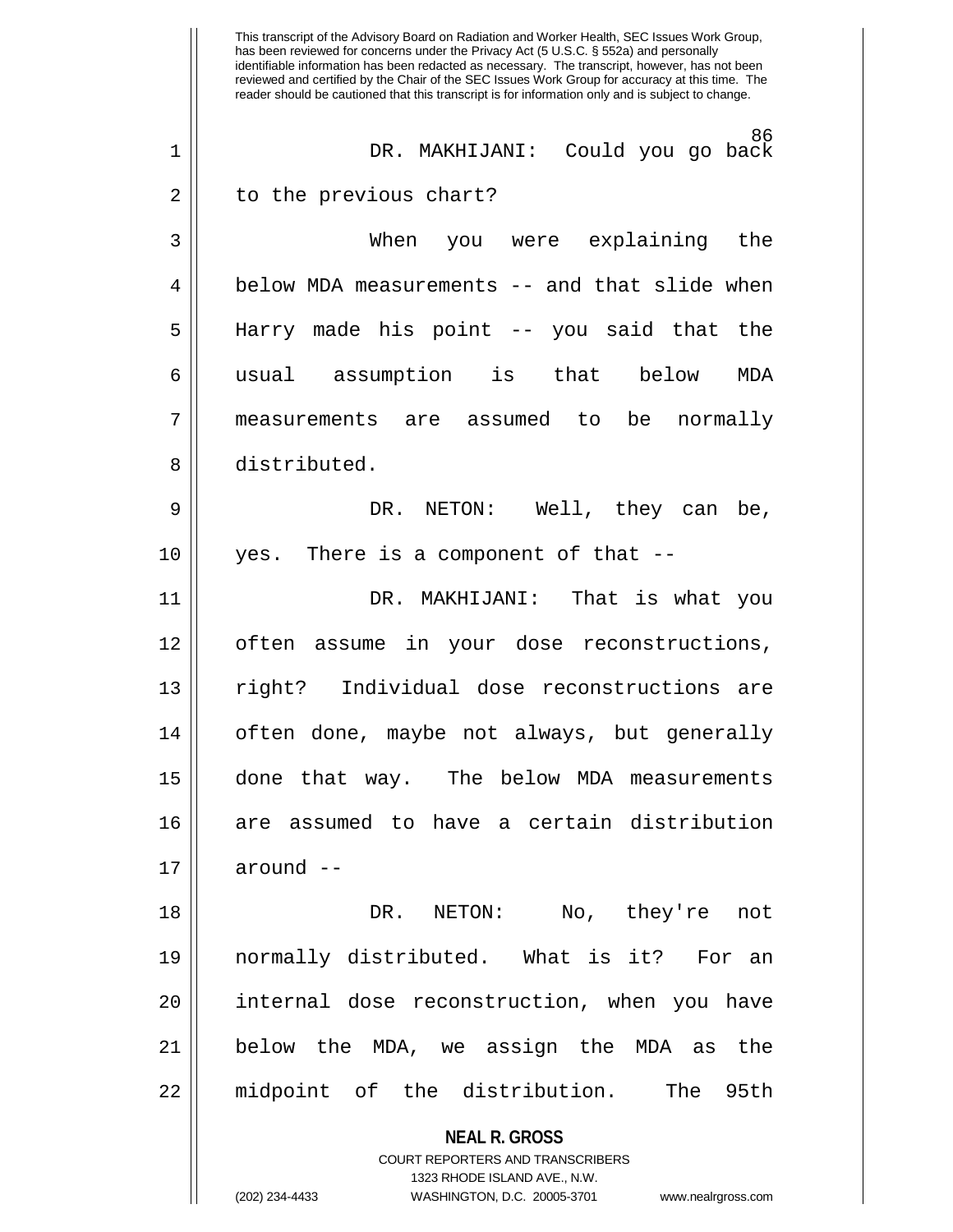**NEAL R. GROSS** COURT REPORTERS AND TRANSCRIBERS This transcript of the Advisory Board on Radiation and Worker Health, SEC Issues Work Group, has been reviewed for concerns under the Privacy Act (5 U.S.C. § 552a) and personally identifiable information has been redacted as necessary. The transcript, however, has not been reviewed and certified by the Chair of the SEC Issues Work Group for accuracy at this time. The reader should be cautioned that this transcript is for information only and is subject to change. 87 1 || percentile is the -- I've forgotten this. 2 | It's not a normal distribution. 3 DR. MAKHIJANI: Unfortunately, I 4 don't have that thorium report in front of  $5 \parallel$  me, because we listed all the ways in which 6 you do that. You sometimes use MDA over 2 7 | for every point. 8 DR. NETON: Right. 9 DR. MAKHIJANI: And sometimes 10 there is a distribution around the MDA with 11  $\parallel$  zero as the minimum and MDA as the cut-off. 12 || DR. NETON: Right. 13 DR. MAKHIJANI: And one of the 14 problems we had -- and this relates to how 15 the OPOS data were actually compiled -- is 16 that you didn't do that when you compiled the 17 OPOS data. Although you say that censored 18 data are going to be treated in a 19 certain -- yes, you say that in the report, 20 || but if you look at what is considered as 21 censored data, in the actual data 22 compilation, we were surprised that this

1323 RHODE ISLAND AVE., N.W.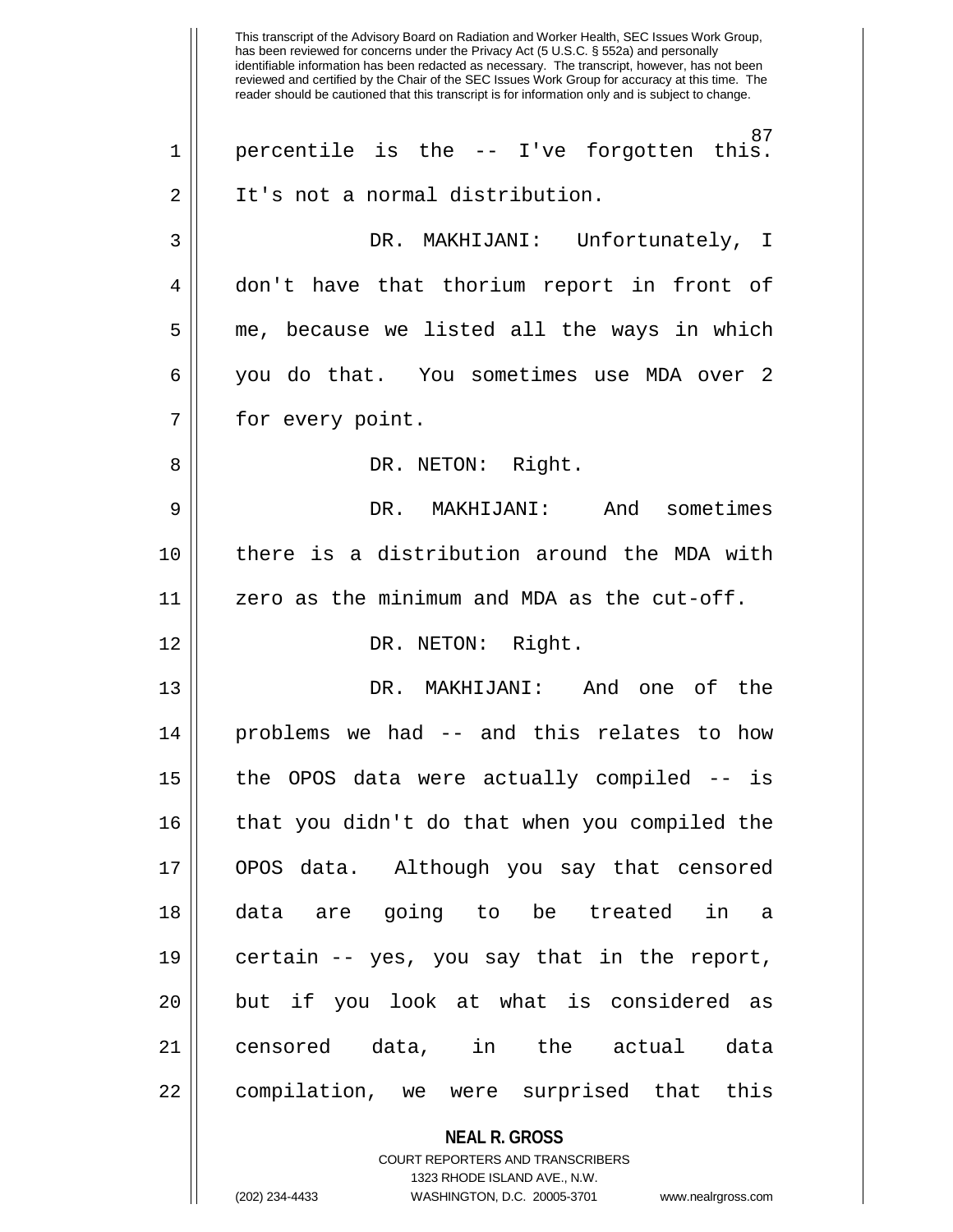88 1 procedure wasn't actually followed, because 2 || not all of the points that are treated that  $3 \parallel$  are noted in the logbooks as report less than 4 || a certain value, whatever the MDA is, were 5 | not treated.

6 That is part of the objection we 7 have been raising. The actual compilation is 8 || -- very often you get numbers that are zero, 9 || less than zero, for the OPOS values because 10 you didn't adopt the same procedure as you do 11 in your dose reconstructions for compiling 12 less than MDA data.

13 DR. NETON: Wait, wait. Dose 14 reconstructions where we have data are 15 different than assembling coworker models.

16 DR. MAKHIJANI: I understand  $17$  | that, but  $-$ 

18 DR. NETON: When you have real 19 people data, we are not going to use a 20 || coworker model, remember.

21 DR. MAKHIJANI: But you are 22 || compiling real people data here. You are not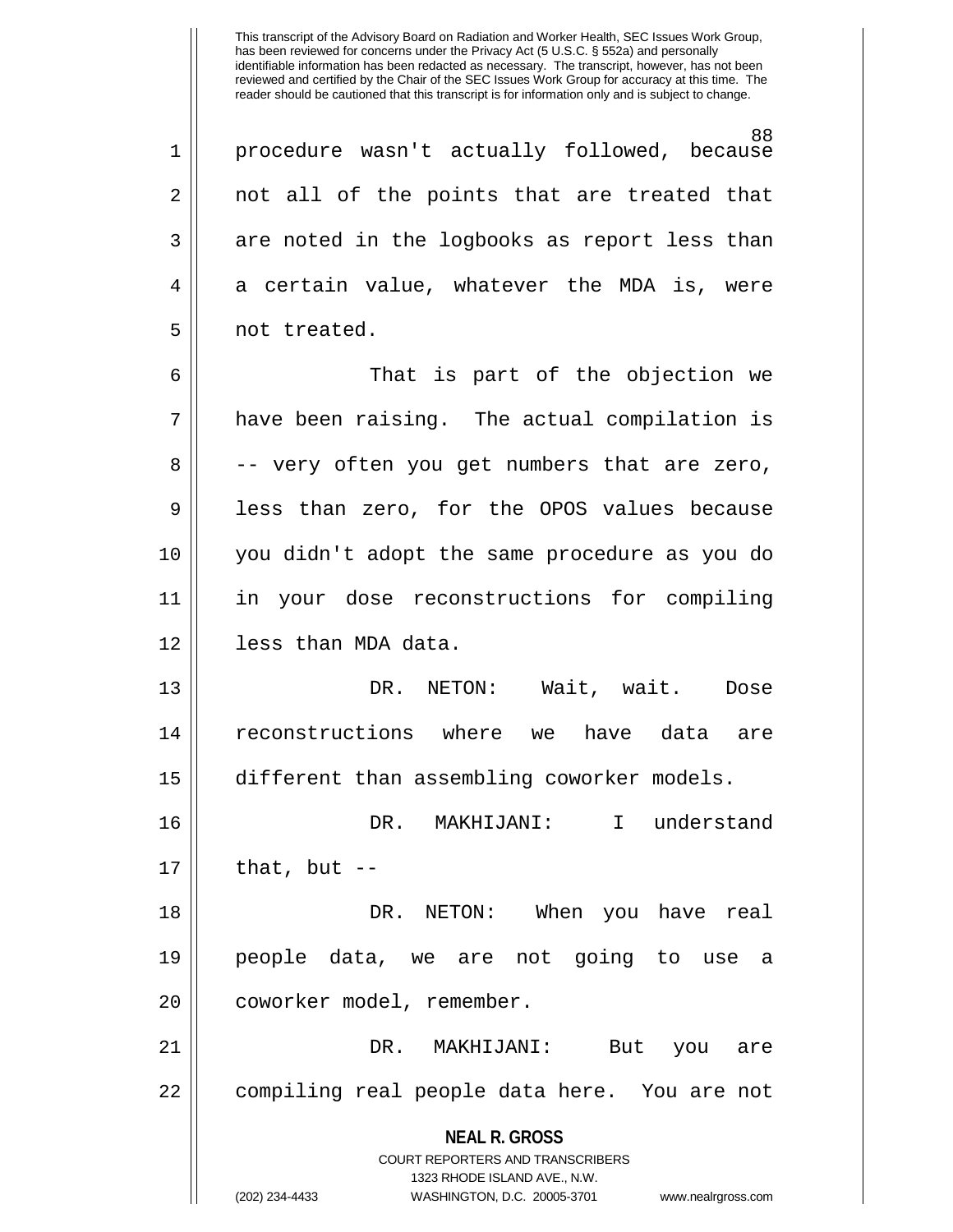**NEAL R. GROSS** COURT REPORTERS AND TRANSCRIBERS 89 1 compiling -- to prepare a coworker model, you 2 || are compiling real people data into some kind  $3 \parallel$  of a distribution. 4 DR. NETON: That's what we're -- 5 DR. MAKHIJANI: And when you come  $6 \parallel$  out with data points that are below zero, 7 below actual arithmetic zero, sometimes with 8 || great frequency, because you are not actually 9 || using the censored value that is written in 10 | the logbooks. 11 DR. NETON: Those are going to 12 appear down in -- they are not even going to 13 be reported on this curve. They are censored 14 data at that point. If it was below zero -- 15 DR. MAKHIJANI: But they are not 16 || being treated as censored data. 17 DR. NETON: But it doesn't matter 18 because it is part of the cumulative 19 distribution. I mean, they are down here, 20 || Arjun. I mean, when you do a cumulative 21 probability plot, they all fall down in here, 22 || not up in here, which is what we are trying

1323 RHODE ISLAND AVE., N.W.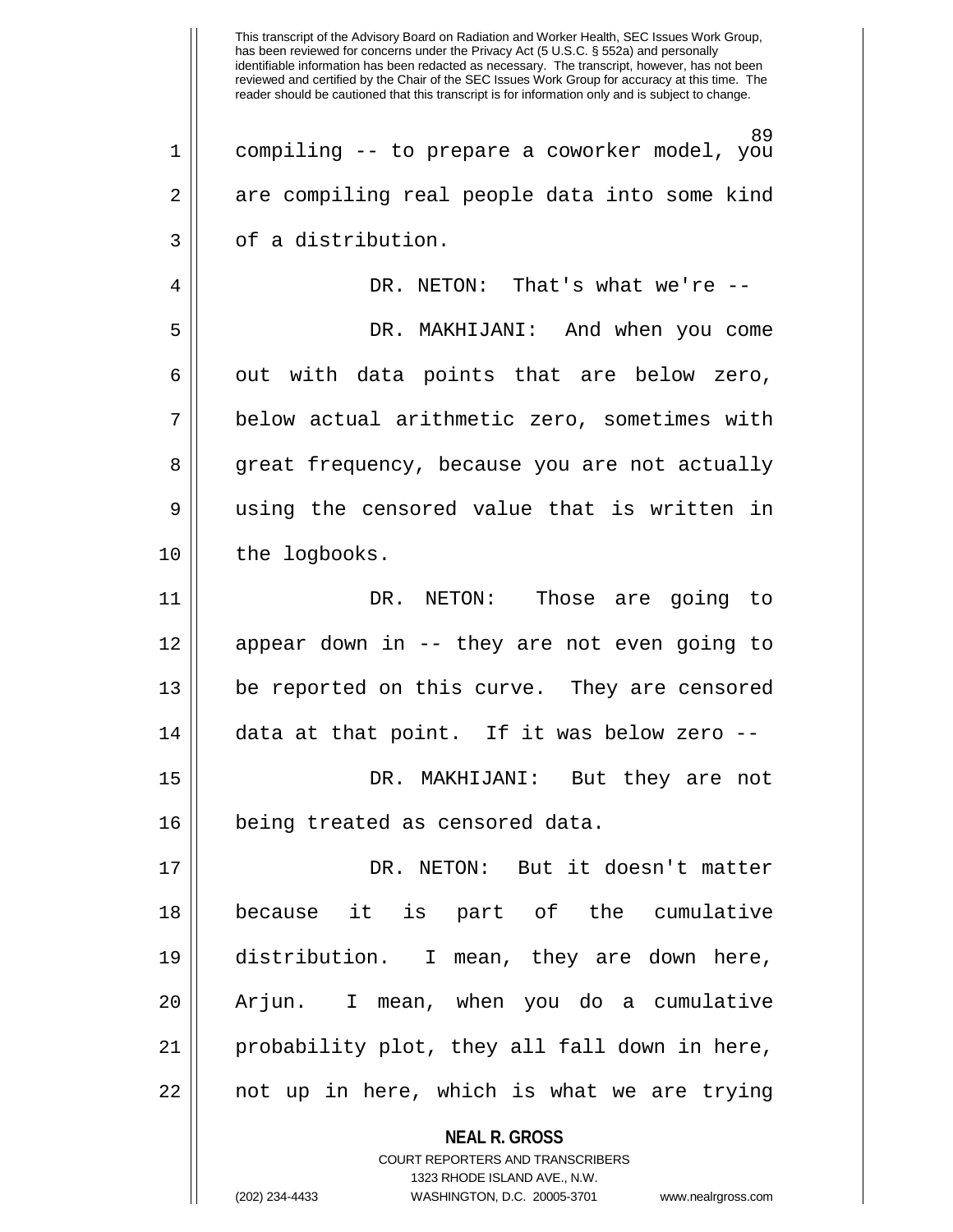This transcript of the Advisory Board on Radiation and Worker Health, SEC Issues Work Group, has been reviewed for concerns under the Privacy Act (5 U.S.C. § 552a) and personally identifiable information has been redacted as necessary. The transcript, however, has not been reviewed and certified by the Chair of the SEC Issues Work Group for accuracy at this time. The reader should be cautioned that this transcript is for information only and is subject to change. 90 1 | to estimate. 2 DR. MAKHIJANI: If you take a  $3 \parallel$  look at the thorium report that we just sent 4 you and look at the years in the `80s that  $5 \parallel$  are called out in there, and look at how many 6 || negative numbers you actually have, 7 | arithmetically-negative numbers, as numbers 8 || to be used in a coworker model, I think you 9 would be surprised. 10 DR. NETON: I think we are 11 confusing two different things here. 12 DR. TAULBEE: We will look at it. 13 DR. NETON: There's the thorium 14 || report --15 (Simultaneous speaking.) 16 DR. TAULBEE: The maximum mean 17 methodology, we will look at as to how that

18 || occurred, because I don't think that --19 DR. NETON: Yes, I can't speak to 20 || that. It sounds odd to me, what you are

21 saying. And if we did, maybe we didn't 22 | follow our own method.

> **NEAL R. GROSS** COURT REPORTERS AND TRANSCRIBERS

> > 1323 RHODE ISLAND AVE., N.W.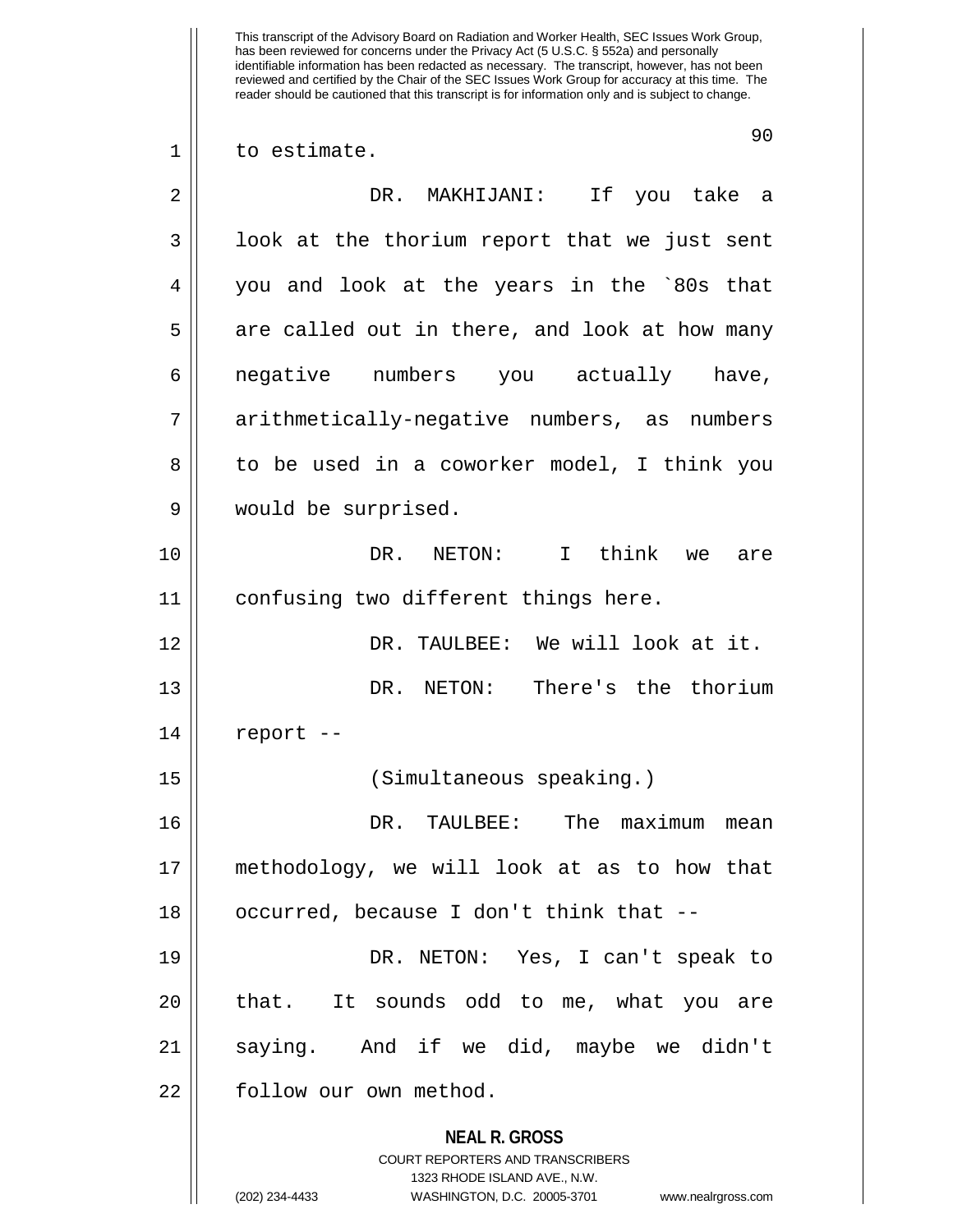**NEAL R. GROSS** COURT REPORTERS AND TRANSCRIBERS 1323 RHODE ISLAND AVE., N.W. (202) 234-4433 WASHINGTON, D.C. 20005-3701 www.nealrgross.com This transcript of the Advisory Board on Radiation and Worker Health, SEC Issues Work Group, has been reviewed for concerns under the Privacy Act (5 U.S.C. § 552a) and personally identifiable information has been redacted as necessary. The transcript, however, has not been reviewed and certified by the Chair of the SEC Issues Work Group for accuracy at this time. The reader should be cautioned that this transcript is for information only and is subject to change. 91 1 DR. MAKHIJANI: Yes, it certainly 2 || surprised us. 3 CHAIRMAN MELIUS: Can I suggest 4 || that, since Jim has already made it through  $5 \parallel$  the first four slides in about an hour and a  $6 \parallel$  half, that why don't we take a short break?  $7 \parallel$  We will see if we can speed him up. He needs  $8 \parallel$  a little more coffee. 9 || (Laughter.) 10 Okay. Why don't we reconvene in 11 15 minutes, at quarter of? 12 MR. KATZ: Okay. I'm just 13 || putting the phone on mute. 14 (Whereupon, the foregoing matter 15 went off the record at 10:34 a.m. and went  $16$  | back on the record at 10:49 a.m.) 17 MR. KATZ: Okay. We're back. 18 I'll just check. Bill, do we 19 have you on the line still? 20 MEMBER FIELD: Yes. 21 || MR. KATZ: Great. 22 CHAIRMAN MELIUS: Jim, do you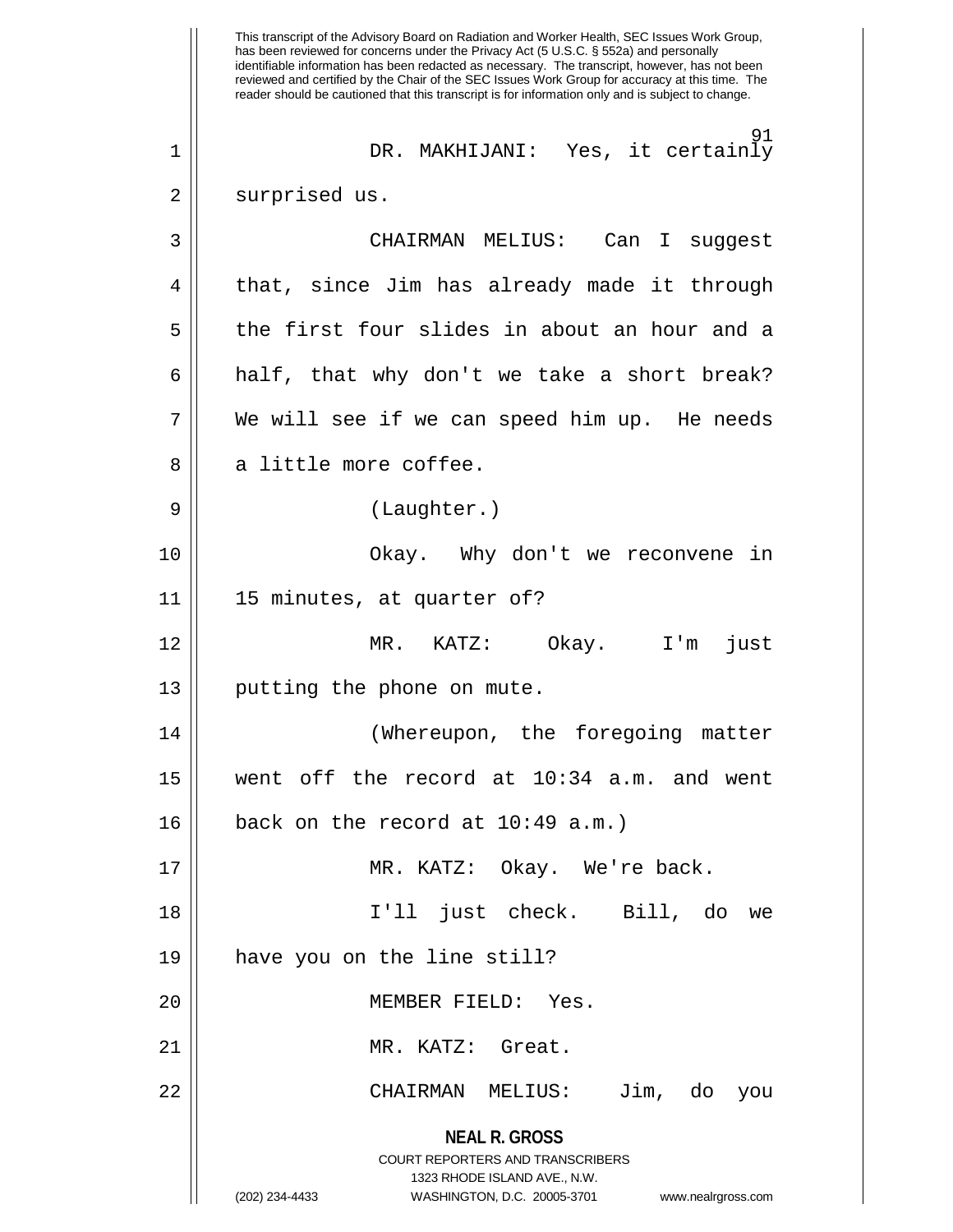**NEAL R. GROSS** COURT REPORTERS AND TRANSCRIBERS 1323 RHODE ISLAND AVE., N.W. (202) 234-4433 WASHINGTON, D.C. 20005-3701 www.nealrgross.com has been reviewed for concerns under the Privacy Act (5 U.S.C. § 552a) and personally identifiable information has been redacted as necessary. The transcript, however, has not been reviewed and certified by the Chair of the SEC Issues Work Group for accuracy at this time. The reader should be cautioned that this transcript is for information only and is subject to change. 92 1 want to try another slide? 2 DR. NETON: I might try to move  $3 \parallel$  on. All I have to say is that it has been a 4 very interesting, I think somewhat -- maybe  $5 \parallel$  not productive, but evolving conversation. 6 (Laughter.) 7 Okay. So, here's how we do the 8 || coworker model. And I just wanted to talk 9 about the application, you know, how these 10 | coworker models are really used. 11 I alluded to this when I talked 12 about the intake slide. Based on the 13 potential for exposure, you take the 14 unmonitored workers, and they are not all the 15 || same flavor. You have workers could have 16 || frequented the area, been exposed to airborne 17 particulate, weren't working directly with 18 materials. Then there's the workers who had 19 their nose to the grindstone, so to speak,  $20$  || chemical operators, that sort of thing. 21 And so I like to say that we 22 || essentially have a two-component job exposure

This transcript of the Advisory Board on Radiation and Worker Health, SEC Issues Work Group,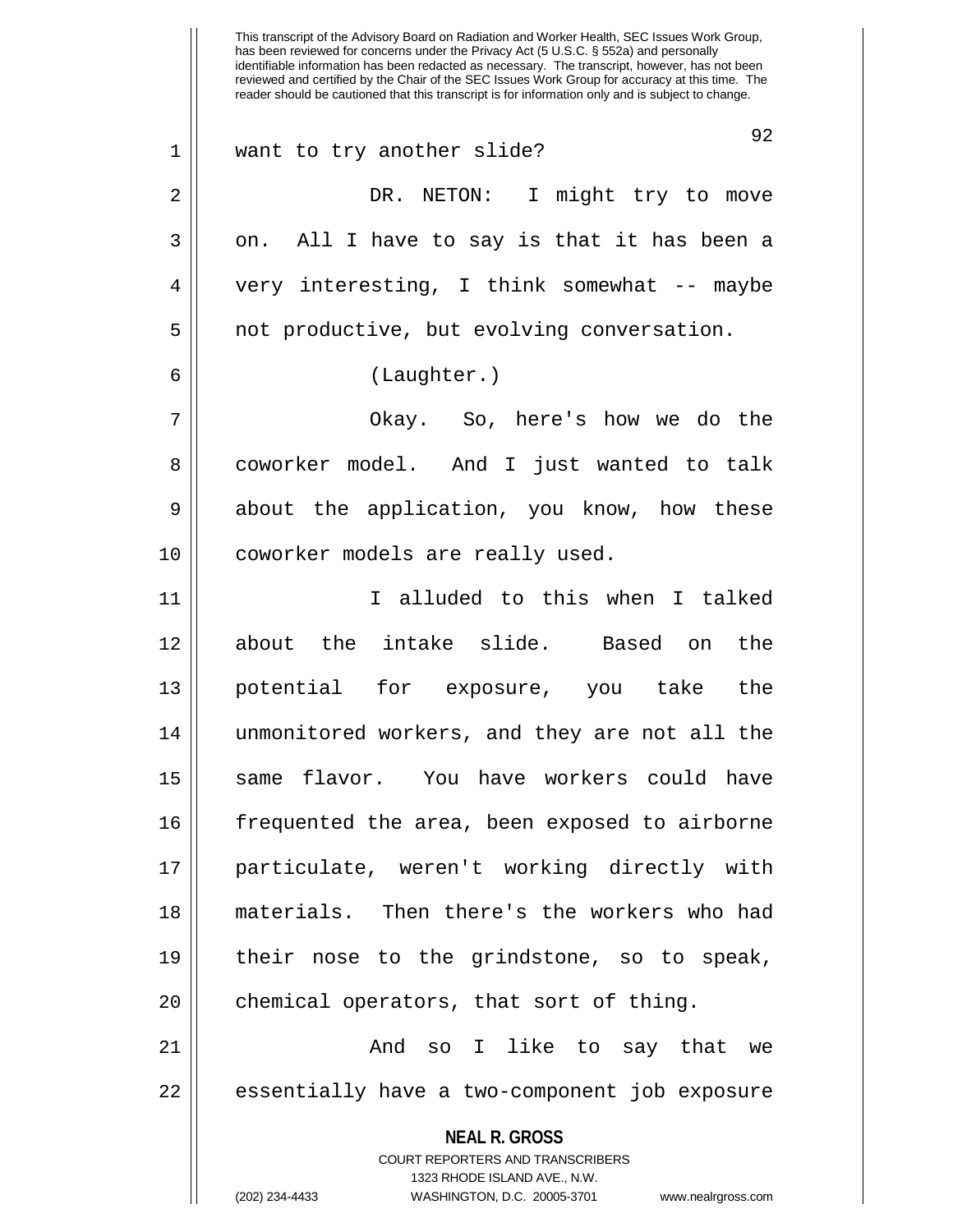93 1 matrix: the 50th percentile with the full 2 distribution and the 95th percentile. That 3 is our job exposure matrix, and it's very 4 || simple.

5 So, the full distribution would  $6 \parallel$  be applied to these sort of  $-$  how would you 7 want to call it? -- intermittently-exposed or 8 || not-heavily-exposed workers, with the full 9 GSD. So, again, the 50th percentile with a 10 GSD, a minimum of 3. Sometimes the 11 distributions are tighter than that, but we 12 have recognized the biological variability of 13 || the urinary excretion. It's a limiting 14 factor of 3, just because of the way the 15 models are and differences, various 16 differences, in the way excretion patterns 17 work. I won't go into the details of that, 18 || but we have adopted a GSD of 3.

19 So, again, that intake is 20 || converted into a dose. You know, if you so 21 many picocurie-per-day intake over this time 22 || period, chronically, what's your dose to the

> **NEAL R. GROSS** COURT REPORTERS AND TRANSCRIBERS

> > 1323 RHODE ISLAND AVE., N.W.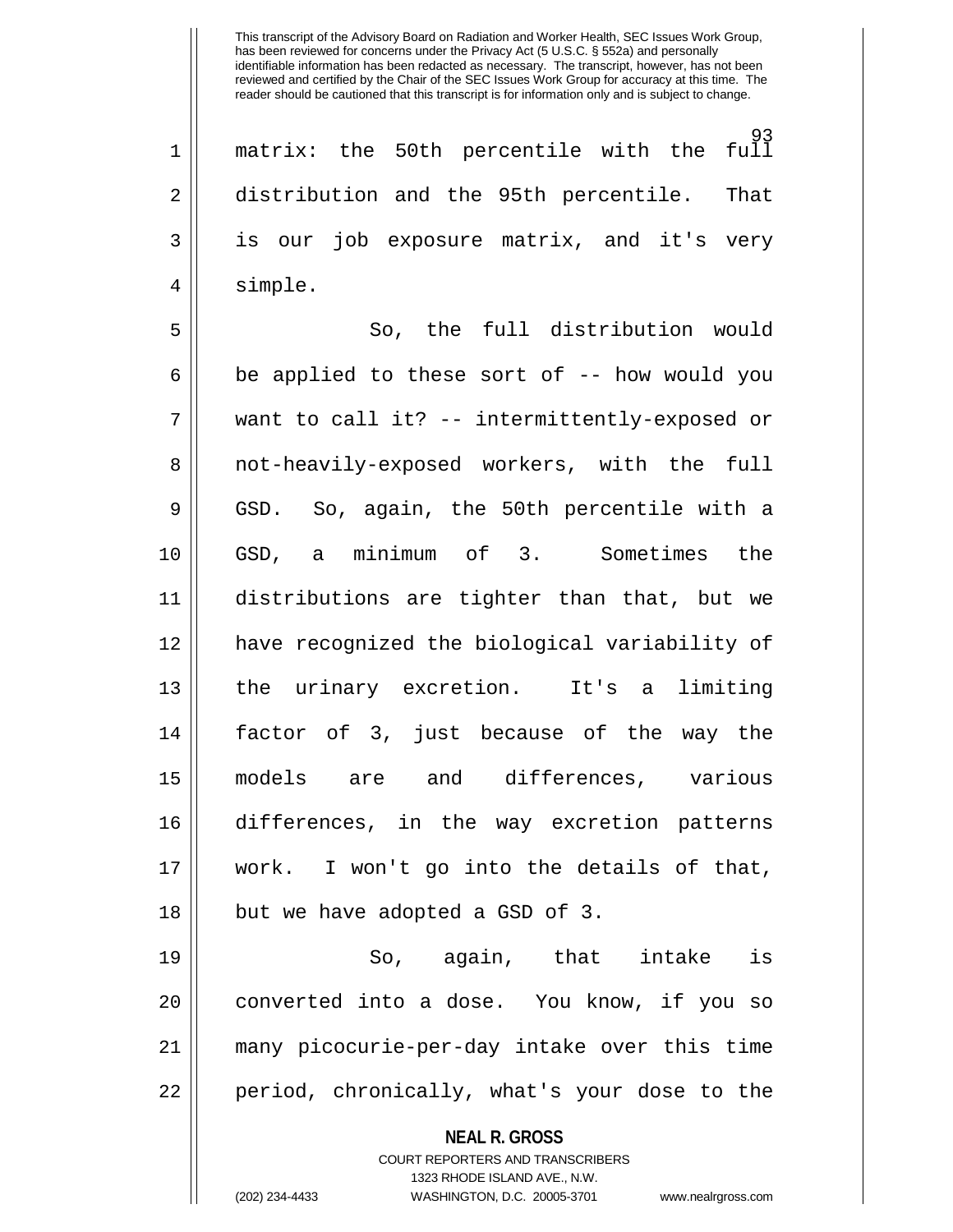**NEAL R. GROSS** This transcript of the Advisory Board on Radiation and Worker Health, SEC Issues Work Group, has been reviewed for concerns under the Privacy Act (5 U.S.C. § 552a) and personally identifiable information has been redacted as necessary. The transcript, however, has not been reviewed and certified by the Chair of the SEC Issues Work Group for accuracy at this time. The reader should be cautioned that this transcript is for information only and is subject to change. 94 1 || liver, if that is the cancer of interest? 2 And so the liver would be 3 || assigned a dose that would be proportional to  $4 \parallel$  the GSD with the full distribution. The dose  $5 \parallel$  is directly proportional to the intake. 6 DR. MAKHIJANI: Proportional to  $7 \parallel$  the GM. 8 DR. NETON: Yes, the central 9 || estimate of the dose is proportional to the 10 GM, and then the GSD is added on top of that. 11 DR. MAKHIJANI: I see. 12 DR. NETON: And that is sampled 13 || repeatedly in IREP. So, it'll sample the GM, 14 it'll sample the 95th, the 99th. It will go 15 through just like Monte Carlo is supposed to 16 work, recognizing that the program pays at 17 the 99 percentile. And so you can't exactly 18 figure out how that skews the sampling of 19 that distribution, but, clearly, adding that 20 uncertainty does skew the PC value in the 21 positive direction because you are allowing  $22$  | for this uncertainty.

> COURT REPORTERS AND TRANSCRIBERS 1323 RHODE ISLAND AVE., N.W.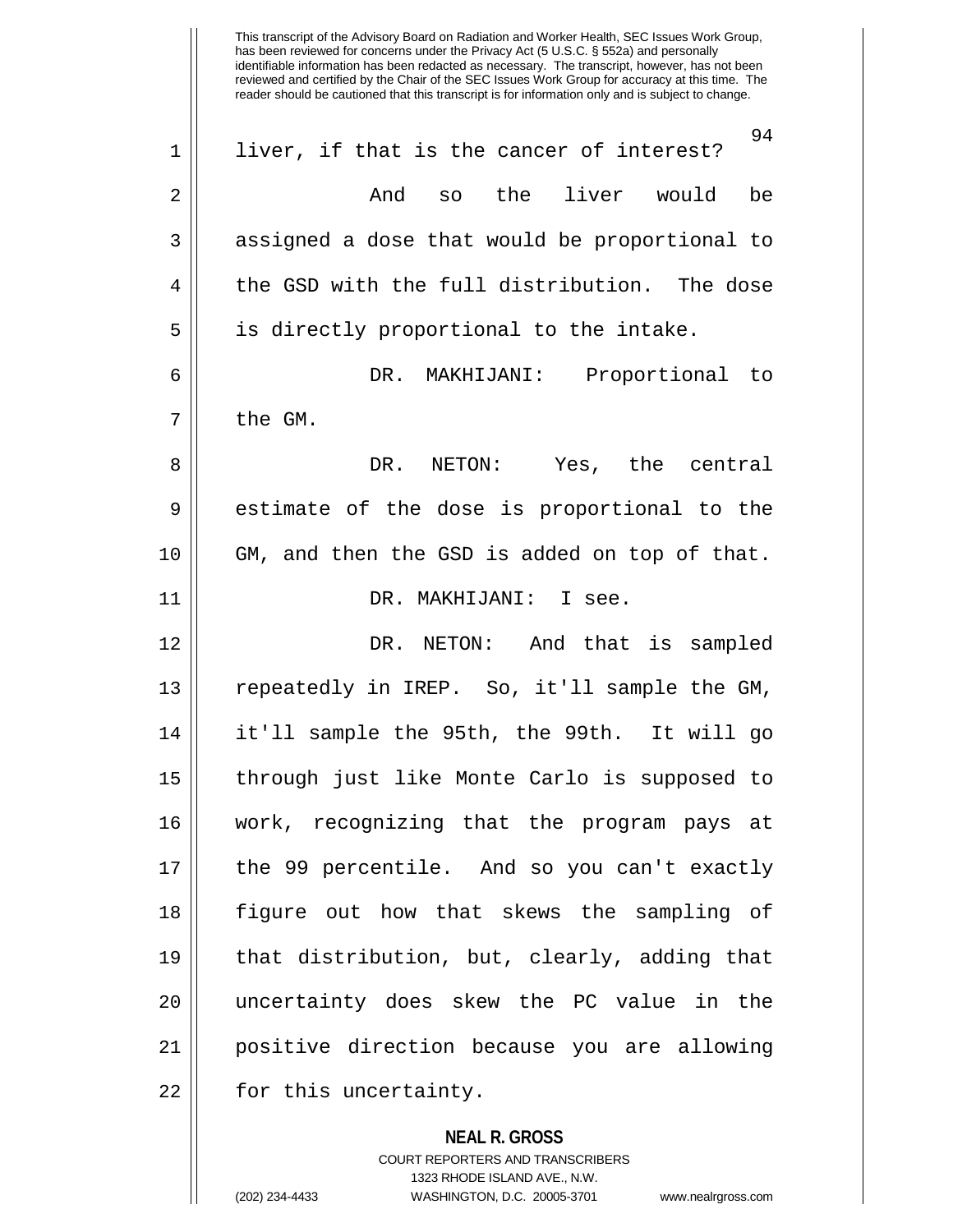| $\overline{1}$ | I thought at one point we could               |
|----------------|-----------------------------------------------|
| 2              | actually figure this out, but you can't       |
| 3              | because the cancer models themselves have     |
| 4              | uncertainties. And if you have a very         |
| 5              | uncertain cancer model, even with a GSD of 3, |
| 6              | it might not contribute much to the 99th      |
| 7              | percentile.                                   |

8 || So, it's not obvious, but it does  $9 \parallel$  at least -- it has to skew. The larger the 10 uncertainty, the more it skews and biases the 11 || result and keeps the value high.

12 DR. MAKHIJANI: Is that true 13 || based on what you said when Harry was talking 14 || about, you know, for each point, let's say, a 15  $\parallel$  factor of 20 above the GM, you have a factor 16 || of 20 below the GM. So, you are sampling the 17 whole space that is below the GM. And in 18 many cases you've got these artificially 19 reconstructed points that are below the MDA  $20$  || that may be a factor of 100, a factor of 50 21 below the MDA. So, you are also sampling  $22$  || them as frequently because they are half the

## **NEAL R. GROSS**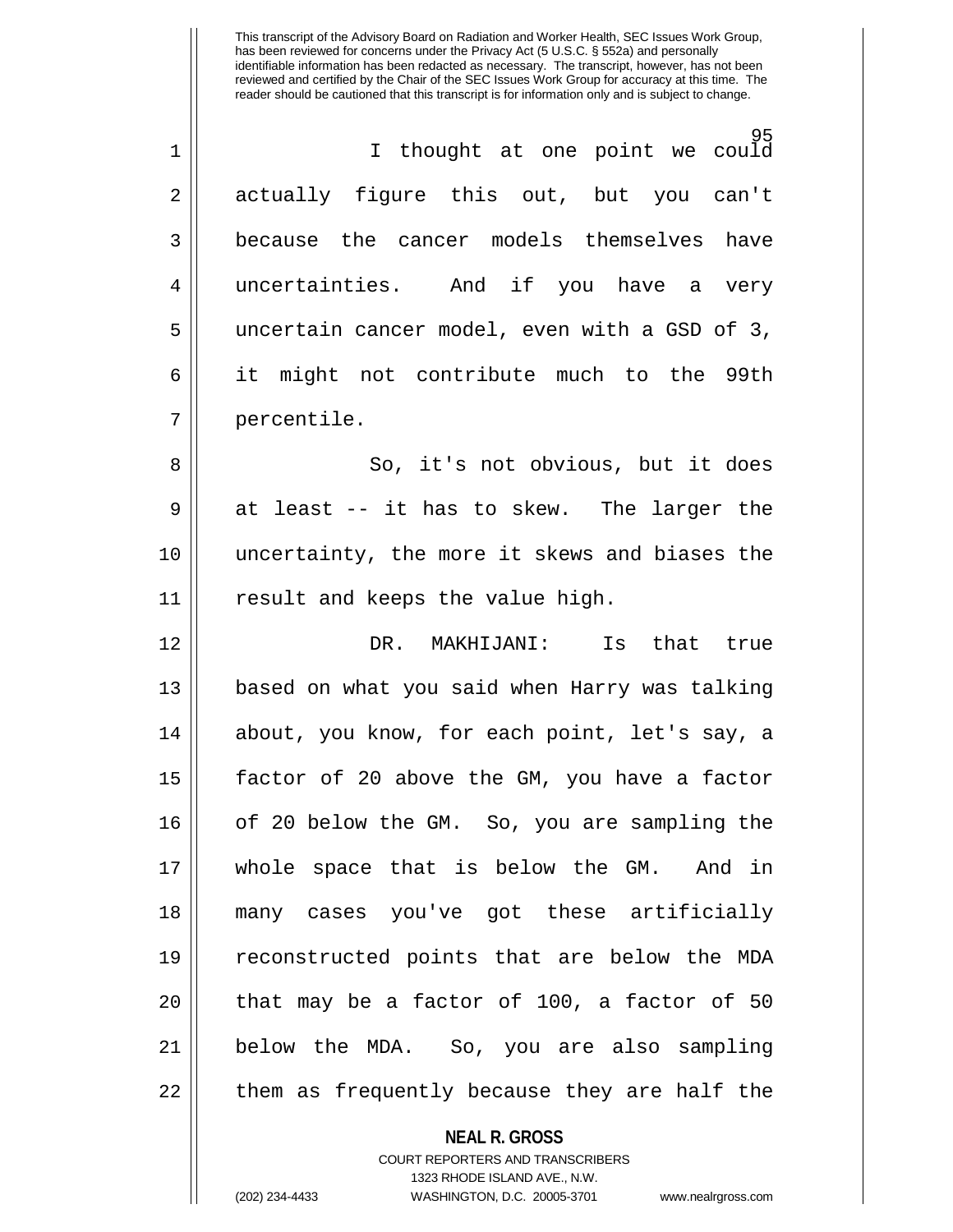**NEAL R. GROSS** COURT REPORTERS AND TRANSCRIBERS 1323 RHODE ISLAND AVE., N.W. This transcript of the Advisory Board on Radiation and Worker Health, SEC Issues Work Group, has been reviewed for concerns under the Privacy Act (5 U.S.C. § 552a) and personally identifiable information has been redacted as necessary. The transcript, however, has not been reviewed and certified by the Chair of the SEC Issues Work Group for accuracy at this time. The reader should be cautioned that this transcript is for information only and is subject to change. 96 1 || points that are below. 2 DR. NETON: You are, but the 3 program selects the upper 99th percentile of  $4 \parallel$  the PC value. 5 DR. MAKHIJANI: Oh, that's a 6 different -- 7 DR. NETON: You generate a 8 distribution of PC values that are  $9 \parallel$  proportionate to that envelope. 10 DR. MAKHIJANI: But the question 11 is whether you're generating a distribution, 12 a dose value that is necessarily claimant-13 || favorable when you sample the whole 14 distribution based on a GSD. 15 DR. NETON: You do. You do. 16 Trust me. 17 DR. MAKHIJANI: You do? 18 DR. NETON: Yes. Definitely. We 19 went through this before. In fact, for the 20 most part, it is almost as if you would pick 21 the 84th or 80-something percentile as  $22$  || central. We have done this before.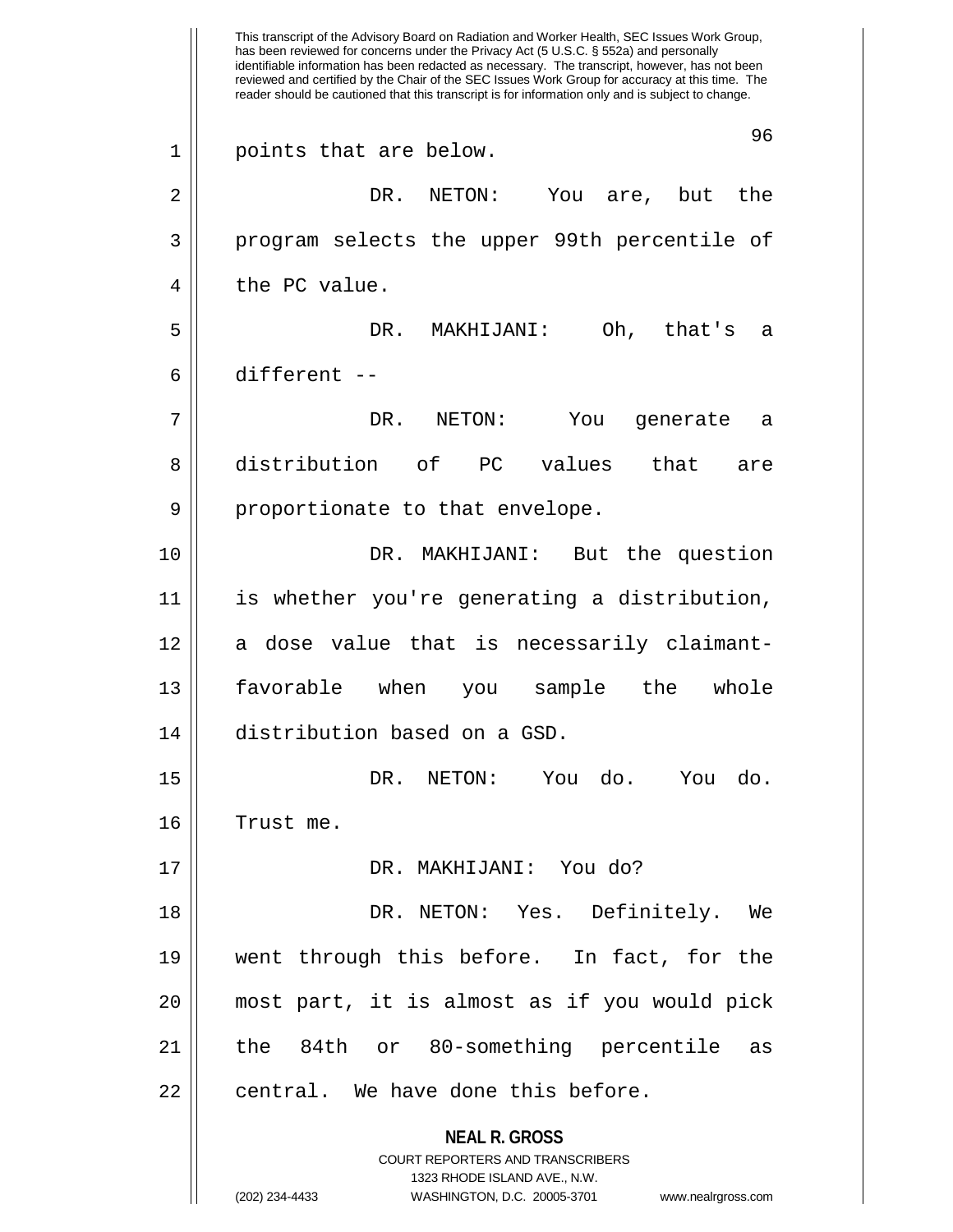**NEAL R. GROSS** COURT REPORTERS AND TRANSCRIBERS 1323 RHODE ISLAND AVE., N.W. (202) 234-4433 WASHINGTON, D.C. 20005-3701 www.nealrgross.com 97 1 || If you take out the GSD and make 2 | it a constant, and you keep moving your value  $3 \parallel$  higher and higher as a constant, you will get  $4 \parallel$  about the same PC as if you put in a constant 5 around the 80-something percentile of the 6 distribution. That is not a hard-and-fast  $7 \parallel$  rule because, again, it varies a lot, but we 8 || have done this. In fact, that is going to be 9 a discussion, a topic of conversation 10 tomorrow on the DuPont Deepwater Works, where 11 we have demonstrated that, that putting the 12 GSD about it is as claimant-favorable as 13 having a higher centralized -- 14 DR. MAKHIJANI: Okay. 15 || DR. NETON: It's true. 16 DR. MAKHIJANI: I just haven't 17 seen that. 18 DR. NETON: Yes. It's true. 19 Okay. So, there's that, but,  $20$  || then, you know, if the person appears to have 21 been a pretty-heavily-exposed worker, based 22 || on job category and such, we give the 95th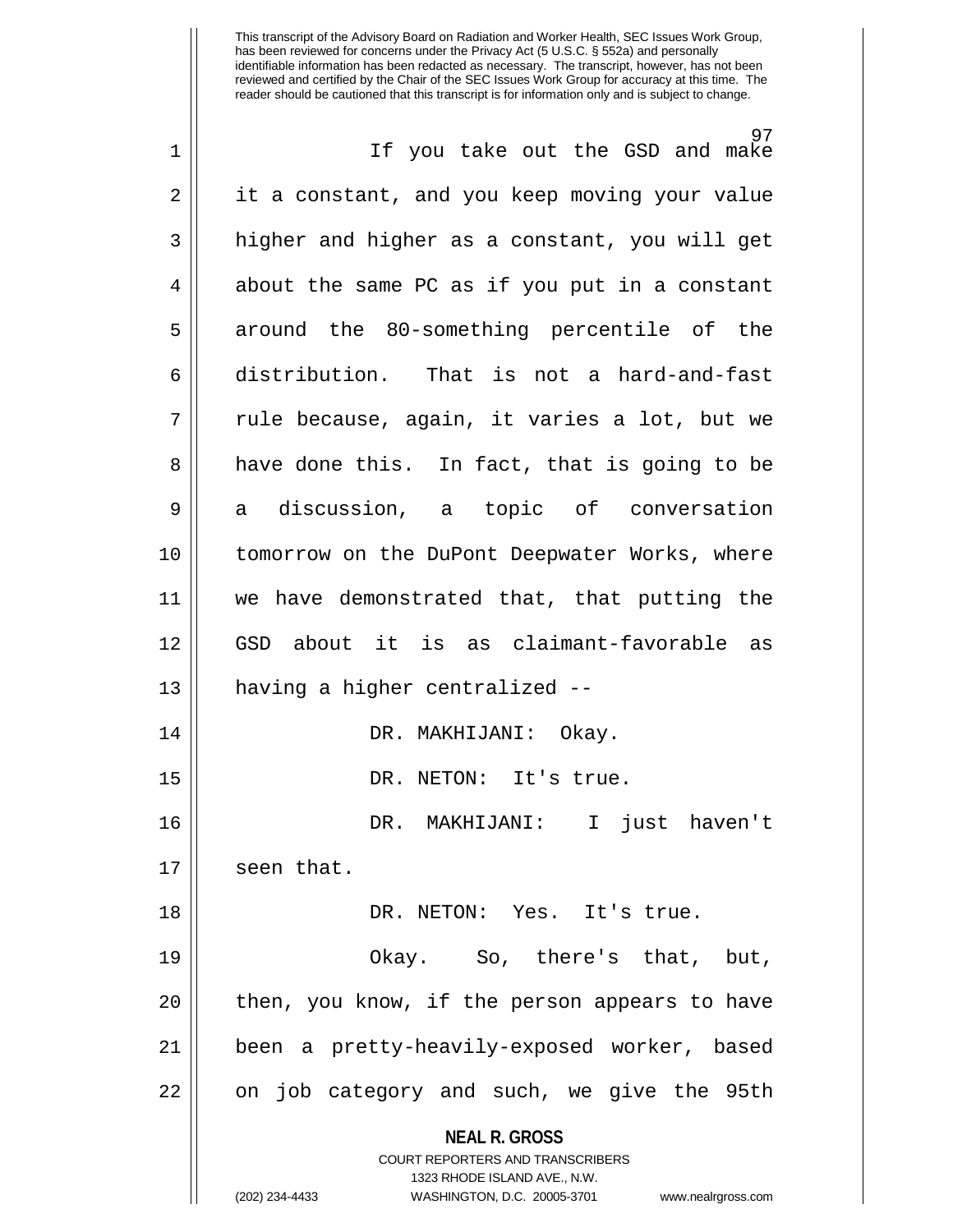| $\mathbf{1}$   | 98.<br>percentile. Again, our two-part job exposure |
|----------------|-----------------------------------------------------|
| 2              | matrix. So, it is possible that either the          |
| $\mathbf{3}$   | worker wasn't monitored or they lost his            |
| $\overline{4}$ | monitoring data, or whatever. We would              |
| 5              | default and we would tend to be somewhat            |
| 6              | claimant-favorable in this respect, like we         |
| 7              | do in most things. So, that is the way we           |
| 8              | apply the coworker model.                           |
| a              | And it savs here each situation                     |

9 And it says here each situation 10 is evaluated on a site- and case-specific 11 basis. I think some of the dose 12 reconstruction, remember, we went through  $13 \parallel$  this process.

14 However, you know, this is all 15 || assuming that the one-size-fits model and the 16 stratification has become -- it has been 17 talked about for years, actually, but it is 18 sort of coming to the head now, in 19 particular, I think in relation to the 20 || Savannah River, which is where we happen to 21 have data that allows us to evaluate 22 || stratification. I think most other sites

## **NEAL R. GROSS**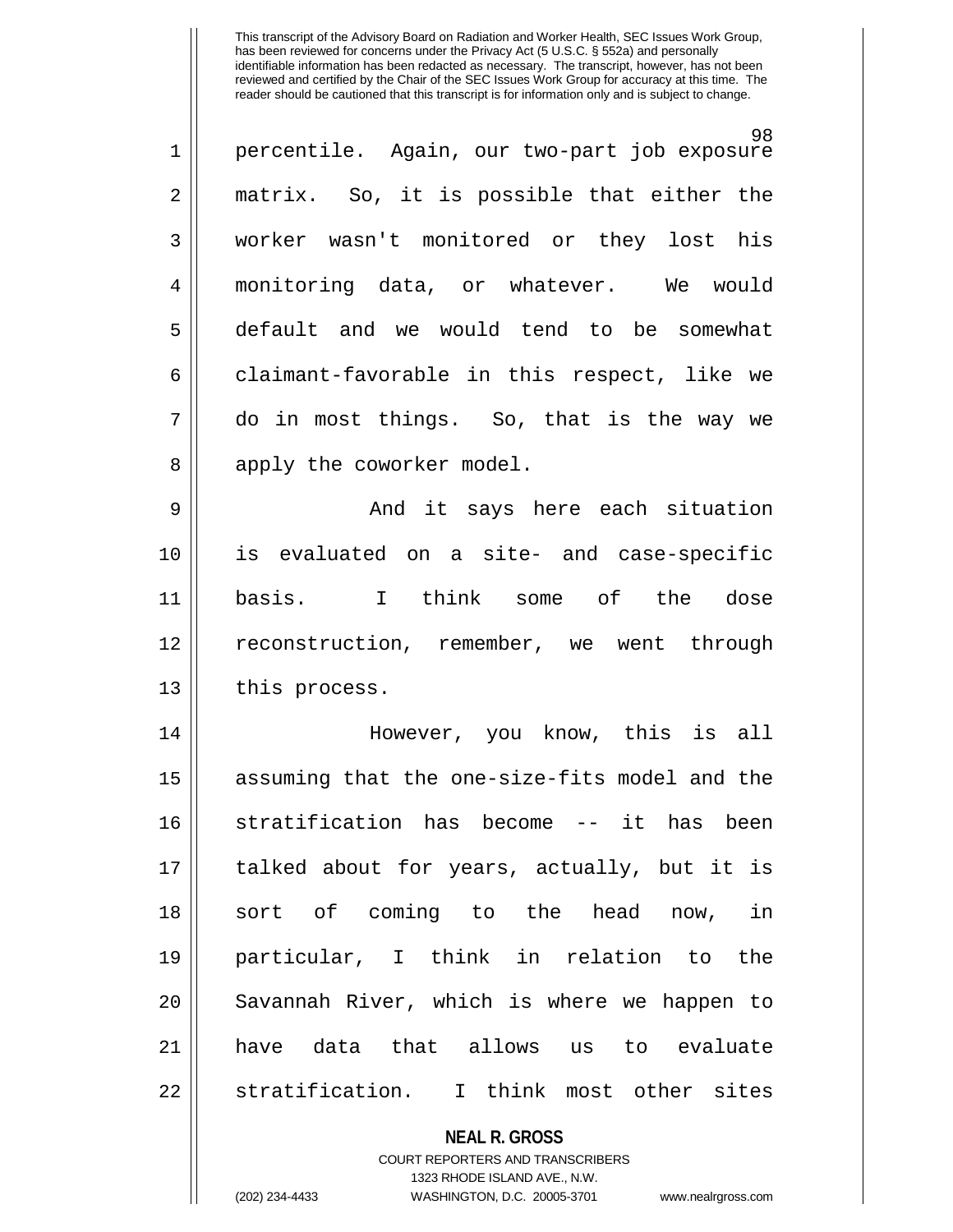99 1 wouldn't have the data to allow you to do  $2 \parallel$  this.

3 And so, to handle stratification, 4 || the ORAU team was tasked with looking at how 5 || we are going to do this. And that ended up  $6 \parallel$  resulting in the RPRT-0053, which is subject 7 | of an SC&A review. It introduced the concept 8 || of the one person, one sample. And that was 9 a direct result of trying to compare 10 distributions of populations, and you really 11 can't do that very easily unless, you know, 12 OPOS works.

13 Well, the reason we did 14 || that -- we talked about it -- minimizes the 15 issues with the correlation of data. You've 16 got 20 samples from one person. They are all 17 | correlated.

18 In doing so, we tried to be 19 conservative and use a maximum possible mean 20 || approach. I have examples of what that 21 means. If you have all positive values, you 22 || are just going to take the average positives.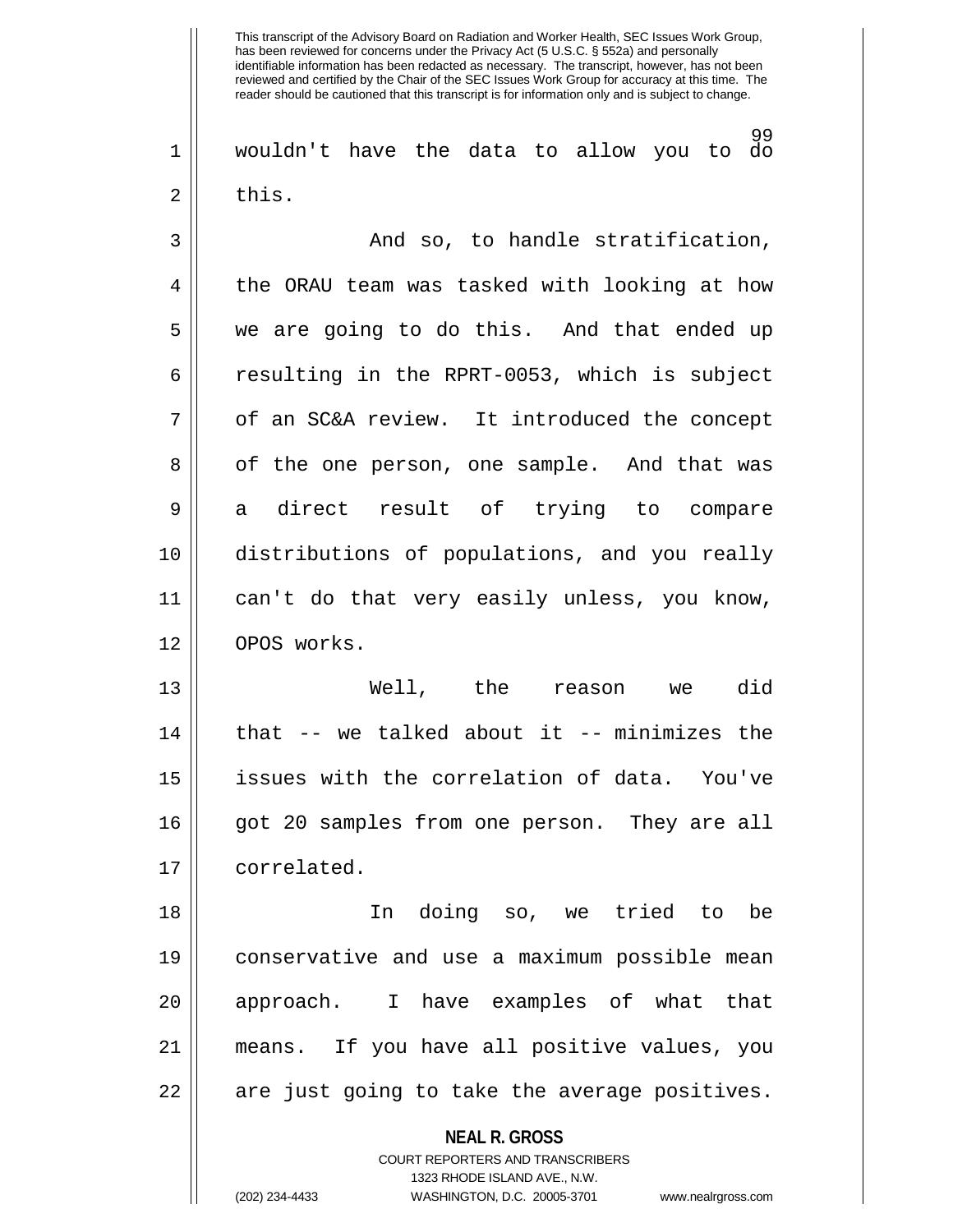| $\mathbf 1$    | 100<br>have one positive and,<br>If you<br>say, |
|----------------|-------------------------------------------------|
| $\overline{2}$ | three -- or two positives and two less-than     |
| 3              | values, you are going to assume that they       |
| 4              | were all positive and take the mean just like   |
| 5              | you did in the first example, reported as 6.    |
| 6              | If they are all below the detection level,      |
| 7              | you are going to take the mean of the values    |
| 8              | and calculate it and report it as less than     |
| 9              | that mean.                                      |
| 10             | Arjun has raised<br>issues<br>some              |
| 11             | about negative values. We need to look into     |
| 12             | that. I am not familiar with that problem       |
| 13             | right now.                                      |
| 14             | DR.<br>TAULBEE:<br>I can see how it             |
| 15             | happened, but I can see where we<br>have        |
| 16             | potentially misapplied this in that, when you   |
| 17             | have a raw result of, say, two counts in 24     |
| 18             | hours and the background was four counts.       |
| 19             | And so, you could end up with a negative        |
| 20             | result, but I believe we should have been       |
| 21             | truncating it at detection level at all         |
| 22             | times.                                          |
|                |                                                 |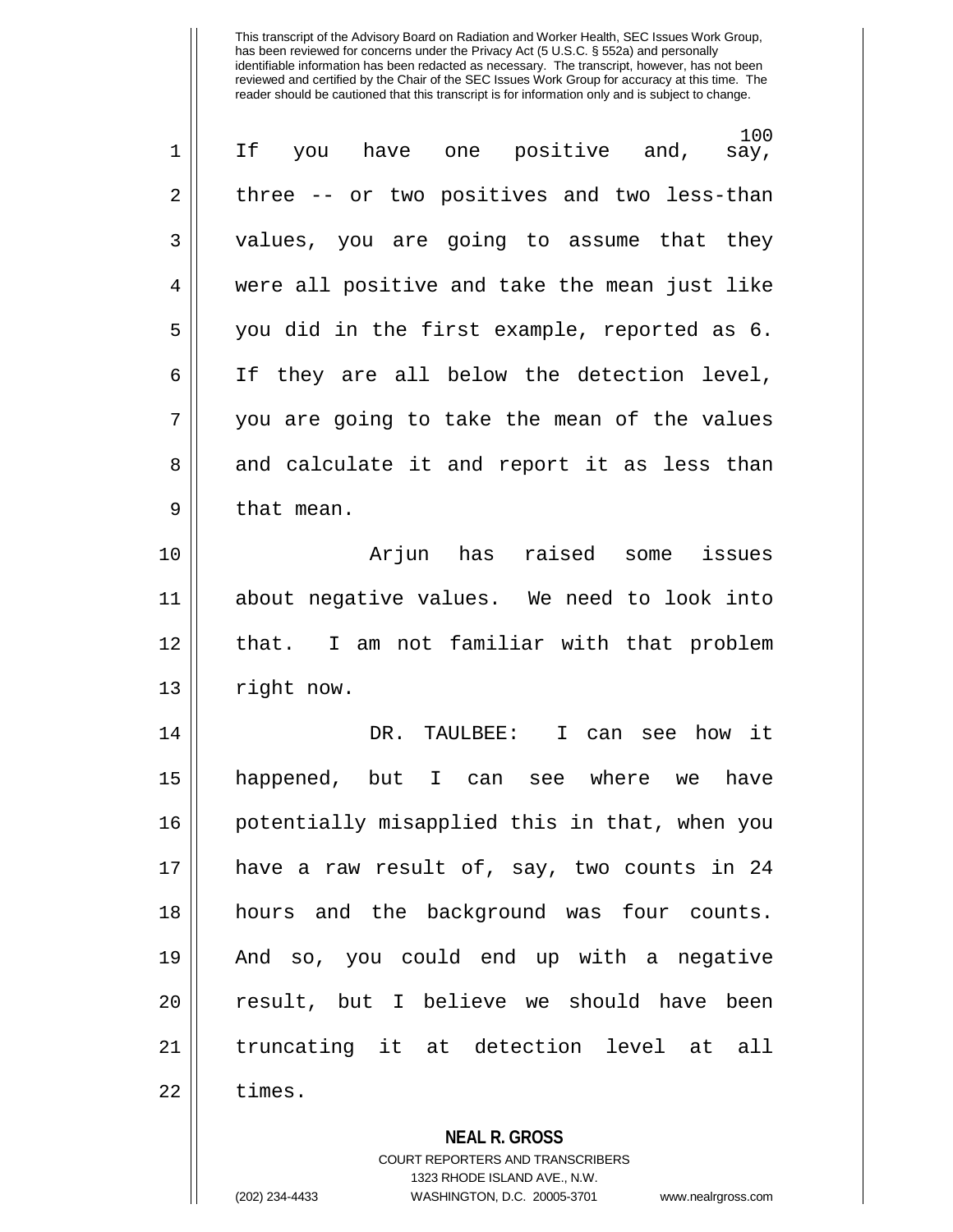| 1  | 101<br>DR. MAKHIJANI: And that's what                               |
|----|---------------------------------------------------------------------|
| 2  | we thought. So, it is something that crept                          |
| 3  | in in the process, and I don't know that it                         |
| 4  | applies to everything. We only came across                          |
| 5  | it when we tried to -- I don't know what we                         |
| 6  | were investigating, and we thought let's look                       |
| 7  | at the raw data. And when we went to the                            |
| 8  | logbooks, we found these problems.                                  |
| 9  | And so, I think definitely, I                                       |
| 10 | don't know if it applies to all the                                 |
| 11 | compilations or only to that americium one.                         |
| 12 | I think it applies to all of them, but I'm                          |
| 13 | not sure.                                                           |
| 14 | DR. NETON: That's a valid point.                                    |
| 15 | DR. TAULBEE: Because this is how                                    |
| 16 | it should have been.                                                |
| 17 | DR. NETON: Yes.                                                     |
| 18 | DR. MAKHIJANI: But wasn't.                                          |
| 19 | DR. NETON: And that, to me, is                                      |
| 20 | an implementation issue --                                          |
| 21 | DR. MAKHIJANI: Right.                                               |
| 22 | DR. NETON: -- not an OPOS issue.                                    |
|    | <b>NEAL R. GROSS</b>                                                |
|    | <b>COURT REPORTERS AND TRANSCRIBERS</b>                             |
|    | 1323 RHODE ISLAND AVE., N.W.                                        |
|    | (202) 234-4433<br>WASHINGTON, D.C. 20005-3701<br>www.nealrgross.com |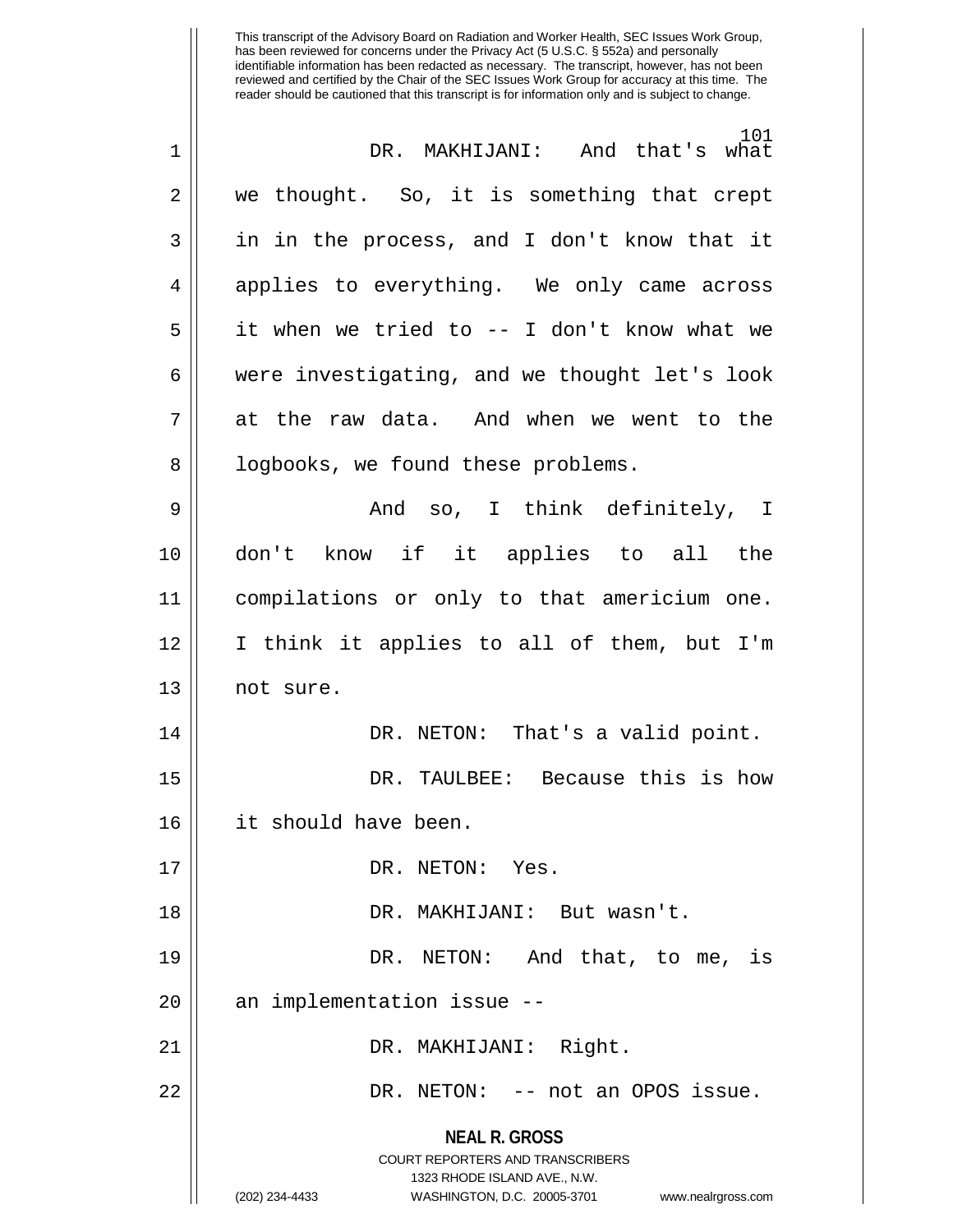This transcript of the Advisory Board on Radiation and Worker Health, SEC Issues Work Group, has been reviewed for concerns under the Privacy Act (5 U.S.C. § 552a) and personally identifiable information has been redacted as necessary. The transcript, however, has not been reviewed and certified by the Chair of the SEC Issues Work Group for accuracy at this time. The reader should be cautioned that this transcript is for information only and is subject to change. 102<br>I agree. 1 DR. MAKHIJANI: Right. I agree. 2 DR. NETON: Okay. So, if OPOS 3 || does work, then how could one use the 4 OPOS-derived cumulative probability 5 distributions to look at stratification? You  $6$  || know, it's possible that there were subgroups  $7 \parallel$  in there, but it is our opinion that you have 8 to have some basis for stratification to have 9 || occurred or to be valid. It doesn't seem 10 reasonable to go and start parsing the data 11 in the various different permutations looking

12 for differences unless you have some valid 13 reason for doing so. There has to be some 14 underlying rationale as to why people that 15 worked in a certain area who had a lot of 16 activity going on are going to be different 17 than someone else who didn't, that sort of  $18$  || thing to stratify the data.

19 And so, we came up with two types  $20$  || of tests, depending upon sort of the quality 21 || of the data that you have. There is the 22 || Monte Carlo Permutation Test, which is used

**NEAL R. GROSS**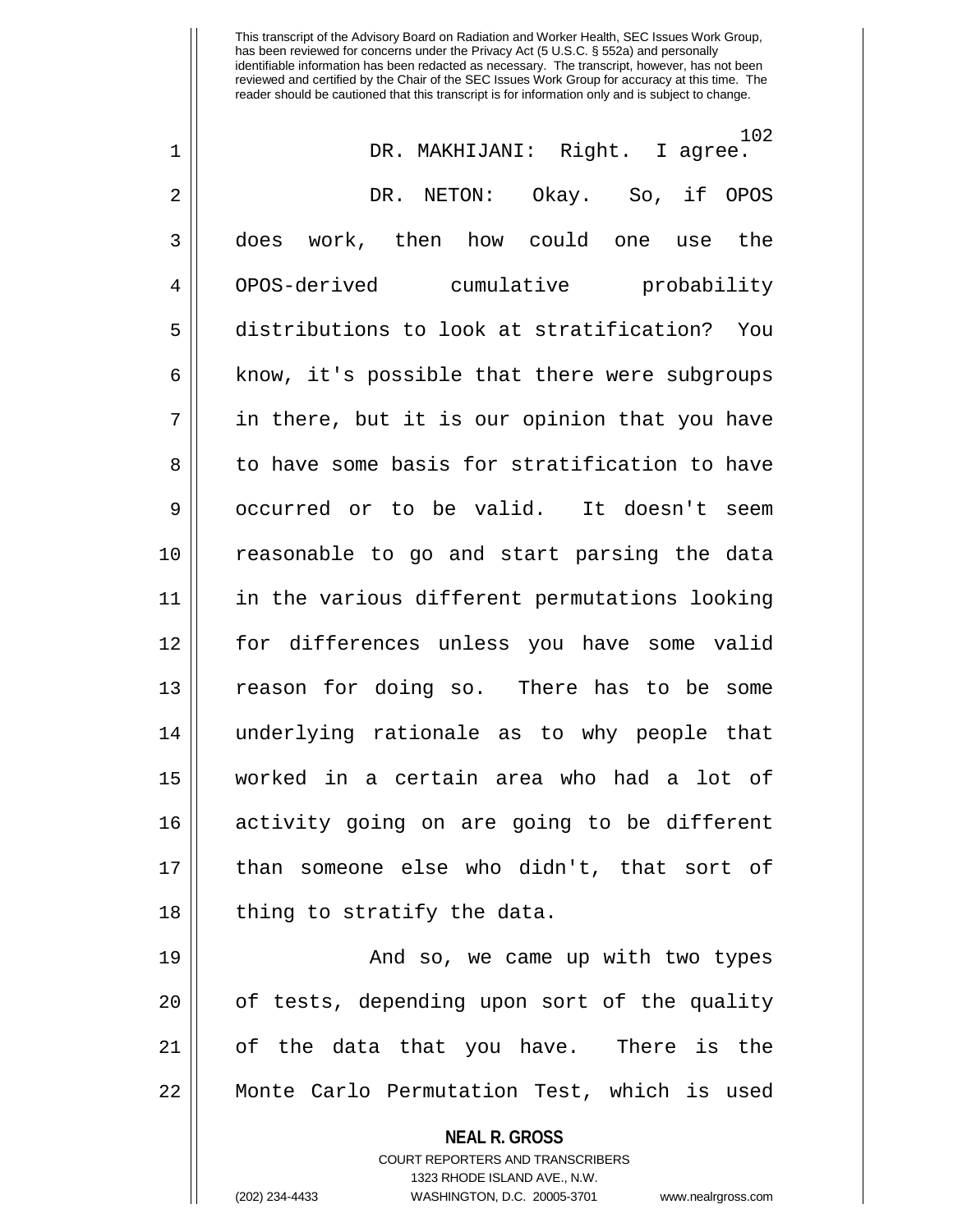| $\mathbf 1$    | 103<br>if the data are not heavily censored. If you |
|----------------|-----------------------------------------------------|
| $\overline{2}$ | have the majority of the data, the                  |
| 3              | overwhelming majority of the data are               |
| 4              | censored, so you have a lot of data where you       |
| 5              | can generate things like a log-normal               |
| 6              | distribution and start doing comparisons of         |
| 7              | the different log-normal distributions.             |
|                |                                                     |

8 In some cases the data are so 9 heavily censored that you can't do that. You 10 can't presume any distribution function, and 11 that is where the Peto-Prentice Test was 12 implemented.

13 || T do say -- and this is sort of 14 not a minor point, but it is a point -- you 15 have to evaluate the effect of multiple 16 comparisons. Once you start doing dozens of 17 comparisons and you have a 5-percent chance 18 || of detecting something, you're going to, by 19 || sort of random chance, have positives because 20 || you did so many comparisons.

21 DR. MAKHIJANI: Before you go on, 22 I just want to put something on the record.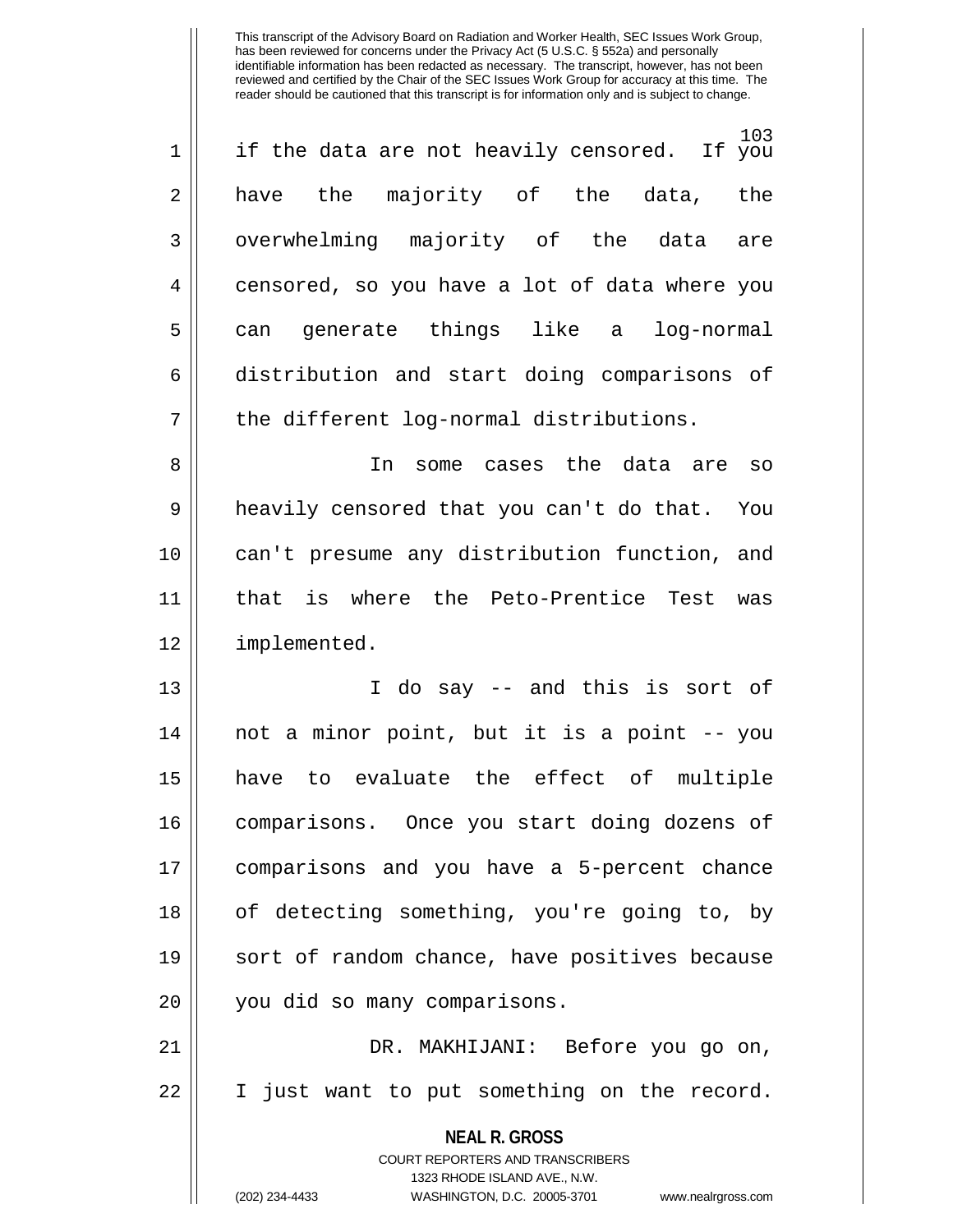104 1 Because in the report that you issued, you 2 || kind of raised this question of data 3 dredging, as if we had gone looking for some 4 collection of data points that would be  $5 \parallel$  bigger than some others. We didn't do that.

6 This whole process started with 7 your RPRT-0052 in which you look at 8 || construction workers and non-construction 9 workers. And you had actually stratified 10 construction workers according to the jobs 11 that they actually do. So, it wasn't your 12 Stratification or our stratification. It was 13 the stratification that was present at the 14 sites and how they classified workers  $15$  according to their jobs that they did.

16 And in that evaluation, you will 17 remember that the pipefitters kind of stood  $18 \parallel \quad \text{out.}$ 

19 || DR. NETON: Right.

20 DR. MAKHIJANI: And so, when we 21 did the internal, we used the same process.  $22 \parallel$  So, it wasn't a data-dredging thing, and that

> **NEAL R. GROSS** COURT REPORTERS AND TRANSCRIBERS

> > 1323 RHODE ISLAND AVE., N.W.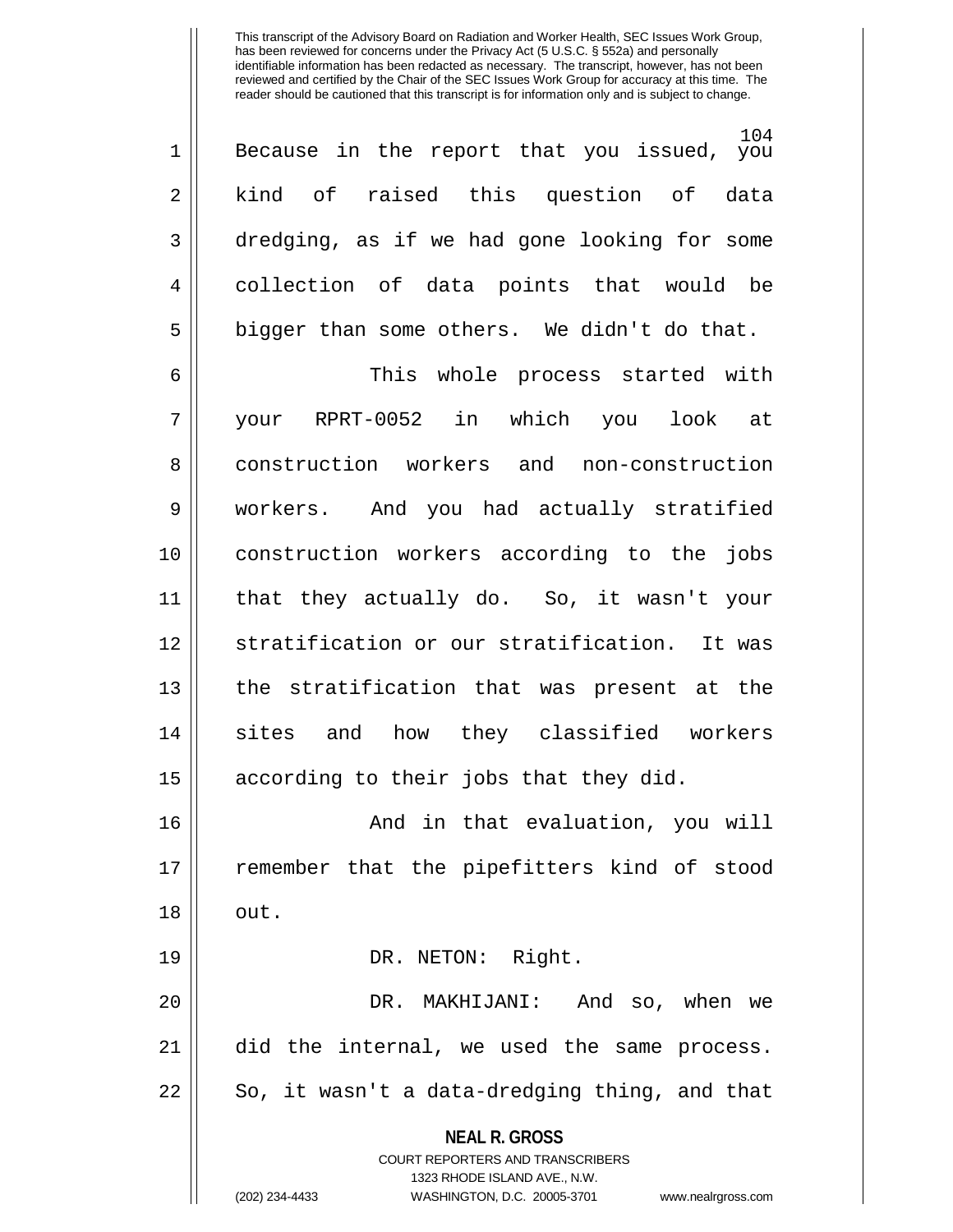| $\overline{2}$<br>3<br>4<br>5<br>6<br>7<br>by the sites, not by you or us. | $\mathbf 1$ | 105<br>is very important to put it on the table |
|----------------------------------------------------------------------------|-------------|-------------------------------------------------|
|                                                                            |             | because the way it was presented in your        |
|                                                                            |             | report is as if we were sort of arbitrary       |
|                                                                            |             | looking for problems, and we weren't. We did    |
|                                                                            |             | the same stratification as you did in           |
|                                                                            |             | RPRT-0052, and that stratification was made     |
|                                                                            |             |                                                 |

8 So, that is what these 9 comparisons have come out of. And I just 10 want to be clear on the record that we did 11 not engage in any data-dredging operation.

12 DR. NETON: Okay. Fair enough.

13 So, the Monte Carlo Permutation 14 || Test -- and these are outlined in 53. I got 15 || the sense that the SC&A comments on these 16 tests were not necessarily that they're 17 invalid tests; it is really more of the 18 implementation of the test, you know, what 19 confidence levels might be used and that sort 20 || of thing, and how valid they might be in 21 || teasing out these distributions.

22 || But, like I said, you have to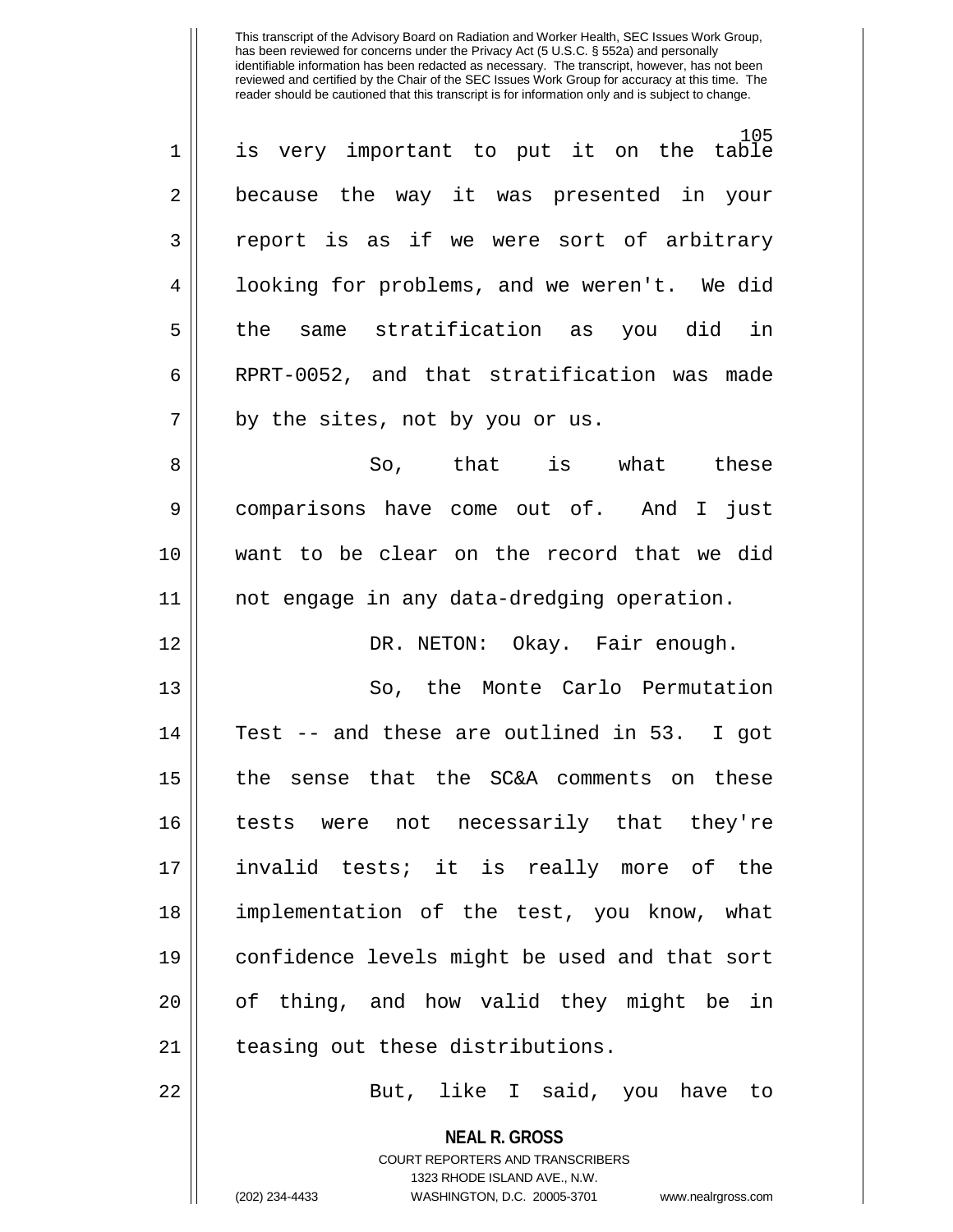| $\mathbf 1$    | 106<br>have the data that are log-normally    |
|----------------|-----------------------------------------------|
| $\overline{2}$ | distributed to some degree and not heavily    |
| 3              | censored. And then, you take your             |
| 4              | stratification, based on some a priori        |
| 5              | characterization, like construction workers   |
| 6              | versus non-construction workers, and you take |
| 7              | these two populations. You have already       |
| 8              | identified, you are able to identify them     |
| 9              | within your single function as independent.   |
| 10             | And you calculate a geometric mean and a      |
| 11             | geometric standard deviation for each of      |
| 12             | those two strata.                             |
| 13             | Okay. So, now you have got two                |
| 14             | geometric means and two geometric standard    |
|                |                                               |

17 graph, the Y coordinate being the geometric 18 mean and the X coordinate being the geometric 19 standard deviation. 20 So, you have one data point

15 deviations. You calculate the difference

16 between those two and you plot this on a

21 || there. What is the plot of the geometric 22 || mean and the geometric standard deviation?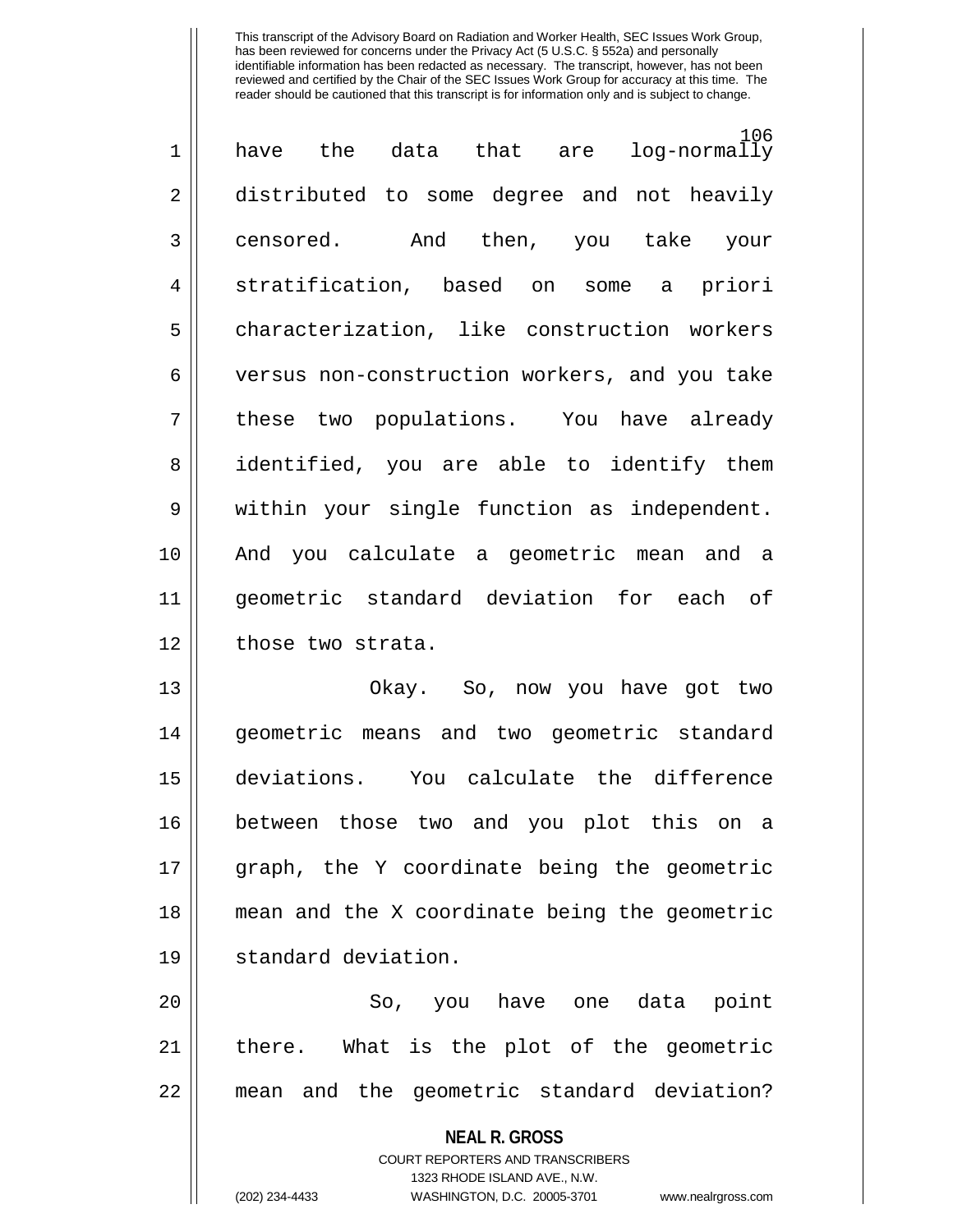| $\mathbf 1$ | 107<br>And then, you do a Monte Carlo simulation and     |
|-------------|----------------------------------------------------------|
| 2           | you pull out --- let's say I had<br>150                  |
| 3           | construction workers and 250 non-construction            |
| 4           | workers. And then, you randomly sample 150               |
| 5           | times, 250 times, 150 times, 250 times, and              |
| 6           | you calculate all the possible combinations              |
| 7           | of geometric means and standard deviations               |
| 8           | that come out of that analysis and you get               |
| 9           | something that is kind of pretty to look at,             |
| 10          | but you get this sort of envelope of possible            |
| 11          | differences in geometric standard deviation              |
| 12          | and geometric means, and you plot them.                  |
| 13          | This would be, typically, 10,000                         |
| 14          | iterations. And then you compare the                     |
| 15          | difference in the data points of the strata              |
| 16          | that you are evaluating, this black dot here,            |
| 17          | and determine whether it falls in, this would            |
| 18          | be like the 95th percentile envelope of those            |
| 19          | differences.                                             |
| 20          | If the data point falls within                           |
| 21          | that envelope, you can say that I can't                  |
| 22          | conclusively say they are different,                     |
|             | <b>NEAL R. GROSS</b><br>COURT REPORTERS AND TRANSCRIBERS |

1323 RHODE ISLAND AVE., N.W.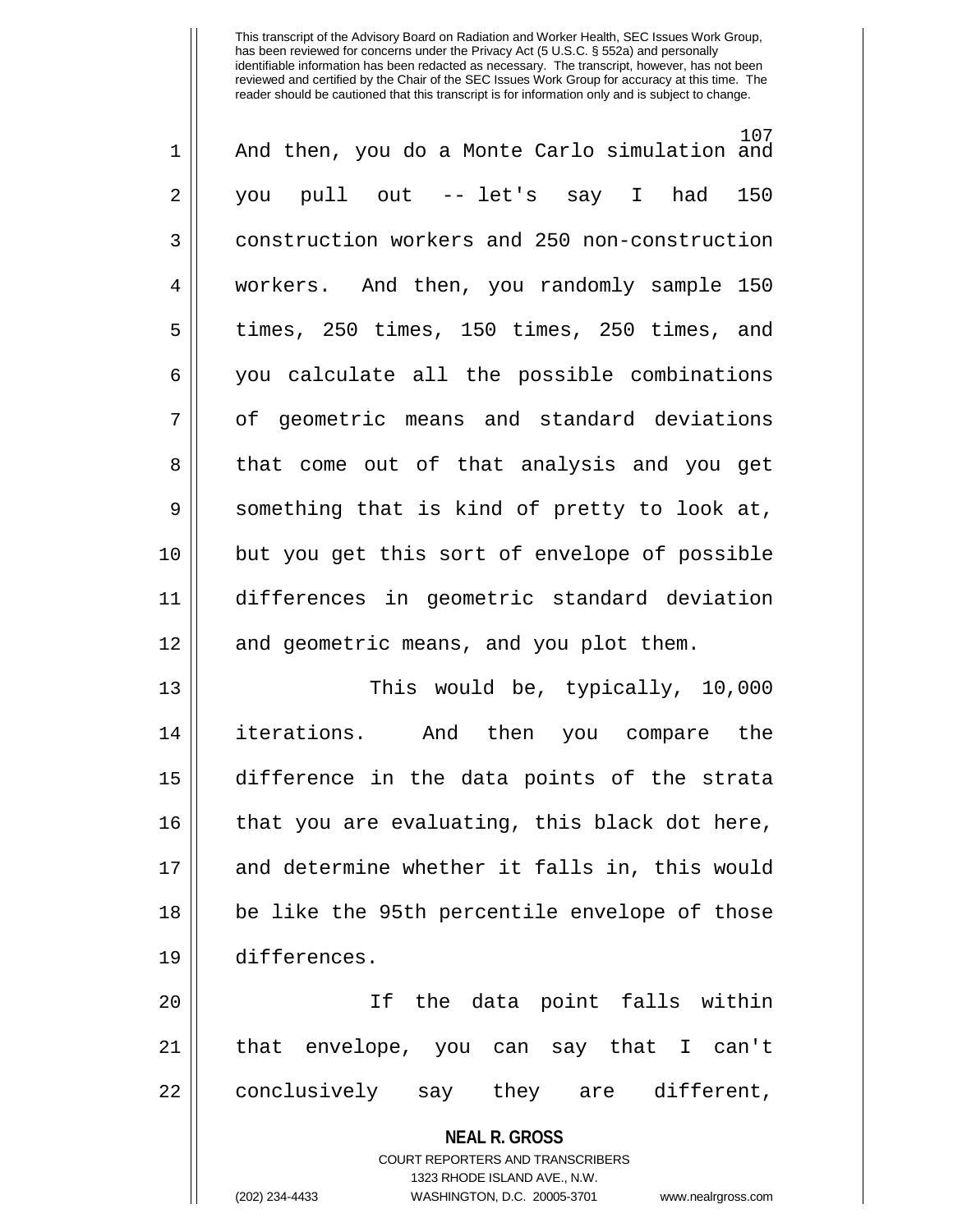| $\overline{2}$<br>3<br>4<br>of an<br>5<br>6<br>7<br>8<br>9<br>10<br>11<br>12<br>is.<br>13<br>14<br>15<br>16<br>17<br>people of what that is.<br>18<br>19<br>20<br>21<br>22<br><b>NEAL R. GROSS</b><br><b>COURT REPORTERS AND TRANSCRIBERS</b> | $\mathbf 1$ | 108<br>statistically different. Or, if the data |
|-----------------------------------------------------------------------------------------------------------------------------------------------------------------------------------------------------------------------------------------------|-------------|-------------------------------------------------|
|                                                                                                                                                                                                                                               |             | point falls outside, like in that graph, then   |
|                                                                                                                                                                                                                                               |             | you have concluded they are. So, it is kind     |
|                                                                                                                                                                                                                                               |             | interesting way of comparing                    |
|                                                                                                                                                                                                                                               |             | permutations within the data set to see if      |
|                                                                                                                                                                                                                                               |             | you can tease out that difference that you      |
|                                                                                                                                                                                                                                               |             | have identified, you know, that isolated        |
|                                                                                                                                                                                                                                               |             | strata that you identified. Can you find        |
|                                                                                                                                                                                                                                               |             | that somewhere within this data set? And on     |
|                                                                                                                                                                                                                                               |             | the left example, clearly, it is not            |
|                                                                                                                                                                                                                                               |             | statistically different and on the right it     |
|                                                                                                                                                                                                                                               |             |                                                 |
|                                                                                                                                                                                                                                               |             | So, that is what we have proposed               |
|                                                                                                                                                                                                                                               |             | in 53 to be able to review strata. And I am     |
|                                                                                                                                                                                                                                               |             | sure there's a lot of SC&A comment on power     |
|                                                                                                                                                                                                                                               |             | of this and statistically appropriateness and   |
|                                                                                                                                                                                                                                               |             | that sort of thing. But just to remind          |
|                                                                                                                                                                                                                                               |             |                                                 |
|                                                                                                                                                                                                                                               |             | The second test, the Peto-                      |
|                                                                                                                                                                                                                                               |             | Prentice Test, is a much simpler test, and      |
|                                                                                                                                                                                                                                               |             | when it is very heavily censored, you really    |
|                                                                                                                                                                                                                                               |             | can't generate or assume any distribution.      |
|                                                                                                                                                                                                                                               |             |                                                 |
|                                                                                                                                                                                                                                               |             |                                                 |
| 1323 RHODE ISLAND AVE., N.W.<br>(202) 234-4433<br>WASHINGTON, D.C. 20005-3701                                                                                                                                                                 |             | www.nealrgross.com                              |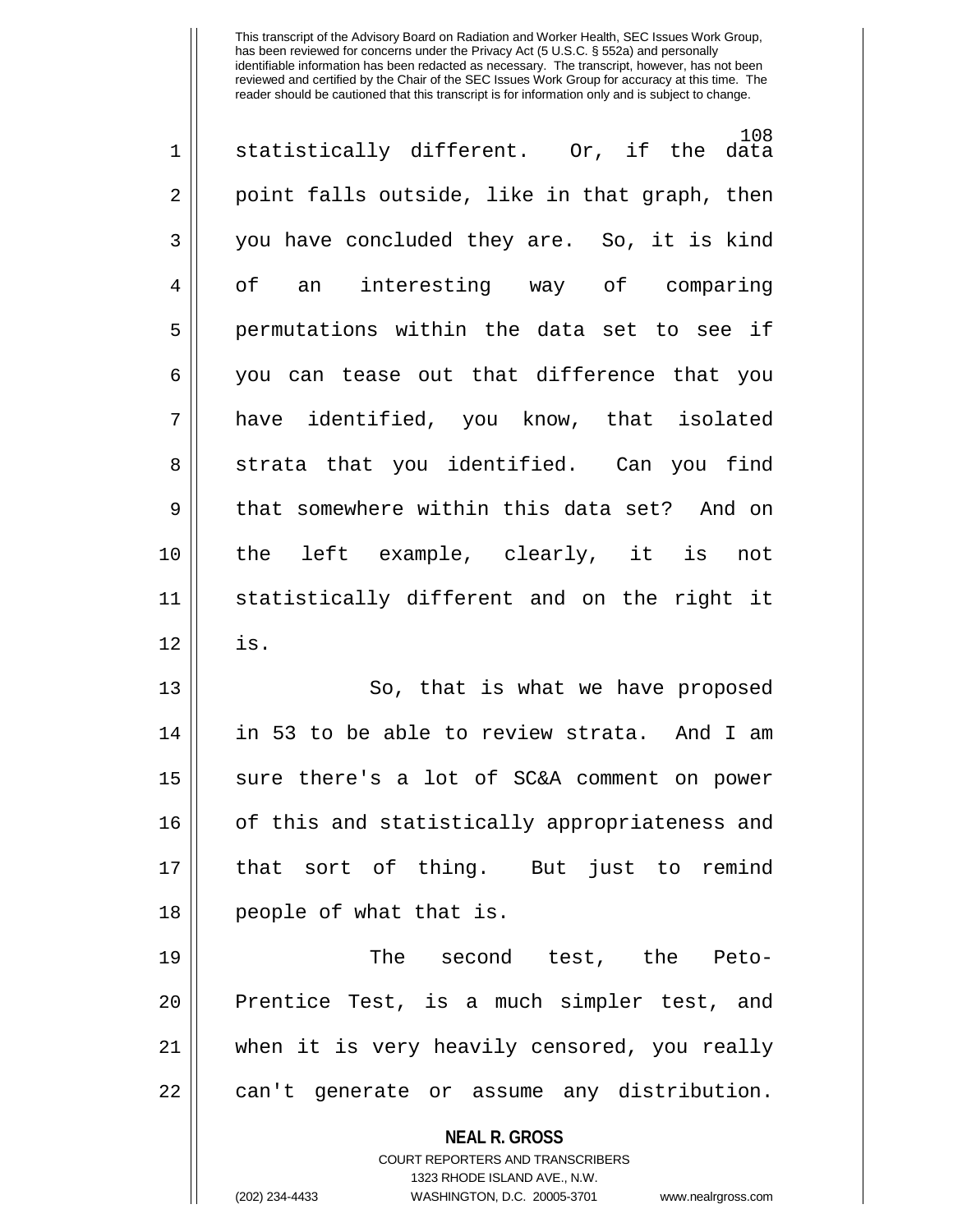109  $1 \parallel$  You end up with essentially a rank, 2 Wilcoxon ranked-order test. You have ranked  $3 \parallel$  the data from A to B, a modification of that, 4 a fancy version. I don't know, maybe I am 5 | simplifying it too much.

6 But you end up ranking the data 7 || and identifying which data points belong to 8 Strata A and which data points belong to 9 Strata B. And you essentially compare the 10 differences between where those data points 11 fall on the strata. And if you had, for 12 example, the data points for one strata fall 13 pretty high up, you're going to end up with a 14 much larger test statistic than if they fall 15 lower on the curve. Or, alternatively, if 16 they are randomly distributed throughout this 17 curve, the differences will come out to be 18 insignificant, and that is the value test.

19 I will let the statisticians deal 20 more with how this is exactly implemented. 21 It is a pretty simple test. And they have 22 | done a lot of reviews of this test and feel

> **NEAL R. GROSS** COURT REPORTERS AND TRANSCRIBERS 1323 RHODE ISLAND AVE., N.W. (202) 234-4433 WASHINGTON, D.C. 20005-3701 www.nealrgross.com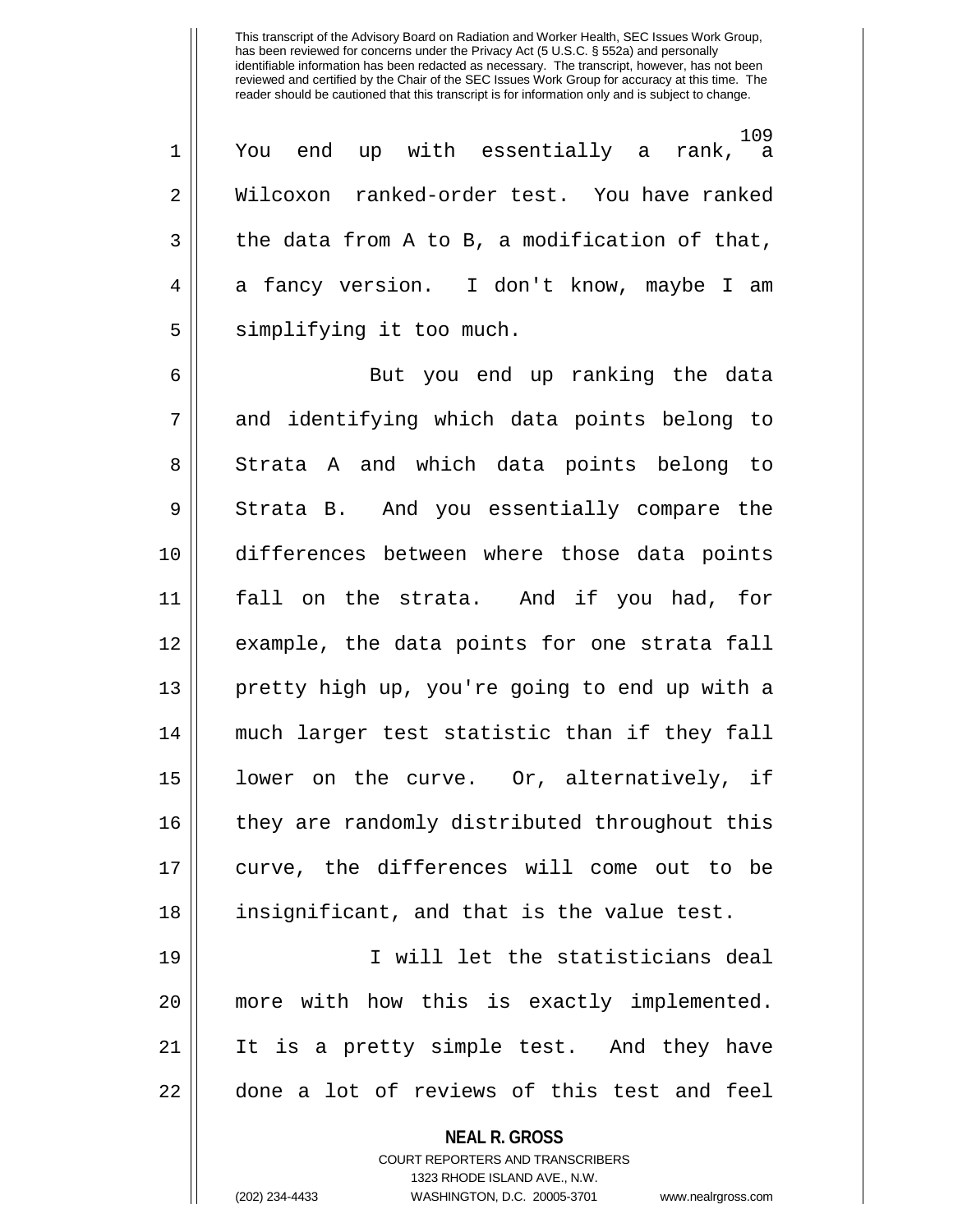**NEAL R. GROSS** COURT REPORTERS AND TRANSCRIBERS 1323 RHODE ISLAND AVE., N.W. (202) 234-4433 WASHINGTON, D.C. 20005-3701 www.nealrgross.com This transcript of the Advisory Board on Radiation and Worker Health, SEC Issues Work Group, has been reviewed for concerns under the Privacy Act (5 U.S.C. § 552a) and personally identifiable information has been redacted as necessary. The transcript, however, has not been reviewed and certified by the Chair of the SEC Issues Work Group for accuracy at this time. The reader should be cautioned that this transcript is for information only and is subject to change. 110 1 || that it is a pretty robust test for looking 2 at the differences in the strata when you 3 || have all this censored data. 4 MEMBER ROESSLER: So, how do you 5 || make the decision between the one that says 6 not significant and not significantly 7 different? 8 DR. NETON: Okay. There's a test 9 || statistic. 10 MR. STANCESCU: The Peto-Prentice 11 Test is a P-value that is computed, and you 12 compare that with the significance level  $13 \parallel 0.05$ . 14 || MEMBER ROESSLER: Okay. 15 MS. CHALMERS: The P-value is 16 actually on the plot? It is real tiny on the  $17 \parallel$  plot --18 MR. STANCESCU: Yes. 19 MS. CHALMERS: -- but it is on 20 | there? 21 MR. STANCESCU: Yes. It is the  $22$  | P-value. For the first one, the P-value is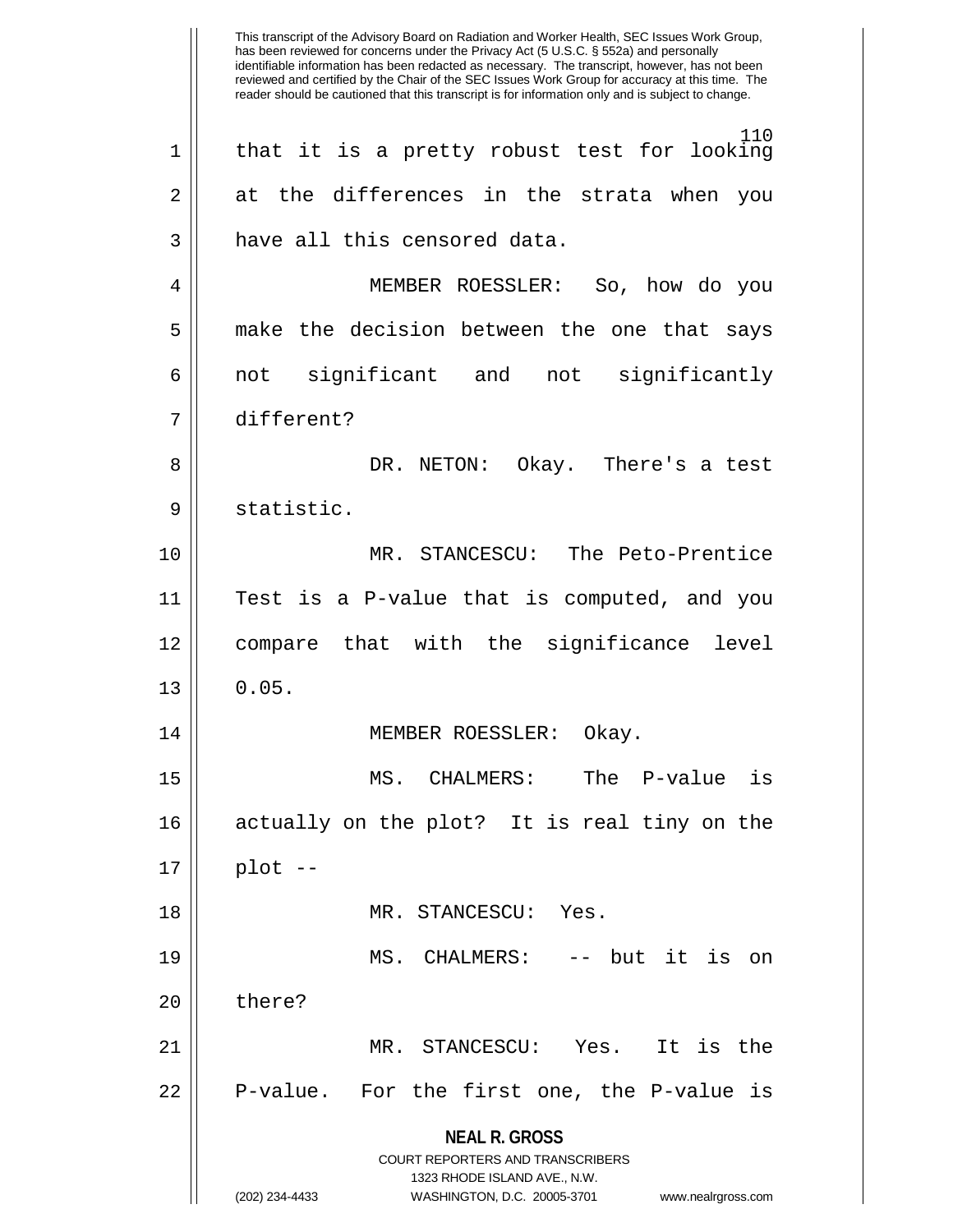**NEAL R. GROSS** COURT REPORTERS AND TRANSCRIBERS 1323 RHODE ISLAND AVE., N.W. (202) 234-4433 WASHINGTON, D.C. 20005-3701 www.nealrgross.com This transcript of the Advisory Board on Radiation and Worker Health, SEC Issues Work Group, has been reviewed for concerns under the Privacy Act (5 U.S.C. § 552a) and personally identifiable information has been redacted as necessary. The transcript, however, has not been reviewed and certified by the Chair of the SEC Issues Work Group for accuracy at this time. The reader should be cautioned that this transcript is for information only and is subject to change. 111<br>For  $1 \parallel$  0.17, where there is no significance.  $2 \parallel$  the second one, where there is a significant 3 difference, the P-value is 2.51 to the minus  $4 \parallel 11.$ 5 MEMBER ROESSLER: Oh, okay. My 6 || glasses aren't quite strong enough. 7 MR. STANCESCU: Yes. 8 || MEMBER ROESSLER: Okay. 9 DR. NETON: Yes, I don't want to 10 || qet into the details of the test statistics, 11 but -- 12 MEMBER ROESSLER: Yes, that's 13 better. Okay. Oh, okay, I see it. Okay. 14 | Thanks. 15 DR. NETON: Anyway, those are the 16 two tests that we would use to look at 17 stratification, if we had some a priori 18 reason to suspect that the data could be 19 stratified. 20 || The Mondaw Summary really just sort 21 of rehashes what we have been talking about 22 for the last hour and a half or so. You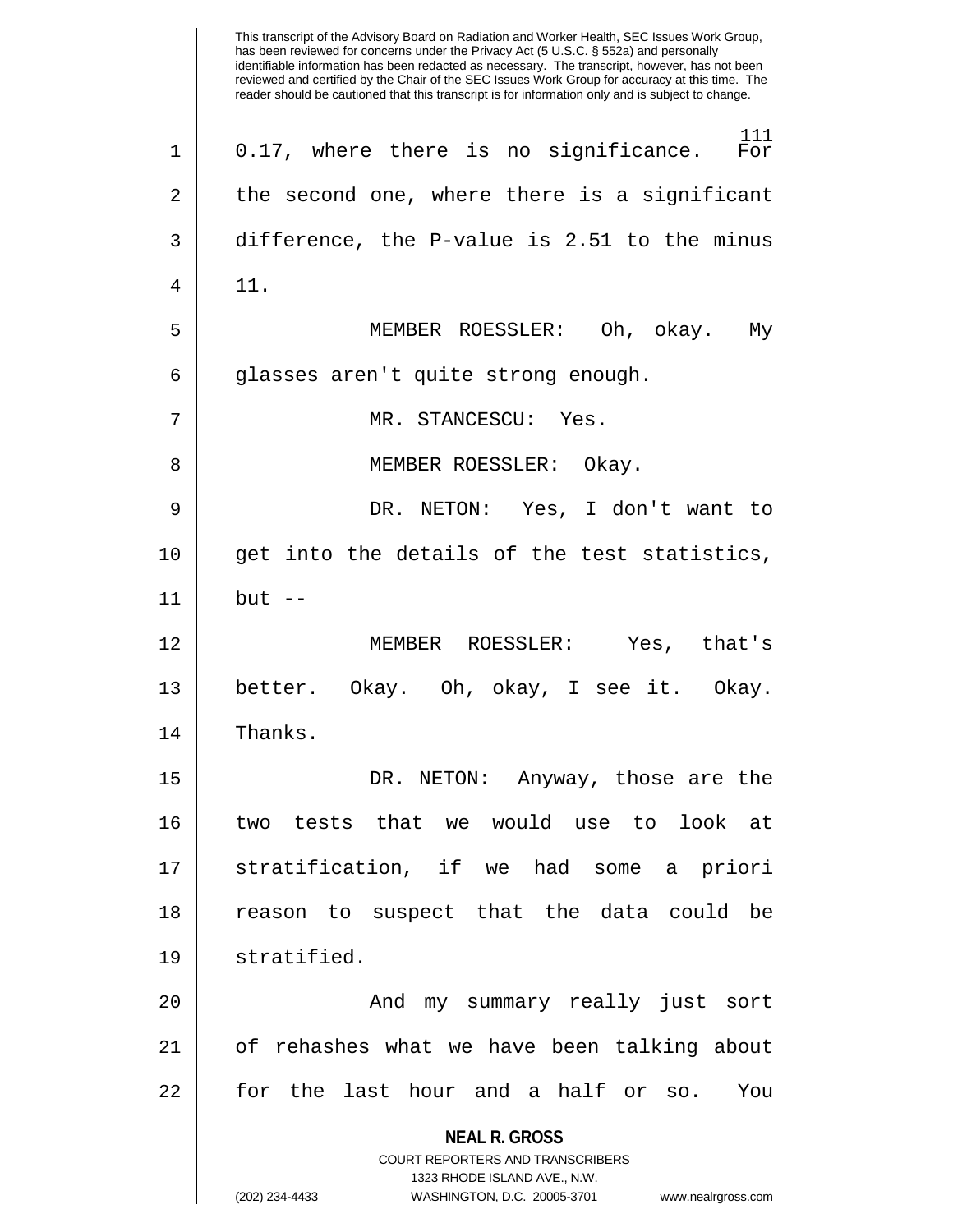112 1 || know, we believe that a single coworker model 2 || is appropriate unless there is some reason to  $3 \parallel$  suspect. If there is a reason to suspect, we 4 are proposing the one person, one sample be 5 used. Actually, we are proposing the one 6 || person, one sample be used for all coworker 7 models. 8 Given that, then, if there is 9 | reason to suspect stratification, we propose 10 that we use this Monte Carlo Permutation Test 11 and the Peto-Prentice Test to evaluate the

12 || significance of that difference.

13 DR. MAURO: Jim, this is John. 14 || DR. NETON: Yes? 15 DR. MAURO: On those examples,

16 || are those real cases, where you found the one 17 || place you did have the stratification and the 18 || one you didn't? Did I miss that?

19 DR. NETON: Tom or Daniel would 20 || have to answer that. I don't know.

21 MR. LaBONE: Those are real 22 ll cases.

## **NEAL R. GROSS** COURT REPORTERS AND TRANSCRIBERS

1323 RHODE ISLAND AVE., N.W.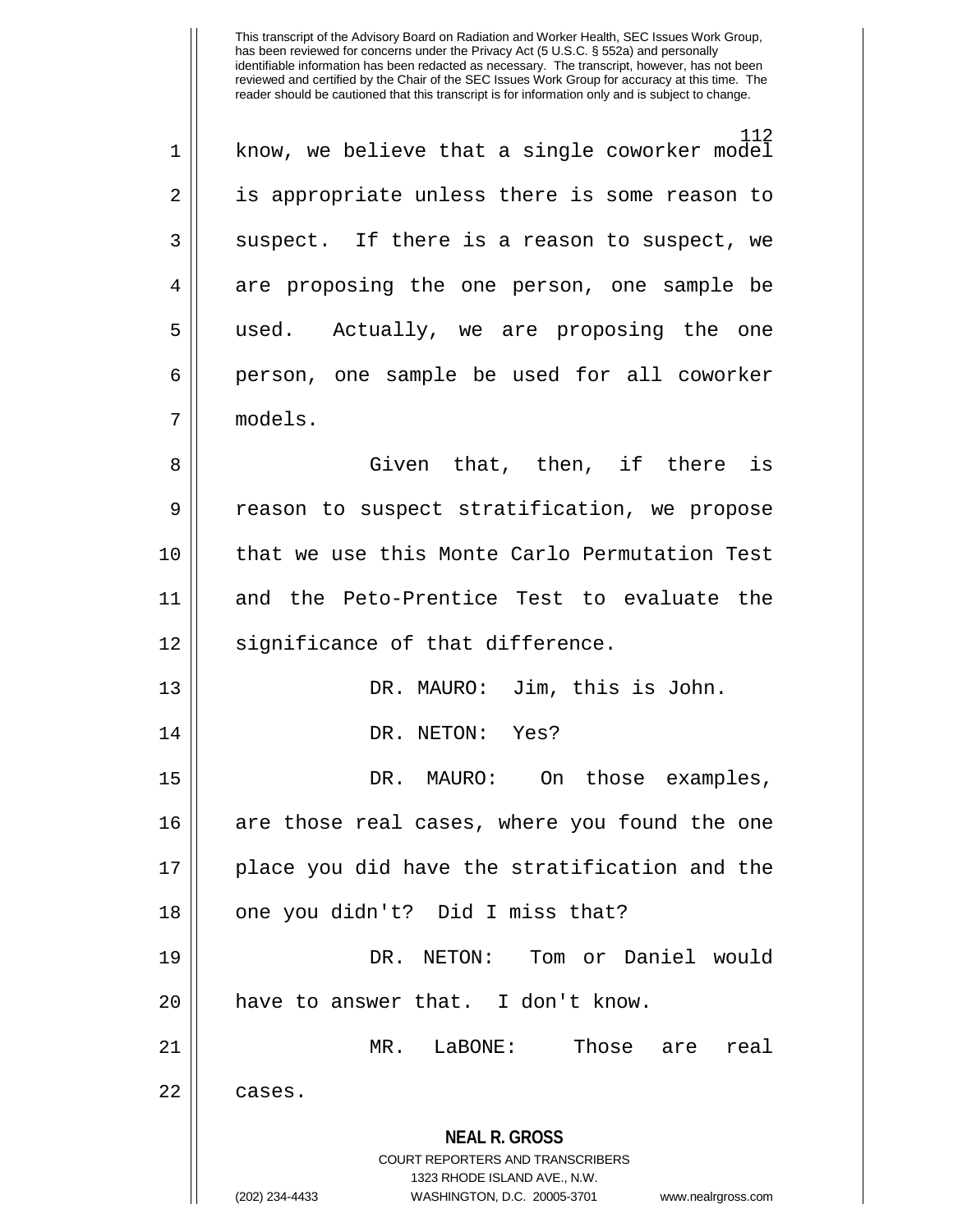|    | This transcript of the Advisory Board on Radiation and Worker Health, SEC Issues Work Group,<br>has been reviewed for concerns under the Privacy Act (5 U.S.C. § 552a) and personally<br>identifiable information has been redacted as necessary. The transcript, however, has not been<br>reviewed and certified by the Chair of the SEC Issues Work Group for accuracy at this time. The<br>reader should be cautioned that this transcript is for information only and is subject to change. |
|----|-------------------------------------------------------------------------------------------------------------------------------------------------------------------------------------------------------------------------------------------------------------------------------------------------------------------------------------------------------------------------------------------------------------------------------------------------------------------------------------------------|
| 1  | 113<br>Those are real cases.<br>DR. NETON:                                                                                                                                                                                                                                                                                                                                                                                                                                                      |
| 2  | DR. MAURO:<br>They are or are not?                                                                                                                                                                                                                                                                                                                                                                                                                                                              |
| 3  | MR. LaBONE:<br>They are.                                                                                                                                                                                                                                                                                                                                                                                                                                                                        |
| 4  | DR. NETON:<br>Yes.                                                                                                                                                                                                                                                                                                                                                                                                                                                                              |
| 5  | DR. MAURO:<br>They are? Oh, okay.                                                                                                                                                                                                                                                                                                                                                                                                                                                               |
| 6  | Good.<br>Thank you.                                                                                                                                                                                                                                                                                                                                                                                                                                                                             |
| 7  | DR.<br>NETON:<br>So, that's my<br>$15 -$                                                                                                                                                                                                                                                                                                                                                                                                                                                        |
| 8  | minute slide presentation.                                                                                                                                                                                                                                                                                                                                                                                                                                                                      |
| 9  | (Laughter.)                                                                                                                                                                                                                                                                                                                                                                                                                                                                                     |
| 10 | It took a little over two hours,                                                                                                                                                                                                                                                                                                                                                                                                                                                                |
| 11 | but that's okay.                                                                                                                                                                                                                                                                                                                                                                                                                                                                                |
| 12 | Should we take<br>CHAIRMAN MELIUS:                                                                                                                                                                                                                                                                                                                                                                                                                                                              |
| 13 | another break? No.                                                                                                                                                                                                                                                                                                                                                                                                                                                                              |
| 14 | (Laughter.)                                                                                                                                                                                                                                                                                                                                                                                                                                                                                     |
| 15 | You did the second<br>half,                                                                                                                                                                                                                                                                                                                                                                                                                                                                     |
| 16 | actually, the second two-thirds or three-                                                                                                                                                                                                                                                                                                                                                                                                                                                       |
| 17 | quarters quite quickly, and so forth.                                                                                                                                                                                                                                                                                                                                                                                                                                                           |
| 18 | Arjun?                                                                                                                                                                                                                                                                                                                                                                                                                                                                                          |
| 19 | DR. MAKHIJANI: Can we go to the                                                                                                                                                                                                                                                                                                                                                                                                                                                                 |
| 20 | previous slide? Yes, the Monte Carlo slide.                                                                                                                                                                                                                                                                                                                                                                                                                                                     |
| 21 | Harry?                                                                                                                                                                                                                                                                                                                                                                                                                                                                                          |
| 22 | DR. CHMELYNSKI: Yes, I did want                                                                                                                                                                                                                                                                                                                                                                                                                                                                 |
|    | <b>NEAL R. GROSS</b><br>COURT REPORTERS AND TRANSCRIBERS<br>1323 RHODE ISLAND AVE., N.W.<br>(202) 234-4433<br>WASHINGTON, D.C. 20005-3701<br>www.nealrgross.com                                                                                                                                                                                                                                                                                                                                 |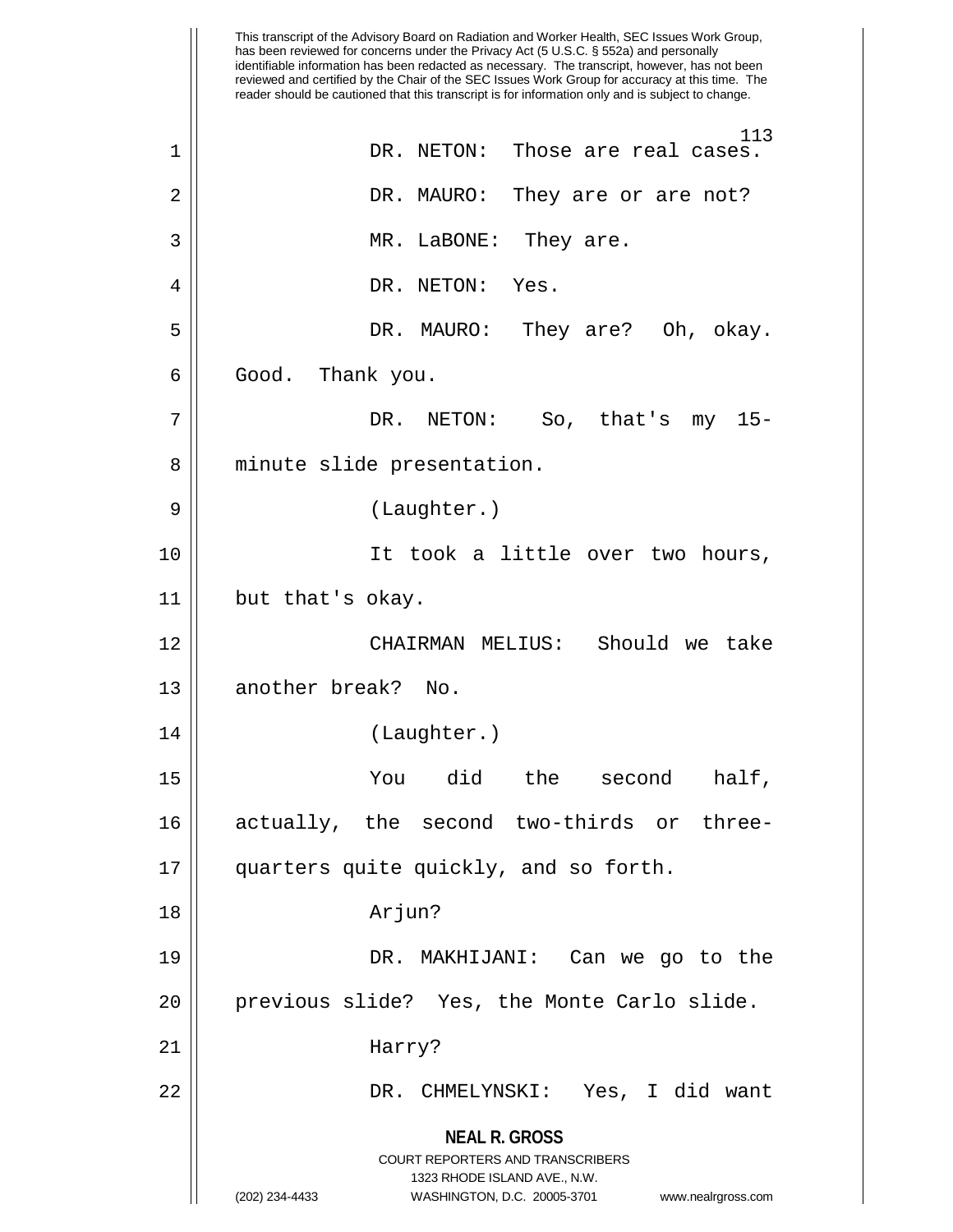**NEAL R. GROSS** COURT REPORTERS AND TRANSCRIBERS This transcript of the Advisory Board on Radiation and Worker Health, SEC Issues Work Group, has been reviewed for concerns under the Privacy Act (5 U.S.C. § 552a) and personally identifiable information has been redacted as necessary. The transcript, however, has not been reviewed and certified by the Chair of the SEC Issues Work Group for accuracy at this time. The reader should be cautioned that this transcript is for information only and is subject to change. 114 1 to make some comments about the Monte Carlo 2 | Permutation Test. 3 And I agree, I think it is a neat 4 concept to do it this way. I just have some 5 problems. I have some problems that I am 6 | concerned about. 7 First off, it only is based on an 8 || assumed distribution. The geometric mean and 9 the geometric standard deviation are the 10 parameters of the log-normal distribution. 11 So, willy-nilly, we assume that is the right 12 distribution regardless of how well it fits. 13 Now, when we then apply the test, 14 we look for differences on this two-15 dimensional plot between the sigmas and the 16 || GSDs and the GMs, however you want to phrase 17 || them or parameterize them. 18 And yet, it is very difficult to 19 see on these plots how far apart two 20 || distributions actually might be. Even on 21 || this graph that I am looking at here in the 22 upper lefthand corner for the Monte Carlo

1323 RHODE ISLAND AVE., N.W.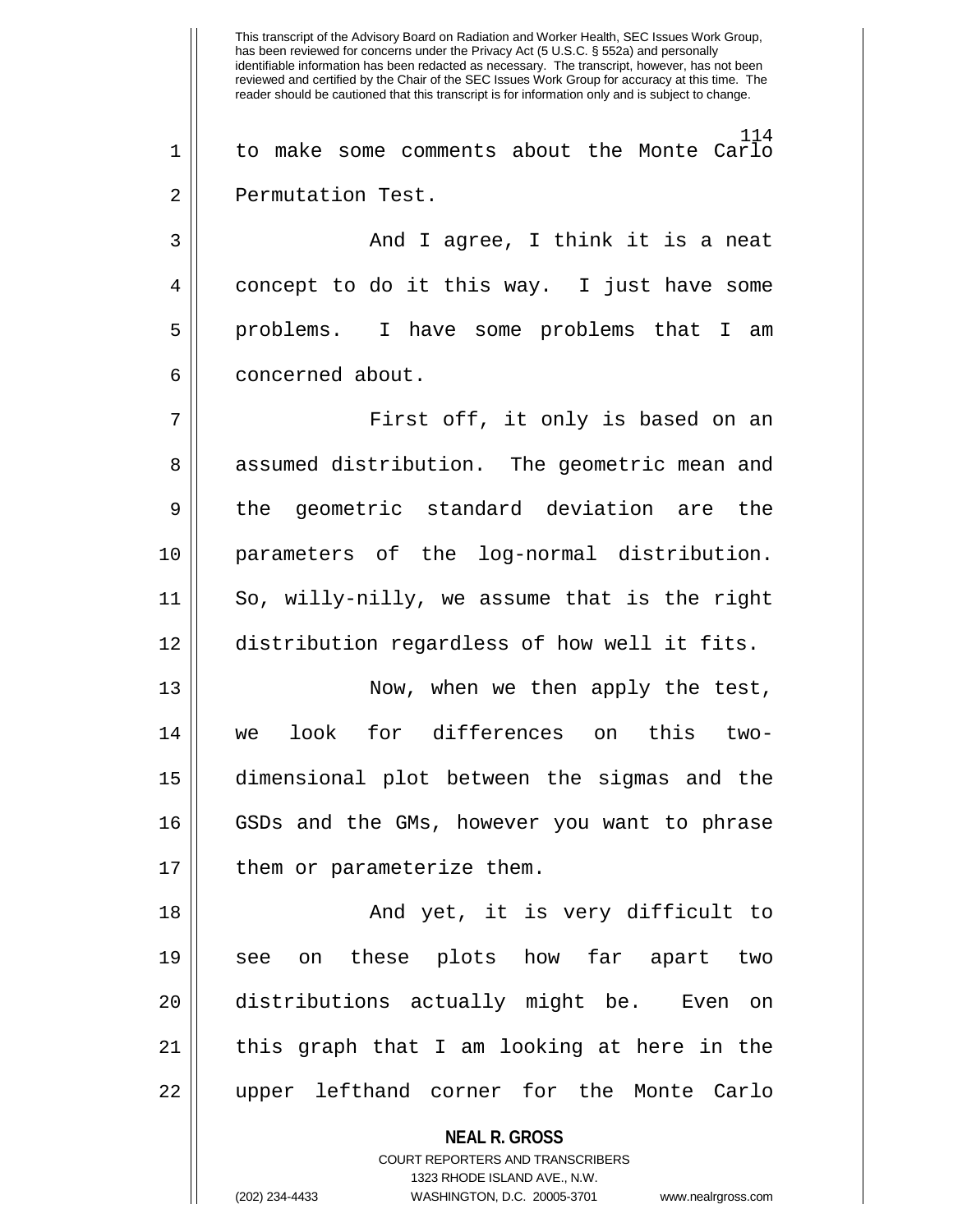| $\mathbf 1$    | 115<br>Permutation Test I see a black dot and a red                 |
|----------------|---------------------------------------------------------------------|
| $\overline{2}$ | dot at zero, but, for the life of me, I can't                       |
| 3              | figure out how far apart those two points                           |
| 4              | are. And I'm not even sure you can put a                            |
| 5              | metric on this graph, given that one is a                           |
| 6              | standard deviation, a GSD, and the other is a                       |
| 7              | geometric mean that has units and the other                         |
| 8              | one doesn't. It sounds great, but I just                            |
| $\mathsf 9$    | have problems of trying to interpret what                           |
| 10             | this means.                                                         |
| 11             | The second test, however, the                                       |
| 12             | Peto-Prentice Test, I, too, like. It is a                           |
| 13             | non-parametric test. Therefore, we don't                            |
| 14             | have to assume what kind of distribution.                           |
| 15             | However, there are two things to                                    |
| 16             | keep in mind with any hypothesis test, and                          |
| 17             | Bayesian statisticians commonly point out                           |
| 18             | these problems. The classical statisticians                         |
| 19             | refuse to recognize them.                                           |
| 20             | (Laughter.)                                                         |
| 21             | The first one is that, if you                                       |
| 22             | have enough data points, you will always                            |
|                | <b>NEAL R. GROSS</b>                                                |
|                | <b>COURT REPORTERS AND TRANSCRIBERS</b>                             |
|                | 1323 RHODE ISLAND AVE., N.W.                                        |
|                | (202) 234-4433<br>WASHINGTON, D.C. 20005-3701<br>www.nealrgross.com |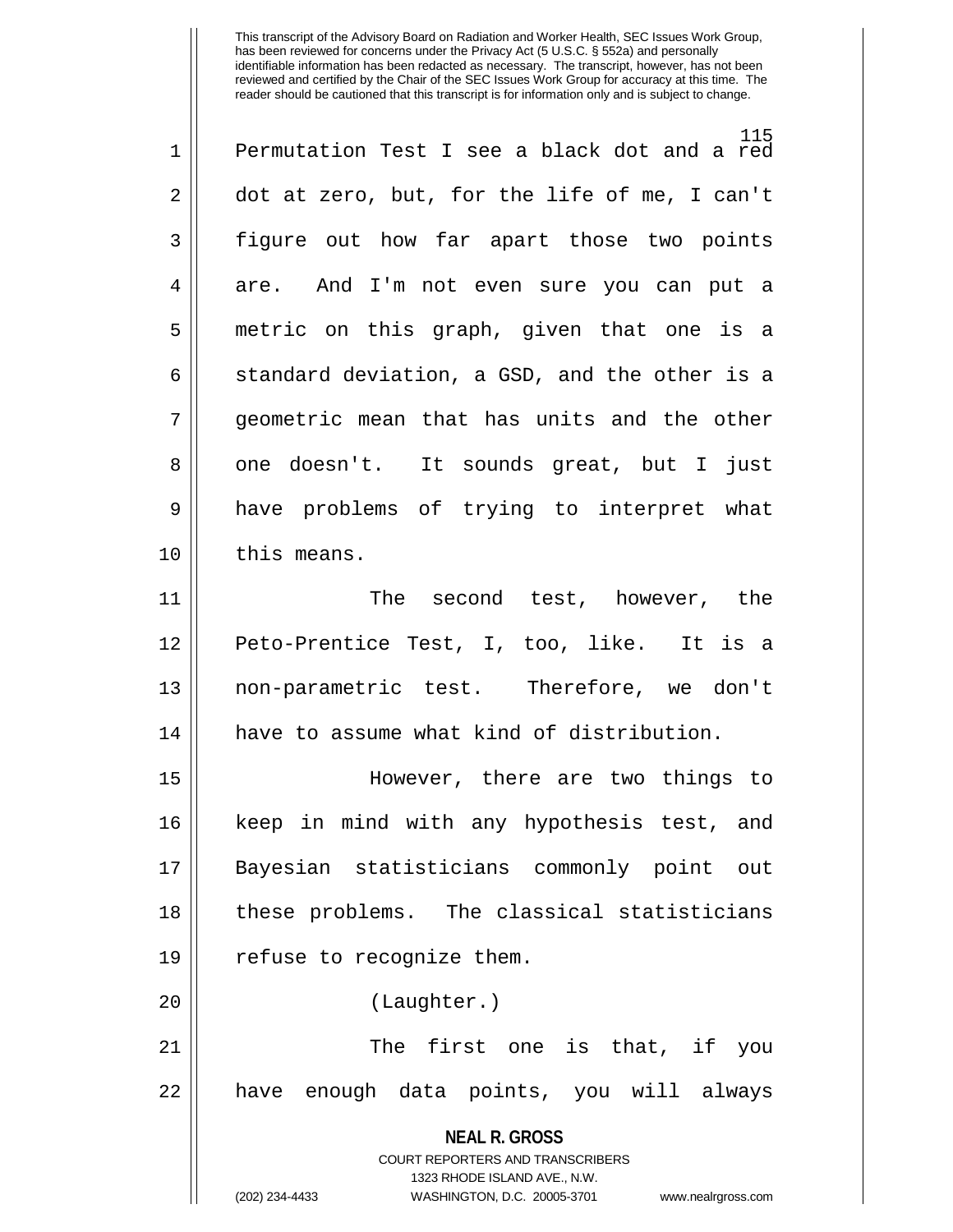| $\mathbf 1$    | 116<br>reject the null hypothesis for any finite                        |
|----------------|-------------------------------------------------------------------------|
|                |                                                                         |
| $\overline{2}$ | difference that you can think you are trying                            |
| 3              | to look for. If you don't have enough data                              |
| 4              | points, the test will have a very difficult                             |
| 5              | time trying to reject the null hypothesis,                              |
| 6              | and especially if you make a stringent alpha                            |
| 7              | or a stringent probability requirement for                              |
| 8              | the test.                                                               |
| 9              | So, when you are done here, this                                        |
| 10             | hypothesis-testing scheme seems to work                                 |
| 11             | pretty well when you are in the middle range                            |
| 12             | of data, somewhere around 30 to a couple of                             |
| 13             | hundred maybe. And that tends to where we                               |
| 14             | like to use it.                                                         |
| 15             | Unfortunately, it is<br>being                                           |
| 16             | applied here in places where it probably                                |
| 17             | shouldn't be. And again, this gets back to                              |
| 18             | the power calculation questions.                                        |
| 19             | Those are my general comments on                                        |
| 20             | these two slides. We have a whole set of 25                             |
| 21             | slides.<br>I'm not sure we are going to<br>go                           |
| 22             | through them, but each of these, a lot of                               |
|                |                                                                         |
|                | <b>NEAL R. GROSS</b>                                                    |
|                | <b>COURT REPORTERS AND TRANSCRIBERS</b><br>1323 RHODE ISLAND AVE., N.W. |
|                | (202) 234-4433<br>WASHINGTON, D.C. 20005-3701<br>www.nealrgross.com     |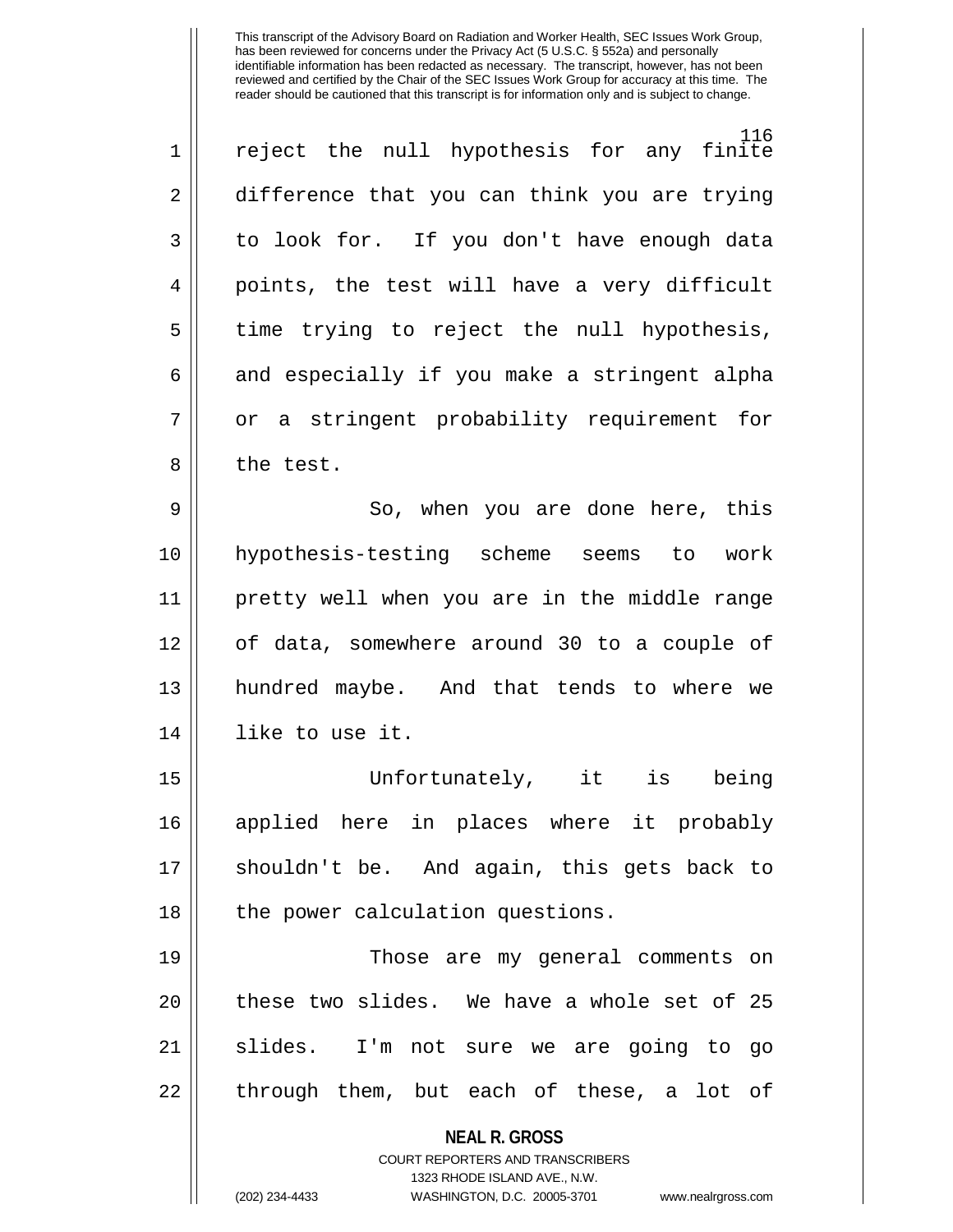**NEAL R. GROSS** COURT REPORTERS AND TRANSCRIBERS 1323 RHODE ISLAND AVE., N.W. This transcript of the Advisory Board on Radiation and Worker Health, SEC Issues Work Group, has been reviewed for concerns under the Privacy Act (5 U.S.C. § 552a) and personally identifiable information has been redacted as necessary. The transcript, however, has not been reviewed and certified by the Chair of the SEC Issues Work Group for accuracy at this time. The reader should be cautioned that this transcript is for information only and is subject to change. 117 1 them deal with this issue of what is the 2 || power of these tests. 3 MR. LaBONE: I had a couple of 4 || responses. This is Tom. 5 First of all, we wanted to have  $6 \parallel$  two tests because in the one chart that Jim  $7 \parallel$  Neton had, the little flowchart -- can we put  $8 \parallel$  that back up? -- we considered the further 9 along that flowchart you were towards 10 Probability of Causation, the more relevant 11 your decision would be. 12 So, for example, a decision made 13 at step two with the OPOS data would be less 14 compelling than a decision made at step four 15 with GM and GSD. So, we wanted a way to 16 || check simultaneously the GM and GSD. You had 17 || two parameters you were looking at. 18 I can send you references for 19 this test. I think it is a fairly standard 20 || representation of looking at the slope and 21 intercept of a line, if it concerns you. But 22 we also needed to go backwards again to step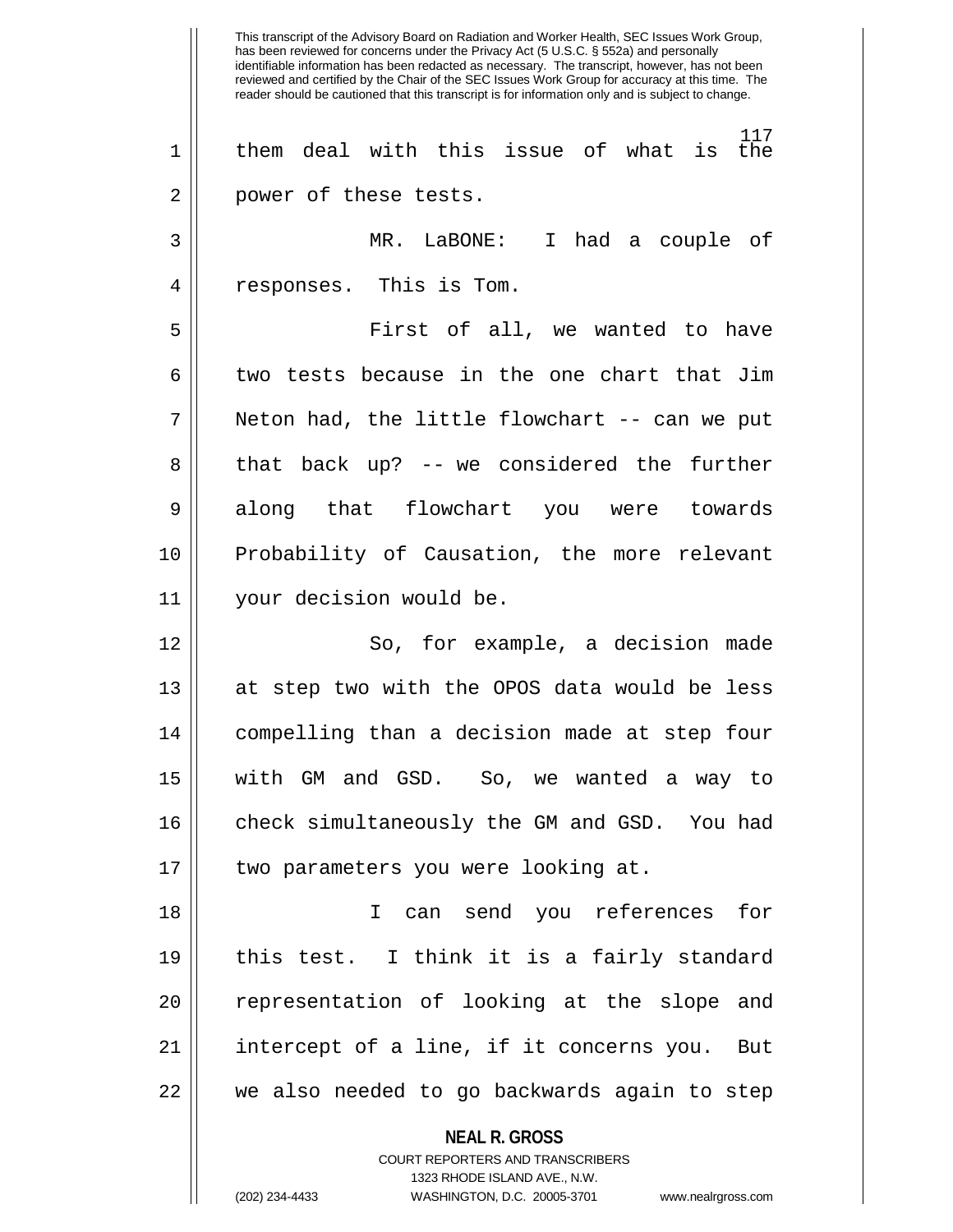118 1 three because we had this issue with the 2 | censored data.

3 So, again, if you would like 4 additional references on that type of 5 || presentation, I think it is fairly obvious  $6 \parallel$  for the non-statistician looking at that plot  $7 \parallel$  to say, hey, what we observed is not within 8 || the 95th percentile ellipse of this data that 9 you would expect to be generated randomly if 10 there was no difference. And so, it is 11 fairly obvious, looking at the plot, that 12 there is a difference; there is not a 13 difference. So, it was just for ease of 14 interpretation. That was pretty much the 15 comment.

16 Again, there was a reason behind 17 having two tests. And again, we could choose 18 from them. And I think, in general, they 19 tend to come up with very similar results 20 || when they are both applicable.

21 Daniel, do you agree with that? 22 || MR. STANCESCU: Yes.

> **NEAL R. GROSS** COURT REPORTERS AND TRANSCRIBERS 1323 RHODE ISLAND AVE., N.W.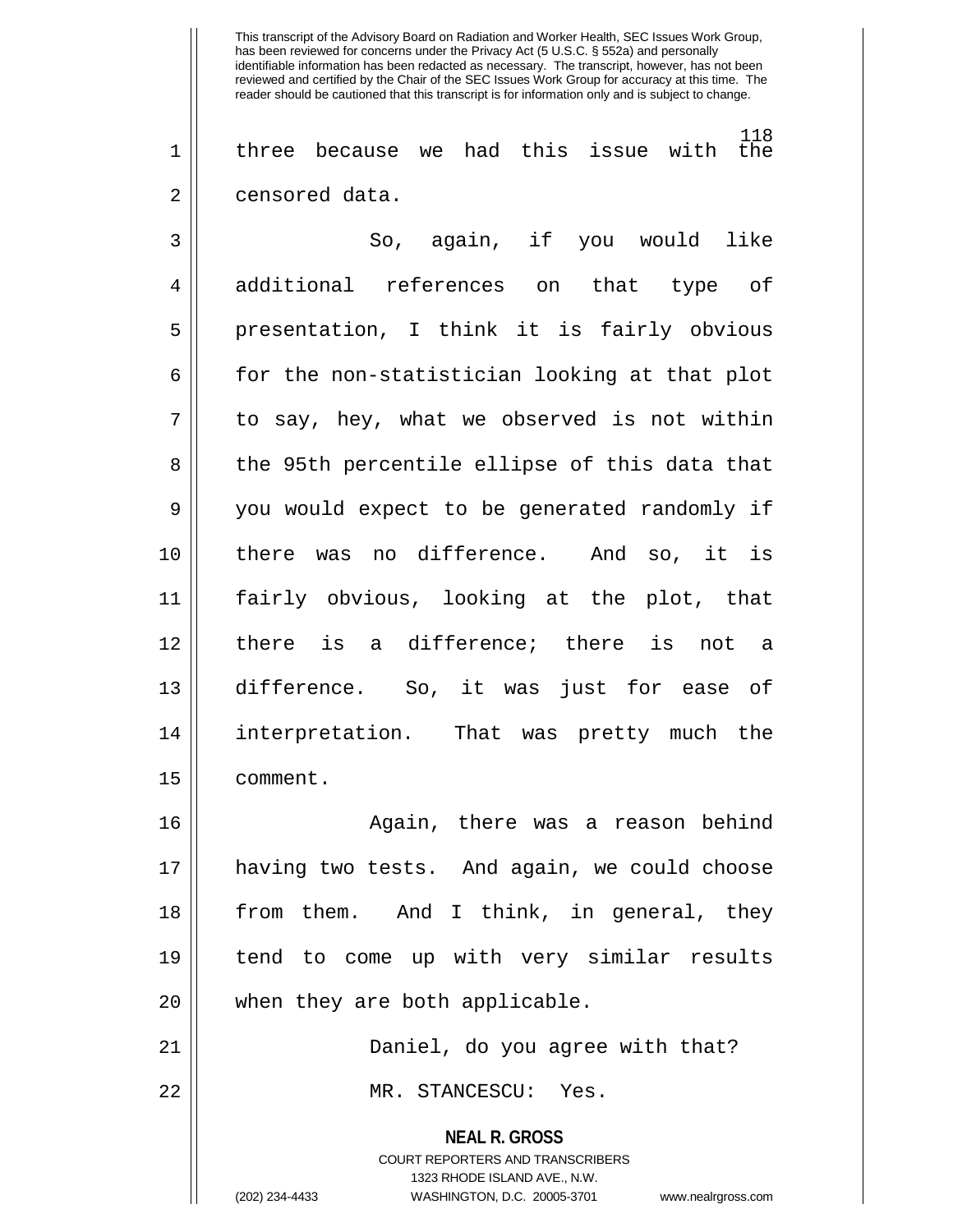**NEAL R. GROSS** COURT REPORTERS AND TRANSCRIBERS 1323 RHODE ISLAND AVE., N.W. (202) 234-4433 WASHINGTON, D.C. 20005-3701 www.nealrgross.com This transcript of the Advisory Board on Radiation and Worker Health, SEC Issues Work Group, has been reviewed for concerns under the Privacy Act (5 U.S.C. § 552a) and personally identifiable information has been redacted as necessary. The transcript, however, has not been reviewed and certified by the Chair of the SEC Issues Work Group for accuracy at this time. The reader should be cautioned that this transcript is for information only and is subject to change.  $^{119}_{\text{SO}}$ 1 MR. LaBONE: Yes? Okay. So,  $2 \parallel$  that was the comment I had. 3 DR. CHMELYNSKI: Just one more 4 question. Can you tell me how far apart  $5$  | those two points are? 6 MR. LaBONE: Does it matter? 7 CHAIRMAN MELIUS: Yes, I think it 8 || does. Actually, something Jim brought up 9 earlier, if they are not very far apart, do 10 we really care? 11 MR. LaBONE: You're asking what 12 is the practical significance? 13 CHAIRMAN MELIUS: Yes, yes. 14 MR. LaBONE: Okay. This is  $15$  statistical significance. 16 CHAIRMAN MELIUS: Yes. 17 MR. LaBONE: Okay. RPRT-0053 is 18 based on statistical significance. 19 CHAIRMAN MELIUS: I know, but we 20 || need to look beyond that. 21 MR. LaBONE: Okay. But, in order 22 for me to tell how far apart that is, you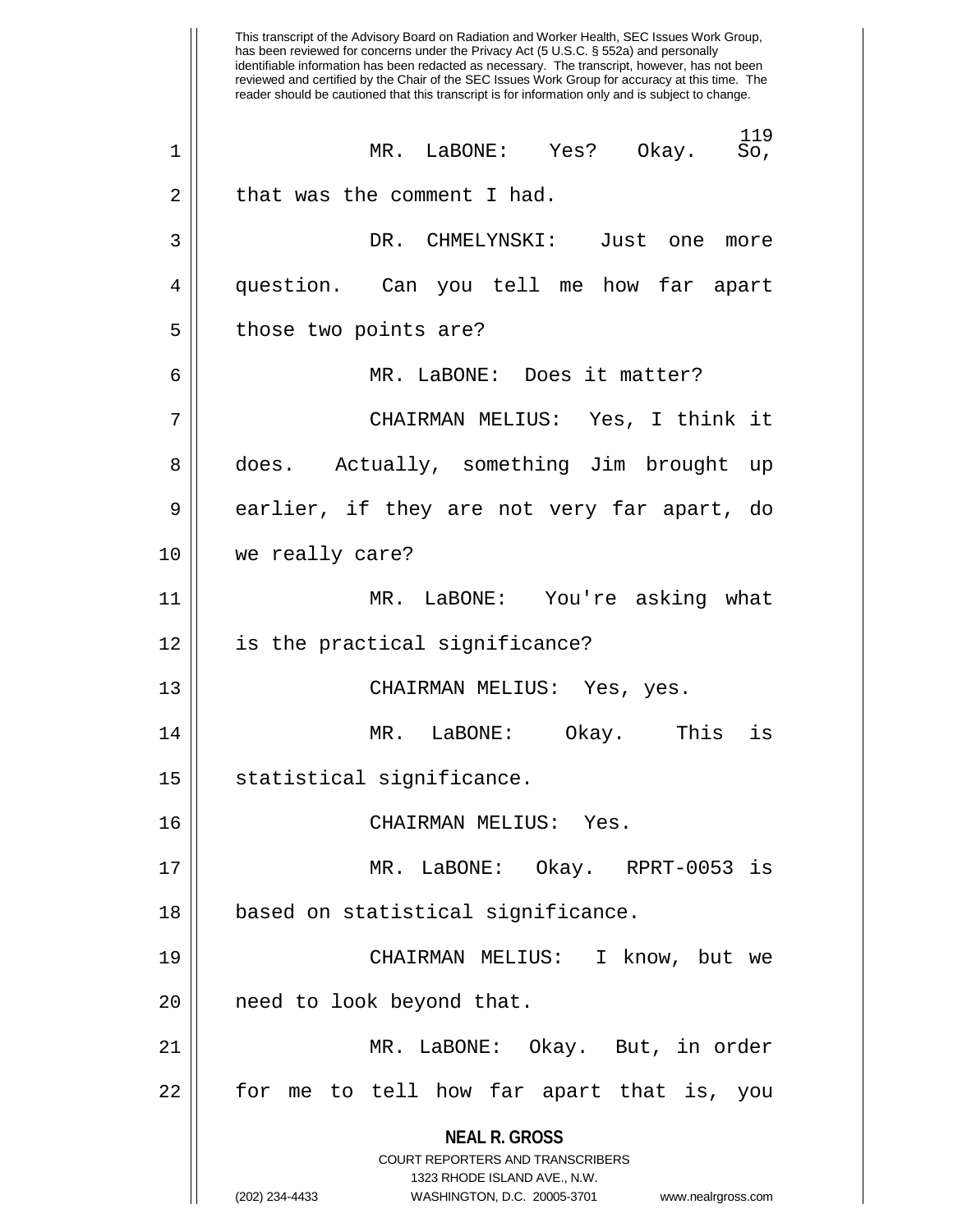**NEAL R. GROSS** COURT REPORTERS AND TRANSCRIBERS 1323 RHODE ISLAND AVE., N.W. (202) 234-4433 WASHINGTON, D.C. 20005-3701 www.nealrgross.com This transcript of the Advisory Board on Radiation and Worker Health, SEC Issues Work Group, has been reviewed for concerns under the Privacy Act (5 U.S.C. § 552a) and personally identifiable information has been redacted as necessary. The transcript, however, has not been reviewed and certified by the Chair of the SEC Issues Work Group for accuracy at this time. The reader should be cautioned that this transcript is for information only and is subject to change. 120 1 || have to tell me what is important to you. 2 || CHAIRMAN MELIUS: Right. 3 MR. LaBONE: And without that, 4 || there is no used talking about how far apart  $5 \parallel$  they are. 6 CHAIRMAN MELIUS: No, it is the 7 conundrum we have with what is sufficient 8 | accuracy. 9 MR. LaBONE: In statistical  $10 \parallel$  tests --11 CHAIRMAN MELIUS: Yes. 12 MR. LaBONE: -- versus practical 13 || significance? 14 CHAIRMAN MELIUS: Right. 15 MR. LaBONE: Yes. 16 CHAIRMAN MELIUS: Yes. 17 MR. LaBONE: Again, there is no 18 used talking about that unless you can tell 19 me what's important to you. And I don't know  $20$  | that. 21 DR. CHMELYNSKI: I firmly -- oh, 22 I'm sorry.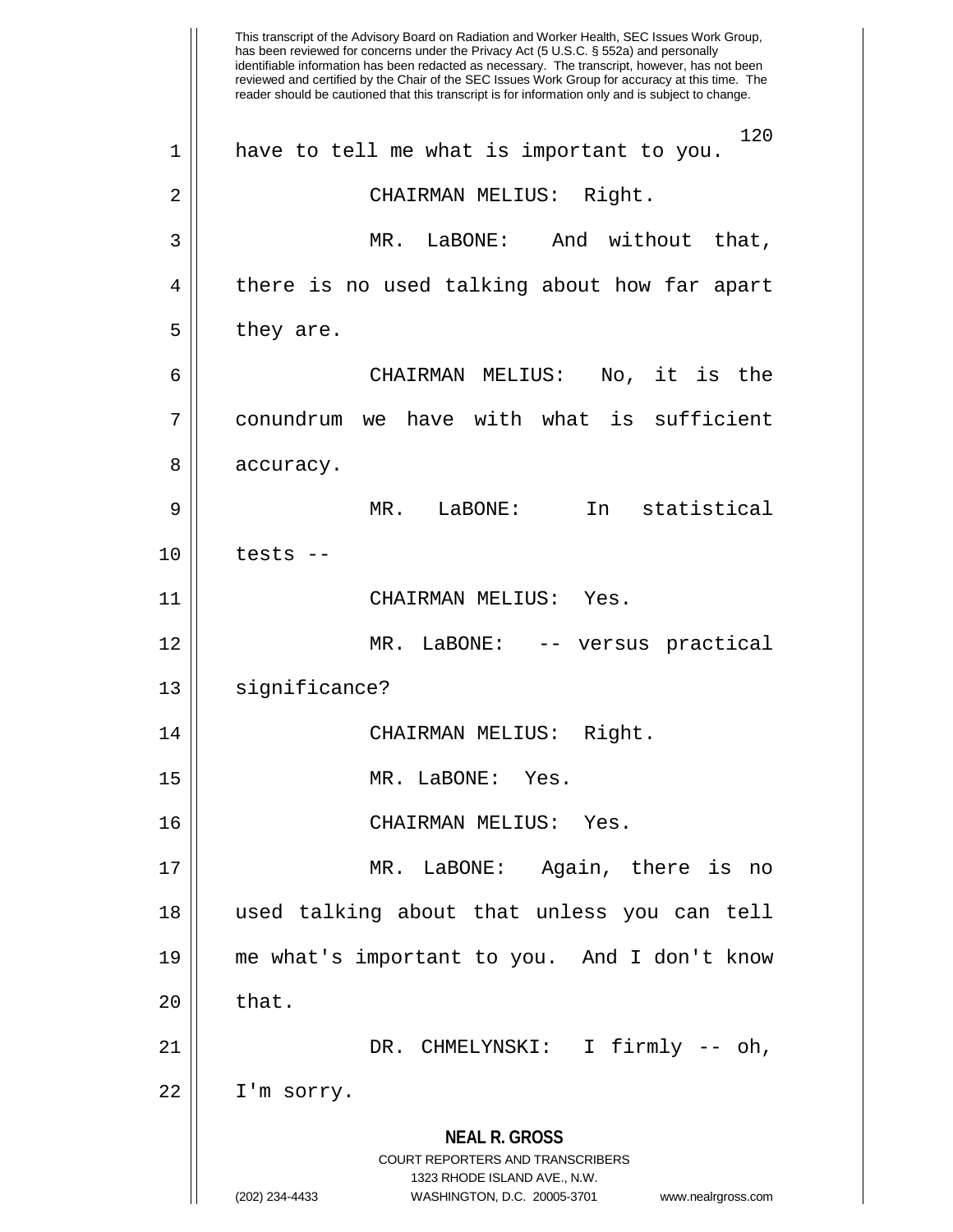**NEAL R. GROSS** This transcript of the Advisory Board on Radiation and Worker Health, SEC Issues Work Group, has been reviewed for concerns under the Privacy Act (5 U.S.C. § 552a) and personally identifiable information has been redacted as necessary. The transcript, however, has not been reviewed and certified by the Chair of the SEC Issues Work Group for accuracy at this time. The reader should be cautioned that this transcript is for information only and is subject to change. 121 1 MR. KATZ: Go ahead, Harry. 2 DR. CHMELYNSKI: Okay. I firmly  $3 \parallel$  agree that this is a question of how big of a 4 | delta are we willing to accept. 5 MR. LaBONE: Yes, I agree. 6 DR. CHMELYNSKI: I think the 7 whole idea of power is all based on that one 8 || statement: how large of a delta are we 9 willing to accept? 10 And here, you don't even know 11 what it is that we are trying to accept. 12 || But, at least when you do the Peto-Prentice, 13 || you are actually looking at the delta. And  $14$   $\parallel$  even then, it is hard to make a decision how  $15$  | big of a delta you are willing to accept. 16 So, this is where the real 17 || problem with power of these tests comes in, I 18 || think, is that no one is willing to make the 19 decision. What we are saying is, hey, look, 20 I don't see any significant difference, but 21 nobody is willing to say what a significant 22 difference is.

> COURT REPORTERS AND TRANSCRIBERS 1323 RHODE ISLAND AVE., N.W.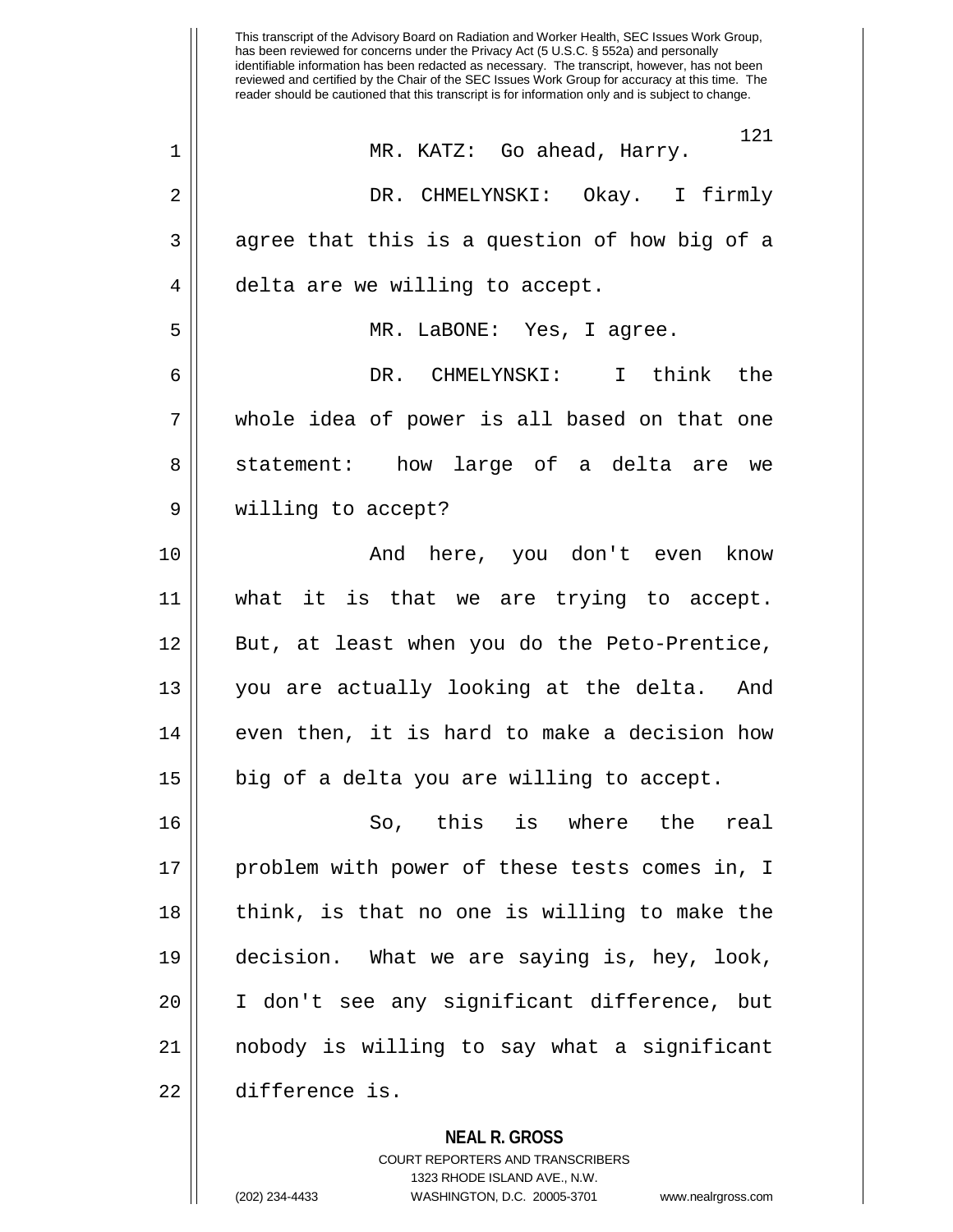**NEAL R. GROSS** COURT REPORTERS AND TRANSCRIBERS 1323 RHODE ISLAND AVE., N.W. (202) 234-4433 WASHINGTON, D.C. 20005-3701 www.nealrgross.com This transcript of the Advisory Board on Radiation and Worker Health, SEC Issues Work Group, has been reviewed for concerns under the Privacy Act (5 U.S.C. § 552a) and personally identifiable information has been redacted as necessary. The transcript, however, has not been reviewed and certified by the Chair of the SEC Issues Work Group for accuracy at this time. The reader should be cautioned that this transcript is for information only and is subject to change. 122 1 || MR. LaBONE: It is statistically 2 | significant. 3 DR. CHMELYNSKI: I understand 4 || that, but I am just saying, if it is more  $5 \parallel$  than 20 apart, is that going to bother you? 6 || If it is more than 200 apart, 500 apart? I 7 don't see anybody willing to put their heels 8 || on the ground and say, "Ah, this is what I'm 9 || trying to test for." I would like to know 10 || what we are trying to test for before we say, 11 "Ah, we didn't see it." 12 MR. LaBONE: What you have to do 13 is define for me, in order to do that, what 14 is the difference that is of practical 15 significance to you in a Probability of 16 Causation decision if you have two neptunium 17 || results. 18 DR. CHMELYNSKI: I agree, that's 19 | the question. 20 MR. LaBONE: Okay. I don't know 21 how to do that. I have asked, and it is not 22 || clear to me for every type of cancer, for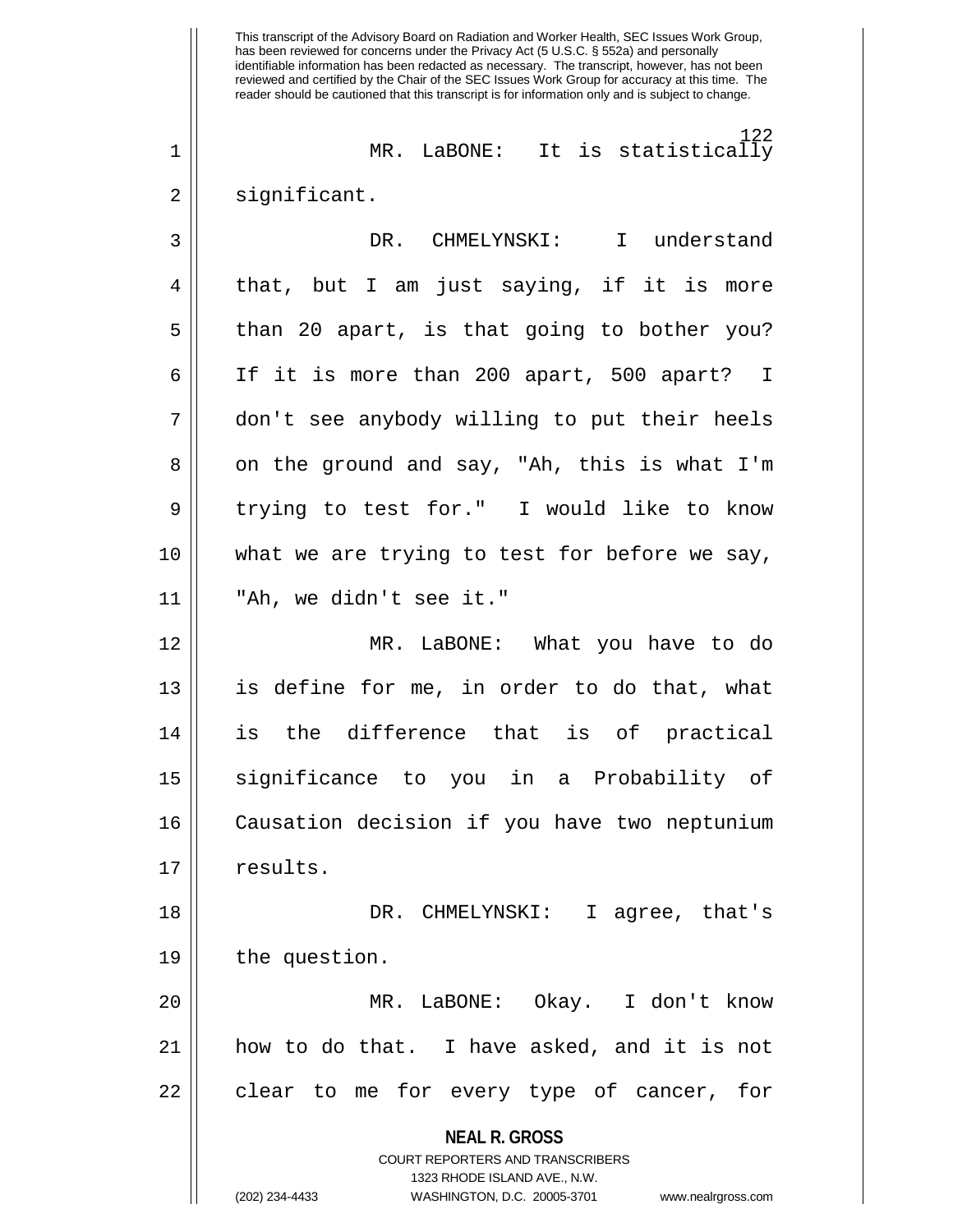**NEAL R. GROSS** COURT REPORTERS AND TRANSCRIBERS 1323 RHODE ISLAND AVE., N.W. (202) 234-4433 WASHINGTON, D.C. 20005-3701 www.nealrgross.com 123 1 || every sort of intake regime, how you come up 2 || with a single estimate of practical 3 || significance. If you have some suggestions  $4 \parallel$  on that  $-$ 5 DR. NETON: Yes, where you end up  $6 \parallel$  is, is there such a thing as de minimis dose 7 differences in this program? 8 MR. LaBONE: Yes, yes. 9 DR. NETON: Because dose drives 10 PC. And de minimis dose, I don't know that 11 anybody is willing to sign up and say that a 12 100-millirem dose is insignificant or 1 13 millirem, well, maybe 1 millirem. But where 14 do you draw that line? And then, that dose 15 difference, again, it is built into this 16 intake model, but, then, it is converted to 17 an individual organ dose on a case-by-case 18 basis. 19 So, you know, you can take this 20 model and calculate a liver dose, a lung 21 dose, a kidney dose. So, it is a very 22 | complicated scenario.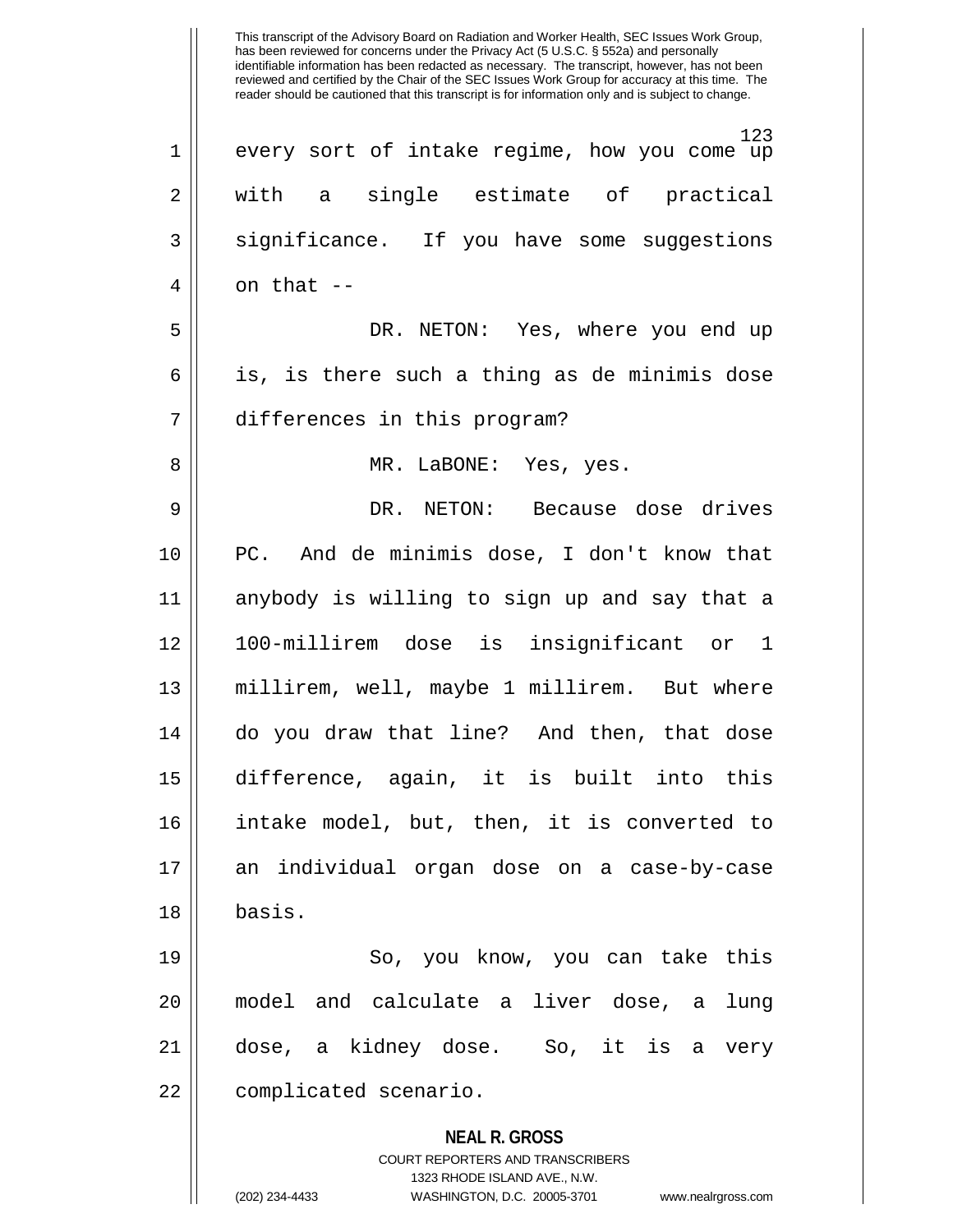**NEAL R. GROSS** COURT REPORTERS AND TRANSCRIBERS 1323 RHODE ISLAND AVE., N.W. (202) 234-4433 WASHINGTON, D.C. 20005-3701 www.nealrgross.com This transcript of the Advisory Board on Radiation and Worker Health, SEC Issues Work Group, has been reviewed for concerns under the Privacy Act (5 U.S.C. § 552a) and personally identifiable information has been redacted as necessary. The transcript, however, has not been reviewed and certified by the Chair of the SEC Issues Work Group for accuracy at this time. The reader should be cautioned that this transcript is for information only and is subject to change. 124 1 We have talked about this a lot. 2 | Can we identify that significant difference? 3 || And it always comes back to a de minimis dose 4 difference. And I'm not sure that it can be 5 defined. 6 CHAIRMAN MELIUS: Or we're not 7 willing. 8 DR. NETON: Or we're not willing  $9 \parallel$  to. 10 MR. LaBONE: Make it even easier. 11 What external dose is basically of no 12 interest to you? Is it 100 millirem, 500? I 13 don't know. 14 DR. NETON: Because that is what 15 it comes down to. 16 MR. LaBONE: Yes. 17 DR. NETON: We would be 18 || stratifying models and fitting these curves 19 || and coming up with very different scenarios  $20$  || for no real benefit possibly. But, again, we 21 would have to figure out what the dose  $22$  | difference is, and I'm not sure  $-$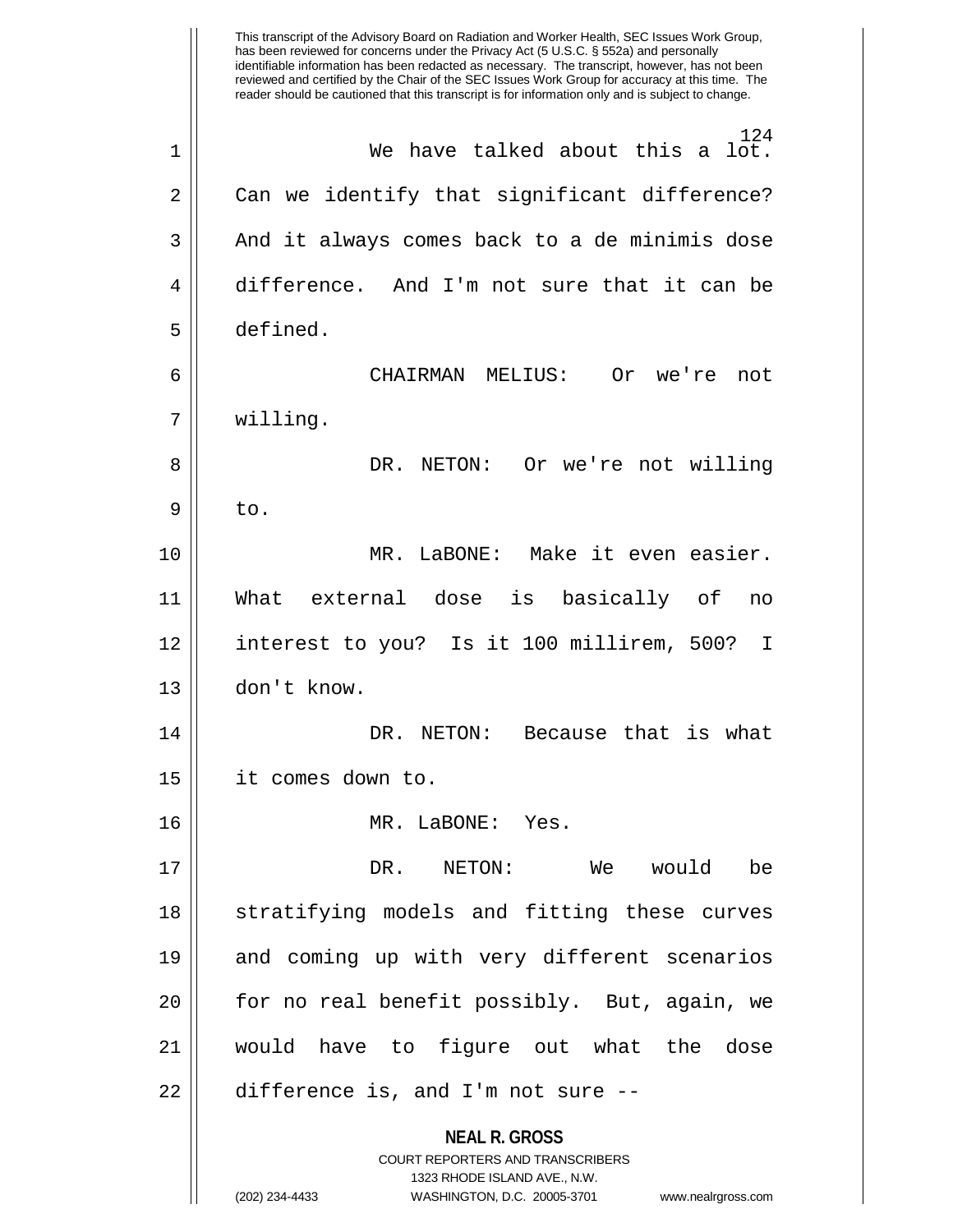**NEAL R. GROSS** COURT REPORTERS AND TRANSCRIBERS 1323 RHODE ISLAND AVE., N.W. has been reviewed for concerns under the Privacy Act (5 U.S.C. § 552a) and personally identifiable information has been redacted as necessary. The transcript, however, has not been reviewed and certified by the Chair of the SEC Issues Work Group for accuracy at this time. The reader should be cautioned that this transcript is for information only and is subject to change. 125 1 CHAIRMAN MELIUS: And it may be 2 different for different workers. And how long 3 || you worked there or what kind of work you did  $4 \parallel$  and what your exposures were, and so forth. 5 And I think when we were first  $6 \parallel$  talking about this, we said, well, you know, 7 any exposure could be critical because it 8 || might get you from 49.9, you know, whatever, 9 get you over the top, so to speak, in terms 10 || of doing dose reconstruction. 11 MR. LaBONE: You are talking 12 || significance testing. 13 CHAIRMAN MELIUS: Yes. 14 MR. LaBONE: You're talking what 15 we're doing here. 16 CHAIRMAN MELIUS: Yes. Yes. And 17 I think, on the one hand, we need to wrestle 18 with that issue. 19 I think when we were looking at 20 || using statistical testing, I think we have to 21 || sort of think of how are we going to utilize  $22$  | those; what assumptions do we make going in,

This transcript of the Advisory Board on Radiation and Worker Health, SEC Issues Work Group,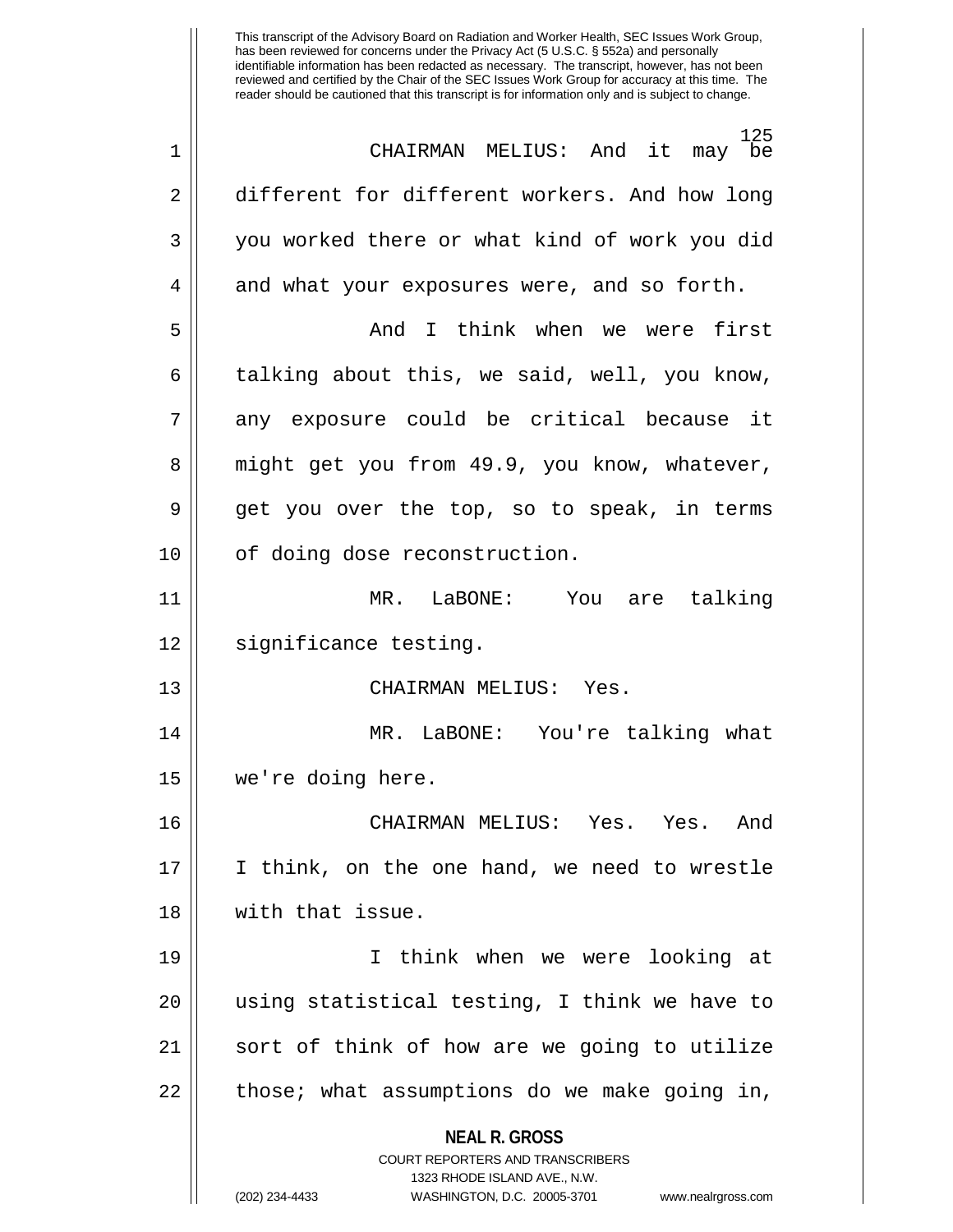| $\mathbf 1$ | 126<br>and so forth. And I think some of<br>the |
|-------------|-------------------------------------------------|
| 2           | differences between what Tom and ORAU wrote     |
| 3           | up and what SC&A is this sort of, well, which   |
| 4           | assumption applies in which situation? Do we    |
| 5           | assume that, should we come in and assume       |
| 6           | that there is stratification? Or do we          |
| 7           | assume that there is no stratification and      |
| 8           | say that only if it is statistically            |
| 9           | significantly different do we then apply        |
| 10          | stratification. And that is going to vary by    |
| 11          | sample size and depend on a whole bunch of      |
| 12          | other things. And as we said, we can have a     |
| 13          | huge amount of data and find something          |
| 14          | statistically significant that's of maybe       |
| 15          | very little practical significance.             |
| 16          | DR. NETON: Part of the problem                  |
| 17          | of being very generous in assuming              |
| 18          | stratification, in other words, very            |
| 19          | claimant-favorable to stratify for one set,     |
| 20          | is you are robbing from Peter to pay Paul.      |
| 21          | If you assume a priori that I am                |
| 22          | going to say this data set is stratified and    |
|             | <b>NEAL R. GROSS</b>                            |

COURT REPORTERS AND TRANSCRIBERS 1323 RHODE ISLAND AVE., N.W.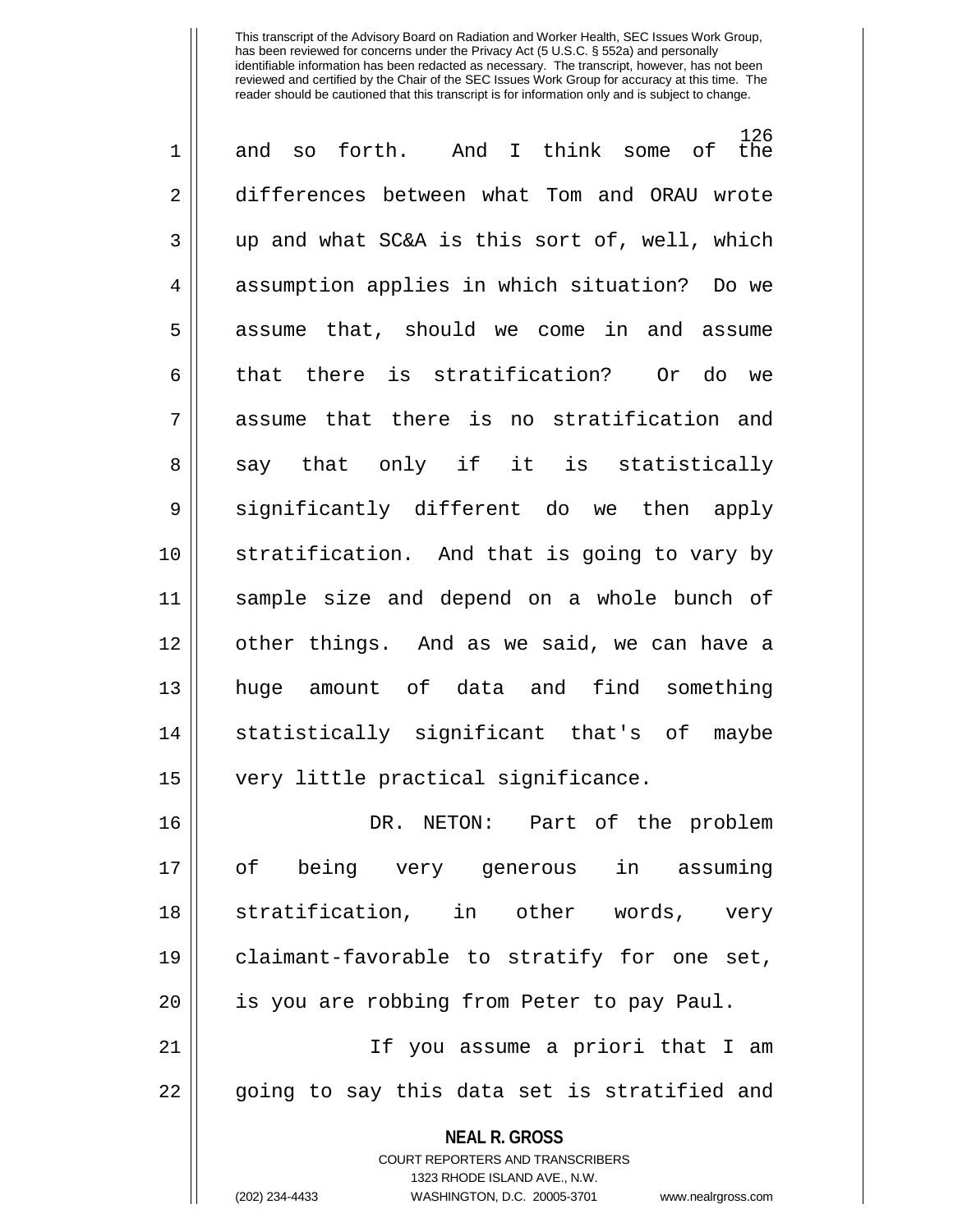**NEAL R. GROSS** COURT REPORTERS AND TRANSCRIBERS 127 1 you have a very lax statistical acceptance 2 criteria, you are taking dose away from the 3 || other strata by definition. 4 DR. CHMELYNSKI: I agree with  $5 \parallel$  that, but it glosses over the reality. Let's  $6 \parallel$  say you have 1,000 and a couple from the 7 construction workers. And now, what you are 8|| selling is that, if I leave those 9 || construction workers out, I am robbing the 10 non-construction workers of that little 11 contribution. 12 || However, if you turn it around 13 || and say I have a handful of my construction 14 workers, and now I am going to, instead, mix 15 in 3,000 data points from the non-16 construction workers, you are actually 17 hurting them more in the terms of trade and 18 || trade facility. 19 And so, I think the general 20 || statement is, yes, that you will always 21 be -- you can't be claimant-favorable to both 22 || sides. But I think what we are interested

1323 RHODE ISLAND AVE., N.W.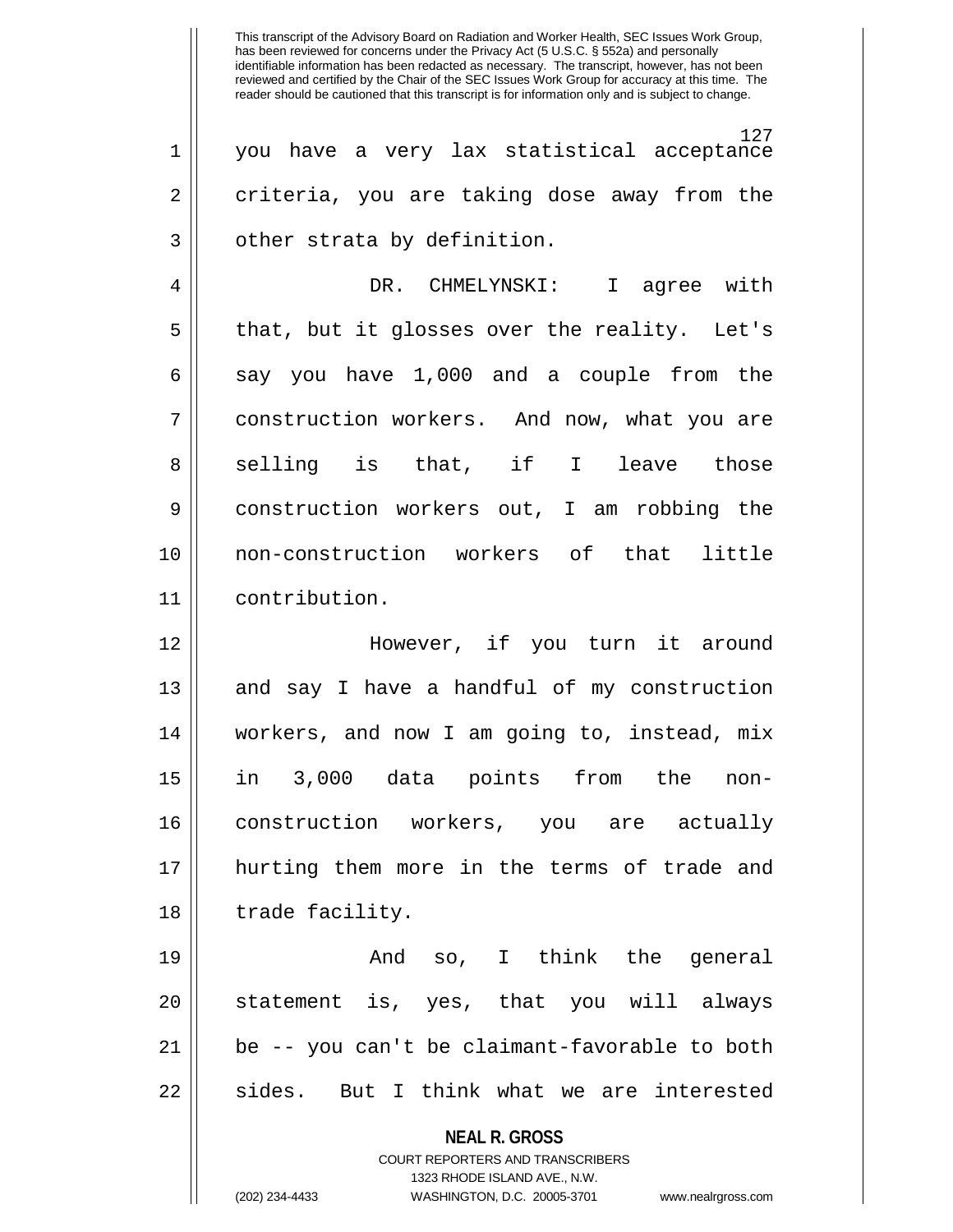**NEAL R. GROSS** COURT REPORTERS AND TRANSCRIBERS 1323 RHODE ISLAND AVE., N.W. 128<br>the 1 || here is being claimant-favorable to 2 || highly-exposed workers. And what we are  $3 \parallel$  doing is not --4 DR. NETON: Well, we don't know 5 || if they are the highly-exposed workers. That  $6 \parallel$  is what we are trying to find out. 7 But the other issue is, if you do 8 || stratify on a year-by-year basis, one has to 9 accept the fact that in some cases it is 10 going to be the dose is less. You can't 11 always just cherry pick the high ones and 12 || say, well, it's higher in 1956. And if it is 13 || lower in '55, that's the way the chips fall. 14 || So, I don't know. 15 DR. MAKHIJANI: Obviously, a 16 stratification decision has to be made on 17 some objective criteria, not whether somebody 18 is going to get a higher and lower dose in 19 || any particular year. 20 DR. TAULBEE: If I could use an 21 example of tritium, let's say, at Savannah 22 || River, and if you look at the people in the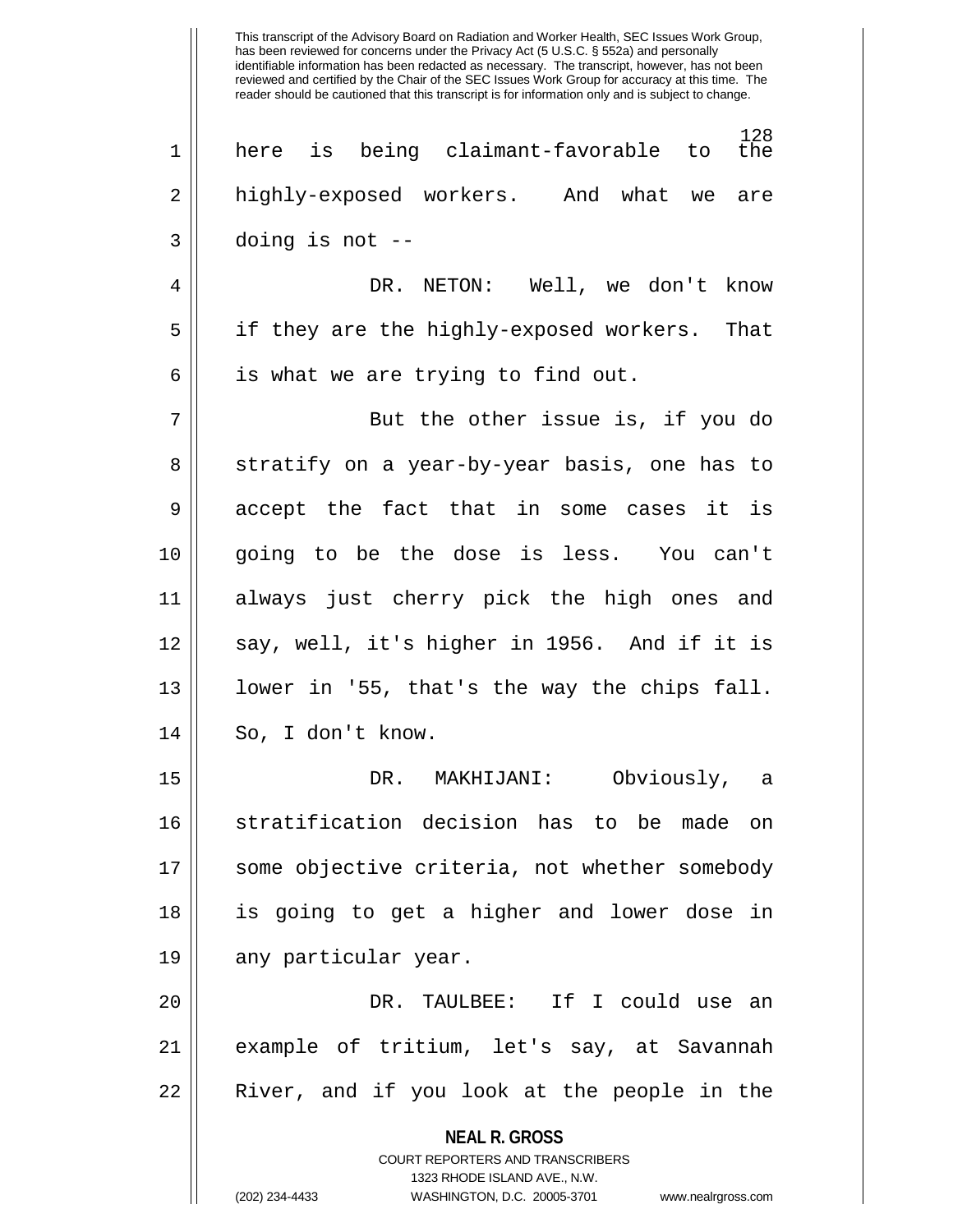129<br>the  $1 \parallel$  tritium facility versus the 100 areas, 2 || reactors, the reactors, believe it or not, 3 have a significantly higher exposure to 4 || tritium than the people in the tritium 5 facility. It is was working in a disassembly 6 || basin. They got larger intakes doing 7 | maintenance activities out there.

8 || But what we are doing is we are 9 || applying this to unmonitored workers. And 10 so, if you look at the population of the 11 reactor workers that had this higher exposure 12 and compared to the tritium facilities, you 13 will see statistical differences. But both 14 || sets, I mean, if you talk to the workers, 15 they talk about leaving urine samples out 16 there, whether they are construction trades 17 or not. And so, we end up with about 80 18 || percent of the people working in those areas 19 have tritium-monitoring data.

20 So, now we are applying this 21 model to the 20 percent that were not 22 monitored in this particular case. So,

> **NEAL R. GROSS** COURT REPORTERS AND TRANSCRIBERS 1323 RHODE ISLAND AVE., N.W. (202) 234-4433 WASHINGTON, D.C. 20005-3701 www.nealrgross.com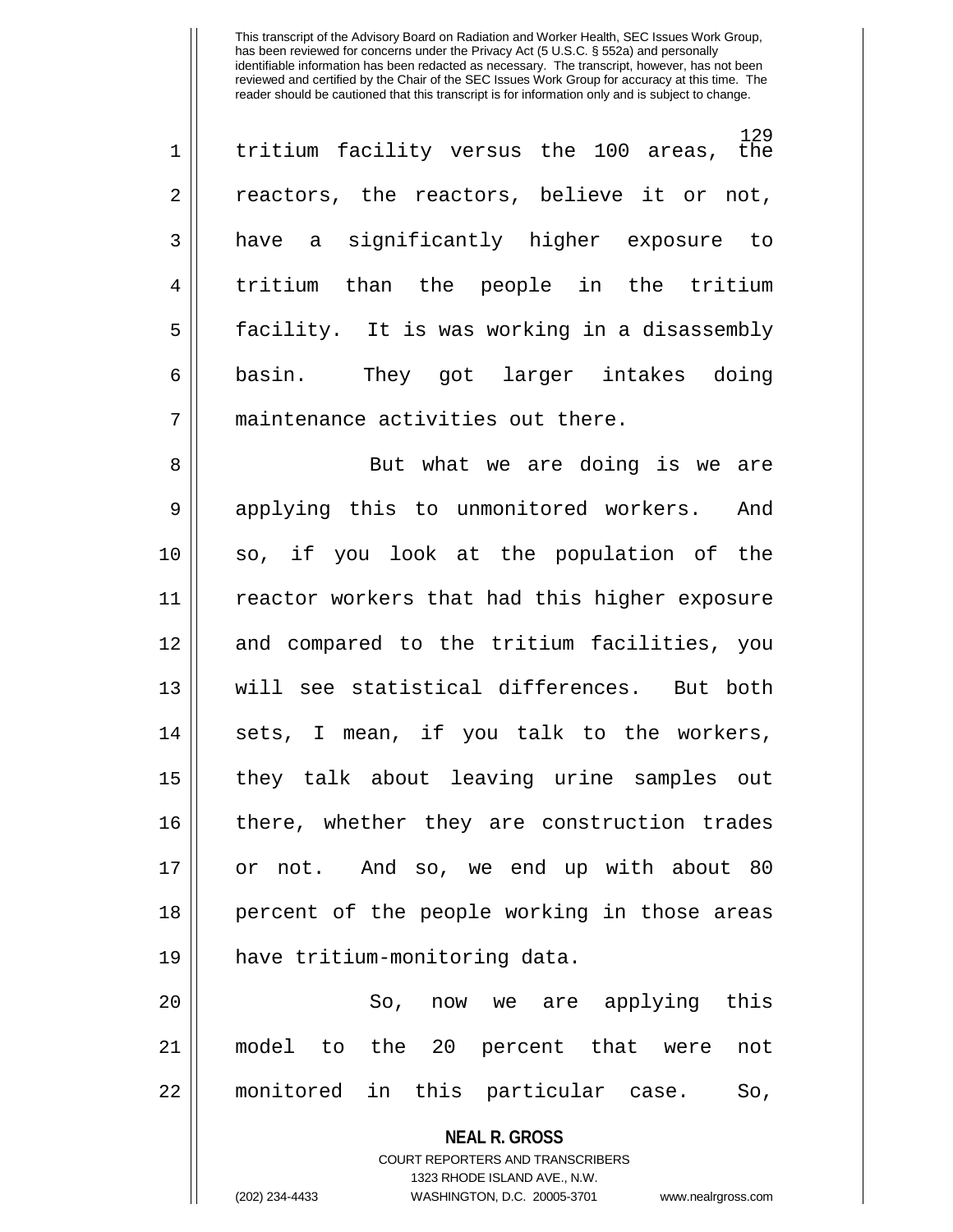| $\mathbf 1$    | 130<br>stratification, you are making kind of a                                                     |
|----------------|-----------------------------------------------------------------------------------------------------|
| $\overline{2}$ | decision of this person should be in the                                                            |
| 3              | reactors versus this other area, and we can                                                         |
| $\overline{4}$ | do that. But the whole coworker model,                                                              |
| 5              | especially if you apply like the 95th                                                               |
| 6              | percentile, as Jim was talking about, I think                                                       |
| 7              | is appropriate. It is easier for us. We                                                             |
| 8              | don't have to go through and try to evaluate                                                        |
| 9              | more of where this person worked, at which                                                          |
| 10             | time period, which year he was here at the                                                          |
| 11             | tritium facilities. This year he was over at                                                        |
| 12             | the reactor facilities. The general coworker                                                        |
| 13             | model seems to work.                                                                                |
| 14             | So, there is a case where we see                                                                    |
| 15             | a statistically-significant difference, and                                                         |
| 16             | it is a big one. Well, I shouldn't say "big                                                         |
| 17             | because it is actually more like 10<br>one"                                                         |
| 18             | millirem to 30 millirem. So, it is not huge                                                         |
| 19             | a dose standpoint, but<br>it<br>from<br>is                                                          |
| 20             | statistically significant.                                                                          |
| 21             | So, this is a case where<br>one                                                                     |
| 22             | general coworker model I think<br>is                                                                |
|                | <b>NEAL R. GROSS</b>                                                                                |
|                | <b>COURT REPORTERS AND TRANSCRIBERS</b>                                                             |
|                | 1323 RHODE ISLAND AVE., N.W.<br>(202) 234-4433<br>WASHINGTON, D.C. 20005-3701<br>www.nealrgross.com |
|                |                                                                                                     |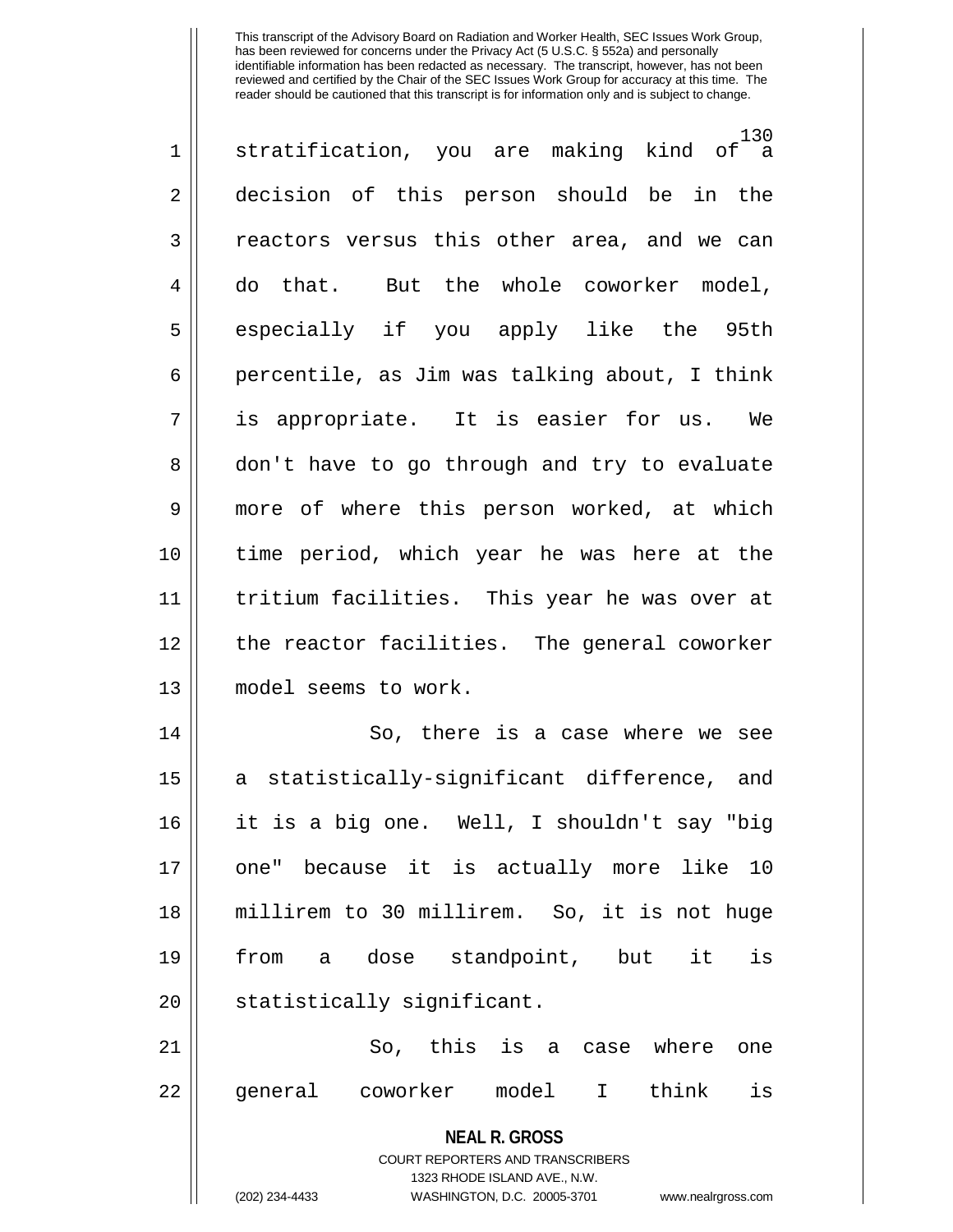1 appropriate.

131

| $\overline{2}$ | DR. MAKHIJANI: I think this goes                                                                                                                                       |
|----------------|------------------------------------------------------------------------------------------------------------------------------------------------------------------------|
| 3              | back to a question that came up earlier.                                                                                                                               |
| 4              | When you can actually demonstrate, rather                                                                                                                              |
| 5              | than assume, that people with the highest                                                                                                                              |
| 6              | exposure potentials were systematically among                                                                                                                          |
| 7              | those who were monitored, and most of them                                                                                                                             |
| 8              | were monitored, then you have a very good                                                                                                                              |
| 9              | taste.                                                                                                                                                                 |
| 10             | But in many of the cases that we                                                                                                                                       |
| 11             | are talking about, the monitoring data for                                                                                                                             |
| 12             | these neptuniums, the thoriums, and so on,                                                                                                                             |
| 13             | are pretty thin in some cases. And americium                                                                                                                           |
| 14             | data are plentiful in some years and not so                                                                                                                            |
| 15             | plentiful in other years. And in some cases                                                                                                                            |
| 16             | for neptunium the data on construction                                                                                                                                 |
| 17             | workers are pretty thin in almost years, if I                                                                                                                          |
| 18             | remember correctly.                                                                                                                                                    |
| 19             | So, in those cases you actually                                                                                                                                        |
| 20             | have a much bigger problem because you have                                                                                                                            |
| 21             | to go and demonstrate that the construction                                                                                                                            |
| 22             | workers who were monitored, were actually                                                                                                                              |
|                | <b>NEAL R. GROSS</b><br><b>COURT REPORTERS AND TRANSCRIBERS</b><br>1323 RHODE ISLAND AVE., N.W.<br>(202) 234-4433<br>WASHINGTON, D.C. 20005-3701<br>www.nealrgross.com |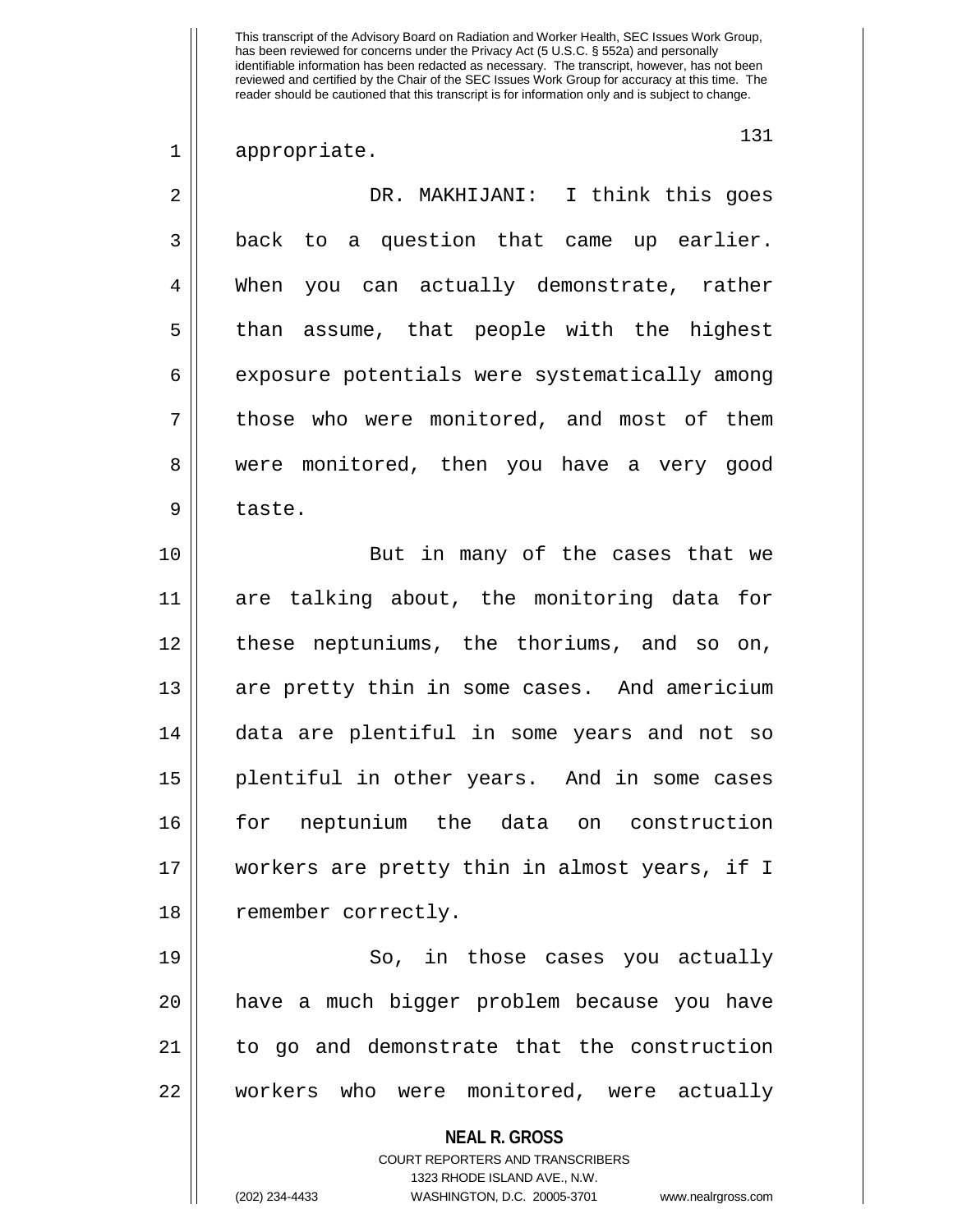**NEAL R. GROSS** COURT REPORTERS AND TRANSCRIBERS 1323 RHODE ISLAND AVE., N.W. (202) 234-4433 WASHINGTON, D.C. 20005-3701 www.nealrgross.com This transcript of the Advisory Board on Radiation and Worker Health, SEC Issues Work Group, has been reviewed for concerns under the Privacy Act (5 U.S.C. § 552a) and personally identifiable information has been redacted as necessary. The transcript, however, has not been reviewed and certified by the Chair of the SEC Issues Work Group for accuracy at this time. The reader should be cautioned that this transcript is for information only and is subject to change. 132 1 monitored, were in the areas where they had 2 exposure potential relative to other 3 construction workers. And that needs to be 4 demonstrated. And I think, so far, it has 5 | just been assumed. 6 DR. TAULBEE: I would agree and 7 disagree. 8 || (Laughter.) 9 Where I agree is that we 10 certainly need to do the evaluation, and we 11 have, where I disagree with you saying we 12 assumed it. We didn't assume it. We did 13 evaluate it, but we have not documented it 14 well. 15 DR. MAKHIJANI: Okay. 16 DR. TAULBEE: And that is 17 || something that we can do. 18 DR. MAKHIJANI: I think your 19 report said you assumed it. So, that is 20 || according to your report. 21 || (Laughter.) 22 CHAIRMAN MELIUS: The footnote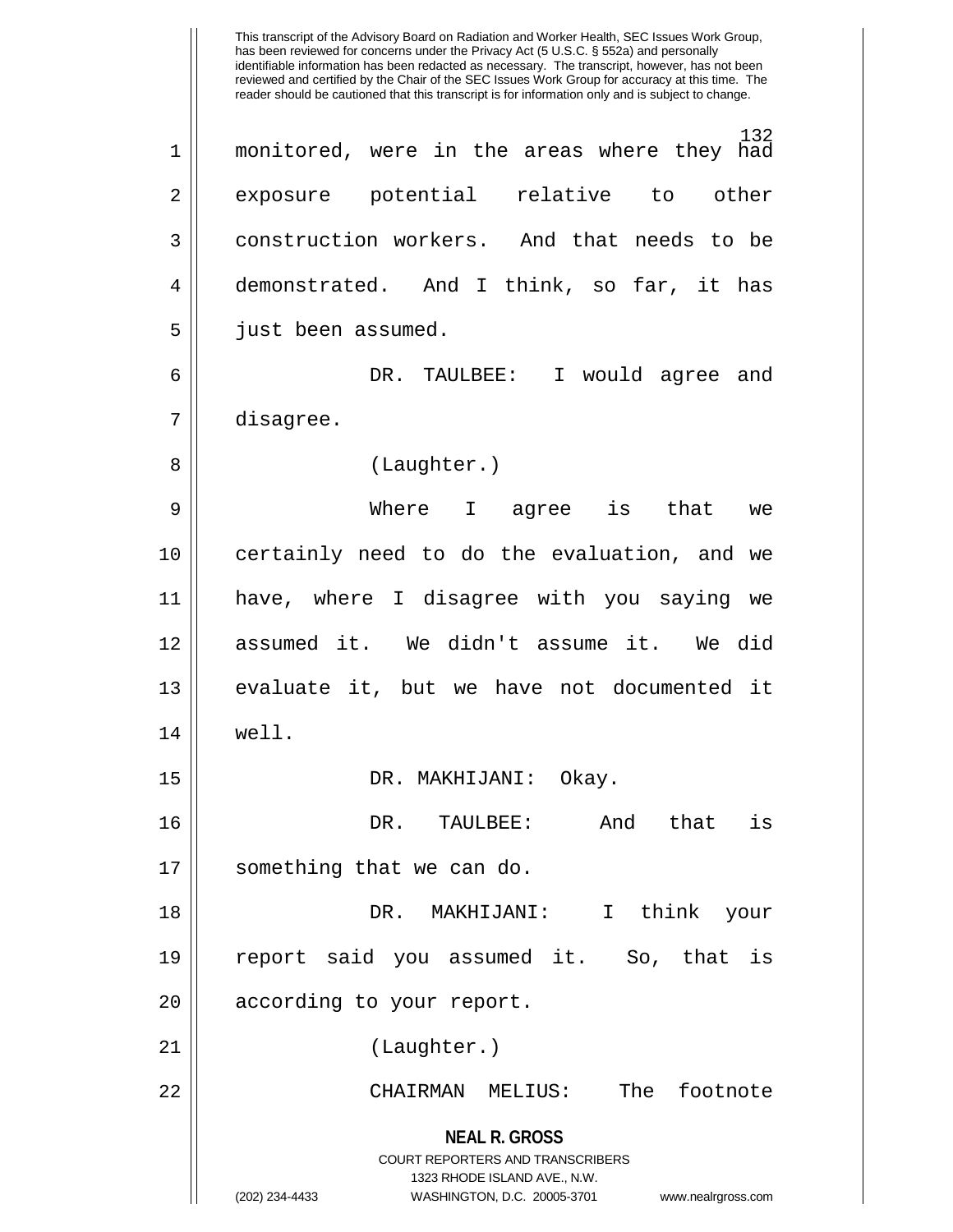1 || got left out.

## 2 || (Laughter.)

3 DR. TAULBEE: There were other 4 || things that we evaluated. The words 5 || "Technical Report," identifying incidents, 6 || the bioassay control procedures, who was 7 monitored and when and why, and then, the 8 || followup of the number of samples that we 9 have relative to the general population 10 working in those buildings. So, those are all 11 things that we qualitatively analyzed before 12 | that assumption.

13 DR. MAKHIJANI: If I could circle 14 back to the prior discussion that Jim raised 15 || and Tom was saying about what delta is 16 || significant, what dose level is significant, 17 you know, we had this discussion in a very 18 different context of the 250-day discussion. 19 And I remember Jim Neton saying that, you 20 || know, 1-rem dose could make a difference in 21 some cancers, leukemias I think, if I 22 | remember correctly.

> **NEAL R. GROSS** COURT REPORTERS AND TRANSCRIBERS 1323 RHODE ISLAND AVE., N.W. (202) 234-4433 WASHINGTON, D.C. 20005-3701 www.nealrgross.com

133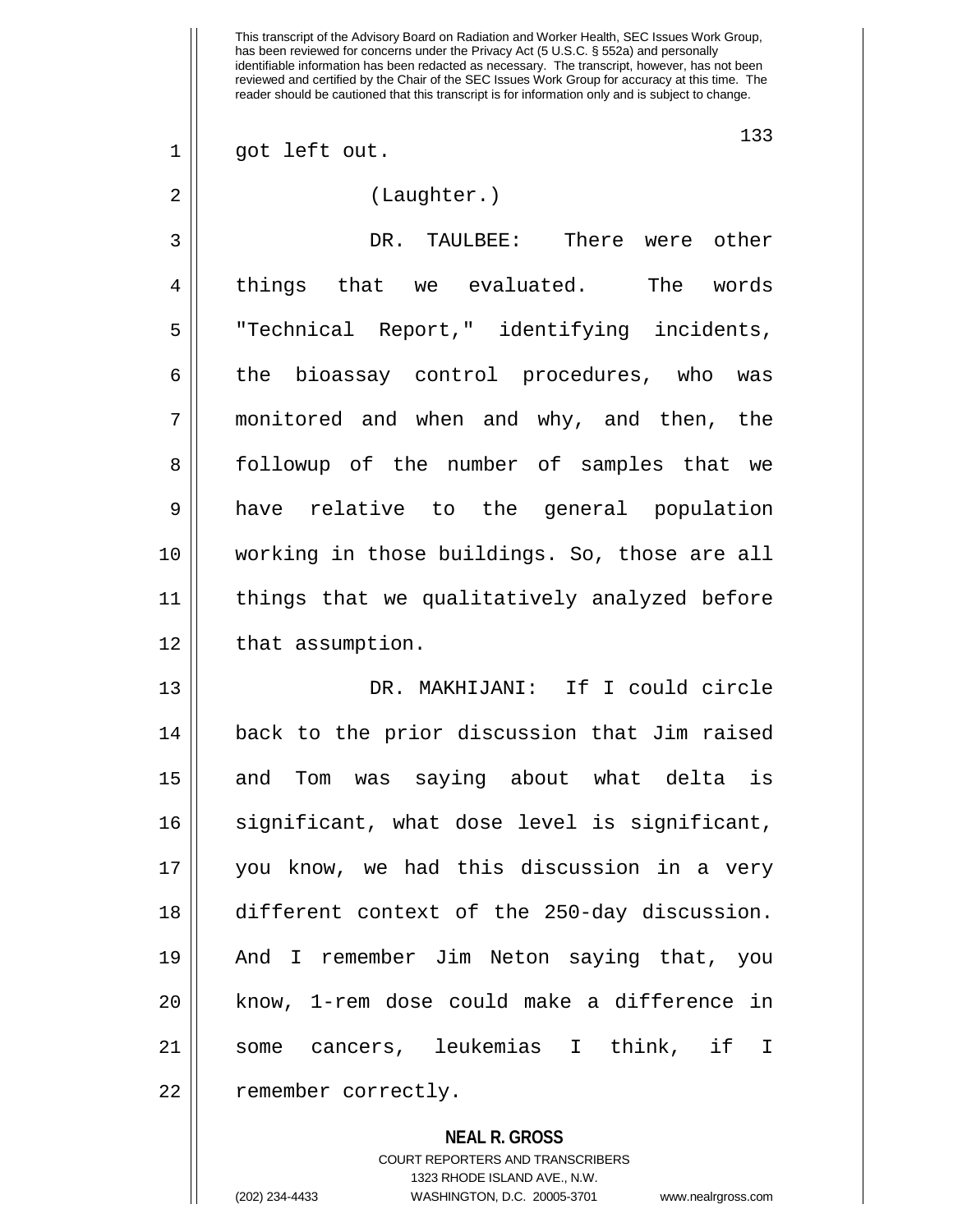| $\mathbf 1$    | 134<br>And so, I think we have<br>some                              |
|----------------|---------------------------------------------------------------------|
| $\overline{2}$ | notion of a level of dose that does make a                          |
| 3              | difference for at least one cancer, 500                             |
| 4              | millirem or 1 rem in some circumstances. So,                        |
| 5              | the kind of differences that are factors of 2                       |
| 6              | and 3 in that chart that is up being                                |
| 7              | displayed, your slide No. -- for people on                          |
| 8              | the phone $--$ I don't $--$                                         |
| 9              | DR. NETON: Four.                                                    |
| 10             | DR. MAKHIJANI: -- slide No. 4,                                      |
| 11             | we could potentially evaluate what's                                |
| 12             | important and whether it meets the practical                        |
| 13             | significance criteria, which hasn't been done                       |
| 14             | so far, as you said. So, potentially, it can                        |
| 15             | be done with some objective practical                               |
| 16             | criteria.                                                           |
| 17             | DR. NETON: Yes. Yes. It would                                       |
| 18             | be somewhat cumbersome, though, because,                            |
| 19             | remember, these models, these fits go in                            |
|                |                                                                     |
| 20             | piecemeal order through the 30 years. So,                           |
| 21             | the new fits to these individual data points                        |
| 22             | that make up the 50th percentile would have                         |
|                | <b>NEAL R. GROSS</b><br><b>COURT REPORTERS AND TRANSCRIBERS</b>     |
|                | 1323 RHODE ISLAND AVE., N.W.                                        |
|                | (202) 234-4433<br>WASHINGTON, D.C. 20005-3701<br>www.nealrgross.com |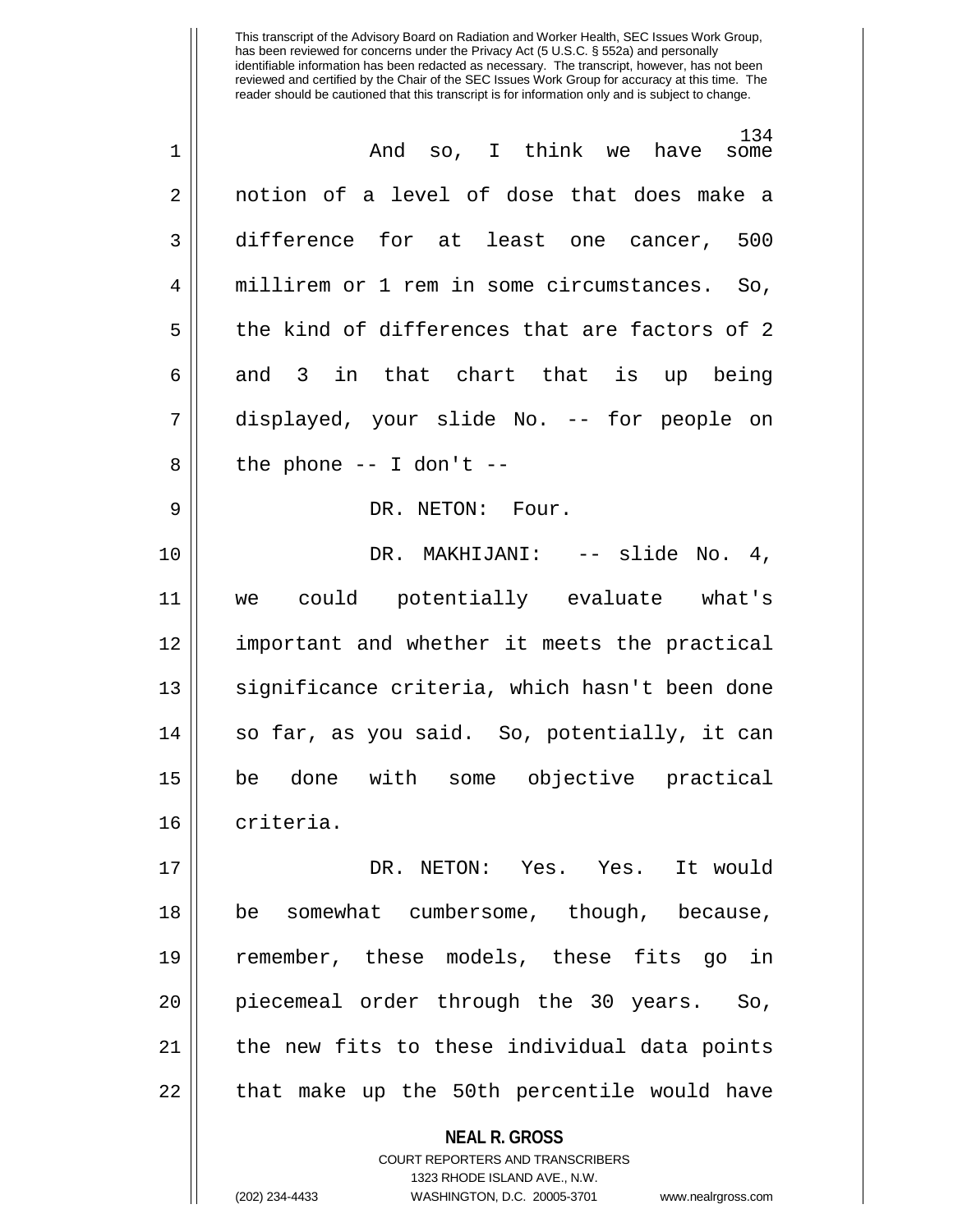| $\mathbf 1$ | 135<br>to be rerun and come up with a new intake                                                    |
|-------------|-----------------------------------------------------------------------------------------------------|
| 2           | regime, so to speak, you know, Intake Regime                                                        |
| 3           | 1, 2, 3, 4, and then, compare that to some                                                          |
| 4           | dose of consequence based on a presumed                                                             |
| 5           | hypothetical case. I mean, I don't know how                                                         |
| 6           | else you would do it. You would say, okay,                                                          |
| 7           | if I had liver cancer, I was exposed during                                                         |
| 8           | these years, what dose difference will that                                                         |
| 9           | make?                                                                                               |
| 10          | DR. MAKHIJANI: Well, you could                                                                      |
| 11          | come up with a general number of dose of                                                            |
| 12          | consequence that is conservative, which is                                                          |
| 13          | what you were doing when we discussed the                                                           |
| 14          | 250-day question.                                                                                   |
| 15          | DR. NETON: Yes, yes.                                                                                |
| 16          | DR. MAKHIJANI: The 500 millirem                                                                     |
| 17          | or 1 rem; I can't remember the exact number.                                                        |
| 18          | NETON: I like the line of<br>DR.                                                                    |
| 19          | thought here because it kind of ties in with                                                        |
| 20          | residual period and small<br>the<br>doses                                                           |
| 21          | versus -- you know, how meaningful are these                                                        |
| 22          | small doses in the residual period, which is                                                        |
|             | <b>NEAL R. GROSS</b>                                                                                |
|             | <b>COURT REPORTERS AND TRANSCRIBERS</b>                                                             |
|             | 1323 RHODE ISLAND AVE., N.W.<br>(202) 234-4433<br>WASHINGTON, D.C. 20005-3701<br>www.nealrgross.com |
|             |                                                                                                     |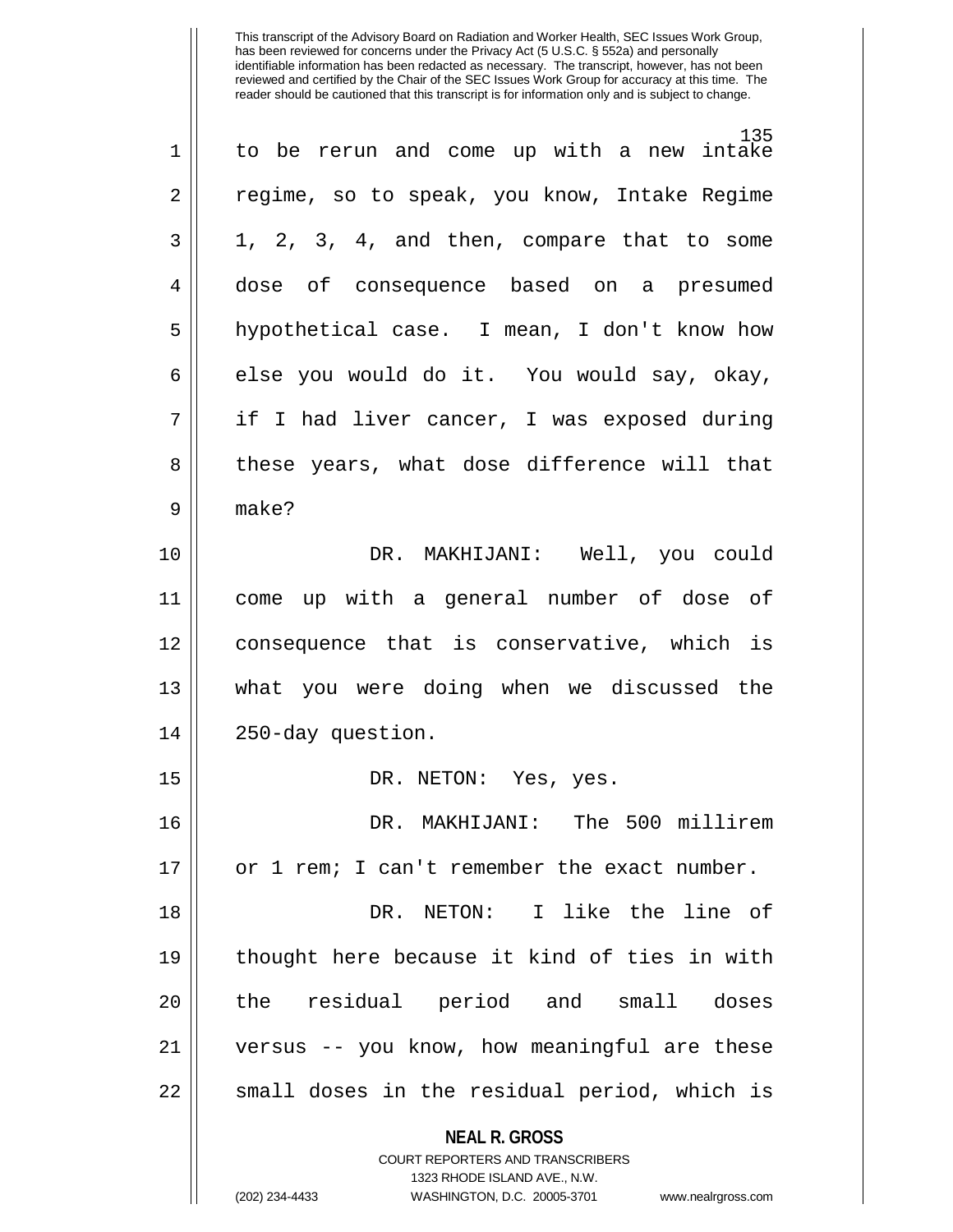**NEAL R. GROSS** COURT REPORTERS AND TRANSCRIBERS 1323 RHODE ISLAND AVE., N.W. (202) 234-4433 WASHINGTON, D.C. 20005-3701 www.nealrgross.com This transcript of the Advisory Board on Radiation and Worker Health, SEC Issues Work Group, has been reviewed for concerns under the Privacy Act (5 U.S.C. § 552a) and personally identifiable information has been redacted as necessary. The transcript, however, has not been reviewed and certified by the Chair of the SEC Issues Work Group for accuracy at this time. The reader should be cautioned that this transcript is for information only and is subject to change. 136 1 kind of a similar issue, not similar issue, 2 || but similar problem. 3 MR. LaBONE: Think about it for 4 how would you do this for external dose.  $5$  | Take the easy case. 6 DR. NETON: Yes. 7 || MR. LaBONE: Okay? Are we going 8 || to stratify on external dose? 9 || DR. NETON: Yes. 10 MR. LaBONE: Okay. And so, how 11 would you -- 12 DR. NETON: But that's another 13 | issue, though. 14 MR. LaBONE: How would you come 15 up with the de minimis for external for all 16 cancers? I mean, so do the easy one first, 17 || and then, move on to the tougher one. 18 DR. NETON: Yes, that is a very 19 good point. 20 MR. LaBONE: Yes. 21 DR. NETON: So, you take 22 || internal, and we haven't talked about it,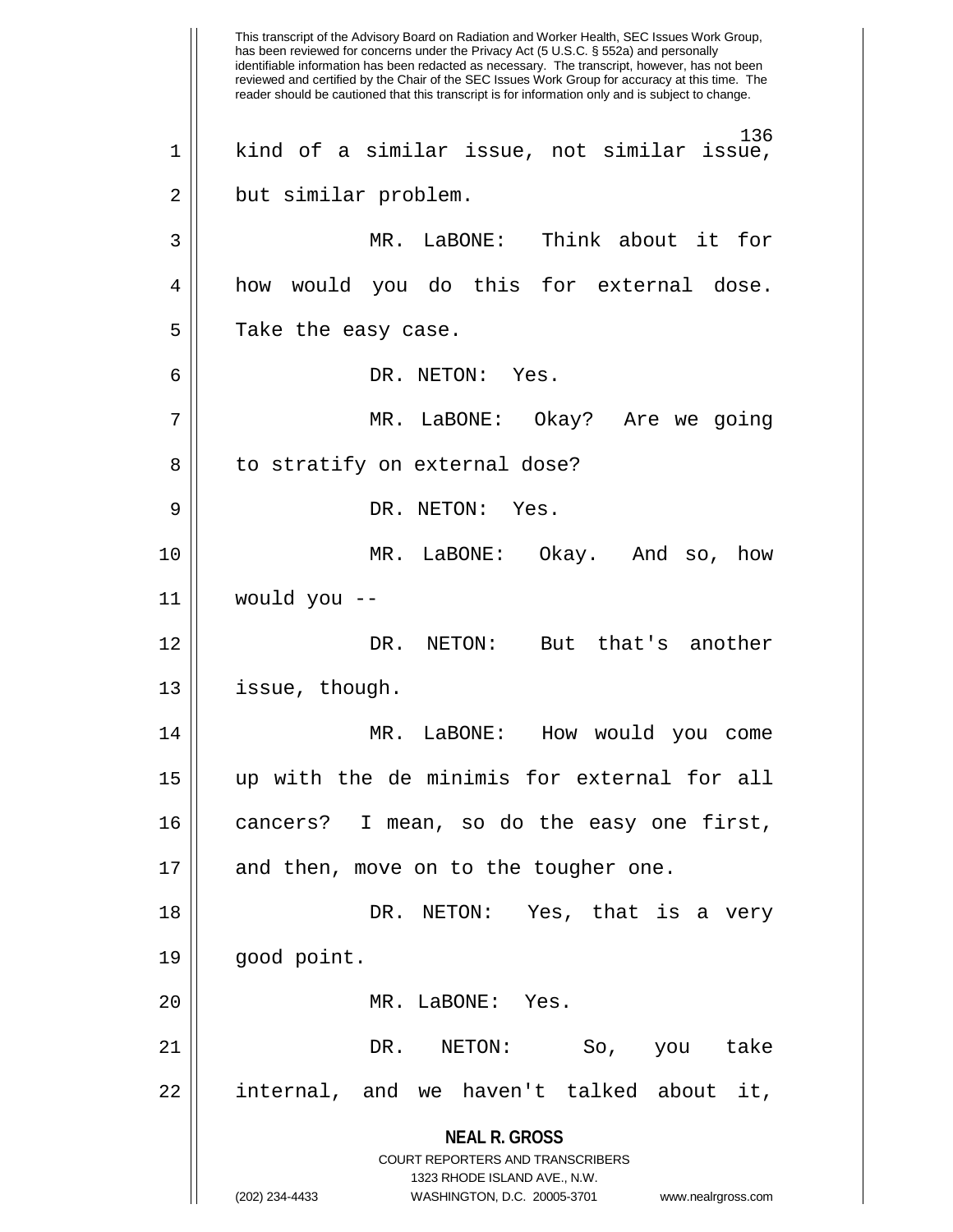**NEAL R. GROSS** COURT REPORTERS AND TRANSCRIBERS 1323 RHODE ISLAND AVE., N.W. (202) 234-4433 WASHINGTON, D.C. 20005-3701 www.nealrgross.com This transcript of the Advisory Board on Radiation and Worker Health, SEC Issues Work Group, has been reviewed for concerns under the Privacy Act (5 U.S.C. § 552a) and personally identifiable information has been redacted as necessary. The transcript, however, has not been reviewed and certified by the Chair of the SEC Issues Work Group for accuracy at this time. The reader should be cautioned that this transcript is for information only and is subject to change. 137 1 || but, I mean, clearly, if you are stratifying 2 || for internal, you are going to stratify for 3 || external, right? 4 CHAIRMAN MELIUS: Which may have 5 been a mistake. 6 (Laughter.) 7 || There's too many complications, 8 || but, conceptually, I think you've got to 9 remember, if we go back when we were 10 initially struggling with SEC decisions, and 11 so forth, it was, well, show us how you would 12 do the dose reconstruction. It is a little 13 different issue. And then, as a result of 14 that, I think people then could come to an 15 agreement, well, you know, we haven't worked 16 this out yet, but it is not going to make 17 || that much difference or it is straightforward 18 or this would be a good procedure, and so 19 forth. 20 || Think the same approach 21 might be useful here without getting tied to 22 || trying to come up with what the value should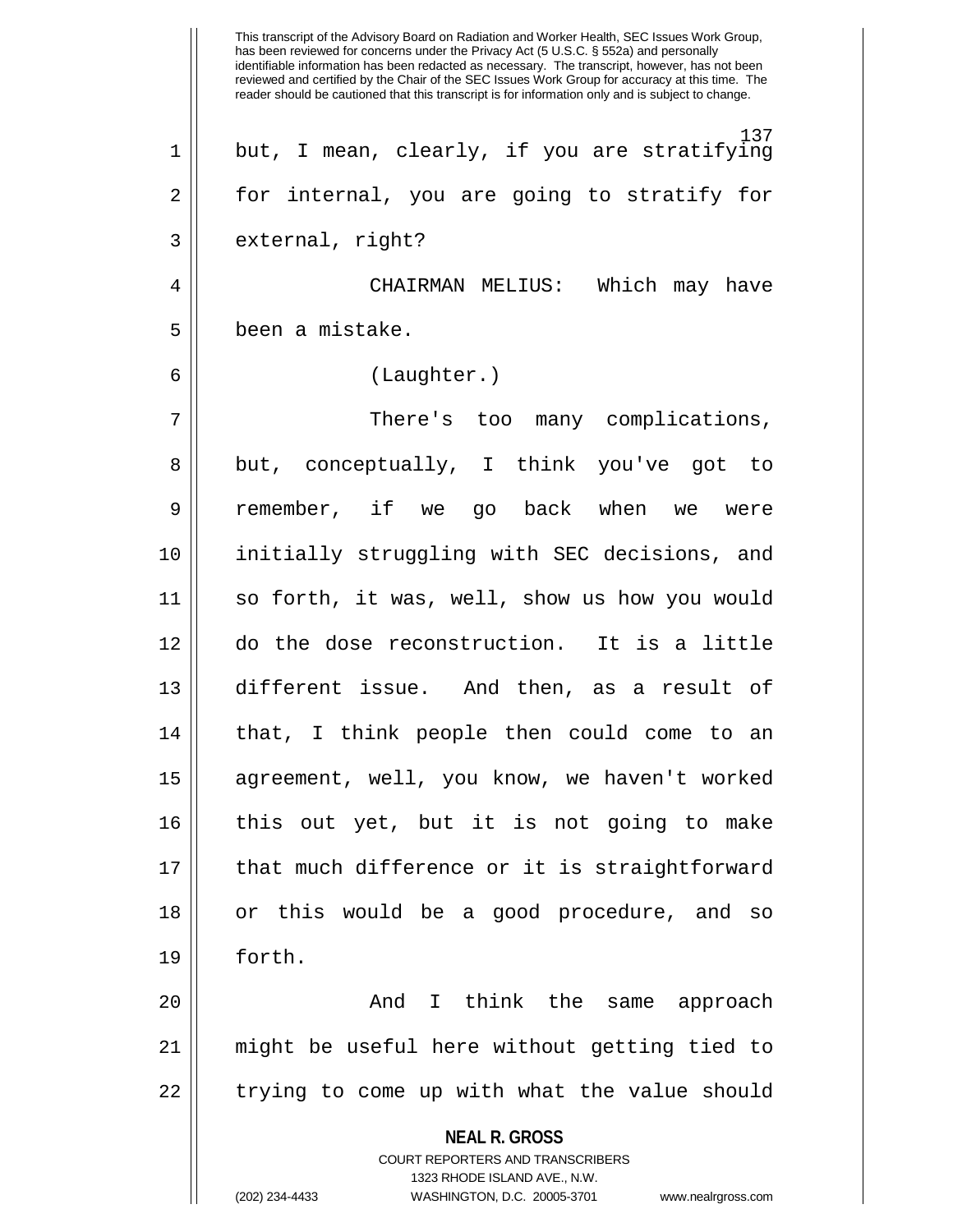138 1 be. Let's just do the calculation or do the 2 | calculation around some arbitrary --

3 DR. NETON: Well, you can come up 4 || with the intake difference. It is pretty  $5 \parallel$  readily -- I mean, that's not hard. It would  $6 \parallel$  be cumbersome, but it is doable, right? I 7 mean, you fit your new -- you stratify the 8 data and you come up with your different 9 geometric means, for example, for 10 construction workers and you fit them into 11 the model, as if you are going to have a 12 || separate model. And then, you compare the 13 || intakes that come out of that analysis.

14 || In my opinion, see, that's where 15 the difference is. If the intakes fall 16 within the uncertainty here, you are not 17 | really changing --

18 MR. LaBONE: But you can't work 19 off the intakes because it is the time 20 || period. It is the dose up to the date of 21 diagnosis. And so, even for a particular 22 intake rate --

> **NEAL R. GROSS** COURT REPORTERS AND TRANSCRIBERS 1323 RHODE ISLAND AVE., N.W. (202) 234-4433 WASHINGTON, D.C. 20005-3701 www.nealrgross.com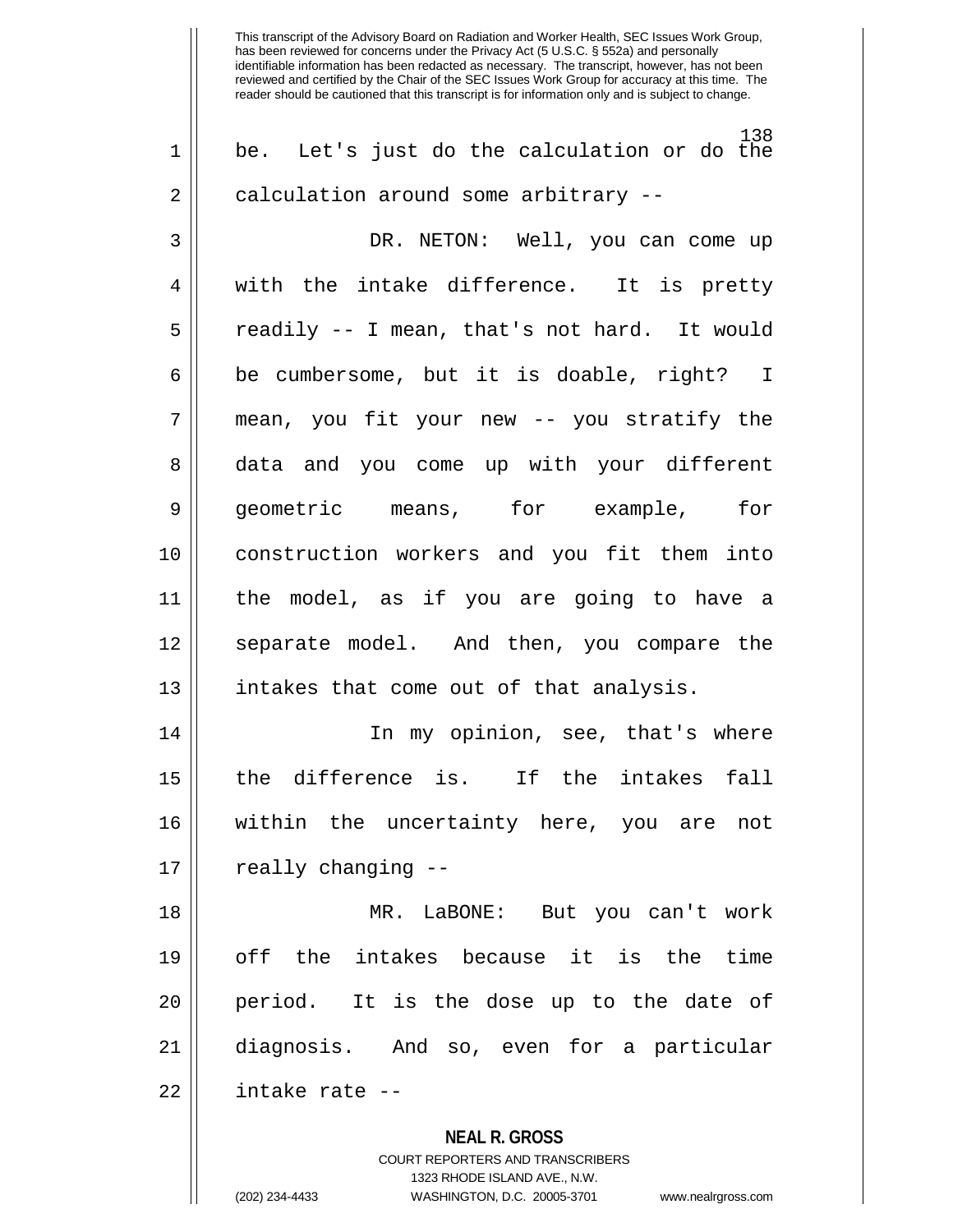**NEAL R. GROSS** COURT REPORTERS AND TRANSCRIBERS 1323 RHODE ISLAND AVE., N.W. (202) 234-4433 WASHINGTON, D.C. 20005-3701 www.nealrgross.com This transcript of the Advisory Board on Radiation and Worker Health, SEC Issues Work Group, has been reviewed for concerns under the Privacy Act (5 U.S.C. § 552a) and personally identifiable information has been redacted as necessary. The transcript, however, has not been reviewed and certified by the Chair of the SEC Issues Work Group for accuracy at this time. The reader should be cautioned that this transcript is for information only and is subject to change. 139 1 DR. NETON: Well, no, you would 2 || have to compare it for the intake regimes  $3 \parallel$  that we have. 4 MR. LaBONE: Yes. Okay. 5 DR. NETON: I mean, because, in 6 reality -- and I talked about this  $7 \parallel$  earlier -- what we do when a person straddles 8 || the intake regimes is you give them both. 9 MR. LaBONE: Yes. 10 DR. NETON: And then, what 11 happens is you end up with an overestimate of  $12$  | the intake by a factor of 3, 4, 5; I don't 13 || know. Clearly, this intake contributed a lot 14 more dose than this one, and this continued 15 || on, you know, this person still continues to 16 get dose from this way out into here, you  $17 \parallel$  reset --18 (Laughter.) 19 CHAIRMAN MELIUS: I am very 20 || impressed with that one. 21 || (Laughter.) 22 DR. NETON: Anyway, I think I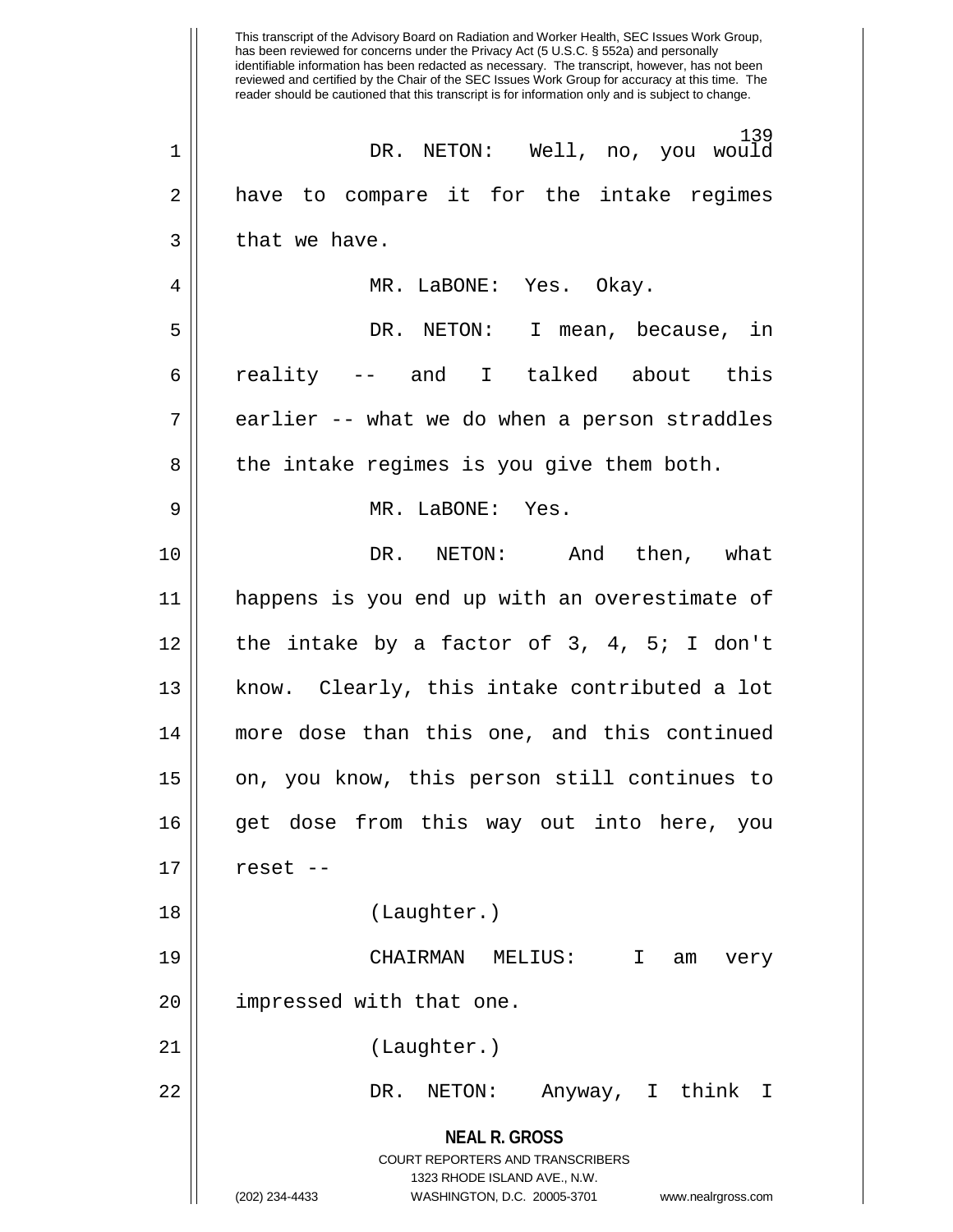|              | This transcript of the Advisory Board on Radiation and Worker Health, SEC Issues Work Group,<br>has been reviewed for concerns under the Privacy Act (5 U.S.C. § 552a) and personally<br>identifiable information has been redacted as necessary. The transcript, however, has not been<br>reviewed and certified by the Chair of the SEC Issues Work Group for accuracy at this time. The<br>reader should be cautioned that this transcript is for information only and is subject to change. |
|--------------|-------------------------------------------------------------------------------------------------------------------------------------------------------------------------------------------------------------------------------------------------------------------------------------------------------------------------------------------------------------------------------------------------------------------------------------------------------------------------------------------------|
| $\mathbf{1}$ | 140<br>made my point with this.                                                                                                                                                                                                                                                                                                                                                                                                                                                                 |
| 2            | CHAIRMAN MELIUS: Very well, very                                                                                                                                                                                                                                                                                                                                                                                                                                                                |
| 3            | dramatically.                                                                                                                                                                                                                                                                                                                                                                                                                                                                                   |
| 4            | (Laughter.)                                                                                                                                                                                                                                                                                                                                                                                                                                                                                     |
| 5            | DR. MAKHIJANI:<br>You<br>know,<br>we                                                                                                                                                                                                                                                                                                                                                                                                                                                            |
| 6            | actually, for external dose at Savannah River                                                                                                                                                                                                                                                                                                                                                                                                                                                   |
| 7            | Site, we actually did stratify for<br>the                                                                                                                                                                                                                                                                                                                                                                                                                                                       |
| 8            | specific construction worker category of                                                                                                                                                                                                                                                                                                                                                                                                                                                        |
| 9            | pipefitters. If you remember the TIB-52                                                                                                                                                                                                                                                                                                                                                                                                                                                         |
| 10           | discussion where the construction worker dose                                                                                                                                                                                                                                                                                                                                                                                                                                                   |
| 11           | reconstruction method is laid out, mainly for                                                                                                                                                                                                                                                                                                                                                                                                                                                   |
| 12           | external dose, we called out pipefitters from                                                                                                                                                                                                                                                                                                                                                                                                                                                   |
| 13           | among the construction workers.                                                                                                                                                                                                                                                                                                                                                                                                                                                                 |
| 14           | And part of the thing that is                                                                                                                                                                                                                                                                                                                                                                                                                                                                   |
| 15           | underlying some of our thinking is we showed                                                                                                                                                                                                                                                                                                                                                                                                                                                    |
| 16           | that pipefitters were more exposed, even                                                                                                                                                                                                                                                                                                                                                                                                                                                        |
| 17           | among construction workers. So, there is a                                                                                                                                                                                                                                                                                                                                                                                                                                                      |
| 18           | different adjustment factor for them that we                                                                                                                                                                                                                                                                                                                                                                                                                                                    |
| 19           | all agreed would be appropriate. So, in that                                                                                                                                                                                                                                                                                                                                                                                                                                                    |
| 20           | case we agreed there was kind of a coworker                                                                                                                                                                                                                                                                                                                                                                                                                                                     |
| 21           | $model$ --                                                                                                                                                                                                                                                                                                                                                                                                                                                                                      |
| 22           | DR. NETON: Well, but we have got                                                                                                                                                                                                                                                                                                                                                                                                                                                                |
|              | <b>NEAL R. GROSS</b><br>COURT REPORTERS AND TRANSCRIBERS<br>1323 RHODE ISLAND AVE., N.W.                                                                                                                                                                                                                                                                                                                                                                                                        |
|              | (202) 234-4433<br>WASHINGTON, D.C. 20005-3701<br>www.nealrgross.com                                                                                                                                                                                                                                                                                                                                                                                                                             |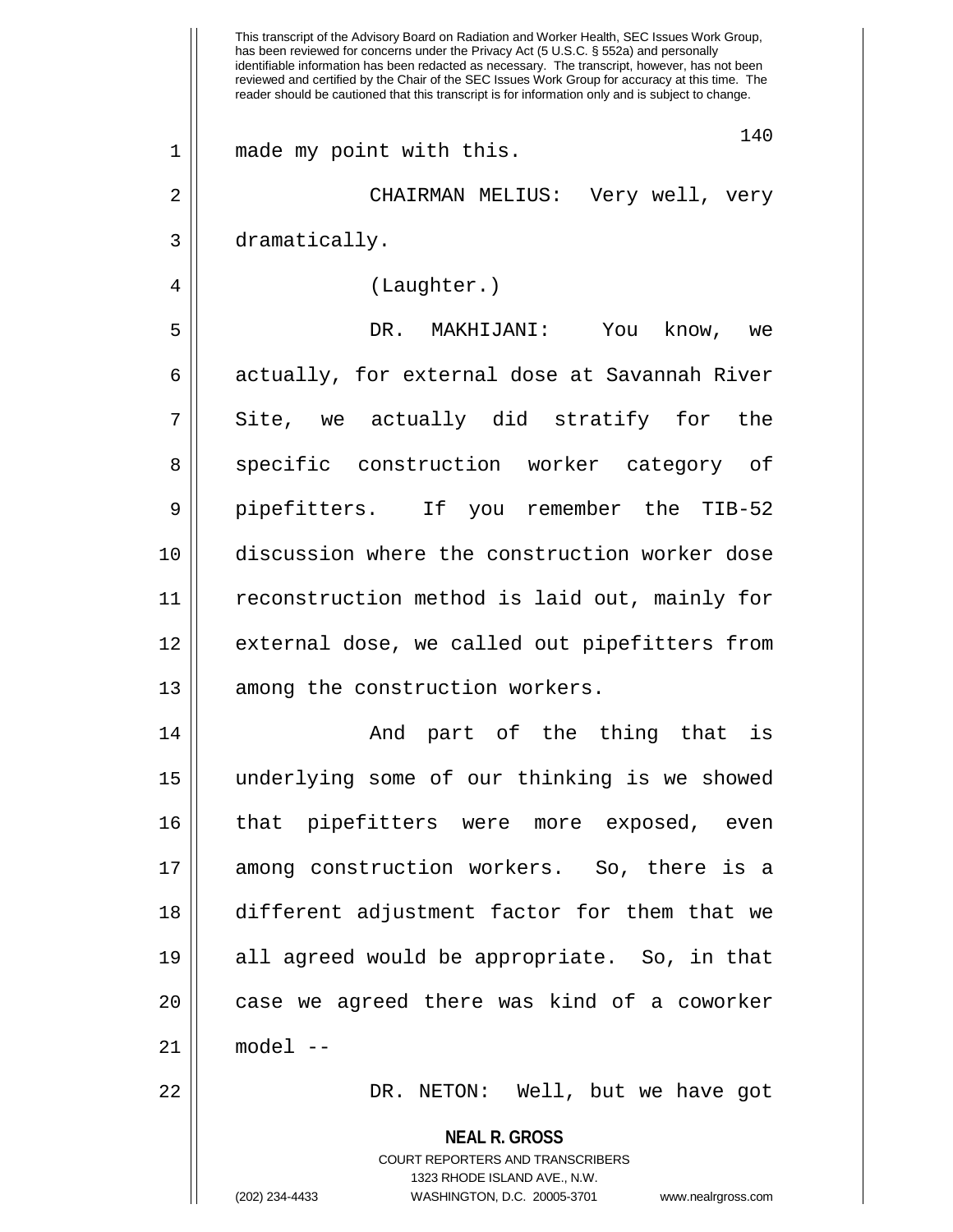**NEAL R. GROSS** COURT REPORTERS AND TRANSCRIBERS 1323 RHODE ISLAND AVE., N.W. (202) 234-4433 WASHINGTON, D.C. 20005-3701 www.nealrgross.com 141 1 to go back and recognize that TIB-52 was a 2 || pretty rudimentary look at the data set. I 3 mean, it was a long time ago. 4 And when we all did that, I 5 || recognized that that was probably not the 6 most robust scientific analysis. It was the  $7 \parallel$  best we could do, given the data we had at 8 || the time. I am not saying it was wrong. It 9 || is just there are much better statistical 10 approaches to be employed now, and that is 11 where we are at. 12 DR. TAULBEE: I mean, we could go  $13$  || back and redo TIB-52 using the  $-$ -14 DR. NETON: Well, exactly. 15 DR. TAULBEE: -- Monte Carlo 16 || Permutation as well as the --17 || DR. NETON: Yes. 18 DR. TAULBEE: -- Peto-Prentice, 19 and see, does that still hold? Is it 20 || qreater? I don't know. 21 DR. MAKHIJANI: That would be 22 || interesting. I mean, would that adjustment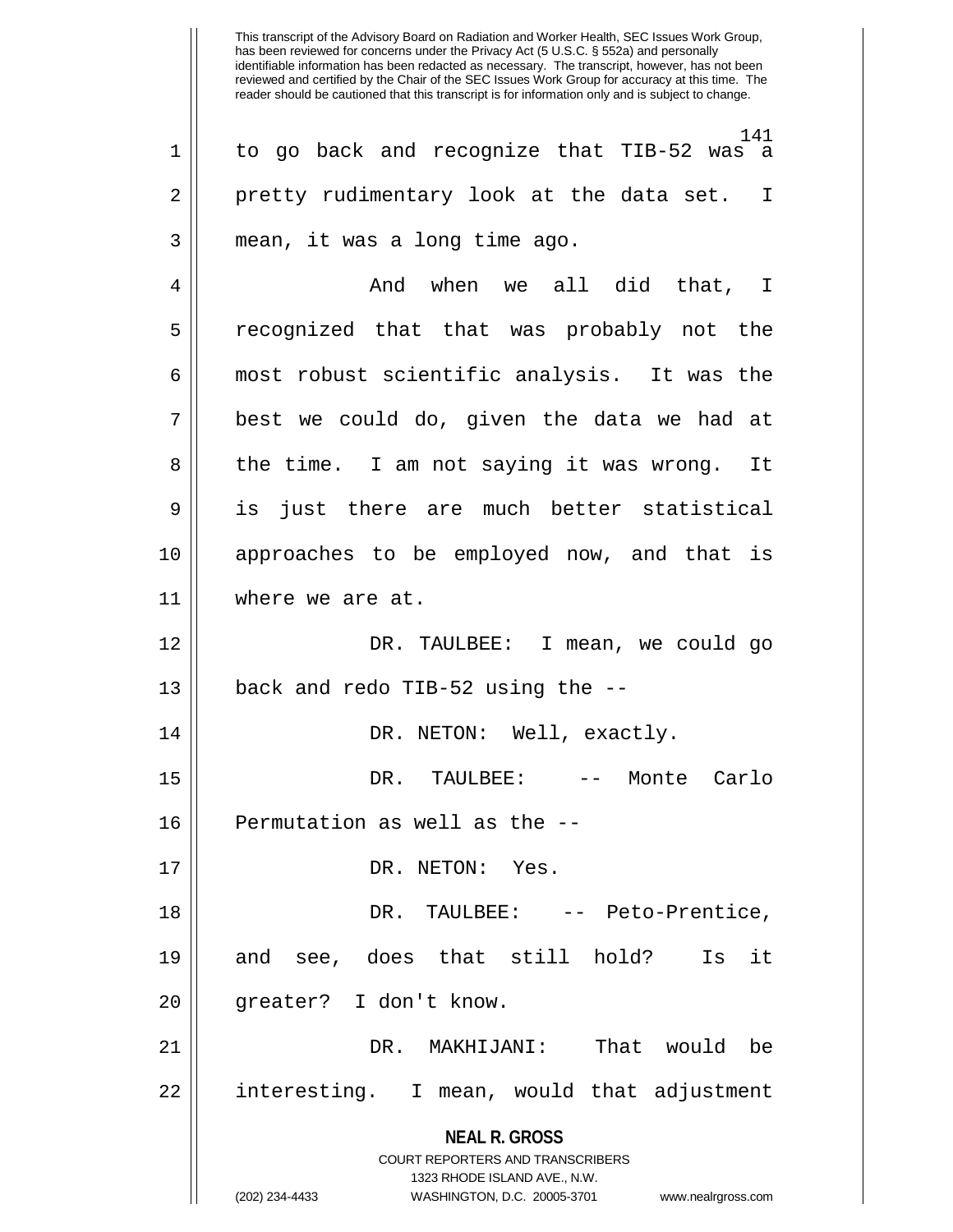**NEAL R. GROSS** COURT REPORTERS AND TRANSCRIBERS 1323 RHODE ISLAND AVE., N.W. (202) 234-4433 WASHINGTON, D.C. 20005-3701 www.nealrgross.com 142 1 factor go away? Would we say pipefitters are 2 || no different using this test and sort of 3 || moosh away the differences? 4 DR. NETON: I don't know, but I 5 wouldn't be surprised if it didn't. 6 DR. MAKHIJANI: You know, one of  $7 \parallel$  the things that, in my understanding -- and I 8 am not into all the modern statistical, but I 9 have some understanding of these 10 things -- one of the things that stood out 11 for me, when we were reviewing your RPRT-0053 12 was, and which you have made very explicit in 13 your response, is that accepting the null 14 hypothesis doesn't mean you're saying the 15 null hypothesis is true. You are just saying 16 that you are accepting it because you can't  $17 \parallel$  reject it. 18 || DR. NETON: Right. 19 DR. MAKHIJANI: And what we were  $20$  || saying is that that is not good enough. And 21 || then, in some circumstances it could be very 22 || bad. And there was some discussion of how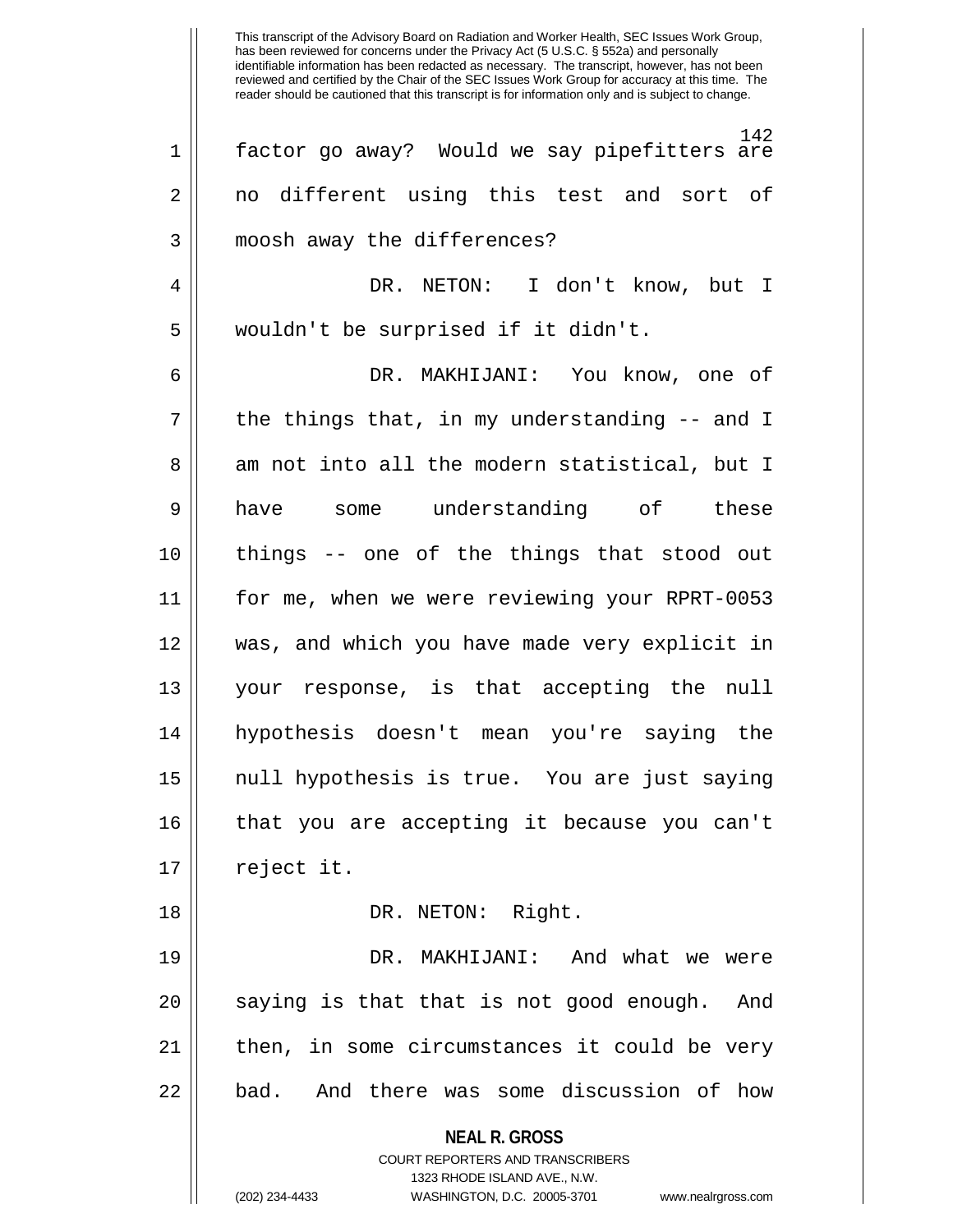143 1 bad it could be when you have very few data  $2 \parallel$  points, that it could be bad by a factor of  $3 \parallel 2, 4, 5, 6, 10$ . So, we are not talking about  $4 \parallel 5$  and 10 percent.

5 And I know you have this whole 6 argument among the statisticians about 7 || prospective and retrospective data, and I 8 || understand that to some extent. But the 9 || objective fact is that, if you don't know 10 whether these distributions are the 11 same -- and Harry said this in a different 12 way just a few moments ago -- and you put a 13 few construction workers who were highly 14 exposed in a sea of large numbers of 15 construction workers who have data, you are 16 going to lose that. You're going to lose the 17 || claimant favorability for those workers, if, 18 in fact, their distributions are actually 19 different and your test isn't good enough to  $20$  | tell you.

21 DR. NETON: Well, wait a minute. 22 We need to differentiate between the people

> **NEAL R. GROSS** COURT REPORTERS AND TRANSCRIBERS 1323 RHODE ISLAND AVE., N.W.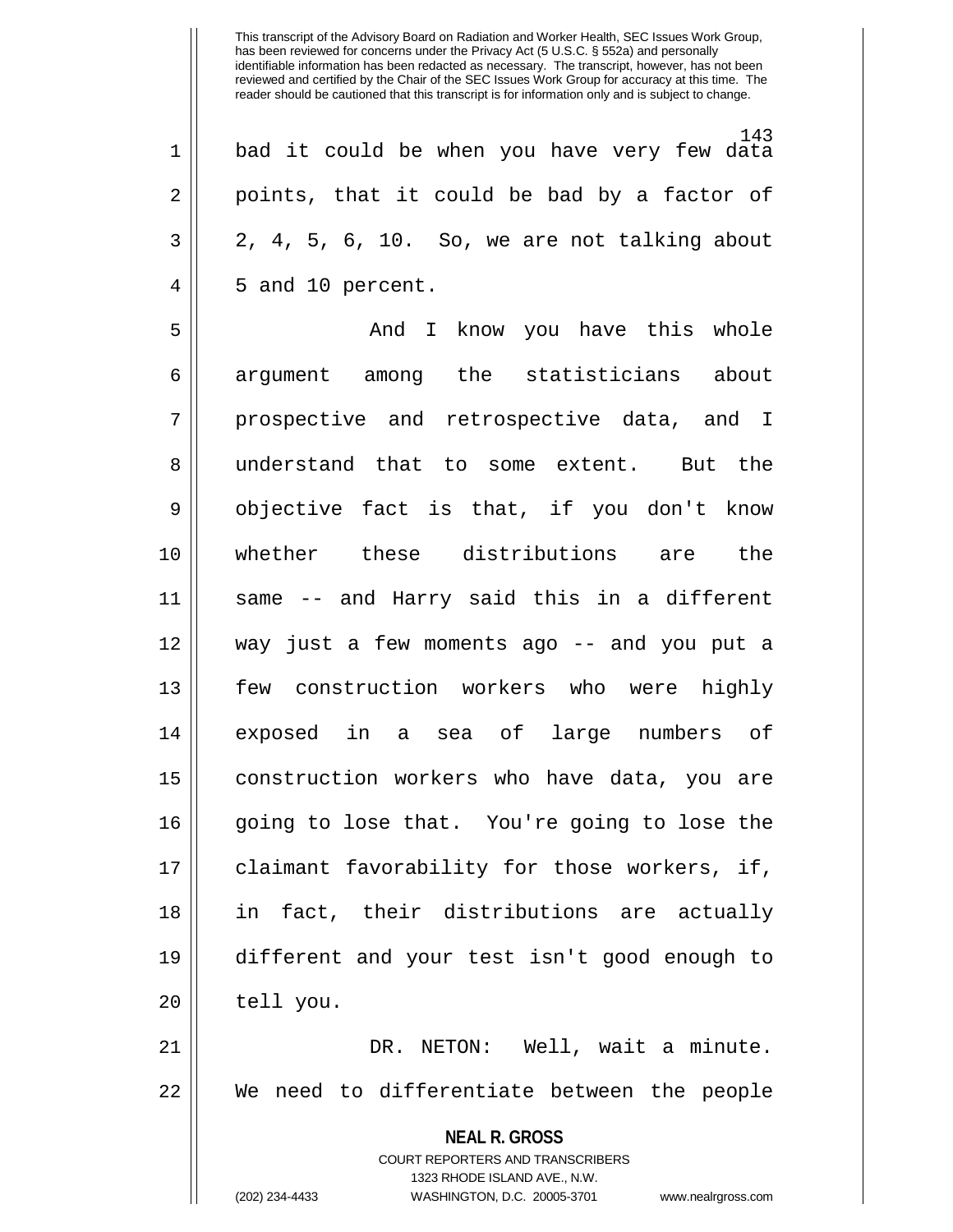144<br>You're 1 || who were monitored and not monitored.  $2 \parallel$  saying you're going to put the highly-exposed 3 construction workers into the data set 4 || because they were monitored. We need to 5 figure out what was the exposure potential  $6 \parallel$  for those that weren't monitored. That's my 7 point.

8 || I mean, you get very confused 9 Weith it. Because construction workers have 10 high data points doesn't mean that the 11 unmonitored workers were in that same 12 category. Do you know what I'm saying?

13 DR. MAKHIJANI: Yes, I do get 14 || that point, and we have kind of done this a 15 couple of times. Because most construction 16 workers, at least for certain radionuclides 17 that are important in the kind of decisions 18 that we are talking about were not 19 monitored -- well, you need to demonstrate 20 || that the construction workers who were 21 monitored were -- 22 DR. NETON: That's right. It

> **NEAL R. GROSS** COURT REPORTERS AND TRANSCRIBERS 1323 RHODE ISLAND AVE., N.W.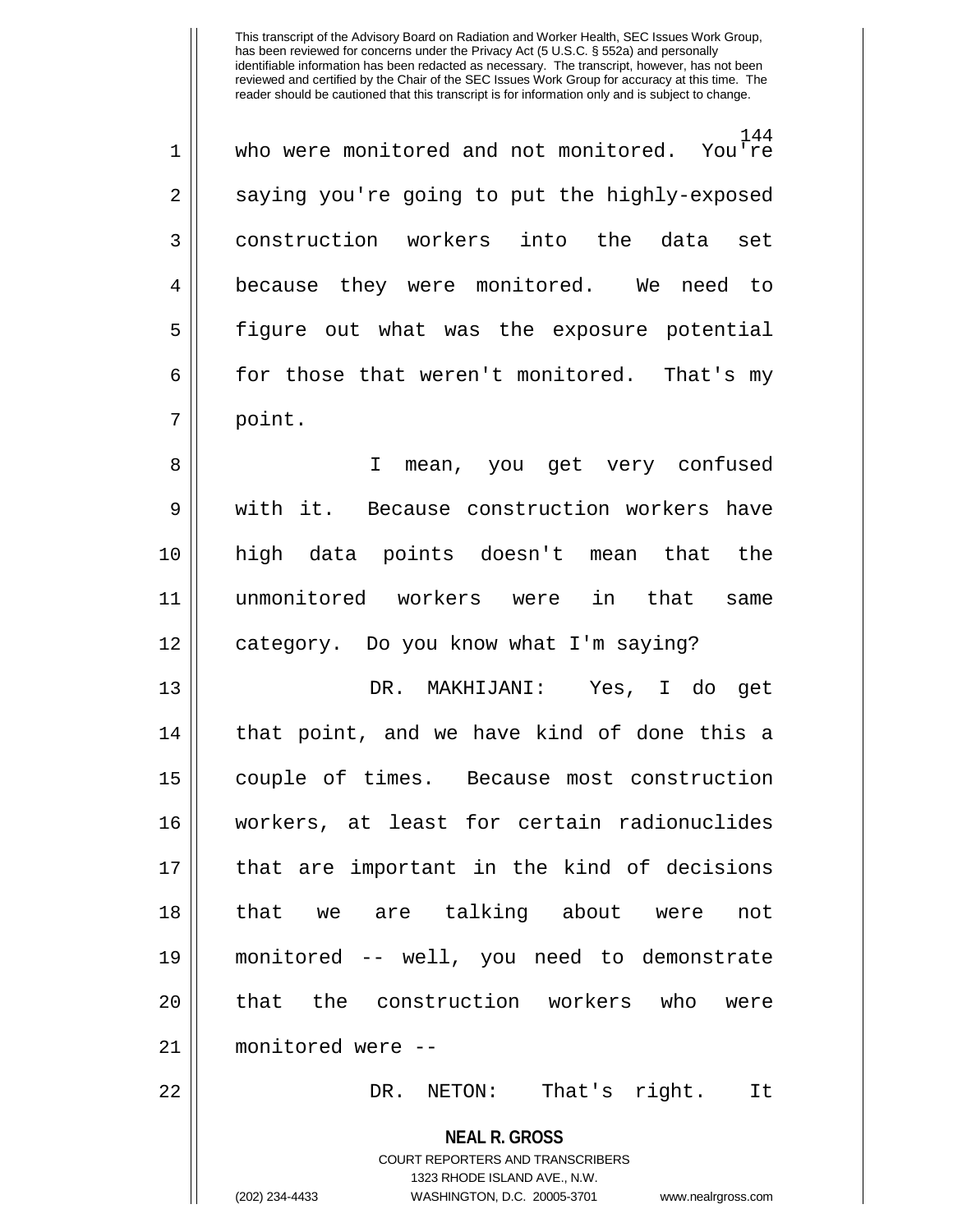**NEAL R. GROSS** COURT REPORTERS AND TRANSCRIBERS This transcript of the Advisory Board on Radiation and Worker Health, SEC Issues Work Group, has been reviewed for concerns under the Privacy Act (5 U.S.C. § 552a) and personally identifiable information has been redacted as necessary. The transcript, however, has not been reviewed and certified by the Chair of the SEC Issues Work Group for accuracy at this time. The reader should be cautioned that this transcript is for information only and is subject to change. 145  $1 \parallel$  comes down to that --2 DR. MAKHIJANI: You really need  $3 \parallel$  to do that. 4 CHAIRMAN MELIUS: Yes. Yes, we 5 | need to know what these populations are, how 6 | they were monitored, how they were exposed,  $7 \parallel$  and there's all sorts of different -- and, 8 || you know, we are also limited by the data 9 information available to us. I mean, we see 10 this all the time when we do these SECs. We 11 have what appears to be a very narrow Class 12 || and end up with the whole site because of 13 || lack of information on where people actually 14 worked. And that applies to whether they are 15 monitored or not monitored often. 16 DR. NETON: I think that is an 17 interesting precedent, and I wasn't part of 18 || that because I am conflicted at Fernald. 19 || But, recently, a Fernald Class was added for 20 || construction workers. I don't know what 21 drove that decision, but somehow at some 22 || point in the deliberation process it was

1323 RHODE ISLAND AVE., N.W.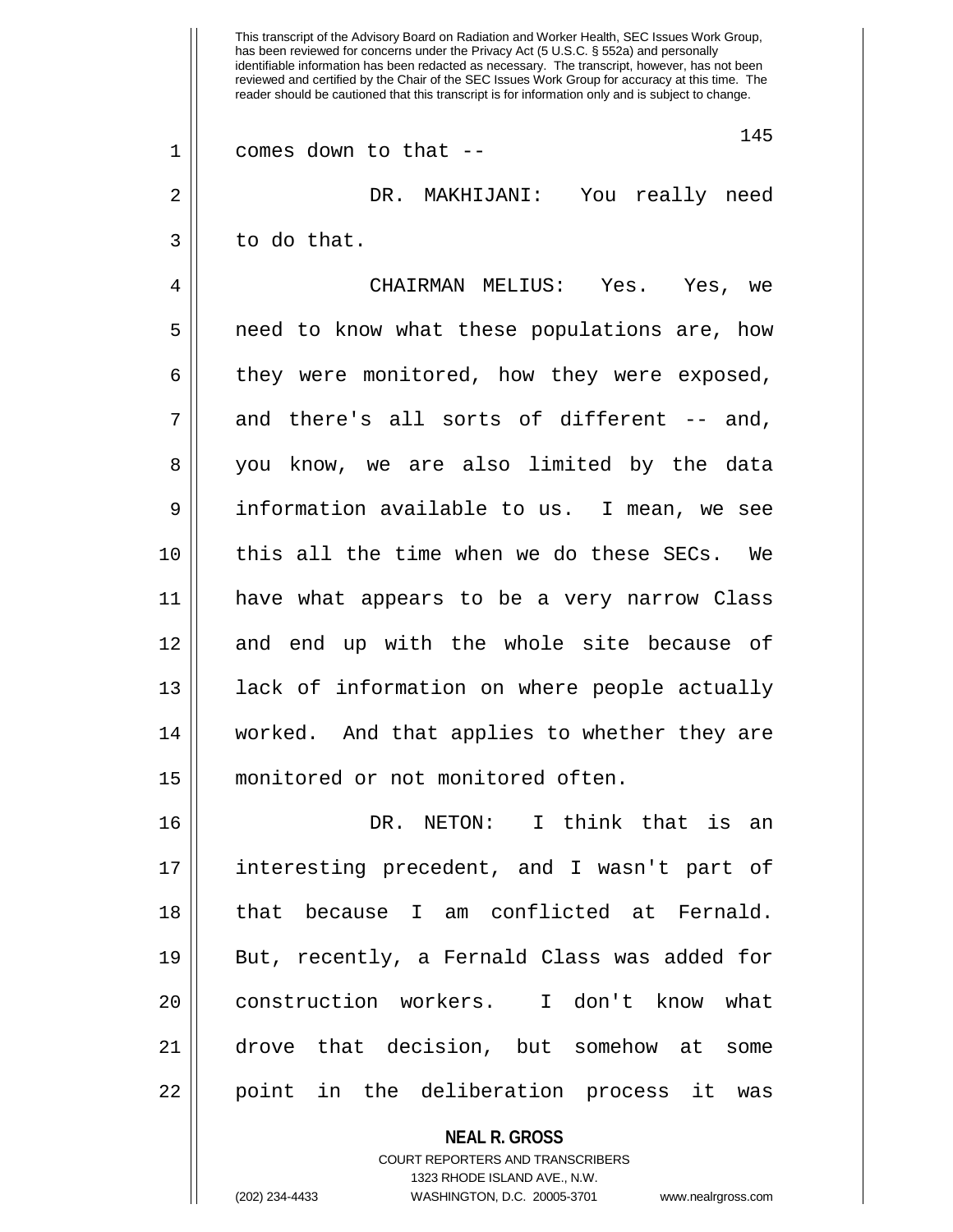**NEAL R. GROSS** COURT REPORTERS AND TRANSCRIBERS 1323 RHODE ISLAND AVE., N.W. 146 1 decided that the construction workers were 2 || either completely not monitored or the data  $3 \parallel$  that they had were not representative of the  $4 \parallel$  overall -- I don't know what happened there. 5 MR. HINNEFELD: Well, I can go  $6 \parallel$  through that if you want. 7 DR. NETON: It might be 8 || interesting to understand the logic behind  $9 \parallel$  that. 10 MR. HINNEFELD: This is the first 11 thing I know enough to say anything about in  $12$  | this whole meeting. 13 || (Laughter.) 14 The question was, the 15 construction contractors or subcontractors at 16 Fernald, were they evaluated appropriately 17 for monitoring in the way that the 18 NLO -- that is the main contractor -- in the 19 way the NLO workers were monitored? Because 20 || NLO monitored almost all of the NLO workers, 21 || and we have a really big data set from the 22 || NLO workers, and it is all computerized.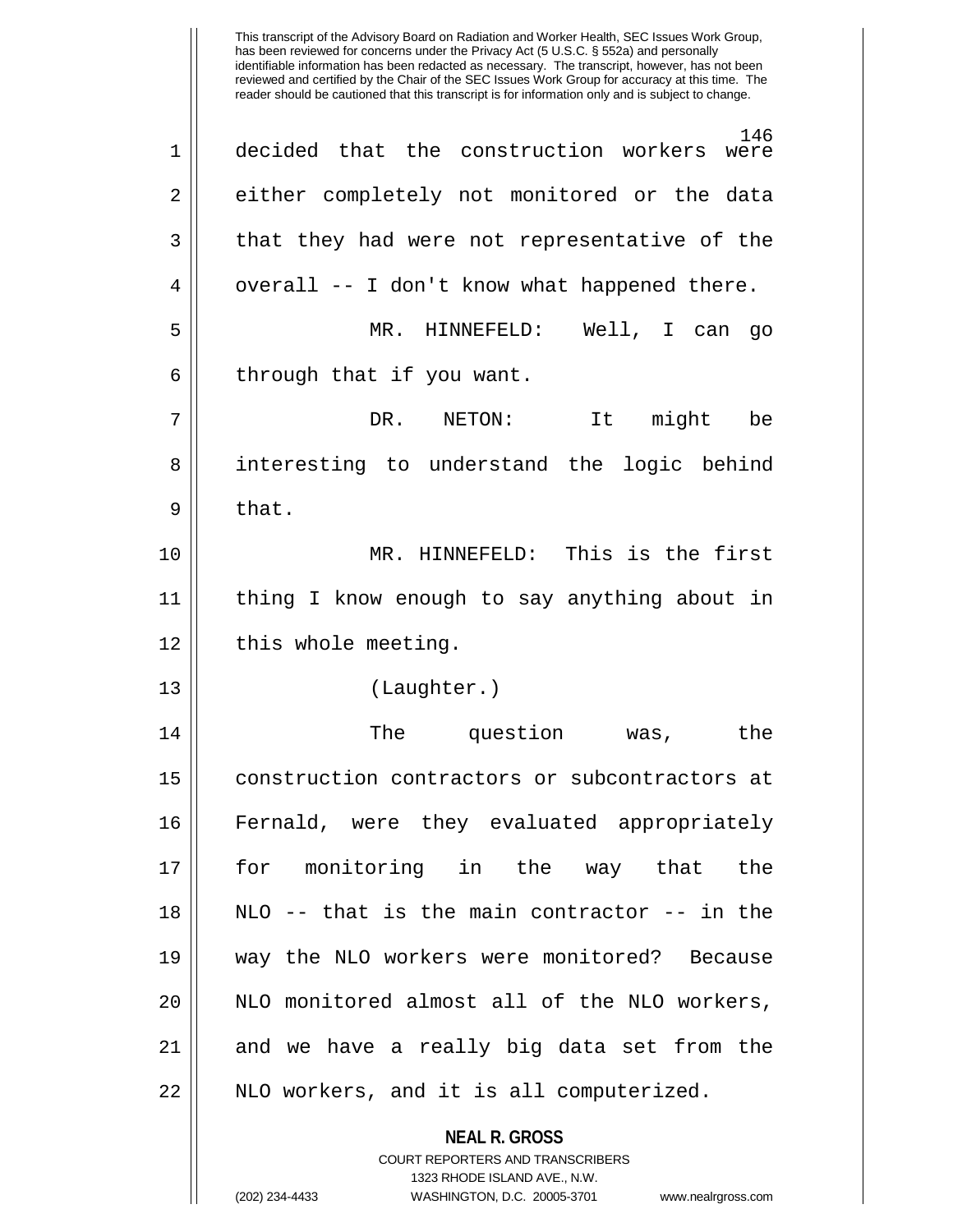| $\mathbf 1$    | 147<br>Now in that computer program,         |
|----------------|----------------------------------------------|
| 2              | before 1986, there are essentially no        |
| $\mathfrak{Z}$ | contractor data, even though there were      |
| 4              | contractors working there. And so, the       |
| 5              | question became, well, why is that? Did they |
| 6              | not monitor construction workers? Did they   |
| 7              | not really look at the work and determine    |
| 8              | whether they should have been monitored? Or  |
| $\mathsf 9$    | did they monitor them and not save the data? |
| 10             | Or did they save the data and we haven't     |
| 11             | found it in our capture?                     |
| 12             | And from my own experience, when             |
| 13             | I started even in the eighties, there was    |
| 14             | still an attitude that a construction worker |
| 15             | isn't, you know, they're not really a rad    |
| 16             | worker because, theoretically, they are here |
| 17             | for a short period of time for a particular  |
| 18             | job and, then, they are gone. And they are   |
| 19             | not going to be here the whole year. And so, |
| 20             | they are not going to hit the annual limits, |
| 21             | so to speak.                                 |

 $22$  || So, there was a little bit of

### **NEAL R. GROSS**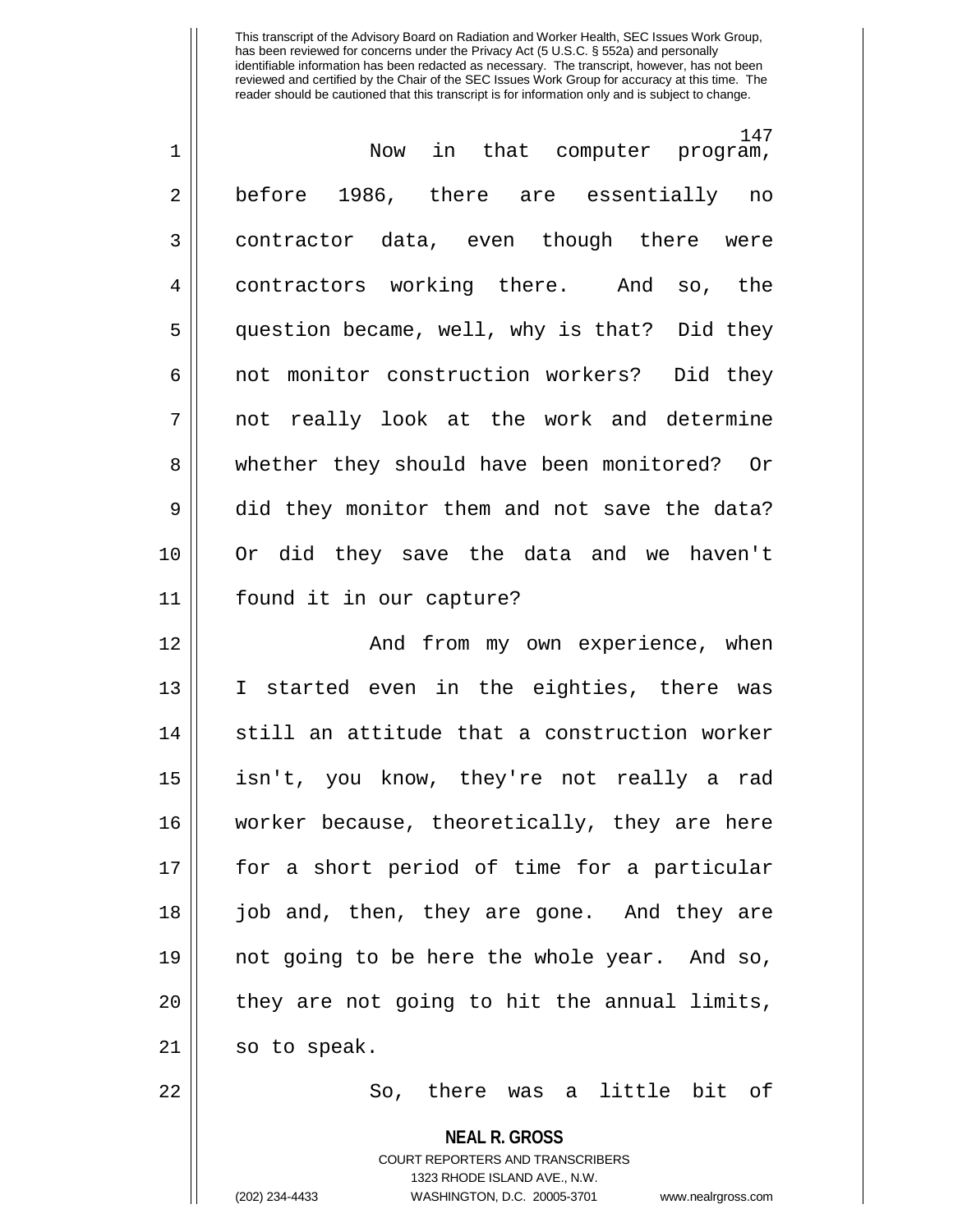148<br>started in the  $1 ||$  that attitude even when I  $2 \parallel$  eighties. And so, it is hard to argue that 3 the NLO was evaluating construction 4 contractors thoroughly in terms of should  $5$  | they be bioassay monitored.

6 There were instances when 7 contractors were monitored, and there have 8 || been some data sets captured, either on 9 correspondence or, much later, on what we 10 were called the urine sample request cards 11 for construction workers. And you can pick 12 them out because it will even have the 13 construction contractor's name written on 14 || that card or it will have a badge number, the 15 badge number series or sequence that was 16 || specific for subcontractors. So, you could 17 || find them in that data set later on.

18 And so, in the instances where we 19 did have bioassay data, starting in about 20 1984 through -- '83, '84, '85, there was some 21 bioassay data, and then, very sporadic before  $22$  || then. 1983 was the first year when I think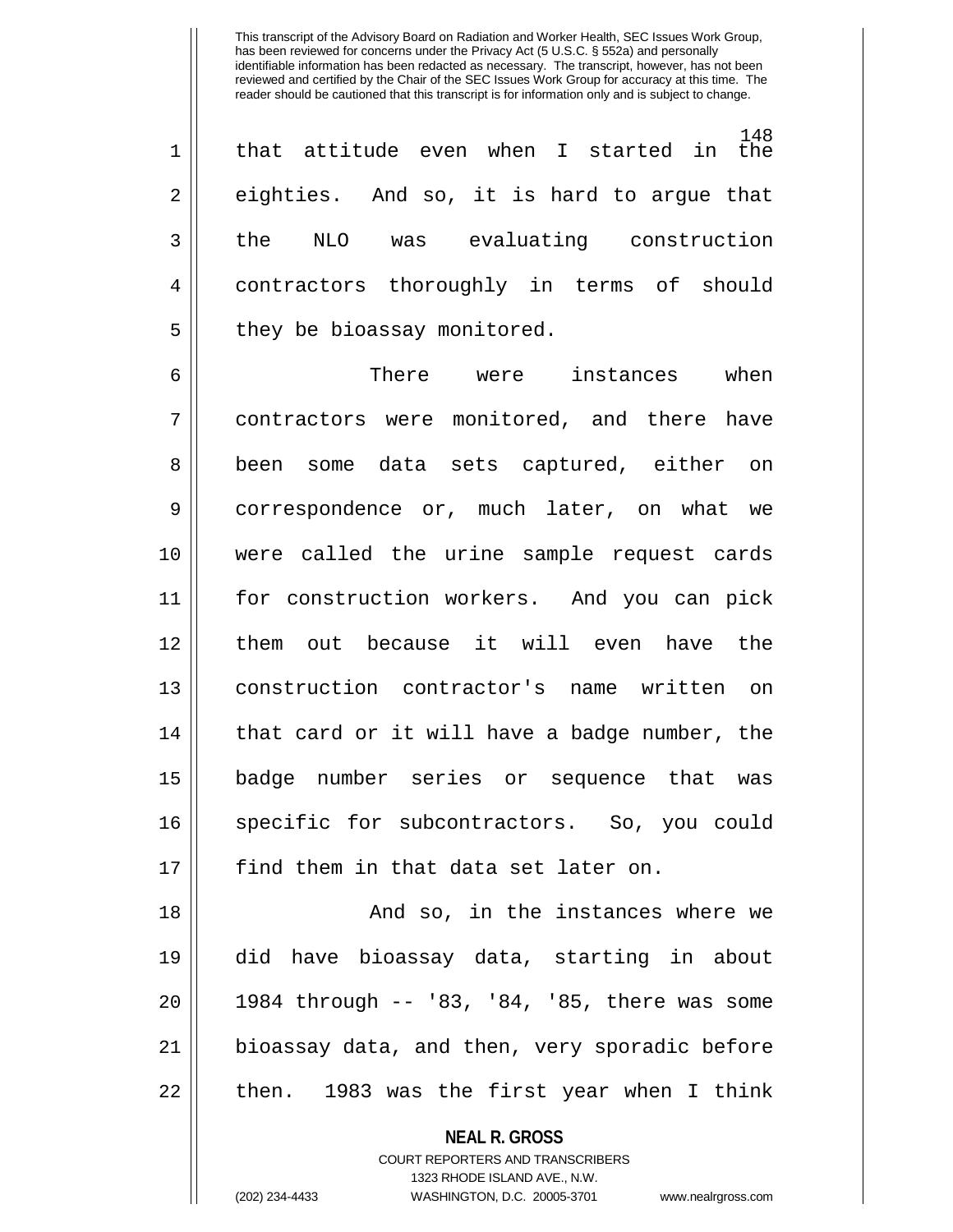149 1 we had more than 30 contractors sampled in a 2 || given year.

3 So, for some of those early 4 || sampling episodes, the contractors were quite 5 || heavily exposed in the work they did. There  $6 \parallel$  was one circumstance, well, at least here is  $7$  || this one construction job or one job done by 8 || contractors where NLO did analyze, saying 9 || these people should be monitored, whether 10 || they were monitored from the start or whether 11 once they started to observe what they were 12 || doing they started to be monitored.

13 So, there was a group of about a 14 dozen or 14 contractors. You had several 15 bioassay samples over several months' time in 16 a single year, which seems like that would 17 have been the duration of the work they did. 18 They were taking the processing equipment out  $19 \parallel$  of Plant 7.

20 || The Mand those people's exposures, had 21 you calculated their exposures based on their 22 || bioassay data, those were higher than what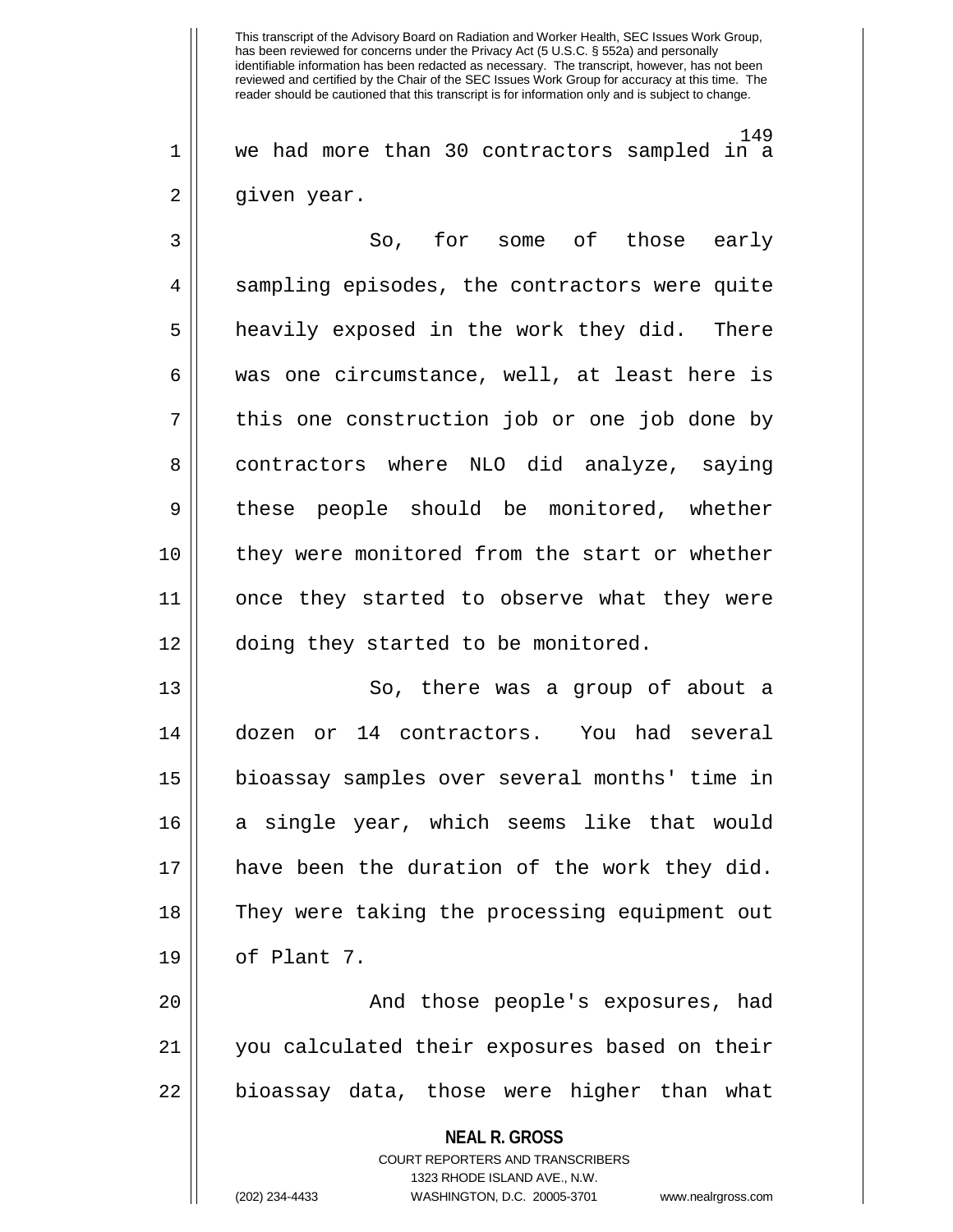150 1 || the coworker model would have predicted for 2 them. Even using 95th percentile values,  $3 \parallel$  they were still higher.

4 || So, it appears, then, from that  $5 \parallel$  sampling of that group, which, of course, 6 were bioassay sampled, there is potential for 7 contractors to be exposed more heavily than 8 | the coworker model, which is built on the NLO 9 workers, than that would indicate. So, you 10 have that piece of data.

11 There are large absences. There 12 is very few contractor bioassay data until 13 you get to really 1984. There were a few in 14 1983.

15 And there wasn't really any 16 evidence to make us conclude that NLO was 17 carefully evaluating contractors and doing a 18 consistent job of evaluating and collecting 19 or recording in a fashion that was 20 || retrievable. So, we didn't really know, of 21 || the contractor bioassay data we have, we 22 || didn't know if we had just a smidgeon of a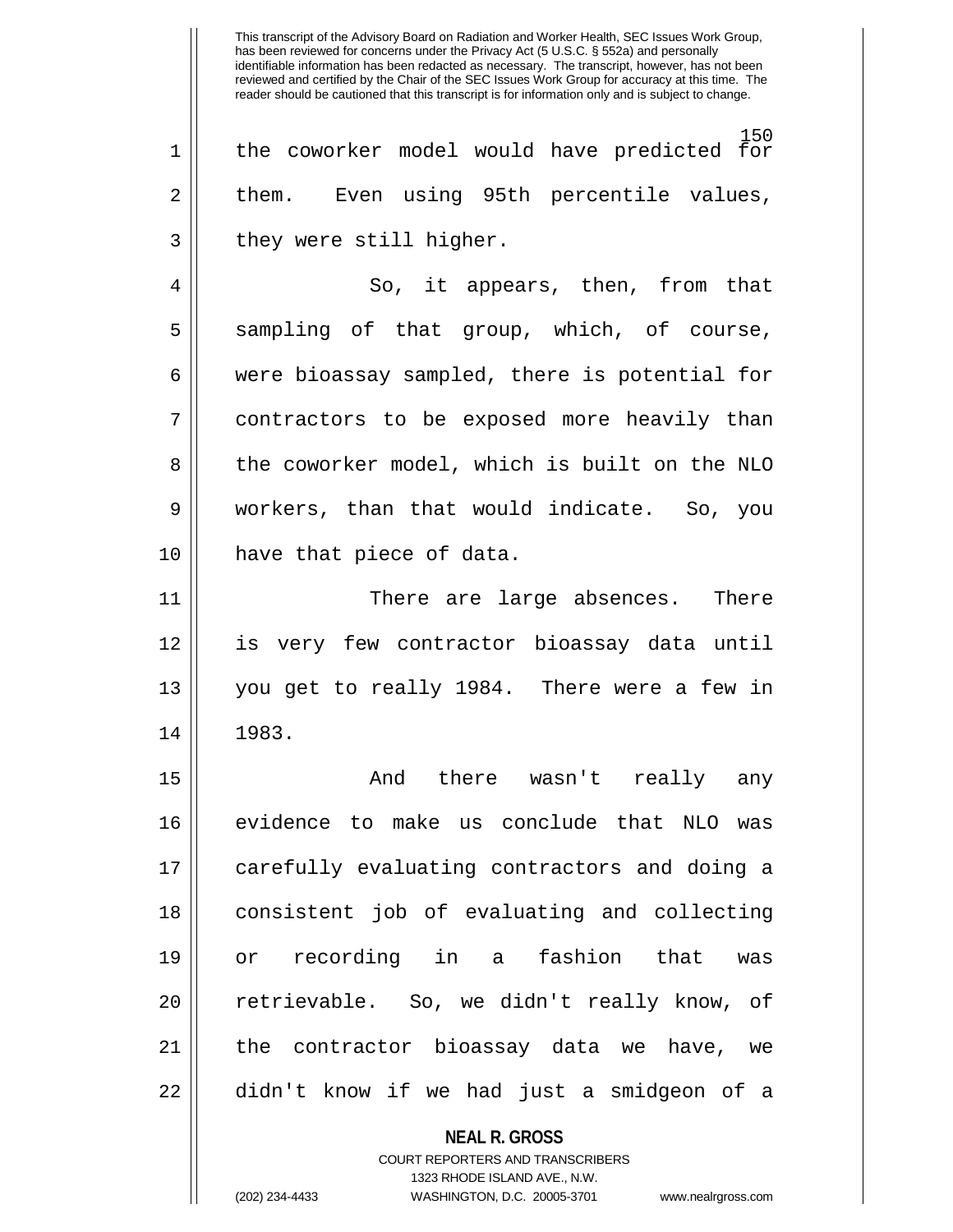151<br>had 1 || whole lot of what was done or if we  $2 \parallel$  everything that was done, and whether it was 3 || analyzed correctly in terms of how much 4 || should be done.

5 So, there's too many questions to  $6 \parallel$  say that we should be able translate this 7 coworker data set from the NLO workers and 8 || say that really represents the work of the 9 | construction workers. And, in fact, there 10 || are construction workers who are claimants, 11 or not claimants but advocates, who worked 12 || there in the eighties, the early eighties, 13 || and said, you know, there was nobody around. 14 "We couldn't get them to frisk the equipment 15 when we were remodeling the pilot plant" or 16 || the conversion facility and the pilot plant. 17 "We didn't have a rad tag. You know, we 18 didn't have anything."

19 || Cone guy said, "Heck, I went and 20 || got a survey meter and surveyed this stuff 21 || that we were tearing out and found out it was 22 || contaminated, and almost got fired for

**NEAL R. GROSS**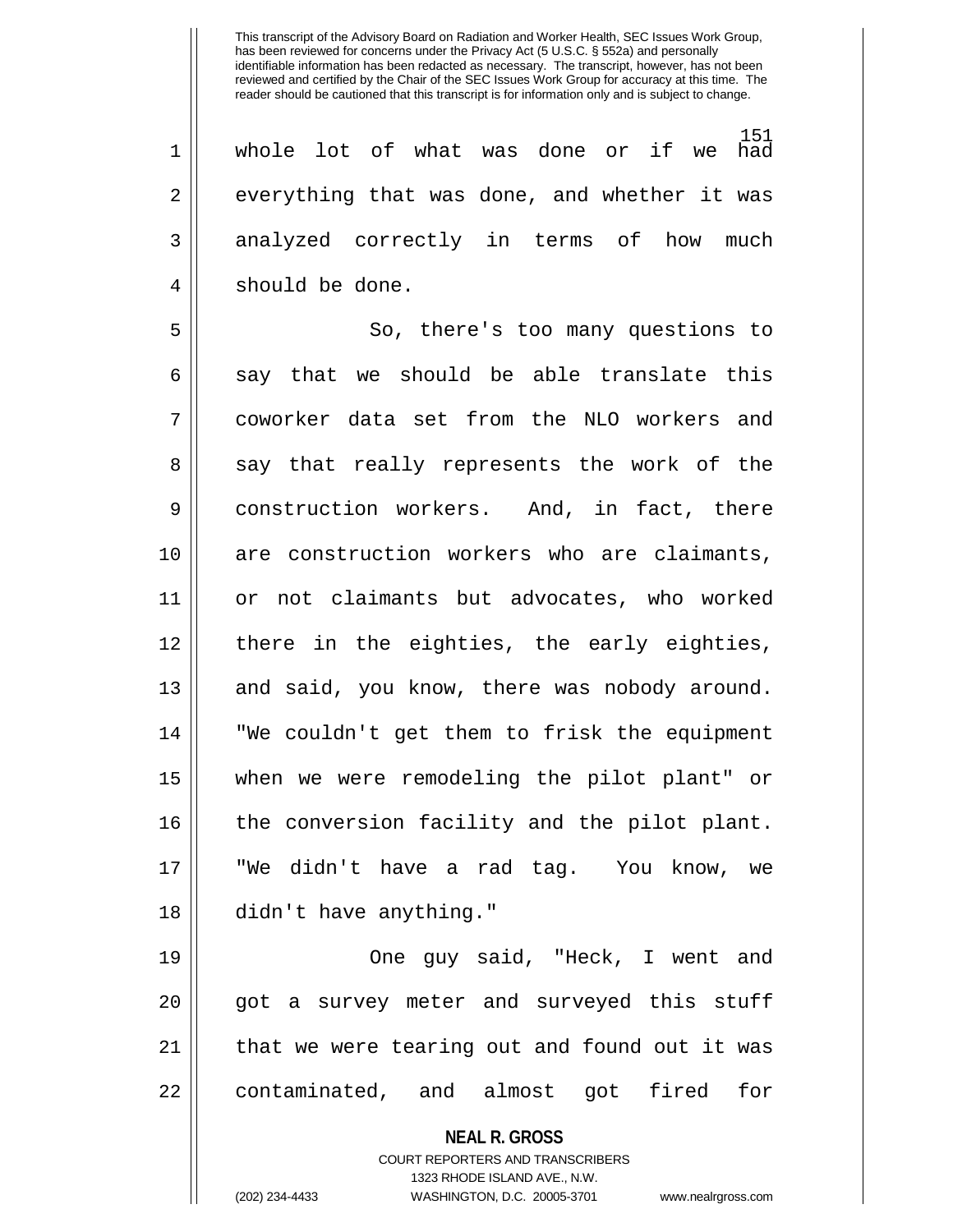**NEAL R. GROSS** COURT REPORTERS AND TRANSCRIBERS 1323 RHODE ISLAND AVE., N.W. This transcript of the Advisory Board on Radiation and Worker Health, SEC Issues Work Group, has been reviewed for concerns under the Privacy Act (5 U.S.C. § 552a) and personally identifiable information has been redacted as necessary. The transcript, however, has not been reviewed and certified by the Chair of the SEC Issues Work Group for accuracy at this time. The reader should be cautioned that this transcript is for information only and is subject to change. 152 1 || stealing the surveys." 2 || (Laughter.) 3 So, those are the stories you 4 | hear about. 5 || So, from that standpoint, then, 6 || starting in '83, there were than 30 people 7 sampled, but they were all sampled late in 8 || the year. It didn't seem to be very 9 || representative of a year's worth of work. 10 1984 and 1985 have pretty nice populations of 11 contractor data that were captured on these 12 urine data cards. We seem to have captured 13 essentially all of the urine data cards for 14 || those years because the majority of them are 15 NLO people, and you can find those data in 16 the database. But there were some 17 contractors that you can clearly identify. 18 || And so, those were all compiled. 19 || The Contract Contract And So, we built models. What 20 would the coworker model be for just 21 contractors for '84 and '85? And we used the 22 | Peto-Prentice Test to show that '84 that is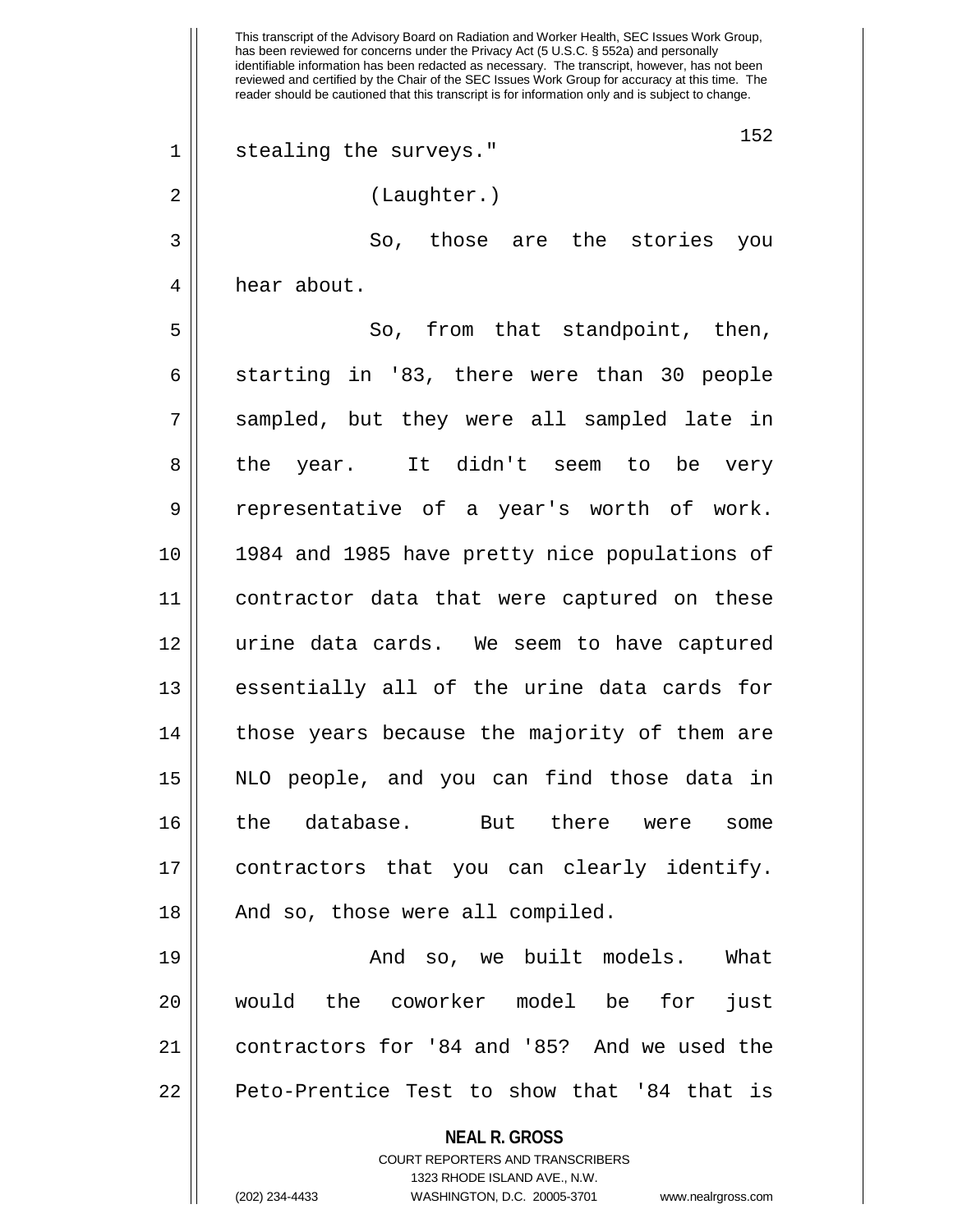| 1  | 153<br>different. You know, that will give you a                                         |
|----|------------------------------------------------------------------------------------------|
| 2  | different value than the NLO workers would                                               |
| 3  | have. In '85, I think it was still                                                       |
| 4  | significantly different, but you could argue                                             |
| 5  | that there is no practical difference in '85                                             |
| 6  | because it is statistically different, but                                               |
| 7  | the dose reconstruction doesn't come out very                                            |
| 8  | close.                                                                                   |
| 9  | And then, starting in '86, then,                                                         |
| 10 | they were -- I think I have got these years                                              |
| 11 | right -- starting in '86, then, they are in                                              |
| 12 | the HIS-20 database. So, the construction                                                |
| 13 | workers are there and are a part of the total                                            |
| 14 | population then also.                                                                    |
| 15 | And again, most people, at that                                                          |
| 16 | almost everybody was monitored,<br>time                                                  |
| 17 | including construction workers, because that                                             |
| 18 | presented a contractor change from NLO to                                                |
| 19 | West. So, essentially everybody was                                                      |
| 20 | monitored going forward from then.                                                       |
| 21 | based on our conclusion or<br>So,                                                        |
| 22 | Advisory Board's conclusion, ORAU<br>the                                                 |
|    | <b>NEAL R. GROSS</b><br>COURT REPORTERS AND TRANSCRIBERS<br>1323 RHODE ISLAND AVE., N.W. |

 $\prod$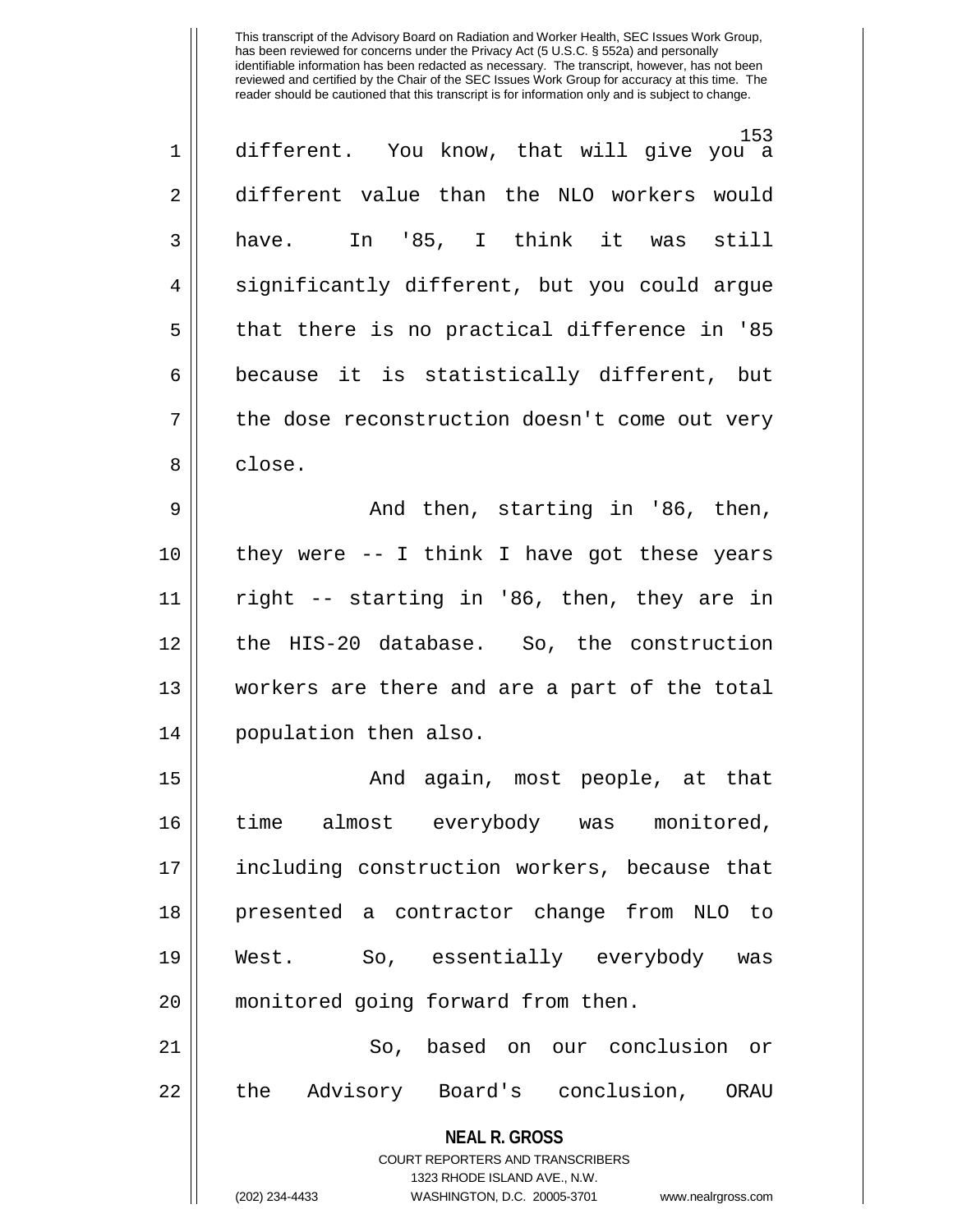**NEAL R. GROSS** COURT REPORTERS AND TRANSCRIBERS 1323 RHODE ISLAND AVE., N.W. (202) 234-4433 WASHINGTON, D.C. 20005-3701 www.nealrgross.com 154<br>the coworker 1 || maintained its position that 2 || approach was adequate. The Advisory Board  $3 \parallel$  concluded that the data to show that the NLO 4 workers' exposures were representative of 5 construction workers just wasn't there, that 6 you couldn't really draw that conclusion.  $7 \parallel$  And so, that is why the Class was there. 8 || I hope that was halfway clear. I  $9 \parallel$  didn't expect to have to speak today. 10 (Laughter.) 11 DR. MAKHIJANI: I have a question 12 about '84. In '84, when you did have data 13 and did this test, did the construction 14 workers come out above the NLO workers or 15 below them? 16 || They came out above, even in '84? 17 MR. HINNEFELD: Yes. It was just 18 higher. But the Board concluded that there 19 is sufficient data in '84 -- 20 || DR. MAKHIJANI: Right, right. 21 MR. HINNEFELD: -- in a 22 | construction-worker-specific coworker model.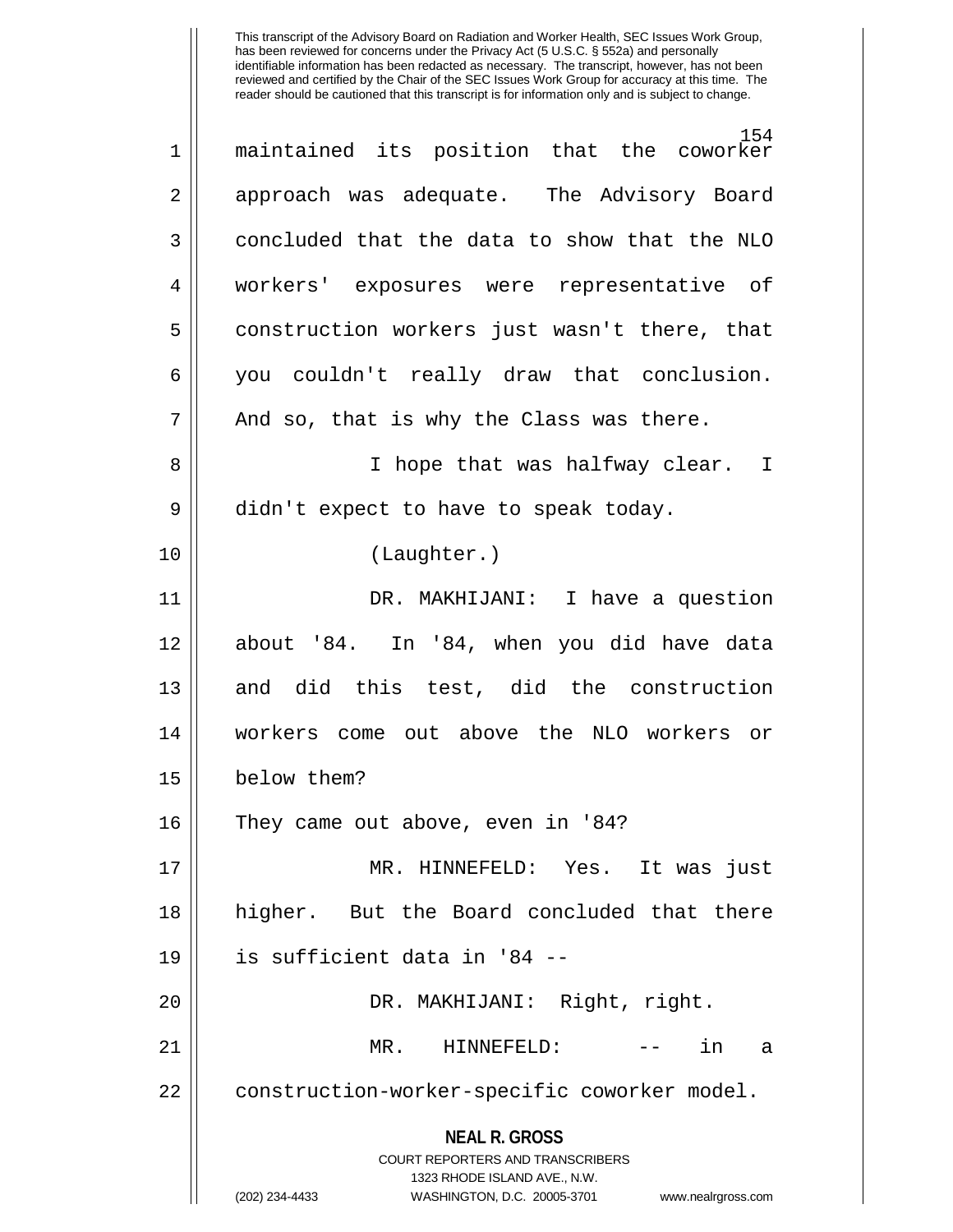**NEAL R. GROSS** COURT REPORTERS AND TRANSCRIBERS 1323 RHODE ISLAND AVE., N.W. (202) 234-4433 WASHINGTON, D.C. 20005-3701 www.nealrgross.com This transcript of the Advisory Board on Radiation and Worker Health, SEC Issues Work Group, has been reviewed for concerns under the Privacy Act (5 U.S.C. § 552a) and personally identifiable information has been redacted as necessary. The transcript, however, has not been reviewed and certified by the Chair of the SEC Issues Work Group for accuracy at this time. The reader should be cautioned that this transcript is for information only and is subject to change. 155 1 DR. MAKHIJANI: Right. 2 MR. HINNEFELD: And it is the  $3 \parallel$  same for '85. There is sufficient data. And 4 || then, like in '86, I think almost everybody 5 is monitored. 6 DR. MAKHIJANI: Right. 7 MR. HINNEFELD: I don't know if 8 || they even need a coworker approach after  $9 \parallel 1986.$ 10 DR. MAKHIJANI: So, the Board 11 kind of made a stratification decision for 12 '84 and '85 that it was justified, but there 13 were enough data to do it? 14 || MR. HINNEFELD: Yes. 15 DR. NETON: I am not sure that 16 was helpful, but it was a good thing to hear. 17 (Laughter.) 18 MR. HINNEFELD: No, I didn't  $19 \parallel$  suggest that it was helpful. 20 DR. NETON: Well, I didn't know. 21 I didn't know, but I think what it points to  $22$  || is that each site is a little different. I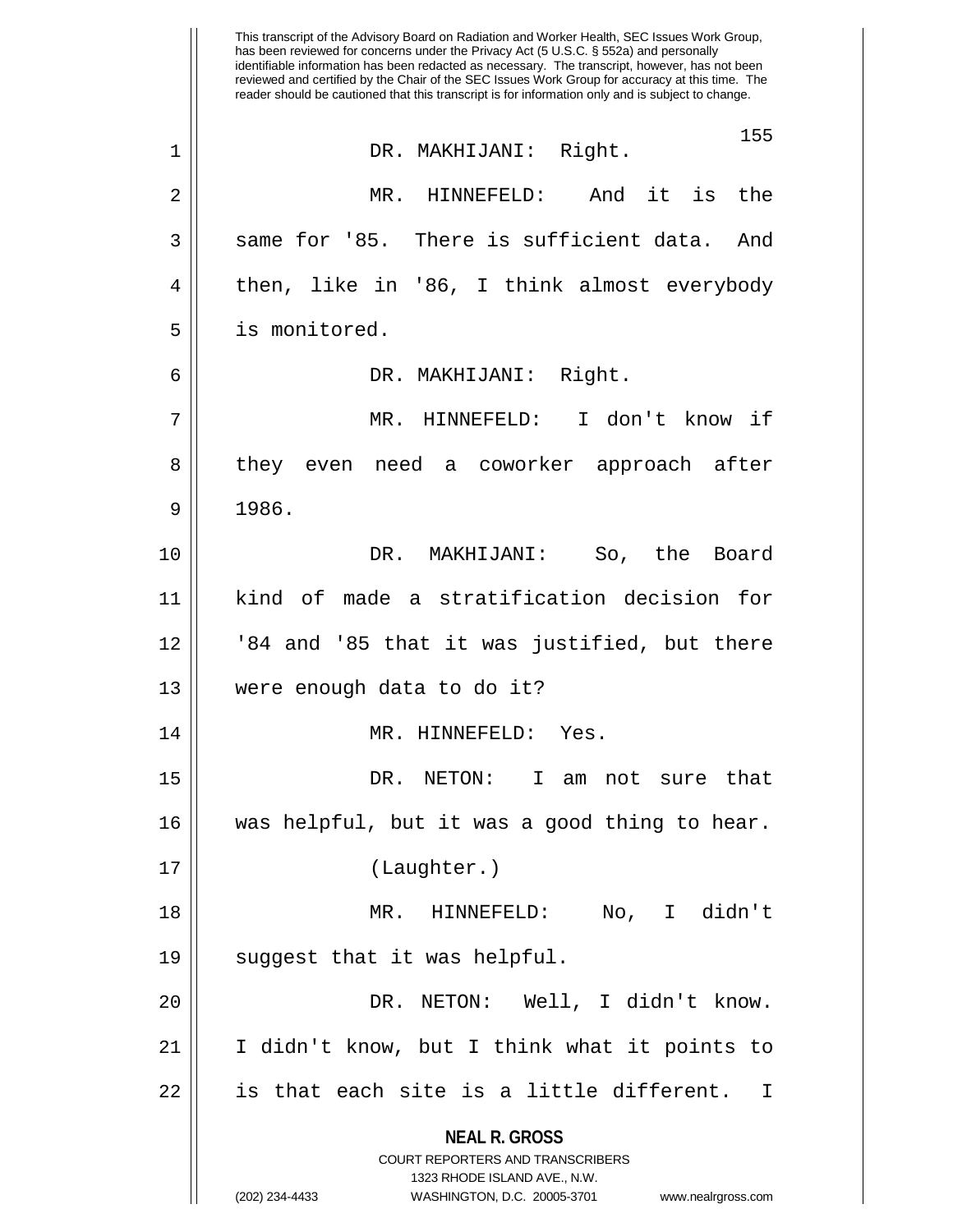**NEAL R. GROSS** COURT REPORTERS AND TRANSCRIBERS 1323 RHODE ISLAND AVE., N.W. (202) 234-4433 WASHINGTON, D.C. 20005-3701 www.nealrgross.com This transcript of the Advisory Board on Radiation and Worker Health, SEC Issues Work Group, has been reviewed for concerns under the Privacy Act (5 U.S.C. § 552a) and personally identifiable information has been redacted as necessary. The transcript, however, has not been reviewed and certified by the Chair of the SEC Issues Work Group for accuracy at this time. The reader should be cautioned that this transcript is for information only and is subject to change. 156 1 mean, you know, the Fernald site has its -- 2 CHAIRMAN MELIUS: It is good to  $3$  || know what information there is  $-$ 4 DR. NETON: Right, exactly. 5 CHAIRMAN MELIUS: -- and knowing  $6 \parallel$  about the site. 7 MR. HINNEFELD: And I have 8 || personal experience at the site, and that did 9 | influence my behavior. 10 CHAIRMAN MELIUS: And even at 11 Fernald, just going back to when they were 12 || first building the site, did you find --13 MR. HINNEFELD: Well, yes, when  $14$  || they were first building the site  $-$ -15 CHAIRMAN MELIUS: Saying that 16 construction contractors and workers were 17 | being exposed. 18 MR. HINNEFELD: We felt like the 19 people who were building the plant wouldn't 20 || be exposed. But there are memos out there 21 between a couple of HASL folks saying, you 22 || know, "Poor Joe Quigley," who was their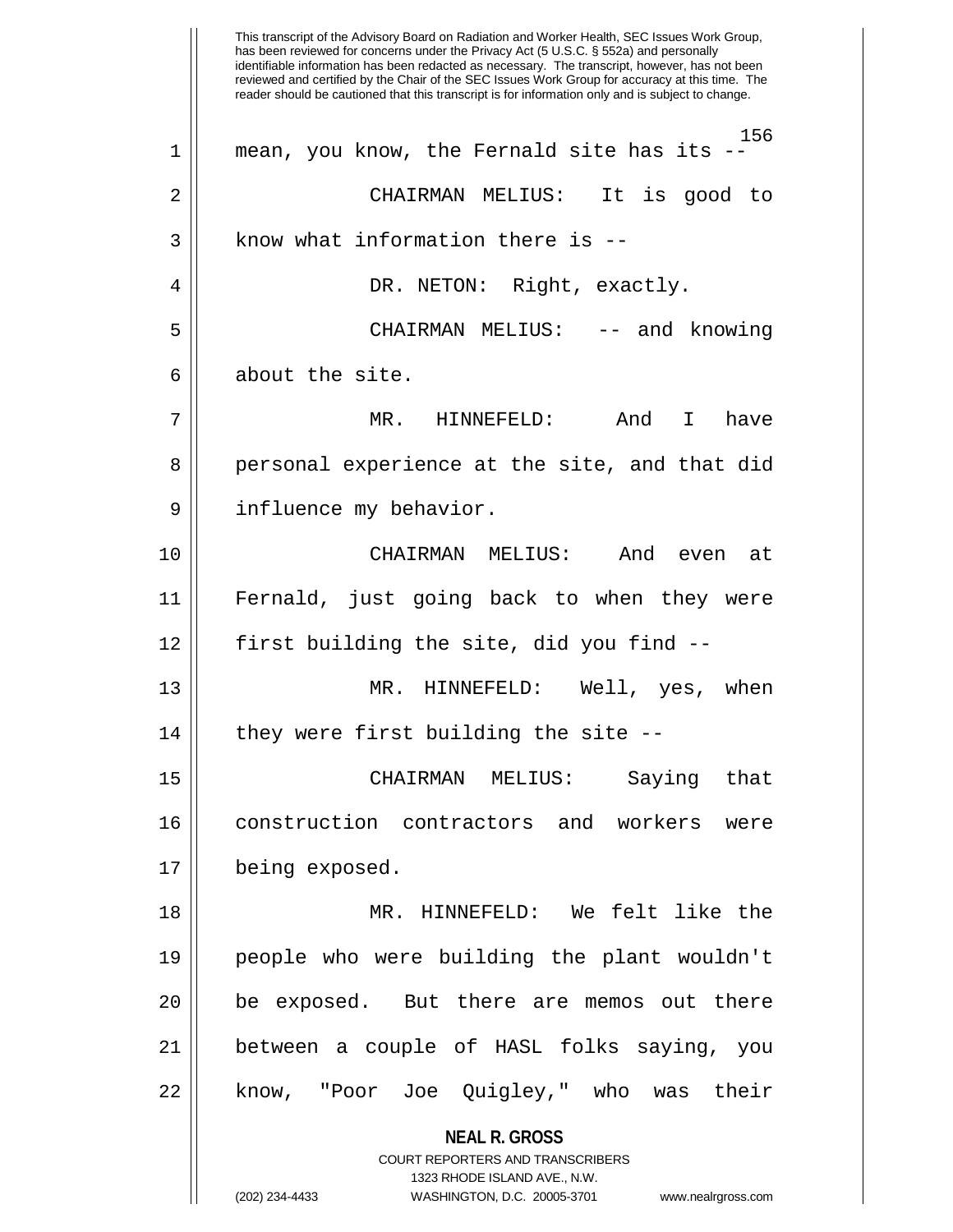157 1 former colleague, who is now the Health and 2 || Safety Tracker at Fernald, "he's really got 3 || his hands full with this work starting up in 4 || these plants, and construction workers and  $5 \parallel$  everybody running all over the place,  $6 \parallel$  essentially."

7 So, there was essentially some 8 || evidence that parts of the plant would be 9 || built and they would start shakedowns or 10 running radiological materials while the 11 construction workers were in the same 12 building, building other things. And so, 13 there wasn't this exclusion. There wasn't 14 this clean turnover from construction to 15 operations. And so, that is why it goes all  $16$  | the way back. 17 DR. TAULBEE: I think that is 18 || typical at all sites. 19 MR. HINNEFELD: Well, at Fernald, 20 it was fairly -- you know, we were able to

21 do --

22 DR. TAULBEE: You see startup

**NEAL R. GROSS** COURT REPORTERS AND TRANSCRIBERS

1323 RHODE ISLAND AVE., N.W.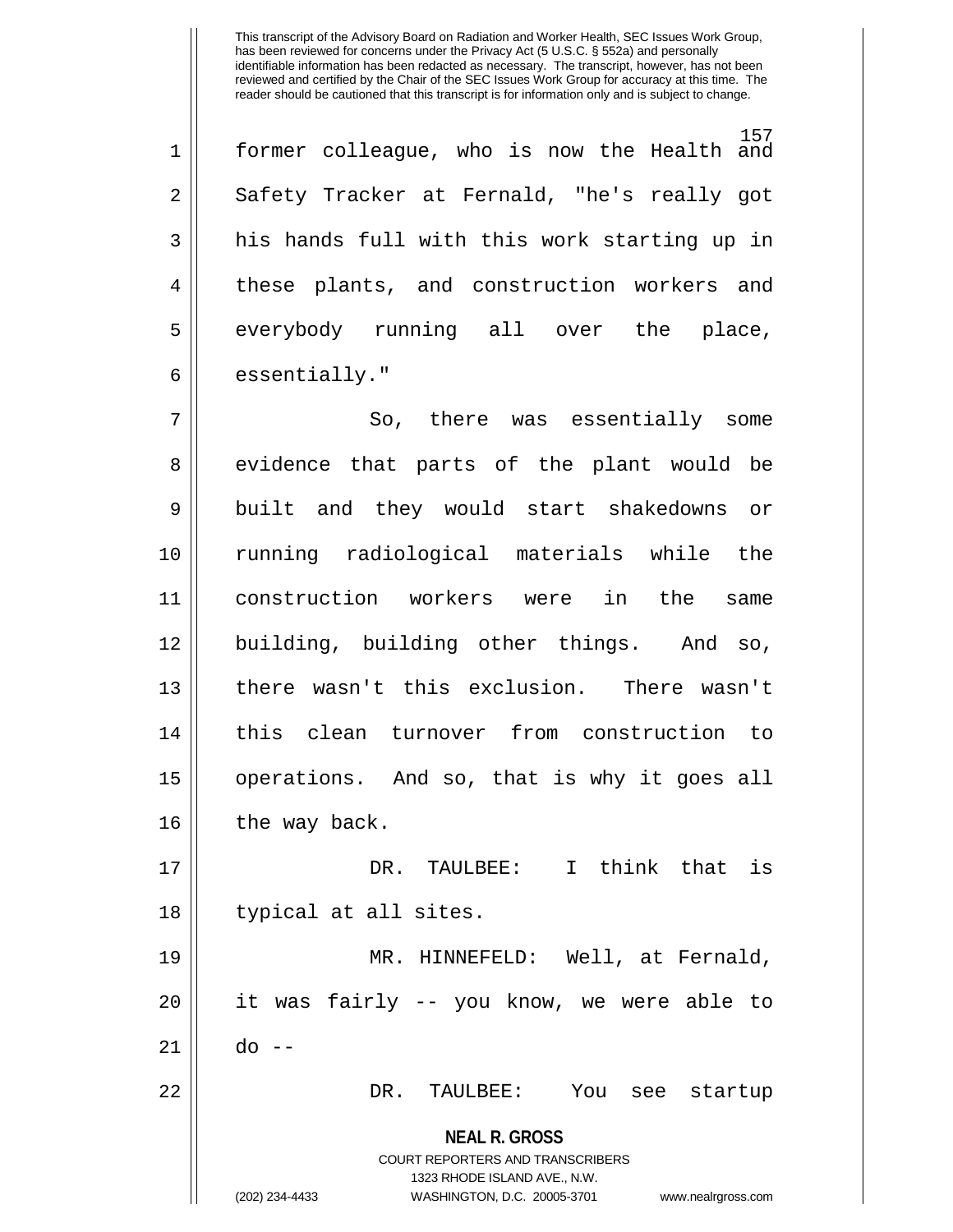**NEAL R. GROSS** COURT REPORTERS AND TRANSCRIBERS 1323 RHODE ISLAND AVE., N.W. (202) 234-4433 WASHINGTON, D.C. 20005-3701 www.nealrgross.com This transcript of the Advisory Board on Radiation and Worker Health, SEC Issues Work Group, has been reviewed for concerns under the Privacy Act (5 U.S.C. § 552a) and personally identifiable information has been redacted as necessary. The transcript, however, has not been reviewed and certified by the Chair of the SEC Issues Work Group for accuracy at this time. The reader should be cautioned that this transcript is for information only and is subject to change. 158 1 dates at Savannah River, but the building 2 hadn't been turned over by construction to 3 || operations yet. 4 || MR. HINNEFELD: Yes. 5 DR. TAULBEE: But, yet, they had 6 || already started. 7 || MR. HINNEFELD: Yes. 8 DR. TAULBEE: And so, both of 9 || them were there for a period of a year or  $10 \parallel$  so  $-$ 11 || MR. HINNEFELD: Yes. 12 DR. TAULBEE: -- for each 13 building. 14 CHAIRMAN MELIUS: I think that 15 wasn't the assumption going into the meeting. 16 MR. HINNEFELD: No. We felt like 17 where they are building a new facility they 18 won't be exposed. 19 CHAIRMAN MELIUS: Yes, yes. 20 Right. 21 MR. HINNEFELD: So, why worry  $22$  || about the early --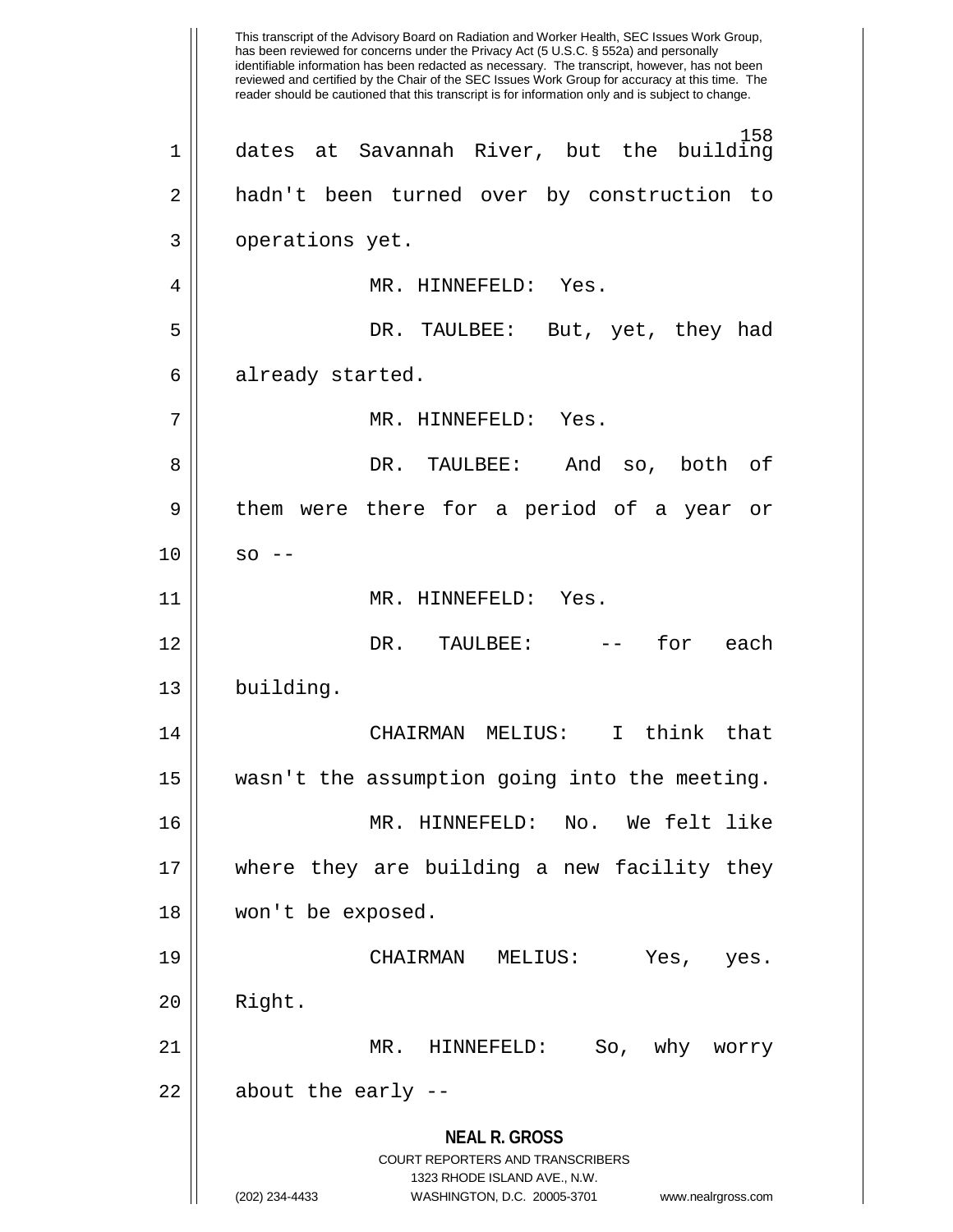**NEAL R. GROSS** COURT REPORTERS AND TRANSCRIBERS 1323 RHODE ISLAND AVE., N.W. (202) 234-4433 WASHINGTON, D.C. 20005-3701 www.nealrgross.com This transcript of the Advisory Board on Radiation and Worker Health, SEC Issues Work Group, has been reviewed for concerns under the Privacy Act (5 U.S.C. § 552a) and personally identifiable information has been redacted as necessary. The transcript, however, has not been reviewed and certified by the Chair of the SEC Issues Work Group for accuracy at this time. The reader should be cautioned that this transcript is for information only and is subject to change. <sup>159</sup><br>there is 1 CHAIRMAN MELIUS: Yes, there is  $2 \parallel$  that overlap. And if we hadn't of found  $3 \parallel$  those memos, I don't think -- we would have 4 || left them out. 5 I don't know when lunch is 6 coming. 7 MR. HINNEFELD: Lunch is coming 8 | anytime. 9 CHAIRMAN MELIUS: Okay. 10 MR. HINNEFELD: It was being 11 picked up at about 11:35, as I understand, or 12 we were leaving to pick it up at 11:35, and 13 it's just a few minutes. So, it will be here 14 | pretty soon. 15 CHAIRMAN MELIUS: Well, let me 16 tell you what I was thinking of, and these 17 two issues are related. There may be other 18 discussions we want to have also. 19 But one is to spend some time 20 || going through what are some of the factors we 21 should be taking into account or looking at 22 || in terms of developing coworker data sets,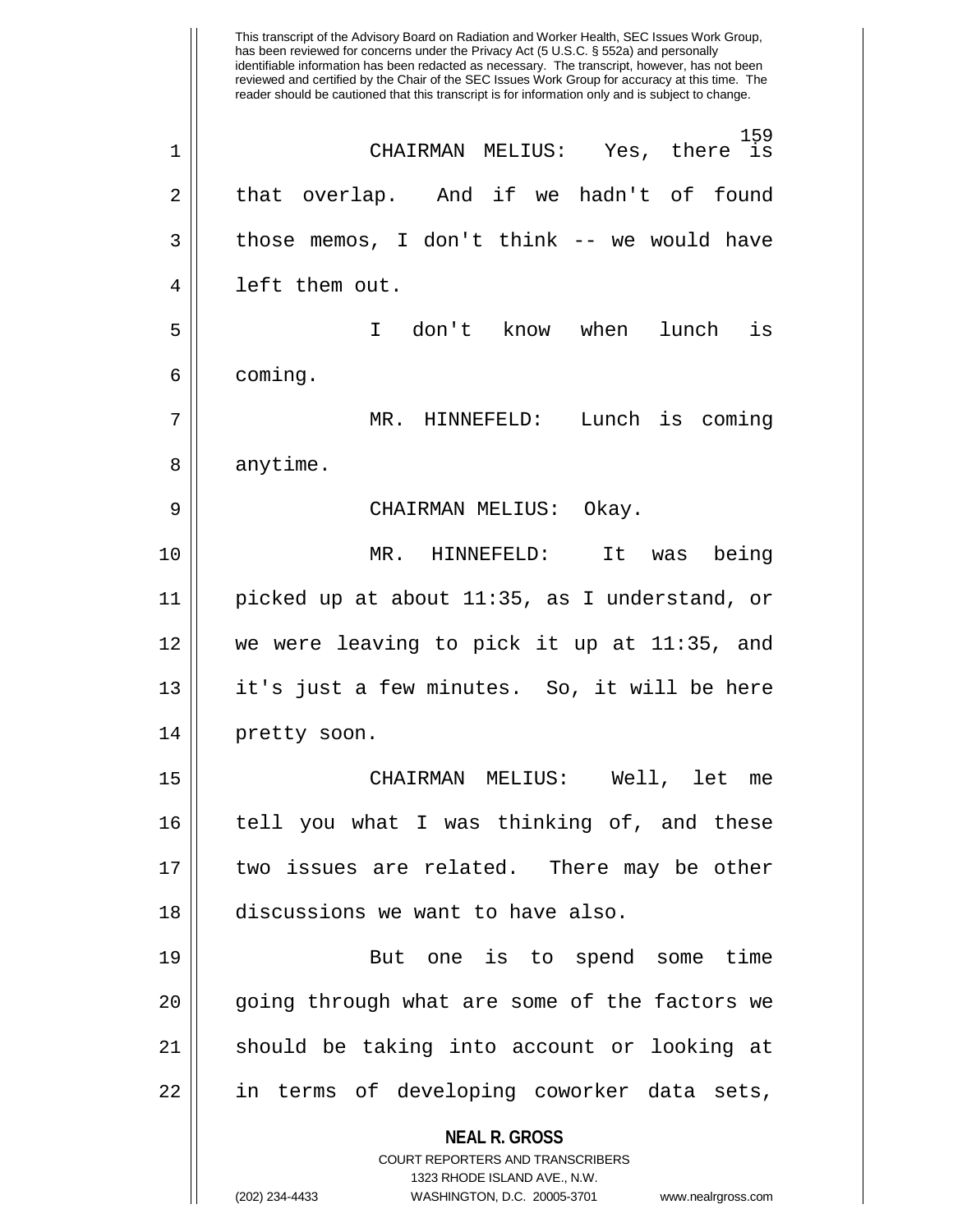160<br>I think  $1 ||$  and sort of a checklist of things. 2 we have talked about many of them. But sort 3 || of thinking what would be helpful to think 4 about.

5 Some of them deal with the 6 || statistical testing. Some of them deal with 7 more sort of general issues that come up.

8 The second, which may come out of  $9 \parallel$  that or may precede that, is what we have 10 already started a little bit, but sort of 11 what could we do that would help us 12 understand what factors and to what extent we 13 need to focus on certain factors. How do we 14 || evaluate? Maybe it is better to say, how do 15 we evaluate certain issues? And what would 16 || be helpful for doing that?

17 We already talked about should we 18 || look at an external coworker model and see if 19  $\parallel$  that would -- it should be much simpler and 20 maybe that lends itself a little bit more to 21 more straightforward evaluation and sort of 22 || helping us look at this issue, and so forth.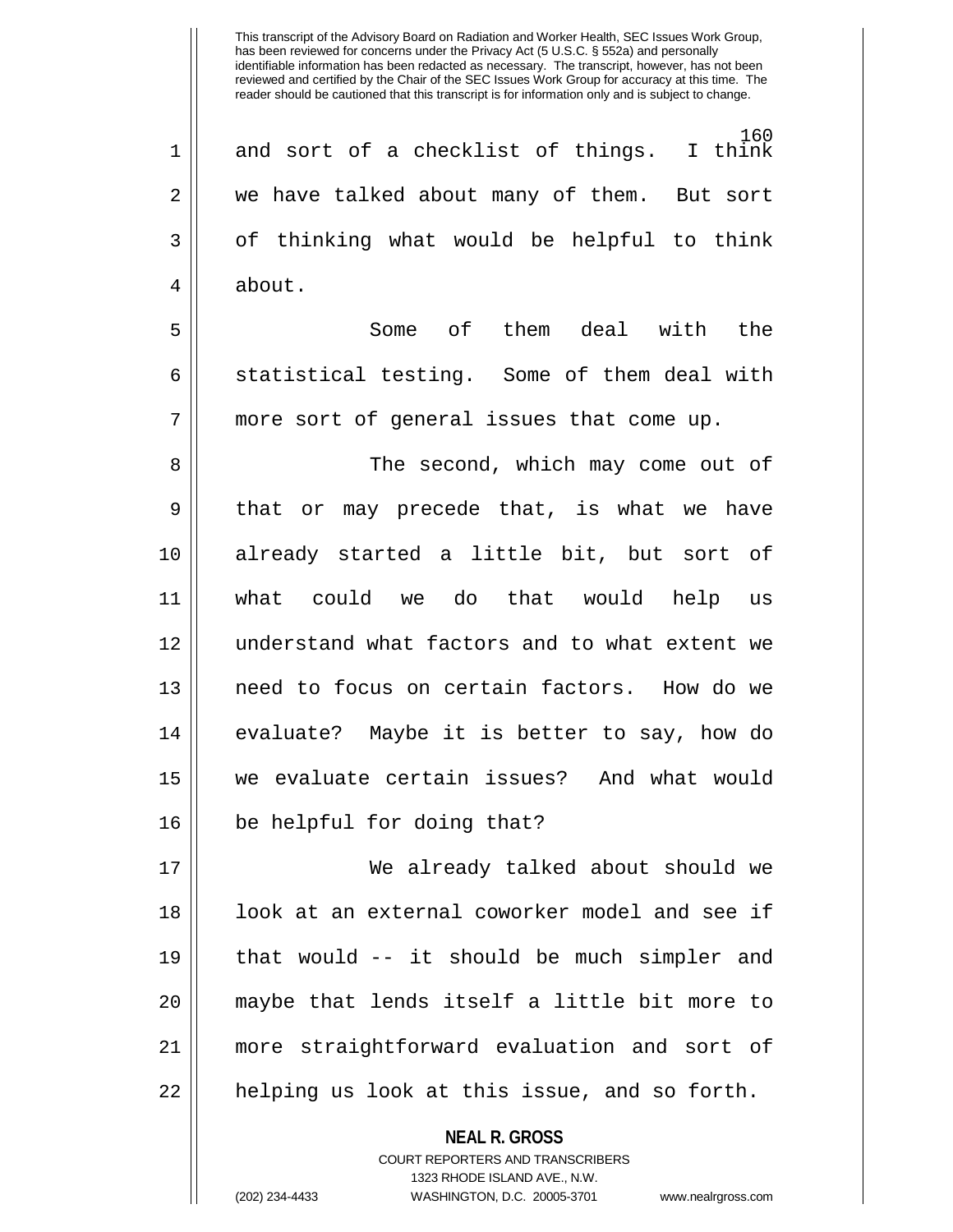**NEAL R. GROSS** 161 1 And then, secondly, should we do 2 || the same or some calculations, or whatever we 3 want to call them, on some of these coworker 4 models for internal exposures that might also 5 || help us to decide how we approach this?  $6 \parallel$  Because we want to be evaluating the right  $7 \parallel$  things and looking at the right issues, and 8 || so forth. Every site is different. 9 || But, also, we don't want to waste 10 || a lot of time or have time wasted by ORAU or 11 SC&A or NIOSH and everybody involved on 12 factors that aren't going to be important or 13 || aren't really going to affect that, or may  $14$  | only affect the models in certain relatively-15 || rare situations, or whatever. And somehow, 16 how do we tie this back into sort of the 17 || sufficient accuracy question that we have 18 been trying to wrestle with at the same time? 19 || So, it is more like, I guess, 20 || sort of brainstorming and thinking. Some of 21 the sites we are evaluating now, like 22 || Savannah River, may be helpful, but also some

> COURT REPORTERS AND TRANSCRIBERS 1323 RHODE ISLAND AVE., N.W.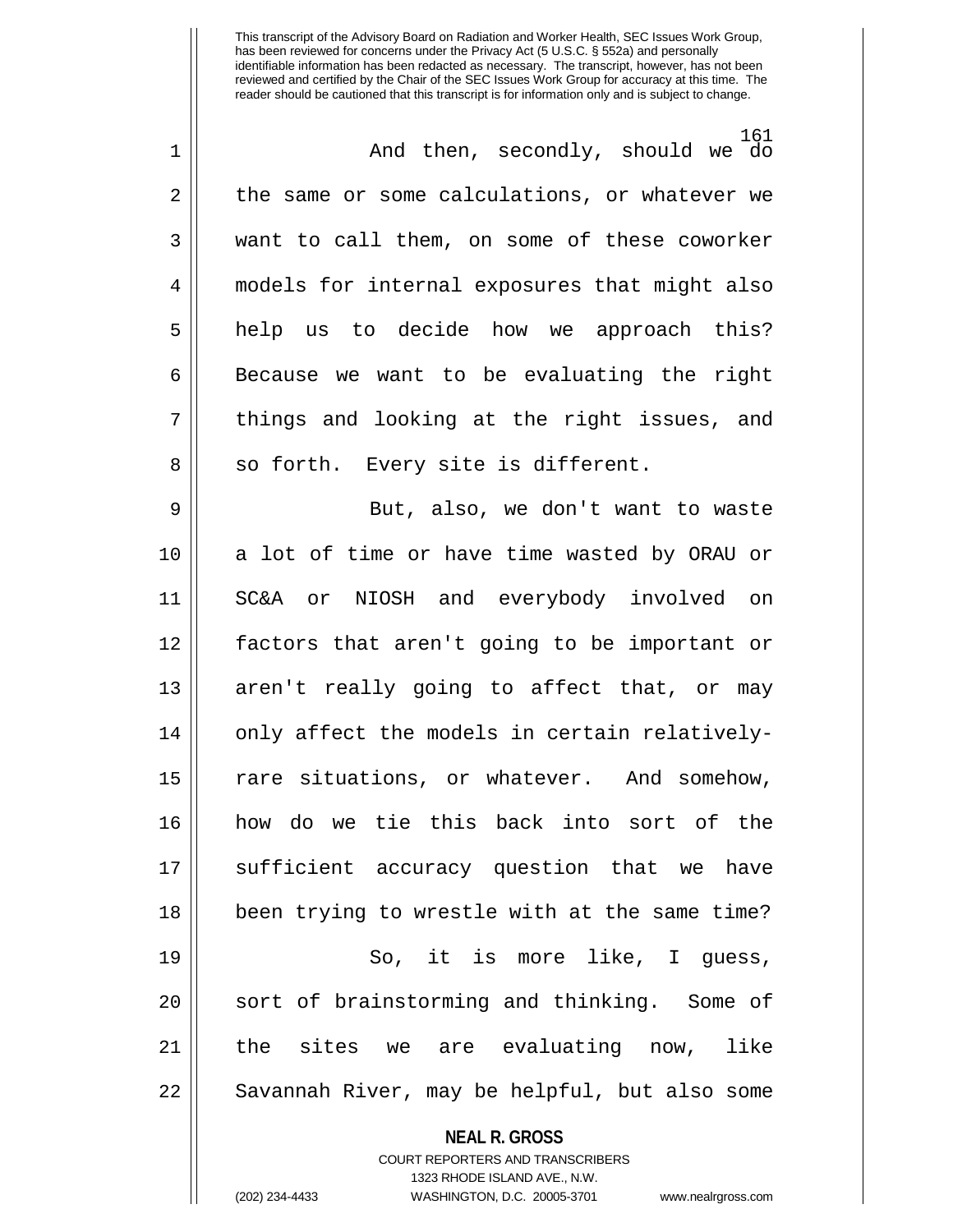**NEAL R. GROSS** COURT REPORTERS AND TRANSCRIBERS 1323 RHODE ISLAND AVE., N.W. (202) 234-4433 WASHINGTON, D.C. 20005-3701 www.nealrgross.com 162 1 || of the sites we haven't talked about. 2 | Chang and that would include this issue 3 || of the multiple sampling on individuals, and  $4 \parallel$  so forth, which I think is something else 5 || that we need to sort of think how do we  $6 \parallel$  evaluate that or decide whether it is 7 appropriate or not appropriate to use, or 8 does it make a difference? Maybe that is the  $9 \parallel$  bigger thing, is to what extent does it make 10 | a difference. 11 Does that make sense to 12 | everybody? 13 DR. MAKHIJANI: Could I ask if 14 Harry has any more comments on the technical  $15$  | things? 16 CHAIRMAN MELIUS: Well, then, 17 that was the other thing I was going to 18 mention. I am not sure just before lunch is 19  $\parallel$  fair to Harry, but --20 || PR. MAKHIJANI: No, no. 21 CHAIRMAN MELIUS: -- I'm not sure  $22 \parallel$  right after lunch is, either.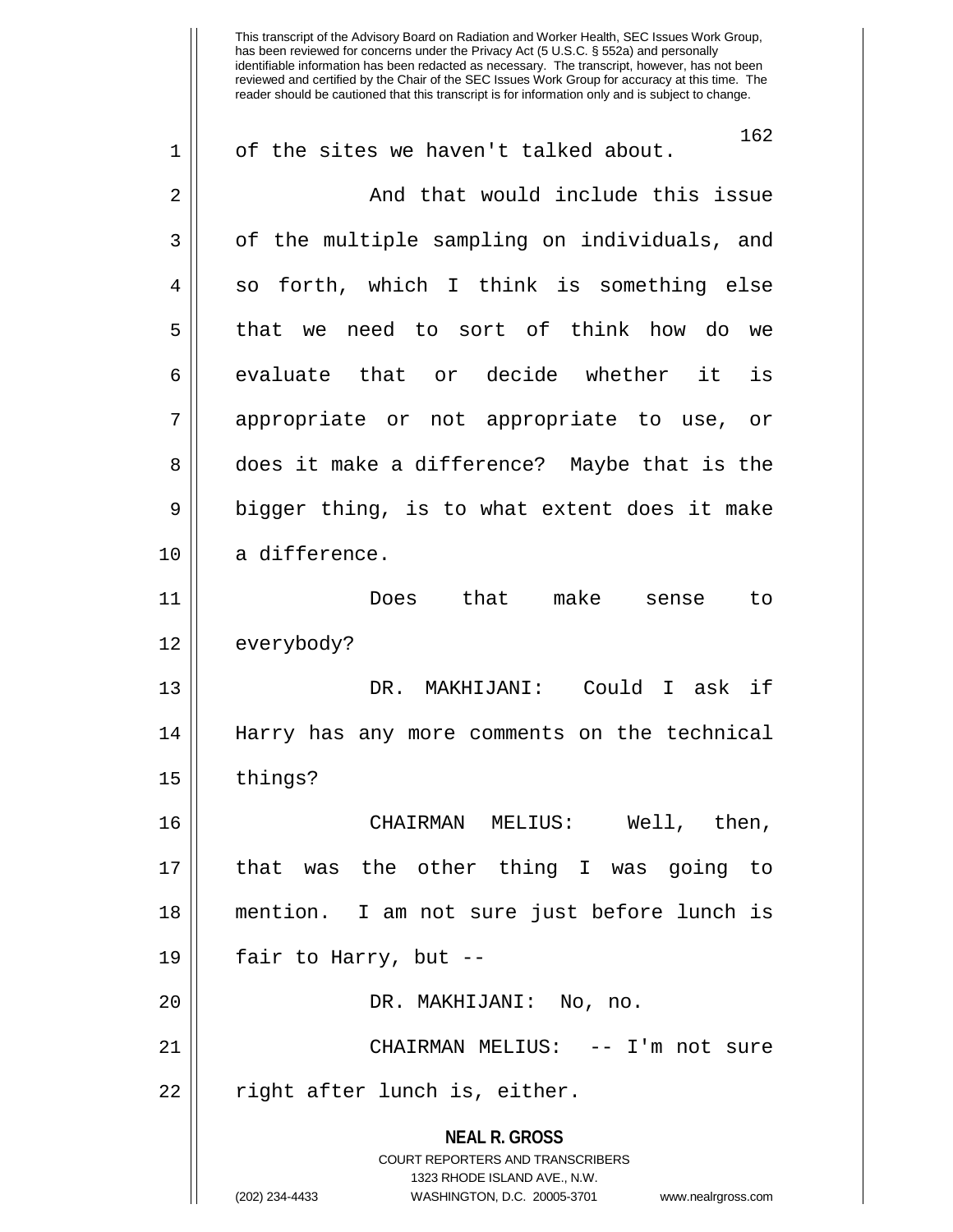This transcript of the Advisory Board on Radiation and Worker Health, SEC Issues Work Group, has been reviewed for concerns under the Privacy Act (5 U.S.C. § 552a) and personally identifiable information has been redacted as necessary. The transcript, however, has not been reviewed and certified by the Chair of the SEC Issues Work Group for accuracy at this time. The reader should be cautioned that this transcript is for information only and is subject to change. 163 1 || (Laughter.) 2 || But at some point I think we  $3 \parallel$  should come back, and probably right after 4 lunch, I will say. I will drink caffeinated 5 | beverages or something, and we will come back  $6 \parallel$  and go through some of  $-$  if he has some 7 | issues -- but I think we need to go through 8 || the entire presentation. There may be  $9 \parallel$  selective things that would be helpful and we 10 || should weigh-in. 11 DR. MAKHIJANI: I think there are 12 three or four slides in there. I can talk to 13 Harry over lunch -- 14 CHAIRMAN MELIUS: Oh, okay. 15 DR. MAKHIJANI: -- and work it  $16 \parallel \quad out.$ 17 CHAIRMAN MELIUS: And I'm sure 18 John Mauro will have wise words for us also 19 at some point. 20 (Laughter.) 21 || Silence.

22 || (Laughter.)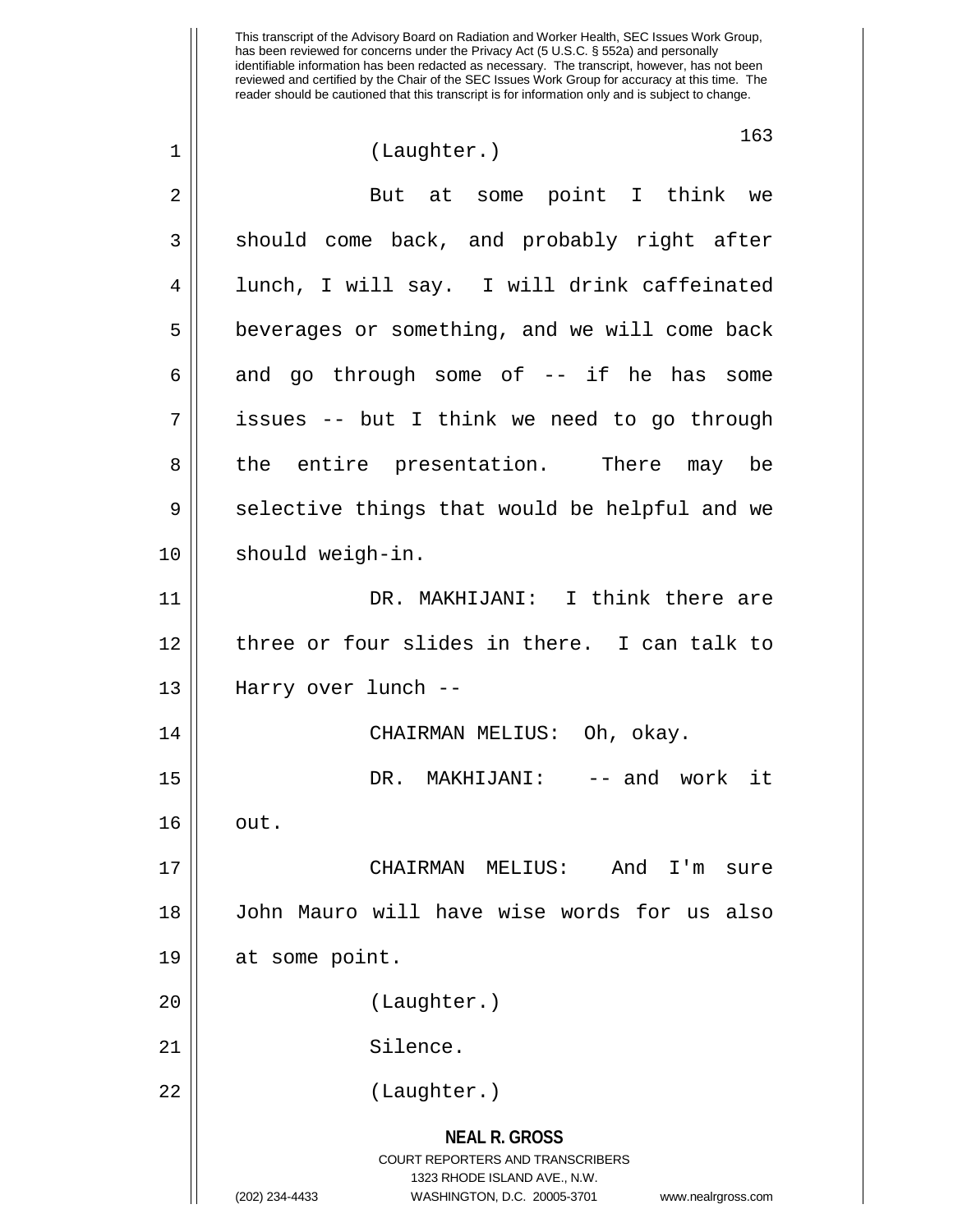**NEAL R. GROSS** COURT REPORTERS AND TRANSCRIBERS 1323 RHODE ISLAND AVE., N.W. (202) 234-4433 WASHINGTON, D.C. 20005-3701 www.nealrgross.com This transcript of the Advisory Board on Radiation and Worker Health, SEC Issues Work Group, has been reviewed for concerns under the Privacy Act (5 U.S.C. § 552a) and personally identifiable information has been redacted as necessary. The transcript, however, has not been reviewed and certified by the Chair of the SEC Issues Work Group for accuracy at this time. The reader should be cautioned that this transcript is for information only and is subject to change. 164 1 DR. MAURO: You baited me because 2 | I do have one, but I am not going to bring it  $3 \parallel \quad \text{up}.$ 4 (Laughter.) 5 CHAIRMAN MELIUS: I was just 6 || whispering to Ted to call the operator and 7 | have them disconnect John. 8 || (Laughter.) 9 We wouldn't do that to you, John. 10 DR. MAURO: I am going to save 11 this for later. I have got a nice one for 12 you. 13 (Laughter.) 14 CHAIRMAN MELIUS: Yes, usually, 15 your ideas are spontaneous. So, write this 16 || one down and remember it. 17 (Laughter.) 18 DR. MAURO: You're right. 19 CHAIRMAN MELIUS: We always used 20 to have fun. You know, when you came to all 21 our meetings, John, we would try to predict  $22$  || what you were actually going to say at the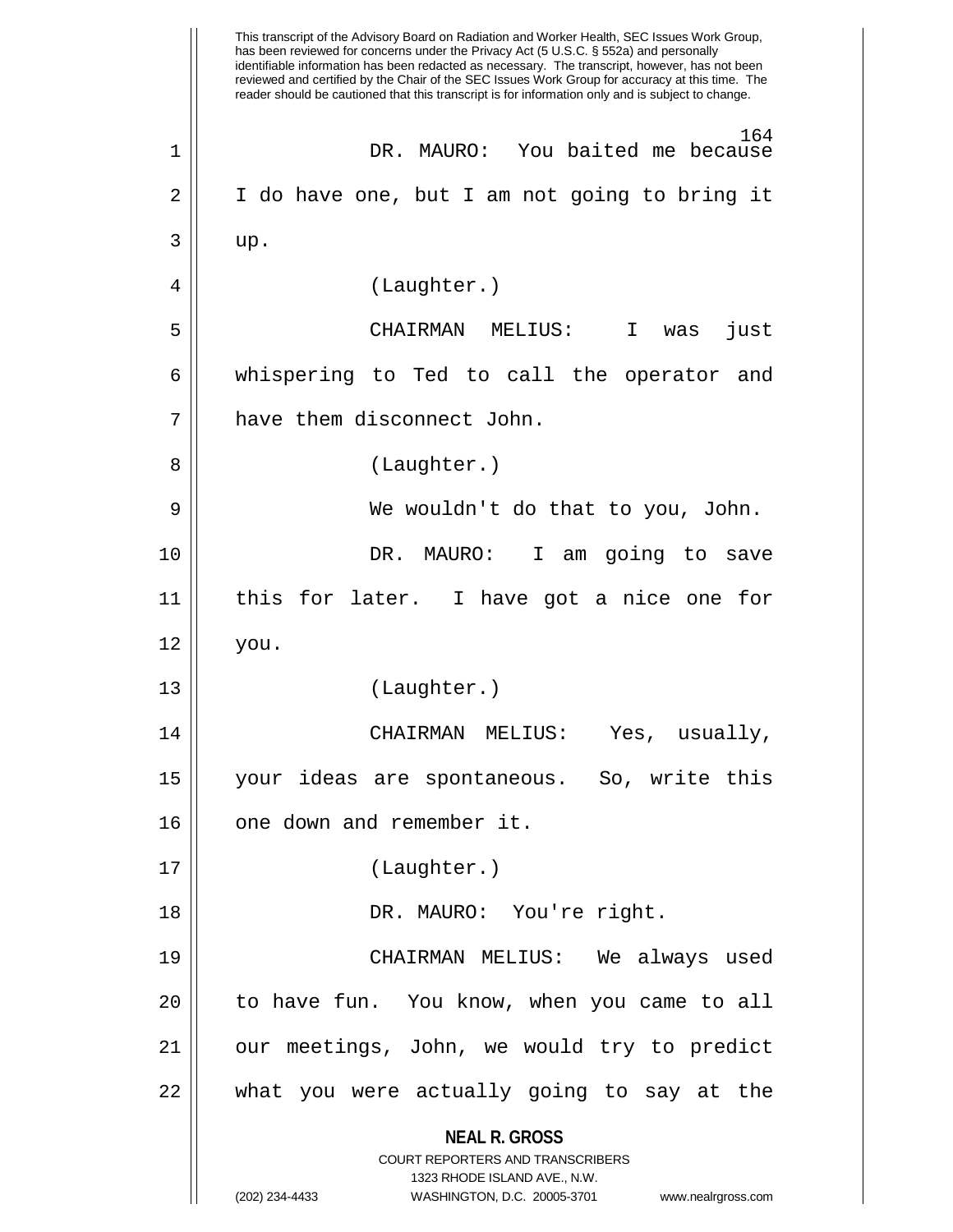**NEAL R. GROSS** COURT REPORTERS AND TRANSCRIBERS 1323 RHODE ISLAND AVE., N.W. (202) 234-4433 WASHINGTON, D.C. 20005-3701 www.nealrgross.com This transcript of the Advisory Board on Radiation and Worker Health, SEC Issues Work Group, has been reviewed for concerns under the Privacy Act (5 U.S.C. § 552a) and personally identifiable information has been redacted as necessary. The transcript, however, has not been reviewed and certified by the Chair of the SEC Issues Work Group for accuracy at this time. The reader should be cautioned that this transcript is for information only and is subject to change. 165 1 || microphone. 2 | (Laughter.) 3 DR. MAURO: Did you have a pool? 4 CHAIRMAN MELIUS: We never knew 5 | whether you were for or against. 6 (Laughter.) 7 MR. KATZ: Nobody made any money. 8 || (Laughter.) 9 CHAIRMAN MELIUS: See what 10 happens when you're at a distance, John? Now  $11$  | we can say what we --12 DR. MAURO: I miss the action. 13 (Laughter.) 14 CHAIRMAN MELIUS: Is lunch here? 15 || MR. HINNEFELD: I'll check. 16 CHAIRMAN MELIUS: Oh, you'll  $17 \parallel$  check? 18 MR. HINNEFELD: I think it should 19 be here anytime. 20 CHAIRMAN MELIUS: Why don't we 21 break then? 22 MR. KATZ: So, I think we will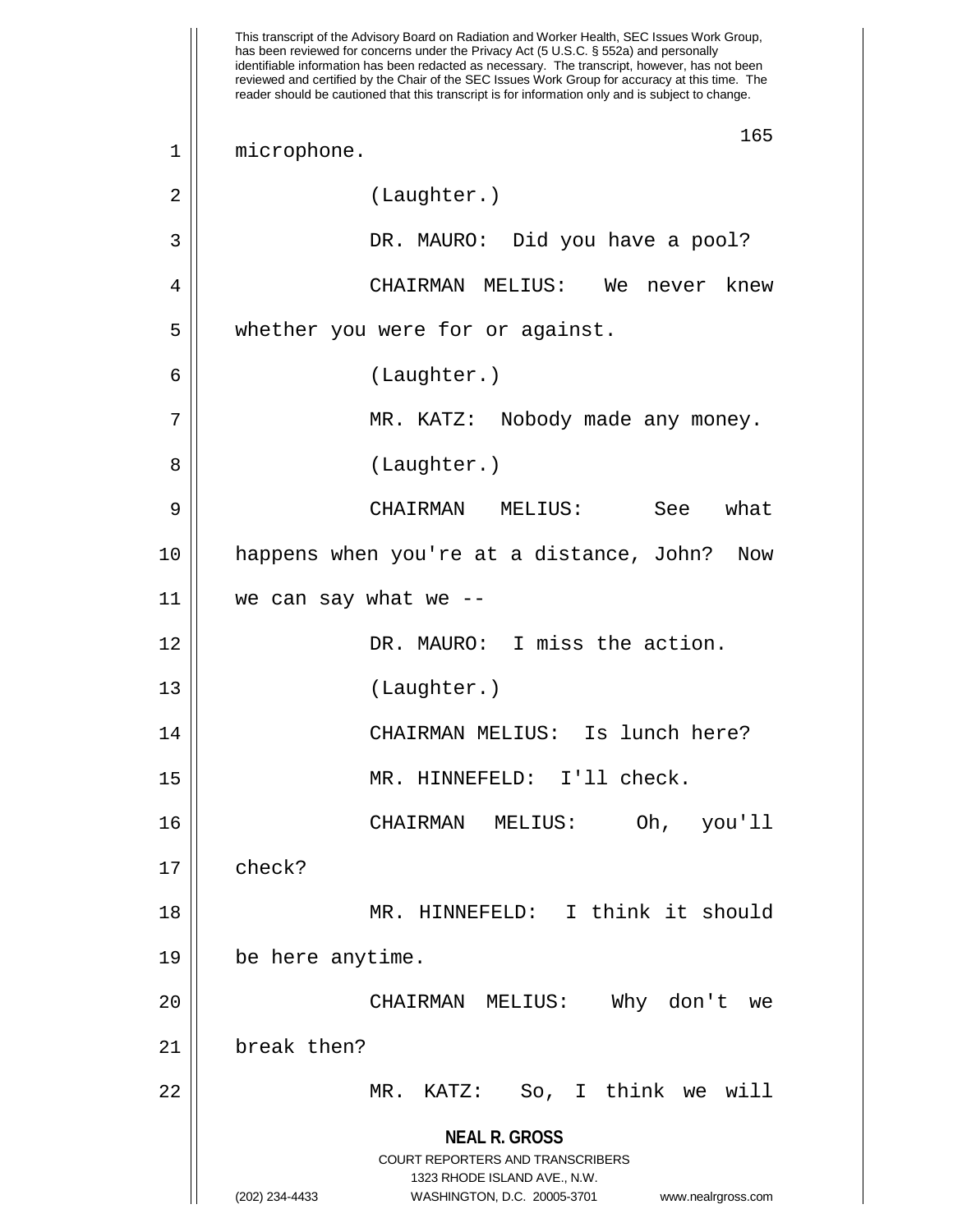**NEAL R. GROSS** COURT REPORTERS AND TRANSCRIBERS 1323 RHODE ISLAND AVE., N.W. (202) 234-4433 WASHINGTON, D.C. 20005-3701 www.nealrgross.com This transcript of the Advisory Board on Radiation and Worker Health, SEC Issues Work Group, has been reviewed for concerns under the Privacy Act (5 U.S.C. § 552a) and personally identifiable information has been redacted as necessary. The transcript, however, has not been reviewed and certified by the Chair of the SEC Issues Work Group for accuracy at this time. The reader should be cautioned that this transcript is for information only and is subject to change. 166 1 break for lunch. And how long do you want to 2 | take for lunch? 3 CHAIRMAN MELIUS: Forty-five? 4 MR. KATZ: Forty-five minutes?  $5 \parallel$  So, about quarter to 1:00? 6 CHAIRMAN MELIUS: Quarter to 1:00 7 we will be back. 8 || (Whereupon, the foregoing matter 9 went off the record for lunch at 11:52 a.m. 10 || and went back on the record at  $12:48 \text{ p.m.}$ ) 11 12 13 14 15 16 17 A-F-T-E-R-N-O-O-N S-E-S-S-I-O-N  $18 \parallel$   $12:48 \text{ p.m.}$ 19 MR. KATZ: Good afternoon. We're 20 back online. 21 Let me just check and see that we  $22$  || have -- Harry, do we have you on the line?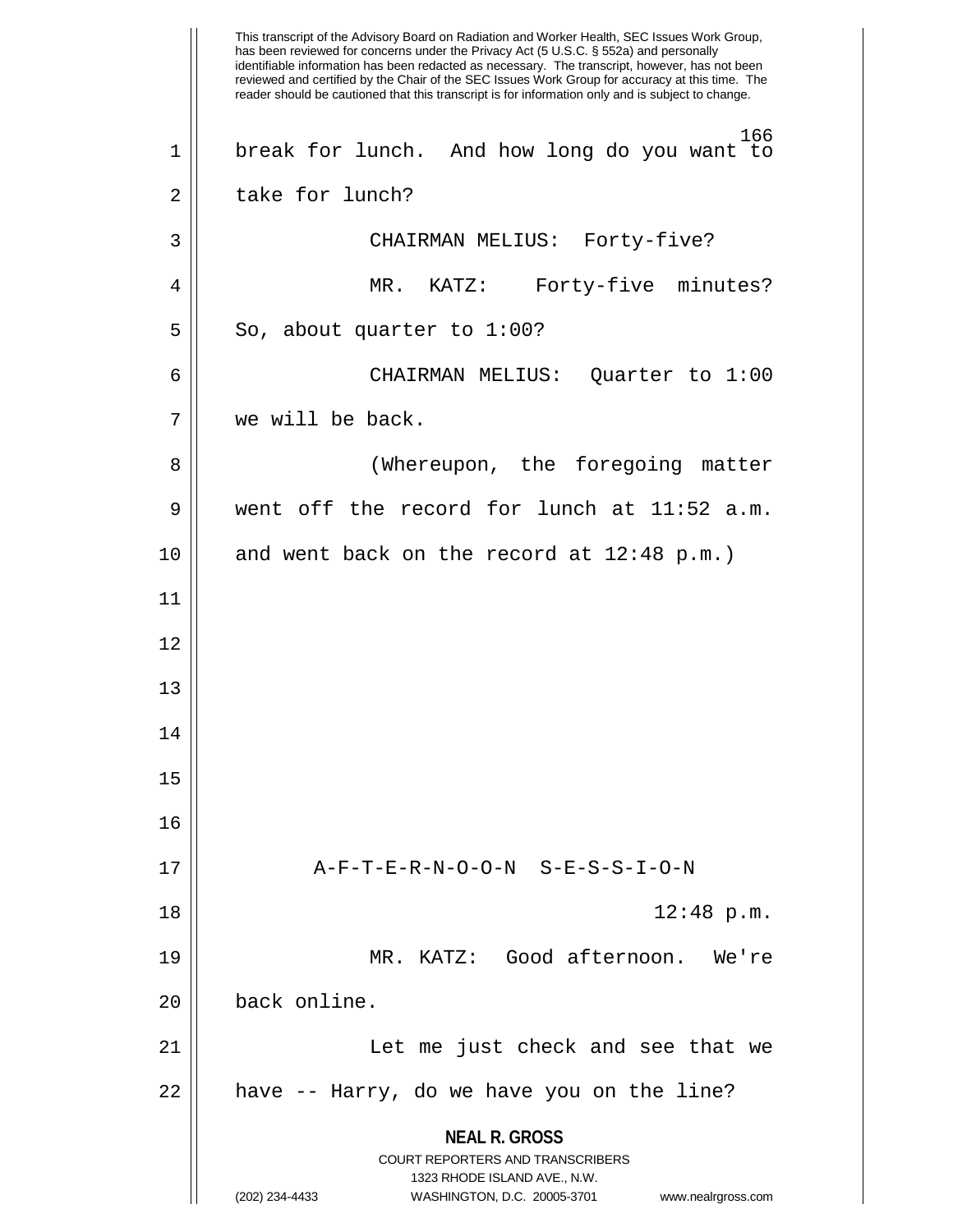**NEAL R. GROSS** COURT REPORTERS AND TRANSCRIBERS 1323 RHODE ISLAND AVE., N.W. (202) 234-4433 WASHINGTON, D.C. 20005-3701 www.nealrgross.com This transcript of the Advisory Board on Radiation and Worker Health, SEC Issues Work Group, has been reviewed for concerns under the Privacy Act (5 U.S.C. § 552a) and personally identifiable information has been redacted as necessary. The transcript, however, has not been reviewed and certified by the Chair of the SEC Issues Work Group for accuracy at this time. The reader should be cautioned that this transcript is for information only and is subject to change. 167 1 DR. CHMELYNSKI: Yes, I'm here. 2 MR. KATZ: And John Mauro? 3 DR. MAURO: I'm here. 4 MR. KATZ: Great. 5 Bill can't make it this 6 | afternoon. 7 CHAIRMAN MELIUS: Stiver? 8 MR. KATZ: How about John Stiver? 9 | John, are you on, too, Stiver? 10 (No response.) 11 Okay. Well, let's carry on. 12 CHAIRMAN MELIUS: Yes. 13 DR. MAKHIJANI: So, Harry, I will 14 || go through your slides. 15 Slide 2, review. It is up here. 16 DR. CHMELYNSKI: Okay. Slide is  $17 \parallel$  on, you say? 18 DR. MAKHIJANI: Yes. 19 DR. CHMELYNSKI: Okay. This 20 || slide simply points out how we conducted our 21 || review of RPRT-0053. We not only reviewed 22 || the report itself, but also three documents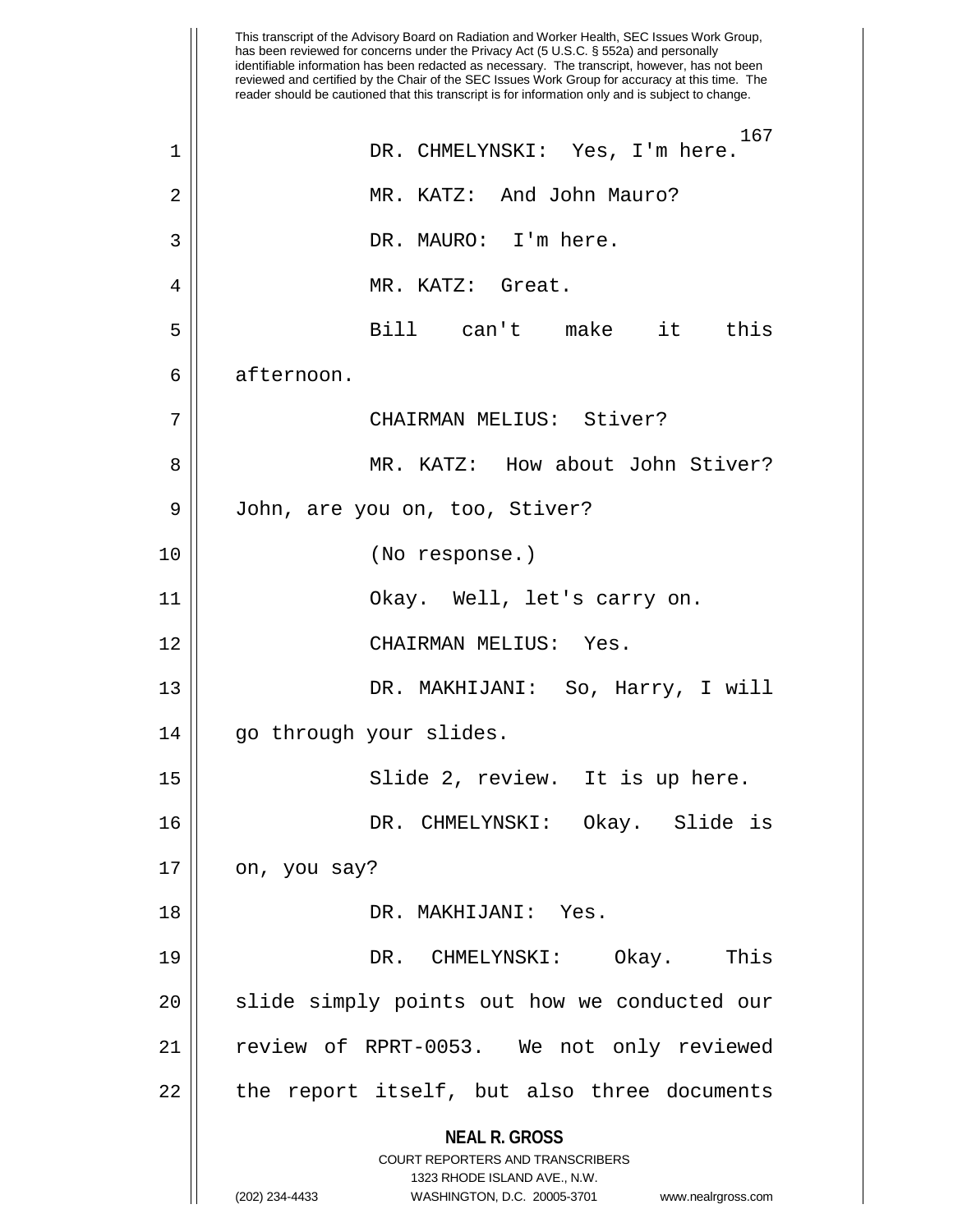168 1 that employed the techniques in 0053 to use 2 || them to compare construction workers with  $3 \parallel$  other workers at the Savannah River Site for 4 neptunium, mixed fission products, and the 5 | exotic trivalents.

6 DR. MAKHIJANI: And I might add,  $7 \parallel$  only to the extent that it applied to the 8 || statistics method, not in terms of the actual 9 data sets in detail.

10 DR. CHMELYNSKI: Right. It was 11 only a very narrow issue as to how the 12 comparison tests were applied with these 13 | three data sets.

14 The next slide, which is on page 15 | 3, reviews a discussion we had earlier on the 16 use of r-squared for ROS regression. 17 || Personally, I think this does relate to the 18 question of sufficient accuracy because the 19 r-squared is not the appropriate measure of 20 || goodness of fit here. And NIOSH in their 21 response, as you can see below in bold, also 22 indicated that r-squared was not used to

### **NEAL R. GROSS** COURT REPORTERS AND TRANSCRIBERS 1323 RHODE ISLAND AVE., N.W.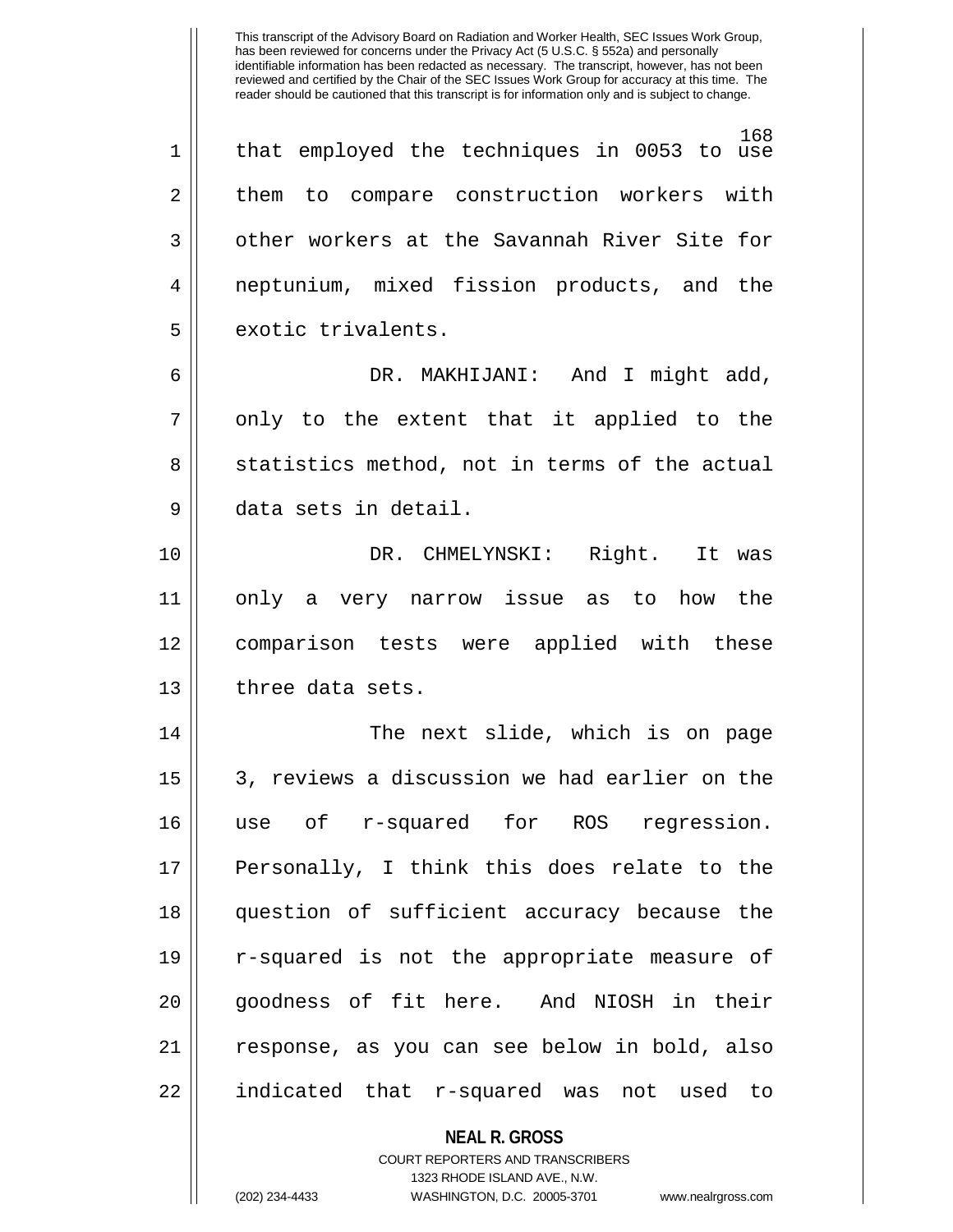**NEAL R. GROSS** COURT REPORTERS AND TRANSCRIBERS 1323 RHODE ISLAND AVE., N.W. 169 1 || evaluate the fit of the plots. 2 But this does raise a pretty 3 Serious question. What was used? And when 4 you think about, you know, we are talking in 5 that Monte Carlo simulation plot that you  $6 \parallel$  showed two graphs there were 40,002 log-7 normal distribution fitted using ROS. I 8 wonder how well they did fit. And certainly,  $9 \parallel$  the answer that statisticians can see whether 10 they fit wasn't used because there's 40,000 11 of them. So, I am not sure anything is being 12 used to measure goodness of fit. 13 Is there any response on it? 14 MR. LaBONE: I can respond to it, 15 but I would need to go back to Jim Neton's 16 slides. 17 DR. MAKHIJANI: You have the hard  $18 \parallel$  copy. 19 MR. LaBONE: It's the third and  $20$  || fourth slide where he showed  $-$  in general, 21 || the fourth slide shows where the internal 22 dosimetrist would go through and fit to come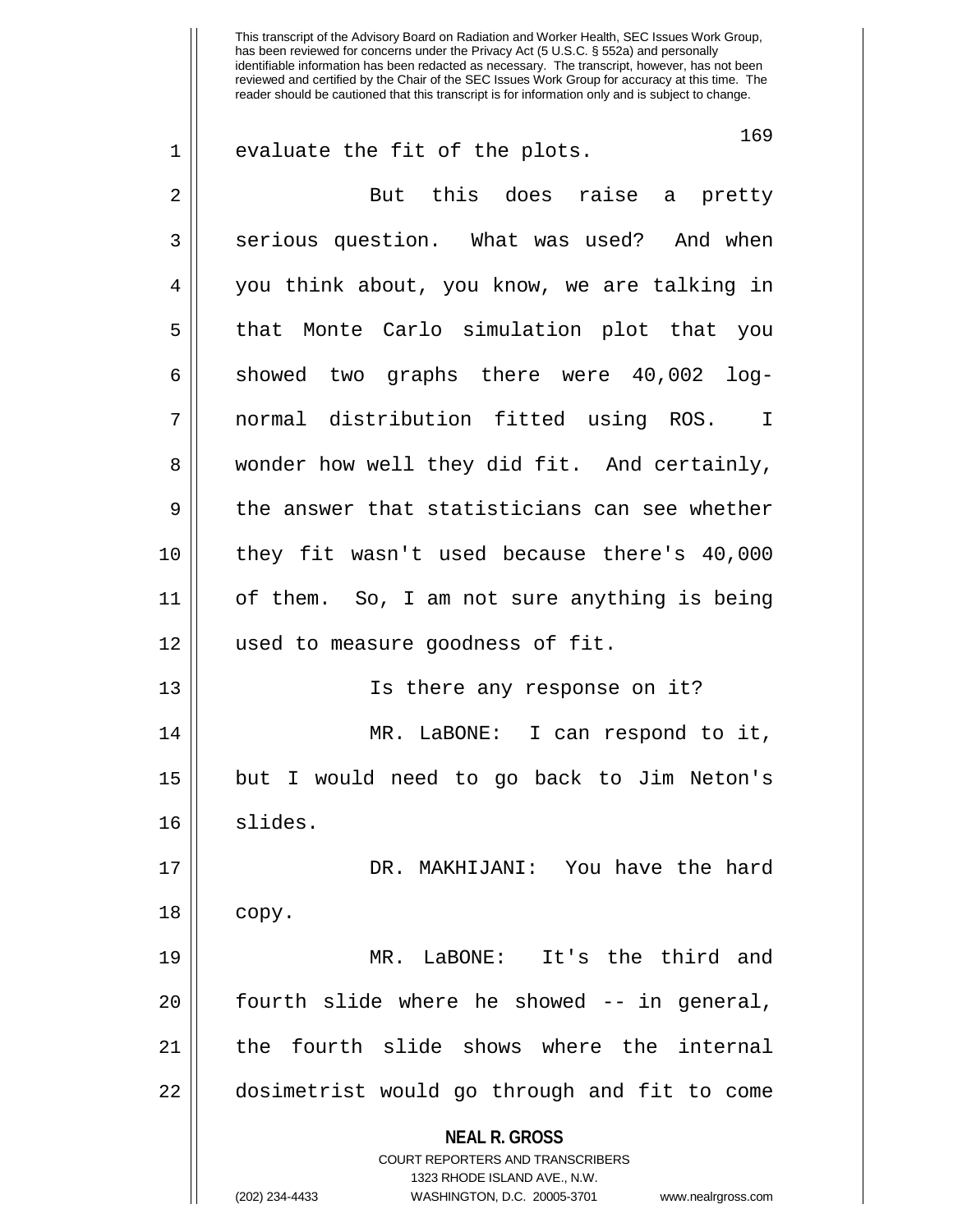| $\mathbf 1$    | 170<br>up with a chronic intake. And the internal |
|----------------|---------------------------------------------------|
| $\overline{a}$ | dosimetrist judges the fit, the quality of        |
| 3              | that fit, as far as does basically that line      |
| $\overline{4}$ | capture the central tendency of those data        |
| 5              | points. He does not use r-squared. He does        |
| 6              | not use any other statistic associated with       |
| $\overline{7}$ | that fit. It is just basically in his             |
| 8              | professional judgment does that fit.              |
| 9              | And so, going back to the third                   |

10 slide, the third slide is fit by the 11 statistician. And so, the statistician would 12 || go through and apply the same process. They 13 don't look at r-squared. They say, she would 14 || say, does that line capture the central 15 | tendency of data adequately for what we are 16 || going to use it for?

17 And so, it is basically 18 professional judgment that is used in both 19 cases to decide is the fit adequate. Now  $20$  || that is not exercised in 10,000 iterations in 21 the Monte Carlo calculation. But that is 22 || when you actually do this, implement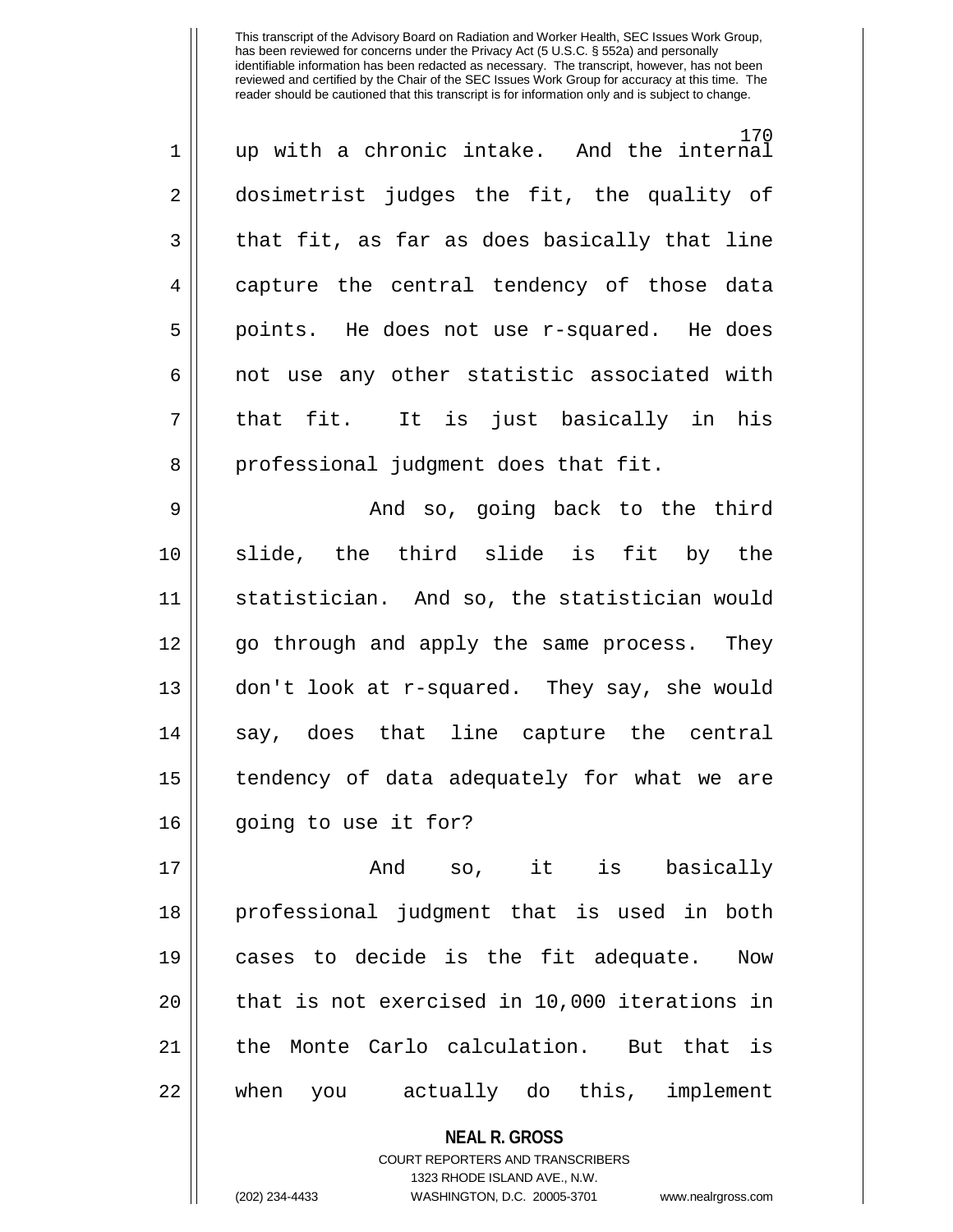**NEAL R. GROSS** COURT REPORTERS AND TRANSCRIBERS 1323 RHODE ISLAND AVE., N.W. (202) 234-4433 WASHINGTON, D.C. 20005-3701 www.nealrgross.com This transcript of the Advisory Board on Radiation and Worker Health, SEC Issues Work Group, has been reviewed for concerns under the Privacy Act (5 U.S.C. § 552a) and personally identifiable information has been redacted as necessary. The transcript, however, has not been reviewed and certified by the Chair of the SEC Issues Work Group for accuracy at this time. The reader should be cautioned that this transcript is for information only and is subject to change. 171 1 || Procedure 53, that is how it would be done, 2 RPRT-0053. 3 DR. CHMELYNSKI: So, this would 4 apply to the black dot on the Monte Carlo  $5 \parallel$  simulation, you're saying, basically? 6 MR. LaBONE: Yes. This is what  $7 \parallel$  we actually saw. And then, the cloud with 8 || the confidence, the 95-percent confidence 9 || ellipse would be from the simulation. So, 10 yes, this is the black point, except for the 11 one at the middle, which is just the center 12 | of the cloud. 13 DR. CHMELYNSKI: Okay. So, 14 essentially, the answer is that it is the 15 | statistician's judgment when he actually does 16 look at it, but in Monte Carlo, then, it is 17 not actually -- there is no measure of 18 fitness of things? 19 MR. LaBONE: No. 20 DR. CHMELYNSKI: Okay. So, let's 21 go on, then, to slide No. 4, which is one  $22$  || that we -- I don't think I am going to read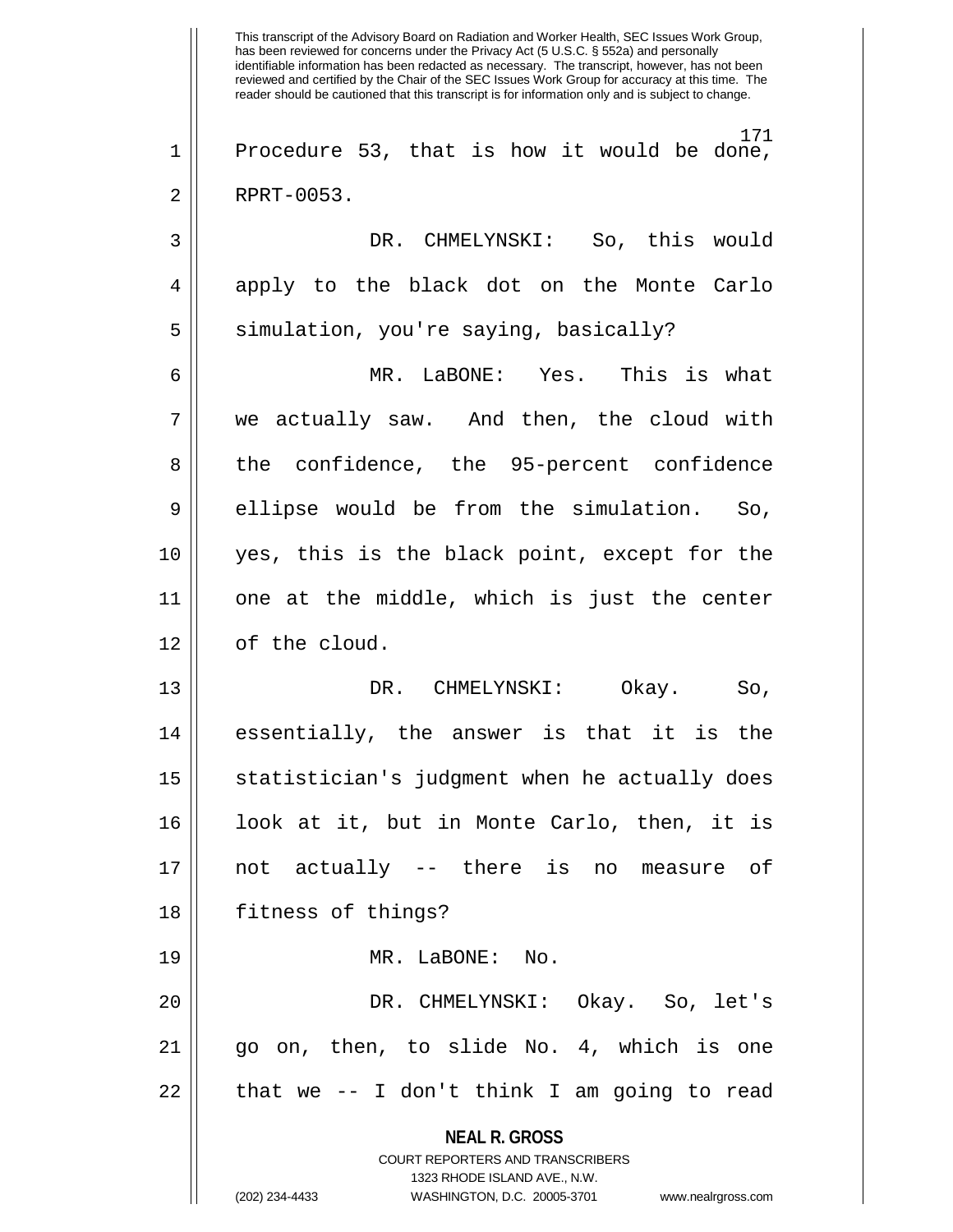| 1  | 172<br>that. This is something we have already                                                                                                                         |
|----|------------------------------------------------------------------------------------------------------------------------------------------------------------------------|
| 2  | talked about quite a bit this morning,                                                                                                                                 |
| 3  | representativeness of the data that is                                                                                                                                 |
| 4  | available<br>and<br>completeness,                                                                                                                                      |
| 5  | representativeness in the sense does it cover                                                                                                                          |
| 6  | all the groups of the unmonitored persons,                                                                                                                             |
| 7  | and completeness in that did we actually get                                                                                                                           |
| 8  | the workers that should have been monitored.                                                                                                                           |
| 9  | MR. LaBONE: Yes, I agree.                                                                                                                                              |
| 10 | DR. CHMELYNSKI:<br>Those<br>two                                                                                                                                        |
| 11 | questions I can't answer, but they are here                                                                                                                            |
| 12 | as findings and we have some responses.                                                                                                                                |
| 13 | So, go ahead. Sorry to interrupt                                                                                                                                       |
| 14 | you.                                                                                                                                                                   |
| 15 | DR. MAKHIJANI: No, no, I think                                                                                                                                         |
| 16 | we did settle this morning that NIOSH is                                                                                                                               |
| 17 | going to do some demonstration about who the                                                                                                                           |
| 18 | monitored construction workers were.                                                                                                                                   |
| 19 | DR. TAULBEE: Well, I think this                                                                                                                                        |
| 20 | is part of that checklist --                                                                                                                                           |
| 21 | DR. MAKHIJANI: Right.                                                                                                                                                  |
| 22 | DR. TAULBEE: -- that Dr. Melius                                                                                                                                        |
|    | <b>NEAL R. GROSS</b><br><b>COURT REPORTERS AND TRANSCRIBERS</b><br>1323 RHODE ISLAND AVE., N.W.<br>(202) 234-4433<br>WASHINGTON, D.C. 20005-3701<br>www.nealrgross.com |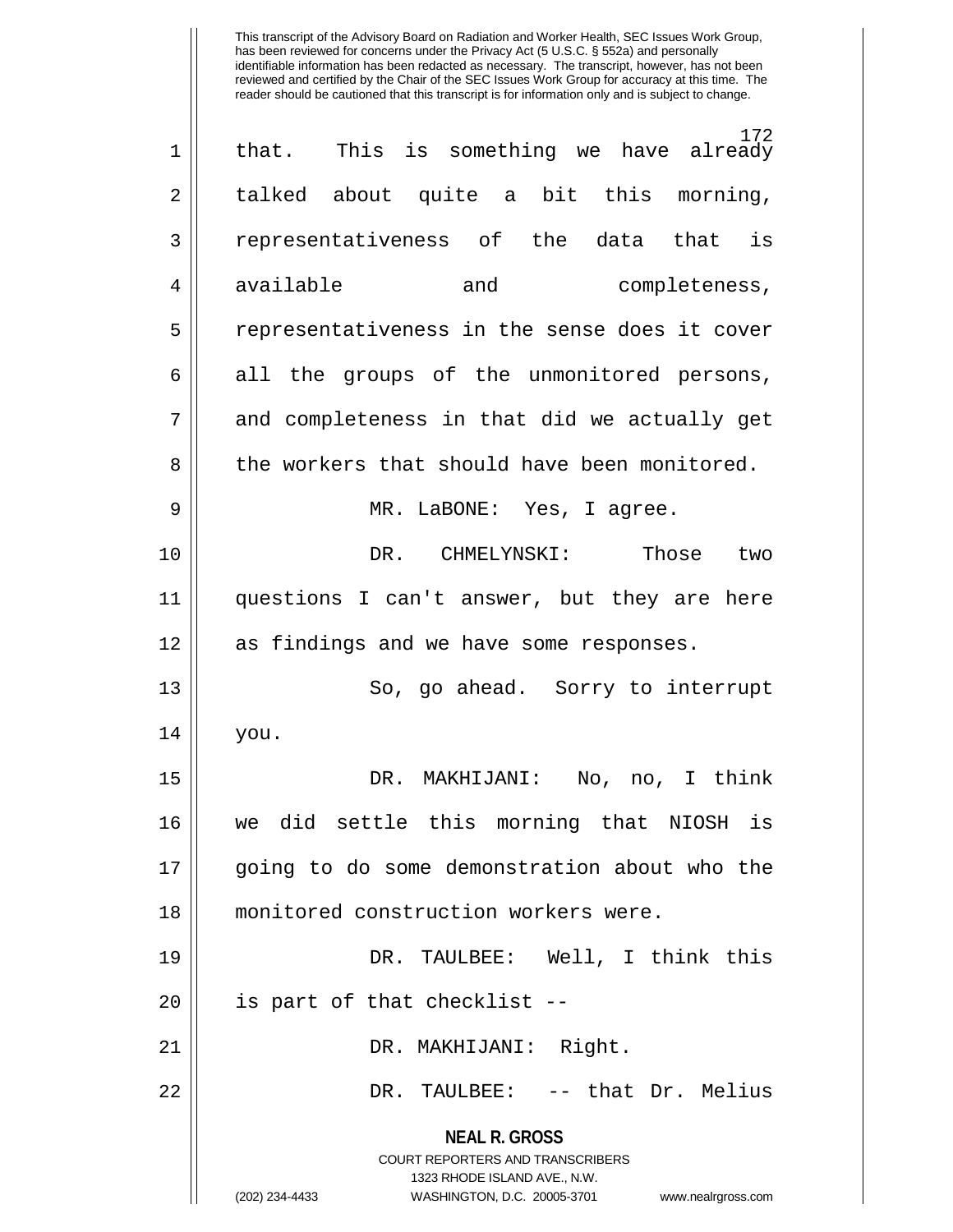**NEAL R. GROSS** COURT REPORTERS AND TRANSCRIBERS 1323 RHODE ISLAND AVE., N.W. (202) 234-4433 WASHINGTON, D.C. 20005-3701 www.nealrgross.com This transcript of the Advisory Board on Radiation and Worker Health, SEC Issues Work Group, has been reviewed for concerns under the Privacy Act (5 U.S.C. § 552a) and personally identifiable information has been redacted as necessary. The transcript, however, has not been reviewed and certified by the Chair of the SEC Issues Work Group for accuracy at this time. The reader should be cautioned that this transcript is for information only and is subject to change. 173 1 was wanting to try to develop within this 2 | group. 3 DR. NETON: This is not germane 4 || really to 53. This one precedes 53. And 53  $5 \parallel$  starts with the fact that you have got a 6 monitored population. 7 || DR. TAULBEE: Right. 8 DR. NETON: I mean, all that 9 || other stuff would need to precede 53 before 10 we go into a 53 analysis. 11 DR. MAKHIJANI: Should I turn the 12 slide? 13 CHAIRMAN MELIUS: But I think we 14 || need to make that sort of explicit. 15 DR. NETON: Oh, I agree. Yes. 16 DR. MAKHIJANI: So, should I turn  $17$   $\parallel$  the slide? 18 DR. CHMELYNSKI: Yes. We can go 19 to page 5. One other point in the bold here. 20 We do still feel it is necessary to examine 21 || subgroups of the construction workers, and 22 || not just all construction workers as a single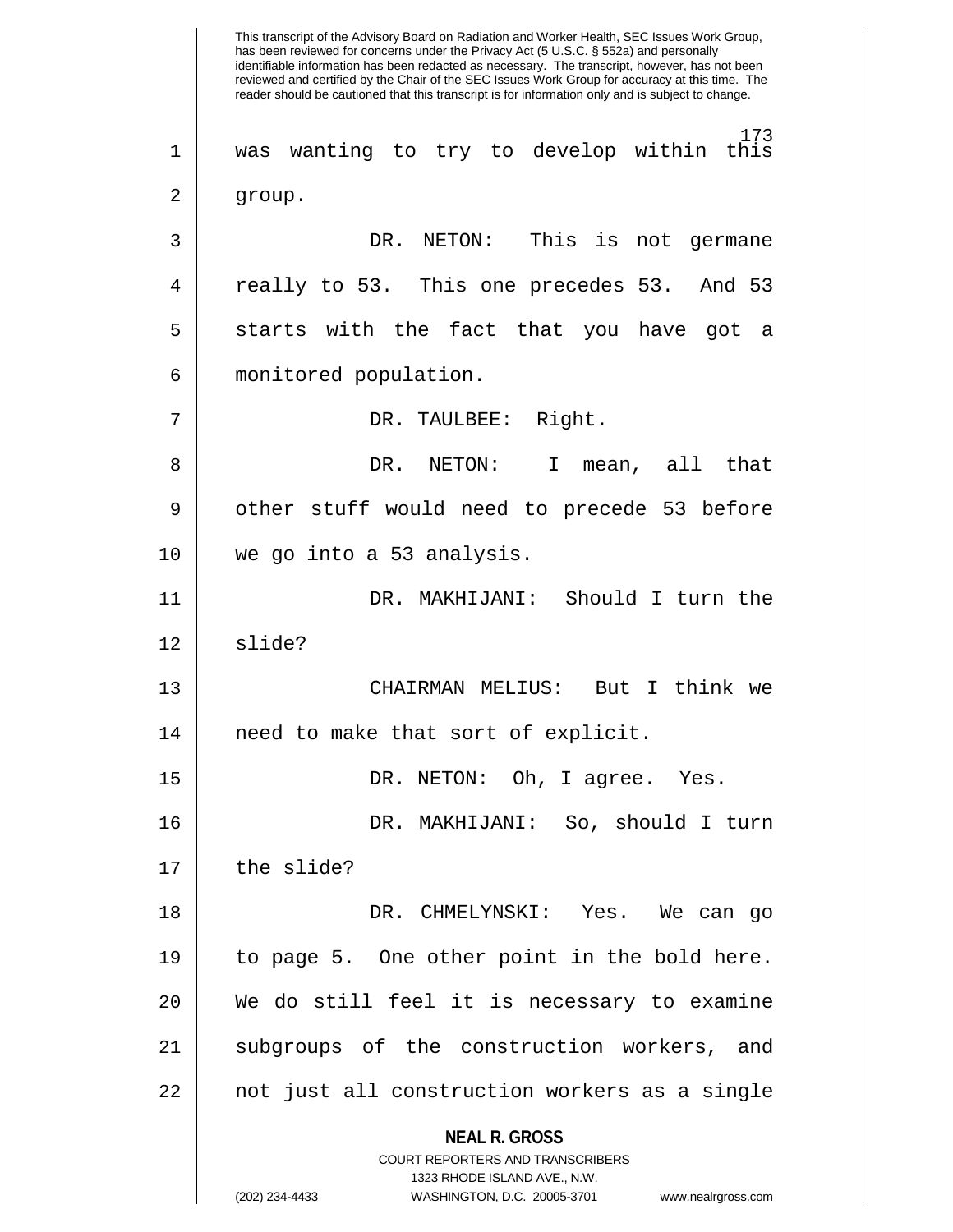$1 \parallel$  group.

174

| $\overline{2}$ | DR. TAULBEE: Which construction                                                                                                                                        |
|----------------|------------------------------------------------------------------------------------------------------------------------------------------------------------------------|
| 3              | workers? I mean, laborers, pipefitters? I                                                                                                                              |
| $\overline{4}$ | mean, a priori is where you've got to try to                                                                                                                           |
| 5              | come up with this grouping that you want to                                                                                                                            |
| 6              | evaluate. So, all of them? Do we go down to                                                                                                                            |
| 7              | junior or to journeymen within each trade?                                                                                                                             |
| 8              | How far do you go?                                                                                                                                                     |
| 9              | CHAIRMAN MELIUS: We will come                                                                                                                                          |
| 10             | back to that because it is all part of this                                                                                                                            |
| 11             | other issue, but I don't think it necessarily                                                                                                                          |
| 12             | has to be a priori, either, because I think                                                                                                                            |
| 13             | just for the reason you said. We can end up                                                                                                                            |
| 14             | doing lots of comparisons that aren't going                                                                                                                            |
| 15             | to be very helpful and meaningful, and so                                                                                                                              |
| 16             | forth. So, it has got to be sort of a                                                                                                                                  |
| 17             | process of deciding. But some of it is going                                                                                                                           |
| 18             | to be driven by the data itself, the nature                                                                                                                            |
| 19             | of these data, because they aren't random                                                                                                                              |
| 20             | samples from a population, and so forth.                                                                                                                               |
| 21             | MR. LaBONE: But you can't use                                                                                                                                          |
| 22             | the data set to come up with your hypothesis                                                                                                                           |
|                | <b>NEAL R. GROSS</b><br><b>COURT REPORTERS AND TRANSCRIBERS</b><br>1323 RHODE ISLAND AVE., N.W.<br>(202) 234-4433<br>WASHINGTON, D.C. 20005-3701<br>www.nealrgross.com |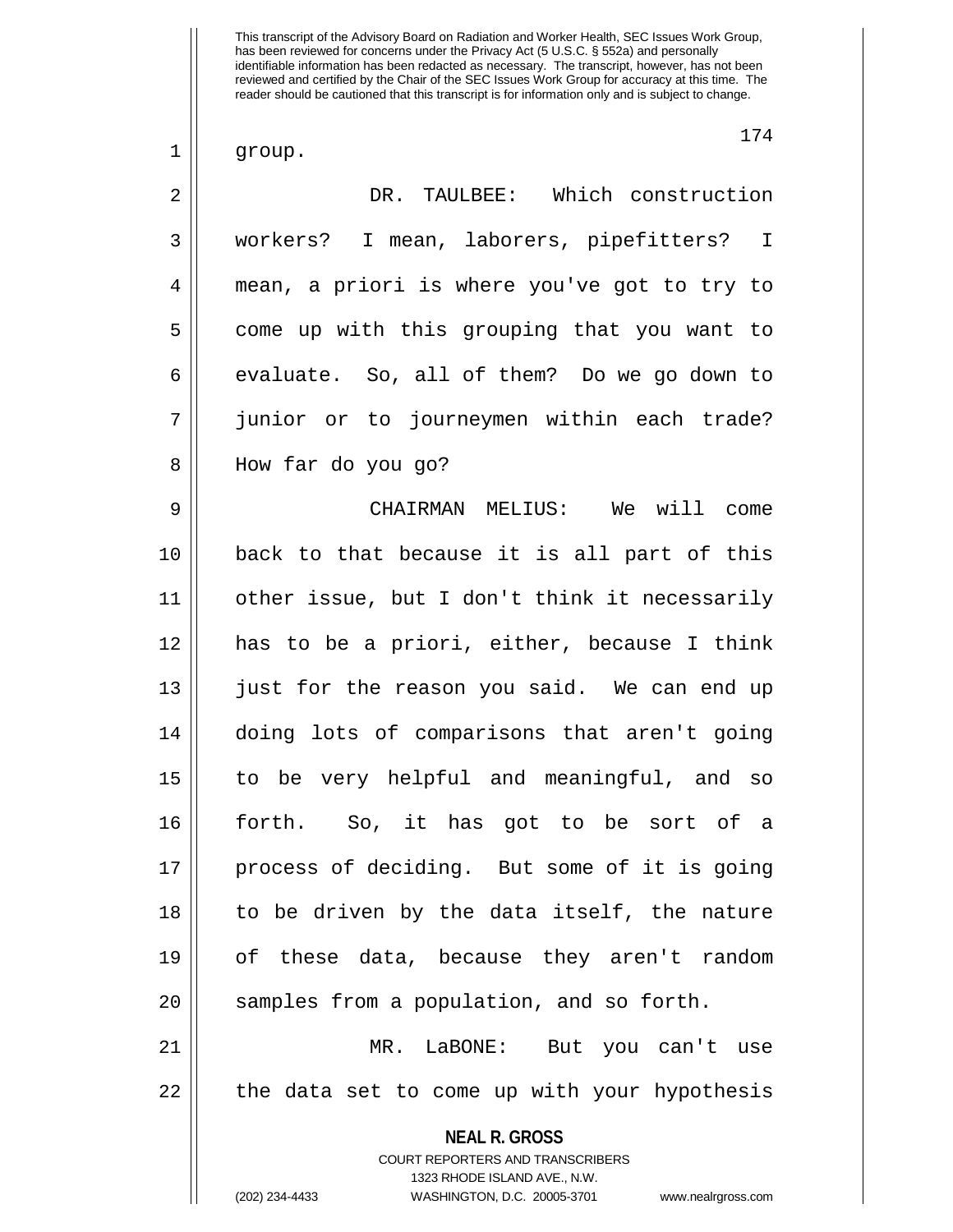**NEAL R. GROSS** COURT REPORTERS AND TRANSCRIBERS 1323 RHODE ISLAND AVE., N.W. (202) 234-4433 WASHINGTON, D.C. 20005-3701 www.nealrgross.com This transcript of the Advisory Board on Radiation and Worker Health, SEC Issues Work Group, has been reviewed for concerns under the Privacy Act (5 U.S.C. § 552a) and personally identifiable information has been redacted as necessary. The transcript, however, has not been reviewed and certified by the Chair of the SEC Issues Work Group for accuracy at this time. The reader should be cautioned that this transcript is for information only and is subject to change. 175 1 and then test it with the same data set is 2 the problem. So, you are supposed to go 3 || through and identify what you want to test 4 ahead of time or use a different training 5 data set and then come and test it. 6 CHAIRMAN MELIUS: I don't 7 necessarily agree with that, but let's come 8 || back to it. 9 MR. LaBONE: Okay. 10 DR. MAKHIJANI: It is also the 11 question of professional judgment in this 12 particular area as to what you are going to  $13 \parallel$  use  $-$ 14 CHAIRMAN MELIUS: Yes. 15 DR. MAKHIJANI: -- based on what 16 work was being done. 17 Okay. Next, I'm changing the  $18 \parallel$  slide, 6. 19 DR. CHMELYNSKI: Well, I guess we 20 || have already started the OPOS discussion, 21 too, and we have had some statements about 22 || the variability, and NIOSH does accept that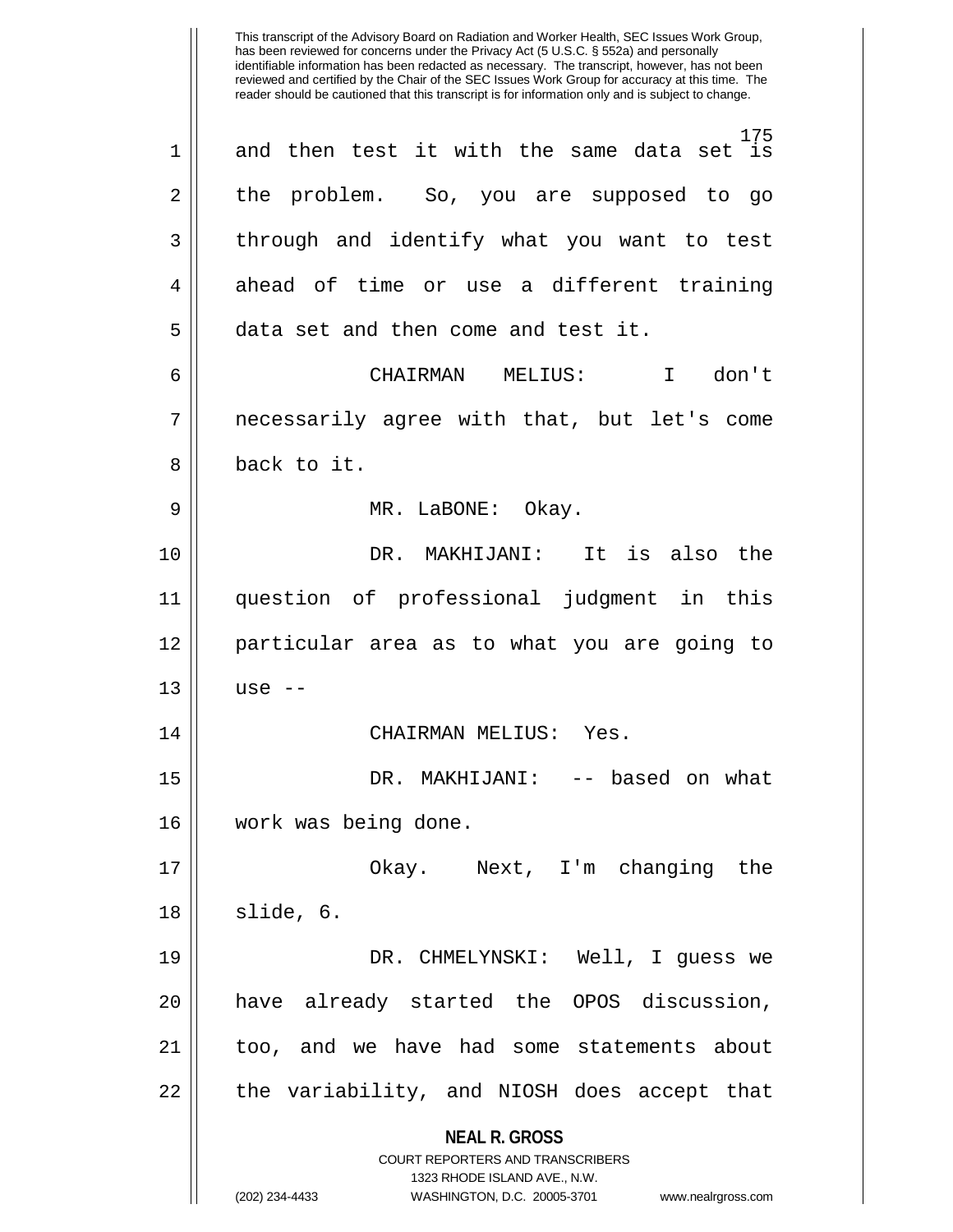**NEAL R. GROSS** COURT REPORTERS AND TRANSCRIBERS 1323 RHODE ISLAND AVE., N.W. 176<br>smaller 1 || this procedure would result in 2 geometric standard deviations. And it does  $3 \parallel$  raise the question as to what should be done 4 for all the claimants whose cases have been 5 | processed so far using any other methodology  $6 \parallel$  that didn't include OPOS. 7 For many years, the idea was to 8 collect all the data and use them as one 9 || pool. Now we are saying that that wasn't the 10 right way of doing it. So, again, I think a 11 lot of this boils down to how the data -- to 12 what happens to the data as you go through 13 the process of first modeling the urine 14 | concentrations and, then, trying to go on and 15 figure out what the intakes were. And I 16 think those are really the important 17 questions on OPOS, is how the modeling works. 18 || So, I will leave one that one as 19 already being discussed. 20 || The next slide, which is page 7, 21 we also discuss this. It is exactly what the 22 || term sampling protocol means. I keep using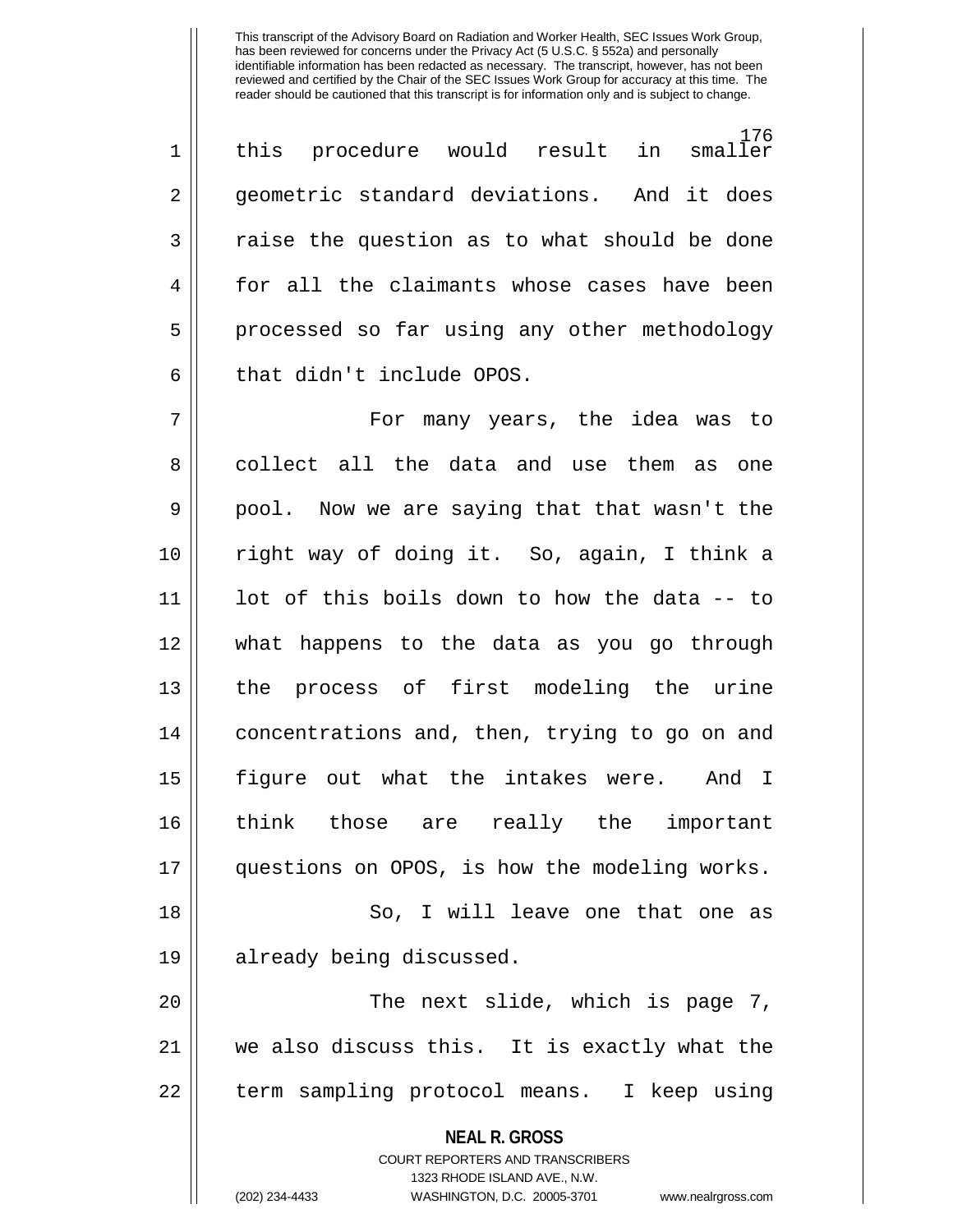177 1 || that word, but NIOSH suggests that the right  $2 \parallel$  terminology is in the approach there in that 3 first box, internal dosimetry monitoring 4 | program.

5 And as long as the workers were 6 in that program, that seems to be enough for  $7$  || NIOSH to make the protocol similar. We are 8 || not so sure that you can combine the special 9 || sampling that is done due incidents along 10 with the routine sampling. That is comparing 11 apples and oranges to some degree.

12 Finally, I want to raise a point 13 || on page 8, though, about the sampling 14 protocol issue. I think this is in NIOSH's 15 own words, that the CTWs were potentially 16 || subject to different bioassay practices than 17 other workers. The CTWs, many of whom are 18 || subcontractors, I guess is the right word, 19 commonly submit bioassay samples after 20 || suspected intakes and at the completion of 21 jobs. So, there does not seem to be any 22 | evidence for a routine monitoring program for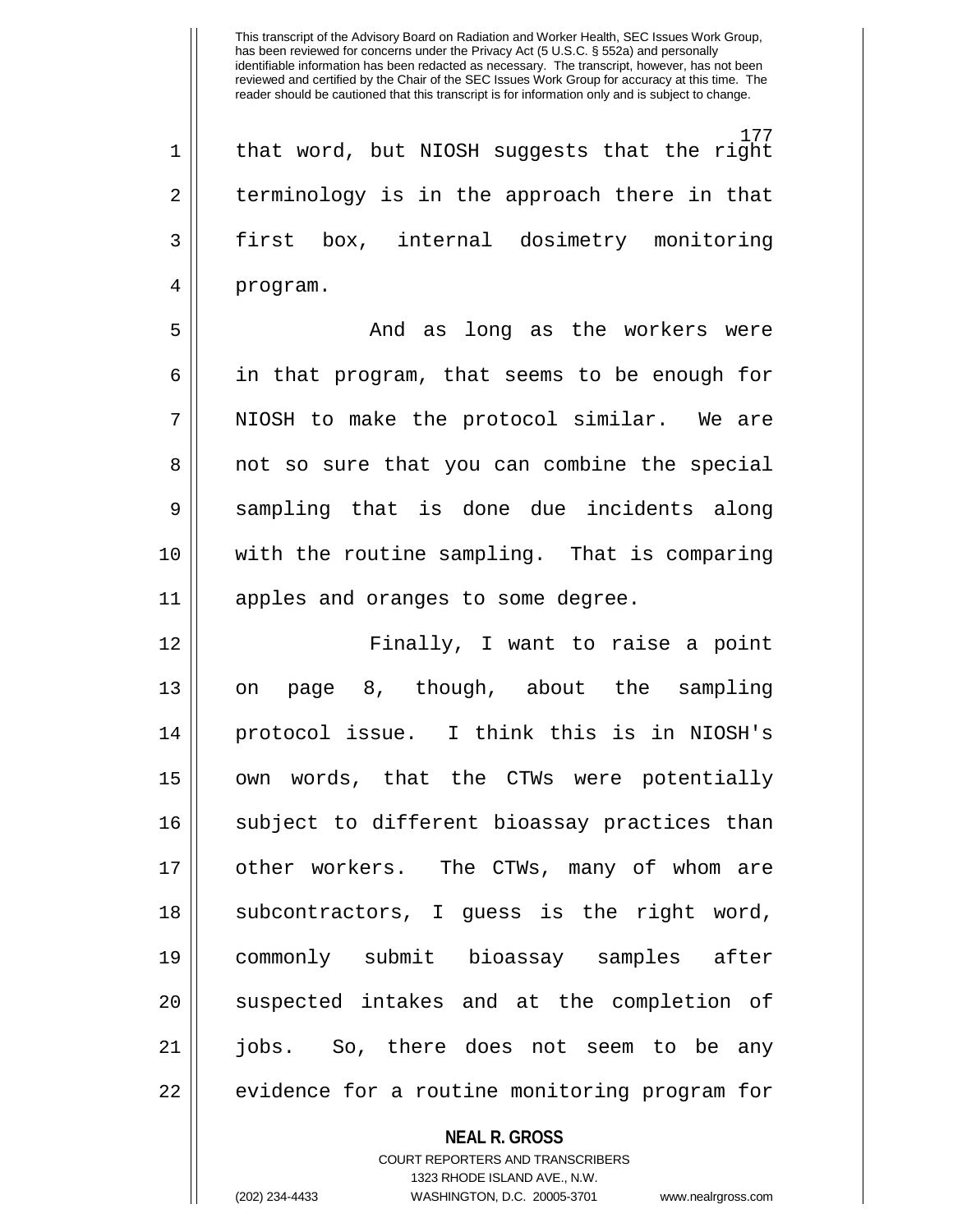1 || those workers.

| $\overline{2}$ | DR. MAKHIJANI: And let me just               |
|----------------|----------------------------------------------|
| 3              | say that we use the words "sampling          |
| 4              | protocol," and it<br>is confusing.<br>We     |
| 5              | understand why NIOSH took in the way that    |
| 6              | they did. But what we mean is the monitoring |
| 7              | protocol for construction workers, as is     |
| 8              | clear from the way we interpreted the NIOSH  |
| 9              | report.                                      |
| 10             | Should I move on to the next one?            |
| 11             | DR. CHMELYNSKI: Okay, page 9.                |
| 12             | is identified as Finding 5 in our<br>This    |
| 13             | report. And this has to do with the idea     |
| 14             | that we only have a fairly-small number of   |
| 15             | samples in a lot of the comparisons that we  |
| 16             | are trying to make.                          |

17 || My own feeling is that trying to 18 || push out to the 95-percent confidence level 19 when you know you are faced with small sample 20 || problems is not claimant-favorable because it 21 | tends to diminish the chance we will detect  $22 \parallel$  any differences.

# **NEAL R. GROSS**

COURT REPORTERS AND TRANSCRIBERS 1323 RHODE ISLAND AVE., N.W. (202) 234-4433 WASHINGTON, D.C. 20005-3701 www.nealrgross.com

178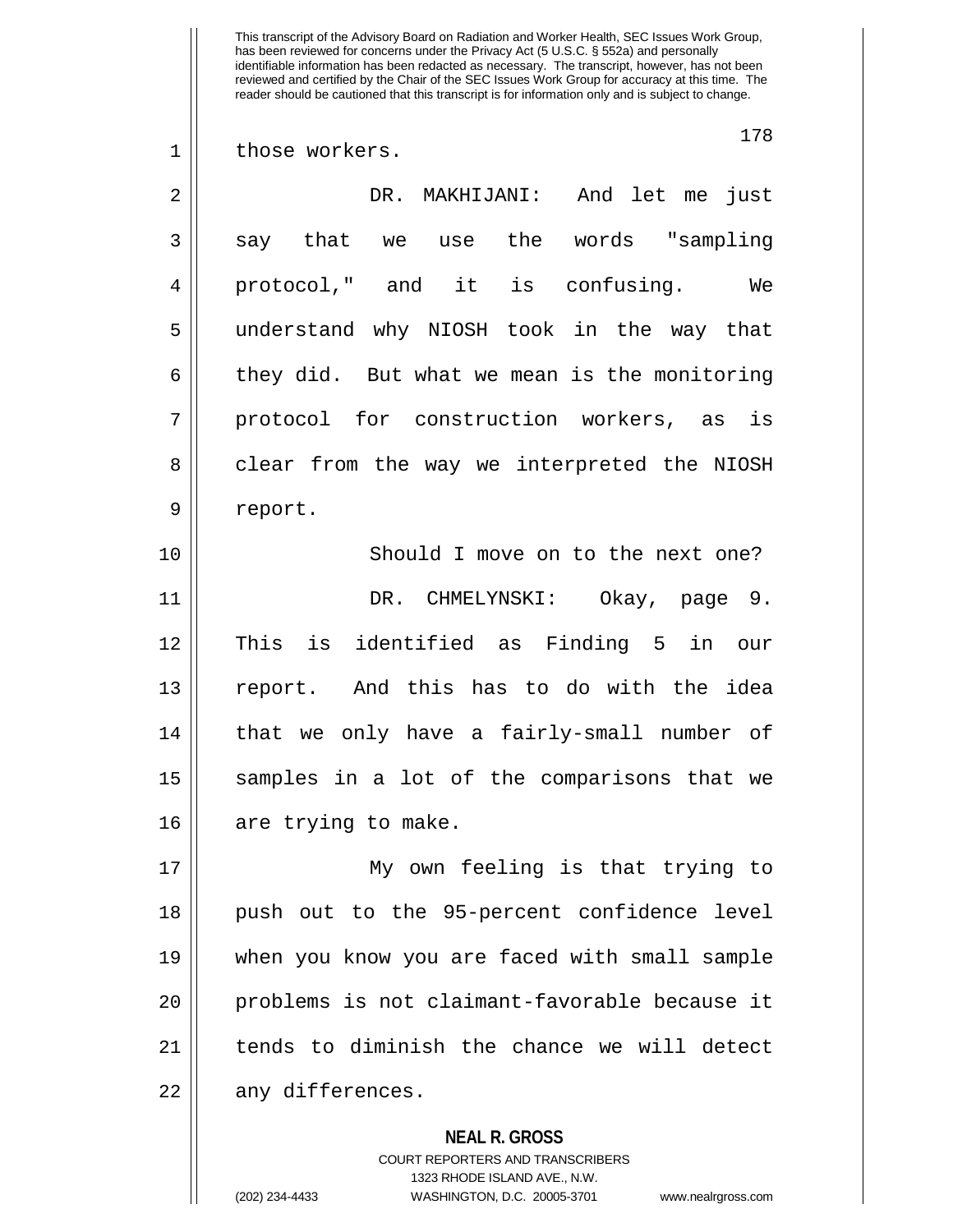**NEAL R. GROSS** COURT REPORTERS AND TRANSCRIBERS 1323 RHODE ISLAND AVE., N.W. (202) 234-4433 WASHINGTON, D.C. 20005-3701 www.nealrgross.com has been reviewed for concerns under the Privacy Act (5 U.S.C. § 552a) and personally identifiable information has been redacted as necessary. The transcript, however, has not been reviewed and certified by the Chair of the SEC Issues Work Group for accuracy at this time. The reader should be cautioned that this transcript is for information only and is subject to change. 179 1 NIOSH takes a slightly different 2 || point of view, saying that if you carried  $3 \parallel$  that to an extreme, in other words, moved to 4 || the 50-percent confidence level, would that  $5 \parallel$  be better? I am not saying it is worse,  $6 \parallel$  but  $-$ 7 (Laughter.) 8 On the other hand, you know, when  $9 \parallel$  this program was set up 50/50 was where the 10 boundary is. So, there's some justification 11 for using alternative significance levels in  $12$   $\parallel$  order to be claimant-favorable. 13 || But the point here is that, if 14 you do make 90 percent for your alpha, you 15 || are going to end up with a large beta, which 16 means a Type 2 error, not being able to 17 || reject when perhaps you should be. 18 So, the next slide is the 19 beginning of a fairly-long discussion, and  $20$  || that is on page 10. It has to do, again, 21 with the small sample sizes. 22 There is a theoretical issue here

This transcript of the Advisory Board on Radiation and Worker Health, SEC Issues Work Group,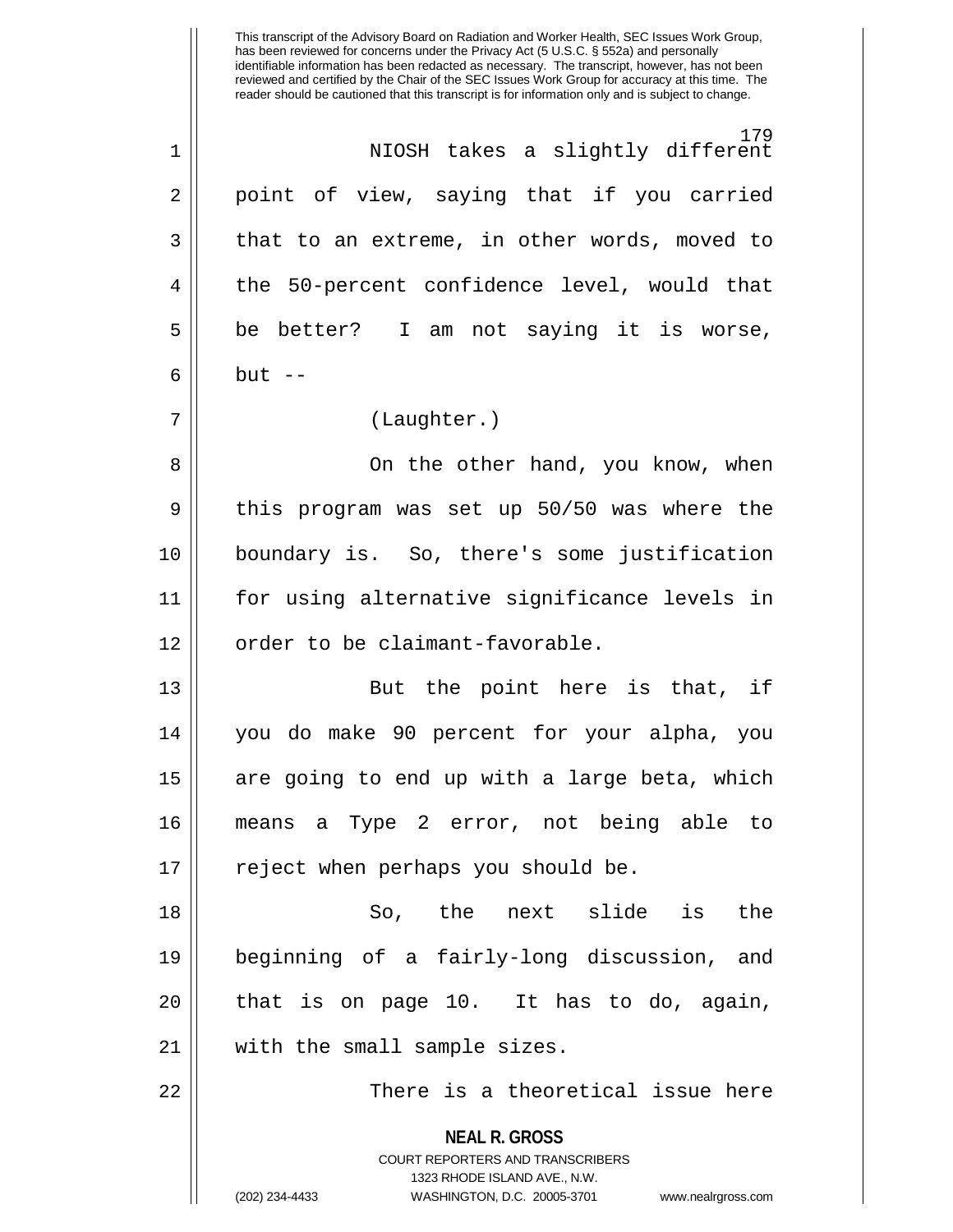| 1              | 180<br>about, once you have seen the data, should                                                                                                                      |
|----------------|------------------------------------------------------------------------------------------------------------------------------------------------------------------------|
| $\overline{2}$ | you use anything that you have learned when                                                                                                                            |
| 3              | you do the hypothesis test. Well,<br>some                                                                                                                              |
| $\overline{4}$ | people are very purist on conducting                                                                                                                                   |
| 5              | hypothesis tests and say you can't do any                                                                                                                              |
| 6              | analysis of power after the data has been                                                                                                                              |
| 7              | collected and analyzed. There is sort of a                                                                                                                             |
| 8              | nebulous area where the data has already been                                                                                                                          |
| 9              | collected, but we really haven't looked at it                                                                                                                          |
| 10             | that much.                                                                                                                                                             |
| 11             | (Laughter.)                                                                                                                                                            |
| 12             | I'm not quite sure the<br>same                                                                                                                                         |
| 13             | arguments apply there.                                                                                                                                                 |
| 14             | But, on the other hand, I don't                                                                                                                                        |
| 15             | know of anybody who is willing to say that                                                                                                                             |
| 16             | you can try a hypothesis test, first off, not                                                                                                                          |
| 17             | knowing what difference you're looking for                                                                                                                             |
| 18             | and, secondly, not caring how much power you                                                                                                                           |
| 19             | have to detect that difference. That is                                                                                                                                |
| 20             | disturbing to me for the reason we will see                                                                                                                            |
| 21             | on the next page.                                                                                                                                                      |
| 22             | But, basically, the argument                                                                                                                                           |
|                | <b>NEAL R. GROSS</b><br><b>COURT REPORTERS AND TRANSCRIBERS</b><br>1323 RHODE ISLAND AVE., N.W.<br>(202) 234-4433<br>WASHINGTON, D.C. 20005-3701<br>www.nealrgross.com |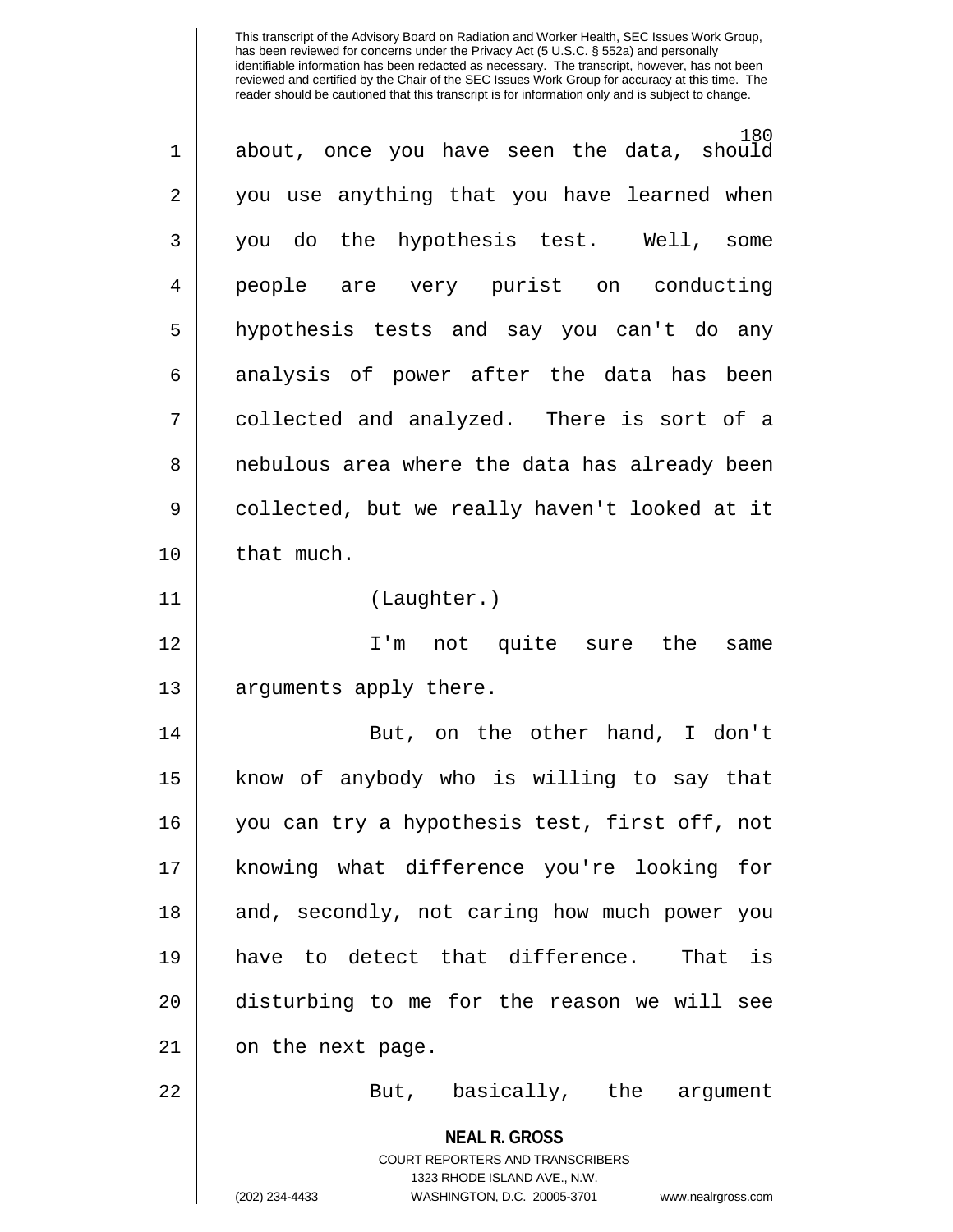| $\mathbf 1$    | 181<br>presented here is that a retrospective power                 |
|----------------|---------------------------------------------------------------------|
| $\overline{2}$ | analysis doesn't give you<br>any<br>new                             |
| 3              | information. And I agree. If<br>you                                 |
| $\overline{4}$ | specifically use the sentence that is in this                       |
| 5              | box here that includes the words "confidence                        |
| 6              | intervals of the estimated parameters."                             |
| 7              | However, we don't have confidence intervals                         |
| 8              | of the two-sided type. We only have one-                            |
| 9              | sided confidence intervals that you can imply                       |
| 10             | from the hypothesis tests that are being                            |
| 11             | done.                                                               |
| 12             | On the next page, we will see an                                    |
| 13             | example, on page 11, of let's say we did a                          |
| 14             | hypothesis test on data that had the same                           |
| 15             | variability, and here is one case where we                          |
| 16             | had a large sample size -- that is Case 1 on                        |
| 17             | the bottom -- and another case where we had a                       |
| 18             | small sample size, and that is Case 2 on the                        |
| 19             | top.                                                                |
| 20             | Both of these, the 95-percent                                       |
| 21             | confidence interval for delta includes the                          |
| 22             | value of<br>zero, which means that<br>no                            |
|                | <b>NEAL R. GROSS</b><br><b>COURT REPORTERS AND TRANSCRIBERS</b>     |
|                | 1323 RHODE ISLAND AVE., N.W.                                        |
|                | (202) 234-4433<br>WASHINGTON, D.C. 20005-3701<br>www.nealrgross.com |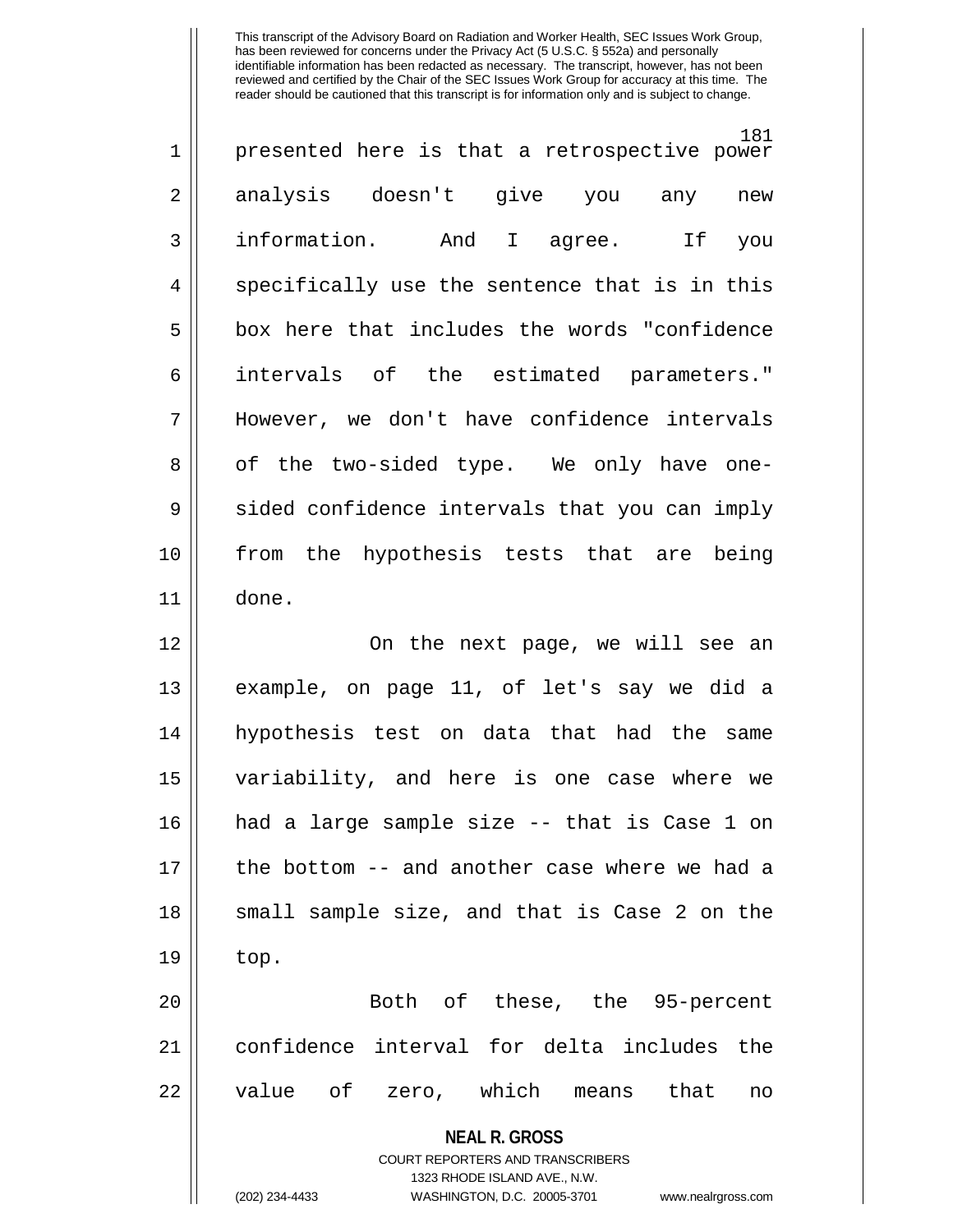182<br>.found 1 || significant difference could be 2 || However, the upper case with the small sample  $3 \parallel$  sizes shows that the confidence interval for 4 delta extends all the way up to perhaps 300.  $5 \parallel$  Again, we don't know what we are measuring,  $6 \parallel$  so the units aren't on this graph. 7 || But the point is that, even if we

8 don't do power analysis, at least if we saw  $9 \parallel$  the confidence intervals, we would have some 10 feel for how well we were able to estimate 11 delta. And if we had that feel, then the 12 next question we would come back to is the 13 same one we had earlier: how large of a 14 || delta are we willing to accept? Is the graph 15 || on the bottom what we want or is the graph on 16 the top what we want? And that depends on 17 whether 300 is the biggest difference we are 18 willing to accept or maybe 50.

19 So, the confidence interval is 20 || just another way of expressing the hypothesis 21 || test and they have the same questions that 22 || are raised. I don't think you can do either

> **NEAL R. GROSS** COURT REPORTERS AND TRANSCRIBERS 1323 RHODE ISLAND AVE., N.W.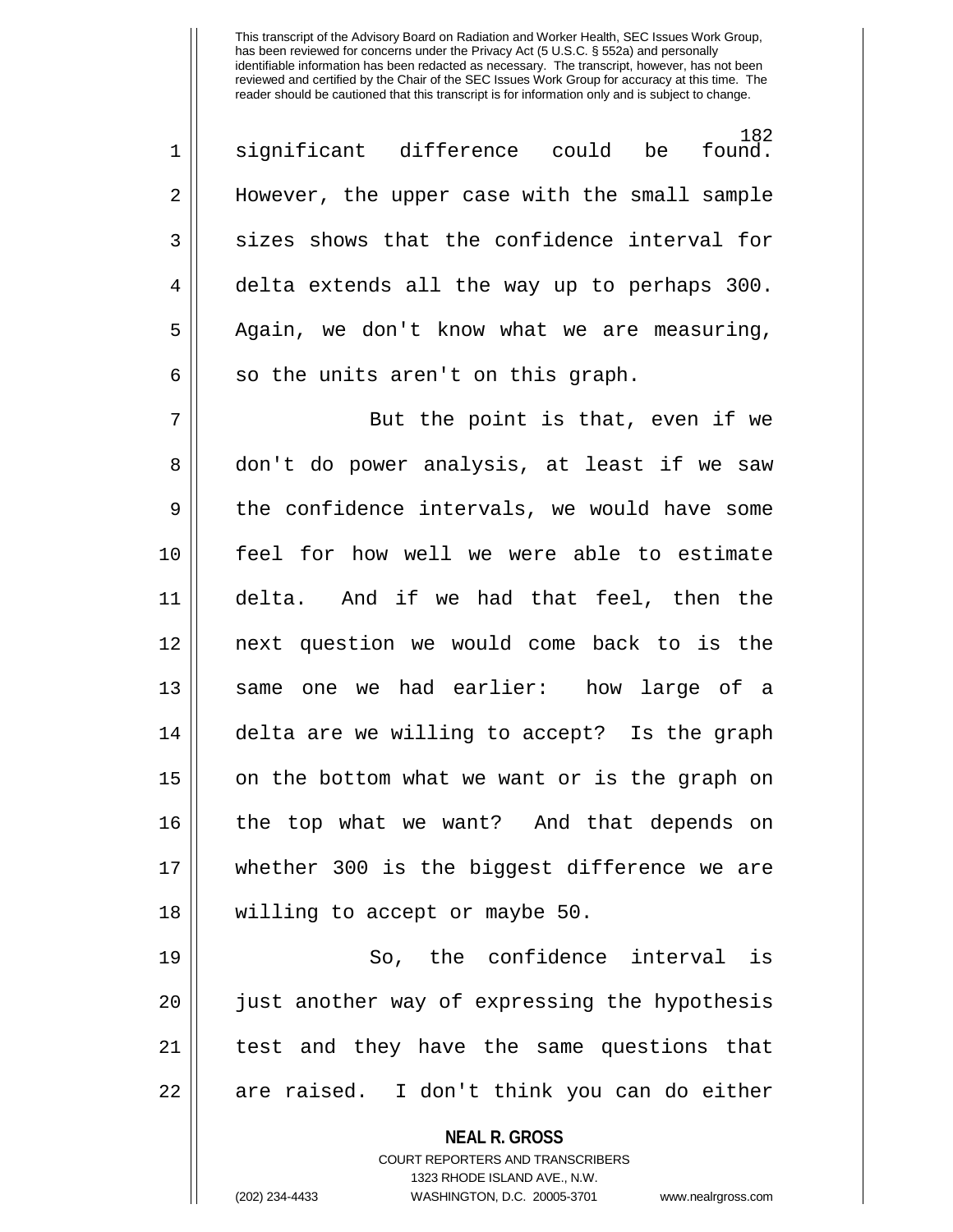183 1 || of these. You can't interpret the confidence 2 interval. You can't interpret hypothesis 3 || test unless you have some feel for how big of  $4 \parallel$  a delta that test could detect and how big of  $5$  | a delta you are willing to accept.

6 Following on page 12, there are 7 Some other statisticians who do recommend 8 carrying out power calculations based on if  $9 \parallel$  there are statistics. One is Gelman, who is 10 a Bayesian, and Bayesians tend to have 11 heretical views toward hypothesis testing in 12 || qeneral.

13 But even EPA takes this same 14 || approach on page 13, where their guidance for 15 data quality assessment, which is a little 16 different process than data quality 17 objectives -- data quality assessment is what 18 happens at EPA when the QA people go in and 19 || look at what was done.

20 || The Mondu what they are saying here is 21 that, yes, you have to look at the 22 || variability that you actually observed in

## **NEAL R. GROSS** COURT REPORTERS AND TRANSCRIBERS 1323 RHODE ISLAND AVE., N.W.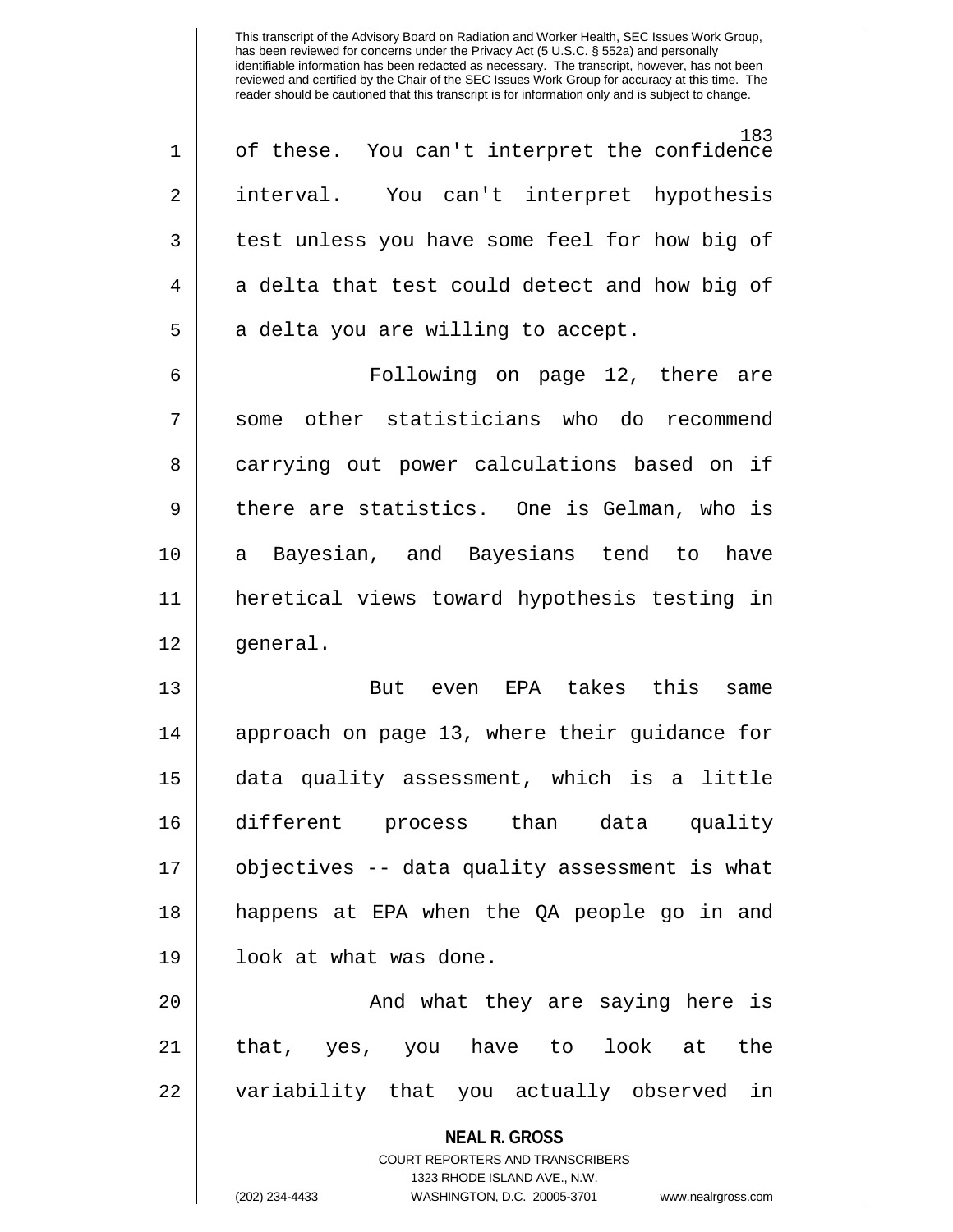184<br>enough 1|| order to confirm you had a large 2 || sample size. And this was instructions for  $3 \parallel$  the WRS test, which is a little different 4 than Peto-Prentice. But at least it is an 5 indication that a lot of people think it is  $6 \parallel$  not so bad using the analysis.

7 NIOSH's point of view on this is 8 a very purist and theoretical view of 9 hypothesis testing, which is that you can't 10 do power analysis if you have already done 11 the data collection. Or, rather, it is not 12 important to do. Well, we still feel it is 13 important.

14 And I guess we should stop there 15 because I would like to hear some feedback on 16 what these power issues boil down to. Should 17 we do them or shouldn't we do them? Are we 18 going to figure out how big a delta we are 19 willing to accept or not? 20 MR. LaBONE: This is Tom.

21 Let me start with basically a  $22$  | description of what we are trying to do. And

**NEAL R. GROSS**

COURT REPORTERS AND TRANSCRIBERS 1323 RHODE ISLAND AVE., N.W. (202) 234-4433 WASHINGTON, D.C. 20005-3701 www.nealrgross.com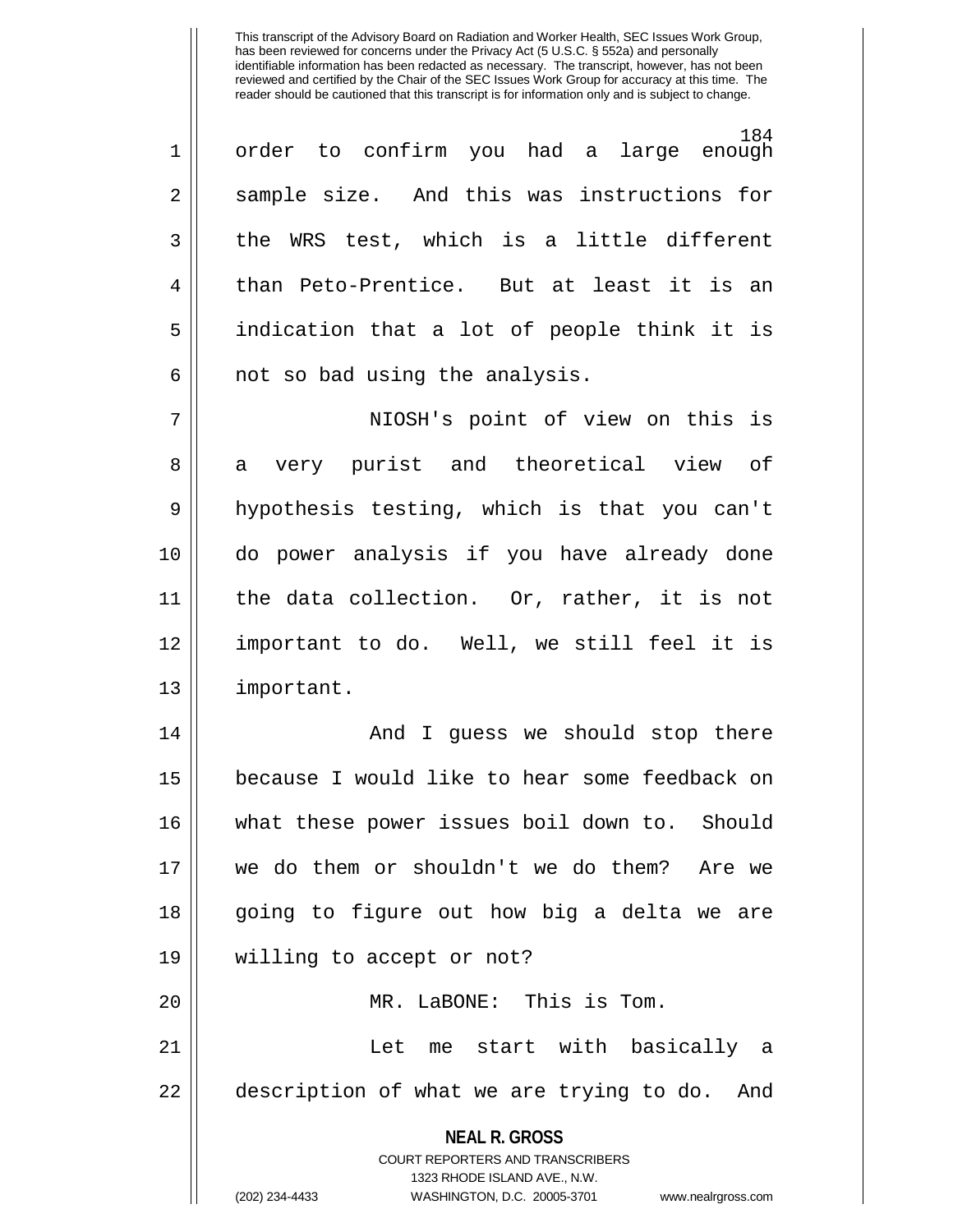185 1 || that is, we are doing this test to make a 2 decision: should we use a stratified model 3 || or unstratified? So, basically, our two 4 || paths forward are fixed. And so, we are just 5 | doing this test to decide that.

6 And so, my argument about the  $7$   $\parallel$  small sample sizes is that that argues to use 8 || the unstratified model. Basically, you are 9 Saying we don't have enough data. If I can't 10 see a difference when I do the tests, what 11 makes me think that I can develop a 12 || reasonable model with that same set of data?

13 And so, we are not trying to 14 prove a drug works or doesn't work here. 15 What we are trying to do is which path do we 16 take, stratified or unstratified. So, that 17 || is the first thing that it comes down to.

18 All of the EPA guidance and 19 everything that you have in here about power 20 presupposes, and it is implied in it, that 21 you can go get more data. And so, EPA says,  $22$  || test this, and if it is not powerful enough,

> **NEAL R. GROSS** COURT REPORTERS AND TRANSCRIBERS 1323 RHODE ISLAND AVE., N.W. (202) 234-4433 WASHINGTON, D.C. 20005-3701 www.nealrgross.com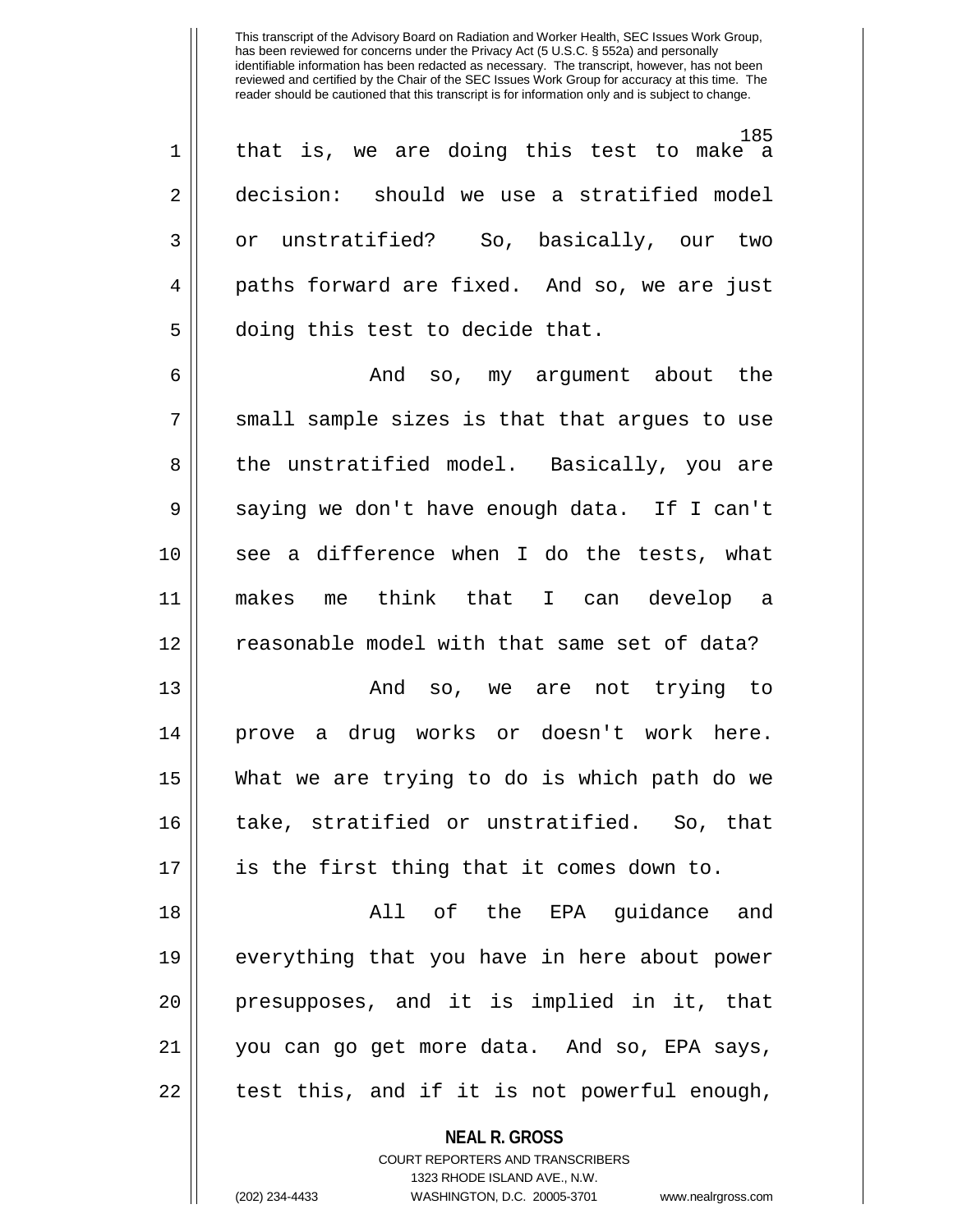**NEAL R. GROSS** COURT REPORTERS AND TRANSCRIBERS This transcript of the Advisory Board on Radiation and Worker Health, SEC Issues Work Group, has been reviewed for concerns under the Privacy Act (5 U.S.C. § 552a) and personally identifiable information has been redacted as necessary. The transcript, however, has not been reviewed and certified by the Chair of the SEC Issues Work Group for accuracy at this time. The reader should be cautioned that this transcript is for information only and is subject to change. 186 1 go back and get more samples. We can't go 2 || back and get more samples. 3 And so, that is why I think we 4 || feel that it is kind of meaningless. We are 5 given a data set. We can't improve it. It 6 is what it is. We do the test and then we 7 || make a decision depending upon what we get. 8 So, in that process it is just, 9 you know, if you go back and say this is not 10 powerful enough, all that means is that we 11 are just going to use the stratified model. 12 Tim? 13 DR. TAULBEE: Let me interject 14 || there because you just said something that I 15 am not sure we have actually investigated 16 from one standpoint. In some cases you're  $17$  || right, the data we have is the data we have. 18 We can't go get the code back and get more 19 data. But there are other cases where we  $20$  || can. We are using the NOCTS data set because 21 it is more readily available, but there is 22 more data available at the sites to where we

1323 RHODE ISLAND AVE., N.W.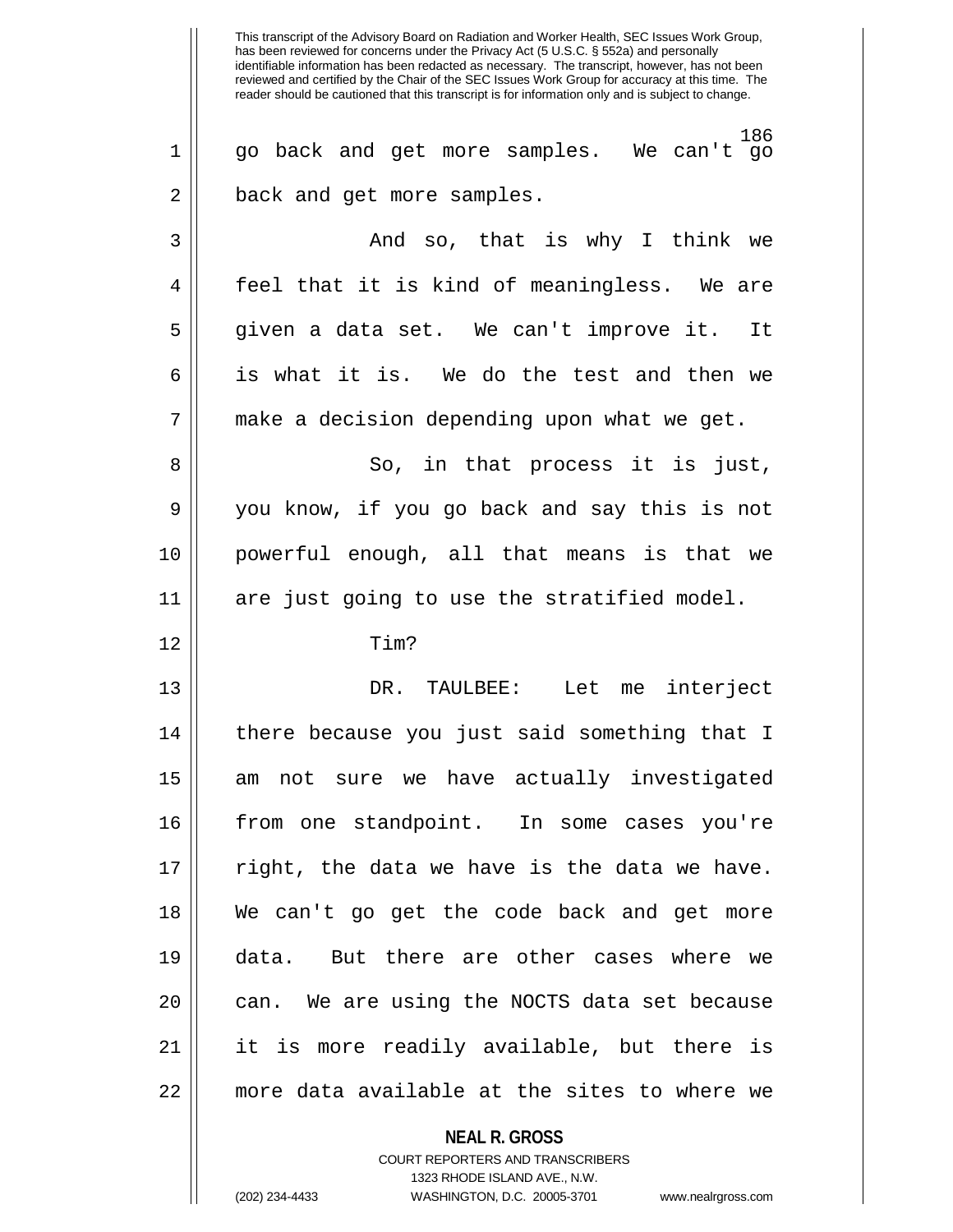**NEAL R. GROSS** 187 1 could go back and get them. 2 In the case of the americium, 3 curium, californium, there isn't any more. 4 We use the logbook data. In the case of 5 plutonium, uranium, strontium, mixed fission 6 || products, there's a lot more data that we 7 could go back and get. So, I think it 8 | depends upon the particular standpoint. 9 From that, what are your thoughts 10 || on, if we are dealing with a limited data set 11 to start with that we know there is more 12 data, is there any benefit of doing a power 13 || calculation then? 14 MR. LaBONE: Just like Harry 15  $\parallel$  said, you do what is practically significant, 16 what effect is of interest to us. Take a 17 look at those confidence intervals, and if 18 that value falls inside that confidence 19 interval with zero and you can get any more  $20$  || data, then, yes, we should go get more data. 21 I mean, again, you would have to give me that  $22$  || number that is of significance first.

> COURT REPORTERS AND TRANSCRIBERS 1323 RHODE ISLAND AVE., N.W.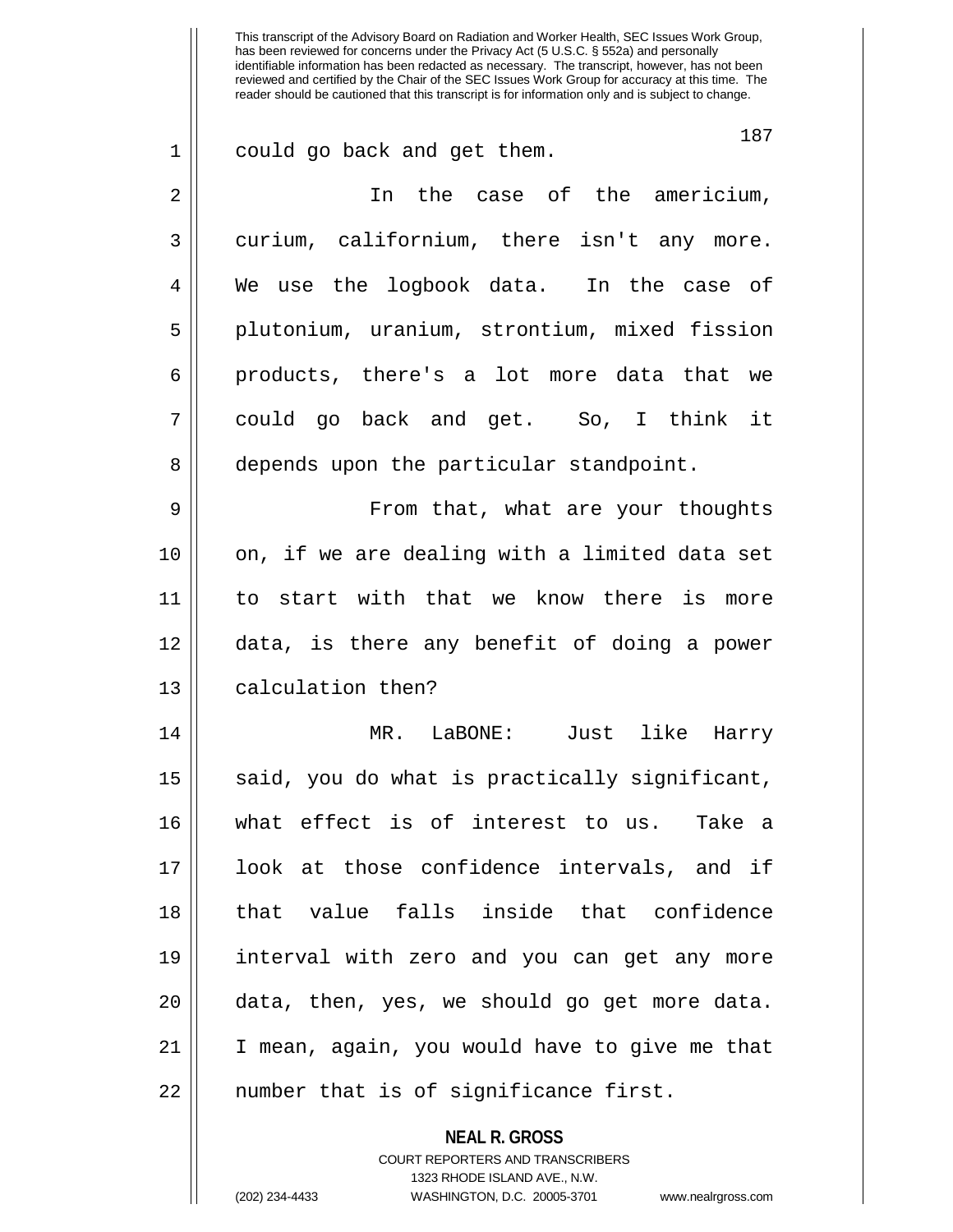**NEAL R. GROSS** COURT REPORTERS AND TRANSCRIBERS 1323 RHODE ISLAND AVE., N.W. (202) 234-4433 WASHINGTON, D.C. 20005-3701 www.nealrgross.com This transcript of the Advisory Board on Radiation and Worker Health, SEC Issues Work Group, has been reviewed for concerns under the Privacy Act (5 U.S.C. § 552a) and personally identifiable information has been redacted as necessary. The transcript, however, has not been reviewed and certified by the Chair of the SEC Issues Work Group for accuracy at this time. The reader should be cautioned that this transcript is for information only and is subject to change. 188<br>up a 1 || DR. NETON: That brings 2 || whole other issue about --3 MR. LaBONE: Yes. 4 DR. NETON: -- the cost and the  $5 \parallel$  time. 6 MR. LaBONE: Yes. 7 || DR. NETON: I mean, that's --8 DR. TAULBEE: But that kind of 9 plays into the role of just taking the 10 external dose example of -- you know, that 11 data is readily available. And if we could 12 decide on a value that is of significance to  $13 \parallel$  help us with the internal --14 DR. NETON: Yes, yes. 15 DR. TAULBEE: -- then we could 16 | apply this. 17 DR. NETON: We could flesh that 18 || out a little bit, but, yes, I tend to agree 19 with you. 20 || DR. TAULBEE: Yes. 21 DR. NETON: I mean, there is a  $22$  || reason we used the NOCTS --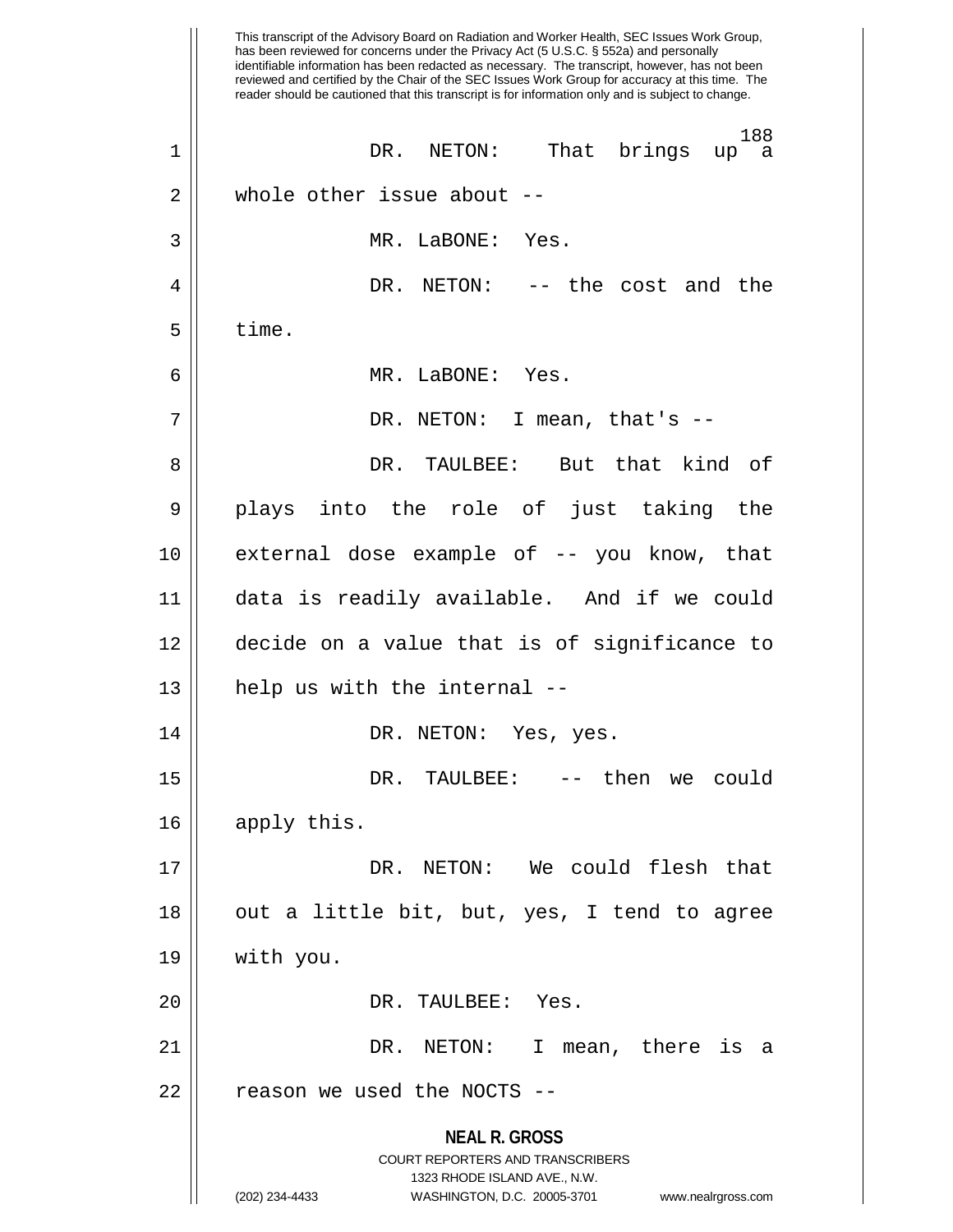**NEAL R. GROSS** COURT REPORTERS AND TRANSCRIBERS 1323 RHODE ISLAND AVE., N.W. (202) 234-4433 WASHINGTON, D.C. 20005-3701 www.nealrgross.com 189<br>What would be 1 CHAIRMAN MELIUS: What would be 2 || the gain from adding more, getting more 3 databases? Yes, there is a cost to it, but 4 || is that cost worth what you will get out of 5 it, which is sort of what you were talking  $6 \parallel$  about earlier, Jim, in terms of how much of a 7 difference would we see, and so forth. Maybe 8 we can predict that with some capability or 9 something. Again, it comes back to what 10 level are we interested in. 11 DR. NETON: Well, but you should 12 be able to predict how much more data you 13 need, right? 14 MR. LaBONE: Yes, yes. 15 Absolutely. Yes. 16 CHAIRMAN MELIUS: That is usually  $17$  || the purpose of the power --18 MR. LaBONE: Yes, but that is the 19 a priori. You design it, yes. 20 CHAIRMAN MELIUS: If we are going 21 to get -- I think there's more samples.  $22$  || There's all kinds of  $-$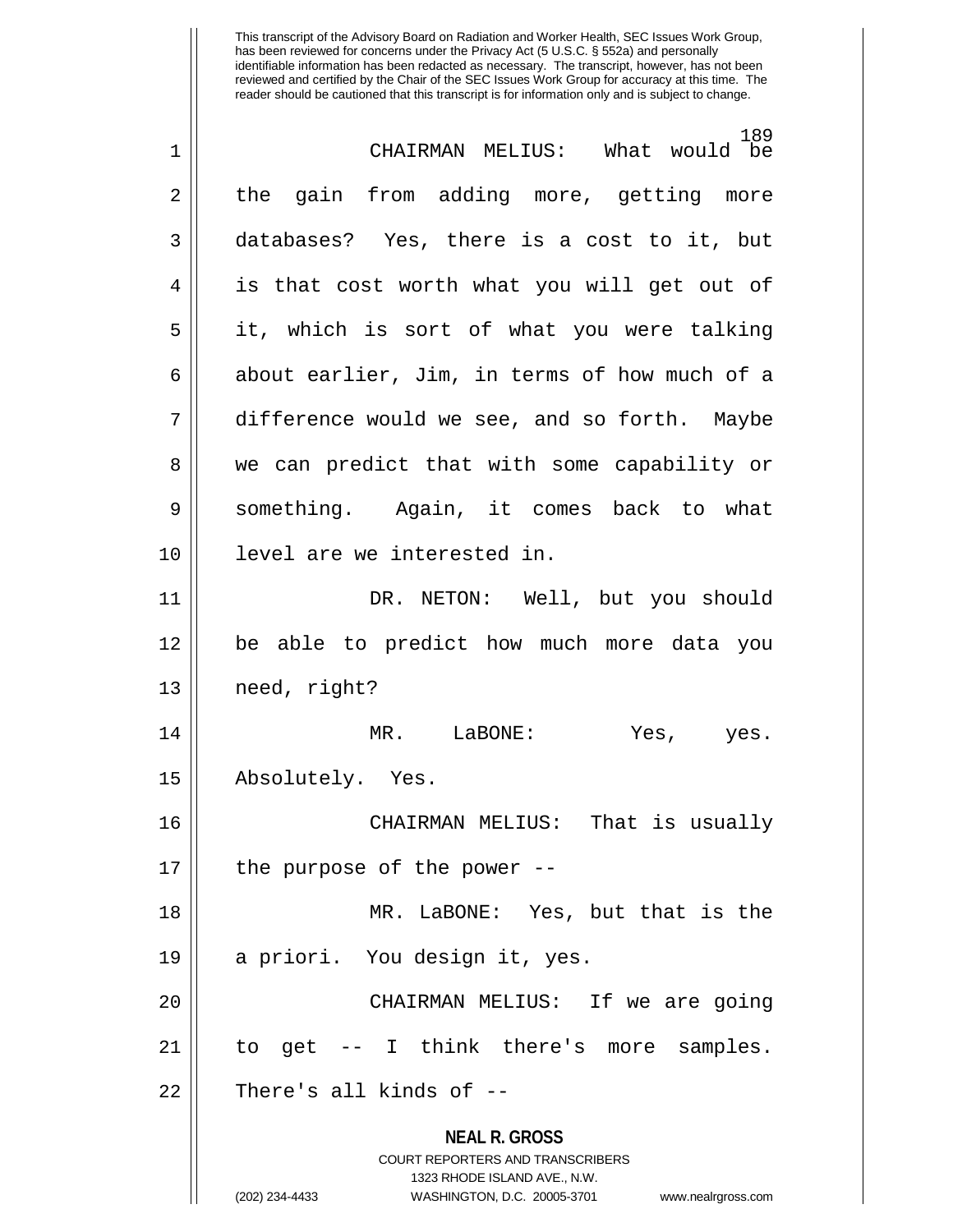**NEAL R. GROSS** COURT REPORTERS AND TRANSCRIBERS 1323 RHODE ISLAND AVE., N.W. (202) 234-4433 WASHINGTON, D.C. 20005-3701 www.nealrgross.com 190 1 DR. NETON: There is a  $2 \parallel$  significant difference value that we are, 3 hopefully, going to talk a little bit about 4 later. 5 MR. LaBONE: Yes. Anyway, if we  $6 \parallel$  can get more data, then what Harry is saying  $7 \parallel$  is correct. It is just usually when we get 8 || this, we assume that we can't get any more 9 data; this is it. 10 DR. NETON: That is often the 11 case, more often than not, I would say. Only 12 in cases where we are going to do the NOCTS 13 data, and we use NOCTS data for a reason, 14 || because the data were there, but they are not 15 coded. It is not readily available. It 16 would take a monumental effort, if not years 17 || and hundreds of thousands of dollars. 18 Anyway, that is probably the 19 || subject of a different discussion. 20 DR. MAKHIJANI: But in the case 21 where you cannot get more data, which is the 22 || case that you have already gone to the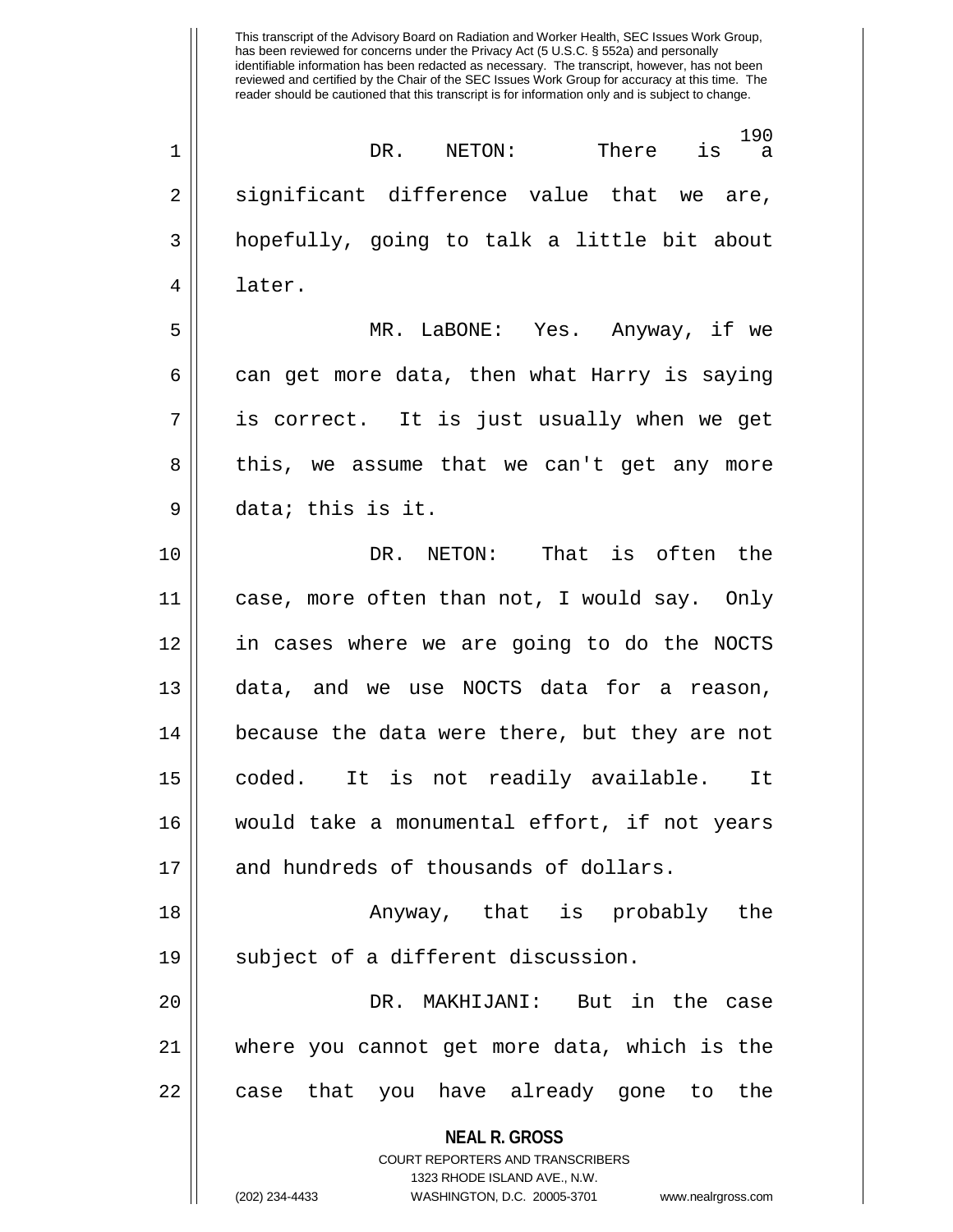191<br>talking  $1 \parallel$  logbooks, and so on, as Tim was 2 about, and you still have a small number of  $3 \parallel$  samples, which is the case, say, with the 4 || neptunium data, there are two alternatives.  $5$   $\parallel$  There are three alternatives.

6 You can always decide we don't 7 have enough data. The amount of data is 8 || inadequate, and then that is a question for 9 the Board to decide. And that is an example 10 that Stu was talking about earlier. They had 11 some data and it was kind of evident that the 12 data is inadequate.

13 MR. LaBONE: They had a 14 || systematic inadequacy there.

15 DR. MAKHIJANI: Yes, right. 16 MR. LaBONE: Yes, yes. I mean,  $17$  | it was  $-$ 18 DR. MAKHIJANI: Basically, one of

19 the issues that has concerned us -- and I'm 20 || sorry Joyce isn't on the phone, but I will 21 try to represent the situation as best I can 22 | for the team -- is that construction workers

**NEAL R. GROSS**

COURT REPORTERS AND TRANSCRIBERS 1323 RHODE ISLAND AVE., N.W. (202) 234-4433 WASHINGTON, D.C. 20005-3701 www.nealrgross.com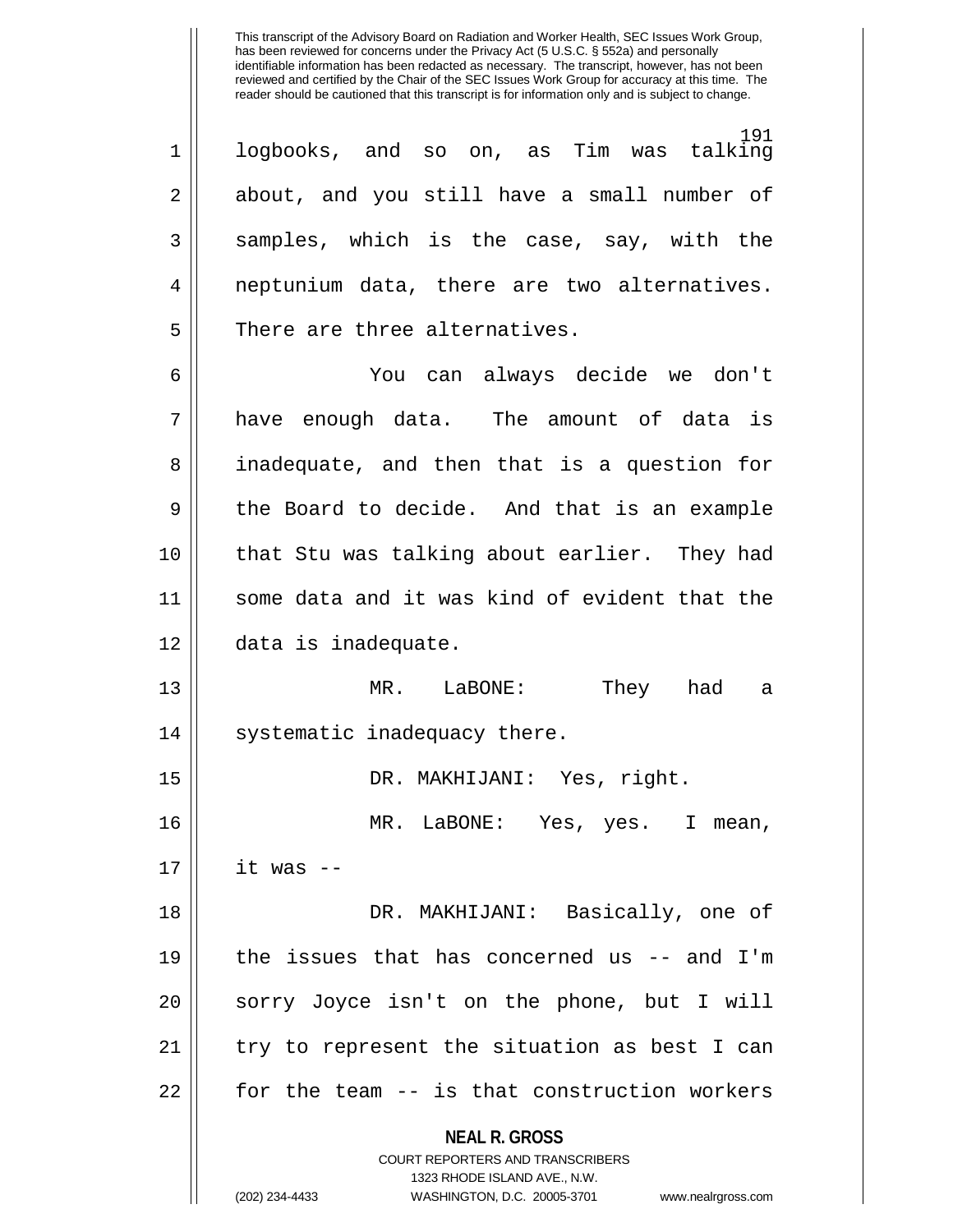192 1 were thought to be not at routine exposure 2 || potential. So, they were only monitored when 3 incidents came to light. But that may not 4 | actually be correct.

5 So, it may be a parallel  $6 \parallel$  situation or it may not be. We don't have a 7 definitive conclusion about that. But, 8 || certainly, we have put this issue on the 9 || table in both the reports, the analysis of 10 actual data that we have put on the table for 11 you, more so with the neptunium than with the 12 ll thorium.

13 DR. NETON: I would agree with 14 you that, if it could be demonstrated the 15 construction workers were on an incident, a 16 || certain fraction or a fraction of the 17 construction workers were on an incident-18 driven bioassay, not part of a regular 19 monitoring program, then that would be not 20 || appropriate to incorporate that data into the 21 overall routine monitoring data. I think  $22$  || that is true.

> **NEAL R. GROSS** COURT REPORTERS AND TRANSCRIBERS 1323 RHODE ISLAND AVE., N.W. (202) 234-4433 WASHINGTON, D.C. 20005-3701 www.nealrgross.com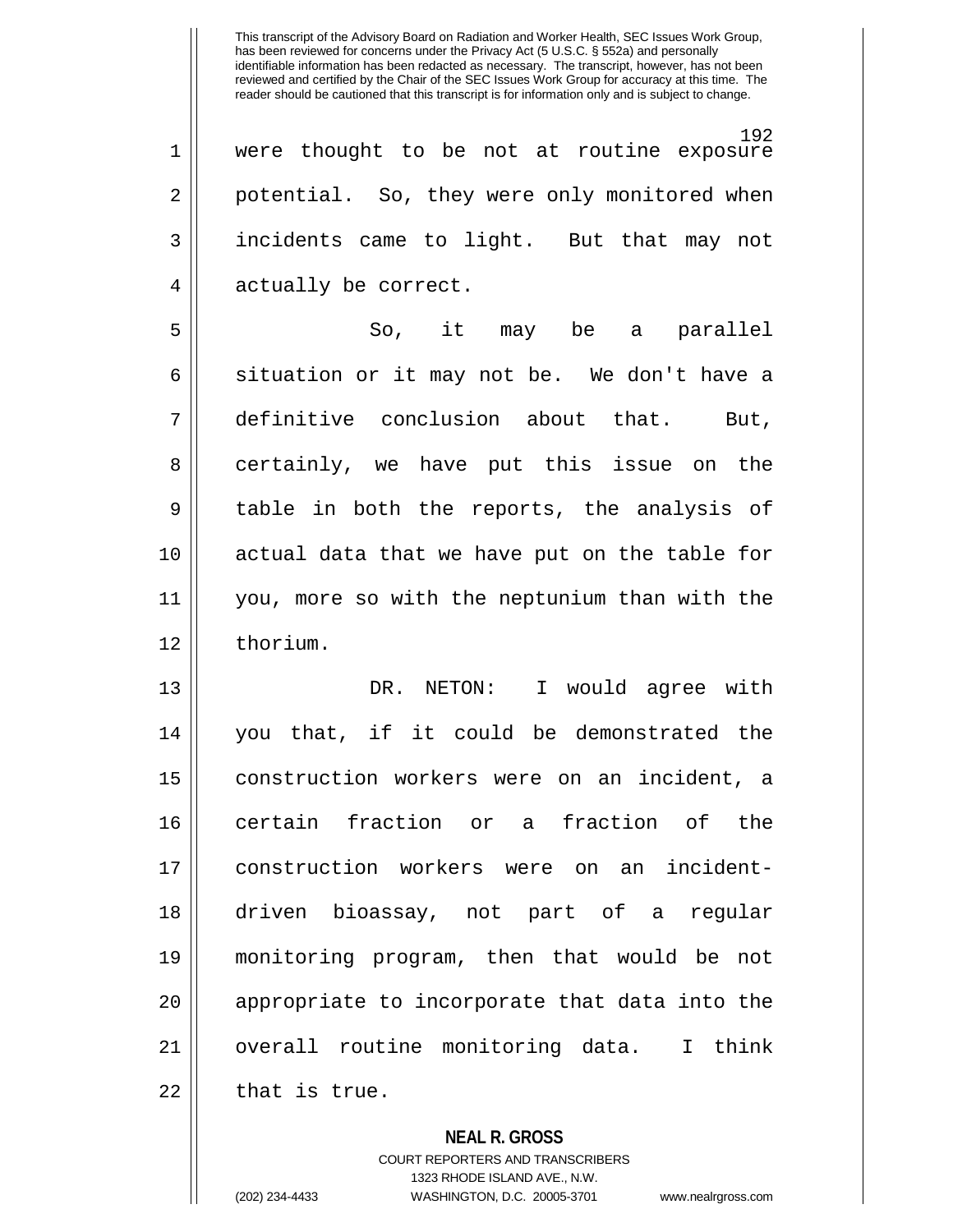**NEAL R. GROSS** COURT REPORTERS AND TRANSCRIBERS 1323 RHODE ISLAND AVE., N.W. (202) 234-4433 WASHINGTON, D.C. 20005-3701 www.nealrgross.com This transcript of the Advisory Board on Radiation and Worker Health, SEC Issues Work Group, has been reviewed for concerns under the Privacy Act (5 U.S.C. § 552a) and personally identifiable information has been redacted as necessary. The transcript, however, has not been reviewed and certified by the Chair of the SEC Issues Work Group for accuracy at this time. The reader should be cautioned that this transcript is for information only and is subject to change. 193 1 DR. MAKHIJANI: But that is what 2 | NIOSH has said itself. 3 DR. NETON: Well, I saw that. 4 || DR. MAKHIJANI: Right. 5 DR. NETON: And it kind of made  $6$  || me take some pause on that comment --7 DR. MAKHIJANI: Yes. 8 DR. NETON: -- because, you 9 || know --10 DR. TAULBEE: That's not the 11 | case, though. 12 DR. NETON: Okay. If you really 13 have an incident-driven program, there is a 14 || separate -- well, okay, I just would agree 15 with Arjun's point that, if there is this 16 || sort of dichotomy in monitoring, you know, 17 incident-driven versus routine, I am willing 18 || to accept the routine with incident inside of 19 it, sort of a different situation. 20 || DR. TAULBEE: Right. I agree 21 with that. 22 DR. NETON: That would only tend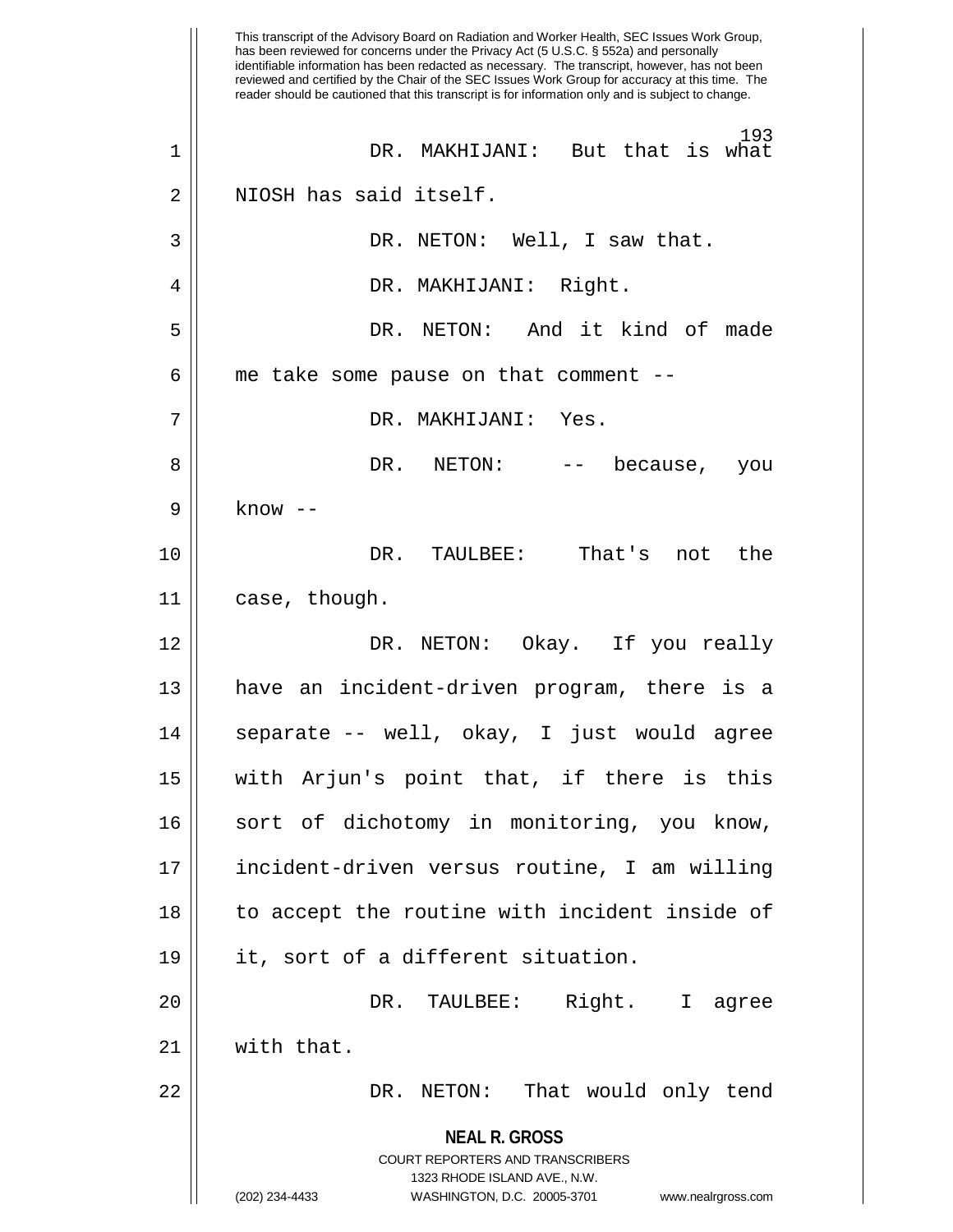**NEAL R. GROSS** COURT REPORTERS AND TRANSCRIBERS 1323 RHODE ISLAND AVE., N.W. (202) 234-4433 WASHINGTON, D.C. 20005-3701 www.nealrgross.com 194  $1 \parallel$  to bias the results high, but they are still 2 || on a routine program. But if you only have 3 || incident-driven, then I have got some concern 4 l there. 5 MR. LaBONE: I can't comment on  $6 \parallel$  Savannah River, but, in general, the question 7 is, did you adequately characterize the 8 intakes? The actual monitoring program is 9 || really not significant. 10 || DR. NETON: Yes, yes. 11 MR. LaBONE: It is, did you 12 accurately characterize the intakes that the 13 people had? 14 DR. NETON: And demonstrate that 15 || the only time there were exposures was when 16 | there was no incidents. 17 MR. LaBONE: Yes. For example, 18 you could have a job-specific-driven 19 monitoring program that only when they went  $20$  || in and did work were they monitored when they 21 | came out. 22 DR. NETON: Well, that's not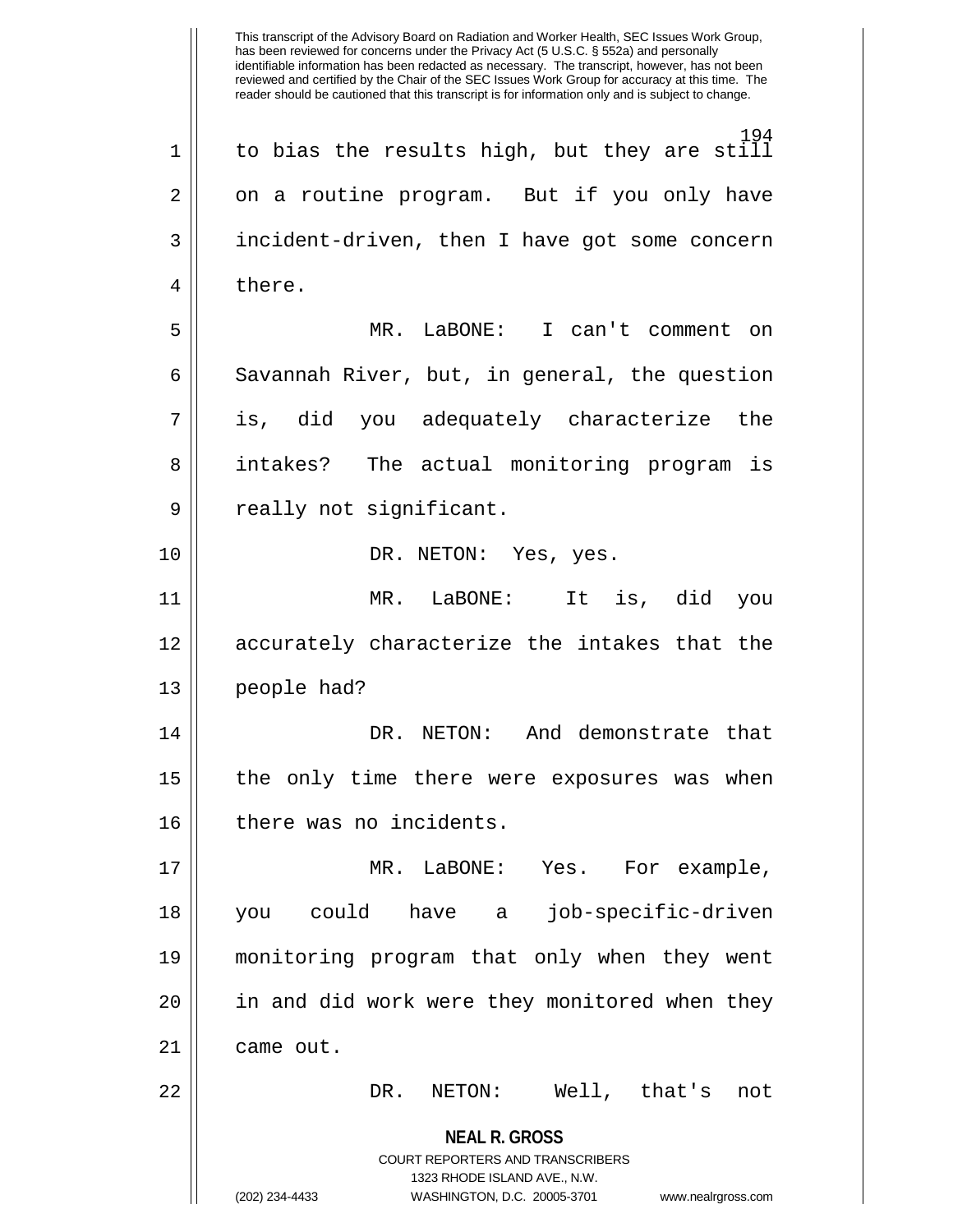**NEAL R. GROSS** COURT REPORTERS AND TRANSCRIBERS 1323 RHODE ISLAND AVE., N.W. This transcript of the Advisory Board on Radiation and Worker Health, SEC Issues Work Group, has been reviewed for concerns under the Privacy Act (5 U.S.C. § 552a) and personally identifiable information has been redacted as necessary. The transcript, however, has not been reviewed and certified by the Chair of the SEC Issues Work Group for accuracy at this time. The reader should be cautioned that this transcript is for information only and is subject to change. 195 1 incident. 2 MR. LaBONE: No, but if there are 3 different types of programs, and you can't  $4 \parallel$  look at these names, it is, again, did they 5 || adequately monitor them? Did they capture  $6 \parallel$  the intakes if they occurred? 7 DR. NETON: Agree, agree. 8 MR. LaBONE: And independent of  $9 \parallel$  site, that is the thing that is important. 10 And if you did that, then you can combine all 11 || that data. 12 || DR. NETON: Right. 13 MR. LaBONE: And that was the 14 comment that we made. But you have to judge 15 | did you capture all the intakes. 16 DR. NETON: Okay. 17 DR. MAKHIJANI: Are we done with 18 13, Harry? Did you get the feedback that you 19 were looking for? 20 DR. CHMELYNSKI: I think it is 21 || also going to be hard to resolve that kind of 22 issue as to exactly who was monitored for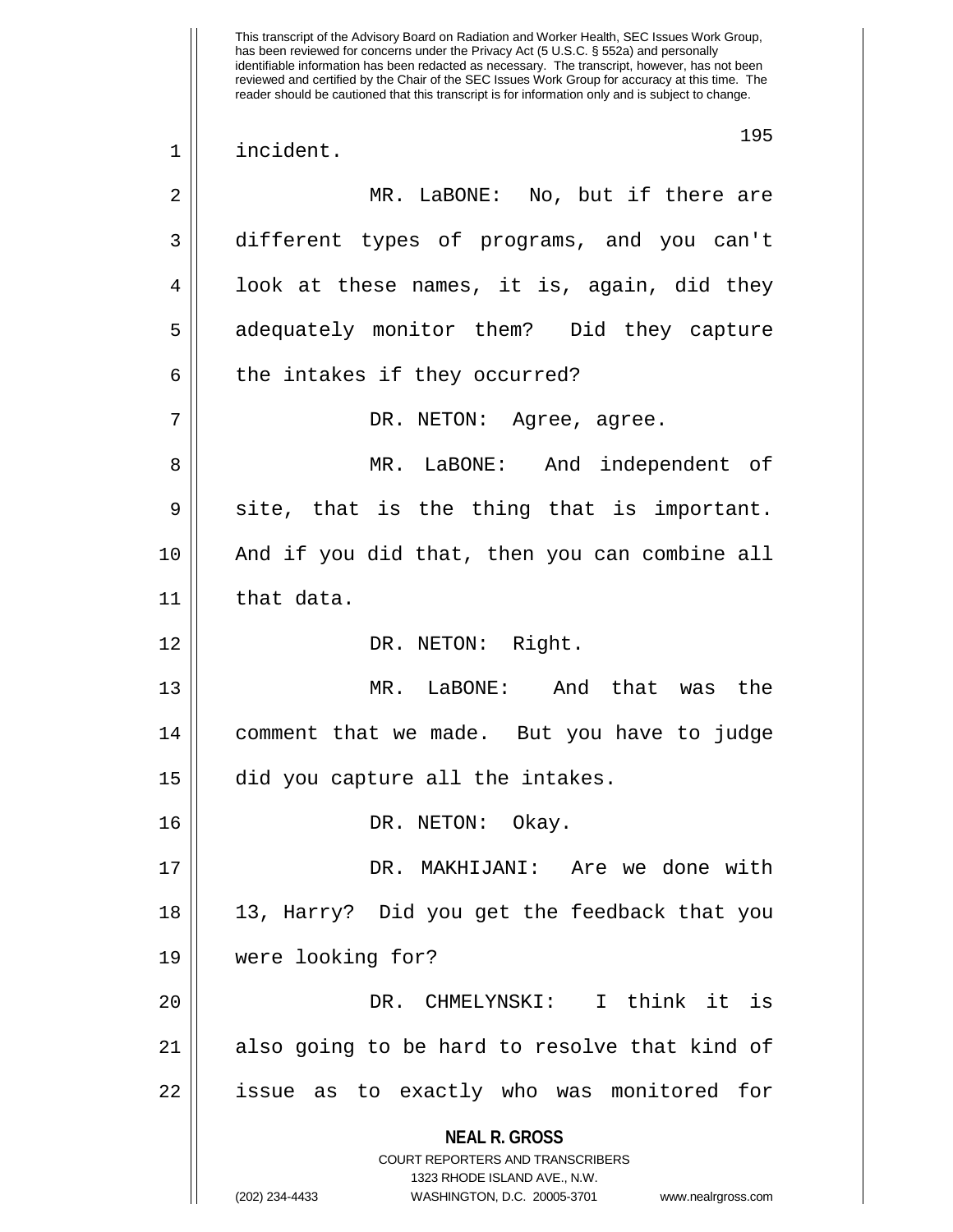**NEAL R. GROSS** COURT REPORTERS AND TRANSCRIBERS 1323 RHODE ISLAND AVE., N.W. (202) 234-4433 WASHINGTON, D.C. 20005-3701 www.nealrgross.com This transcript of the Advisory Board on Radiation and Worker Health, SEC Issues Work Group, has been reviewed for concerns under the Privacy Act (5 U.S.C. § 552a) and personally identifiable information has been redacted as necessary. The transcript, however, has not been reviewed and certified by the Chair of the SEC Issues Work Group for accuracy at this time. The reader should be cautioned that this transcript is for information only and is subject to change. 196 1 | what reason. 2 || If we go on with the slides, I  $3 \parallel$  think -- what are we on now? 4 DR. MAKHIJANI: Fourteen. We are  $5 \parallel \quad$  on 14. 6 DR. CHMELYNSKI: Fourteen, right.  $7$  | This is the discussion we just had, I think, 8 || that if the data are already there, why are 9 you doing the power analysis. I think we 10 | have already discussed that. 11 DR. MAKHIJANI: Fifteen. 12 DR. CHMELYNSKI: Okay, 15. Yes, 13 || again, Arjun mentioned that we have done 14 || these studies, and we looked at the data for  $15$  a set like neptunium and we do see the number 16 || of samples that are there. And we did some 17 || simulations to look at how well one would be 18 || able to discriminate between the two groups 19 | of workers. 20 || The South Common Shadest Seemed to us that, even 21 under ideal conditions, using pure log-normal 22 || distributions, even if you don't have any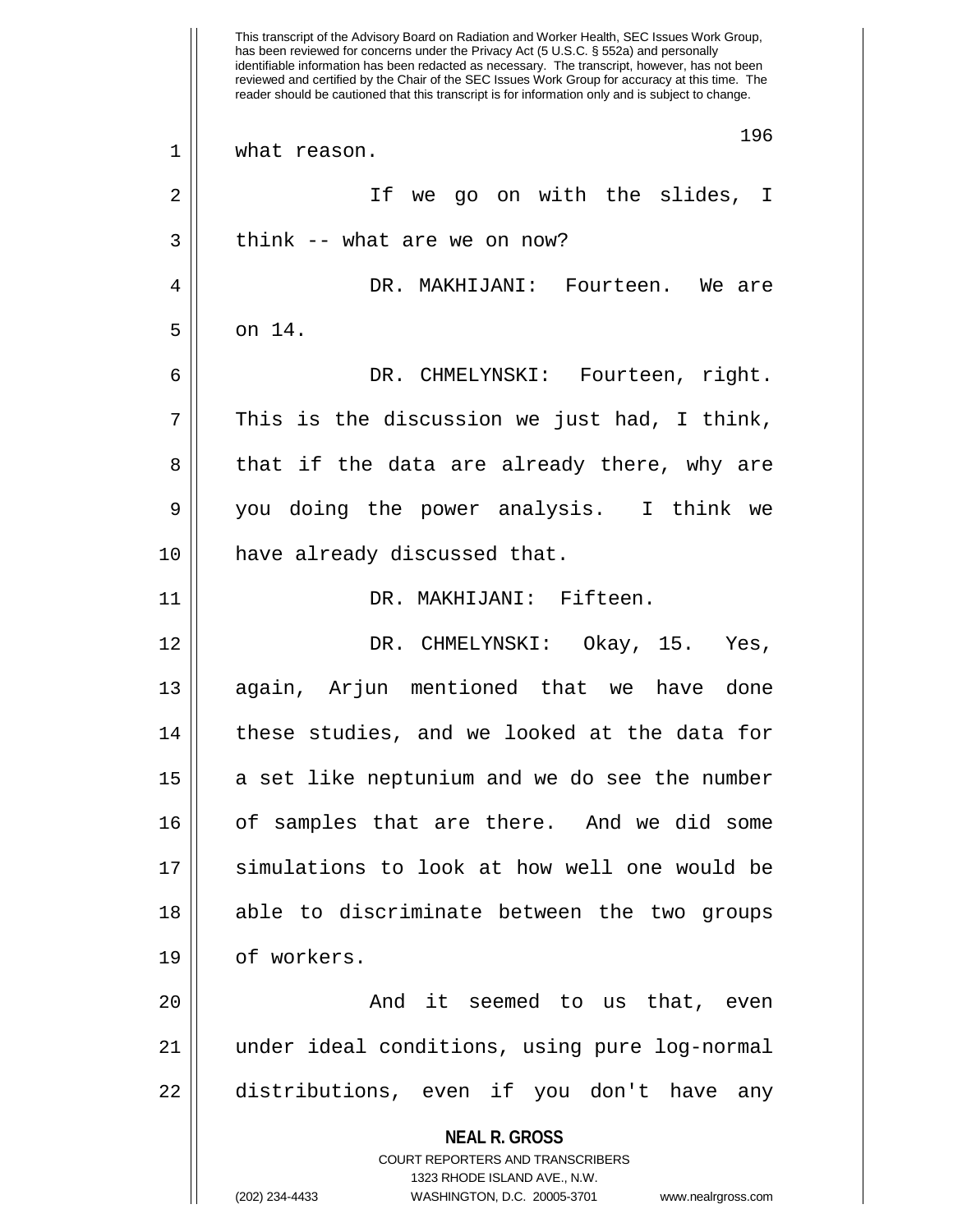197 1 non-detects, you still wouldn't be able to  $2 \parallel$  see reliably a difference of factors of 4 to  $3 \parallel 10.$ 

4 And this particularly happens 5 when you get up to the GSDs at around, of  $6 \parallel$  over 3, 4 and 5 or so, which are very common  $7 \parallel$  in this data set. Once you get up that high, 8 || it is very hard to find evidence that the 9 || tests will be able to detect anything that is 10 || in this range of factors of 4 to 10.

11 Now there are some other 12 simulations reported in NIOSH's response in 13 the Appendix A. And as far as I could tell, 14 none of those had any high GSD values. So, I  $15$  | think 3 was the highest.

16 || So, what those graphs tend to 17 || show is that the Peto-Prentice Test and Gehan 18 || Test, which is pretty much an WRS test unless 19 you are dealing with a lot of ties -- I'm 20 || sorry, but when you have non-detects, you do 21 have a lot of ties. So, that is probably why 22 | Gehan is used as a basis here.

> **NEAL R. GROSS** COURT REPORTERS AND TRANSCRIBERS 1323 RHODE ISLAND AVE., N.W. (202) 234-4433 WASHINGTON, D.C. 20005-3701 www.nealrgross.com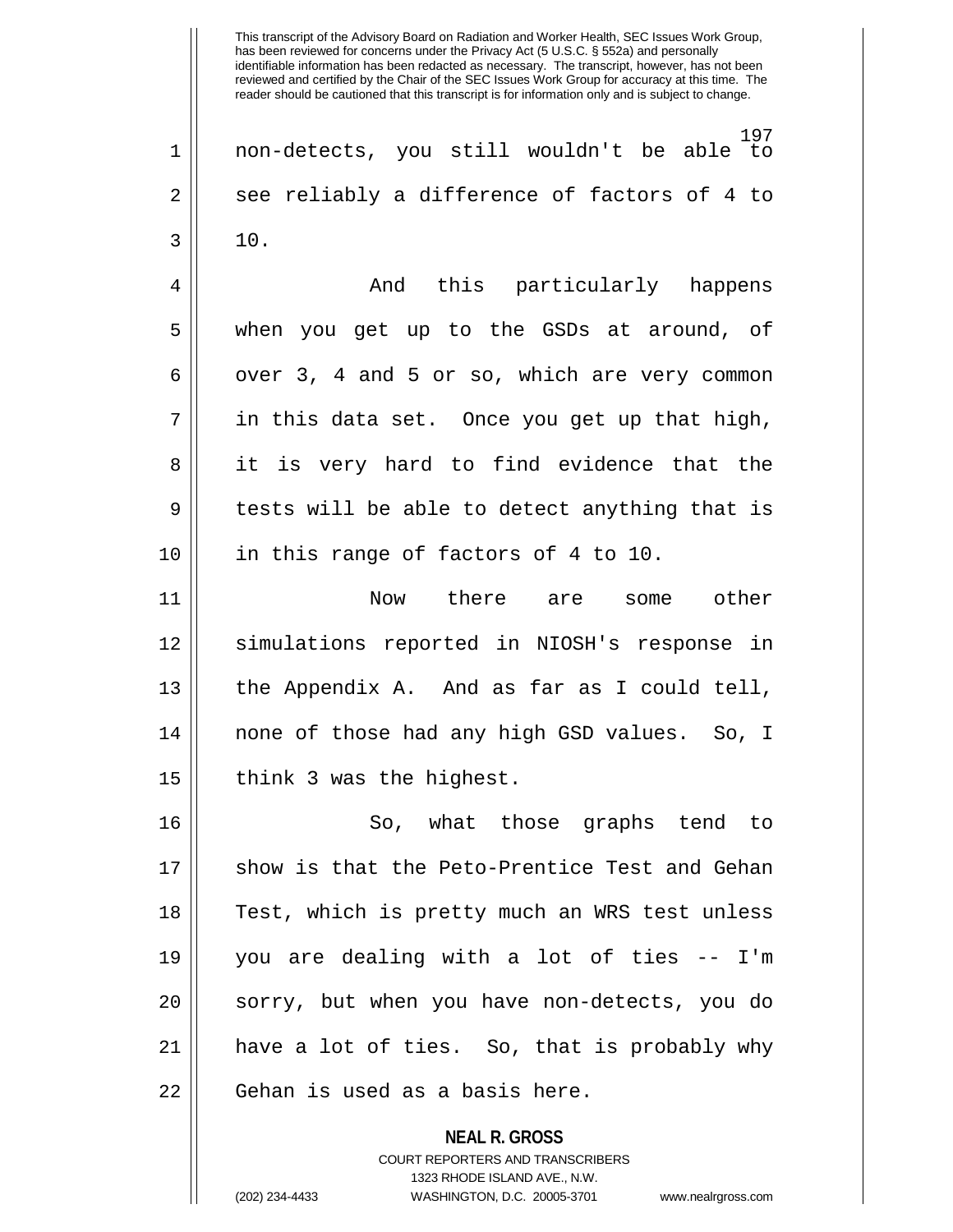**NEAL R. GROSS** This transcript of the Advisory Board on Radiation and Worker Health, SEC Issues Work Group, has been reviewed for concerns under the Privacy Act (5 U.S.C. § 552a) and personally identifiable information has been redacted as necessary. The transcript, however, has not been reviewed and certified by the Chair of the SEC Issues Work Group for accuracy at this time. The reader should be cautioned that this transcript is for information only and is subject to change. 198 1 Even though both tests do about  $2 \parallel$  the same, the Peto-Prentice Test is a little 3 better in those simulations, probably not  $4 \parallel$  enough to write home about, but a little bit 5 better. 6 On the other hand, again, we 7 don't know that we can detect any of these 8 differences that are pretty large, in my 9 || mind, for a factor of 4. 10 || So, we leave that again to this 11 issue of how large of a sample you are going 12 to need is going to be dependent on how big 13 || of a delta you want to detect. 14 DR. NETON: This is Jim. I just 15 had a thought, and it could be totally wrong, 16 || but I am going to throw it out there anyway. 17 (Laughter.) 18 It seemed to me, if you have a 19  $\parallel$  GSD that is in the 4 and 5 range, that is 20 || going to drive a very high 95th percentile. 21 I mean, clear. And we are assigning the 95th  $22$  || percentile based on a GSD of 4 or 5.

> COURT REPORTERS AND TRANSCRIBERS 1323 RHODE ISLAND AVE., N.W.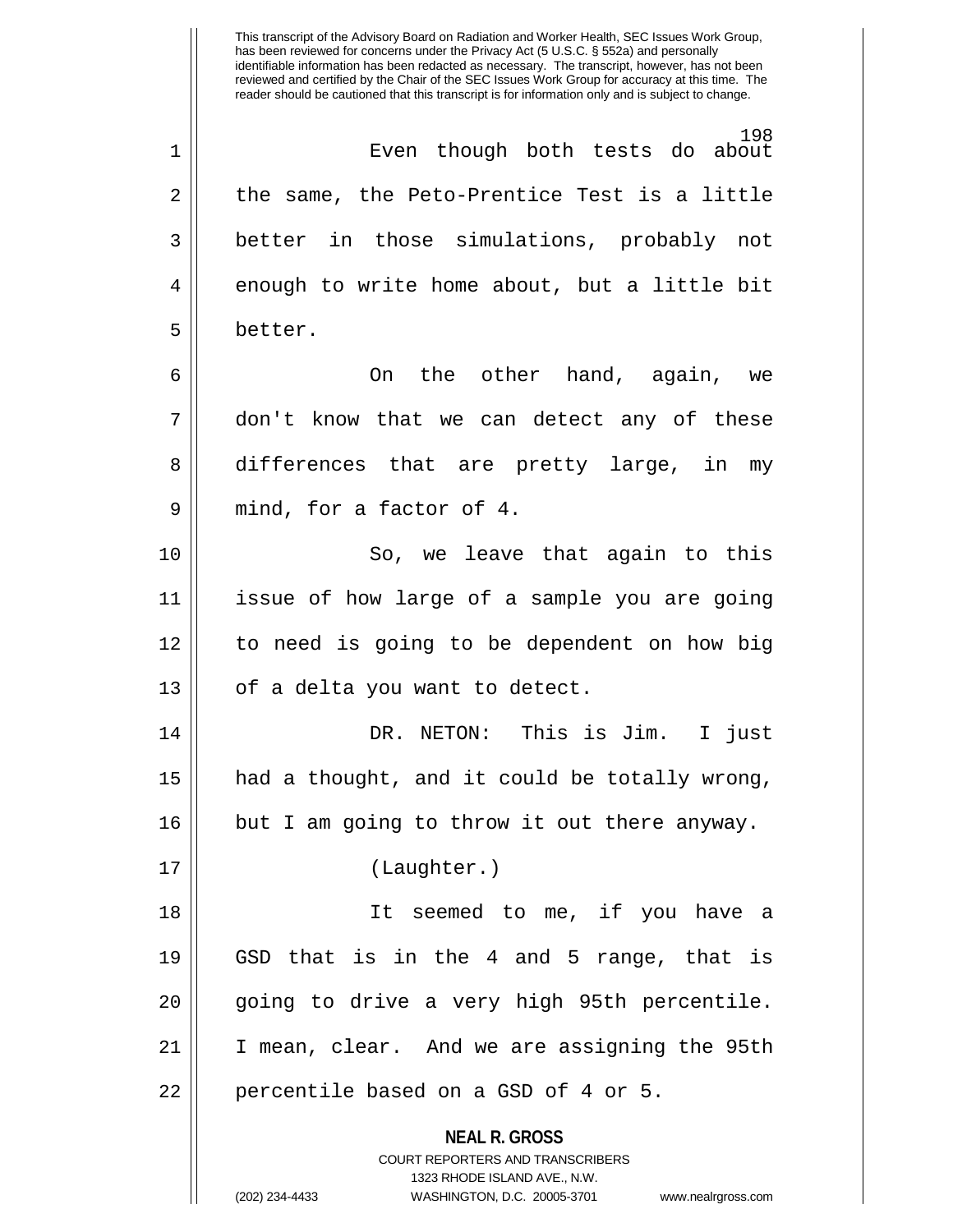| $\mathbf 1$ | 199<br>So, wouldn't the stratified data                                                                                                                             |
|-------------|---------------------------------------------------------------------------------------------------------------------------------------------------------------------|
| 2           | to make a difference in the<br>95th<br>set,                                                                                                                         |
| 3           | percentile, have to be a difference of a GSD                                                                                                                        |
| 4           | of 4 or 5 higher than the mean to make a                                                                                                                            |
| 5           | practical difference in the distribution that                                                                                                                       |
| 6           | we are assigning at the 95th percentile? Do                                                                                                                         |
| 7           | you know what I'm saying?                                                                                                                                           |
| 8           | You know, we are way out here, a                                                                                                                                    |
| 9           | GSD of 5. We are saying we are giving this                                                                                                                          |
| 10          | guy a GSD of 5 difference from the mean. And                                                                                                                        |
| 11          | so, for a stratified coworker data set to                                                                                                                           |
| 12          | make a practical difference up here, to                                                                                                                             |
| 13          | change that number, it would have to have a                                                                                                                         |
| 14          | very large difference in the geometric mean.                                                                                                                        |
| 15          | It is almost like it would be impossible to                                                                                                                         |
| 16          | change that number substantially unless there                                                                                                                       |
| 17          | is a huge difference in the data sets.                                                                                                                              |
| 18          | Am I wrong on that?                                                                                                                                                 |
| 19          | CHAIRMAN MELIUS: No, I don't                                                                                                                                        |
| 20          | think you are wrong. I was going to say I                                                                                                                           |
| 21          | think there is a relationship there.                                                                                                                                |
| 22          | DR. NETON: But we can't detect                                                                                                                                      |
|             | <b>NEAL R. GROSS</b><br><b>COURT REPORTERS AND TRANSCRIBERS</b><br>1323 RHODE ISLAND AVE., N.W.<br>(202) 234-4433<br>WASHINGTON, D.C. 20005-3701 www.nealrgross.com |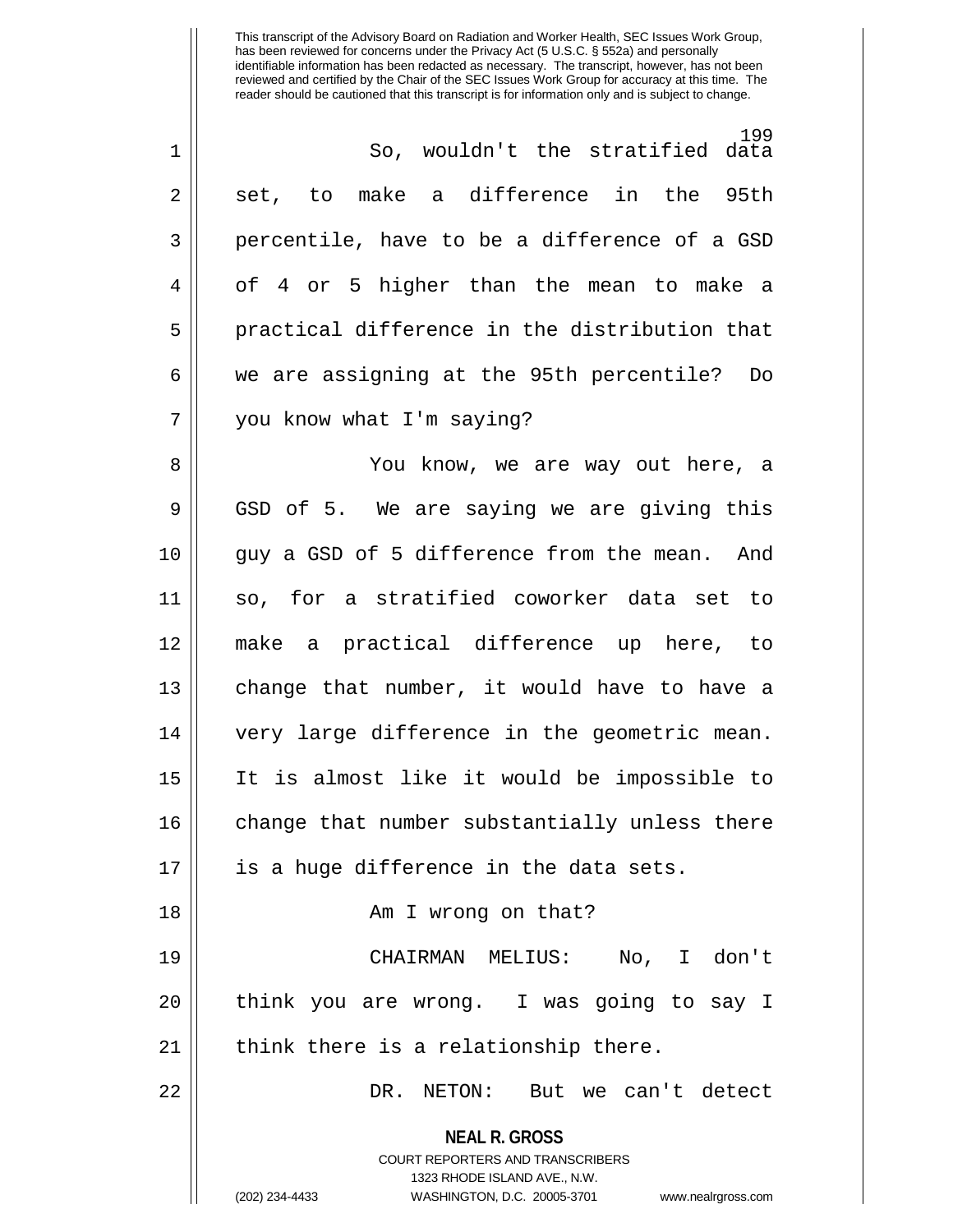**NEAL R. GROSS** COURT REPORTERS AND TRANSCRIBERS 1323 RHODE ISLAND AVE., N.W. (202) 234-4433 WASHINGTON, D.C. 20005-3701 www.nealrgross.com This transcript of the Advisory Board on Radiation and Worker Health, SEC Issues Work Group, has been reviewed for concerns under the Privacy Act (5 U.S.C. § 552a) and personally identifiable information has been redacted as necessary. The transcript, however, has not been reviewed and certified by the Chair of the SEC Issues Work Group for accuracy at this time. The reader should be cautioned that this transcript is for information only and is subject to change. 200 1 || very well. 2 CHAIRMAN MELIUS: Yes. 3 DR. NETON: But, at the same 4 || time, you don't need to because you are 5 || already way out here on the distribution. To  $6 \parallel$  make a change there, you have to have a huge 7 difference. 8 CHAIRMAN MELIUS: Yes, but 9 anytime we are way out there and applying it 10 || to a larger population, you start to worry is 11 that plausible. You know, you would just 12 l take care of the tail. 13 DR. NETON: Well, no, but that is 14 what we do with the 95th percentile, what we 15 || assign for people who could have been heavily 16 | exposed. And that is what we are saying. 17 CHAIRMAN MELIUS: Well, see, that 18 is a key difference. You are saying you are 19 applying it to everybody, is what you  $20$  || actually --21 DR. NETON: Well, not everybody. 22 CHAIRMAN MELIUS: No, I know.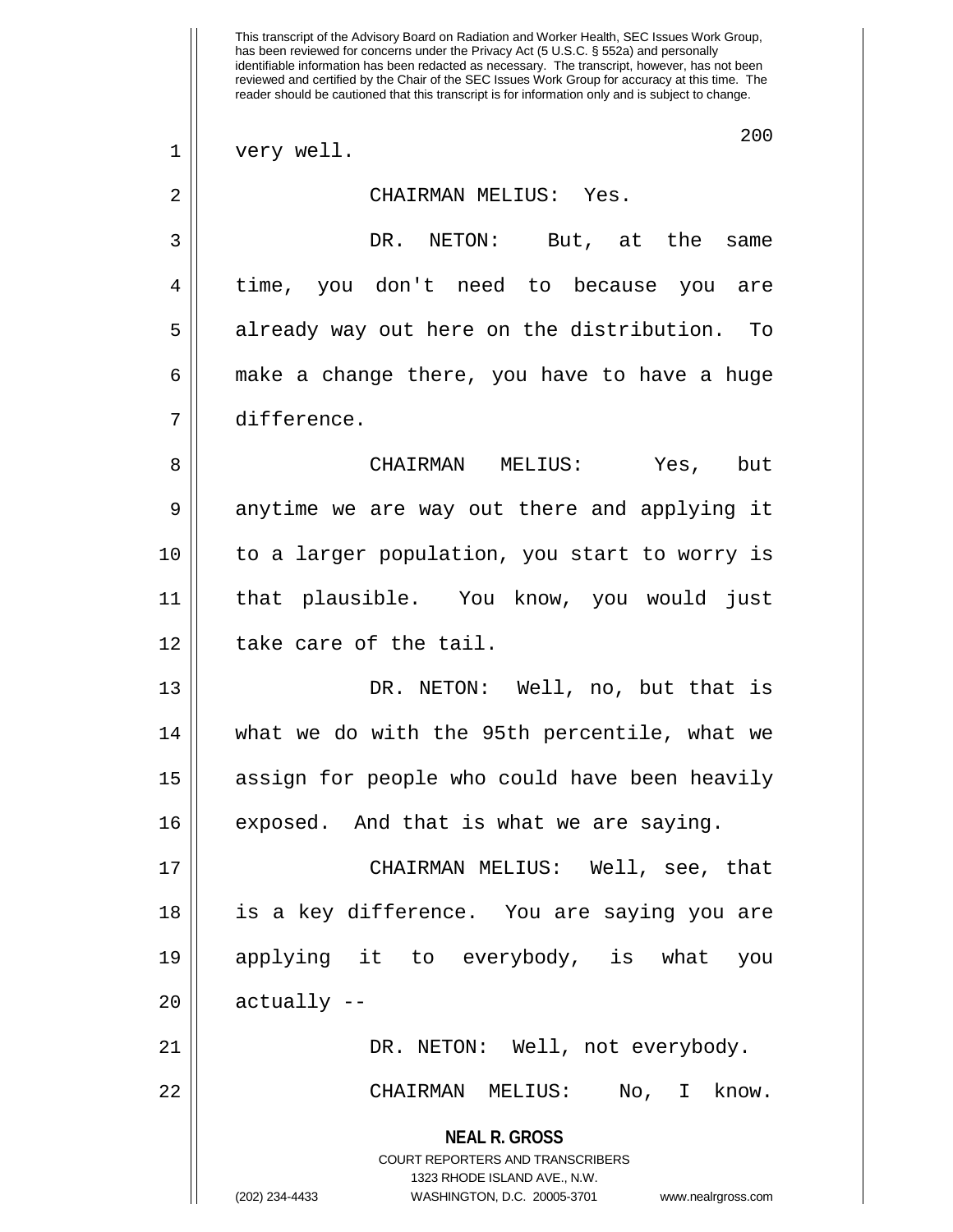| $\overline{1}$ | 201<br>And, see, I think that is another thing we |
|----------------|---------------------------------------------------|
| 2              | need to think about and take into account.        |
| 3              | Because if we are segmenting that, or             |
| 4              | whatever you want to call that, you know,         |
| 5              | some people get the 95th, some people get 50,     |
| 6              | that makes some difference in terms of how we     |
| 7              | are approaching this, yes.                        |

8 DR. NETON: But the end result 9 would be, if we stratified it and it was 10 lower, they would receive a lower, 11 construction workers would receive a lower 12 dose than they are already getting. I mean, 13 || that would be the end result. I am not sure 14 we are going to spend a lot of energy to do  $15$  | that.

16 CHAIRMAN MELIUS: No, no.

17 DR. NETON: But I need to explore  $18$  || that concept because I really do think that, 19 with large GSDs, you would have to have huge 20 differences to drive the change in the 95th 21 percentile.

22 CHAIRMAN MELIUS: But that also

**NEAL R. GROSS** COURT REPORTERS AND TRANSCRIBERS

1323 RHODE ISLAND AVE., N.W.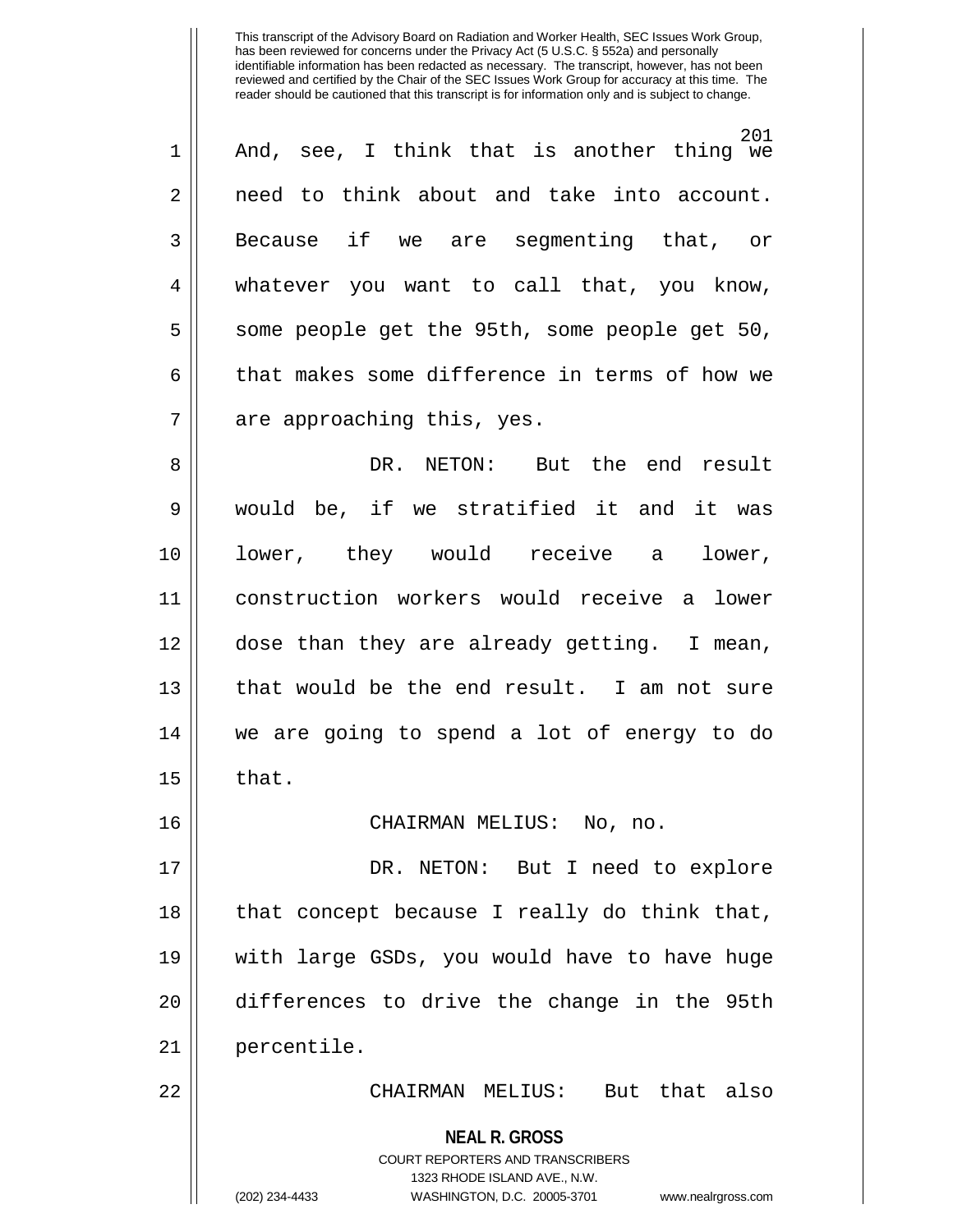**NEAL R. GROSS** COURT REPORTERS AND TRANSCRIBERS 1323 RHODE ISLAND AVE., N.W. (202) 234-4433 WASHINGTON, D.C. 20005-3701 www.nealrgross.com 202 1 comes back to how do we distinguish, 2 then, who gets the 50th and who gets the  $3 \parallel 95$ th. 4 DR. NETON: Well, yes. Well,  $5 \parallel$  that is not a coworker, I mean, that is not a  $6$  stratification issue. That is a sort of way 7 We do business, dose reconstruction. 8 CHAIRMAN MELIUS: Well, but it  $9 \parallel$  has the same impact. I mean  $-$ 10 DR. NETON: Well, yes. Yes, but 11 it is a different issue, though, I think. I 12 didn't think that the issue on the table was 13 getting rid of the 50th and the 95th. It was 14 deciding what the appropriate distribution 15 was to be used to assign the 50th and 95th 16 percentiles. That is what I thought we were 17 | talking about. 18 DR. MAKHIJANI: No, I don't think 19 it is a distinct issue. I agree with Jim on  $20$   $\parallel$  this. 21 Because you may argue that the 22 95th percentile and the GSD is high, so big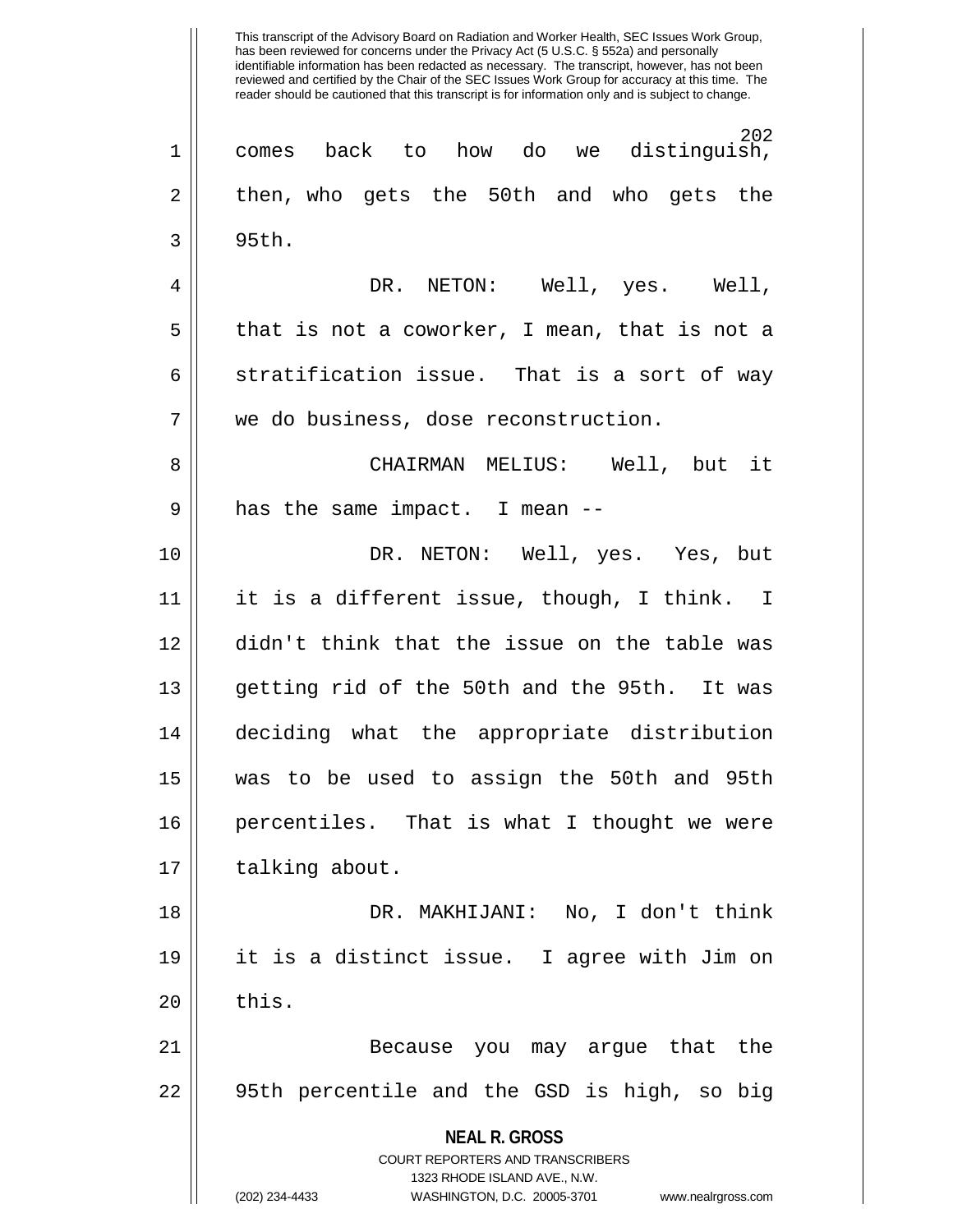**NEAL R. GROSS** COURT REPORTERS AND TRANSCRIBERS 1323 RHODE ISLAND AVE., N.W. (202) 234-4433 WASHINGTON, D.C. 20005-3701 www.nealrgross.com This transcript of the Advisory Board on Radiation and Worker Health, SEC Issues Work Group, has been reviewed for concerns under the Privacy Act (5 U.S.C. § 552a) and personally identifiable information has been redacted as necessary. The transcript, however, has not been reviewed and certified by the Chair of the SEC Issues Work Group for accuracy at this time. The reader should be cautioned that this transcript is for information only and is subject to change. 203 1 || that it will cover the most exposed workers,  $2 \parallel$  a large fraction of them. 3 || DR. NETON: Yes. 4 DR. MAKHIJANI: But you can't 5 arque the same for the 50 percentile. To 6 figure the people in that box, you have to 7 know is the 50 percentile the construction 8 || workers. You know, how do you know -- how 9 are you going to decide which construction 10 workers are comparable at the clerical 11 workers? 12 DR. NETON: All construction 13 workers are going to fall into the 95th 14 percentile. I don't see how they wouldn't. 15 || That has been our way of doing business for a 16 long time. These guys are workers that are 17 in the radiation-exposed areas working. And 18 || the 50th percentile, remember, is not a fixed 19 point. It is a full distribution. We are 20 || acknowledging there is uncertainty. 21 DR. MAKHIJANI: Yes, I understand  $22 \parallel$  that.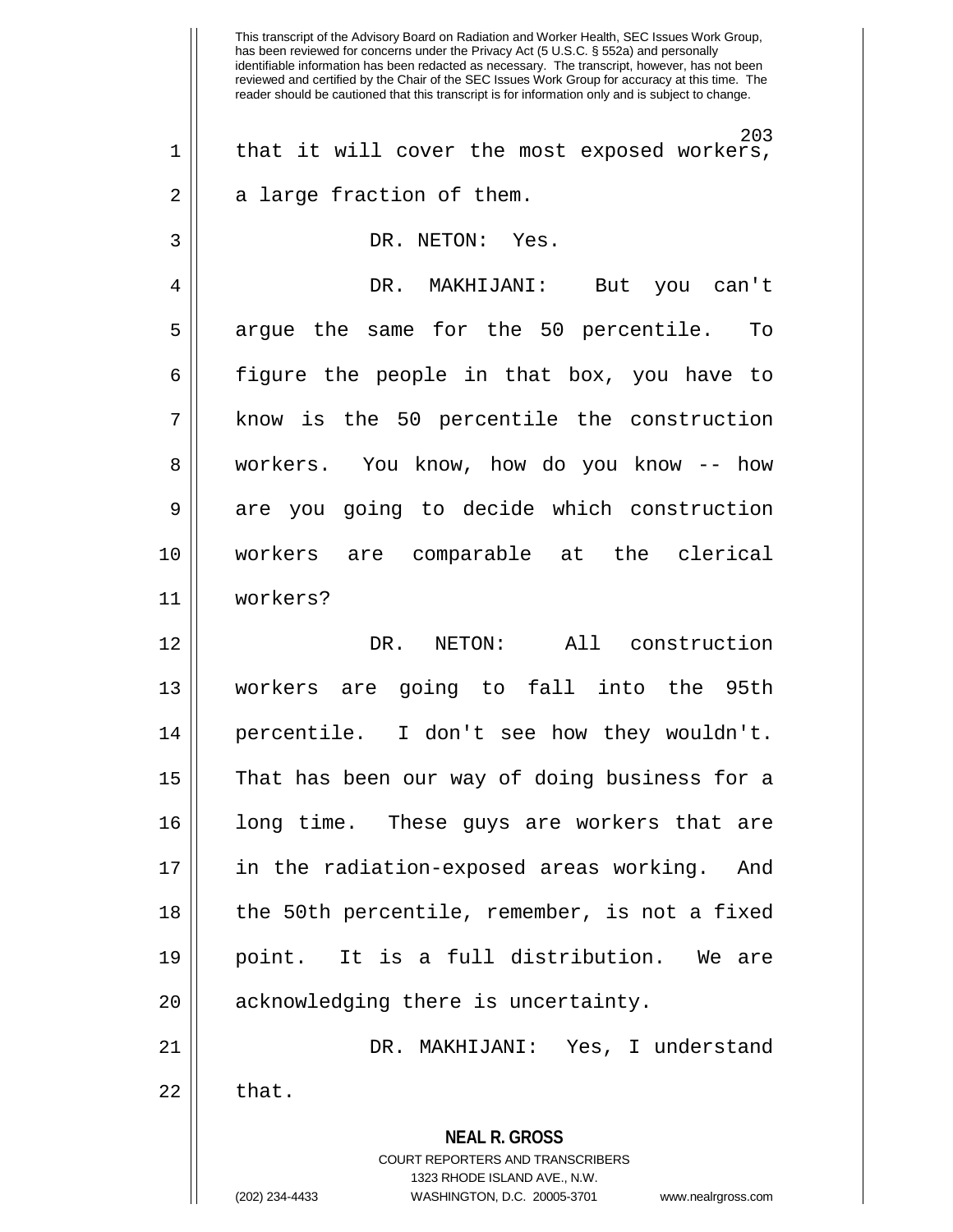This transcript of the Advisory Board on Radiation and Worker Health, SEC Issues Work Group, has been reviewed for concerns under the Privacy Act (5 U.S.C. § 552a) and personally identifiable information has been redacted as necessary. The transcript, however, has not been reviewed and certified by the Chair of the SEC Issues Work Group for accuracy at this time. The reader should be cautioned that this transcript is for information only and is subject to change. 204 1 || DR. NETON: So, I think between 2 || those two you have sort of bounded the 3 | exposures. 4 CHAIRMAN MELIUS: But I think it 5 is more than bounding. Especially as we are  $6 \parallel$  trying to do these kinds of comparisons, the 7 applications, the coworker applications, I

 $8 \parallel$  think we need to sort of be careful about it. 9 DR. NETON: I am trying to figure 10 || out, if we teased out a construction worker 11 coworker model, strata, then would we use the 12 50th percentile, the full distribution? 13 Would that be more appropriate because that 14 || is the representative distribution of that --15 MR. LaBONE: You would not use

 $16$  the 95th.

17 DR. NETON: I wouldn't use the 18 95th because now I would have a distribution, 19 and we can do that, but I don't know. I 20 || could see only numbers going down, doing this 21 || type of analysis.

22 CHAIRMAN MELIUS: Yes, but saying

**NEAL R. GROSS** COURT REPORTERS AND TRANSCRIBERS 1323 RHODE ISLAND AVE., N.W. (202) 234-4433 WASHINGTON, D.C. 20005-3701 www.nealrgross.com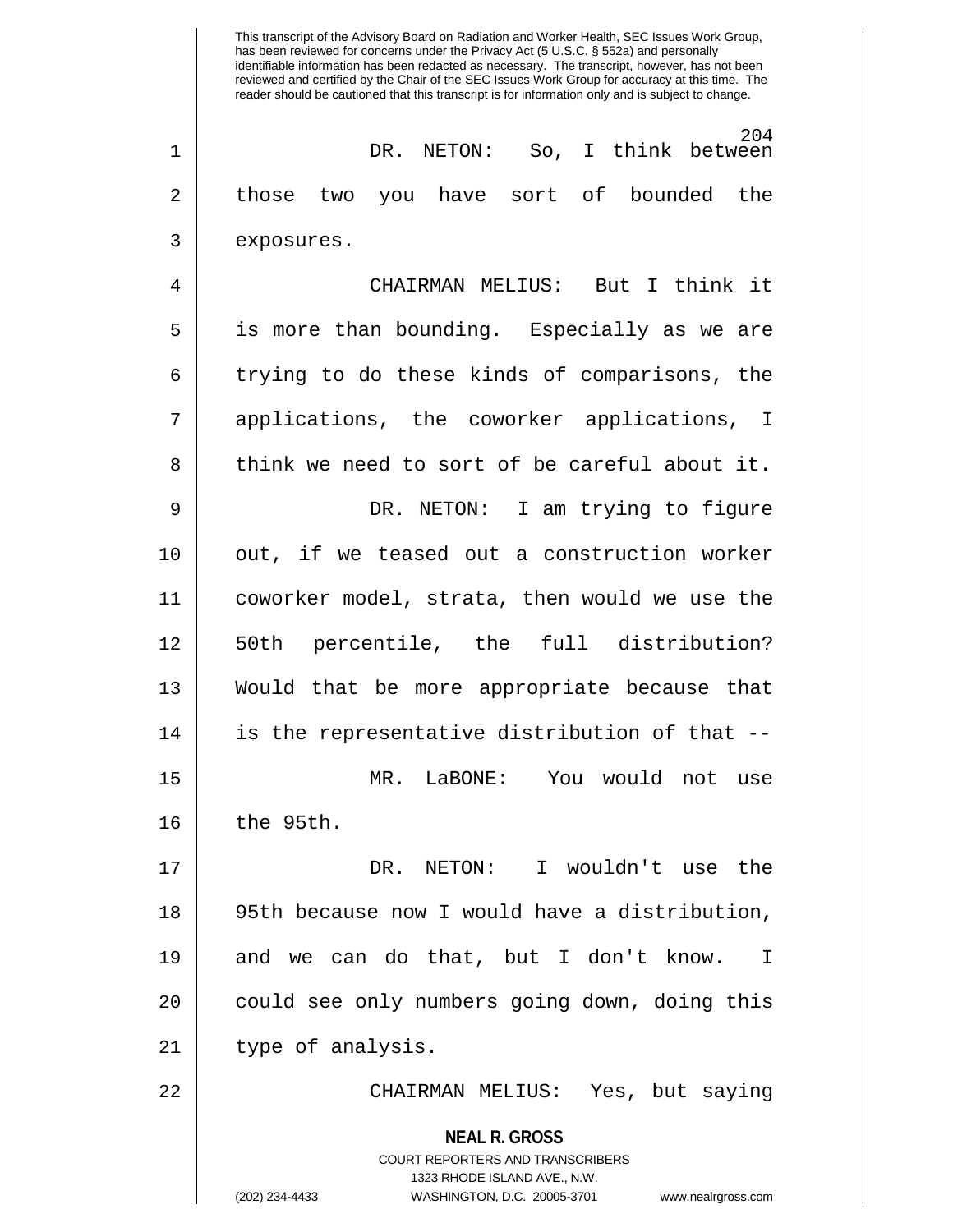**NEAL R. GROSS** COURT REPORTERS AND TRANSCRIBERS This transcript of the Advisory Board on Radiation and Worker Health, SEC Issues Work Group, has been reviewed for concerns under the Privacy Act (5 U.S.C. § 552a) and personally identifiable information has been redacted as necessary. The transcript, however, has not been reviewed and certified by the Chair of the SEC Issues Work Group for accuracy at this time. The reader should be cautioned that this transcript is for information only and is subject to change. 205 1 what distribution is appropriate, I mean that  $2 \parallel$  should be the goal, not does it go up or  $3 \parallel$  down. 4 DR. NETON: Well, but, at the  $5 \parallel$  same time, we have already demonstrated that 6 || it is very hard to tease these out because 7 || there are small numbers, and it is hard to  $8 \parallel$  show the difference, the significance. I 9 mean, so in a way it is what it is. These 10 are the data sets we have, and then we are 11 bounding based on a plausible upper bound. 12 I mean, I don't know. We can 13 | talk more about that. 14 DR. MAKHIJANI: Should I move to 15 the next one, Harry? Or did you have more 16 comments? 17 DR. CHMELYNSKI: No, I don't. 18 || But I see on the next page, on page 16 -- let 19 me just back up a second. Page 16 is titled, 20 || "Finding About Worker Changed Jobs". And 21 indeed, that was a concern of ours, and  $22$  || especially one of Joyce's, I think.

1323 RHODE ISLAND AVE., N.W.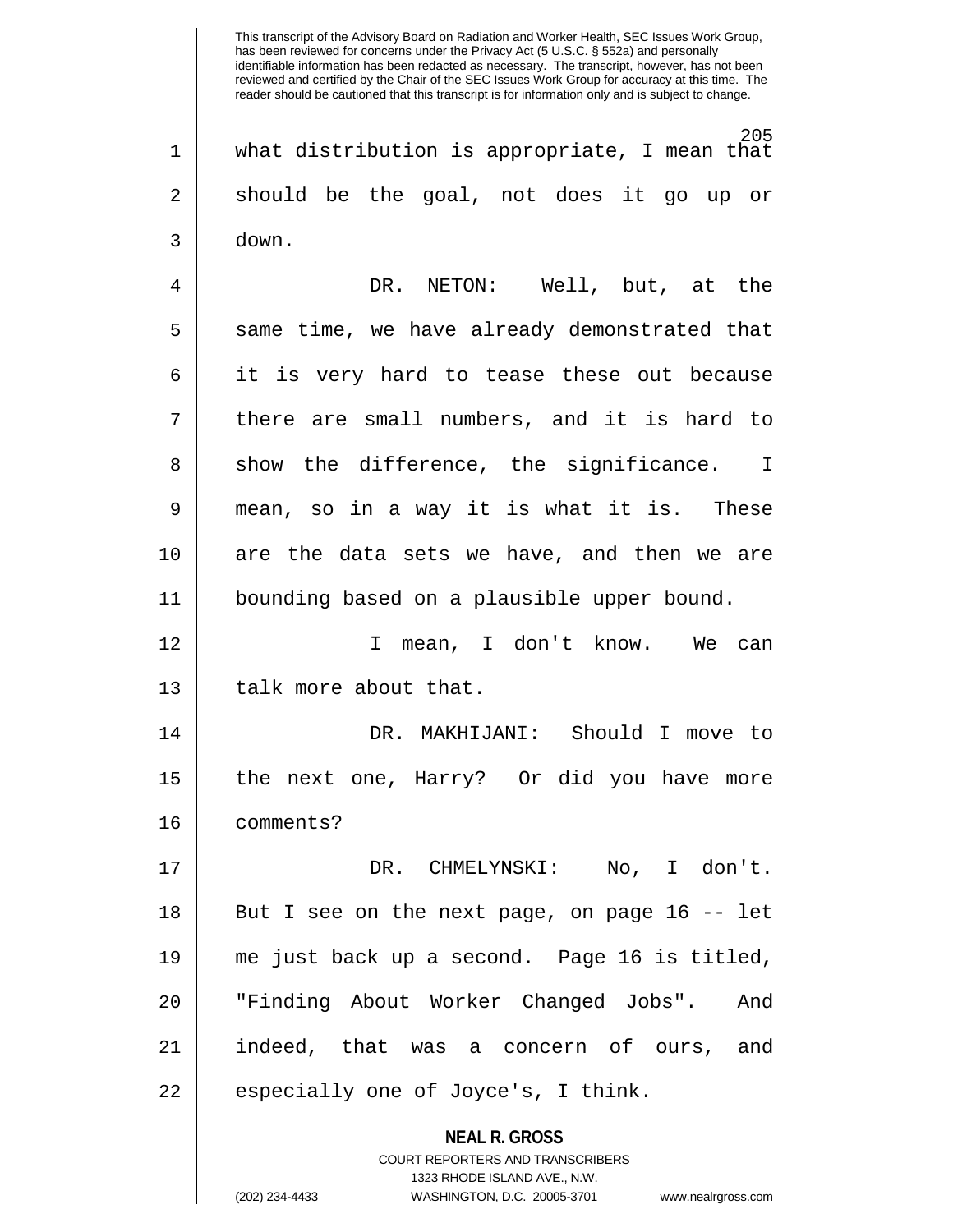206 1 Since we are already saying we 2 don't know much about who did what, it is 3 || hard to tell whether you are doing this right 4 || or not in terms of throwing people into one  $5 \parallel$  group and the other group, since we know that 6 || some construction workers start becoming 7 regular workers. That fouls up the 8 || comparison once you start having people cross 9 || the line between the two groups in a given 10 time period. 11 However, I thought it was 12 interesting to see down in NIOSH's response 13 || that they point out, again, that to stratify 14 these models, you have to be able to assign 15 people to a meaningful job title. Well, I 16 don't know how exactly specific those job 17 || titles have to be. 18 || But the point is that here we are 19 pointing out that it is a hard task to do  $20$  || that. And yet, on the other hand, just 21 moments ago, we hear that, "Oh, we are going 22 | to give those guys the 95th percentile." Now

**NEAL R. GROSS**

COURT REPORTERS AND TRANSCRIBERS 1323 RHODE ISLAND AVE., N.W. (202) 234-4433 WASHINGTON, D.C. 20005-3701 www.nealrgross.com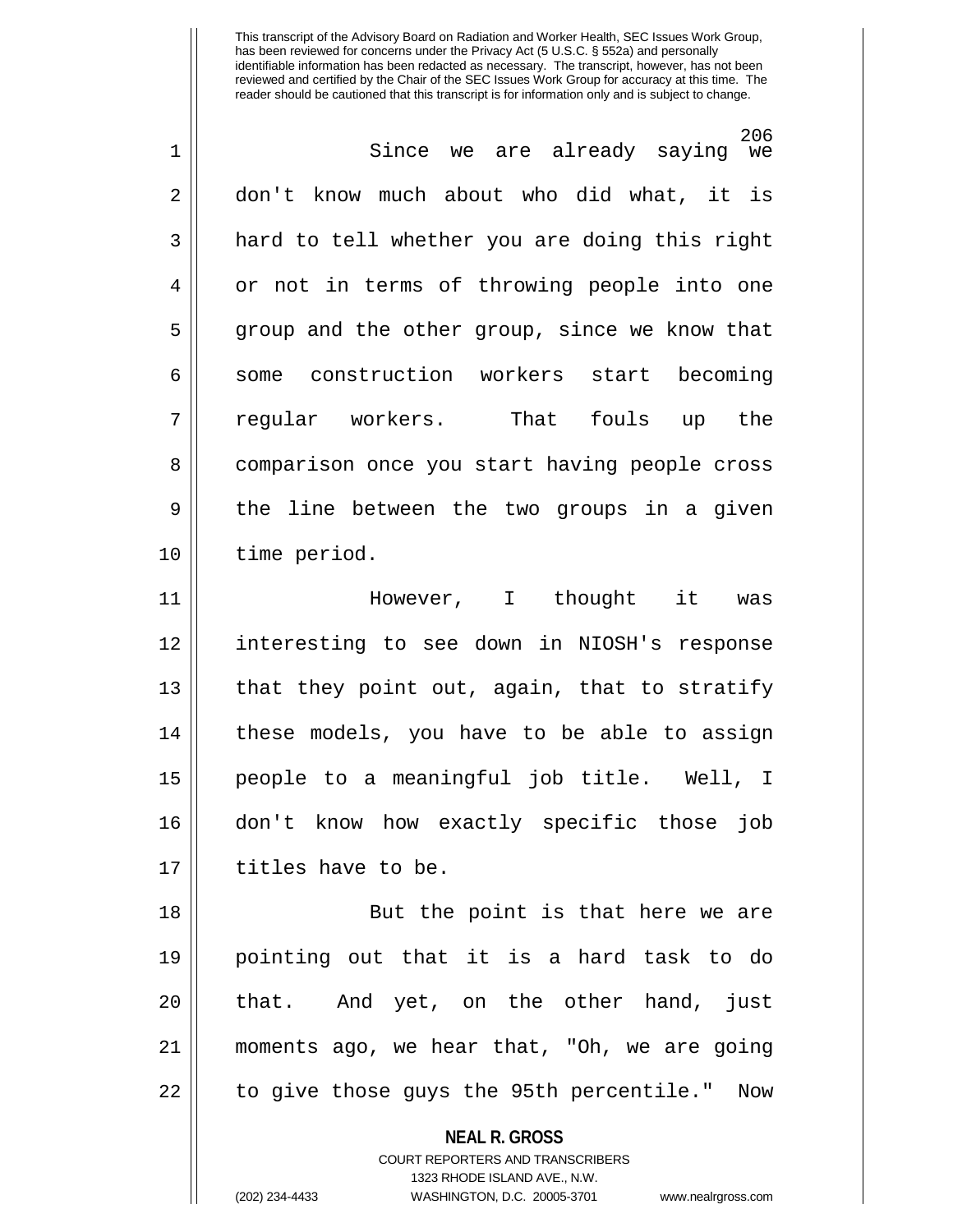207<br>all  $1 \parallel$  if that is going to be applied to 2 construction workers, that is one thing. But 3 when you start trying to think about the 4 || subgroups, we are not even sure which ones we  $5 \parallel$  could put in there.

6 So, I guess what we are trying to  $7 \parallel$  say here is both. If we don't know what they  $8 \parallel$  are doing, what jobs they are doing, but, 9 || yet, when we get around to dealing with this 10 issue, we will know what kind of jobs they 11 are doing, I guess that is reasonably 12 uncomfortable.

13 DR. TAULBEE: I think this really 14 depends upon the site. You know, RPRT-0053 15 was designed to be generic, and there are 16 some sites where we can get down to 17 meaningful job titles on virtually everybody, 18 and there are other sites where we cannot, 19 where we can just basically categorize them 20 as the construction trades or non-21 construction trades. So, it really varies  $22$   $\vert$  between the different sites as to what level

> **NEAL R. GROSS** COURT REPORTERS AND TRANSCRIBERS 1323 RHODE ISLAND AVE., N.W. (202) 234-4433 WASHINGTON, D.C. 20005-3701 www.nealrgross.com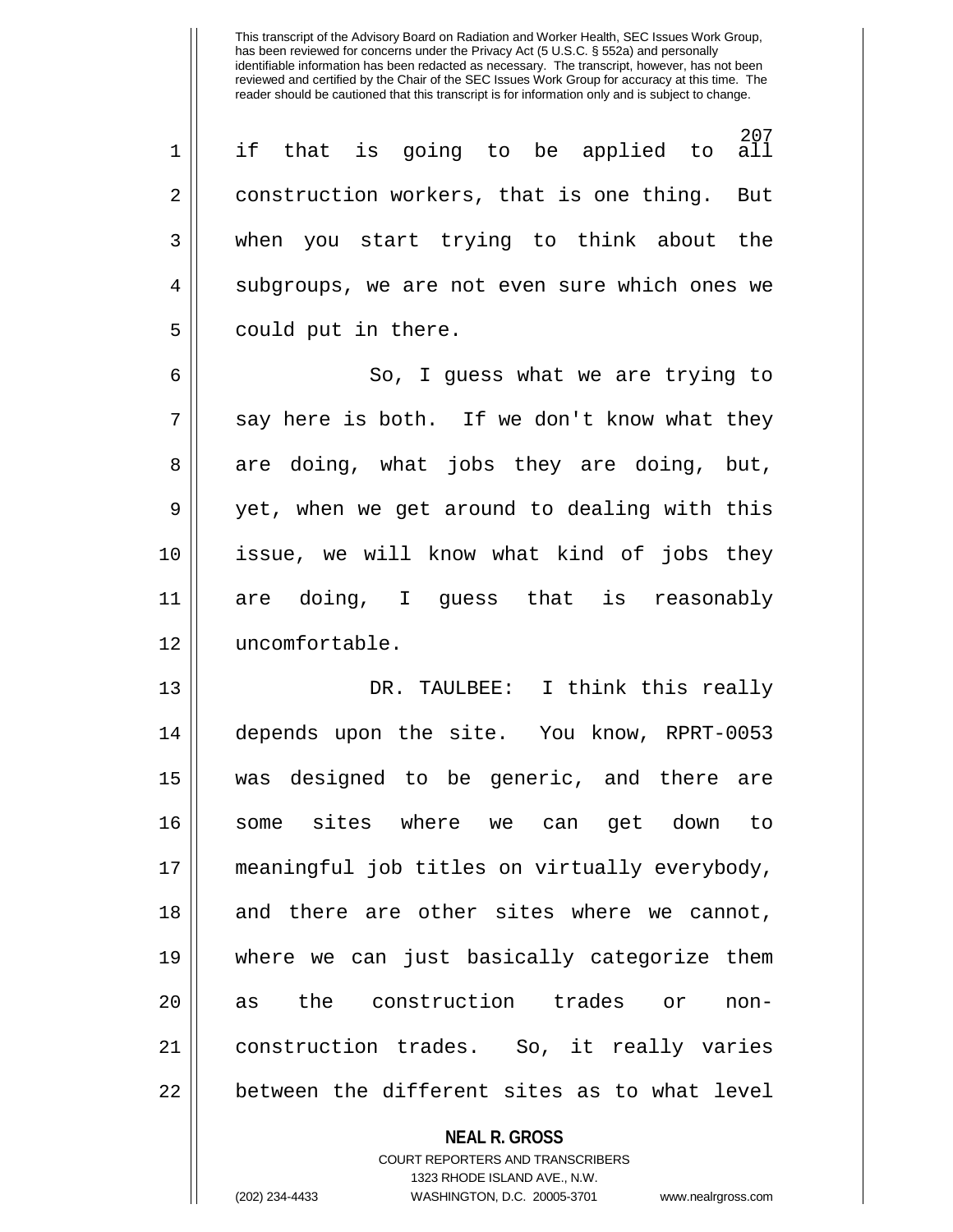**NEAL R. GROSS** COURT REPORTERS AND TRANSCRIBERS 1323 RHODE ISLAND AVE., N.W. (202) 234-4433 WASHINGTON, D.C. 20005-3701 www.nealrgross.com This transcript of the Advisory Board on Radiation and Worker Health, SEC Issues Work Group, has been reviewed for concerns under the Privacy Act (5 U.S.C. § 552a) and personally identifiable information has been redacted as necessary. The transcript, however, has not been reviewed and certified by the Chair of the SEC Issues Work Group for accuracy at this time. The reader should be cautioned that this transcript is for information only and is subject to change. 208 1 of data we have in order to categorize 2 people. 3 DR. MAKHIJANI: This is just a 4 | question/observation. At Savannah River Site 5 | we have job titles on everyone. 6 DR. TAULBEE: Yes. 7 DR. MAKHIJANI: So, they are part 8 || of the worker records. But we don't 9 necessarily have a meaningful amount of data 10 corresponding to every job title. So, we 11 can't necessarily develop. 12 || So, if you have, you know, 12 job 13 titles for construction workers, we have 14 || those job titles. They belong to the site. 15 DR. TAULBEE: Yes. 16 DR. MAKHIJANI: And there were 17 || specific types of work they were generally 18 doing, you know, carpenters, electricians, 19 whatever. But we don't necessarily have  $20$  || enough data to put them in an exposure 21 matrix. 22 DR. TAULBEE: We don't have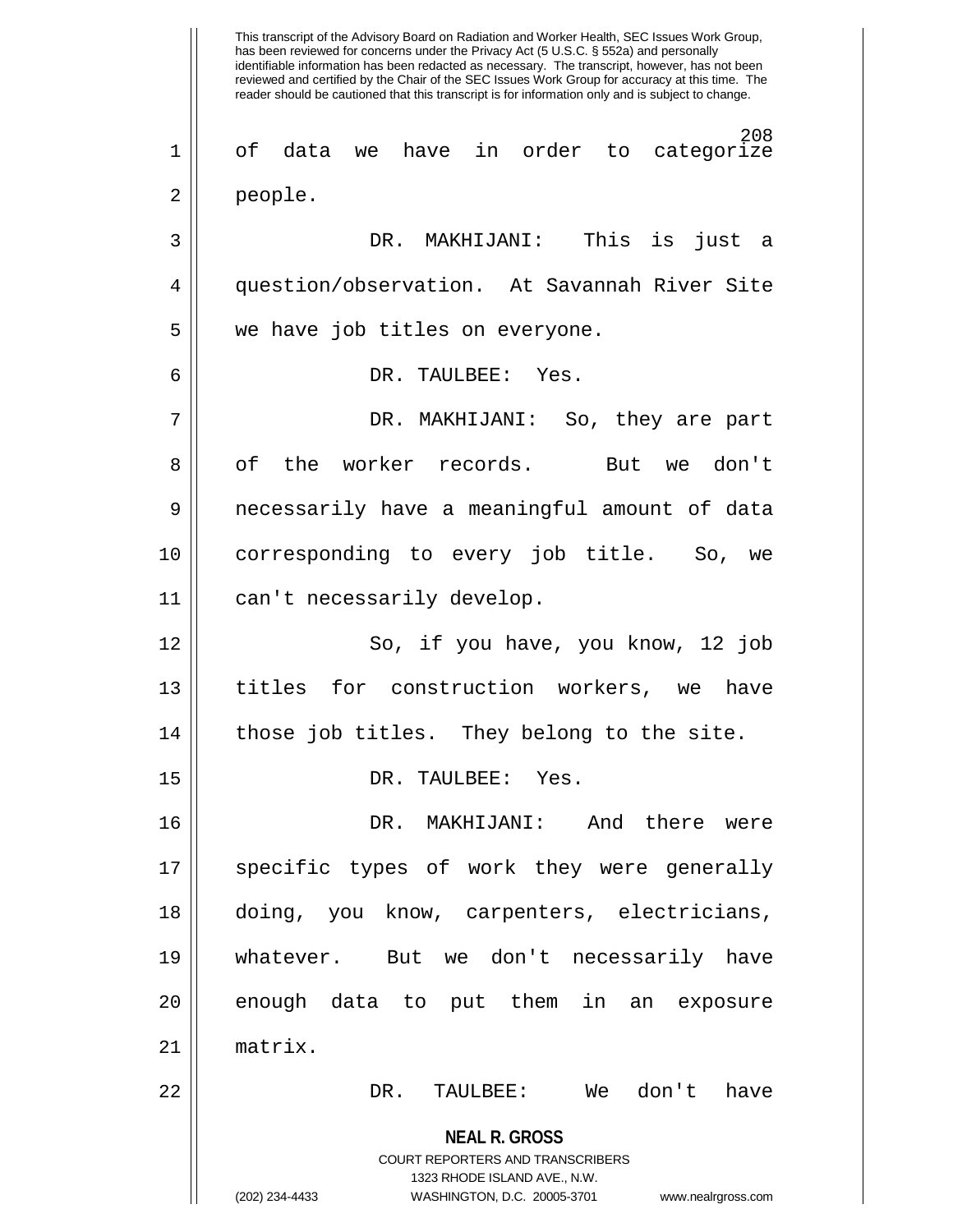**NEAL R. GROSS** COURT REPORTERS AND TRANSCRIBERS 1323 RHODE ISLAND AVE., N.W. (202) 234-4433 WASHINGTON, D.C. 20005-3701 www.nealrgross.com This transcript of the Advisory Board on Radiation and Worker Health, SEC Issues Work Group, has been reviewed for concerns under the Privacy Act (5 U.S.C. § 552a) and personally identifiable information has been redacted as necessary. The transcript, however, has not been reviewed and certified by the Chair of the SEC Issues Work Group for accuracy at this time. The reader should be cautioned that this transcript is for information only and is subject to change. 209 1 enough monitoring, internal monitoring 2 data -- 3 DR. MAKHIJANI: Right. That's 4 | what I mean. 5 DR. TAULBEE: -- for some 6 || radionuclides. 7 | DR. MAKHIJANI: Right. 8 DR. TAULBEE: Other radionuclides 9 we do. 10 DR. MAKHIJANI: Right, right. 11 DR. TAULBEE: So, some of them, 12 || that is why you end up with the small 13 numbers. But take plutonium, for example; 14 || there is thousands of results. You won't run 15 into any of these small numbers of workers 16 issues. 17 DR. MAKHIJANI: Right, and we 18 haven't argued about plutonium or uranium, 19 precisely because of that, I think, because 20 || we recognize that there are large numbers of 21 data. 22 DR. TAULBEE: But the same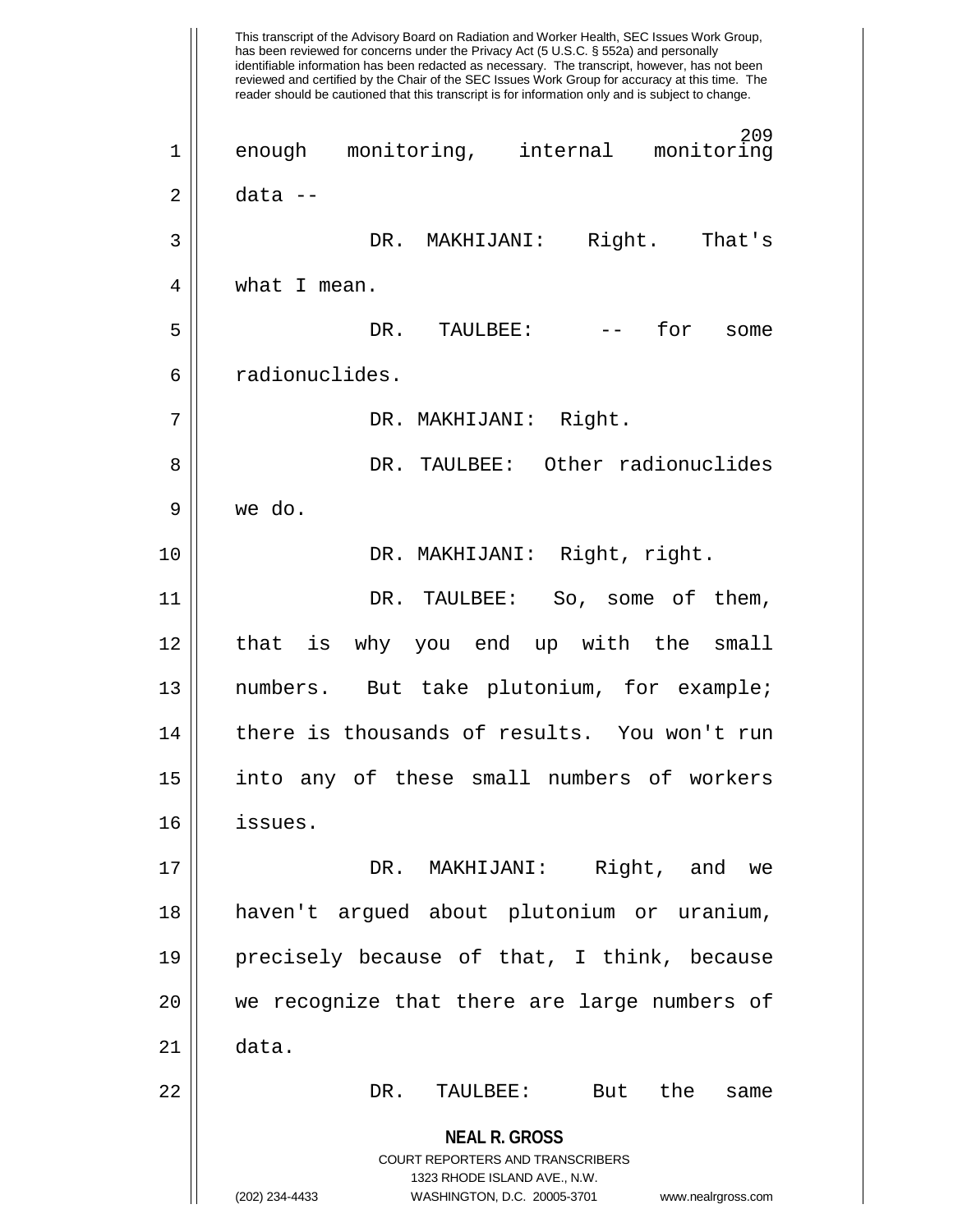| $\mathbf 1$ | 210<br>general type of work of a construction trades                                                                                                                   |
|-------------|------------------------------------------------------------------------------------------------------------------------------------------------------------------------|
| 2           | worker going into a plutonium facility or a                                                                                                                            |
| 3           | californium/curium facility, which were                                                                                                                                |
| 4           | smaller than the plutonium facilities, their                                                                                                                           |
| 5           | same type of work is actually similar, the                                                                                                                             |
| 6           | type of work that they would be doing and the                                                                                                                          |
| 7           | monitoring associated with it, compared to                                                                                                                             |
| 8           | the operators.                                                                                                                                                         |
| 9           | So, you could do a comparison of                                                                                                                                       |
| 10          | the plutonium from that standpoint of do                                                                                                                               |
| 11          | pipefitters come up higher or<br>just                                                                                                                                  |
| 12          | construction trades in general come up higher                                                                                                                          |
| 13          | from that standpoint. That could<br>be                                                                                                                                 |
| 14          | informative from that standpoint.                                                                                                                                      |
| 15          | DR. MAKHIJANI: It could be, yes,                                                                                                                                       |
| 16          | I agree.                                                                                                                                                               |
| 17          | CHAIRMAN MELIUS: So, you haven't                                                                                                                                       |
| 18          | done that?                                                                                                                                                             |
| 19          | DR. TAULBEE: No, we haven't gone                                                                                                                                       |
| 20          | and collected all of that data.                                                                                                                                        |
| 21          | CHAIRMAN MELIUS:<br>Okay.                                                                                                                                              |
| 22          | DR.<br>TAULBEE:<br>We<br>used<br><b>NOCTS</b>                                                                                                                          |
|             | <b>NEAL R. GROSS</b><br><b>COURT REPORTERS AND TRANSCRIBERS</b><br>1323 RHODE ISLAND AVE., N.W.<br>(202) 234-4433<br>WASHINGTON, D.C. 20005-3701<br>www.nealrgross.com |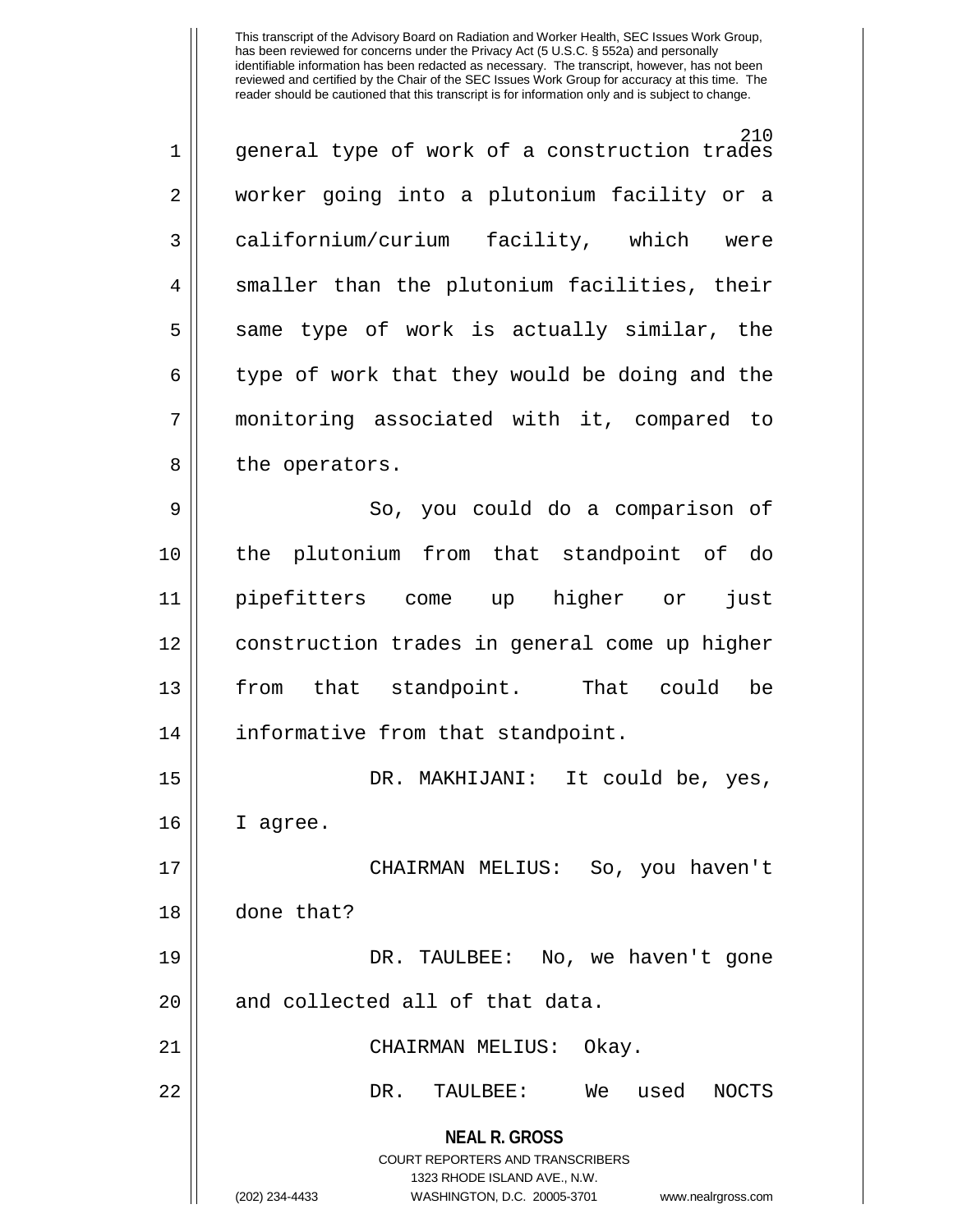**NEAL R. GROSS** COURT REPORTERS AND TRANSCRIBERS 1323 RHODE ISLAND AVE., N.W. (202) 234-4433 WASHINGTON, D.C. 20005-3701 www.nealrgross.com This transcript of the Advisory Board on Radiation and Worker Health, SEC Issues Work Group, has been reviewed for concerns under the Privacy Act (5 U.S.C. § 552a) and personally identifiable information has been redacted as necessary. The transcript, however, has not been reviewed and certified by the Chair of the SEC Issues Work Group for accuracy at this time. The reader should be cautioned that this transcript is for information only and is subject to change.  $^{211}_{\text{SO}}$  $1 \parallel$  because we had 4 to 5 hundred per year. 2 || we didn't bother to go get the thousands --3 CHAIRMAN MELIUS: Okay. 4 DR. TAULBEE: -- for that 5 comparison. 6 DR. MAKHIJANI: Should I move to  $7 \parallel$  the next one, Harry? 8 DR. CHMELYNSKI: Yes, please. 9 All right. We are on page 17. 10 Now we get into the statistical discussion, I 11 guess, although I am not sure how long we 12 want to drag this out. 13 (Laughter.) 14 || But I still feel that we have to 15 know what the power of the test is. I don't 16 || care if we are doing it on retrospective data  $17$  | or not. I think that, if you deal with this 18 || small of sample sizes, it is hard to trust 19 || any hypothesis test result. 20 || Think that in the response 21 here that NIOSH made, I think they also 22 || recognize that you have to be able to define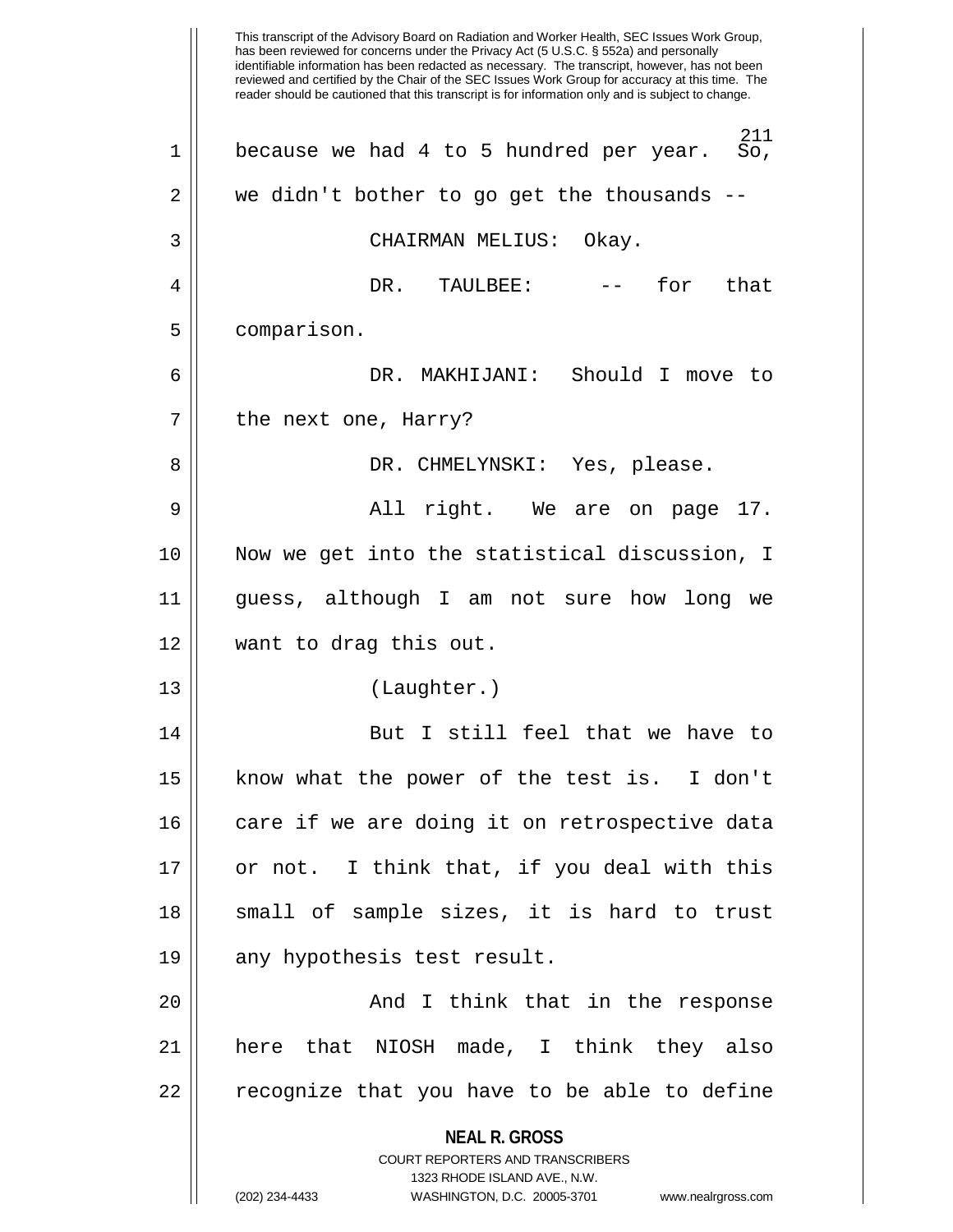| $\mathbf 1$    | 212<br>the size of the effect, as we have said                                                      |
|----------------|-----------------------------------------------------------------------------------------------------|
| $\overline{2}$ | several times now, in order to figure out                                                           |
| 3              | whether there is a difference and whether the                                                       |
| 4              | test has any power to detect that difference.                                                       |
| 5              | Lacking a measure of what we                                                                        |
| 6              | think is sufficient accuracy, we are left                                                           |
| 7              | doing hypothesis tests that sort of tell us                                                         |
| 8              | some random numbers sometimes when we get                                                           |
| 9              | very small samples. And we are trying to                                                            |
| 10             | base important decisions on those random                                                            |
| 11             | numbers here, it seems to me.                                                                       |
| 12             | So, if we go on to the next page,                                                                   |
| 13             | continuing that same line of thought, NIOSH                                                         |
| 14             | has done a lot of research here in figuring                                                         |
| 15             | out what is the right test to do when you                                                           |
| 16             | have less-censored log-normal data. Now, of                                                         |
| 17             | course, we don't know it is log-normal, but                                                         |
| 18             | we do know we have non-detects. So, it                                                              |
| 19             | pretty much fits into that.                                                                         |
| 20             | Now just knowing that the Peto-                                                                     |
| 21             | Prentice test is the most powerful test                                                             |
| 22             | available for these kind of data doesn't tell                                                       |
|                | <b>NEAL R. GROSS</b>                                                                                |
|                | <b>COURT REPORTERS AND TRANSCRIBERS</b>                                                             |
|                | 1323 RHODE ISLAND AVE., N.W.<br>(202) 234-4433<br>WASHINGTON, D.C. 20005-3701<br>www.nealrgross.com |
|                |                                                                                                     |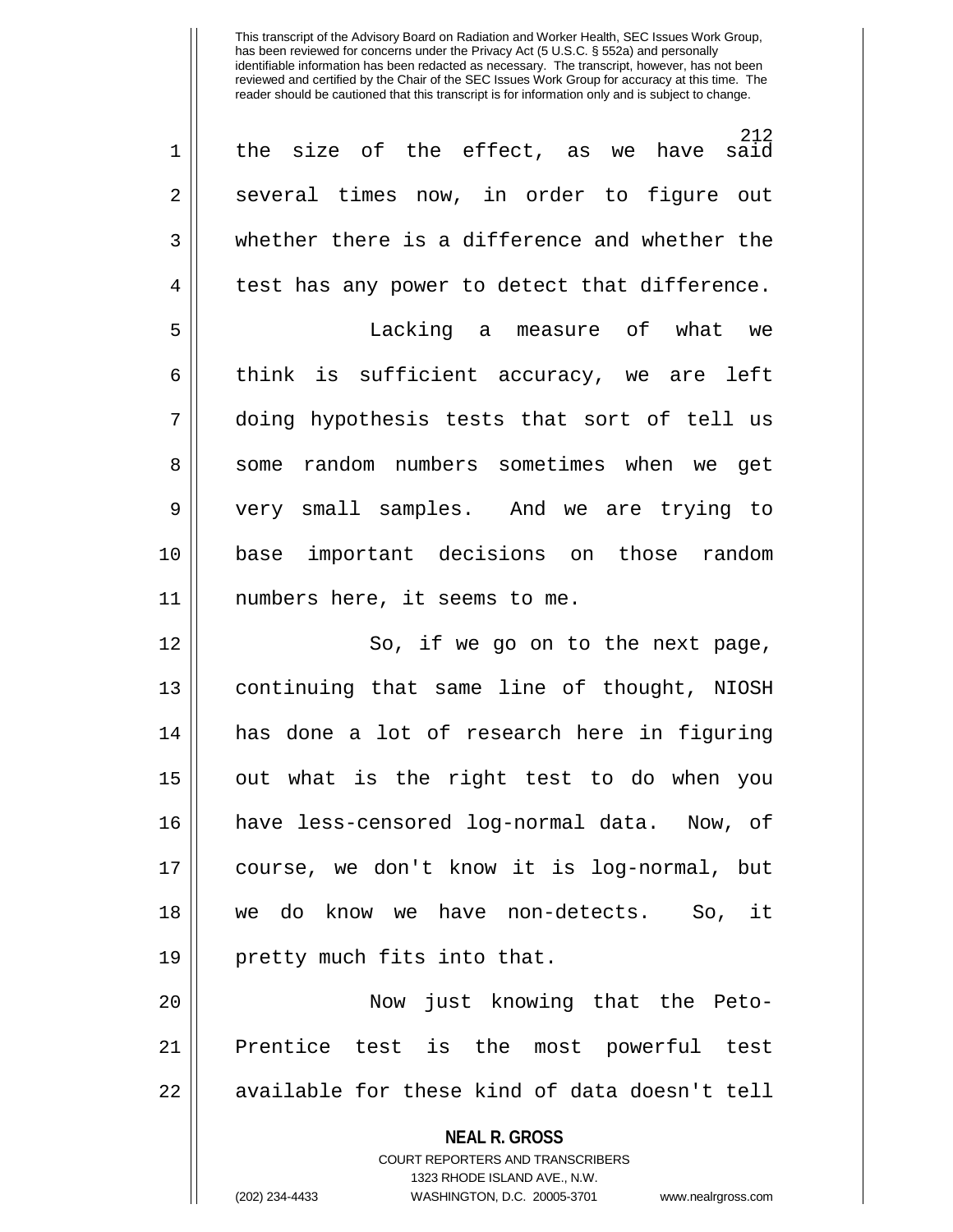213 1 us what the power is. And I am still maybe  $2 \parallel$  the old school. I want to know what the 3 || power is before you tell me what the test 4 result is, because test result doesn't mean 5 | much without that information.

6 Now, getting down to the  $7 \parallel$  specifics, so what we are talking about is, 8 is 30 samples going to be enough? That is 9 what NIOSH stated. I am not quite sure how 10 they came up with that number, although I 11 have seen it quoted in some other places,  $12 \parallel$  too.

13 When you think about all the 14 different kinds of distributions with all the 15 different GSDs, it is hard to believe there 16 is any single sample size that would be 17 appropriate across all these different 18 | comparisons we are trying to make.

19 || Think one has to sort 20 || through them and start thinking how big a 21 || sample we are going to need to detect how big 22 | cf a difference. The simulation results that

**NEAL R. GROSS**

COURT REPORTERS AND TRANSCRIBERS 1323 RHODE ISLAND AVE., N.W. (202) 234-4433 WASHINGTON, D.C. 20005-3701 www.nealrgross.com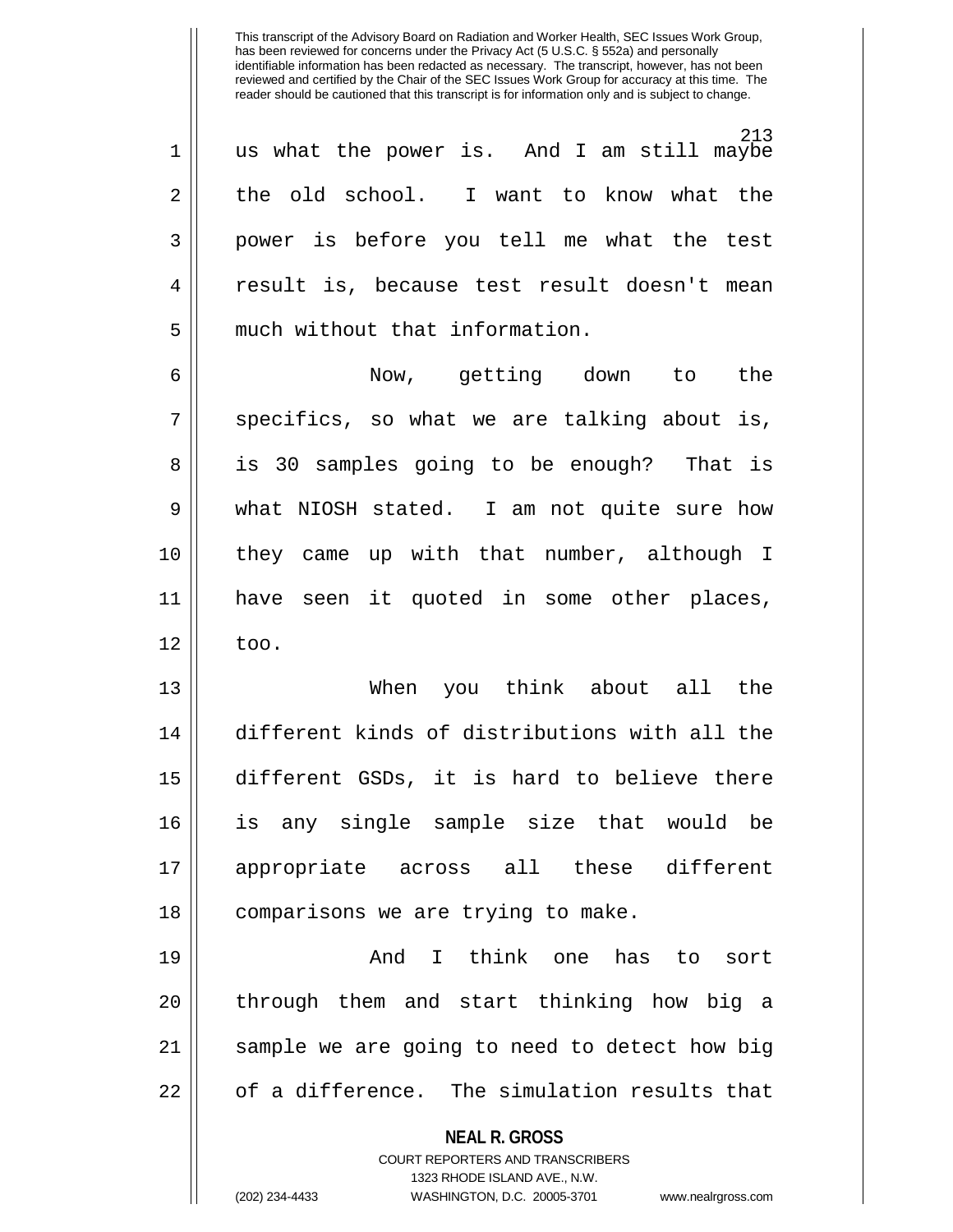**NEAL R. GROSS** COURT REPORTERS AND TRANSCRIBERS 1323 RHODE ISLAND AVE., N.W. This transcript of the Advisory Board on Radiation and Worker Health, SEC Issues Work Group, has been reviewed for concerns under the Privacy Act (5 U.S.C. § 552a) and personally identifiable information has been redacted as necessary. The transcript, however, has not been reviewed and certified by the Chair of the SEC Issues Work Group for accuracy at this time. The reader should be cautioned that this transcript is for information only and is subject to change. 214 1 we report on page 19 we reported last time.  $2 \parallel$  Some I kind of elaborate on them. 3 But, basically, the gray area on 4 || that table shows where the Type 2 error rates  $5 \parallel$  are low, at least low enough for my mind. 6 Maybe some people go on down to .05, but I am 7 || willing to get them down to around 10 percent  $8 \parallel$  or so. 9 And if I am using an alpha of .05 10 || and I happen to apply it to some data where 11 both of them have a GSD of 4, I am already up 12 to a 15-percent error rate. And then, 5 and 13 6, we start getting even much higher error 14 rates. And again, we have the graph that 15 || shows the steepness at the .05 level in this 16 curve, rising almost up to 35 percent. 17 || Thirty-five percent of the cases we were not 18 || able to reject the difference that we know 19 was there. 20 Well, in this case, again, no 21 matter how many simulations you do, you can't 22 || cover all the cases. So, maybe this isn't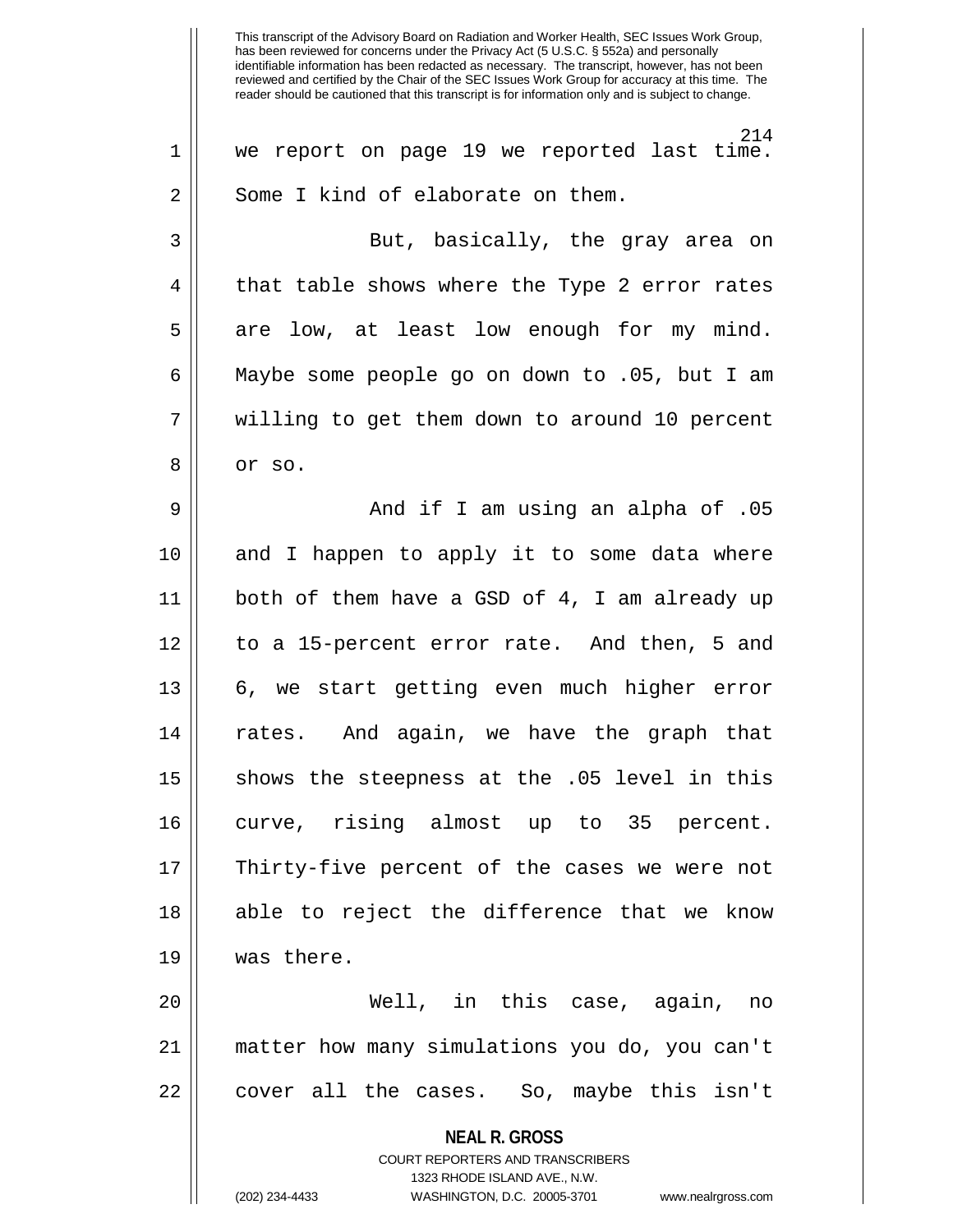**NEAL R. GROSS** COURT REPORTERS AND TRANSCRIBERS 1323 RHODE ISLAND AVE., N.W. 215 1 || sufficient to say that this is always bad. 2 | But we certainly haven't found any simulated  $3 \parallel$  results that show us that it is a good one. 4 DR. MAKHIJANI: Well, could I add  $5 \parallel$  to that, Harry, we actually gave examples 6 | from actual data in the thorium report, and 7 Harry did an analysis for four years. In all 8 || cases, there were more than 30 data points.  $9 \parallel$  And we showed that, depending on the ratio of 10 GMs and GSDs, that sometimes you could have 11 fewer data points, more than 30, like I think 12 38, in which it looks like the analysis was 13 good, that you could actually make a good 14 comparison, keeping both effects of error 15 down. Sometimes you could have far more data 16 points, but because of the way the GMs and 17 GSDs are related, 60 or 70 data points may 18 not be enough to give you a result with some 19 confidence. 20 || The Contracture Contracture the details 21 here, but I think this little strip chart is 22 || illustrative of the actual cases that we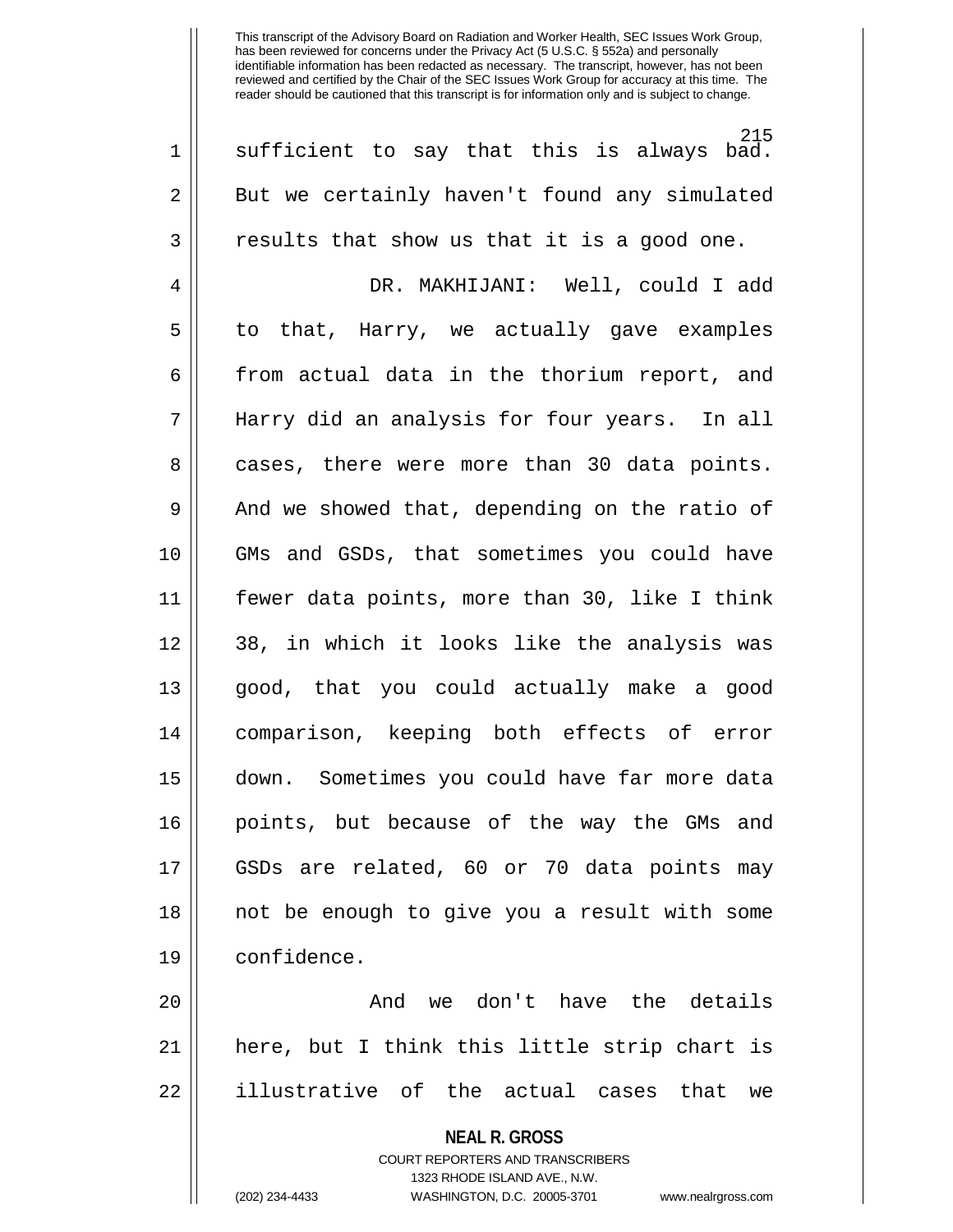**NEAL R. GROSS** COURT REPORTERS AND TRANSCRIBERS 1323 RHODE ISLAND AVE., N.W. (202) 234-4433 WASHINGTON, D.C. 20005-3701 www.nealrgross.com This transcript of the Advisory Board on Radiation and Worker Health, SEC Issues Work Group, has been reviewed for concerns under the Privacy Act (5 U.S.C. § 552a) and personally identifiable information has been redacted as necessary. The transcript, however, has not been reviewed and certified by the Chair of the SEC Issues Work Group for accuracy at this time. The reader should be cautioned that this transcript is for information only and is subject to change.  $216 \nThis$ 1 || analyzed with more than 30 data points. 2 || uses exactly 30. 3 Sorry, Harry. 4 DR. CHMELYNSKI: Oh, no problem. 5 Are there any other questions on 6 || that? We are pretty much wrapping it up 7 here. 8 CHAIRMAN MELIUS: Where does the 9 30 come from? 10 MR. LaBONE: The 30, we were 11 always taught 30. 12 (Laughter.) 13 No. The question is sometimes 14 you will have 30 data points and the entire 15 population was 100 people. So, you are 16 || sampling a good portion of the population. 17 CHAIRMAN MELIUS: Okay. 18 MR. LaBONE: Other times you 19 don't know. Sometimes it is all uncensored, 20 || which is good, solid data. 21 CHAIRMAN MELIUS: Right. 22 MR. LaBONE: Sometimes it is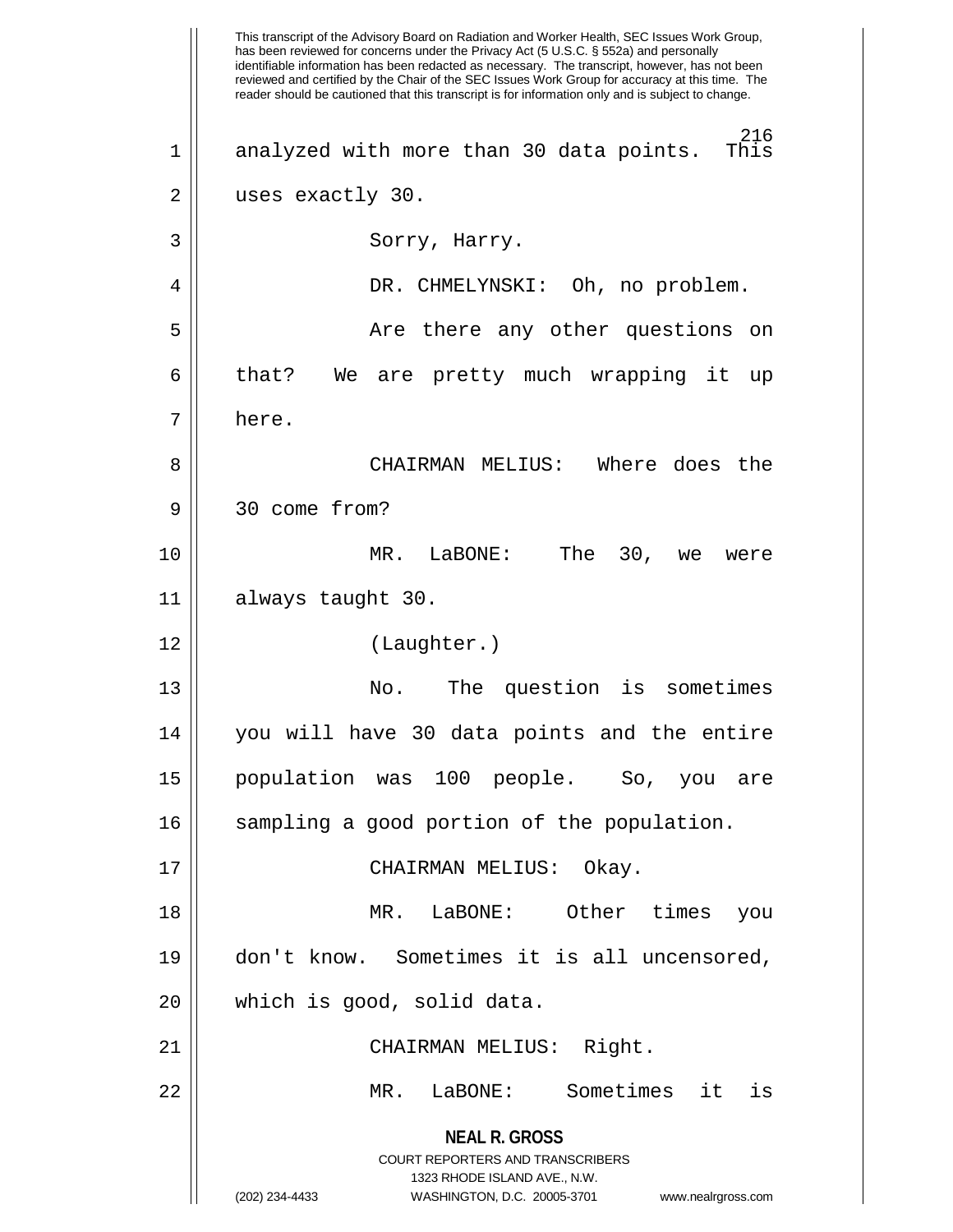**NEAL R. GROSS** COURT REPORTERS AND TRANSCRIBERS 1323 RHODE ISLAND AVE., N.W. (202) 234-4433 WASHINGTON, D.C. 20005-3701 www.nealrgross.com  $30\quad \frac{217}{15}$  $1 \parallel$  censored. And so, actually, that 2 | attempt to make sure somebody doesn't try to 3 || go through and do a model with two points. 4 CHAIRMAN MELIUS: Yes. Okay. 5 MR. LaBONE: Okay? So, it is 6 more of a thing, and again, all these 7 || analyses are done by statisticians. That is 8 || written into the report. And they are 9 Supposed to look at this and make a 10 professional judgment, is what I am turning 11 | out nonsense? 12 CHAIRMAN MELIUS: Okay. 13 || MR. LaBONE: Because the data are 14 || just -- there is no data here. There is only 15 | one uncensored data point, for example. 16 And so, it was just a general 17 guideline to give the statisticians someplace 18 to start. And so, that is kind of like where 19 it came from. 20 CHAIRMAN MELIUS: Okay. That is 21 || sort of what I assumed. 22 MEMBER BEACH: What I am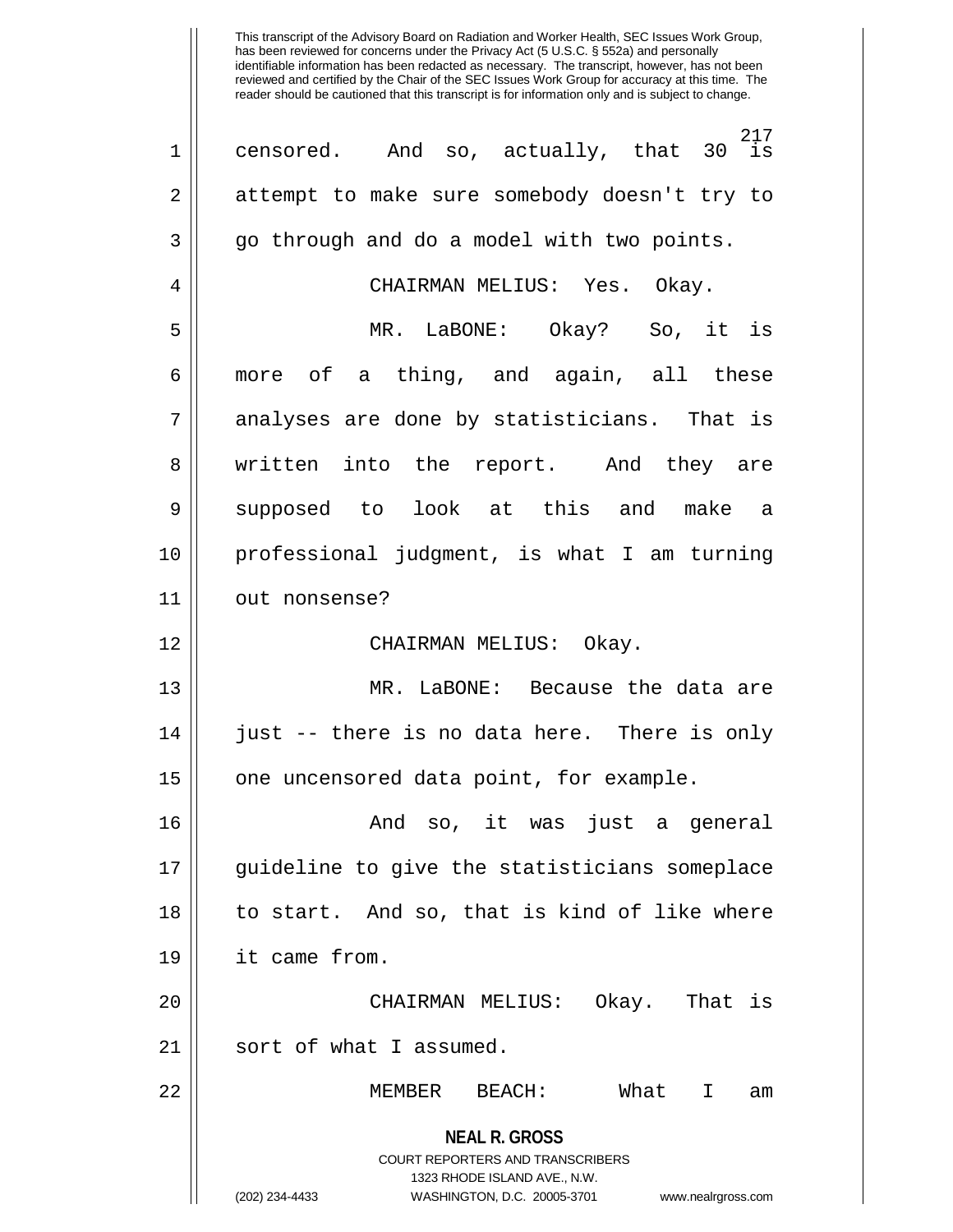**NEAL R. GROSS** COURT REPORTERS AND TRANSCRIBERS 1323 RHODE ISLAND AVE., N.W. (202) 234-4433 WASHINGTON, D.C. 20005-3701 www.nealrgross.com This transcript of the Advisory Board on Radiation and Worker Health, SEC Issues Work Group, has been reviewed for concerns under the Privacy Act (5 U.S.C. § 552a) and personally identifiable information has been redacted as necessary. The transcript, however, has not been reviewed and certified by the Chair of the SEC Issues Work Group for accuracy at this time. The reader should be cautioned that this transcript is for information only and is subject to change. 218 1 wondering, does the percentage ever play in 2 that? If you have 100 people and you have 3 || got 30 samples, that is a pretty good 4 || percentage. But if you have 1,000 people or 5 3,000 people and only 30 samples, then your 6 | percentage goes way down. 7 MR. LaBONE: What they taught us 8 || in sampling class is that one sip of a well- $9 \parallel$  stirred pot of soup is sufficient. 10 MEMBER BEACH: Is sufficient? 11 MR. LaBONE: So, it depends 12 upon -- 13 MEMBER BEACH: It depends on what 14 is in the soup? 15 MR. LaBONE: No, is it a random 16 sample? Did you collect from -- yes, is this 17 a random sample? Is it a good sample 18 versus -- once you get to, I guess, a certain 19 || size of sample, the population size really 20 || doesn't matter that much. 21 MS. CHALMERS: As long as it is 22 | representative.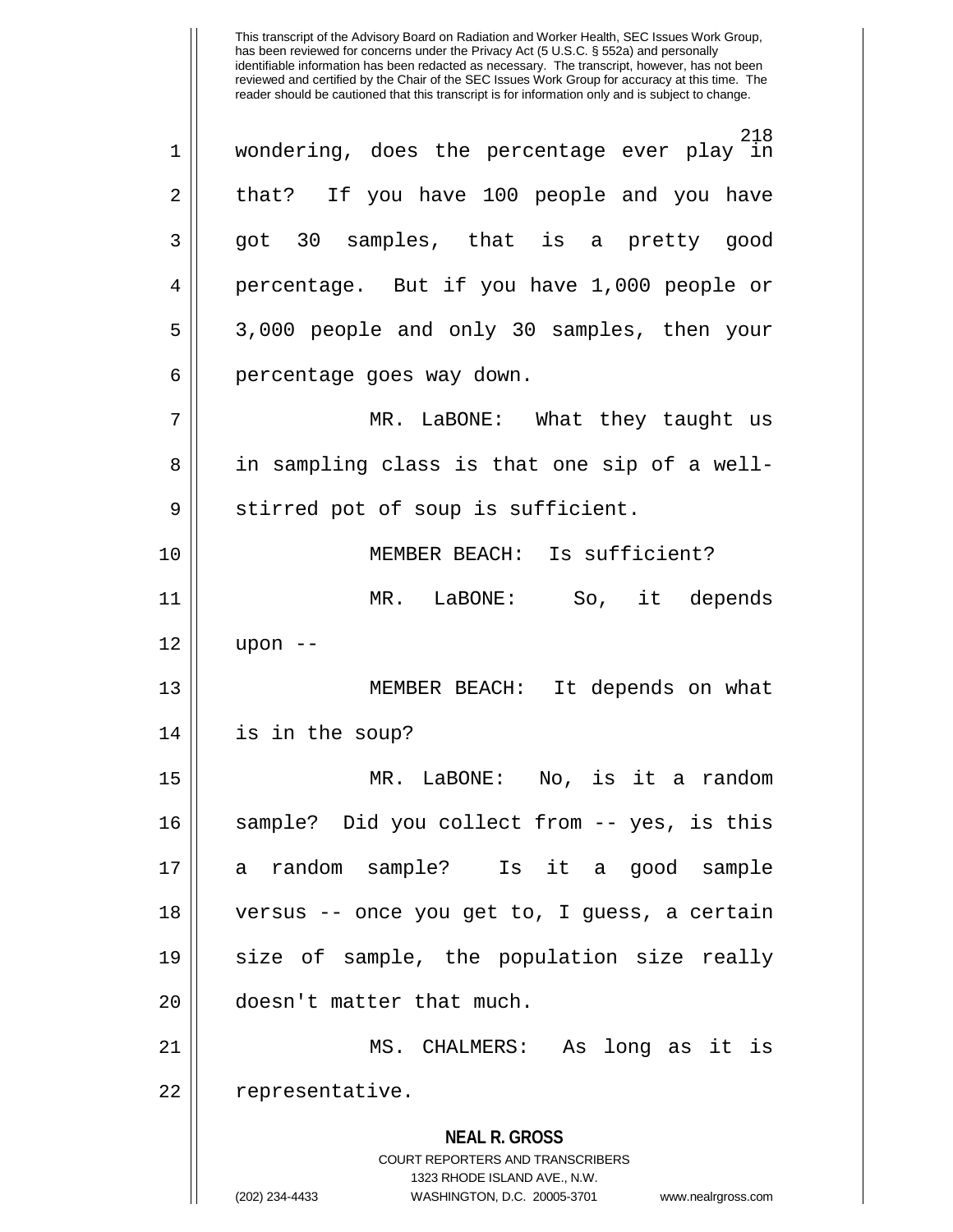**NEAL R. GROSS** COURT REPORTERS AND TRANSCRIBERS 1323 RHODE ISLAND AVE., N.W. (202) 234-4433 WASHINGTON, D.C. 20005-3701 www.nealrgross.com This transcript of the Advisory Board on Radiation and Worker Health, SEC Issues Work Group, has been reviewed for concerns under the Privacy Act (5 U.S.C. § 552a) and personally identifiable information has been redacted as necessary. The transcript, however, has not been reviewed and certified by the Chair of the SEC Issues Work Group for accuracy at this time. The reader should be cautioned that this transcript is for information only and is subject to change.  $11<sup>219</sup>$ <br> $15<sup>219</sup>$ 1 MR. LaBONE: As long as it is 2 | representative, yes. 3 MEMBER BEACH: Okay. 4 MR. LaBONE: So, it is not  $5 \parallel$  exactly proportional, like you might think. 6 CHAIRMAN MELIUS: You can 7 characterize the mean income of the United 8 States by interviewing 10 people, or 9 || whatever. 10 || MR. LaBONE: Yes, yes. 11 CHAIRMAN MELIUS: Yes, yes. 12 MR. LaBONE: Political polls. 13 CHAIRMAN MELIUS: Yes, yes, 14 || right. Yes. 15 MR. STANCESCU: Actually, you can 16 do this test. I mean, EPA is doing the Gehan 17 test, which is like a slightly different 18 version of Peto-Prentice, with 10 samples in 19 | each group. 20 || But, you know, depending on how 21 much censoring you are -- we wanted to be 22 | confident that we have enough power to detect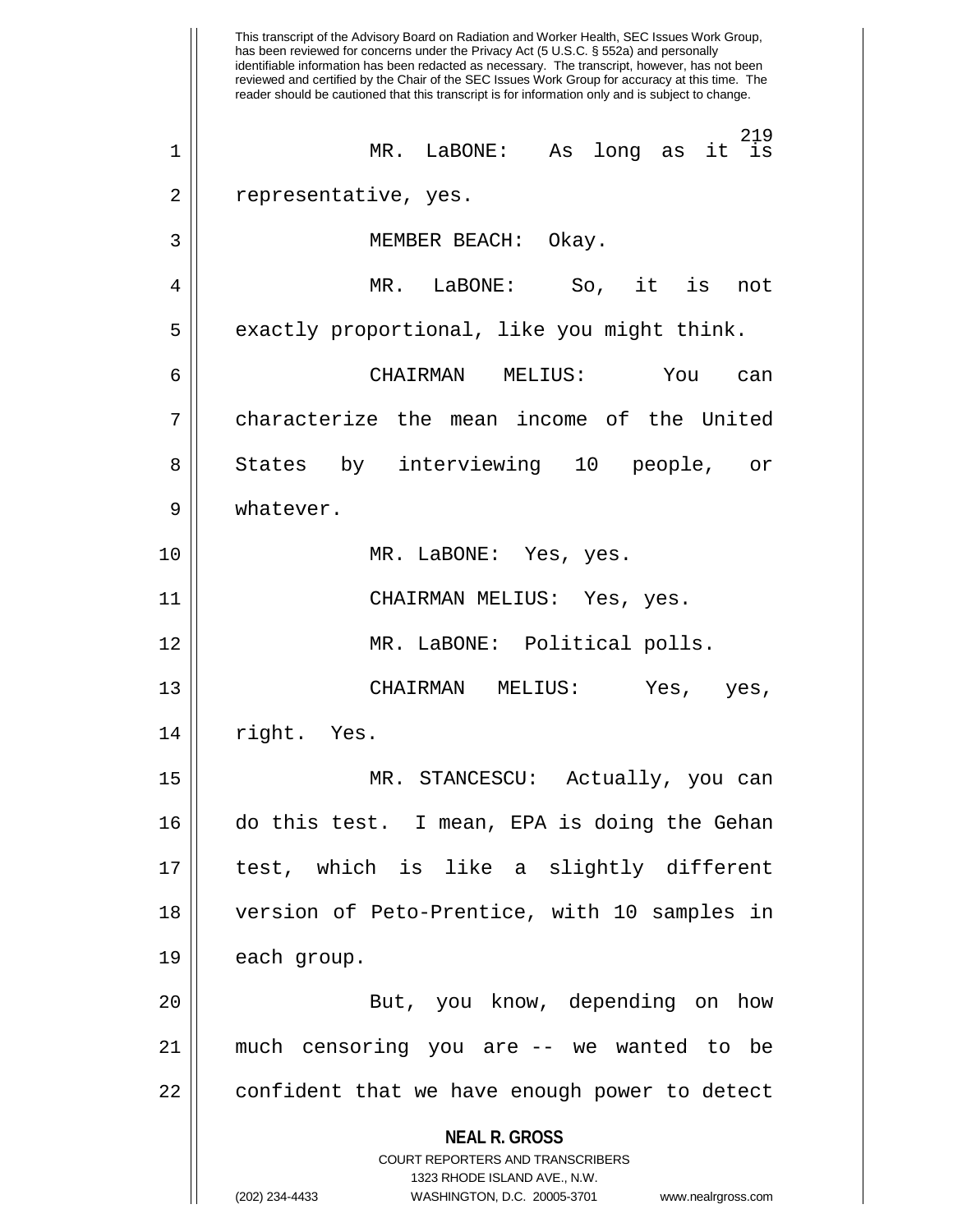220 1 || the differences. So, 30, we thought maybe a 2 30 or 4-percent censory, we think is good  $3 \parallel$  enough to detect the difference. We put 4 || these power curves at the end just to show 5 || that the power of the Peto-Prentice Test is  $6 \parallel$  enough to detect these differences.

7 || I mean, it is very hard probably 8 || to agree what is enough power. I mean, most  $9 \parallel$  of that, sufficient, I want to say 80 percent 10 is enough. I mean, we are not doing a 11 clinical study to get 99 percentile. So, it 12 is probably very hard to agree what is 13 || appropriate power here.

14 MR. LaBONE: I think I'm sensing 15 the primary disagreement is based on whether 16 you can or cannot go back and get additional 17 data. I don't know what Harry thinks about 18 || that. But, again, if you cannot go get more 19 data, to me, this doesn't get us anywhere. 20 Whereas, if you can go get more data, then,  $21 \parallel$  yes. 22 CHAIRMAN MELIUS: Well, I also

> **NEAL R. GROSS** COURT REPORTERS AND TRANSCRIBERS 1323 RHODE ISLAND AVE., N.W. (202) 234-4433 WASHINGTON, D.C. 20005-3701 www.nealrgross.com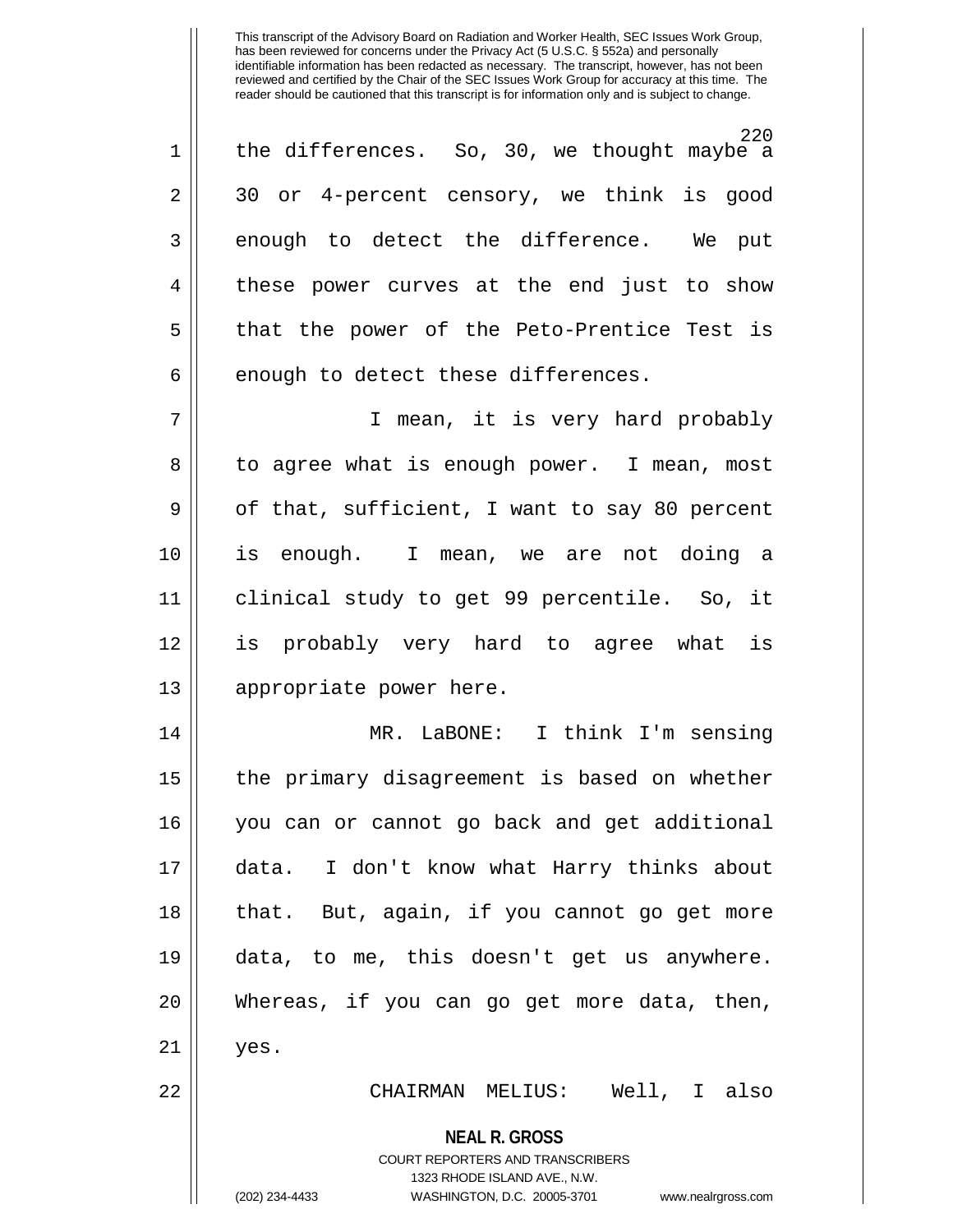**NEAL R. GROSS** COURT REPORTERS AND TRANSCRIBERS 1323 RHODE ISLAND AVE., N.W. (202) 234-4433 WASHINGTON, D.C. 20005-3701 www.nealrgross.com 221 1 || think it is a question of how it is applied.  $2 \parallel$  So, it is what use is being made of this and 3 || what are the implications of that for dose 4 reconstruction, which, again, isn't a fault  $5 \parallel$  of the statistics, or whatever, but that is  $6 \parallel$  what helps us to understand it, and so forth. 7 At least now I know 30 isn't a 8|| Holy Grail that I had missed  $9 \parallel$  someplace because my education is so --10 (Laughter.) 11 MR. LaBONE: When normality kicks 12 in, yes. 13 (Laughter.) 14 DR. MAURO: While 15 listening -- this is John -- while listening 16 to this conversation on the reason for 30, 17 and I went online. 18 (Laughter.) 19 And it is really funny to see 20 || what this says. That the only reason 30 was 21 regarded as a good boundary was because it 22 || made pretty students' T tables in the back of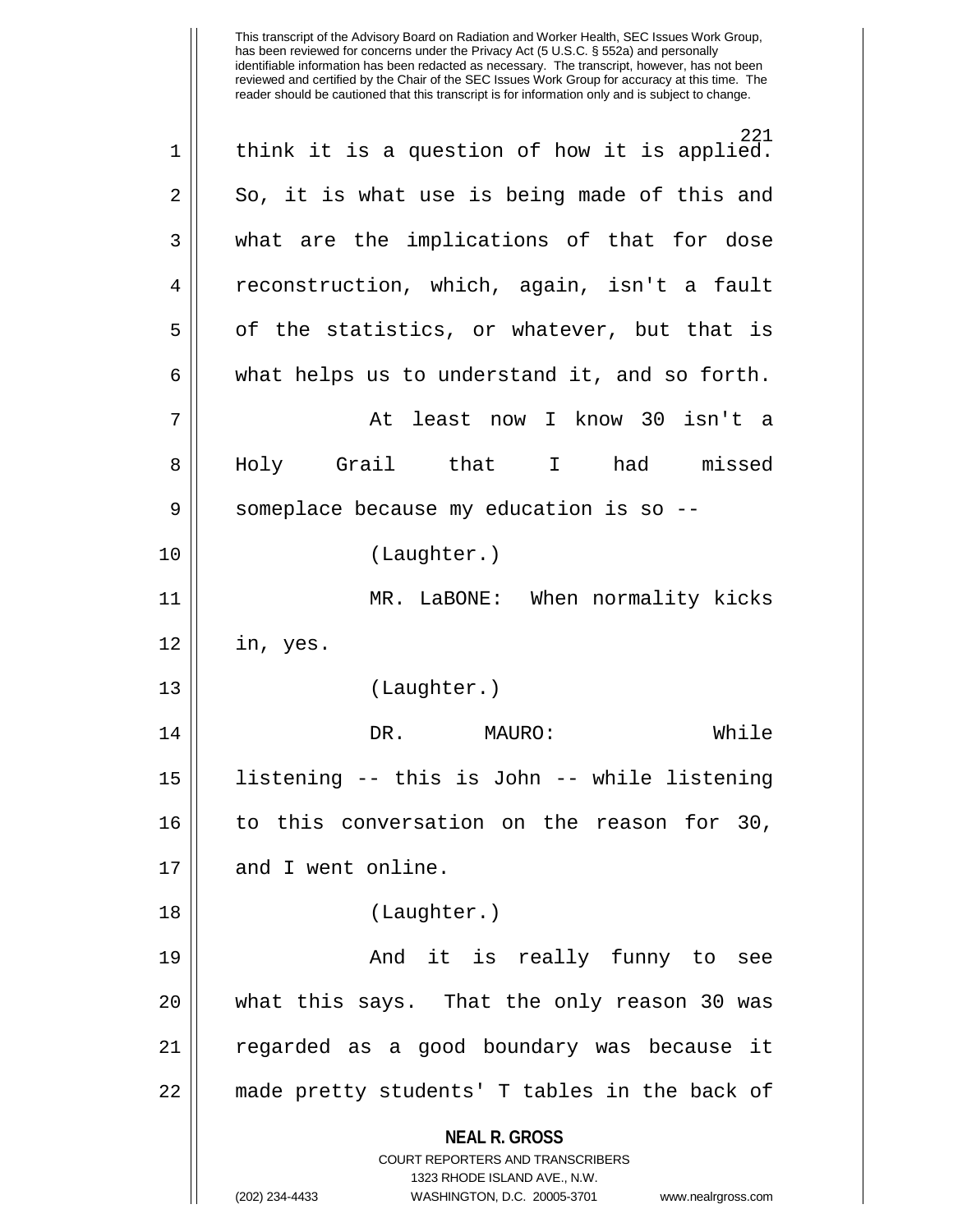|    | This transcript of the Advisory Board on Radiation and Worker Health, SEC Issues Work Group,<br>has been reviewed for concerns under the Privacy Act (5 U.S.C. § 552a) and personally<br>identifiable information has been redacted as necessary. The transcript, however, has not been<br>reviewed and certified by the Chair of the SEC Issues Work Group for accuracy at this time. The<br>reader should be cautioned that this transcript is for information only and is subject to change. |
|----|-------------------------------------------------------------------------------------------------------------------------------------------------------------------------------------------------------------------------------------------------------------------------------------------------------------------------------------------------------------------------------------------------------------------------------------------------------------------------------------------------|
| 1  | 222<br>textbooks that fit nicely on one page.                                                                                                                                                                                                                                                                                                                                                                                                                                                   |
| 2  | (Laughter.)                                                                                                                                                                                                                                                                                                                                                                                                                                                                                     |
| 3  | I just found that on the web.                                                                                                                                                                                                                                                                                                                                                                                                                                                                   |
| 4  | I wouldn't believe<br>DR.<br>NETON:                                                                                                                                                                                                                                                                                                                                                                                                                                                             |
| 5  | everything I read on the web.                                                                                                                                                                                                                                                                                                                                                                                                                                                                   |
| 6  | DR. CHMELYNSKI:<br>It must be true                                                                                                                                                                                                                                                                                                                                                                                                                                                              |
| 7  | if you saw it on the web.                                                                                                                                                                                                                                                                                                                                                                                                                                                                       |
| 8  | DR. NETON: That's right.                                                                                                                                                                                                                                                                                                                                                                                                                                                                        |
| 9  | (Laughter.)                                                                                                                                                                                                                                                                                                                                                                                                                                                                                     |
| 10 | DR. MAURO: You know, I had to do                                                                                                                                                                                                                                                                                                                                                                                                                                                                |
| 11 | it.                                                                                                                                                                                                                                                                                                                                                                                                                                                                                             |
| 12 | (Laughter.)                                                                                                                                                                                                                                                                                                                                                                                                                                                                                     |
| 13 | MR. LaBONE: No, a lot of thought                                                                                                                                                                                                                                                                                                                                                                                                                                                                |
| 14 | went into the numbers because every one we                                                                                                                                                                                                                                                                                                                                                                                                                                                      |
| 15 | came up with Tim said, "Can't you go lower?"                                                                                                                                                                                                                                                                                                                                                                                                                                                    |
| 16 | (Laughter.)                                                                                                                                                                                                                                                                                                                                                                                                                                                                                     |
| 17 | You know, "What about 29?"                                                                                                                                                                                                                                                                                                                                                                                                                                                                      |
| 18 | (Laughter.)                                                                                                                                                                                                                                                                                                                                                                                                                                                                                     |
| 19 | DR. MAKHIJANI:<br>Harry, do you                                                                                                                                                                                                                                                                                                                                                                                                                                                                 |
| 20 | want to comment on that?                                                                                                                                                                                                                                                                                                                                                                                                                                                                        |
| 21 | For my part, I would agree with                                                                                                                                                                                                                                                                                                                                                                                                                                                                 |
| 22 | said. If you have very small<br>what<br>Tom                                                                                                                                                                                                                                                                                                                                                                                                                                                     |
|    | <b>NEAL R. GROSS</b><br>COURT REPORTERS AND TRANSCRIBERS<br>1323 RHODE ISLAND AVE., N.W.<br>(202) 234-4433<br>WASHINGTON, D.C. 20005-3701<br>www.nealrgross.com                                                                                                                                                                                                                                                                                                                                 |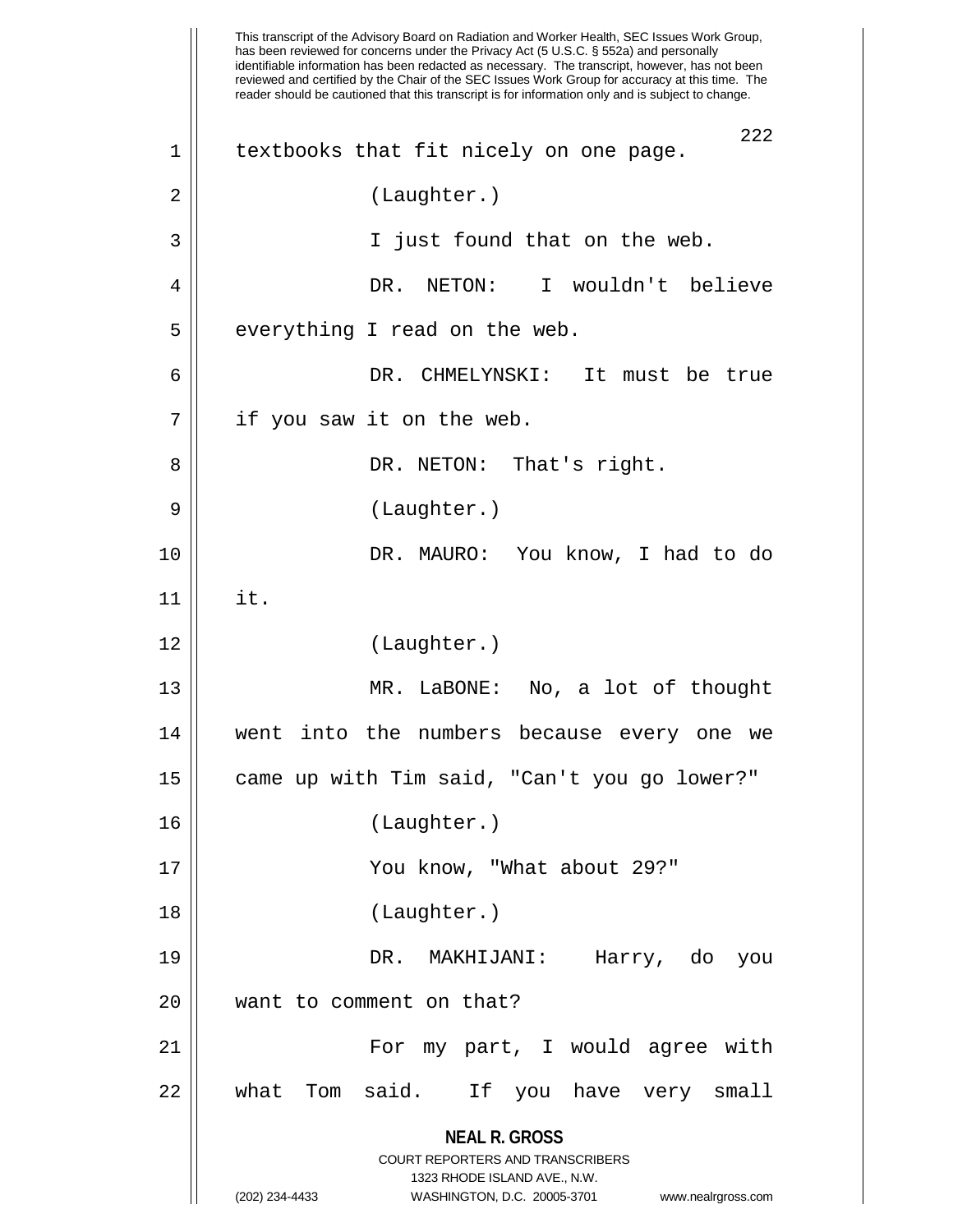**NEAL R. GROSS** COURT REPORTERS AND TRANSCRIBERS 1323 RHODE ISLAND AVE., N.W. (202) 234-4433 WASHINGTON, D.C. 20005-3701 www.nealrgross.com This transcript of the Advisory Board on Radiation and Worker Health, SEC Issues Work Group, has been reviewed for concerns under the Privacy Act (5 U.S.C. § 552a) and personally identifiable information has been redacted as necessary. The transcript, however, has not been reviewed and certified by the Chair of the SEC Issues Work Group for accuracy at this time. The reader should be cautioned that this transcript is for information only and is subject to change. 223 1 numbers, you are in trouble, and that so long  $2 \parallel$  as 30 is a guideline, rather than some hard- $3 \parallel$  and-fast number that fell from the sky, 4 | acknowledging that sometimes more than 30 may  $5 \parallel$  not be enough --6 MR. LaBONE: Especially if you go  $7 \parallel$  back and do the analysis that he is talking 8 || about, you may demonstrate that it is not 9 || enough, yes. 10 DR. MAKHIJANI: Harry, did I 11 misstate anything? 12 DR. CHMELYNSKI: No, no. 13 DR. MAKHIJANI: Okay. 14 DR. CHMELYNSKI: I think that 15 || this issue does get down to the very core of 16 what is going on in terms of -- I guess the 17 way you said it earlier was the way I think,  $18 \parallel$  too. 19 There are really three outcomes  $20$  || here. One is the test can tell you that they 21 are different. The test can tell you they 22 || are the same. But then there is the case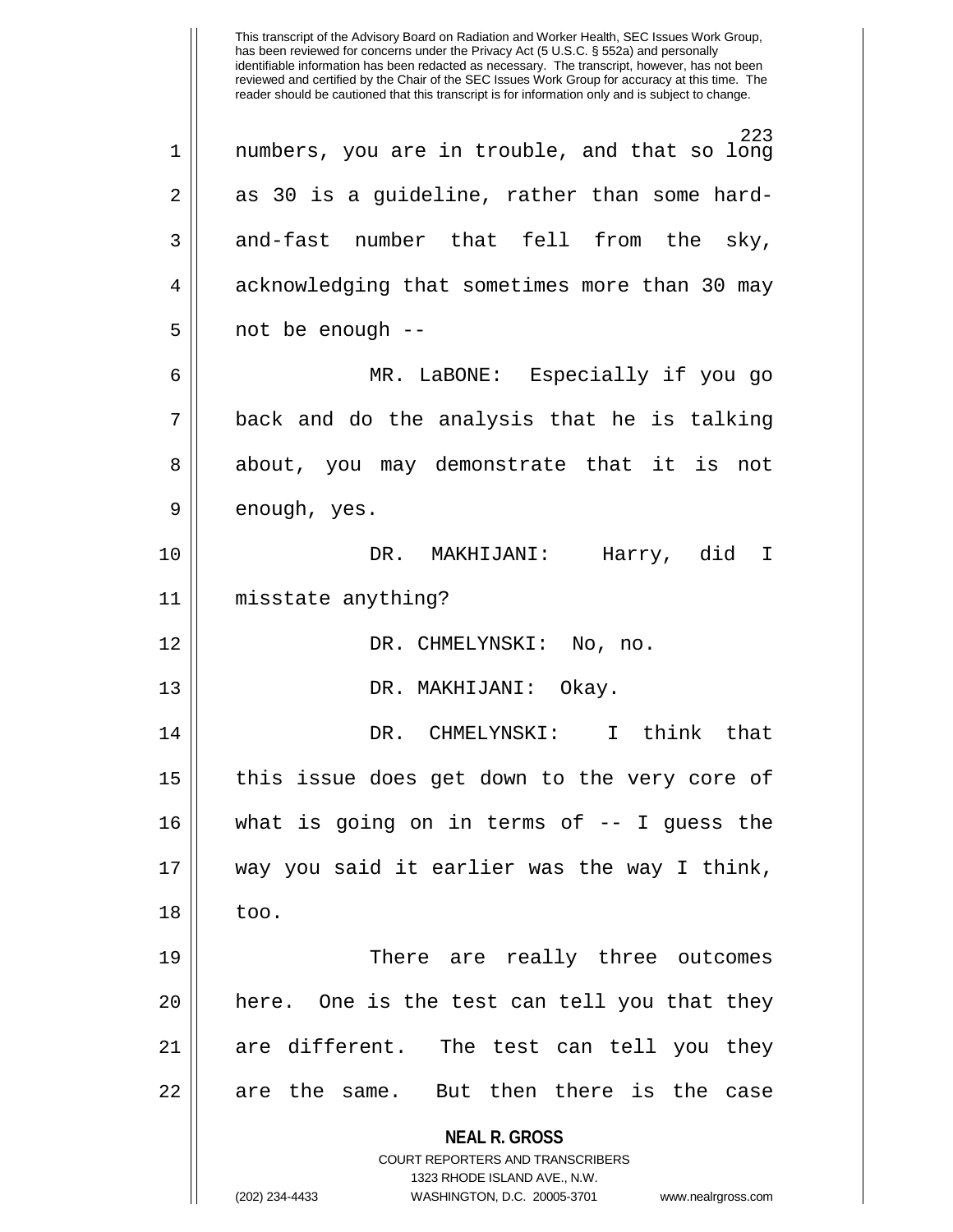This transcript of the Advisory Board on Radiation and Worker Health, SEC Issues Work Group, has been reviewed for concerns under the Privacy Act (5 U.S.C. § 552a) and personally identifiable information has been redacted as necessary. The transcript, however, has not been reviewed and certified by the Chair of the SEC Issues Work Group for accuracy at this time. The reader should be cautioned that this transcript is for information only and is subject to change. 224 1 where you don't have enough data to answer 2 the question. And I just keep feeling that 3 we keep beating our head against the wall 4 trying to say, "Oh, we can answer this 5 question," when, in fact, the statistics  $6 \parallel$  doesn't give you the answer if the data set 7 | isn't good enough. 8 DR. MAURO: This is John again. 9 || I am listening, and please shut 10 me down if I am going someplace where I 11 shouldn't go. 12 || But I think the dilemma is this, 13 || and it comes from my experience in doing 14 || blind dose reconstructions: we are trying to 15 standardize the process, streamline the 16 process that will help dose reconstructors 17 deal with the limited data that might be out 18 || there. 19 And just let me say that, when I  $20$  || am doing a blind dose reconstruction, and I 21 am just confronted with the person and a 22 whole bunch of data and a lot of history of

> **NEAL R. GROSS** COURT REPORTERS AND TRANSCRIBERS

> > 1323 RHODE ISLAND AVE., N.W.

(202) 234-4433 WASHINGTON, D.C. 20005-3701 www.nealrgross.com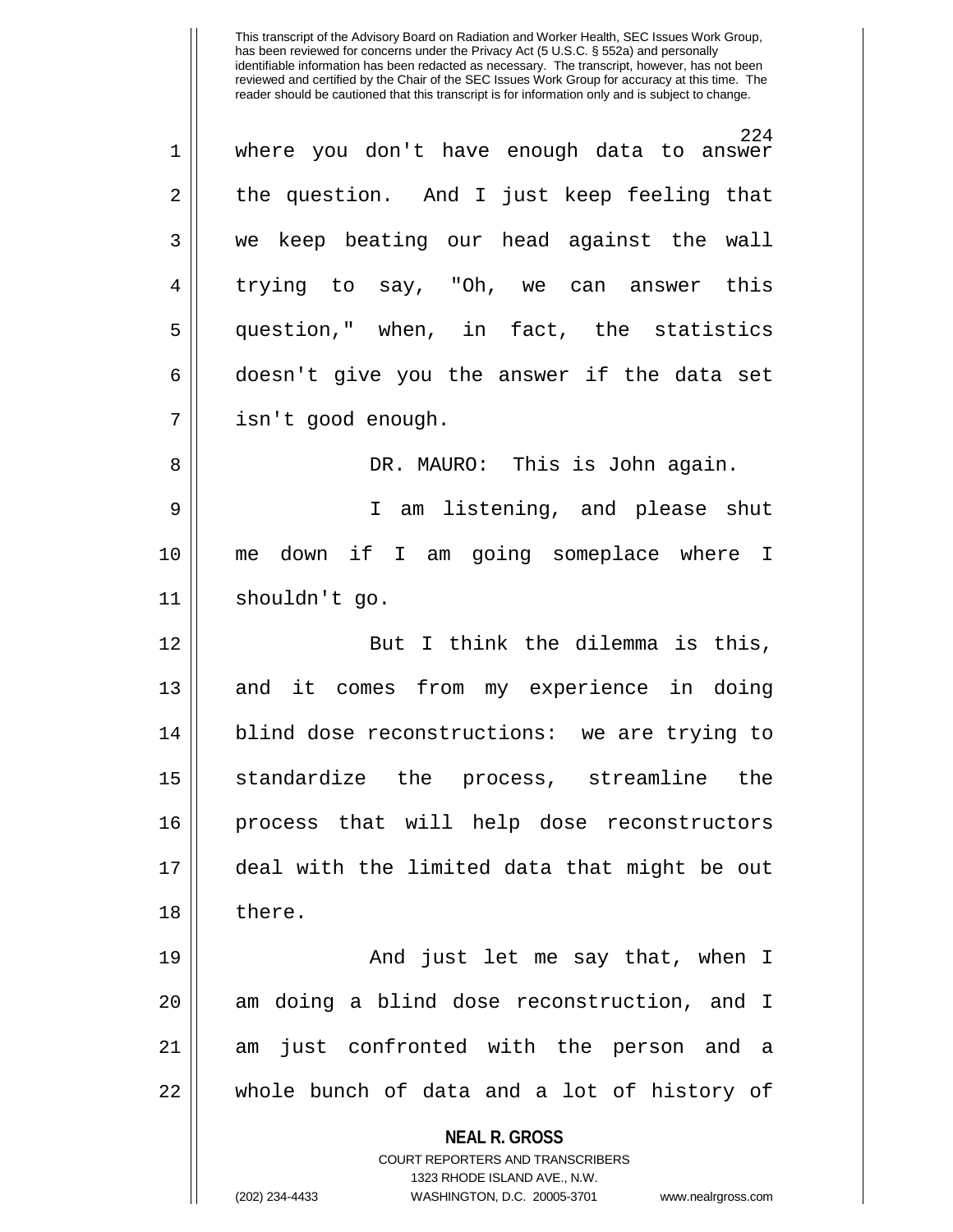225 1 || the site, and that sort of thing, and I am 2 doing my dose reconstruction, a difference  $3 \parallel$  that makes a difference is if I think it is 4 possible that a person could have gotten an 5 intake or an external exposure that is of  $6 \parallel$  such a magnitude that can make it a 50-7 | percent Probability of Causation.

8 So, it becomes a case-by-case 9 || problem. And so, in a way, the answer to the 10 question, you know, statistical power and 11 level of uncertainty and confidence levels, 12 || and you are trying to decide that upfront, I 13 don't know if it is possible to do that 14 because it only has, the question only has 15 meaning when it is applied to a real case 16 where 100 millirem may make a difference.

17 || So, I guess all I am saying is to 18 || bring it back down to earth in my world, what 19 I call the "common-sense world" of doing dose  $20$  || calculations, what I do is I actually look at 21 a person. Then, I look at all the data at  $22$  || that site that is available to me. And I

> **NEAL R. GROSS** COURT REPORTERS AND TRANSCRIBERS

> > 1323 RHODE ISLAND AVE., N.W.

(202) 234-4433 WASHINGTON, D.C. 20005-3701 www.nealrgross.com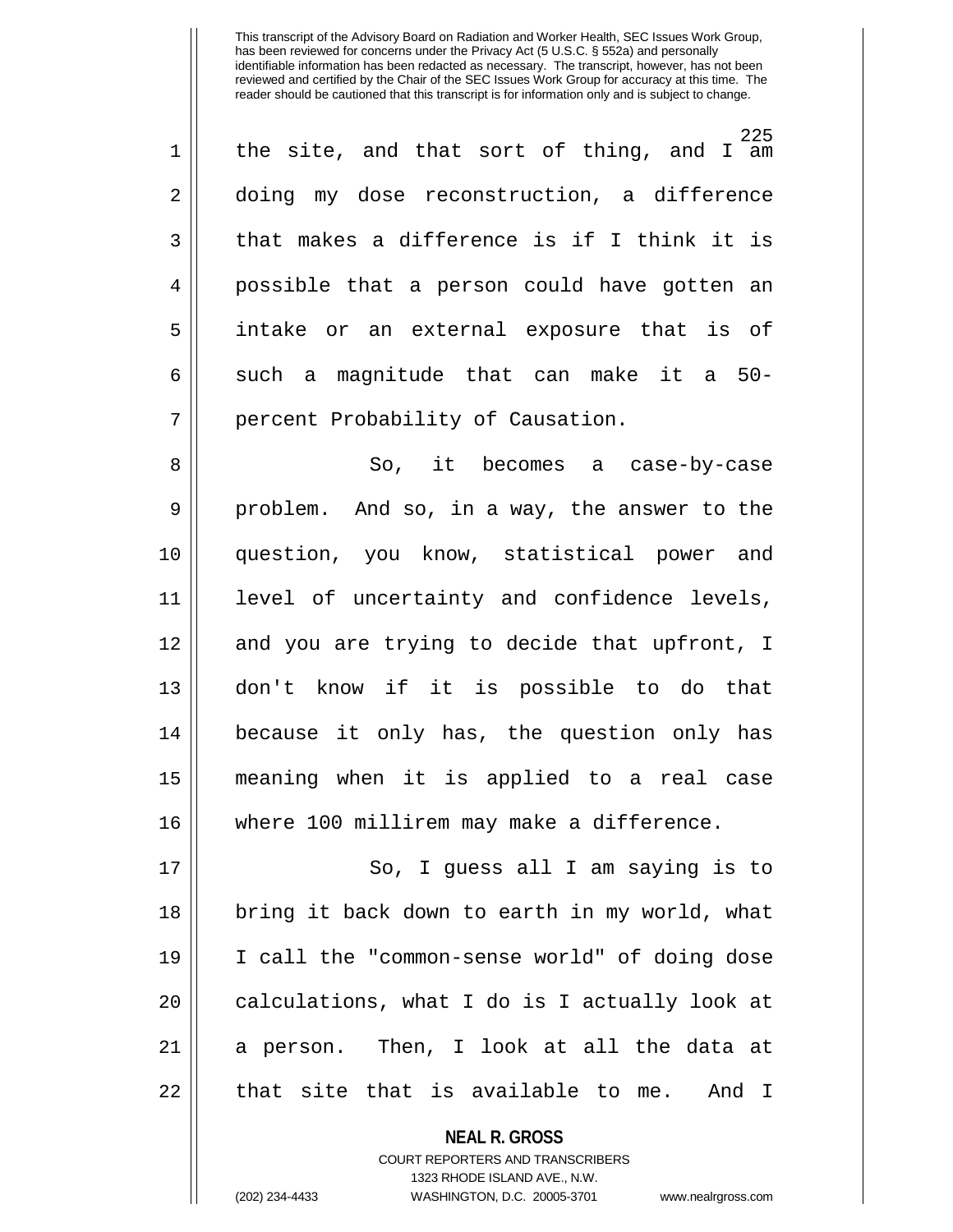| 1  | 226<br>say, is it possible that this guy could have                     |
|----|-------------------------------------------------------------------------|
| 2  | gotten a lot higher exposure because of his                             |
| 3  | work and because of data we have regarding                              |
| 4  | him, the time period, what he did, and the                              |
| 5  | other records? And it almost becomes one                                |
| 6  | where you are doing the diagnostic, you know,                           |
| 7  | where you have to use a certain degree of                               |
| 8  | judgment and ask yourself the question, is it                           |
| 9  | possible that this guy could have had this                              |
| 10 | much intake? Because that is what you are                               |
| 11 | going to need to get him over 50 percent.                               |
| 12 | In a way, I am making an argument                                       |
| 13 | that, to a large extent, this is a dose                                 |
| 14 | reconstruction program, but to a certain                                |
| 15 | extent it is really a compensation program.                             |
| 16 | And the two sometimes are problematic.                                  |
| 17 | Sometimes you really can't reconstruct the                              |
| 18 | dose, but you probably can make a statement                             |
| 19 | that it looks like it is virtually impossible                           |
| 20 | that this guy could have gotten more than 50                            |
| 21 | percent.                                                                |
| 22 | And<br>right<br>then,<br>now,                                           |
|    | <b>NEAL R. GROSS</b>                                                    |
|    | <b>COURT REPORTERS AND TRANSCRIBERS</b><br>1323 RHODE ISLAND AVE., N.W. |
|    | (202) 234-4433<br>WASHINGTON, D.C. 20005-3701<br>www.nealrgross.com     |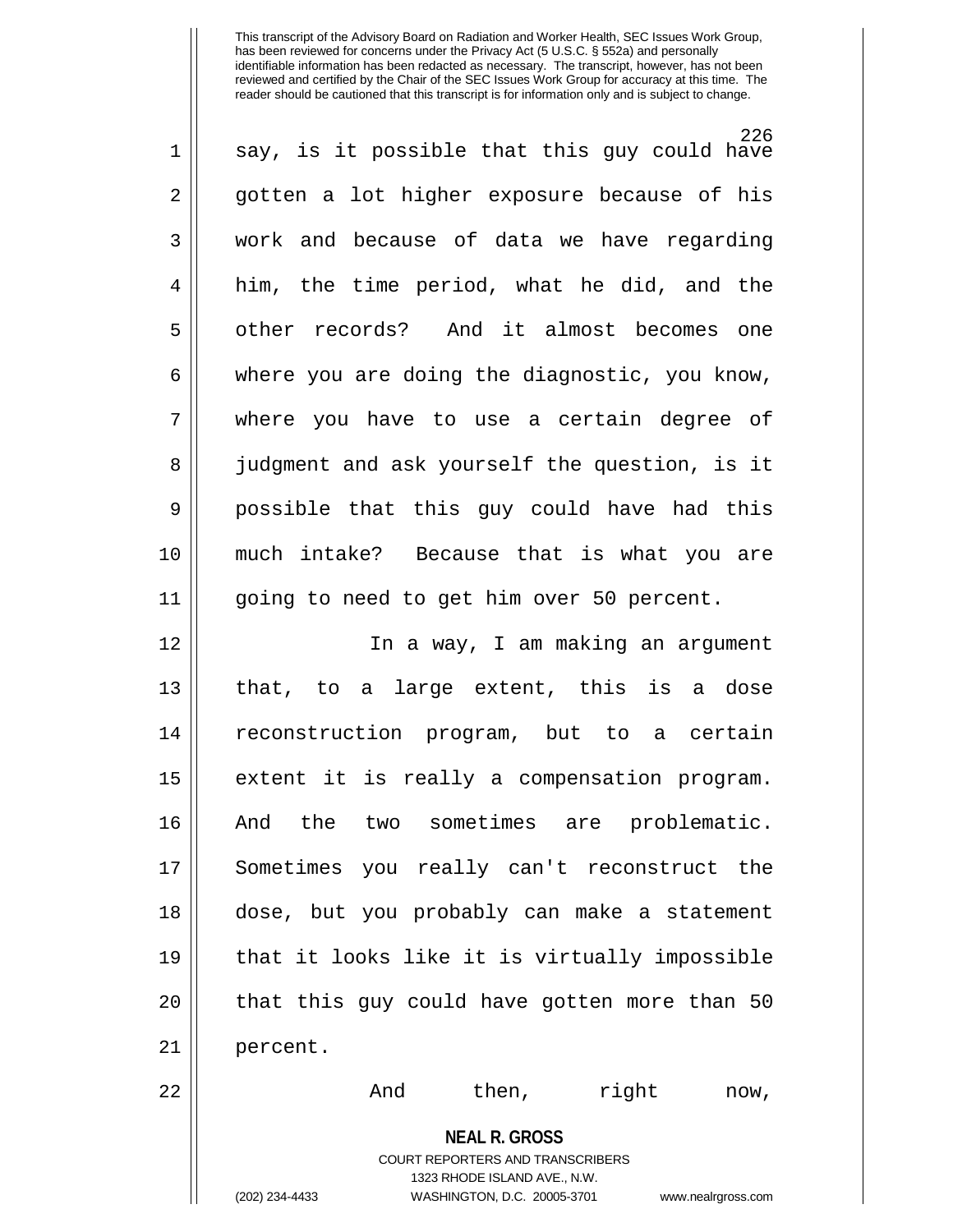| $\mathbf 1$ | 227<br>unfortunately, the conversation we are having                                                                                                                   |
|-------------|------------------------------------------------------------------------------------------------------------------------------------------------------------------------|
| 2           | is we are trying to come up with all of the                                                                                                                            |
| 3           | statistical tools that will allow us to go                                                                                                                             |
| 4           | through a process that will get us where we                                                                                                                            |
| 5           | want to go to make a good decision. And I                                                                                                                              |
| 6           | don't think in the end you can accomplish                                                                                                                              |
| 7           | I think in the end the question<br>that.                                                                                                                               |
| 8           | becomes, on a case-by-case basis, have you                                                                                                                             |
| 9           | done the right thing by way of this guy in                                                                                                                             |
| 10          | terms of trying to assign the highest-                                                                                                                                 |
| 11          | plausible exposure? And I don't know if you                                                                                                                            |
| 12          | could standardize that.                                                                                                                                                |
| 13          | I know it is<br>little<br>And<br>a a                                                                                                                                   |
| 14          | blasphemous to raise it this way, but I think                                                                                                                          |
| 15          | we are in a place that maybe we can't solve                                                                                                                            |
| 16          | this problem.                                                                                                                                                          |
| 17          | CHAIRMAN MELIUS:<br>There goes the                                                                                                                                     |
| 18          | SC&A contract.                                                                                                                                                         |
| 19          | (Laughter.)                                                                                                                                                            |
| 20          | KATZ:<br>It's up in December<br>MR.                                                                                                                                    |
| 21          | anyway.                                                                                                                                                                |
| 22          | (Laughter.)                                                                                                                                                            |
|             | <b>NEAL R. GROSS</b><br><b>COURT REPORTERS AND TRANSCRIBERS</b><br>1323 RHODE ISLAND AVE., N.W.<br>(202) 234-4433<br>WASHINGTON, D.C. 20005-3701<br>www.nealrgross.com |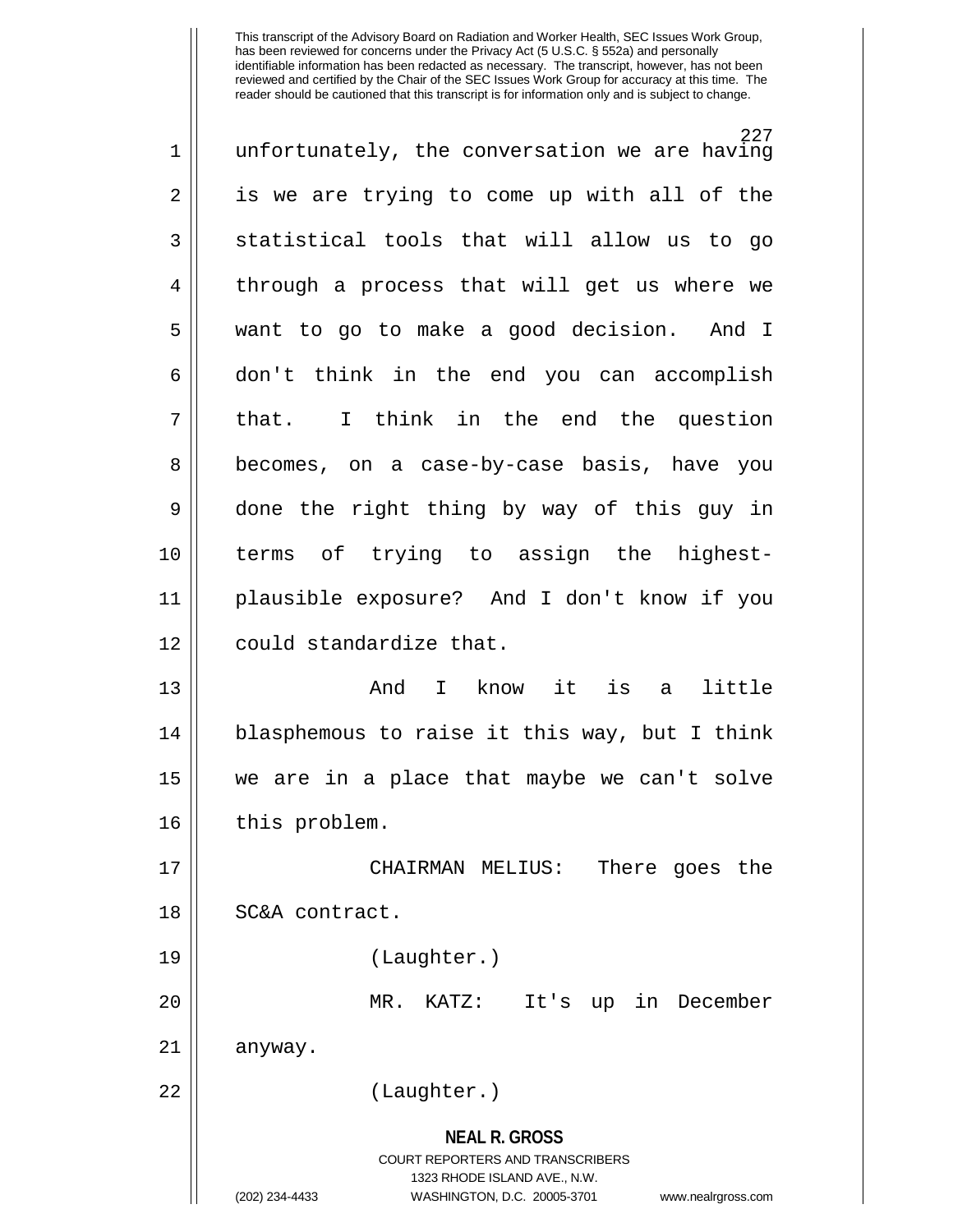**NEAL R. GROSS** COURT REPORTERS AND TRANSCRIBERS 1323 RHODE ISLAND AVE., N.W. (202) 234-4433 WASHINGTON, D.C. 20005-3701 www.nealrgross.com This transcript of the Advisory Board on Radiation and Worker Health, SEC Issues Work Group, has been reviewed for concerns under the Privacy Act (5 U.S.C. § 552a) and personally identifiable information has been redacted as necessary. The transcript, however, has not been reviewed and certified by the Chair of the SEC Issues Work Group for accuracy at this time. The reader should be cautioned that this transcript is for information only and is subject to change. 228 1 DR. MAURO: I was afraid of that. 2 || I wasn't going to call in. 3 (Laughter.) 4 CHAIRMAN MELIUS: I'm sorry, 5 John, I couldn't resist it. 6 DR. MAURO: I know. 7 CHAIRMAN MELIUS: You went from 8 || common sense to a Ouija board I thought there 9 H for a while. 10 (Laughter.) 11 DR. MAKHIJANI: Do we have any 12 more? I think we are done. Yes, I think we 13 || are pretty much done. 14 CHAIRMAN MELIUS: John, you 15 | finished us off. 16 (Laughter.) 17 DR. MAKHIJANI: Harry, did you 18 want to go further? I think we are done with 19 the analytical comments, right? Did you want  $20$  || to go through the rest of the slides? 21 DR. MAKHIJANI: There are several 22 || recommendations concerning one-sided versus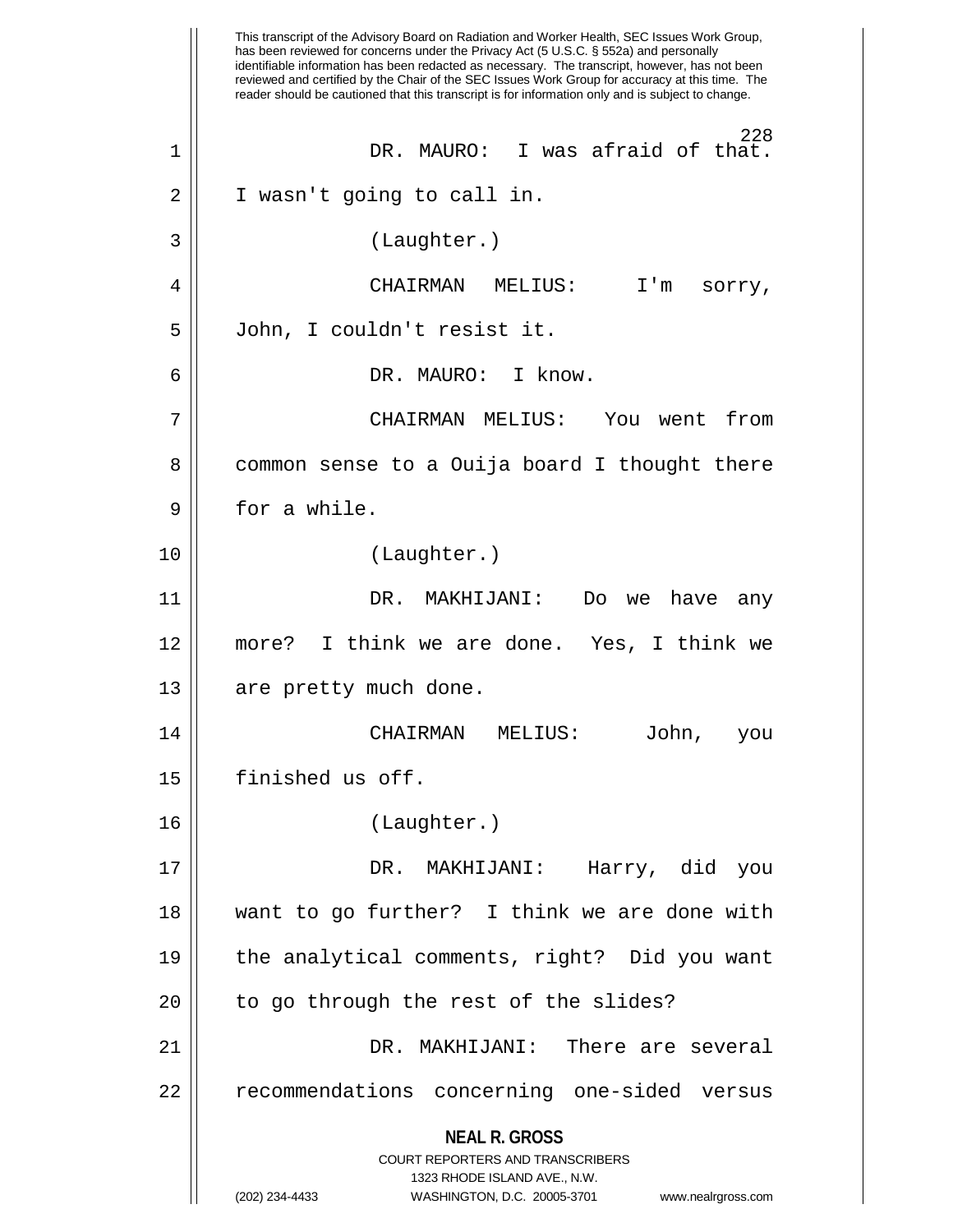**NEAL R. GROSS** COURT REPORTERS AND TRANSCRIBERS 1323 RHODE ISLAND AVE., N.W. (202) 234-4433 WASHINGTON, D.C. 20005-3701 www.nealrgross.com This transcript of the Advisory Board on Radiation and Worker Health, SEC Issues Work Group, has been reviewed for concerns under the Privacy Act (5 U.S.C. § 552a) and personally identifiable information has been redacted as necessary. The transcript, however, has not been reviewed and certified by the Chair of the SEC Issues Work Group for accuracy at this time. The reader should be cautioned that this transcript is for information only and is subject to change. 229 1 || two-sided tests. 2 DR. MAKHIJANI: Yes. 3 DR. CHMELYNSKI: And, in fact, I 4 do like the idea that NIOSH throws up here 5 || about testing for a difference which has a 6 || practical significance rather than one that 7 has a statistical significance. 8 DR. MAKHIJANI: That is slide 22, 9 | right? 10 DR. CHMELYNSKI: Slide 22, yes. 11 There is a formalism here for doing a test 12 where it has the null hypothesis that, 13 || indeed, there is a difference. And then, the 14 alternative is that, no, there is not a 15 difference. I am not sure I would require 16 that, for all X, then, at least one X should 17 necessarily be in there, but I will have to  $18$  || think about that, the way this is phrased. 19 || But this is pretty much what we 20 were asking for, which is, could you turn it 21 around? Rather than making the assumption 22 || they are the same, can we assume they are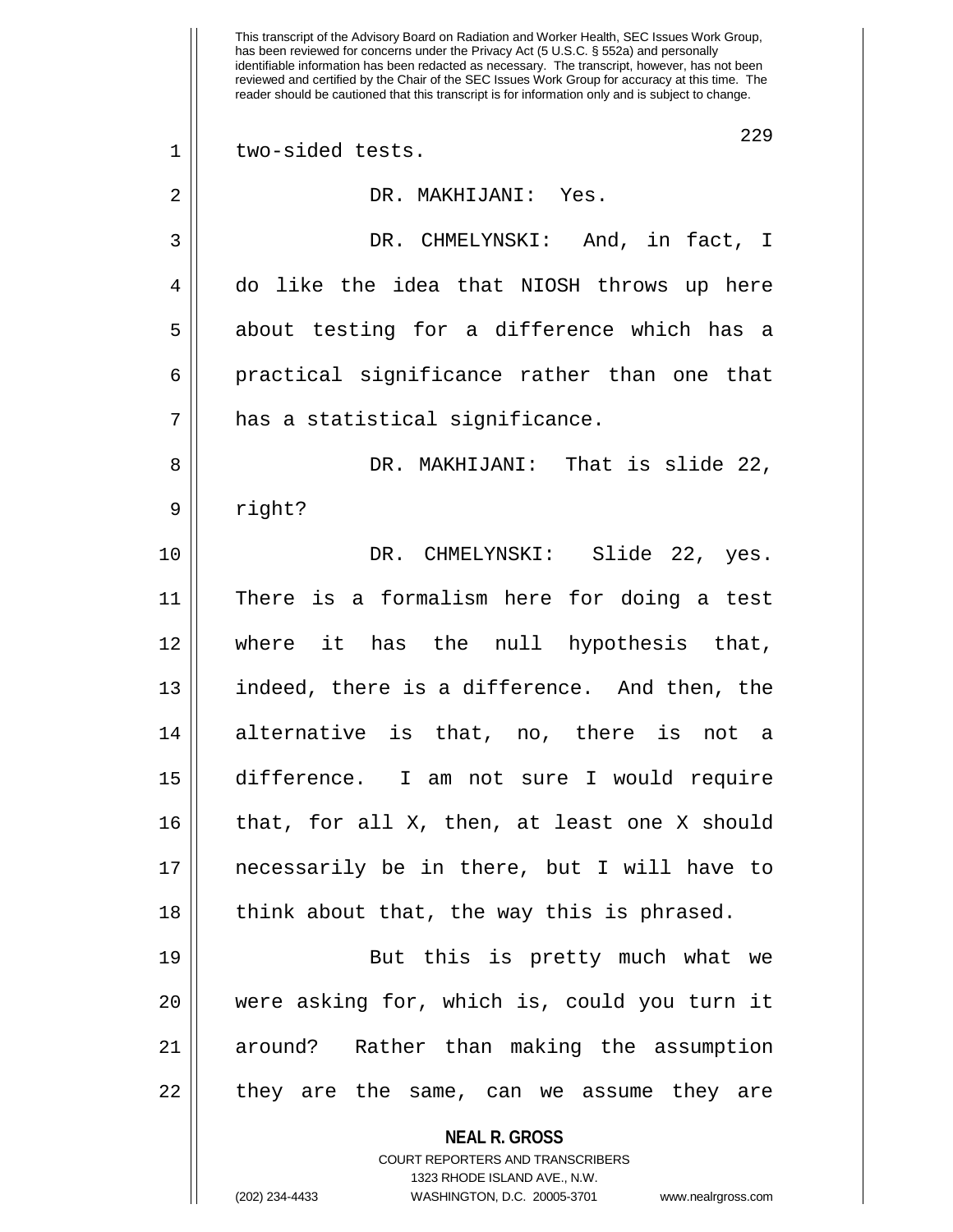**NEAL R. GROSS** COURT REPORTERS AND TRANSCRIBERS 1323 RHODE ISLAND AVE., N.W. (202) 234-4433 WASHINGTON, D.C. 20005-3701 www.nealrgross.com 230 1 different and, then, look for evidence in the 2 data that causes us to abandon that position? 3 So, I do think this is a positive 4 || step, trying to look for the significant 5 difference. But I will point out that they  $6 \parallel$  have a "D" in there. So, it has the same 7 || problem of the other three discussions we 8 || have had. Someone has to figure out how big  $9 \parallel$  a difference is important to find. 10 || The Contract Charlot being able to do that 11 leaves me wondering why we are doing 12 hypothesis tests if we don't know what it is 13 we are looking for. 14 MR. LaBONE: We are doing the 15 hypothesis -- 16 DR. CHMELYNSKI: That's the end 17 | of my discussion. 18 (Laughter.) 19 MR. LaBONE: We are doing the 20 || hypothesis test because, again, the whole 21 purpose of RPRT-0053 was to say, should we 22 || stratify or not? So, again, we have this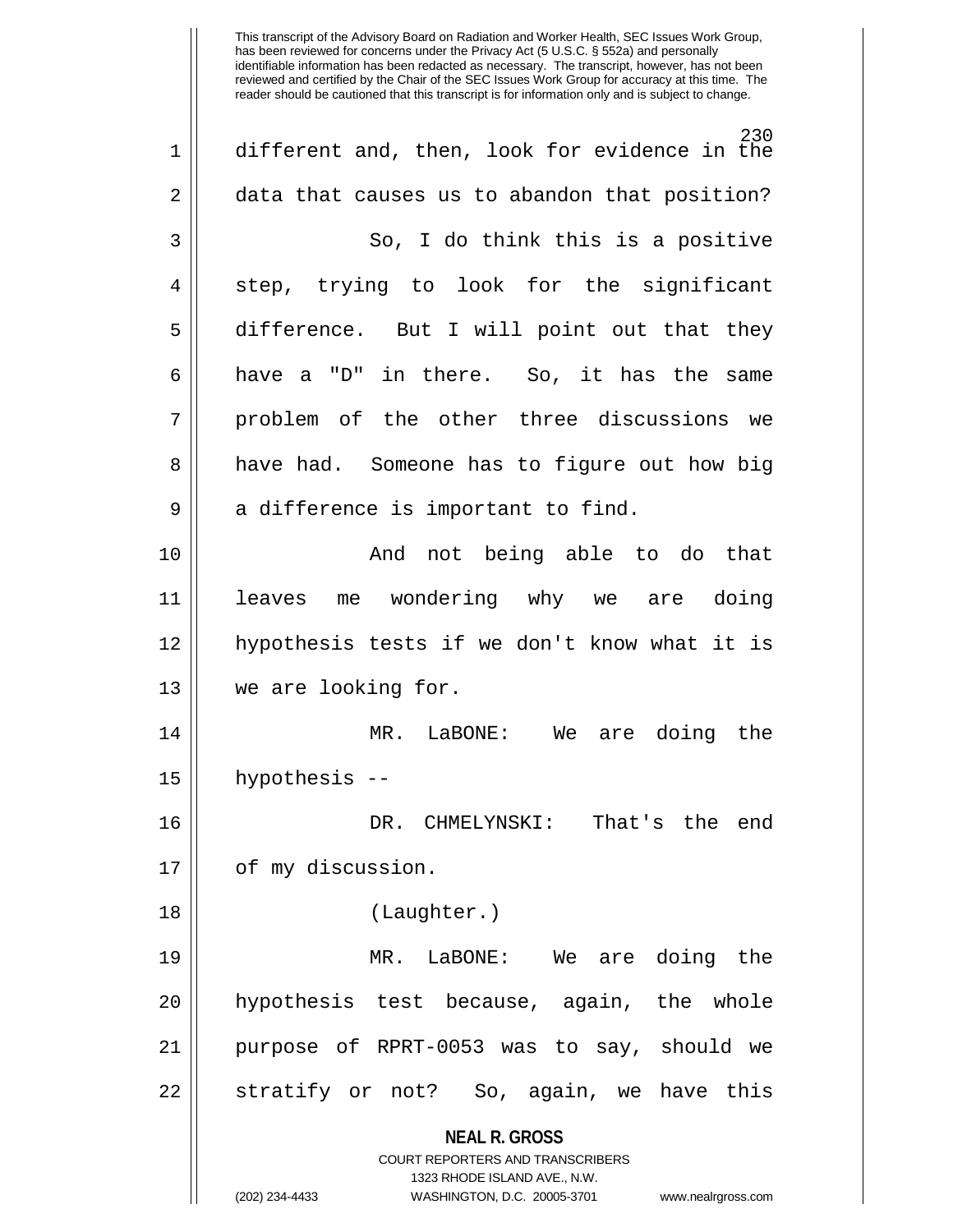**NEAL R. GROSS** COURT REPORTERS AND TRANSCRIBERS 1323 RHODE ISLAND AVE., N.W. (202) 234-4433 WASHINGTON, D.C. 20005-3701 www.nealrgross.com 231 1 || binary decision to make. And so, it was, 2 || what is your technical basis for making 3 decisions to stratify or not stratify? 4 And so, again, we looked at this  $5 \parallel$  equivalence test early on, but, again, after 6 | talking to a number of people and we could 7 || not come up with practical significance, we 8 || just had to move away from it and just go to 9 Statistical significance. That is why we put 10 it in there. 11 I think we understand what you 12 are asking for. It is just we couldn't do 13 it. We didn't know how to do it. 14 DR. CHMELYNSKI: Well, I don't,  $15$  | either, I have to admit. 16 (Laughter.) 17 MR. LaBONE: Yes. We agree. 18 || (Laughter.) 19 Yes, it is a subject matter 20 decision. It is not a statistical decision. 21 Yes, yes. 22 CHAIRMAN MELIUS: But I think if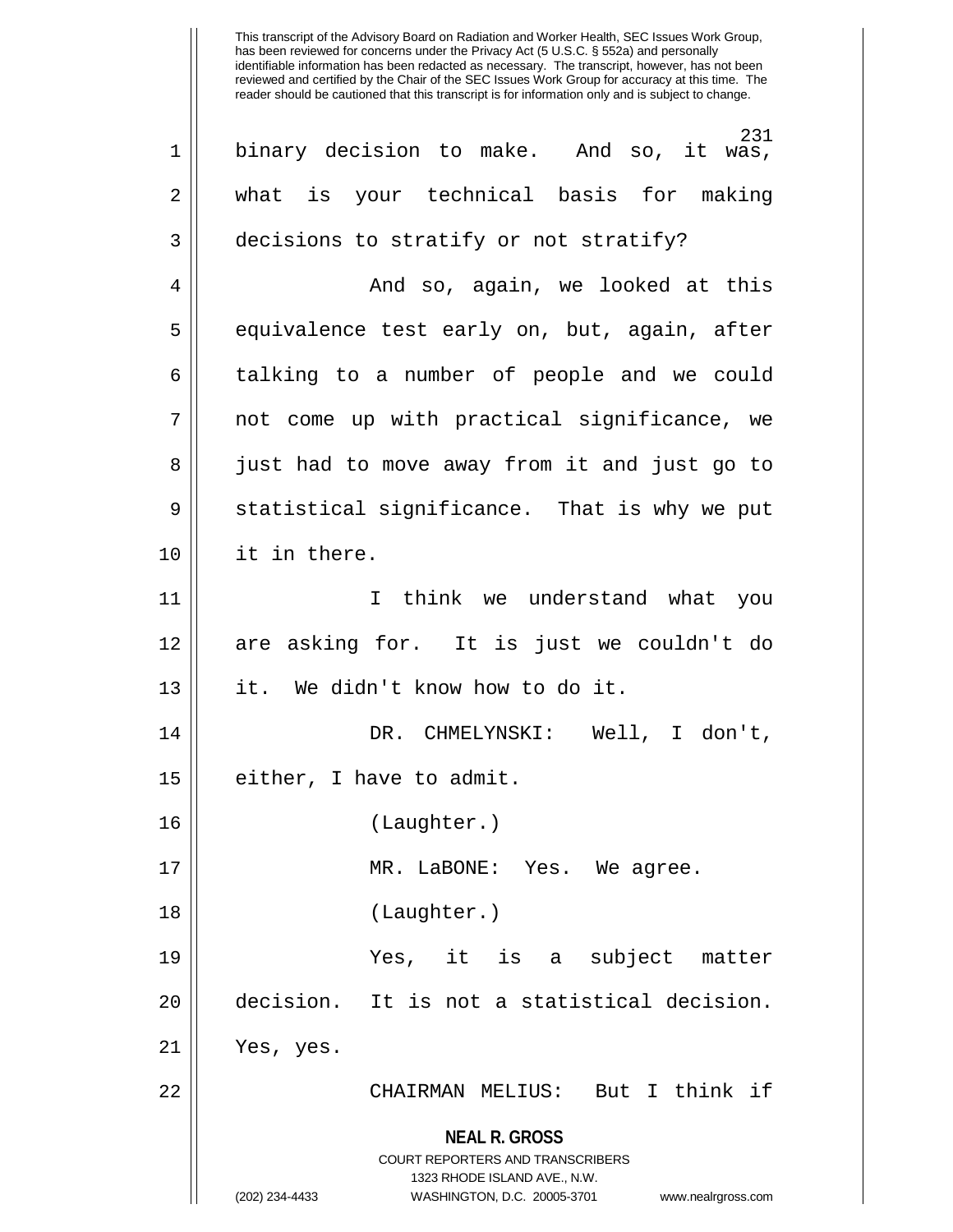**NEAL R. GROSS** This transcript of the Advisory Board on Radiation and Worker Health, SEC Issues Work Group, has been reviewed for concerns under the Privacy Act (5 U.S.C. § 552a) and personally identifiable information has been redacted as necessary. The transcript, however, has not been reviewed and certified by the Chair of the SEC Issues Work Group for accuracy at this time. The reader should be cautioned that this transcript is for information only and is subject to change. 232 1 we were able to take on that issue in some  $2 \parallel$  way, that the statistics could be much more 3 | helpful. 4 MR. LaBONE: It will fall way out  $5 \parallel$  of the  $-$ 6 CHAIRMAN MELIUS: Yes, yes. I  $7 \parallel$  think that is sort of the bottom line, not 8 || that we have to give up, but the fact that we 9 would get more information and be able 10 to -- maybe another way to look at it is we 11 would have more agreement and better ability 12 to look at different situations and agree on 13 || how to approach that, and so forth. 14 Tim, you had a -- 15 DR. TAULBEE: Couldn't we kind of 16 take a step back and get away from the 17 internal for a minute and just look at the 18 || external? Is there any way we could come up 19 with a practical difference that everybody 20 || could agree with on the external? Then, we 21 could apply these methods and see how they 22 | come out.

> COURT REPORTERS AND TRANSCRIBERS 1323 RHODE ISLAND AVE., N.W. (202) 234-4433 WASHINGTON, D.C. 20005-3701 www.nealrgross.com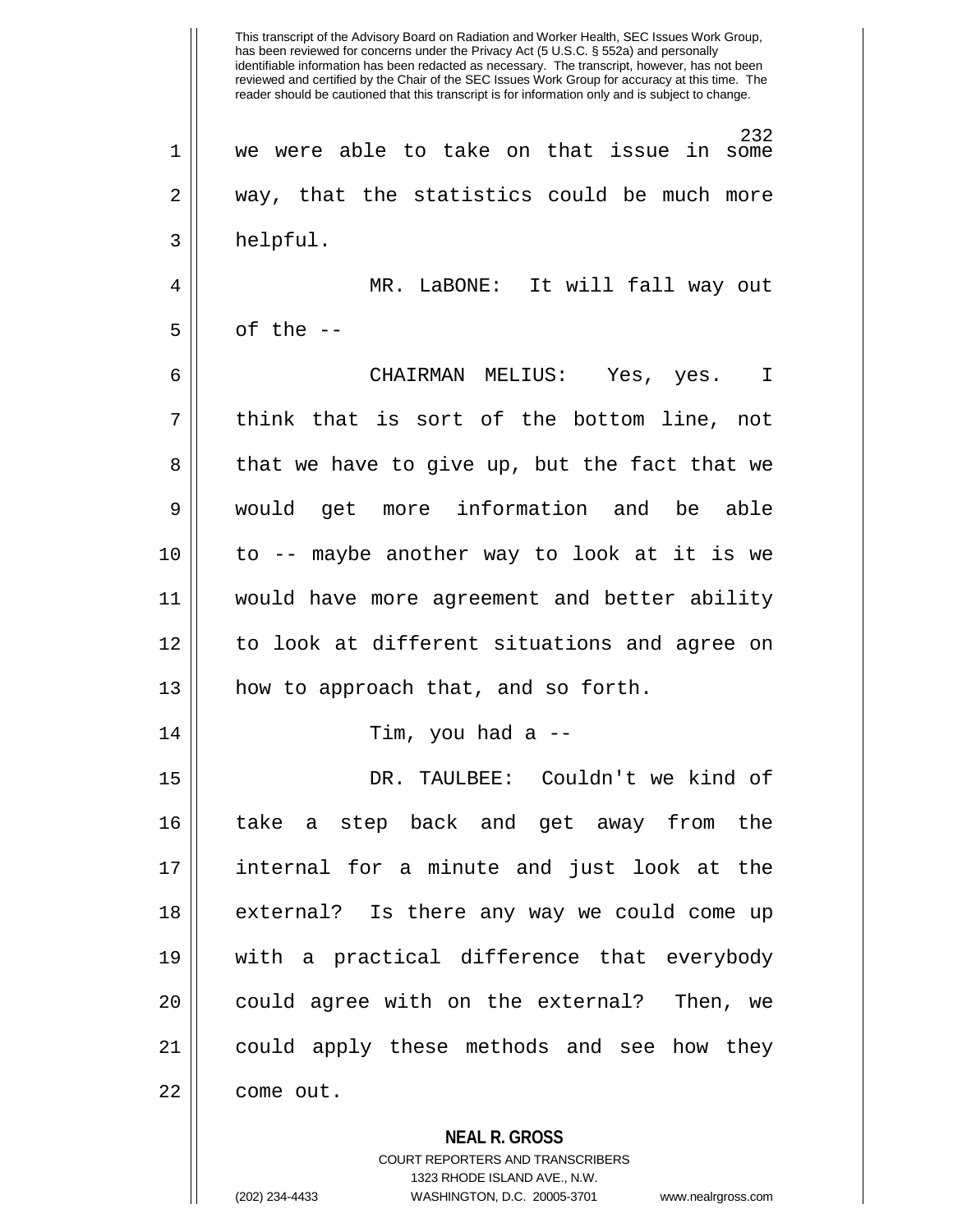|                | This transcript of the Advisory Board on Radiation and Worker Health, SEC Issues Work Group,<br>has been reviewed for concerns under the Privacy Act (5 U.S.C. § 552a) and personally<br>identifiable information has been redacted as necessary. The transcript, however, has not been<br>reviewed and certified by the Chair of the SEC Issues Work Group for accuracy at this time. The<br>reader should be cautioned that this transcript is for information only and is subject to change. |
|----------------|-------------------------------------------------------------------------------------------------------------------------------------------------------------------------------------------------------------------------------------------------------------------------------------------------------------------------------------------------------------------------------------------------------------------------------------------------------------------------------------------------|
| 1              | 233<br>CHAIRMAN MELIUS:<br>Yes.<br>No, I                                                                                                                                                                                                                                                                                                                                                                                                                                                        |
| $\overline{2}$ | think that should be our next discussion.                                                                                                                                                                                                                                                                                                                                                                                                                                                       |
| 3              | And I confess it has been a long while since                                                                                                                                                                                                                                                                                                                                                                                                                                                    |
| 4              | have even looked at an external coworker<br>I.                                                                                                                                                                                                                                                                                                                                                                                                                                                  |
| 5              | model. I don't know --                                                                                                                                                                                                                                                                                                                                                                                                                                                                          |
| 6              | Ιf<br>DR. TAULBEE:<br>back<br>you<br>go                                                                                                                                                                                                                                                                                                                                                                                                                                                         |
| 7              | through Tom's breakdown of how we<br>get<br>- to                                                                                                                                                                                                                                                                                                                                                                                                                                                |
| 8              | dose $--$                                                                                                                                                                                                                                                                                                                                                                                                                                                                                       |
| 9              | CHAIRMAN MELIUS: Yes.                                                                                                                                                                                                                                                                                                                                                                                                                                                                           |
| 10             | DR.<br>TAULBEE:<br>already<br>-- we are                                                                                                                                                                                                                                                                                                                                                                                                                                                         |
| 11             | at the end at that point --                                                                                                                                                                                                                                                                                                                                                                                                                                                                     |
| 12             | CHAIRMAN MELIUS:<br>Yes.                                                                                                                                                                                                                                                                                                                                                                                                                                                                        |
| 13             | the<br>with<br>DR.<br>TAULBEE:<br>$ -$                                                                                                                                                                                                                                                                                                                                                                                                                                                          |
| 14             | external. So, we have a badge --                                                                                                                                                                                                                                                                                                                                                                                                                                                                |
| 15             | CHAIRMAN MELIUS: Right.                                                                                                                                                                                                                                                                                                                                                                                                                                                                         |
| 16             | DR. TAULBEE: -- associated with                                                                                                                                                                                                                                                                                                                                                                                                                                                                 |
| 17             | the people. So, we get rid of a lot of these                                                                                                                                                                                                                                                                                                                                                                                                                                                    |
| 18             | other censored data type of issues associated                                                                                                                                                                                                                                                                                                                                                                                                                                                   |
| 19             | with that. And if we can come up with a                                                                                                                                                                                                                                                                                                                                                                                                                                                         |
| 20             | difference that everybody is comfortable                                                                                                                                                                                                                                                                                                                                                                                                                                                        |
| 21             | with, then maybe that would help inform this.                                                                                                                                                                                                                                                                                                                                                                                                                                                   |
| 22             | CHAIRMAN MELIUS: And we have to                                                                                                                                                                                                                                                                                                                                                                                                                                                                 |
|                | <b>NEAL R. GROSS</b>                                                                                                                                                                                                                                                                                                                                                                                                                                                                            |
|                | <b>COURT REPORTERS AND TRANSCRIBERS</b><br>1323 RHODE ISLAND AVE., N.W.                                                                                                                                                                                                                                                                                                                                                                                                                         |
|                | (202) 234-4433<br>WASHINGTON, D.C. 20005-3701<br>www.nealrgross.com                                                                                                                                                                                                                                                                                                                                                                                                                             |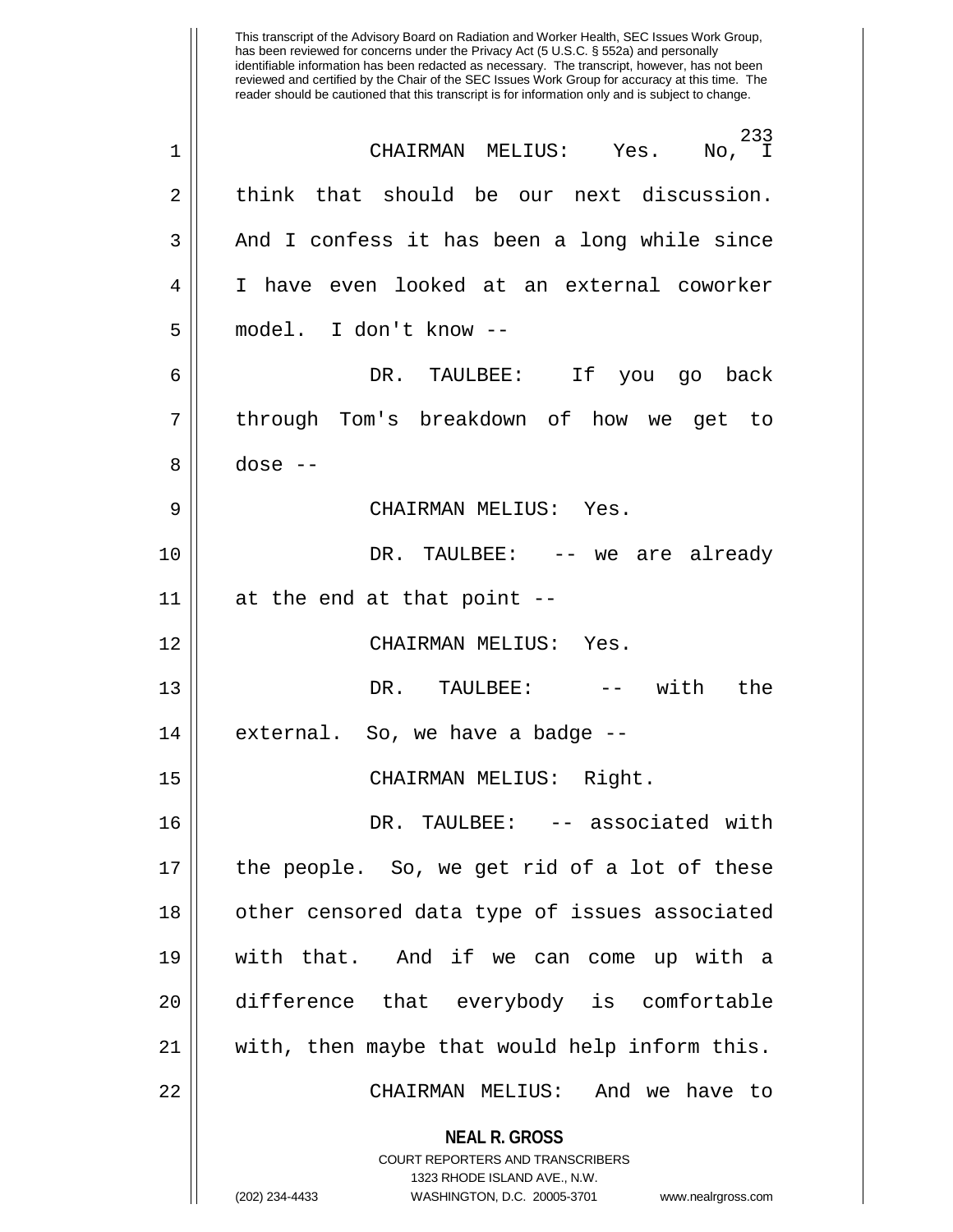**NEAL R. GROSS** COURT REPORTERS AND TRANSCRIBERS 1323 RHODE ISLAND AVE., N.W. (202) 234-4433 WASHINGTON, D.C. 20005-3701 www.nealrgross.com This transcript of the Advisory Board on Radiation and Worker Health, SEC Issues Work Group, has been reviewed for concerns under the Privacy Act (5 U.S.C. § 552a) and personally identifiable information has been redacted as necessary. The transcript, however, has not been reviewed and certified by the Chair of the SEC Issues Work Group for accuracy at this time. The reader should be cautioned that this transcript is for information only and is subject to change. 234 1 || come up with a name for that difference, so  $2 \parallel$  we don't cause shockwaves, or whatever. 3 (Laughter.) 4 MR. LaBONE: De minimis is 5 | probably not a good word. 6 CHAIRMAN MELIUS: Yes, de minimis 7 || is not a good word, you know. 8 || Let's figure out what number we 9 || want to -- what would be helpful, and then we 10 will appoint another Work Group to name it, 11 || though, something. I don't know. 12 (Laughter.) 13 People have been clamoring for 14 || more Work Groups, and Wanda will volunteer; I 15 guarantee it. 16 (Laughter.) 17 DR. TAULBEE: And DOE and NRC 18 have effectively defined 100 millirem as 19 || their basis for monitoring people. 20 MR. LaBONE: That's true, yes. 21 || But that's not a good reason to choose it for  $22 \parallel$  this.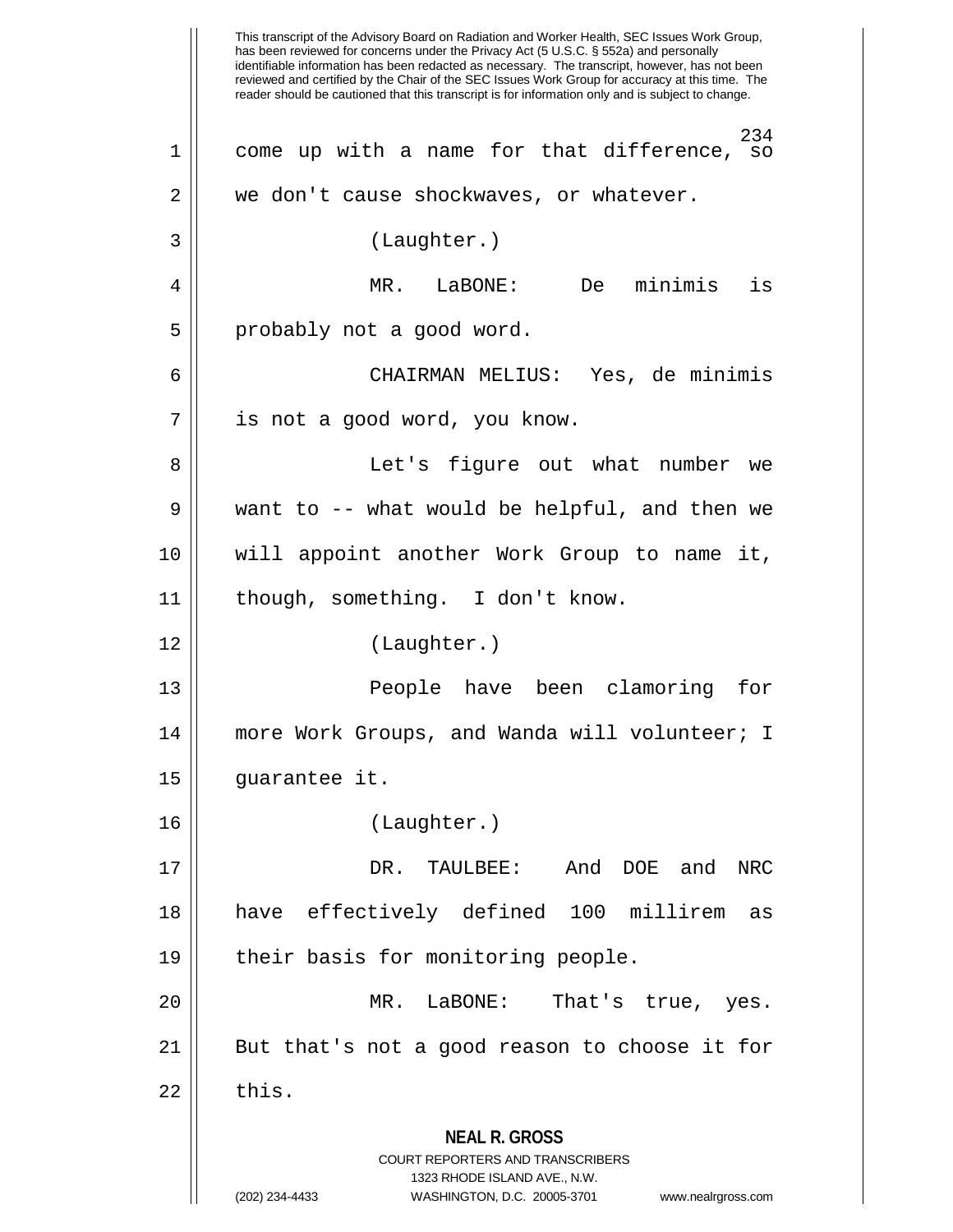**NEAL R. GROSS** COURT REPORTERS AND TRANSCRIBERS 1323 RHODE ISLAND AVE., N.W. (202) 234-4433 WASHINGTON, D.C. 20005-3701 www.nealrgross.com This transcript of the Advisory Board on Radiation and Worker Health, SEC Issues Work Group, has been reviewed for concerns under the Privacy Act (5 U.S.C. § 552a) and personally identifiable information has been redacted as necessary. The transcript, however, has not been reviewed and certified by the Chair of the SEC Issues Work Group for accuracy at this time. The reader should be cautioned that this transcript is for information only and is subject to change. 235 1 DR. MAKHIJANI: You have to throw 2 || some numbers out there. 3 MR. LaBONE: That is true. 4 DR. MAKHIJANI: I think it is 5 | good starting point in thinking about it. 6 CHAIRMAN MELIUS: And the basis 7 || for that is? 8 DR. NETON: I'm not aware of a 9 || basis for why it's 100. 10 DR. MAKHIJANI: It is 100 11 millirem is background? Is that probably the 12 basis for it? 13 DR. NETON: No, no. What's 14 | external background, about 100, right? 15 DR. MAKHIJANI: External, natural 16 background without radon -- 17 || DR. NETON: It's about 100. 18 MEMBER ROESSLER: What are these 19 millirem units you keep using? 20 || The Soleman DR. NETON: I refuse to move 21 | over. Sorry. 22 I think it could be sort of an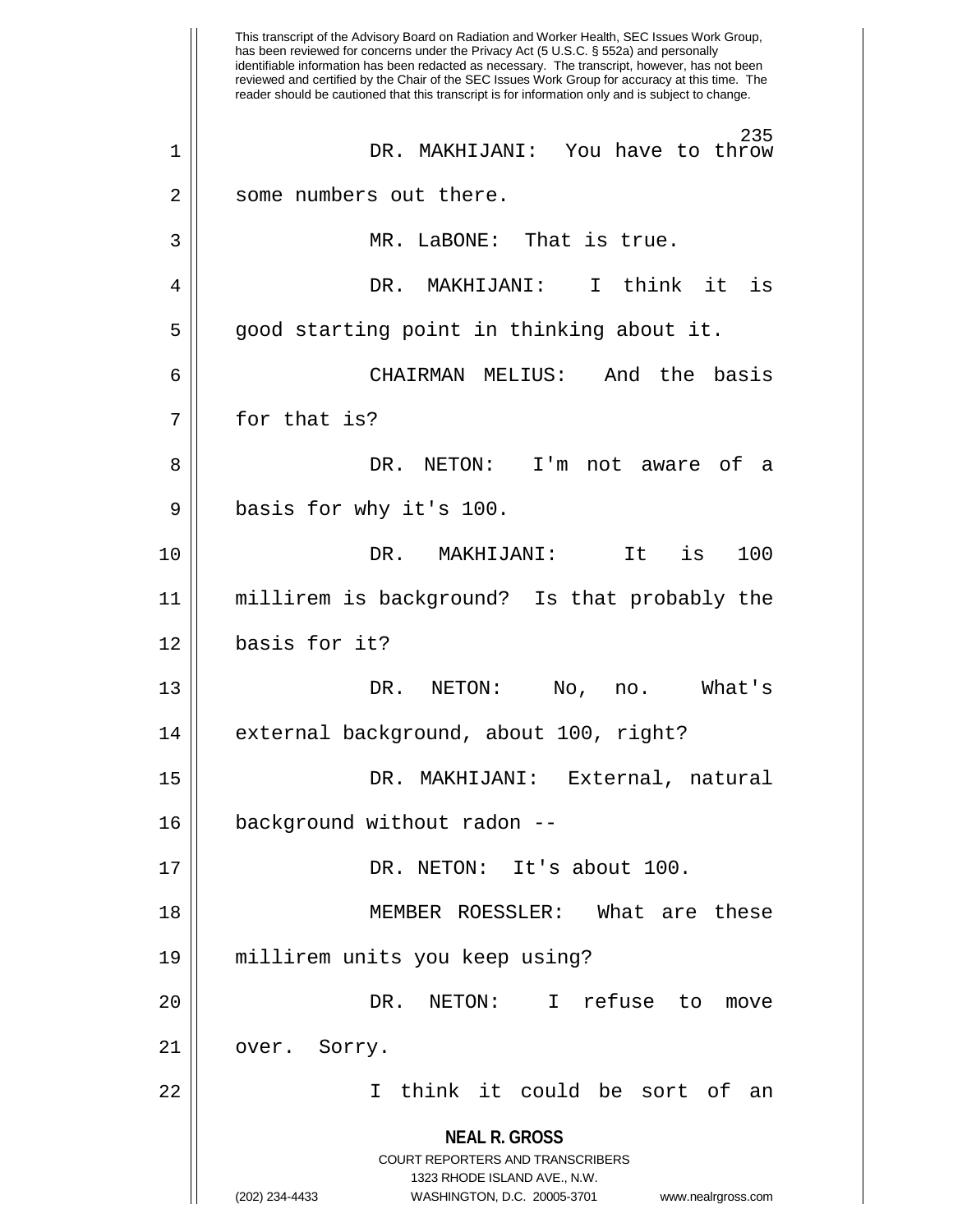| $\mathbf 1$    | 236<br>increment of a natural background. Because |
|----------------|---------------------------------------------------|
| 2              | if you have -- I haven't looked at the tables     |
| 3              | in a long time; they have changed, but it is      |
| $\overline{4}$ | about 100 millirem internal, 100 millirem         |
| 5              | external, and throw radon in there, which is      |
| 6              | another 100 or so. Three sixty comes to mind      |
| 7              | in total.                                         |

8 CHAIRMAN MELIUS: What about for 9 What we talked about earlier in terms of -- I 10 think we tied Probability of Causation. So, 11 the model we are using, I think it may be 12 more useful, maybe not.

13 And so, we talked before of 14 || taking sort of -- you know, what would make 15 || this substantial or some difference in the 16 || reconstruction for a radiosensitive cancer, 17 leukemia? We talked about 500 or a rem.

18 DR. NETON: Oh, for a PoC of 50 19 percent? 20 CHAIRMAN MELIUS: Yes, yes. 21 DR. NETON: About a rem, I think.

22 You could get the 500 under some very

**NEAL R. GROSS**

COURT REPORTERS AND TRANSCRIBERS 1323 RHODE ISLAND AVE., N.W. (202) 234-4433 WASHINGTON, D.C. 20005-3701 www.nealrgross.com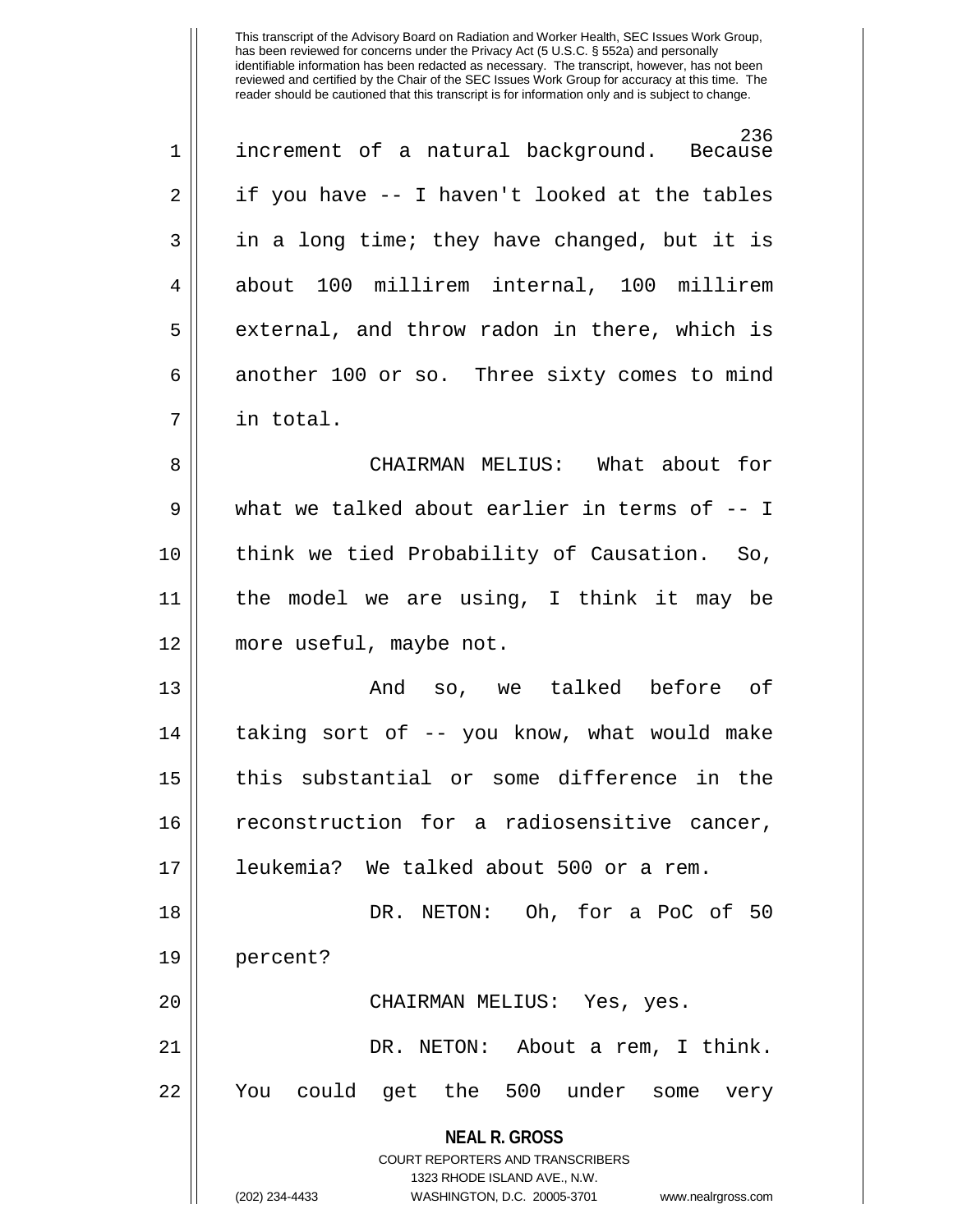$1 \parallel$  extreme --

237

| $\overline{a}$ | DR. TAULBEE: Oh, I wouldn't say                                                                                                                                        |
|----------------|------------------------------------------------------------------------------------------------------------------------------------------------------------------------|
| 3              | you could get to the 99 percentile out of 500                                                                                                                          |
| $\overline{4}$ | millirem, but I am saying that where it could                                                                                                                          |
| 5              | really begin to make a difference is if                                                                                                                                |
| 6              | somebody already has a few rem type of                                                                                                                                 |
| 7              | scenario. Then, 500 millirem would kick them                                                                                                                           |
| 8              | over. If you were to see it at the 45th                                                                                                                                |
| 9              | percentile for leukemia, it would take about                                                                                                                           |
| 10             | 500 millirem to get them over the 50th                                                                                                                                 |
| 11             | percentile.                                                                                                                                                            |
| 12             | NETON: I don't know. I<br>DR.                                                                                                                                          |
| 13             | mean, there's all kinds of different                                                                                                                                   |
| 14             | permutations that you have to look at.                                                                                                                                 |
| 15             | That's the problem. But I think 100 millirem                                                                                                                           |
| 16             | would not move things because it is not a                                                                                                                              |
| $17$           | linear scale, right?                                                                                                                                                   |
| 18             | DR. TAULBEE: No, it is not<br>а                                                                                                                                        |
| 19             | linear relationship.                                                                                                                                                   |
| 20             | DR. NETON: Right.                                                                                                                                                      |
| 21             | And 100 millirem<br>TAULBEE:<br>DR.                                                                                                                                    |
| 22             | wouldn't move it very much. We haven't done                                                                                                                            |
|                | <b>NEAL R. GROSS</b><br><b>COURT REPORTERS AND TRANSCRIBERS</b><br>1323 RHODE ISLAND AVE., N.W.<br>(202) 234-4433<br>WASHINGTON, D.C. 20005-3701<br>www.nealrgross.com |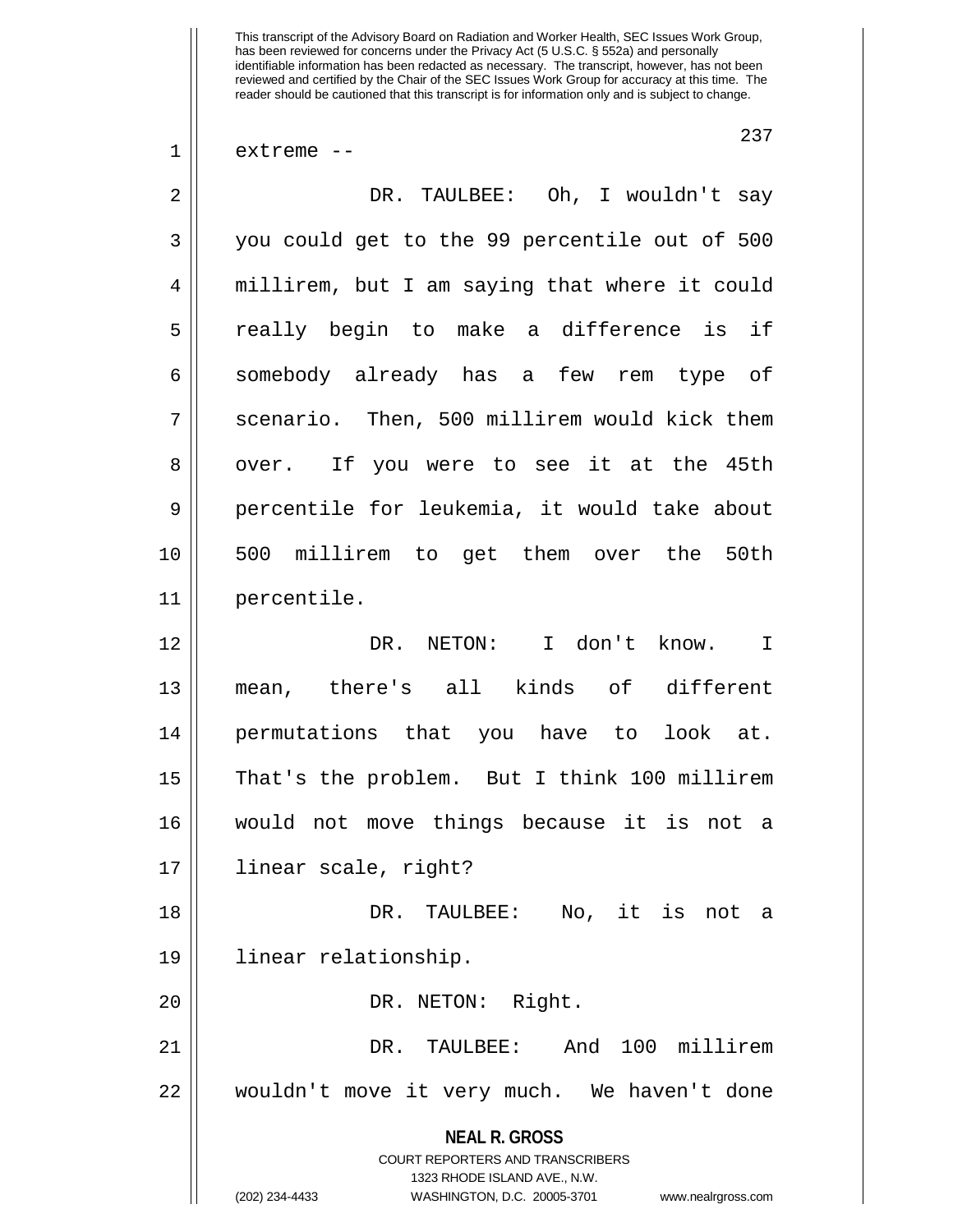**NEAL R. GROSS** COURT REPORTERS AND TRANSCRIBERS 1323 RHODE ISLAND AVE., N.W. (202) 234-4433 WASHINGTON, D.C. 20005-3701 www.nealrgross.com This transcript of the Advisory Board on Radiation and Worker Health, SEC Issues Work Group, has been reviewed for concerns under the Privacy Act (5 U.S.C. § 552a) and personally identifiable information has been redacted as necessary. The transcript, however, has not been reviewed and certified by the Chair of the SEC Issues Work Group for accuracy at this time. The reader should be cautioned that this transcript is for information only and is subject to change. 238<br>that's  $1 ||$  that calculation, but, I mean, 2 || something we could look at and see. 3 DR. NETON: What if we look at a 4 few different ones with the external, 100, 5 500, 1 rem? 6 DR. TAULBEE: We would have to 7 come up with some various combinations of 8 || scenarios that we think are sort of 9 maximizing that difference somehow, although 10 one could always -- I don't know. It would 11 be hard to -- I wonder if there is a way one 12 could computerize this and come up with a 13 maximum, you know, a sensitivity analysis 14 || almost of some sort. 15 MR. KATZ: Well, you don't have 16 to use the very worst case. You don't have 17 to base this on that. You just need to find 18 || something that is reasonable as a case of 19 concern. 20 || DR. NETON: Yes. 21 MR. KATZ: I mean, it doesn't  $22$  || have to represent the very worst case.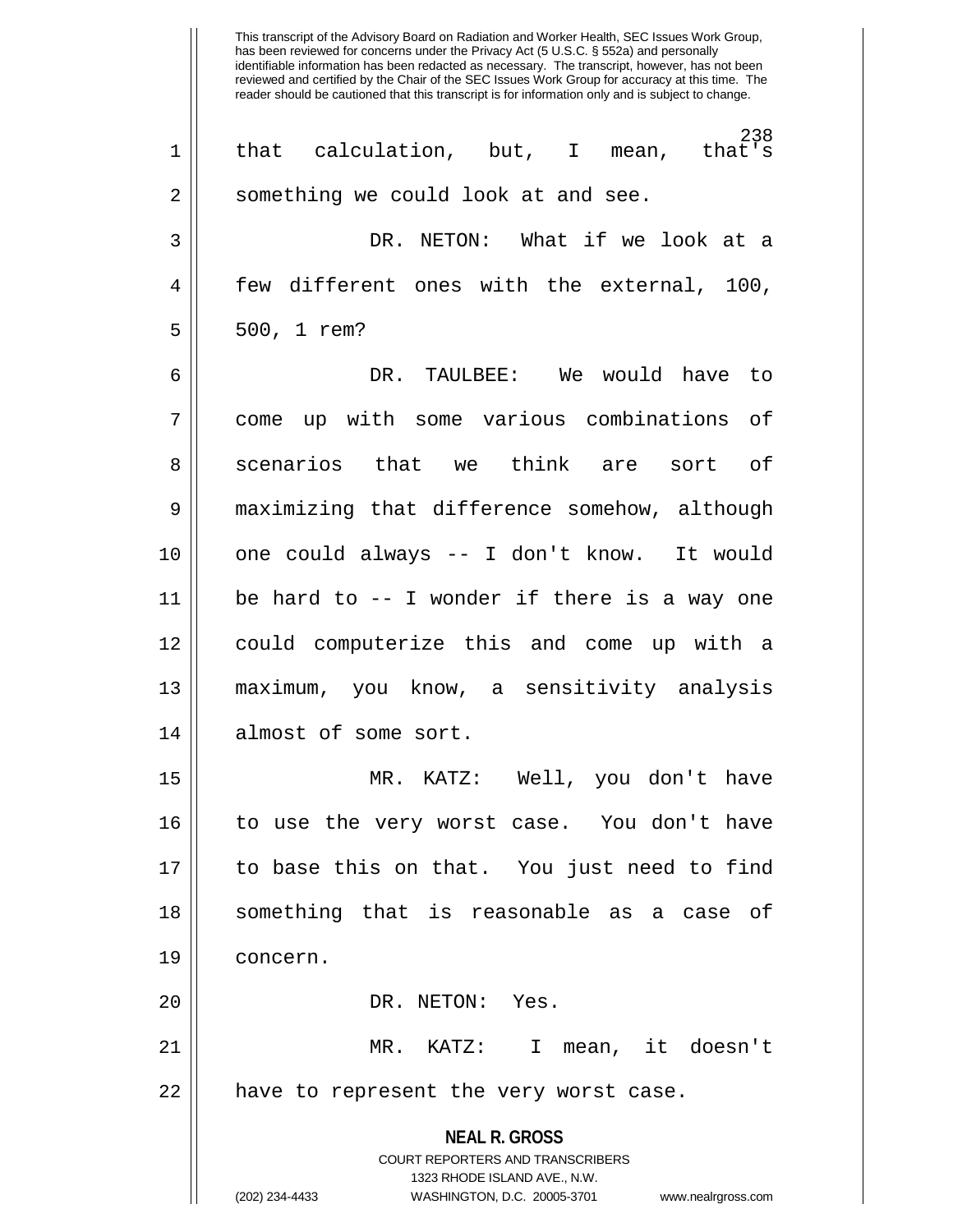**NEAL R. GROSS** COURT REPORTERS AND TRANSCRIBERS 1323 RHODE ISLAND AVE., N.W. (202) 234-4433 WASHINGTON, D.C. 20005-3701 www.nealrgross.com This transcript of the Advisory Board on Radiation and Worker Health, SEC Issues Work Group, has been reviewed for concerns under the Privacy Act (5 U.S.C. § 552a) and personally identifiable information has been redacted as necessary. The transcript, however, has not been reviewed and certified by the Chair of the SEC Issues Work Group for accuracy at this time. The reader should be cautioned that this transcript is for information only and is subject to change. 239<br>Not the worst 1 || CHAIRMAN MELIUS:  $2 \parallel$  case, but it needs to be  $-$ 3 || DR. NETON: Pretty close. 4 CHAIRMAN MELIUS: -- close to a 5 worst case because you don't want to dismiss  $6 \parallel$  it if it is --7 MR. KATZ: No, no. I am just 8 || saying Jim is saying, you know, you can never 9 || think of all the permutations that could make 10 || for a worst case. 11 CHAIRMAN MELIUS: Yes. 12 MR. KATZ: And you don't have to 13 get that far, I don't think. 14 CHAIRMAN MELIUS: No, no. 15 MR. KATZ: Just sort of a 16 reasonably-bad case, whatever, it seems like 17 would be more than adequate because you are 18 || talking about developing a coarse tool in the 19 first place. 20 || DR. NETON: One thing we do have 21 is a 40,000 completed dose reconstructions, 22 || so we could add 100 millirem. How many are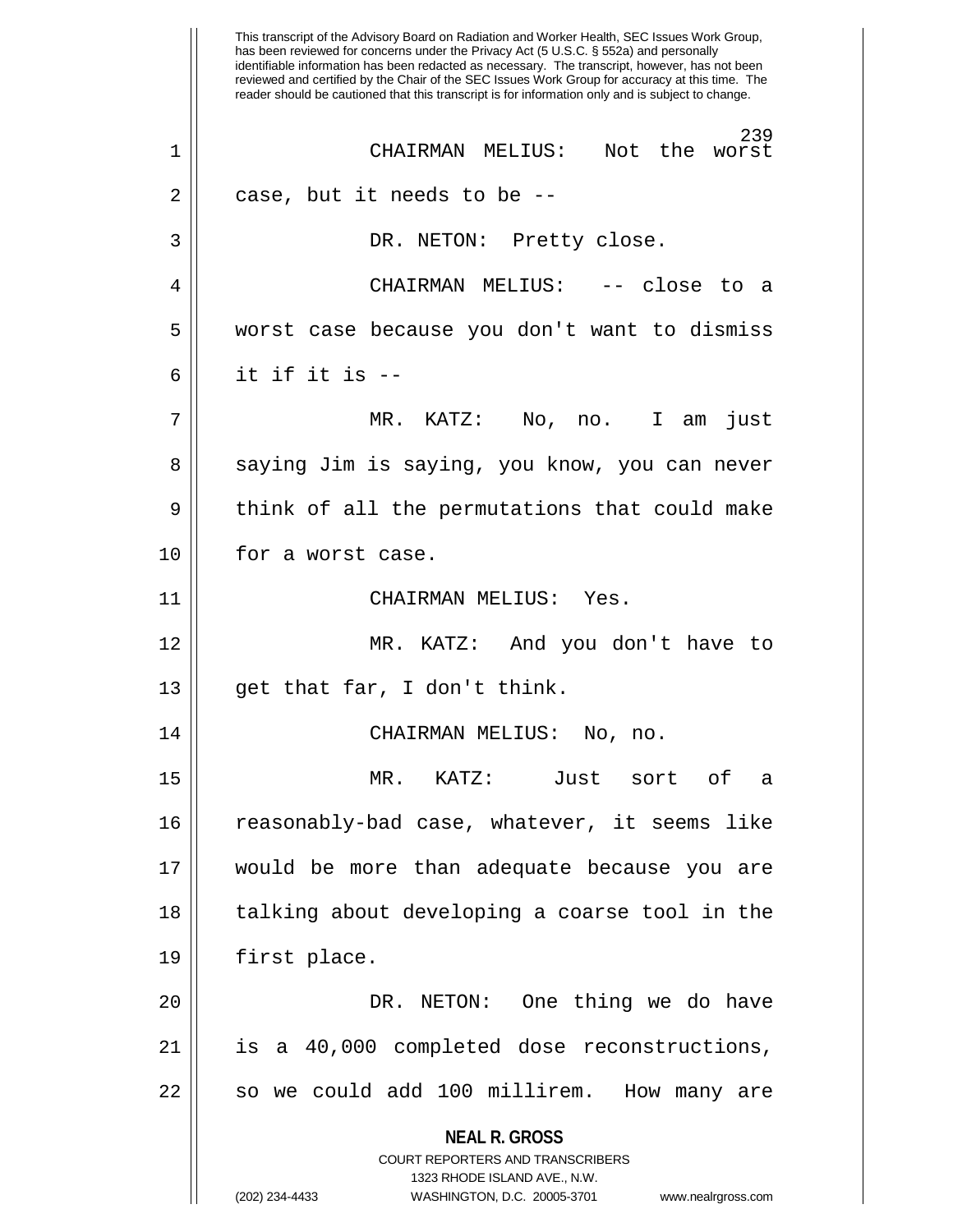**NEAL R. GROSS** COURT REPORTERS AND TRANSCRIBERS 1323 RHODE ISLAND AVE., N.W. (202) 234-4433 WASHINGTON, D.C. 20005-3701 www.nealrgross.com This transcript of the Advisory Board on Radiation and Worker Health, SEC Issues Work Group, has been reviewed for concerns under the Privacy Act (5 U.S.C. § 552a) and personally identifiable information has been redacted as necessary. The transcript, however, has not been reviewed and certified by the Chair of the SEC Issues Work Group for accuracy at this time. The reader should be cautioned that this transcript is for information only and is subject to change. 240<br>But the  $1 ||$  under 50 percent? I have forgotten. 2 || ones over 50 obviously wouldn't come into 3 play, but the 30 percent or 60 percent that 4 are under 50 percent, you could almost look 5 at those. 6 CHAIRMAN MELIUS: Or look at the 7 || ones 45 to 50. 8 || MR. KATZ: Take 45 to 50. 9 DR. NETON: Oh, yes, yes, that's 10 true, yes. Yes, take the ones that are 11 closest, so you get the 100 millirem. And 12 that is about as representative of a sample 13 || as we are going to get of what we have dealt 14 with. I am not sure if there are issues 15 doing that or not. 16 DR. TAULBEE: If you had one line 17 of 100 millirem -- 18 DR. NETON: No, no, no. I'm 19 talking about using real data to -- I don't  $20$  || know why; I worry about a lot of things. 21 || (Laughter.) 22 || That's my life.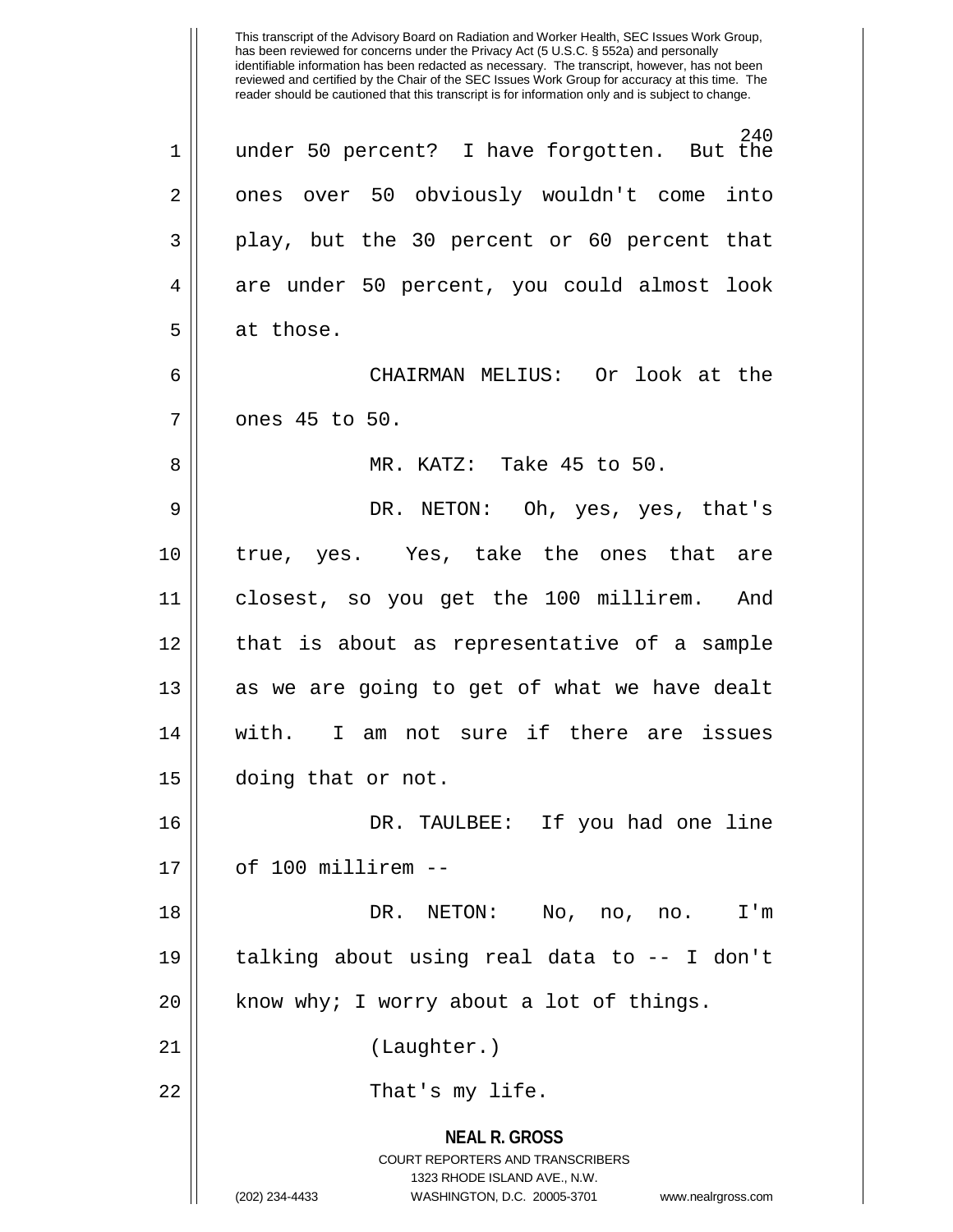**NEAL R. GROSS** COURT REPORTERS AND TRANSCRIBERS 1323 RHODE ISLAND AVE., N.W. (202) 234-4433 WASHINGTON, D.C. 20005-3701 www.nealrgross.com This transcript of the Advisory Board on Radiation and Worker Health, SEC Issues Work Group, has been reviewed for concerns under the Privacy Act (5 U.S.C. § 552a) and personally identifiable information has been redacted as necessary. The transcript, however, has not been reviewed and certified by the Chair of the SEC Issues Work Group for accuracy at this time. The reader should be cautioned that this transcript is for information only and is subject to change. 241 1 CHAIRMAN MELIUS: Just don't send 2 || out letters. 3 (Laughter.) 4 DR. NETON: Well, I mean, I am  $5 \parallel$  just thinking if we have the definitive list, 6 || or not definitive, but a very good 7 || representative listing for distribution of 8 || potential effects. 9 MR. KATZ: That seems like fairly 10 compelling. 11 DR. MAURO: Jim, I think that is 12 || a great idea. I mean, what is the smallest 13 dose that could be added to the 40,000 that 14 would bring someone that was under over? 15 || The Soleman DR. NETON: It wouldn't be 16 40,000. It would be the ones that are under  $17 \parallel 50.$ 18 DR. MAURO: Right. Exactly. 19 DR. NETON: It would be 60 20 || percent of our cases. 21 DR. MAURO: The 30 percent or so,  $22$  || right. We are talking only 10,000. I think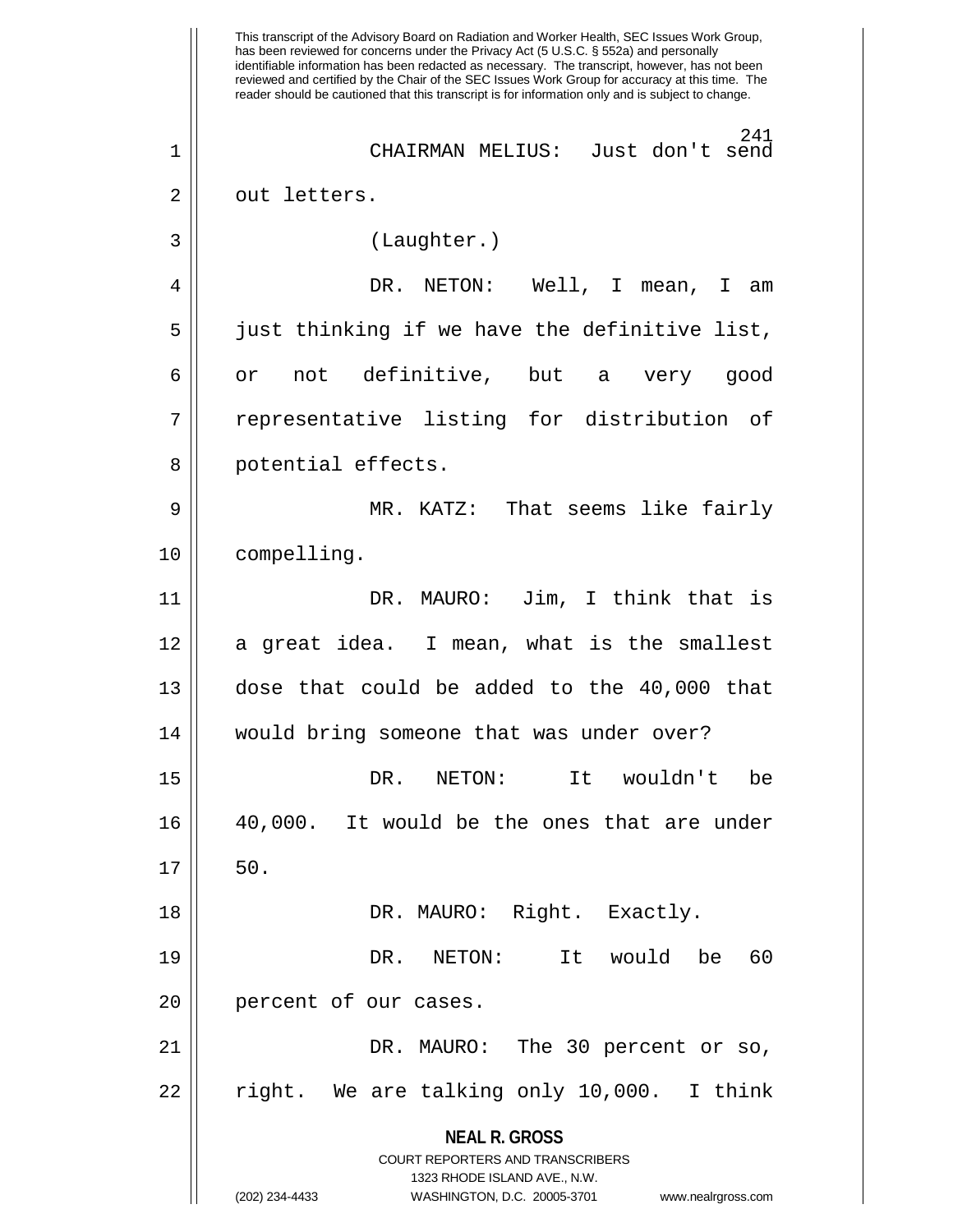**NEAL R. GROSS** COURT REPORTERS AND TRANSCRIBERS 1323 RHODE ISLAND AVE., N.W. (202) 234-4433 WASHINGTON, D.C. 20005-3701 www.nealrgross.com This transcript of the Advisory Board on Radiation and Worker Health, SEC Issues Work Group, has been reviewed for concerns under the Privacy Act (5 U.S.C. § 552a) and personally identifiable information has been redacted as necessary. The transcript, however, has not been reviewed and certified by the Chair of the SEC Issues Work Group for accuracy at this time. The reader should be cautioned that this transcript is for information only and is subject to change. 242 1 about 30 percent out of the 40,000 have been 2 | compensated, on that order. 3 CHAIRMAN MELIUS: But I am not  $4 \parallel$  sure we want to go through and try to find  $5$  || the smallest dose. 6 DR. NETON: Yes, that's true. 7 CHAIRMAN MELIUS: There is sort  $8 \parallel$  of a practical  $-$ 9 DR. MAURO: Yes. But the idea I 10 like. 11 CHAIRMAN MELIUS: Yes. 12 DR. MAURO: I mean, at what point 13 does it make some sense to make some changes 14 || to the compensation decisions? We have such 15 || a history of data. That is a practical way  $16 \parallel$  to do it, yes. 17 CHAIRMAN MELIUS: And I think if 18 you limited yourself, I mean, if you limit 19 yourself to more radiosensitive -- 20 | R. NETON: Yes, we would pick 21 || some cases, the ones that were 40 to 45. 22 CHAIRMAN MELIUS: Yes. Yes.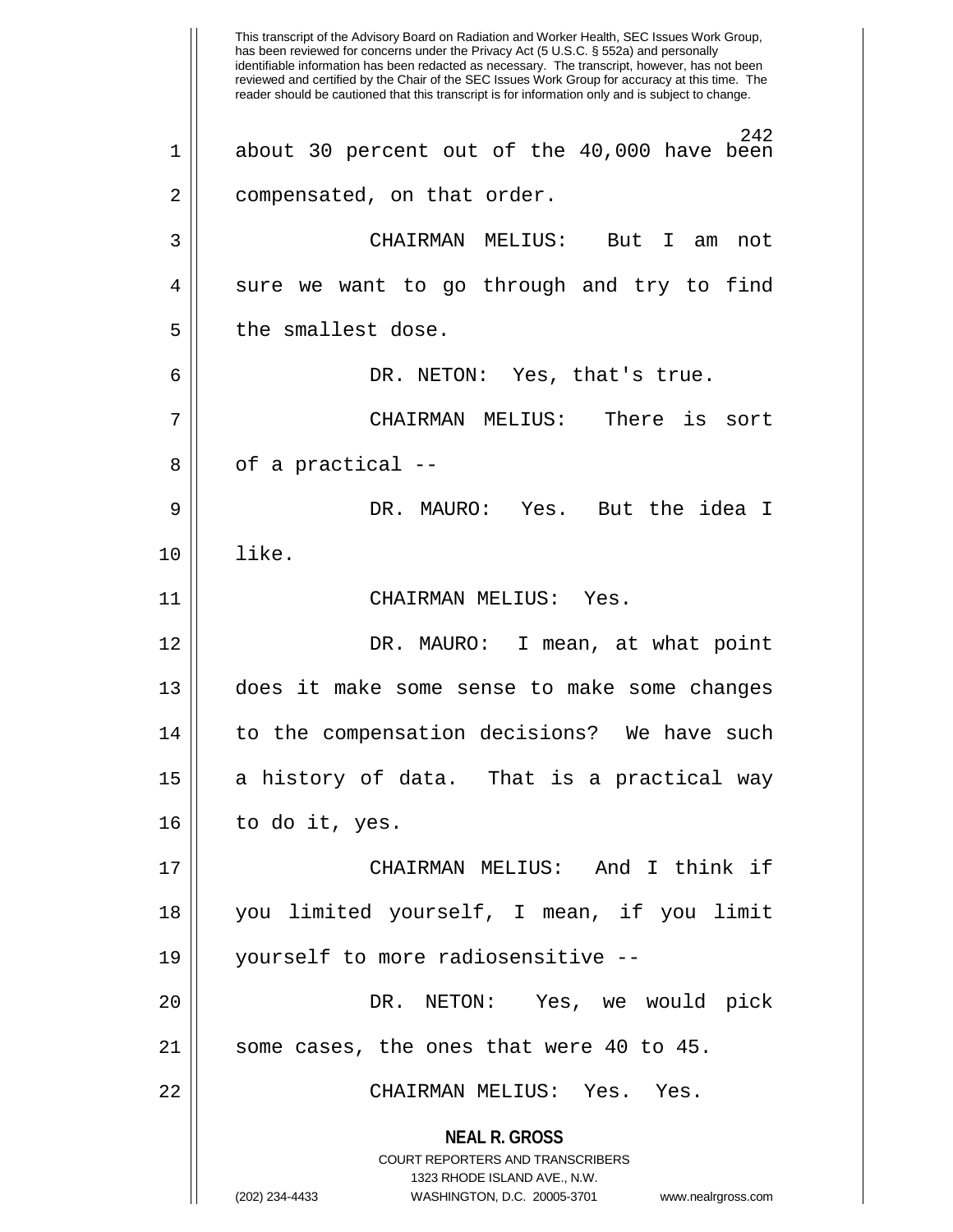| $\mathbf 1$    | 243<br>DR. NETON: Interestingly enough,                                 |
|----------------|-------------------------------------------------------------------------|
| $\overline{2}$ | see, that doesn't factor in the -- what am I                            |
| 3              | trying to say here? When you get to things                              |
| 4              | like internal dose, there is not a one-to-one                           |
| 5              | incremental increase in the organ dose based                            |
| 6              | on increase in the inhalation rate because                              |
| 7              | the organs have different simulations.                                  |
| 8              | DR. TAULBEE: But if we can't do                                         |
| 9              | this for the external, there is no way we can                           |
| 10             | do it for the internal.                                                 |
| 11             | DR. NETON: That's true.<br>Yes,                                         |
| 12             | yes. No, I will grant you, yes. And what I                              |
| 13             | am saying is it would be less of an effect                              |
| 14             | from an internal exposure because it would                              |
| 15             | only affect those organs that assimilate the                            |
| 16             | material. And you could limit the test cases                            |
| 17             | to those situations like lungs and liver, and                           |
| 18             | whatever.                                                               |
| 19             | I think it is worth pursuing.                                           |
| 20             | CHAIRMAN MELIUS: Yes.                                                   |
| 21             | DR.<br>NETON:<br>And<br>we<br>never                                     |
| 22             | thought -- I mean, we talked about doing                                |
|                | <b>NEAL R. GROSS</b>                                                    |
|                | <b>COURT REPORTERS AND TRANSCRIBERS</b><br>1323 RHODE ISLAND AVE., N.W. |
|                | (202) 234-4433<br>WASHINGTON, D.C. 20005-3701<br>www.nealrgross.com     |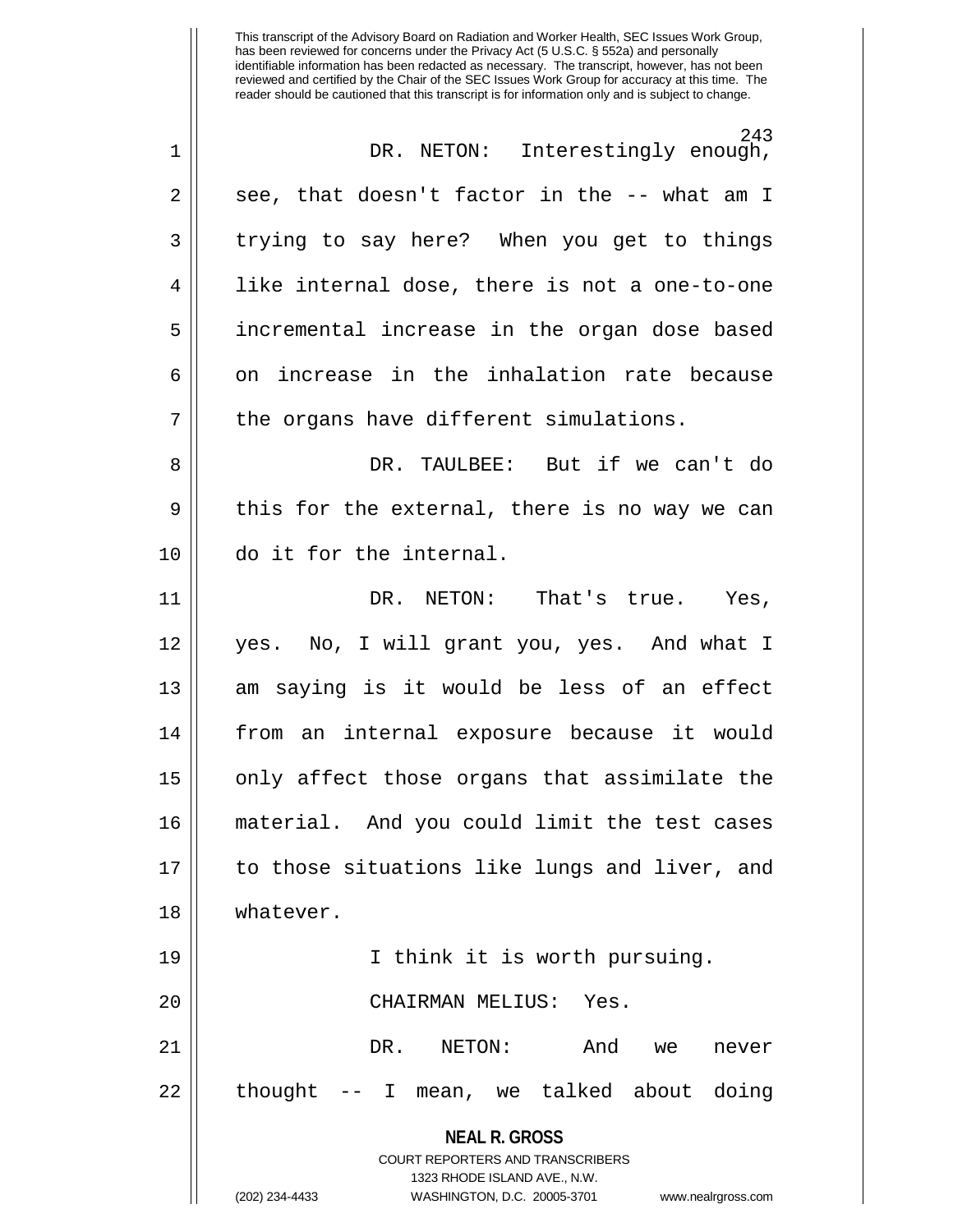**NEAL R. GROSS** COURT REPORTERS AND TRANSCRIBERS 1323 RHODE ISLAND AVE., N.W. This transcript of the Advisory Board on Radiation and Worker Health, SEC Issues Work Group, has been reviewed for concerns under the Privacy Act (5 U.S.C. § 552a) and personally identifiable information has been redacted as necessary. The transcript, however, has not been reviewed and certified by the Chair of the SEC Issues Work Group for accuracy at this time. The reader should be cautioned that this transcript is for information only and is subject to change. 244 1 something like this, but this just sort of 2 || popped into my head. 3 Of course, you know what is going 4 | to happen. The data are going to be somewhat 5 || ambiguous. It doesn't make an effect for 99  $6 \parallel$  out of 100 or something like that. 7 MR. KATZ: But it sounds like a 8 useful task. 9 DR. NETON: It's a start. It's a  $10$  | start. I'm willing to try this. 11 CHAIRMAN MELIUS: It's a 12 benchmark we can -- so we are not trying to 13 do something. And it has applications 14 || elsewhere, which is why I think we need to 15 put some thought into doing it, not just pick  $16$  || a number out of the air arbitrarily. 17 And then, at the same time, I 18 think it would sort of help frame this 19 situation. And I think it is the only way we  $20$  || are going to get by this coworker issue, at 21 || least in a way that we can -- how to say 22 || it? -- be consistent from site to site and

(202) 234-4433 WASHINGTON, D.C. 20005-3701 www.nealrgross.com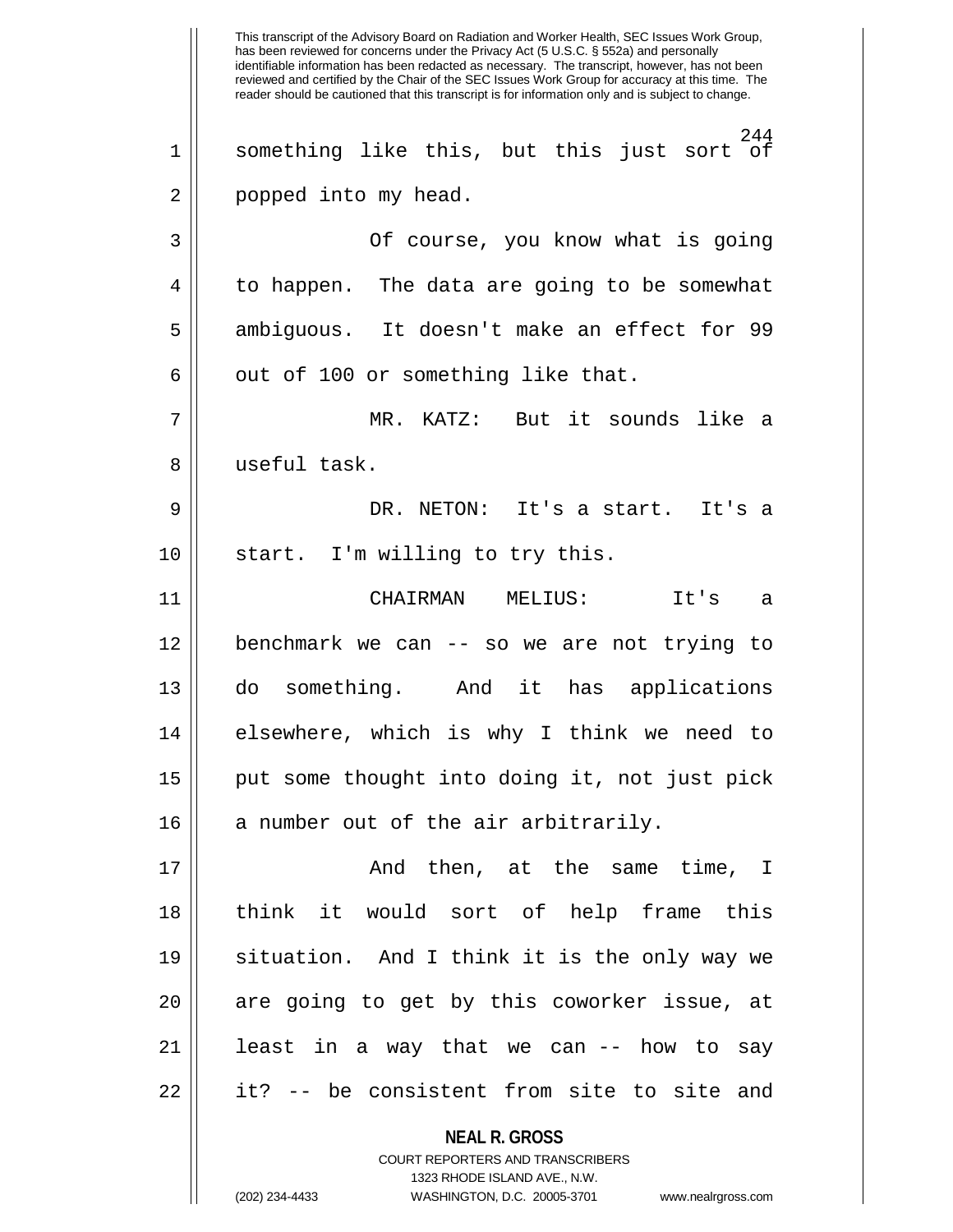245 1 understand how to weigh different factors,  $2 \parallel$  and so forth.

3 DR. NETON: I also like the fact 4 || that it happens to coincide with increments 5 | of background to some degree. I mean, you  $6 \parallel$  have distribution in the background. I mean, 7 || a person in Denver versus a person here. I 8 || mean, so that is all kind of built into the 9 general background. It is not a good reason, 10 || but it is another component of that.

11 DR. MAKHIJANI: Well, I'm not so 12 || sure about that. I'm not so sure about that. 13 Because what I was going to say is that we 14 have got to make an assumption that 15 background doesn't cause any cancer. It may 16 || cause 1 percent of the cancers.

17 DR. NETON: Yes, but it is not 18 | DOE-related. 19 DR. MAKHIJANI: Yet, not DOE-

20 || related, no. You said that it would help 21 || with communication to the public.

22 DR. NETON: Oh, no.

**NEAL R. GROSS** COURT REPORTERS AND TRANSCRIBERS 1323 RHODE ISLAND AVE., N.W. (202) 234-4433 WASHINGTON, D.C. 20005-3701 www.nealrgross.com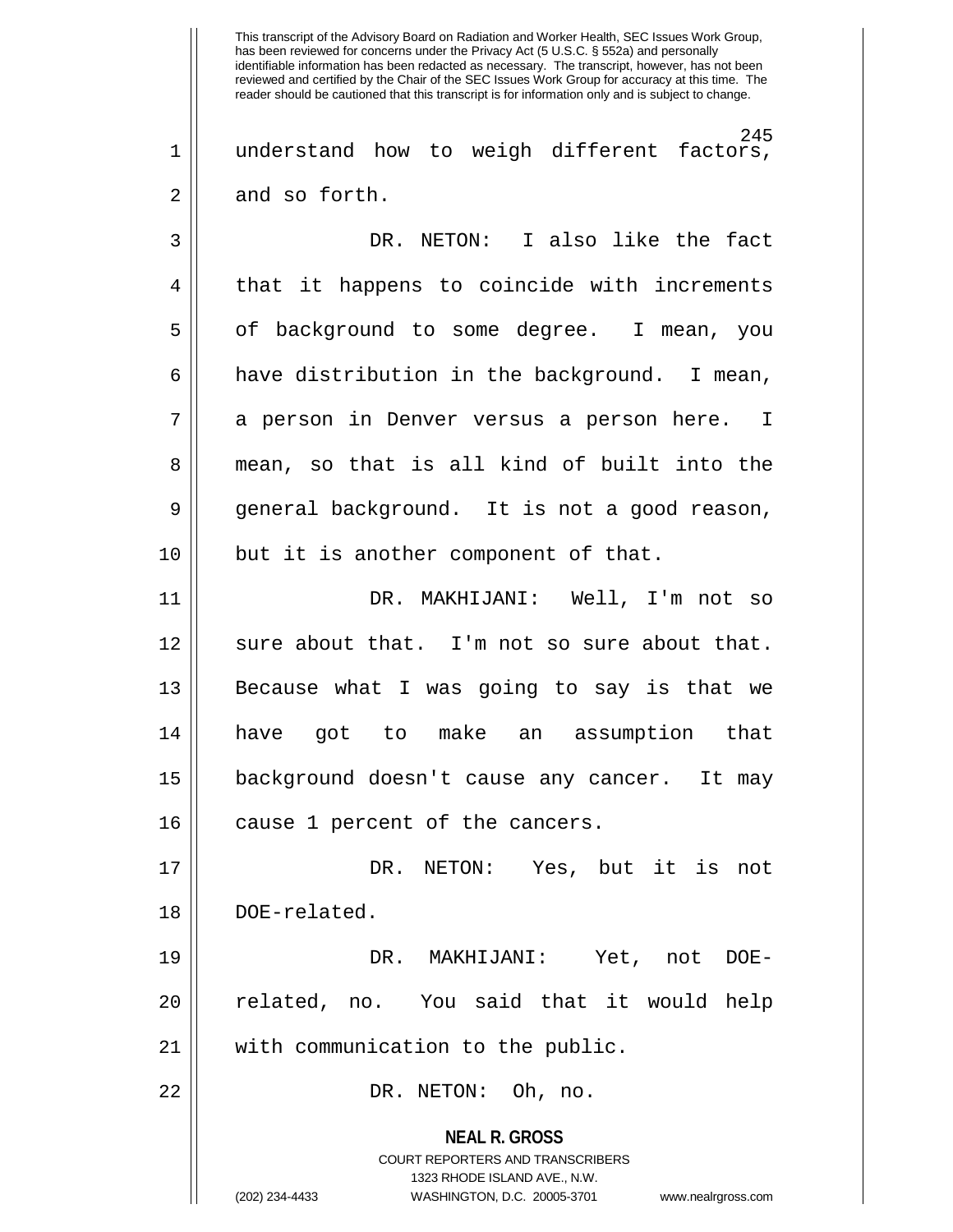**NEAL R. GROSS** COURT REPORTERS AND TRANSCRIBERS 1323 RHODE ISLAND AVE., N.W. (202) 234-4433 WASHINGTON, D.C. 20005-3701 www.nealrgross.com This transcript of the Advisory Board on Radiation and Worker Health, SEC Issues Work Group, has been reviewed for concerns under the Privacy Act (5 U.S.C. § 552a) and personally identifiable information has been redacted as necessary. The transcript, however, has not been reviewed and certified by the Chair of the SEC Issues Work Group for accuracy at this time. The reader should be cautioned that this transcript is for information only and is subject to change. 246 1 DR. MAKHIJANI: And then, you add  $2 \parallel$  the radon, and so on. 3 || DR. NETON: I agree. 4 DR. MAKHIJANI: You know, EPA  $5 \parallel$  says a certain number of cancers from radon. 6 DR. NETON: Yes, when you are on 7 || a threshold --8 DR. MAKHIJANI: Yes, right. So, 9 I think proceeding on the practical, I think  $10$  || a different approach to how to present this. 11 But, Harry, did you have a 12 || problem with where we're headed? 13 DR. CHMELYNSKI: I'm sorry. That 14 is exactly where I think it needs to be done. 15 This is how big of a difference are we 16 looking for. I think you have to translate 17 it down into risk in order to standardize 18 || that difference over sites. 19 DR. MAKHIJANI: Okay. 20 || DR. NETON: So, the question is, 21 if you add 100 millirem, would that be your 22 lifetime dose, not your lifetime, but your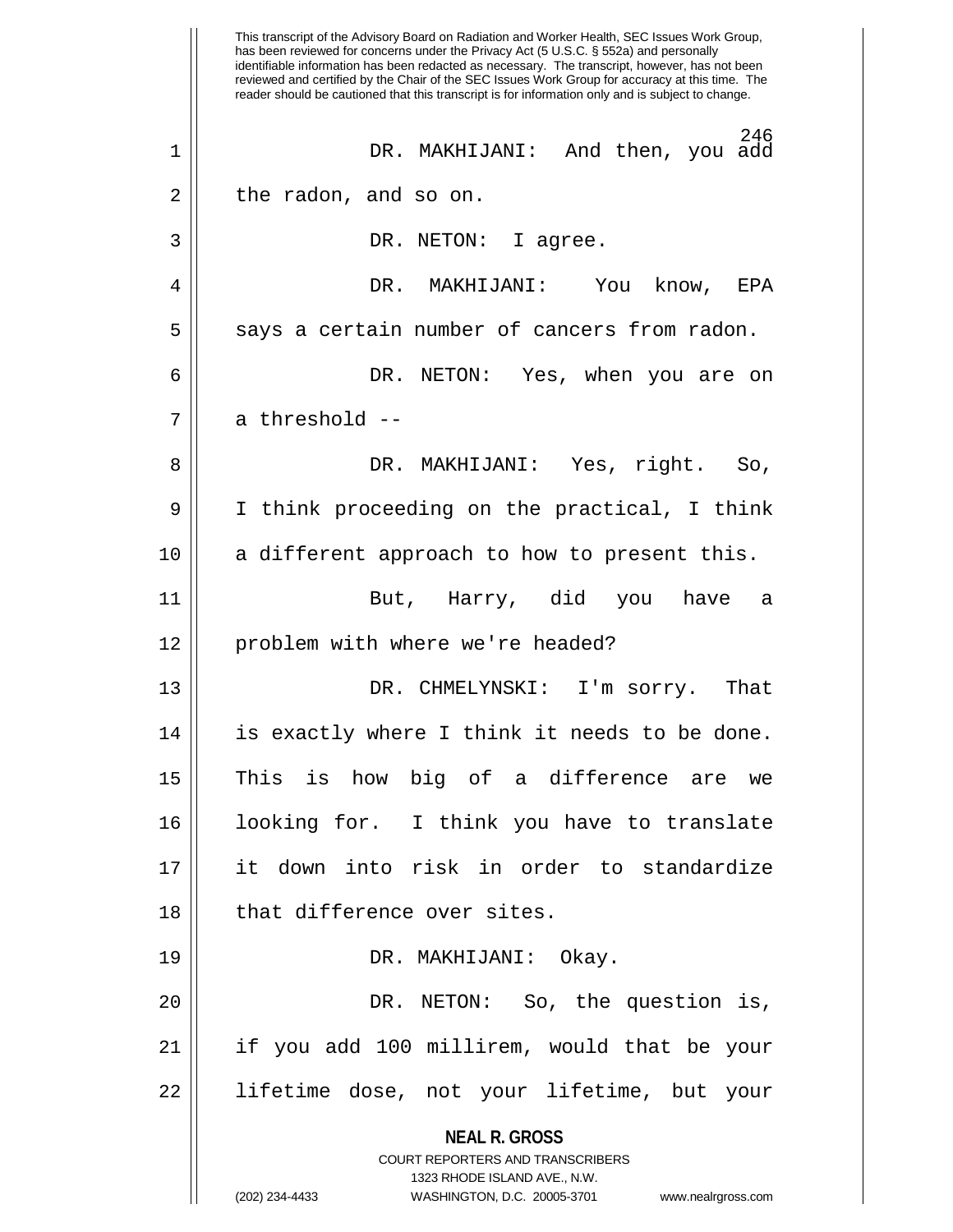**NEAL R. GROSS** COURT REPORTERS AND TRANSCRIBERS 1323 RHODE ISLAND AVE., N.W. (202) 234-4433 WASHINGTON, D.C. 20005-3701 www.nealrgross.com This transcript of the Advisory Board on Radiation and Worker Health, SEC Issues Work Group, has been reviewed for concerns under the Privacy Act (5 U.S.C. § 552a) and personally identifiable information has been redacted as necessary. The transcript, however, has not been reviewed and certified by the Chair of the SEC Issues Work Group for accuracy at this time. The reader should be cautioned that this transcript is for information only and is subject to change. 247 1 worker dose? 2 DR. TAULBEE: I would say 100 3 || millirem in one year, which would be what 4 point in relation to the cancer where it 5 || would have maximum effect on the latency, the 6 | latency curve. 7 DR. MAKHIJANI: Some homework 8 || could be done. 9 DR. NETON: Yes. Yes, you don't 10 want to add 100 millirem the year before 11 everybody got their cancer because it is 12 || going to be zero effect. 13 DR. TAULBEE: Yes, do it the 14 || first day of employment. 15 || DR. NETON: Yes. 16 DR. TAULBEE: I mean, the only 17 one that is going to decrease is the 18 || leukemia, and that one you would have to try 19 to figure out. 20 DR. NETON: Well, we would have 21 | to outline the parameters. 22 CHAIRMAN MELIUS: Yes, we don't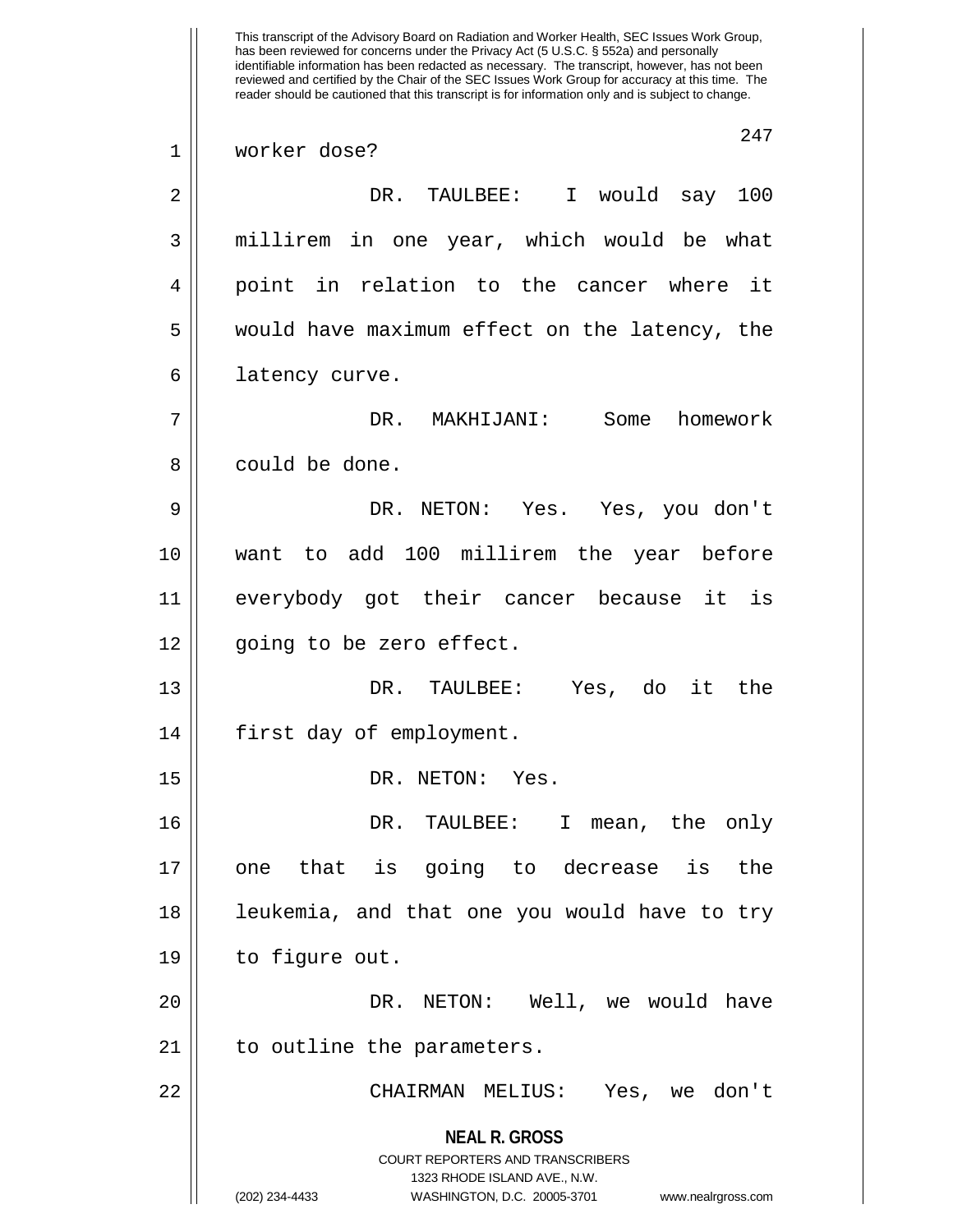**NEAL R. GROSS** COURT REPORTERS AND TRANSCRIBERS 1323 RHODE ISLAND AVE., N.W. (202) 234-4433 WASHINGTON, D.C. 20005-3701 www.nealrgross.com This transcript of the Advisory Board on Radiation and Worker Health, SEC Issues Work Group, has been reviewed for concerns under the Privacy Act (5 U.S.C. § 552a) and personally identifiable information has been redacted as necessary. The transcript, however, has not been reviewed and certified by the Chair of the SEC Issues Work Group for accuracy at this time. The reader should be cautioned that this transcript is for information only and is subject to change. 248 1 want something just very extreme, I think. 2 MR. LaBONE: Well, I think you 3 || should really carefully think very hard about 4 how you are going to do it, and then do it. 5 Don't play with it and iterate until you get  $6 \parallel$  the answer you want. 7 (Laughter.) 8 || I mean, don't tinker, you know. 9 CHAIRMAN MELIUS: Design the  $10 \parallel$  study. 11 || DR. NETON: Design the experiment 12 upfront. I totally agree with you. 13 MR. LaBONE: Yes. 14 DR. NETON: You have to define 15 your parameters. I am not saying that we 16 || know and then move it around. 17 || MR. LaBONE: Okay. 18 MR. KATZ: But you could have 19 several starting points in mind and could 20 || test them all. I mean, you could have more 21 || than one in mind, construct in mind, and test  $22 \parallel$  it.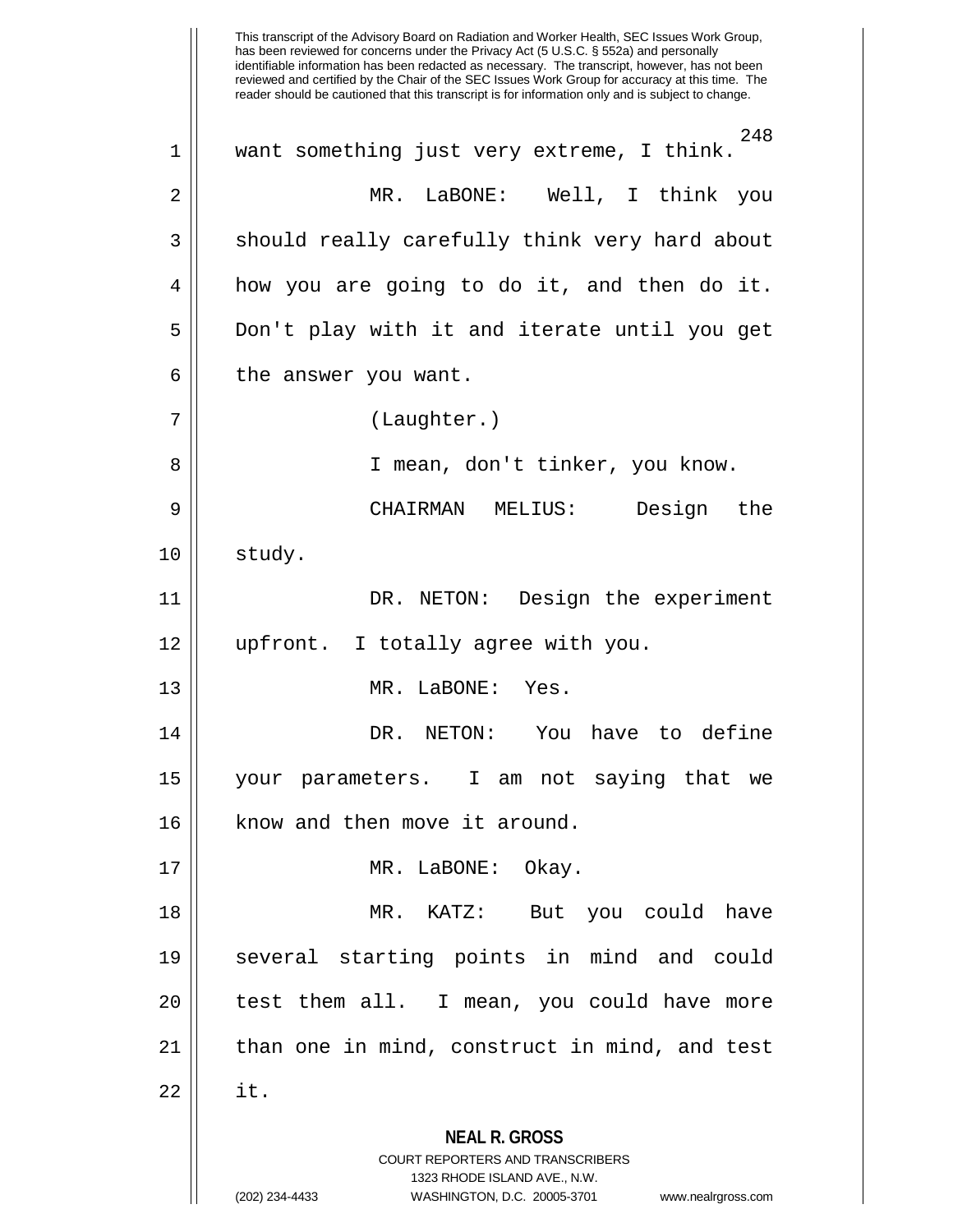**NEAL R. GROSS** COURT REPORTERS AND TRANSCRIBERS 1323 RHODE ISLAND AVE., N.W. (202) 234-4433 WASHINGTON, D.C. 20005-3701 www.nealrgross.com has been reviewed for concerns under the Privacy Act (5 U.S.C. § 552a) and personally identifiable information has been redacted as necessary. The transcript, however, has not been reviewed and certified by the Chair of the SEC Issues Work Group for accuracy at this time. The reader should be cautioned that this transcript is for information only and is subject to change. 249 1 DR. NETON: Yes. Well, I think 2 we would have to develop a test plan, and 3 || then maybe even get it vetted to some degree 4 || with others, just so we aren't accused of 5 doing exactly that, like rigging the  $6 \parallel$  experiment or whatever you want to call it. 7 MR. LaBONE: Well, again, you get 8 your training data set and then your test  $9 \parallel$  set. So, you can play with the training set  $10$  || and then --11 DR. NETON: But can we do a power 12 | calculation? 13 (Laughter.) 14 CHAIRMAN MELIUS: I mean, you are 15 going to be collecting more dose 16 | reconstruction. 17 DR. NETON: We can always get 18 more, right? Well, I'm game for doing this 19 | experiment. 20 || MR. LaBONE: In the game plan, 21 | are you game? 22 DR. NETON: Yes, I haven't heard

This transcript of the Advisory Board on Radiation and Worker Health, SEC Issues Work Group,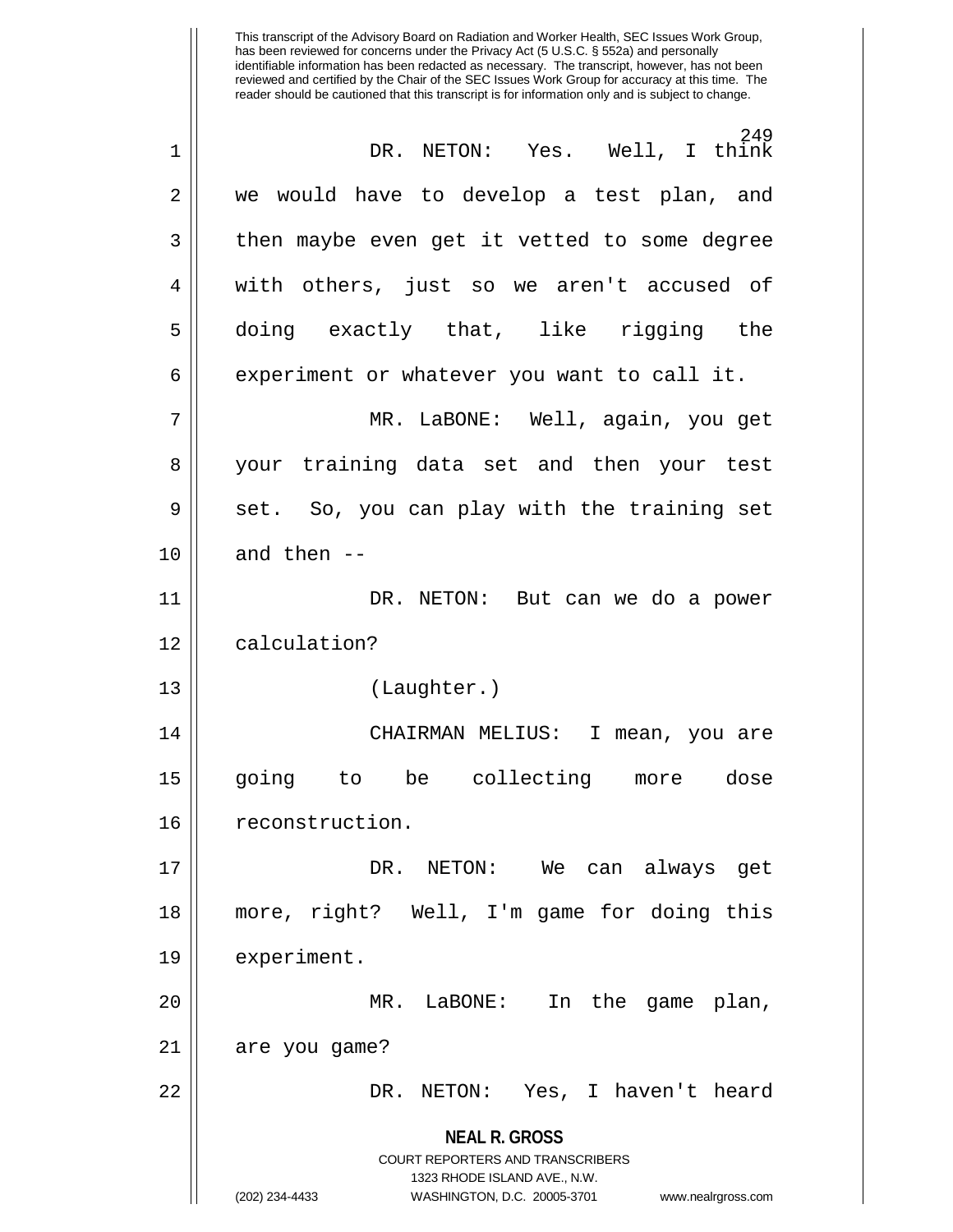**NEAL R. GROSS** COURT REPORTERS AND TRANSCRIBERS 1323 RHODE ISLAND AVE., N.W. (202) 234-4433 WASHINGTON, D.C. 20005-3701 www.nealrgross.com This transcript of the Advisory Board on Radiation and Worker Health, SEC Issues Work Group, has been reviewed for concerns under the Privacy Act (5 U.S.C. § 552a) and personally identifiable information has been redacted as necessary. The transcript, however, has not been reviewed and certified by the Chair of the SEC Issues Work Group for accuracy at this time. The reader should be cautioned that this transcript is for information only and is subject to change. 250 1 || Stu say anything. 2 MR. HINNEFELD: Oh, well, yes, I 3 mean, if the Work Group wants us to do this 4 || task, we will take it on, recognizing all of  $5 \parallel$  the priorities we face and then the monetary 6 | restrictions. 7 It occurs to me that we are 8 || talking about here a coworker model, right? 9 We are talking about can we build a coworker 10 model, which then will be applied to 11 unmonitored work. 12 DR. NETON: No, no, no. 13 MR. HINNEFELD: No, that's not 14 || what we're talking, not this exercise. 15 DR. NETON: Oh, yes. Yes. 16 MR. HINNEFELD: I am talking 17 about our broad discussion. 18 || DR. NETON: Yes. 19 MR. HINNEFELD: Our broad 20 | discussion today was, can we acceptably build 21 a coworker model to apply to unmonitored 22 workers? And in order to do that, we have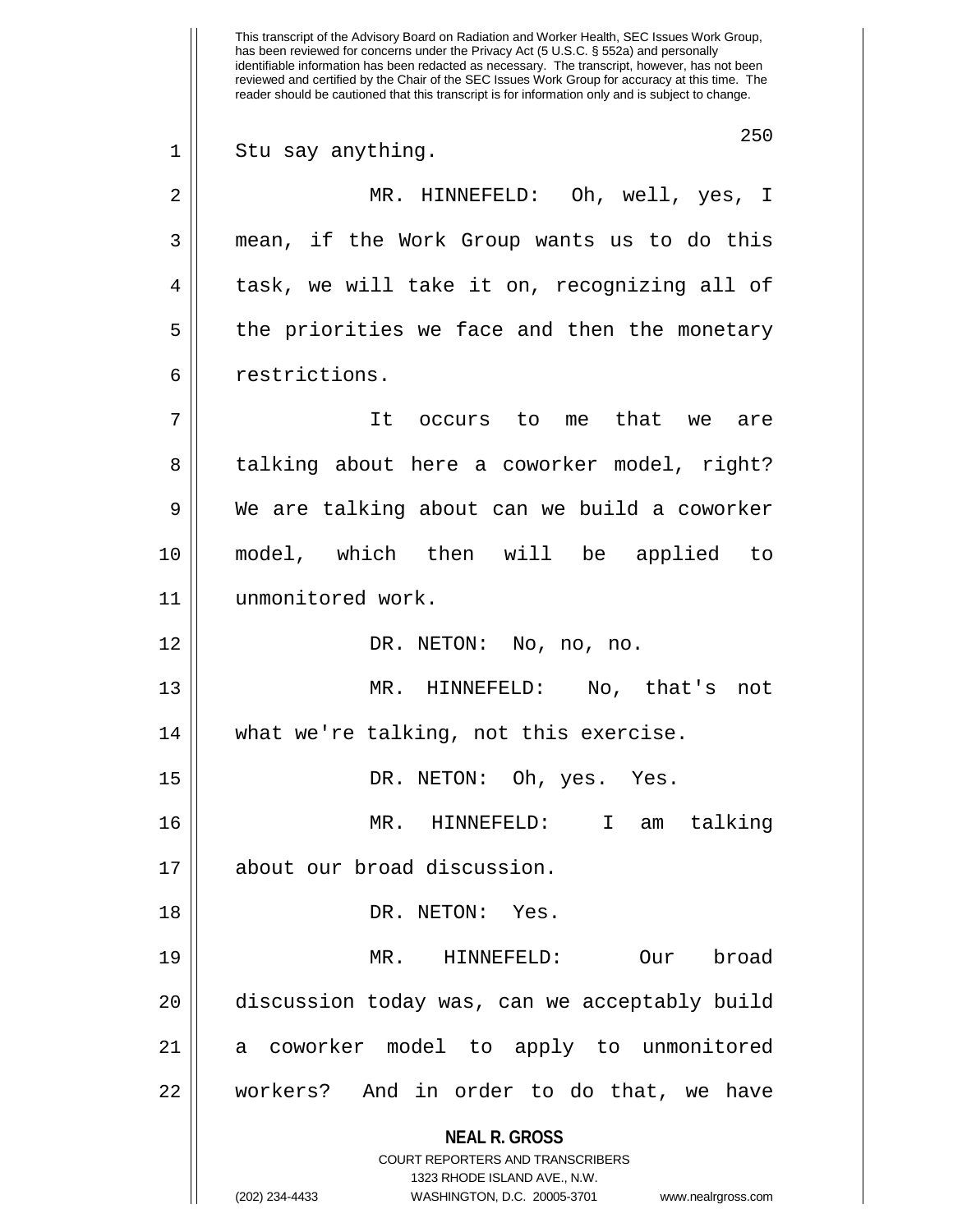**NEAL R. GROSS** COURT REPORTERS AND TRANSCRIBERS 1323 RHODE ISLAND AVE., N.W. (202) 234-4433 WASHINGTON, D.C. 20005-3701 www.nealrgross.com 251 1 || this population of monitored workers, many of 2 | whom are probably completely monitored. 3 So, if we reach the conclusion  $4 \parallel$  that there is not a way to build a coworker 5 || model for those unmonitored employees, the  $6 \parallel$  logical conclusion is that the unmonitored 7 || employees would go in an SEC, while the 8 || monitored employees, who are quite likely the 9 more highly exposed, will go through dose 10 reconstruction. I mean, that is where this 11 decision could lead. 12 MEMBER ROESSLER: And that seems 13 like such an unclear -- 14 MR. HINNEFELD: That is why I 15 | brought it up. 16 MEMBER ROESSLER: When I think  $17 \parallel$  about that, it is just --18 MR. HINNEFELD: How do I go to my 19 Director and say, "So, we have concluded that 20 || there is not a way to build the coworker 21 model. So, these people who were not 22 monitored, we cannot reconstruct their doses.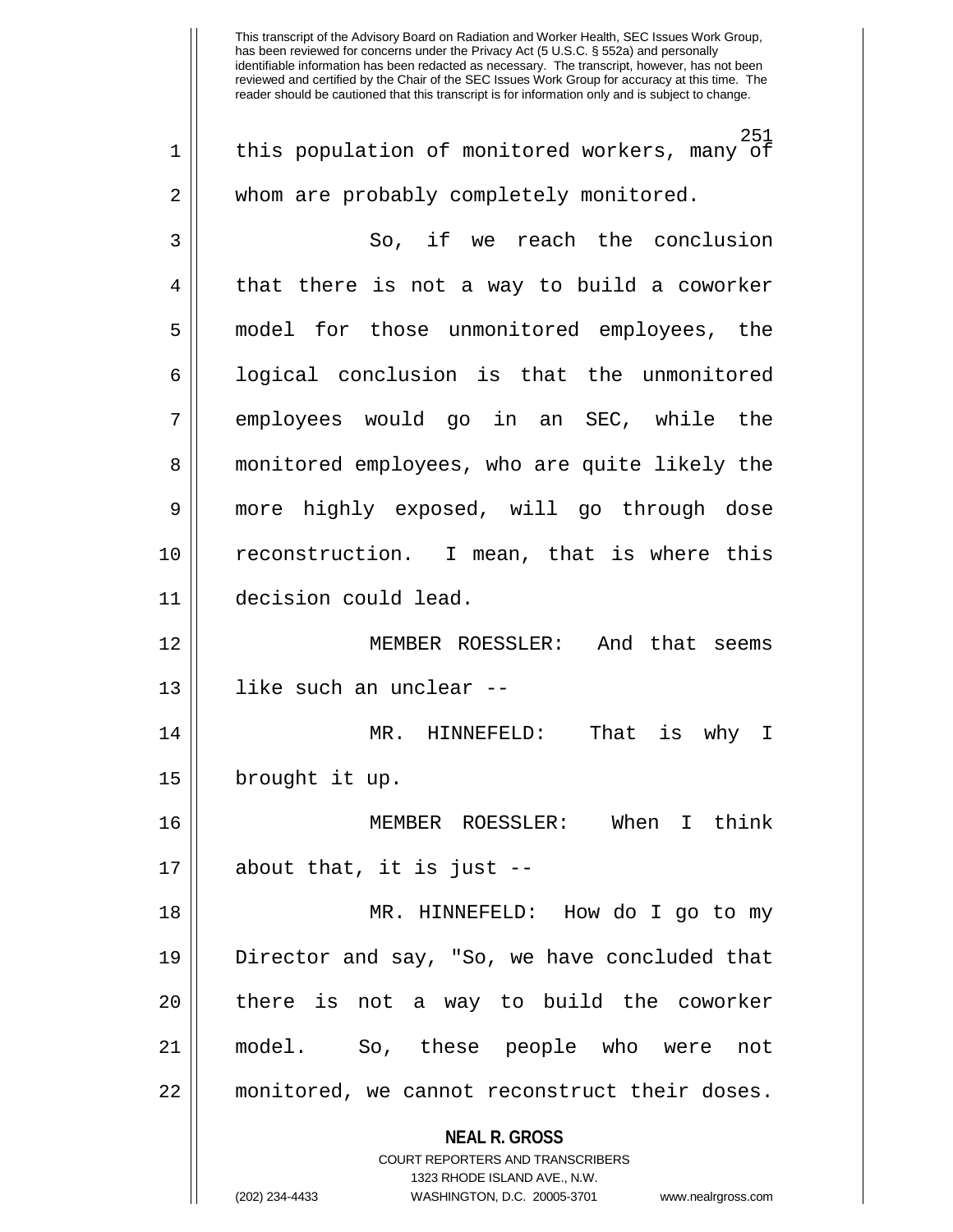**NEAL R. GROSS** COURT REPORTERS AND TRANSCRIBERS 1323 RHODE ISLAND AVE., N.W. (202) 234-4433 WASHINGTON, D.C. 20005-3701 www.nealrgross.com 252 1 And so, we are going to recommend an SEC 2 Class for those. But the people who were 3 completely monitored, we can do those dose 4 || reconstructions. And so, those will have to 5 undergo dose reconstruction"? 6 || So, that is the outcome of  $7 \parallel$  rejecting, of saying there is no way to do a 8 | coworker model. Am I wrong on that? 9 CHAIRMAN MELIUS: Well, I don't 10 think that we're talking about that at this 11 point. 12 MR. HINNEFELD: Okay. 13 CHAIRMAN MELIUS: I don't think 14 || that is even on the table at this point. I 15 || think what is on the table right now is what 16 are the best ways of doing coworker models  $17$  | and how does it have to be done. 18 MR. HINNEFELD: Okay. That's  $19 \parallel$  good. 20 CHAIRMAN MELIUS: And then, how 21 do we deal with stratification and other 22 issues, which, again, may mean that certain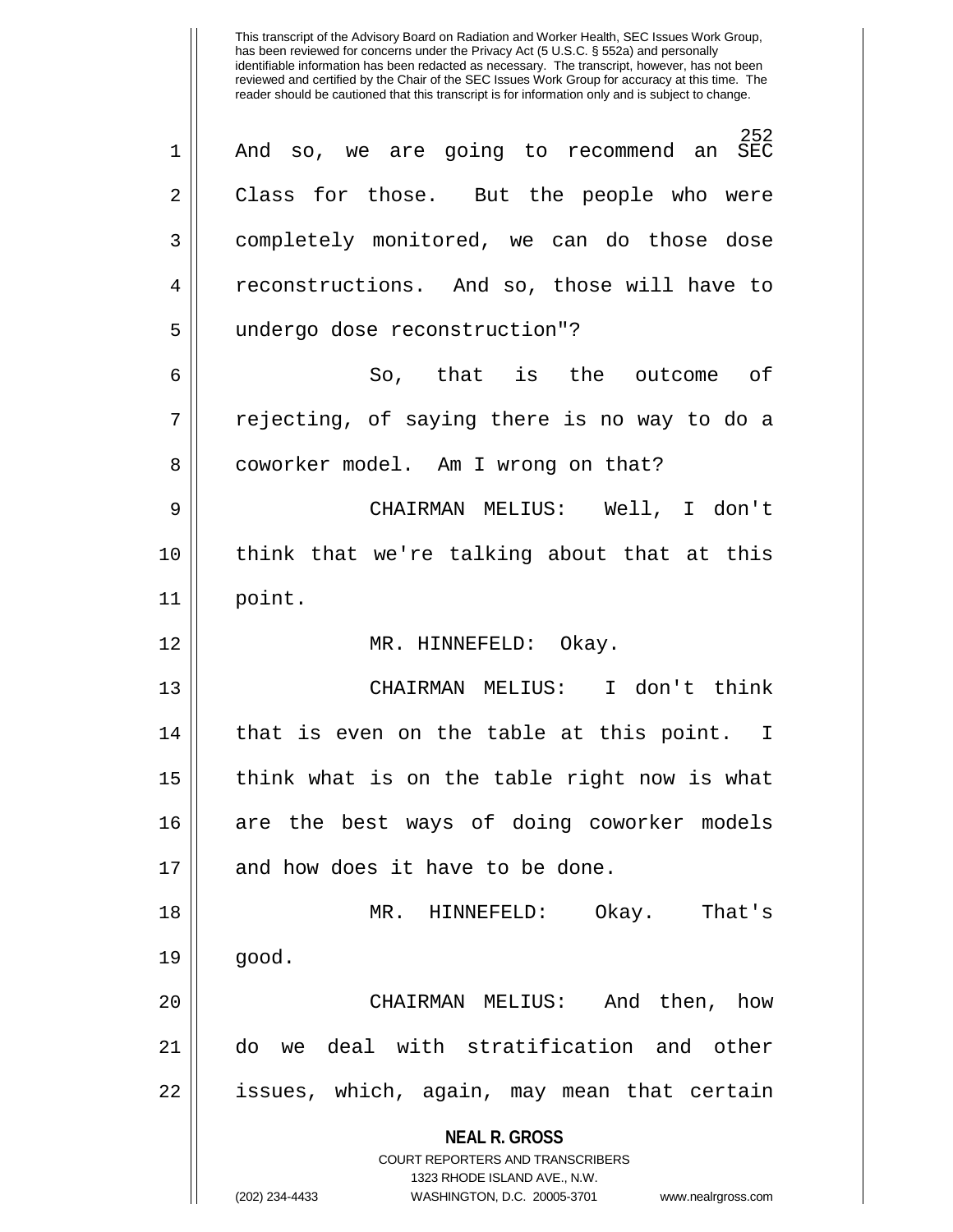**NEAL R. GROSS** COURT REPORTERS AND TRANSCRIBERS 1323 RHODE ISLAND AVE., N.W. (202) 234-4433 WASHINGTON, D.C. 20005-3701 www.nealrgross.com This transcript of the Advisory Board on Radiation and Worker Health, SEC Issues Work Group, has been reviewed for concerns under the Privacy Act (5 U.S.C. § 552a) and personally identifiable information has been redacted as necessary. The transcript, however, has not been reviewed and certified by the Chair of the SEC Issues Work Group for accuracy at this time. The reader should be cautioned that this transcript is for information only and is subject to change. 253 1 || strata may not end up -- may end up in the  $2 \parallel$  SEC or something, which is sort of what 3 || happened at Fernald. It may not be because  $4 \parallel$  of the statistical issues. It may be because  $5 \parallel$  of just lack of data, and so forth. 6 But I think we are more 7 likely -- sort of what is the best way of 8 | constructing and evaluating coworker models? 9 MR. HINNEFELD: Okay. 10 CHAIRMAN MELIUS: And I don't  $11$  || think we are at the point to even --12 MR. HINNEFELD: Okay. 13 CHAIRMAN MELIUS: At least I'm 14 not. 15 MR. HINNEFELD: That is just one 16 || thing that worries me when I think about it. 17 CHAIRMAN MELIUS: Yes. 18 MR. HINNEFELD: And then, I 19 always worry when we talk about getting more 20 || data because just resources being what they 21 are, if we can accomplish what we need to 22 || accomplish without -- when I say getting more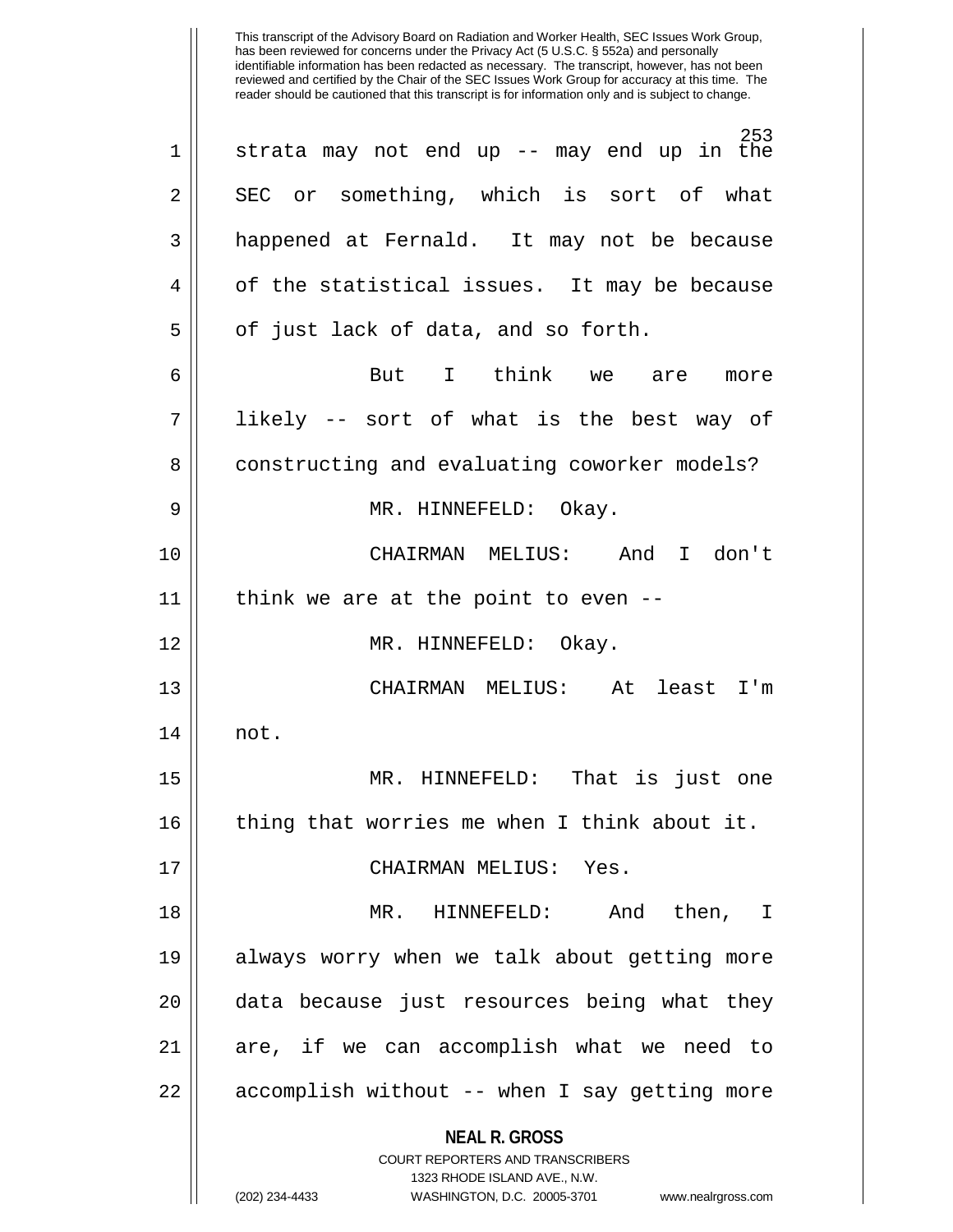**NEAL R. GROSS** COURT REPORTERS AND TRANSCRIBERS 1323 RHODE ISLAND AVE., N.W.  $254$ <br>the 1 || data, I mean going and capturing all 2 monitoring data which we then have to code 3 and go enter and build our database from 4 additional data. That is almost always a  $5 \parallel$  long effort, and that almost always gives me 6 pause. 7 CHAIRMAN MELIUS: But I think 8 || this is also a way of evaluating how 9 || much -- do you need more data? How much more 10 do you need? 11 MR. HINNEFELD: How much more do 12 you need? 13 CHAIRMAN MELIUS: And then, you 14 are going to be able to say that is going to  $15$  cost "X". Is that feasible or not feasible? 16 MR. HINNEFELD: I don't have any 17 objection to the course of action that we are 18 embarking on. That is not what I am worried 19 about. What I am worried about is ultimately 20 || some of the things I heard discussed today. 21 CHAIRMAN MELIUS: Yes, and I  $22$  || think that's sort of the resource issue. I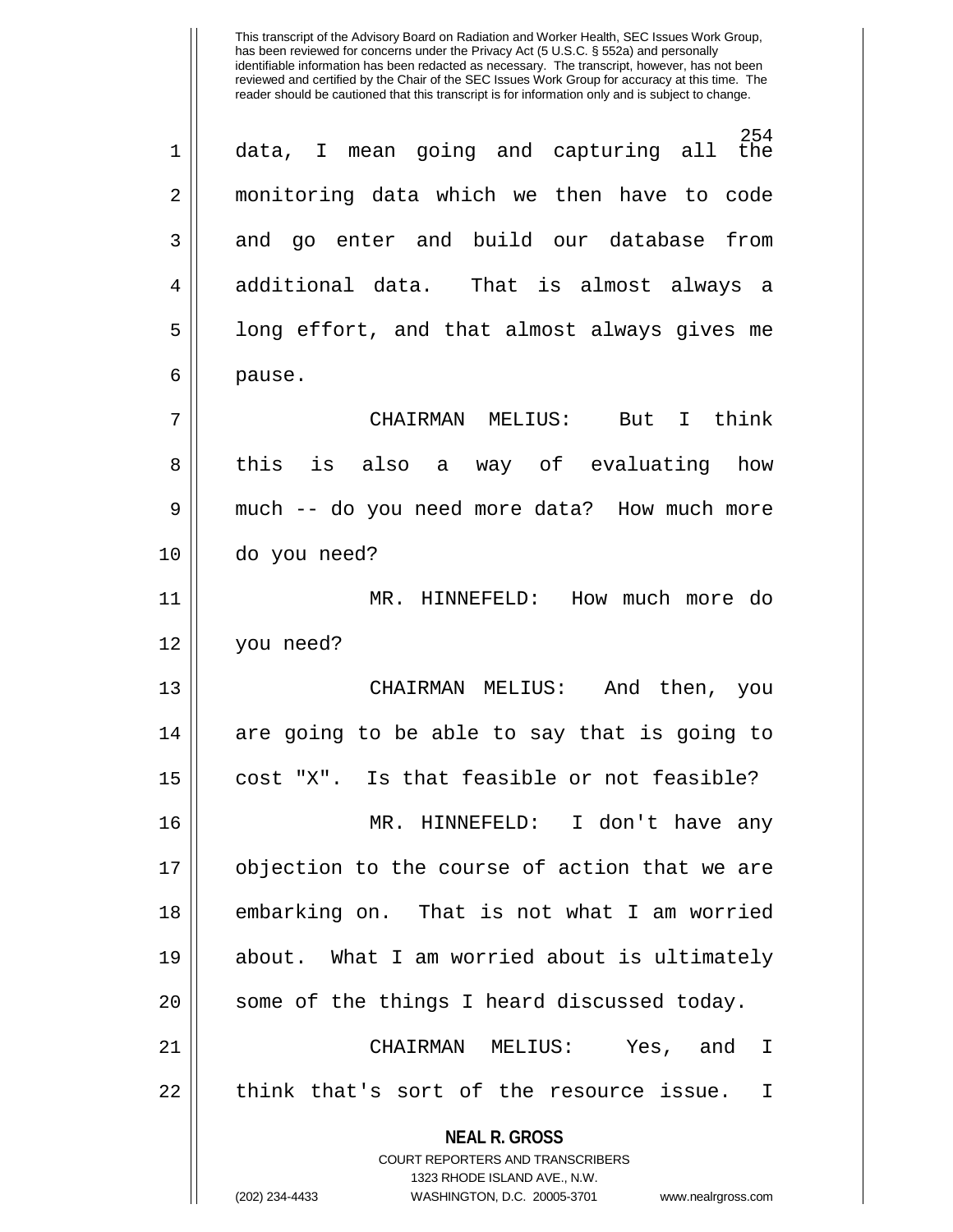255<br>than 1 think it is sort of better than 2 putting -- unless we have a good way of  $3 \parallel$  evaluating these models, then we are going to 4 || be in the situation where the Board and NIOSH 5 | may disagree.

6 And then, the letter is going to 7 be what I described. It is going to be 8 || saying, you know, NIOSH has sufficient data; 9 there is sufficient data to do dose 10 reconstruction, but NIOSH doesn't want to get  $11$   $\parallel$  it. 12 || MR. HINNEFELD: Go get it, yes. 13 CHAIRMAN MELIUS: Or can't afford 14 it, or whatever, something like that. I

15 don't think that is where we want to be.

16 MR. HINNEFELD: Yes.

17 CHAIRMAN MELIUS: I mean, it is 18 in some sense a practical outcome of what is 19 going on.

20 || The Movie are not going to have a 21 good -- "Well, how much more data?" How are 22 || you going to say it? Well, you are going to

> **NEAL R. GROSS** COURT REPORTERS AND TRANSCRIBERS

> > 1323 RHODE ISLAND AVE., N.W.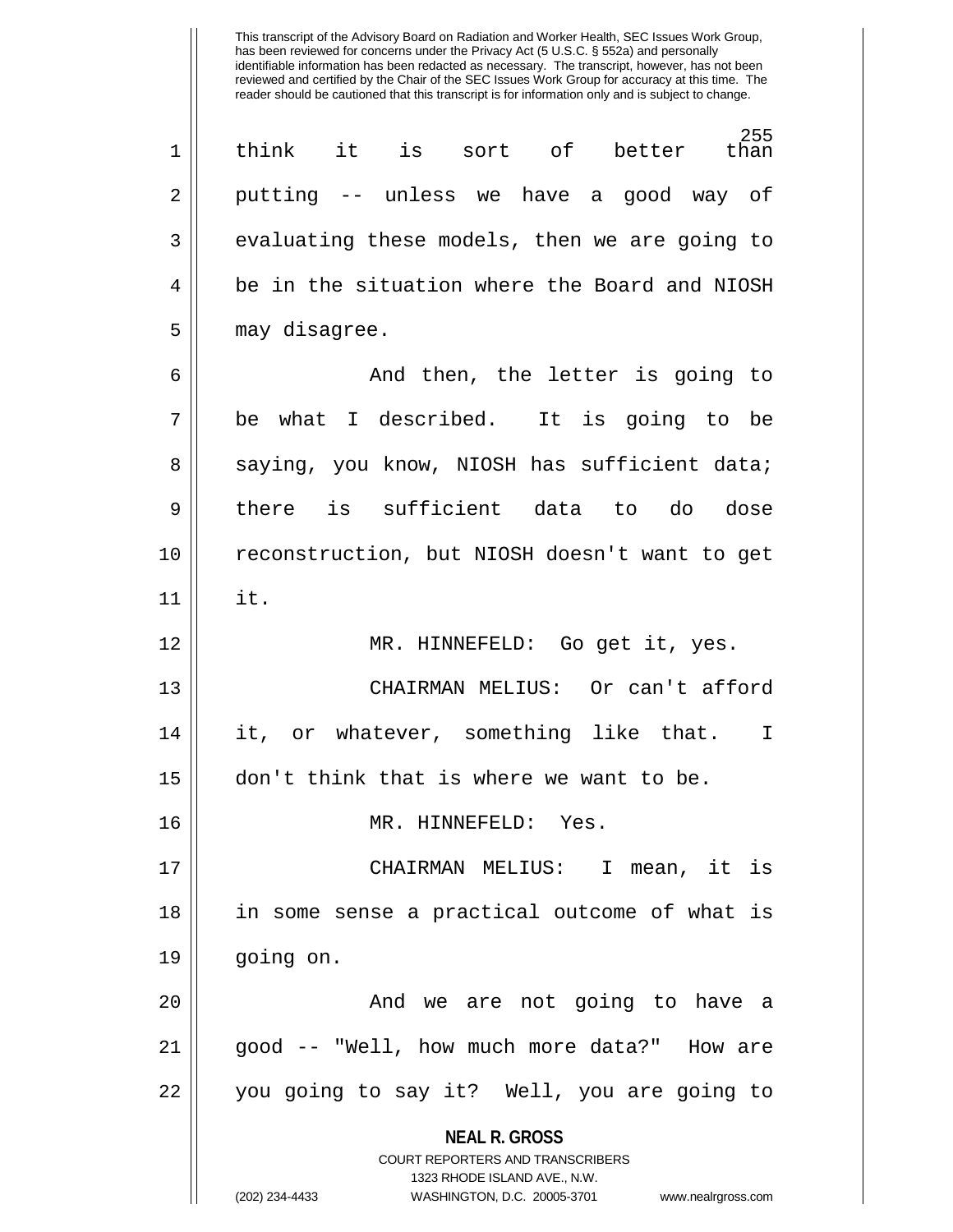**NEAL R. GROSS** COURT REPORTERS AND TRANSCRIBERS 1323 RHODE ISLAND AVE., N.W. (202) 234-4433 WASHINGTON, D.C. 20005-3701 www.nealrgross.com This transcript of the Advisory Board on Radiation and Worker Health, SEC Issues Work Group, has been reviewed for concerns under the Privacy Act (5 U.S.C. § 552a) and personally identifiable information has been redacted as necessary. The transcript, however, has not been reviewed and certified by the Chair of the SEC Issues Work Group for accuracy at this time. The reader should be cautioned that this transcript is for information only and is subject to change. 256 1 go talk to John, and is it going to cost a 2 million or \$50,000 or -- 3 MR. HINNEFELD: Yes. 4 CHAIRMAN MELIUS: -- a billion, 5 | or whatever? 6 I think the issue we need to be 7 careful with here is just sort of the 8 communications issue in terms of how we 9 describe what this is doing. 10 || But what I would hope is that it 11 is something you can do relatively quickly, 12 || and then say we would have a Work Group call 13 to discuss it. I am not even going to try to 14 || pin you down to a timeframe right now. 15 DR. NETON: Yes, I have no idea. 16 It is going to require some programming 17 efforts on our part. When I always speak 18 with programmers, I get yelled at. 19 (Laughter.) 20 CHAIRMAN MELIUS: But I would 21 hope we could do it relatively quickly 22 || because I don't think we need to spend,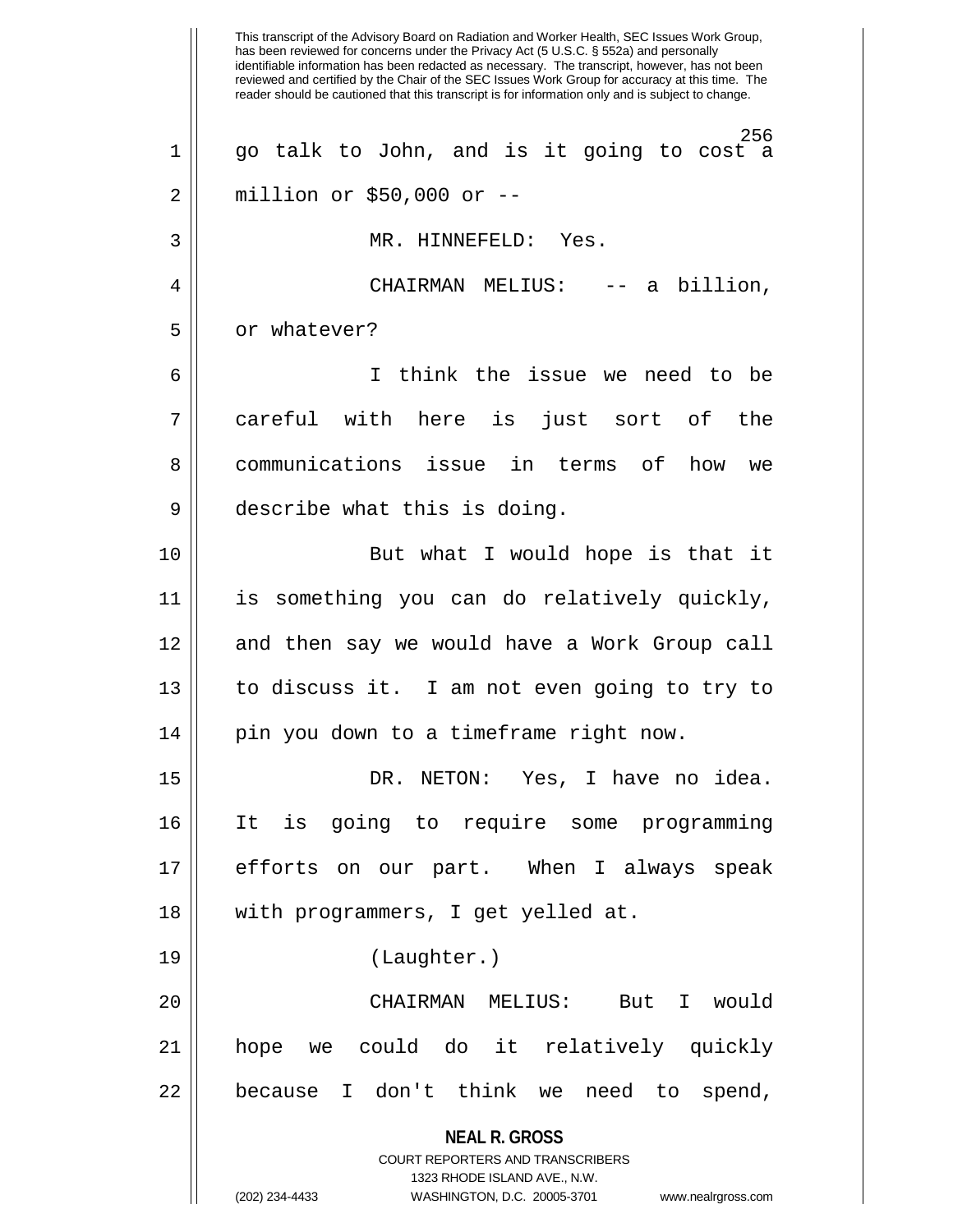**NEAL R. GROSS** COURT REPORTERS AND TRANSCRIBERS 1323 RHODE ISLAND AVE., N.W. 257  $1 \parallel$  should be spending a lot of resources on it, 2 || because I don't think we are trying to be  $3 \parallel$  that exact or specific, or whatever you want 4 to call it. 5 || MR. HINNEFELD: Are we clear on  $6 \parallel$  the task that we have got coming out of here 7 in terms of using external dose and some 8 existing cases we have, in the like 45-9 || percent range, about that? How many of those 10 || are we going to do? Actually, first, we are 11 going to do it by the sampling method. 12 DR. NETON: Yes, you've got to  $13 \parallel$  plan, yes. 14 MR. HINNEFELD: Design the task. 15 CHAIRMAN MELIUS: Yes, we want to 16 do a technical call, or whatever we want to  $17$  || call that to  $-$ 18 DR. NETON: Everyone might have a 19 different viewpoint there as to what may or 20 || may not be appropriate. I don't know. 21 MR. HINNEFELD: Okay. So, the  $22$  || first thing we need to do is design the task.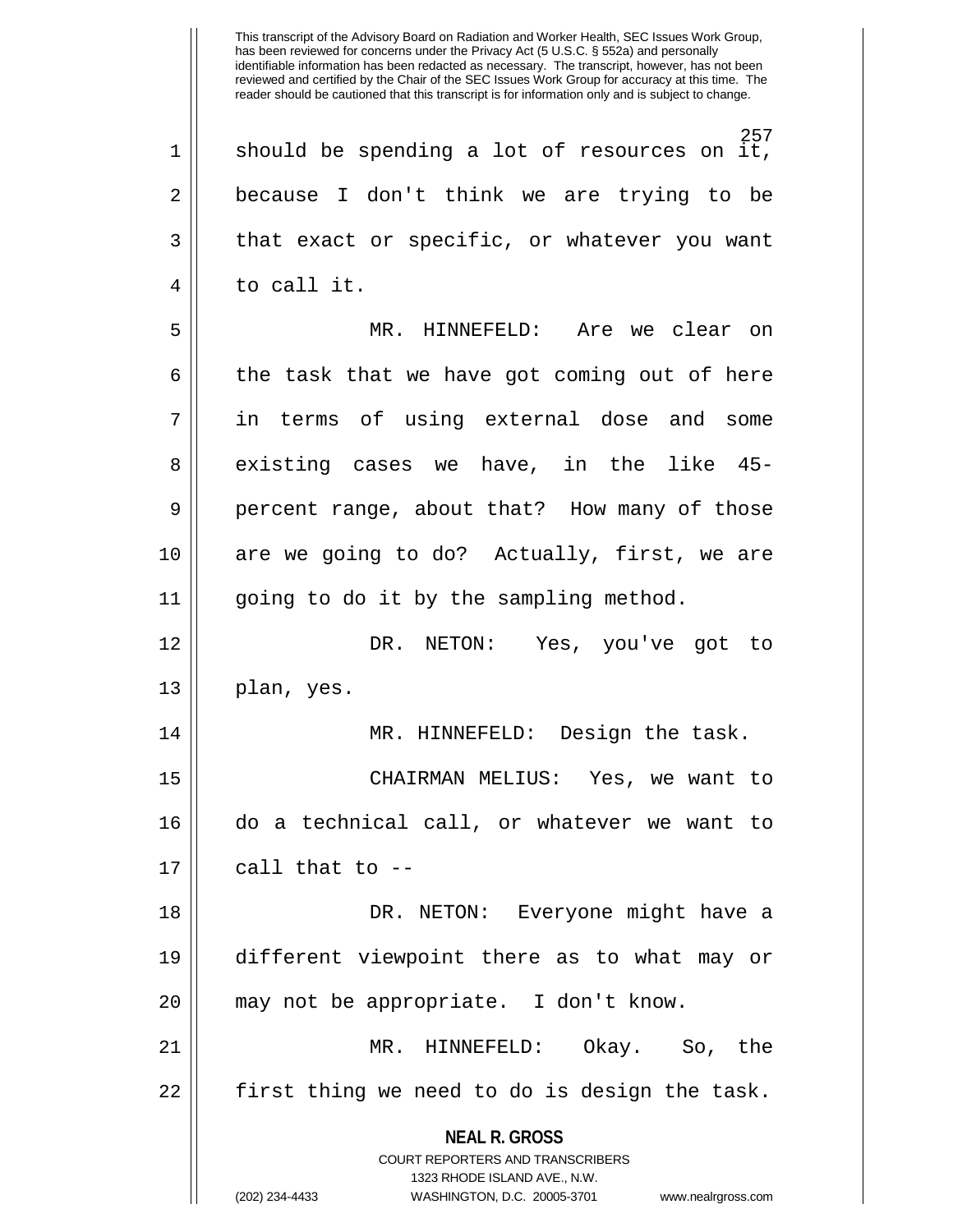**NEAL R. GROSS** COURT REPORTERS AND TRANSCRIBERS 1323 RHODE ISLAND AVE., N.W. (202) 234-4433 WASHINGTON, D.C. 20005-3701 www.nealrgross.com This transcript of the Advisory Board on Radiation and Worker Health, SEC Issues Work Group, has been reviewed for concerns under the Privacy Act (5 U.S.C. § 552a) and personally identifiable information has been redacted as necessary. The transcript, however, has not been reviewed and certified by the Chair of the SEC Issues Work Group for accuracy at this time. The reader should be cautioned that this transcript is for information only and is subject to change. 258 1 || DR. NETON: Right. 2 MR. KATZ: And we may be able to  $3 \parallel$  just circulate that up --4 MR. HINNEFELD: Yes. 5 MR. KATZ: -- and get written 6 | comments back. 7 DR. NETON: Exactly. We can put 8 || it out there. 9 MR. HINNEFELD: Okay. Okay. We  $10$  || should be able to do that relatively quickly. 11 DR. TAULBEE: And if we come up 12 with a value, then your step two would be to 13 || actually for the external do a coworker, 14 || stratify it, and see if we see a difference.  $15$  | That is step two. 16 CHAIRMAN MELIUS: You circulate 17 the plan. You need to implement the plan. 18 We have a call, first of all, to sort of go 19 over it. And then, we can talk about the  $20$  || next steps, which I think are just what Tim 21 is describing. 22 DR. NETON: I was also going to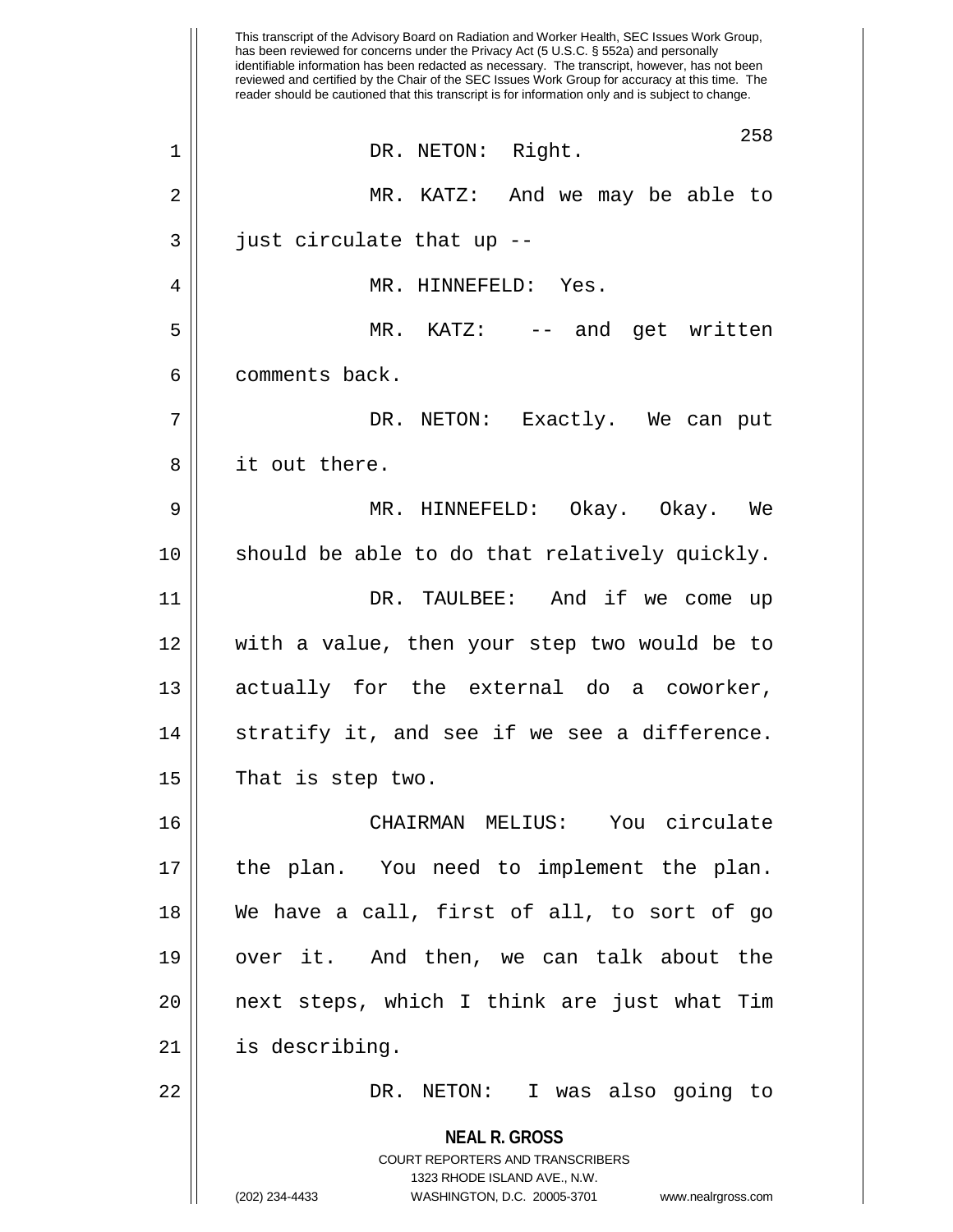| $\mathbf 1$ | 259<br>ask -- I'm a little confused, not confused,                                                                                                              |
|-------------|-----------------------------------------------------------------------------------------------------------------------------------------------------------------|
| 2           | but I am concerned about how this is going to                                                                                                                   |
| 3           | play out. So, we end up with -- let's say,                                                                                                                      |
| 4           | for instance, that the ideal situation is we                                                                                                                    |
| 5           | find no difference or no practical difference                                                                                                                   |
| 6           | at 100 millirem with these test cases. So,                                                                                                                      |
| 7           | then, we are going to use that as our sort of                                                                                                                   |
| 8           | benchmark to compute or evaluate significance                                                                                                                   |
| 9           | of difference between coworker models, right?                                                                                                                   |
| 10          | Stratification? Is that the case?                                                                                                                               |
| 11          | So, let's say in one year, 1976,                                                                                                                                |
| 12          | we have a geometric mean of "X" for all                                                                                                                         |
| 13          | workers and a higher value for construction                                                                                                                     |
| 14          | workers. Do we just compare those and say,                                                                                                                      |
| 15          | is there a 100-millirem difference? I mean,                                                                                                                     |
| 16          | what are we doing here? Are we just doing a                                                                                                                     |
| 17          | statistical analysis?                                                                                                                                           |
| 18          | The test is going to be the same.                                                                                                                               |
| 19          | It is not going to be able to see -- it is                                                                                                                      |
| 20          | not going to have much power because of the                                                                                                                     |
| 21          | numbers, right?                                                                                                                                                 |
| 22          | LaBONE: Yes, but if<br>MR.<br>you                                                                                                                               |
|             | <b>NEAL R. GROSS</b><br>COURT REPORTERS AND TRANSCRIBERS<br>1323 RHODE ISLAND AVE., N.W.<br>(202) 234-4433<br>WASHINGTON, D.C. 20005-3701<br>www.nealrgross.com |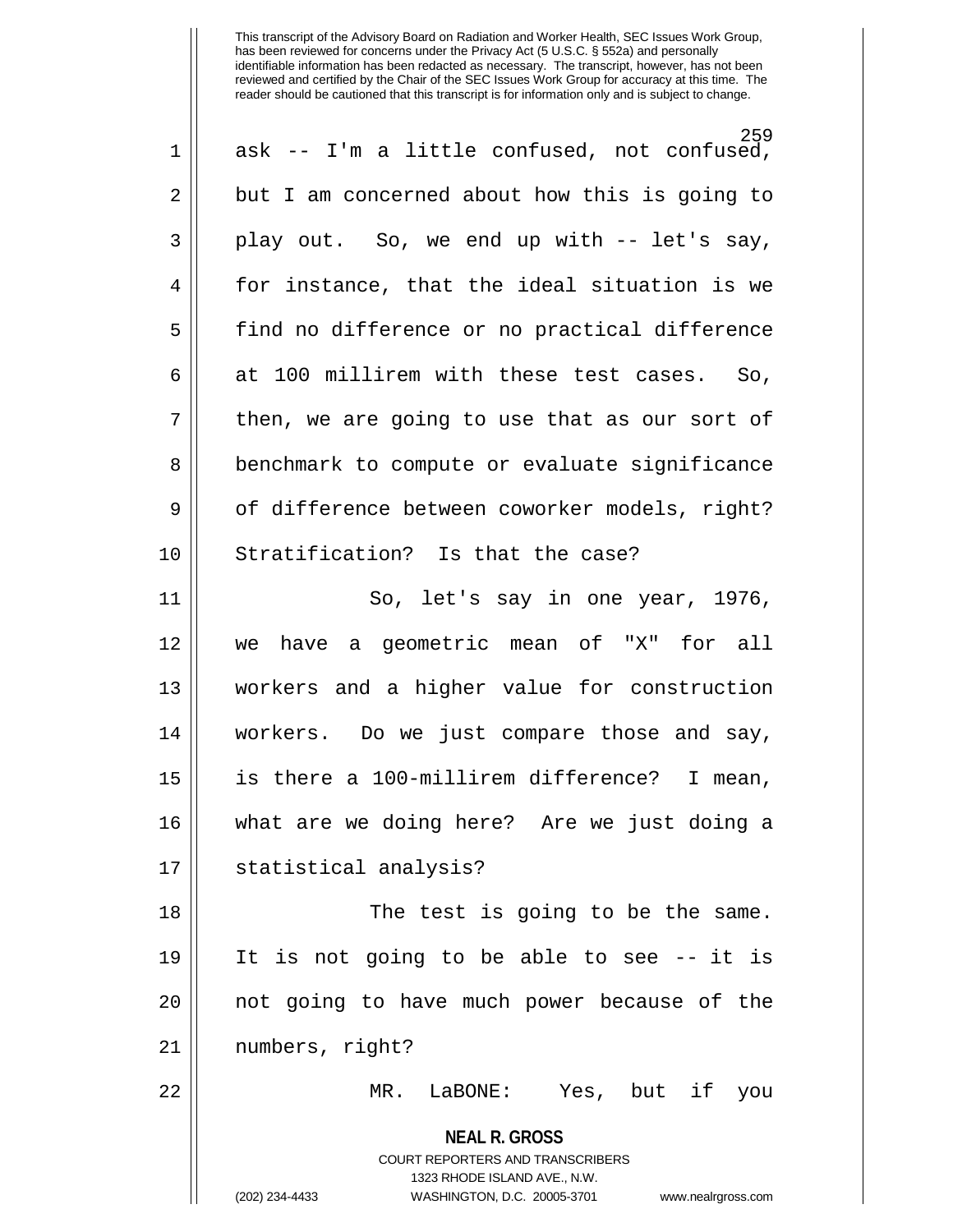**NEAL R. GROSS** COURT REPORTERS AND TRANSCRIBERS 1323 RHODE ISLAND AVE., N.W. (202) 234-4433 WASHINGTON, D.C. 20005-3701 www.nealrgross.com This transcript of the Advisory Board on Radiation and Worker Health, SEC Issues Work Group, has been reviewed for concerns under the Privacy Act (5 U.S.C. § 552a) and personally identifiable information has been redacted as necessary. The transcript, however, has not been reviewed and certified by the Chair of the SEC Issues Work Group for accuracy at this time. The reader should be cautioned that this transcript is for information only and is subject to change. 260 1 || don't have sufficient power, then you fail; 2 || you basically say they're different and you  $3 \parallel$  stratify. So, if you don't see this 4 difference -- 5 DR. NETON: You can't see 100  $6 \parallel$  millirem  $-$ 7 || MR. LaBONE: You would stratify. 8 DR. NETON: -- you're going to 9 || stratify. 10 || MR. LaBONE: If you can. 11 DR. NETON: Well, yes, that's a 12 || pretty low bar. 13 MR. LaBONE: Yes. But you have 14 to get the job exposure matrix, though, or 15 | something like that. 16 DR. NETON: Well, that is the 17 || other, you know, the implementation --18 MR. LaBONE: Yes. 19 DR. NETON: -- is still kind of  $20$  | fuzzy. 21 CHAIRMAN MELIUS: Yes. I mean, 22 || that's why I don't think you take the one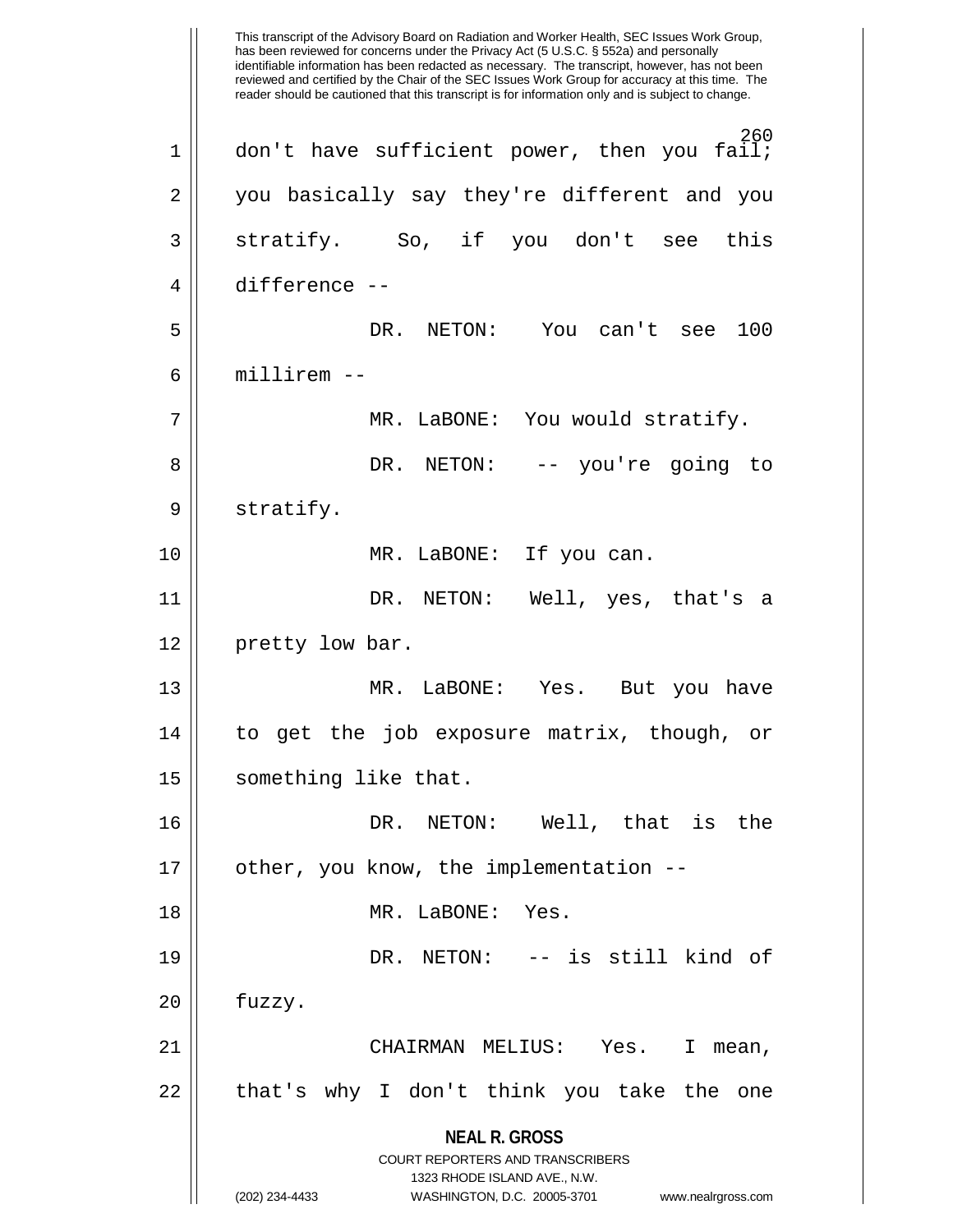This transcript of the Advisory Board on Radiation and Worker Health, SEC Issues Work Group, has been reviewed for concerns under the Privacy Act (5 U.S.C. § 552a) and personally identifiable information has been redacted as necessary. The transcript, however, has not been reviewed and certified by the Chair of the SEC Issues Work Group for accuracy at this time. The reader should be cautioned that this transcript is for information only and is subject to change. 261 1 case that would take the smallest increment 2 to get over the top, and then we pick 3 || something that is more reasonable. 4 MR. KATZ: But how does that say 5 it is a 100 millirem -- how does that relate  $6 \parallel$  to what you were talking about before as what 7 is really a substantial difference? Because

8 when you are modeling, you are dealing with 9 || taking into account all of that uncertainty 10 of the GSD, and so on, how does that relate 11 to that? I'm sorry.

12 DR. NETON: It is more 13 complicated when you start applying this to 14 internal. This is external, and Tom and I 15 were talking. If you can't do it for 16 external, then there is no chance for 17 internal. But, at least if we can agree upon 18 || a value of some type as our target, and who 19 knows, maybe it is more than 100 millirem. I 20 don't know.

21 CHAIRMAN MELIUS: But getting 22 || back to Stu's concern, you know, if we can't

> **NEAL R. GROSS** COURT REPORTERS AND TRANSCRIBERS 1323 RHODE ISLAND AVE., N.W. (202) 234-4433 WASHINGTON, D.C. 20005-3701 www.nealrgross.com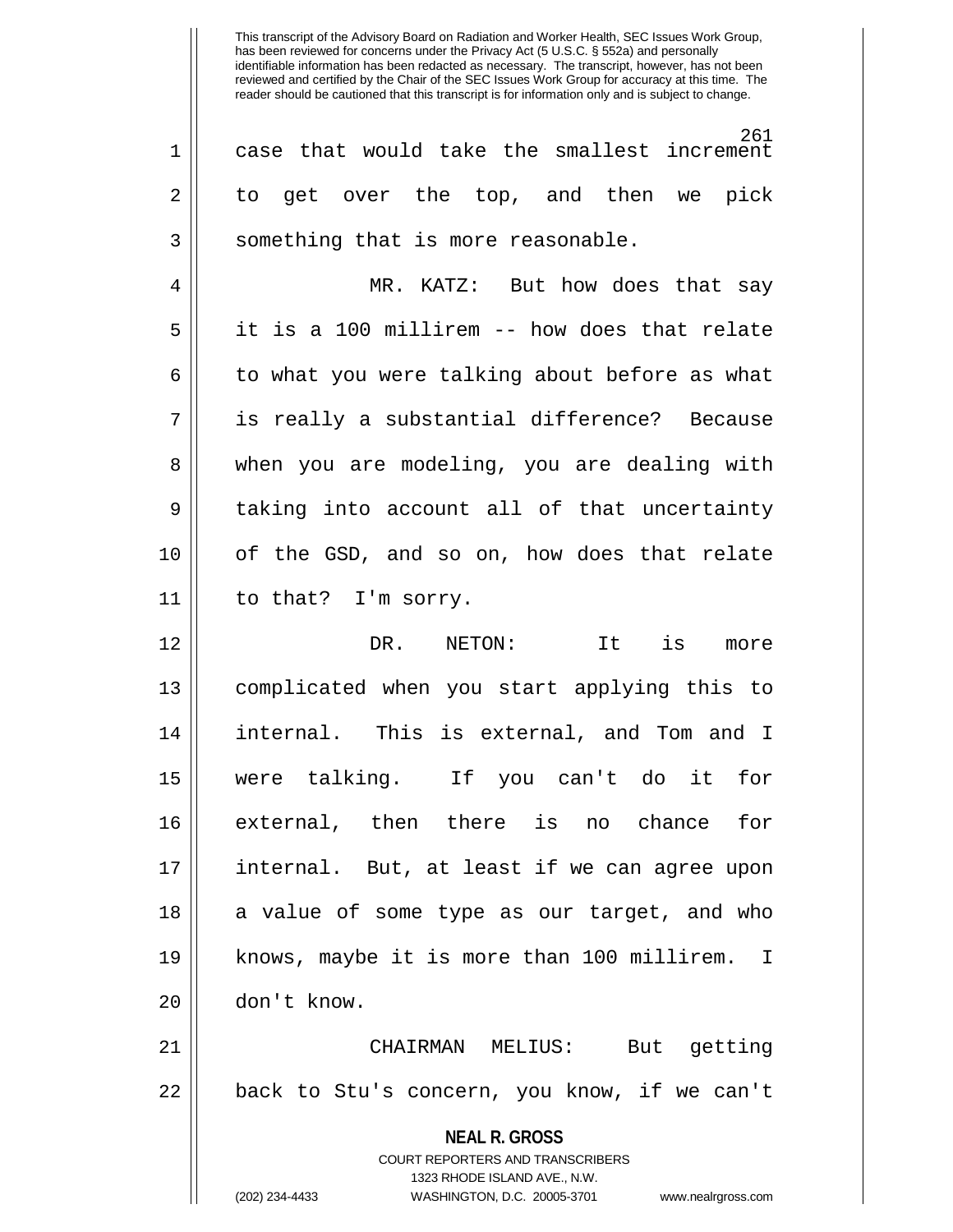**NEAL R. GROSS** COURT REPORTERS AND TRANSCRIBERS 1323 RHODE ISLAND AVE., N.W. (202) 234-4433 WASHINGTON, D.C. 20005-3701 www.nealrgross.com This transcript of the Advisory Board on Radiation and Worker Health, SEC Issues Work Group, has been reviewed for concerns under the Privacy Act (5 U.S.C. § 552a) and personally identifiable information has been redacted as necessary. The transcript, however, has not been reviewed and certified by the Chair of the SEC Issues Work Group for accuracy at this time. The reader should be cautioned that this transcript is for information only and is subject to change. 262 1 do it for external, it doesn't mean we throw  $2 \parallel$  out coworker models. I think it is sort of 3 what is our ability going to be to sort 4 | of -- how do we go about evaluating the 5 || stratification issue? 6 MR. HINNEFELD: I kind of 7 followed that. I kind of followed the 8 discussion. 9 CHAIRMAN MELIUS: Yes. 10 MR. HINNEFELD: So, I kind of 11 || know what we are looking for here. 12 CHAIRMAN MELIUS: Yes. 13 MR. HINNEFELD: I did take  $14$  || statistics, and I do remember half of it. 15 (Laughter.) 16 DR. NETON: All right. This we 17 can do. I think we have got a shot at doing 18 || something here that is of use. 19 CHAIRMAN MELIUS: I have a very 20 || practical question. What's the timeframe for 21 || people getting to the airport? 22 MR. KATZ: We have a range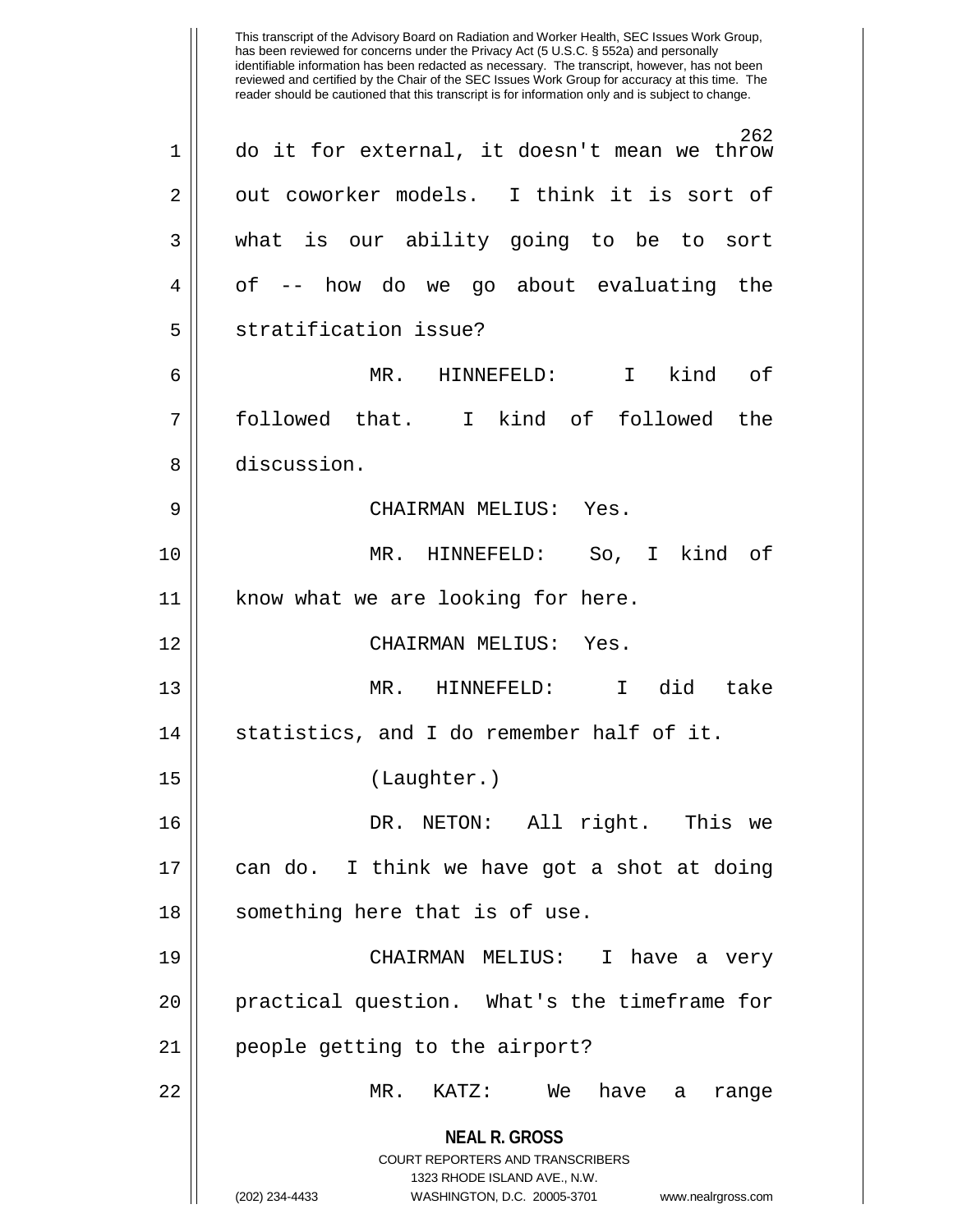**NEAL R. GROSS** COURT REPORTERS AND TRANSCRIBERS 1323 RHODE ISLAND AVE., N.W. (202) 234-4433 WASHINGTON, D.C. 20005-3701 www.nealrgross.com 263  $1 \parallel$  of -- who's our earliest? 2 || MEMBER ROESSLER: You are. 3 MR. KATZ: 6:00. 4 CHAIRMAN MELIUS: What I was 5 || going to propose is we take another 15-minute 6 || break, come back, and spend a little bit of  $7 \parallel$  time, some time, going over sort of what are 8 || some of the other coworker, some of the other 9 issues related to the evaluation of coworker 10 models that we ought to be thinking about. 11 And it would be, again, the idea of coming to 12 || a set of guidelines to how we evaluate. I 13 don't think these would be as sophisticated 14 or statistically-oriented as before. But I  $15$  || think they do weigh into that. 16 And I have put together sort of a 17 list here. I think we can add to it and talk 18 || about that. 19 MR. KATZ: Okay. So, we will 20 || break until 25 after, around there. 21 CHAIRMAN MELIUS: Yes. 22 MR. KATZ: I will put the phone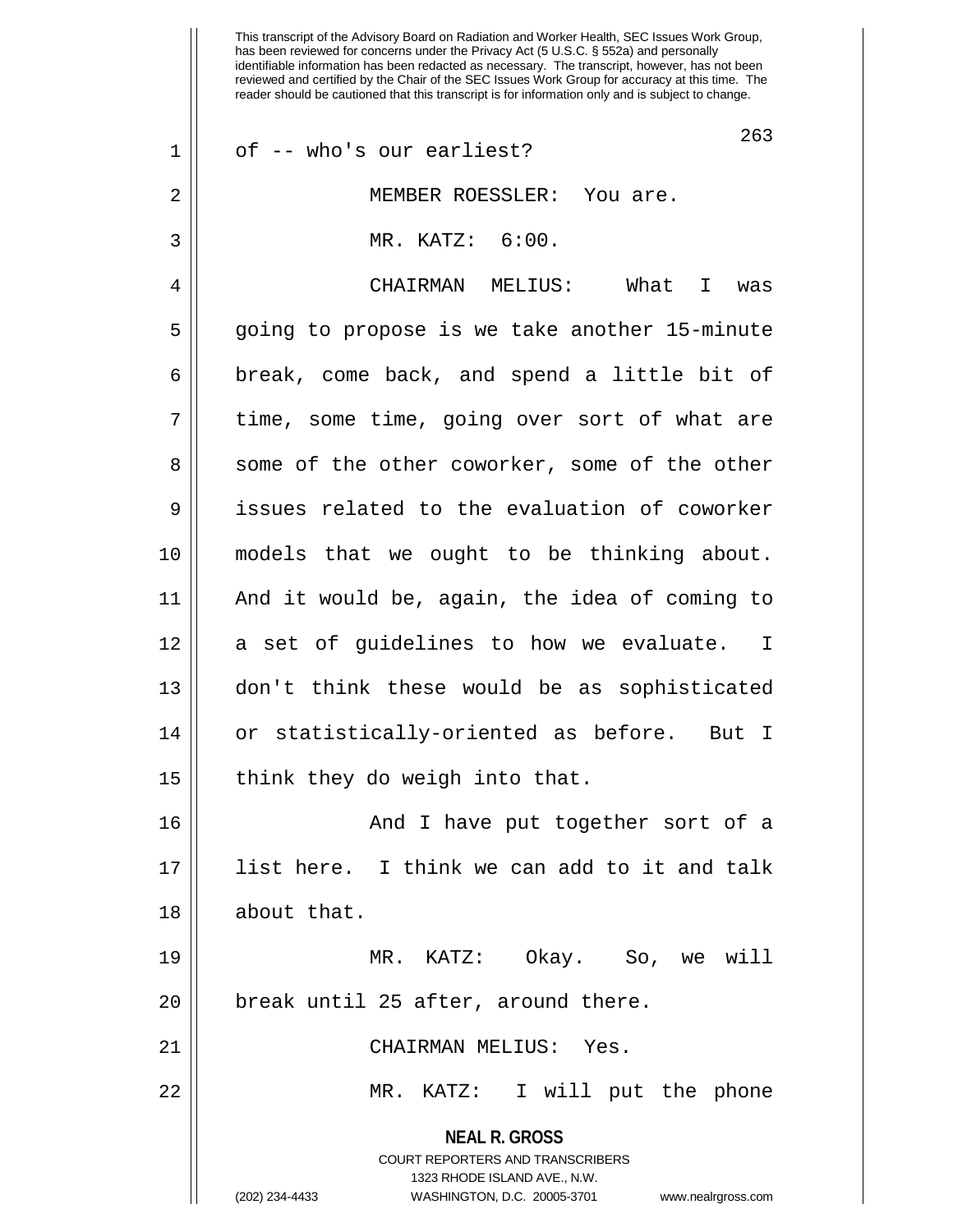|    | This transcript of the Advisory Board on Radiation and Worker Health, SEC Issues Work Group,<br>has been reviewed for concerns under the Privacy Act (5 U.S.C. § 552a) and personally<br>identifiable information has been redacted as necessary. The transcript, however, has not been<br>reviewed and certified by the Chair of the SEC Issues Work Group for accuracy at this time. The<br>reader should be cautioned that this transcript is for information only and is subject to change. |
|----|-------------------------------------------------------------------------------------------------------------------------------------------------------------------------------------------------------------------------------------------------------------------------------------------------------------------------------------------------------------------------------------------------------------------------------------------------------------------------------------------------|
| 1  | 264<br>on mute, and we will back with you soon.                                                                                                                                                                                                                                                                                                                                                                                                                                                 |
| 2  | Thanks.                                                                                                                                                                                                                                                                                                                                                                                                                                                                                         |
| 3  | (Whereupon, the foregoing matter                                                                                                                                                                                                                                                                                                                                                                                                                                                                |
| 4  | went off the record at 2:09 p.m. and went                                                                                                                                                                                                                                                                                                                                                                                                                                                       |
| 5  | back on the record at 2:26 p.m.)                                                                                                                                                                                                                                                                                                                                                                                                                                                                |
| 6  | MR. KATZ: We're back. We're                                                                                                                                                                                                                                                                                                                                                                                                                                                                     |
| 7  | back<br>discuss other matters, related<br>to                                                                                                                                                                                                                                                                                                                                                                                                                                                    |
| 8  | matters.                                                                                                                                                                                                                                                                                                                                                                                                                                                                                        |
| 9  | CHAIRMAN MELIUS:<br>And<br>now that                                                                                                                                                                                                                                                                                                                                                                                                                                                             |
| 10 | gone, what would you like to talk<br>Stu<br>is                                                                                                                                                                                                                                                                                                                                                                                                                                                  |
| 11 | about?                                                                                                                                                                                                                                                                                                                                                                                                                                                                                          |
| 12 | (Laughter.)                                                                                                                                                                                                                                                                                                                                                                                                                                                                                     |
| 13 | So, what I thought would be worth                                                                                                                                                                                                                                                                                                                                                                                                                                                               |
| 14 | spending some time on is sort of what else is                                                                                                                                                                                                                                                                                                                                                                                                                                                   |
| 15 | part of the evaluation of coworker data sets                                                                                                                                                                                                                                                                                                                                                                                                                                                    |
| 16 | should be part of the evaluation<br>of.<br>or                                                                                                                                                                                                                                                                                                                                                                                                                                                   |
| 17 | coworker data sets. And I don't even know if                                                                                                                                                                                                                                                                                                                                                                                                                                                    |
| 18 | there is any sort of technical document on                                                                                                                                                                                                                                                                                                                                                                                                                                                      |
| 19 | this or not. I know it is not what 53 was                                                                                                                                                                                                                                                                                                                                                                                                                                                       |
| 20 | intended for, though I think you ended up                                                                                                                                                                                                                                                                                                                                                                                                                                                       |
| 21 | touching on it, and certainly in the back-                                                                                                                                                                                                                                                                                                                                                                                                                                                      |
|    |                                                                                                                                                                                                                                                                                                                                                                                                                                                                                                 |
| 22 | and-forth with SC&A and sort of what we have                                                                                                                                                                                                                                                                                                                                                                                                                                                    |
|    | <b>NEAL R. GROSS</b>                                                                                                                                                                                                                                                                                                                                                                                                                                                                            |
|    | <b>COURT REPORTERS AND TRANSCRIBERS</b><br>1323 RHODE ISLAND AVE., N.W.                                                                                                                                                                                                                                                                                                                                                                                                                         |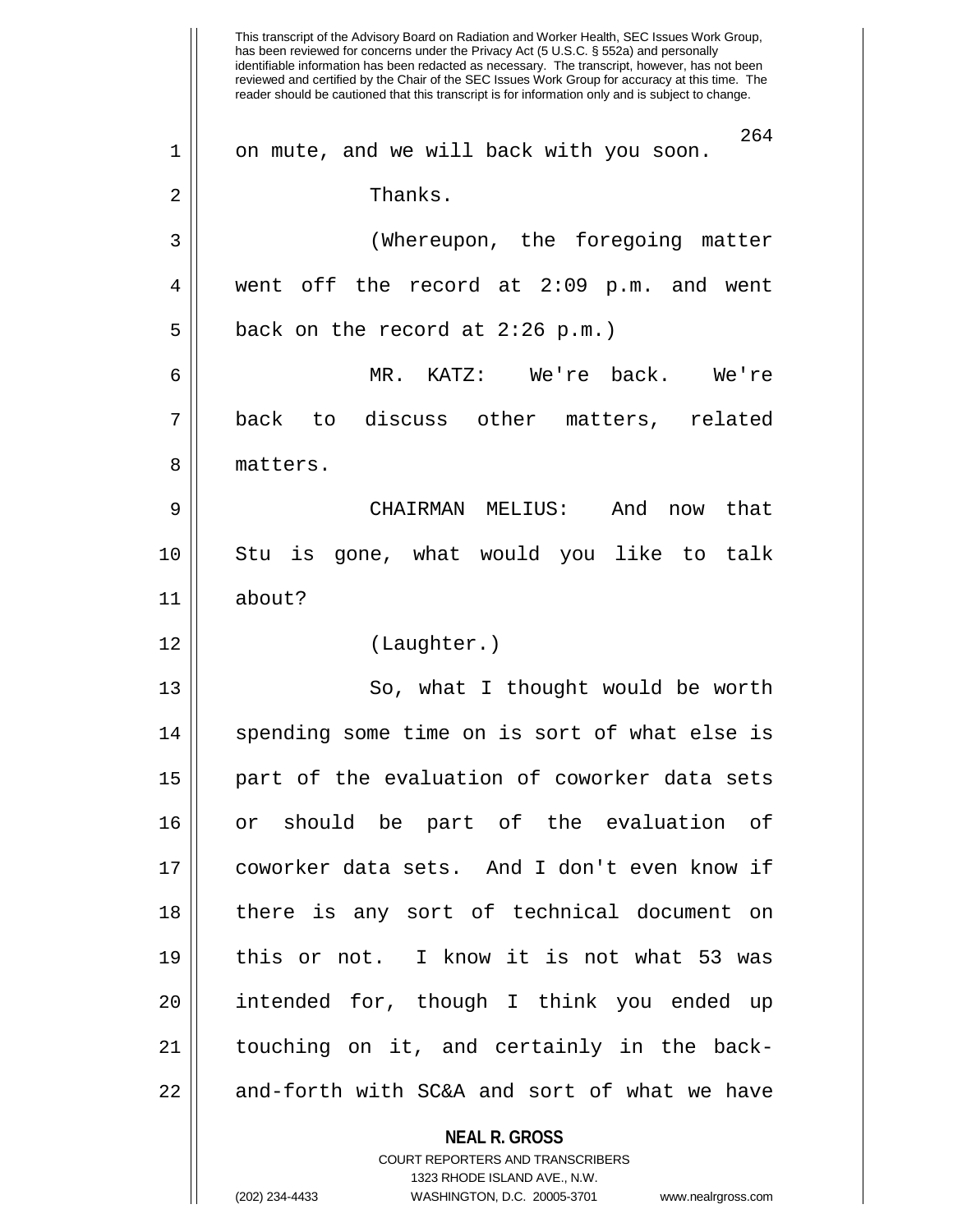**NEAL R. GROSS** COURT REPORTERS AND TRANSCRIBERS 1323 RHODE ISLAND AVE., N.W. (202) 234-4433 WASHINGTON, D.C. 20005-3701 www.nealrgross.com This transcript of the Advisory Board on Radiation and Worker Health, SEC Issues Work Group, has been reviewed for concerns under the Privacy Act (5 U.S.C. § 552a) and personally identifiable information has been redacted as necessary. The transcript, however, has not been reviewed and certified by the Chair of the SEC Issues Work Group for accuracy at this time. The reader should be cautioned that this transcript is for information only and is subject to change. 265 1 || talked about even here today with it. 2 And then, there is also sort of a  $3 \parallel$  side issue -- maybe we can get that out of  $4 \parallel$  the way first -- which is related, but that 5 is the multiple sampling problem, OPOS, I  $6 \parallel$  guess, as opposed to opus. 7 | (Laughter.) 8 And what I was thinking of doing,  $9 \parallel$  suggesting for that is triaging that to the 10 Savannah River discussion. Because aren't 11 you going to be -- hopefully, there is a Work 12 Group on Savannah River. Is that scheduled 13 yet? 14 MR. KATZ: Not scheduled yet, no. 15 It is not scheduled yet. 16 CHAIRMAN MELIUS: Okay. 17 MR. KATZ: We will need one this  $18 \parallel$  fall. 19 CHAIRMAN MELIUS: Is it better to  $20$  || do that in the context of  $-$ - because you have  $21$  | raised some other --22 DR. NETON: I think there is some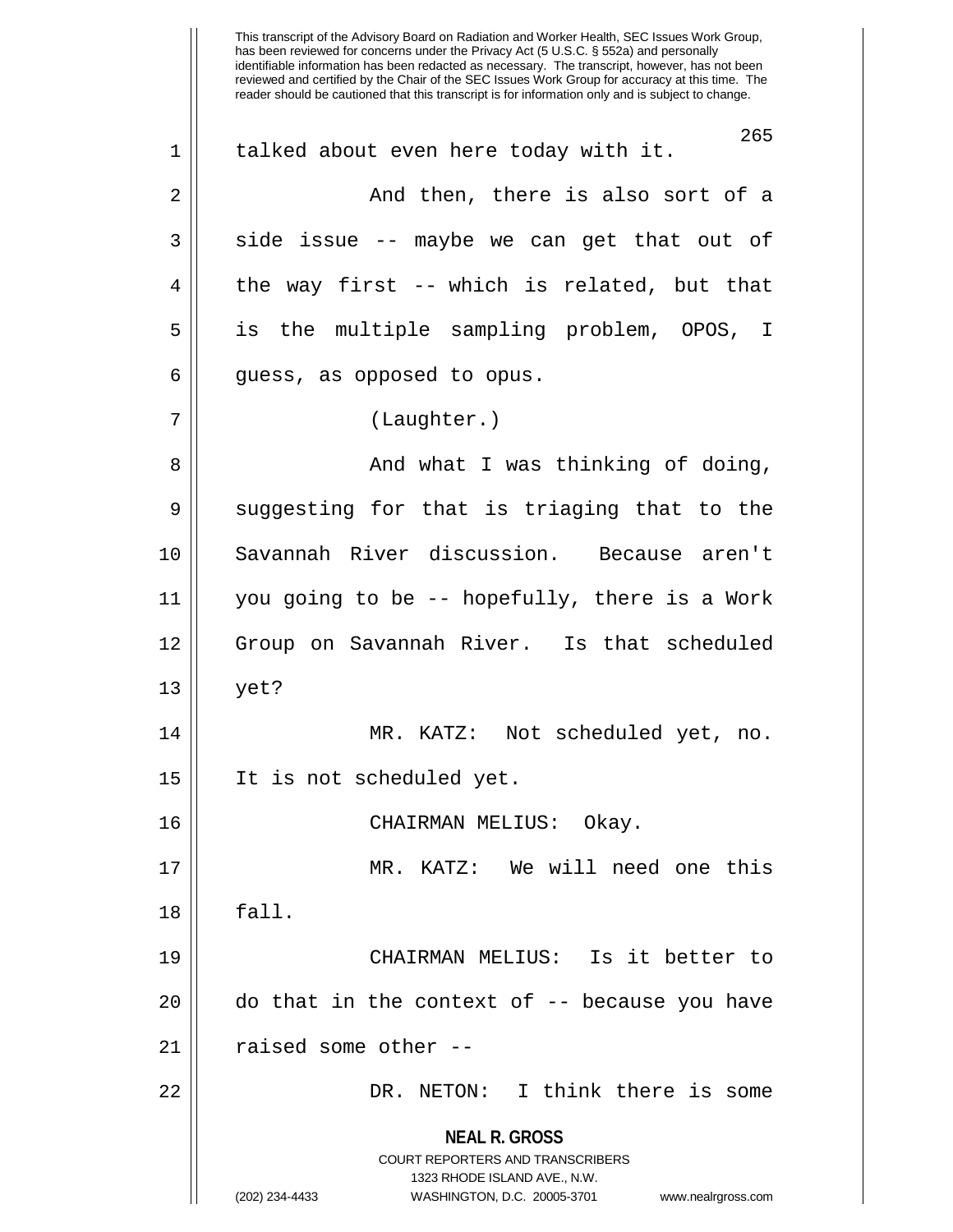**NEAL R. GROSS** COURT REPORTERS AND TRANSCRIBERS 1323 RHODE ISLAND AVE., N.W. This transcript of the Advisory Board on Radiation and Worker Health, SEC Issues Work Group, has been reviewed for concerns under the Privacy Act (5 U.S.C. § 552a) and personally identifiable information has been redacted as necessary. The transcript, however, has not been reviewed and certified by the Chair of the SEC Issues Work Group for accuracy at this time. The reader should be cautioned that this transcript is for information only and is subject to change. 266 1 || work to be done there. 2 CHAIRMAN MELIUS: Yes. 3 DR. NETON: I guess I personally 4 || would like to hear what SC&A's opinion might  $5 \parallel$  be, what they could offer, and what might be 6 || a better approach than OPOS. I mean, I don't  $7 \parallel$  know that -- I don't have a sense that SC&A 8 || is arguing that we shouldn't do something. I 9 don't think you're saying that we leave the 10 data as we used to and use all 50 samples on 11 one person and the cumulative probability 12 distribution. 13 I have a sense that you probably 14 would agree that that is not appropriate. I 15 don't know. 16 CHAIRMAN MELIUS: Or another 17 alternative, I mean, again, I don't want 18 Arjun or Tim or anybody to be put on the 19 spot. I think my understanding was that 20 || there were other OPOS issues that were 21 || raised, came up in the Savannah River review,  $22$  | the recent ones, and so forth.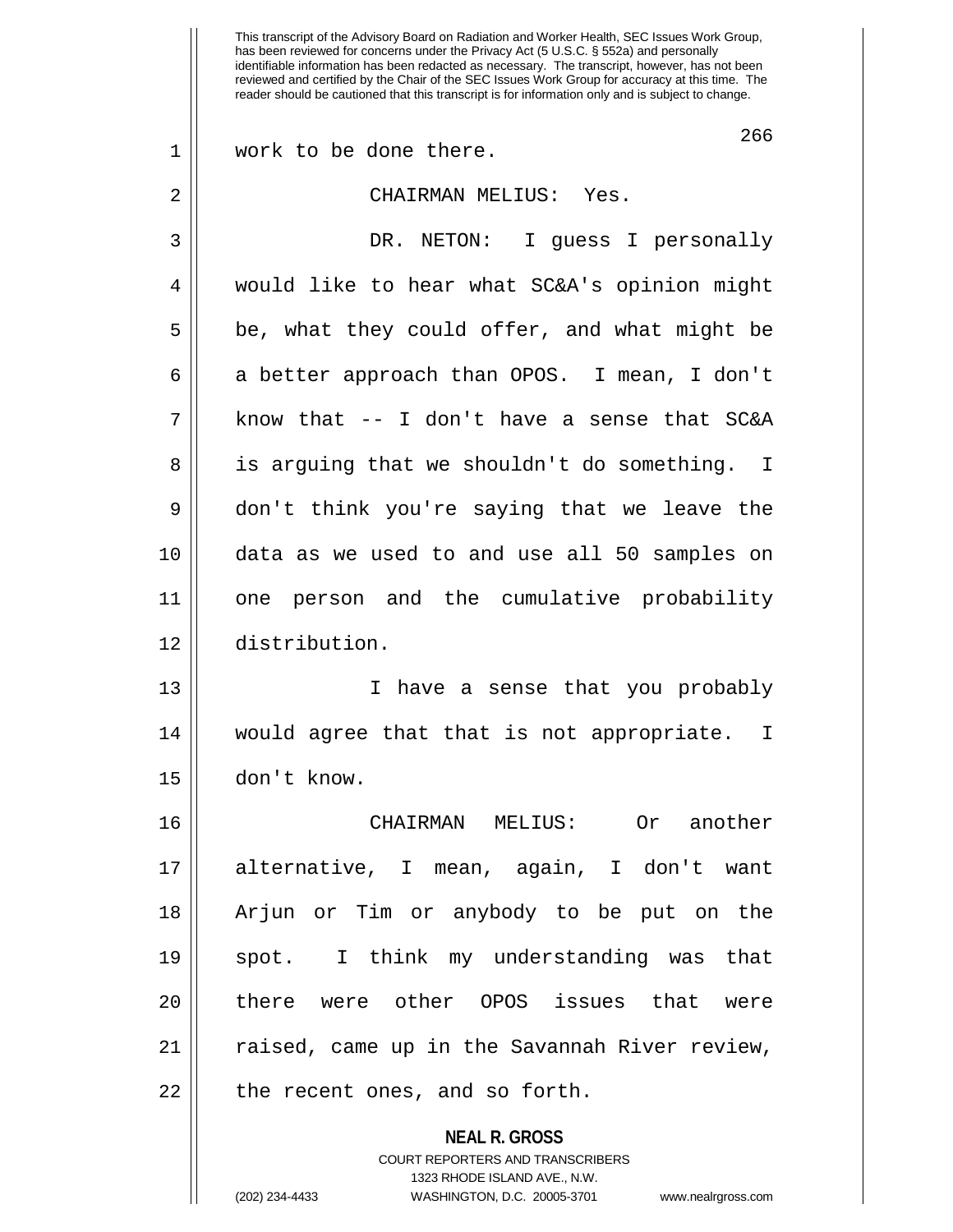267<br>We  $1 \parallel$  and we can deal with those.  $2 \parallel$  can do that next time we have the call of 3 || this Work Group, and sort of deal with them 4 || in that context. Or we can let them be dealt 5 || with directly in the Savannah River Work  $6 \parallel$  Group as they come up there.

7 What is the easiest way of doing 8 || it? Because I guess initially we need to  $9 \parallel$  evaluate it, but we need to evaluate it sort 10 of more systematically than just as it 11 relates to stratification. That is what I am  $12 \parallel$  trying to get at.

13 DR. NETON: But I guess I need to 14 figure out whether -- you know, there are 15 implementation issues that have been 16 identified in the Savannah River, as far as I 17 know, but the overall concept of OPOS needs 18 to be decided one way or the other or 19 discussed.

20 And I have not seen an SC&A 21 argument that says it is not valid. I have 22 || seen issues by saying they are concerned

**NEAL R. GROSS**

COURT REPORTERS AND TRANSCRIBERS 1323 RHODE ISLAND AVE., N.W. (202) 234-4433 WASHINGTON, D.C. 20005-3701 www.nealrgross.com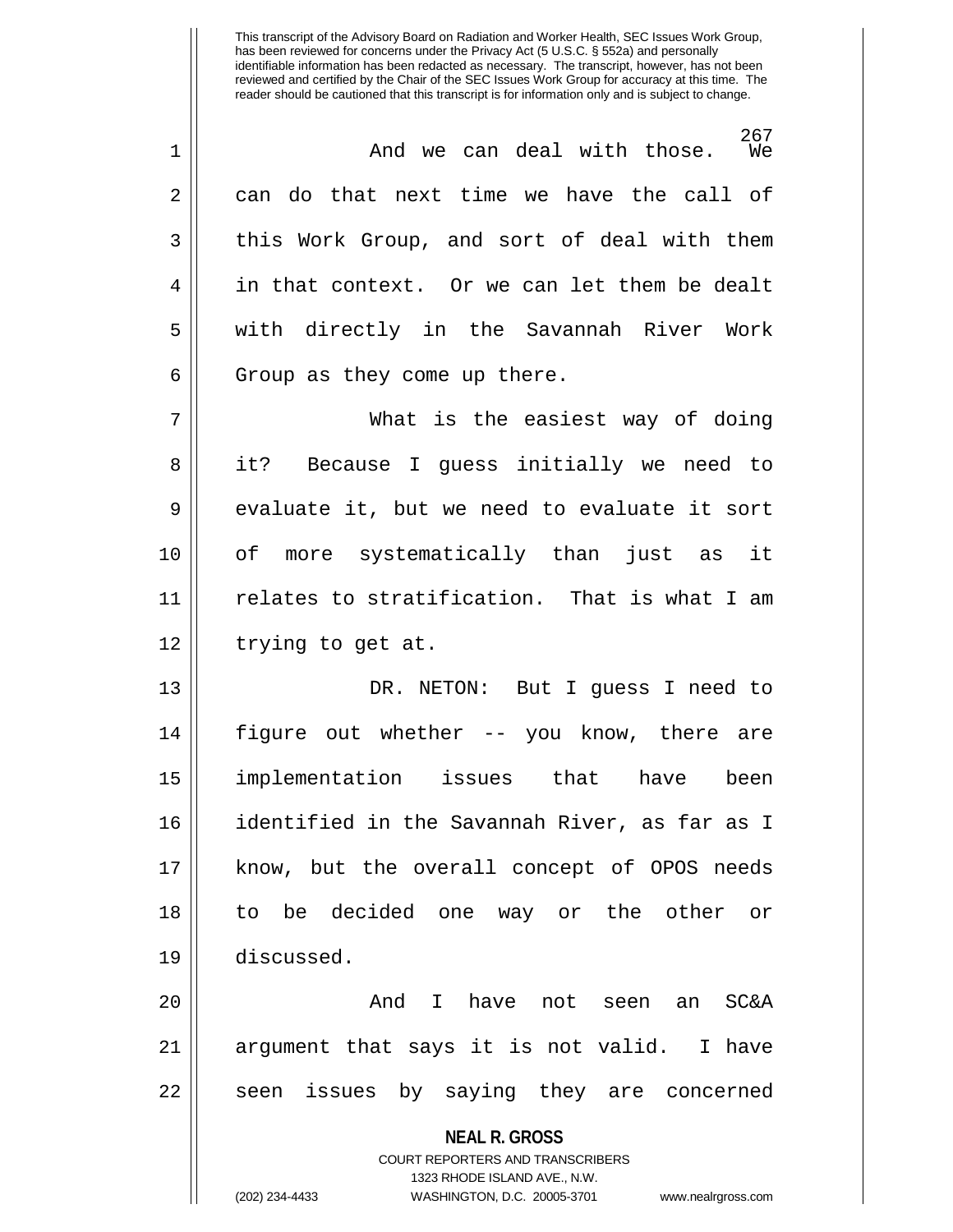268 1 about the implementation of it, but I have  $2 \parallel$  not seen any real discussion as to, if it is 3 not valid, then what is better. Because it 4 is not just enough for me to say, well,  $5 \parallel$  that's no good. That would imply, then, what 6 we have done in the past is better. And I  $7$  | certainly don't think that is the case. 8 DR. MAKHIJANI: Well, we haven't 9 considered the question of the alternative 10 carefully. We have certainly raised some 11 issues. 12 I don't know if John Stiver is on 13 || the line. But, you know, Joyce has been very 14 much in terms of internal dosimetry and how 15  $\parallel$  the data are handled, and she has been very 16 central to both the Savannah River reports 17 | that we have produced. 18 So, I think if the Working Group 19 charges us to say, "Well, you know, you have 20 || raised some concerns with OPOS. What do you 21 think should be done? Or do you think that 22 || individual data are better? If neither is

> **NEAL R. GROSS** COURT REPORTERS AND TRANSCRIBERS 1323 RHODE ISLAND AVE., N.W.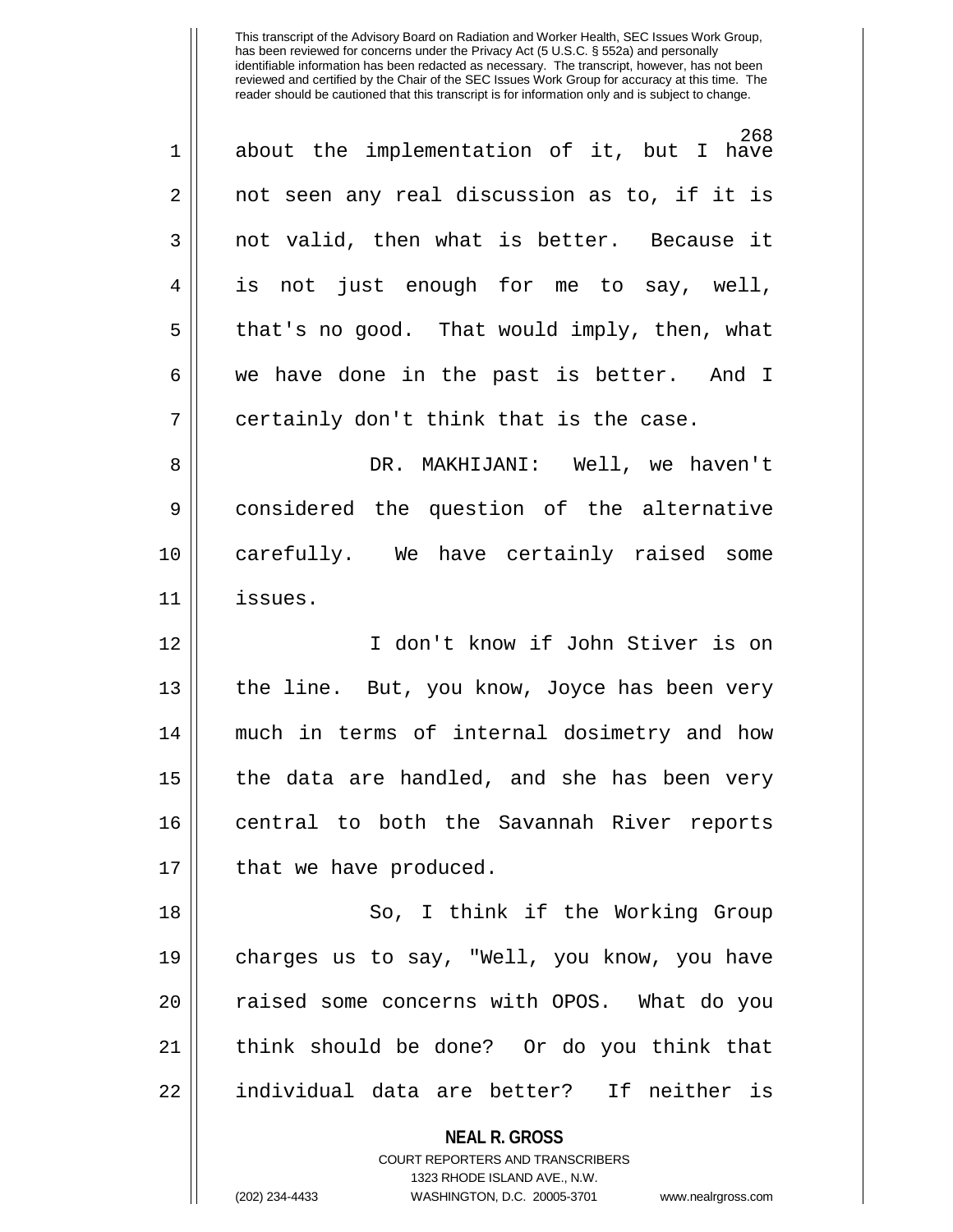269 1 very good, then what is your alternative?", 2 || it is something certainly we can take back 3 || and look at. Or maybe we should have a Work 4 Group meeting first, and then take that back. 5 | I don't know what you would prefer.

6 CHAIRMAN MELIUS: Or maybe it is 7 to have the Work Group charge SC&A with 8 || doing -- I don't necessarily think it would 9 be a very long report, but just a report 10 summarizing what some of the concerns are 11 about OPOS, and maybe let's not say "solve 12 it" or an alternative, but at least flesh out 13 || those implementation concerns as well as the 14 || statistical sort of concerns about it that 15 || came up in this stratification review. I 16 mean, I think it is already in the 17 || stratification report pretty much.

18 MEMBER ROESSLER: But it would 19 also have to have an alternative, too, I  $20$  || think, because we have heard the concerns. A 21 summary of it would be helpful, but I think  $22$  | we would want to  $-$ 

> **NEAL R. GROSS** COURT REPORTERS AND TRANSCRIBERS 1323 RHODE ISLAND AVE., N.W. (202) 234-4433 WASHINGTON, D.C. 20005-3701 www.nealrgross.com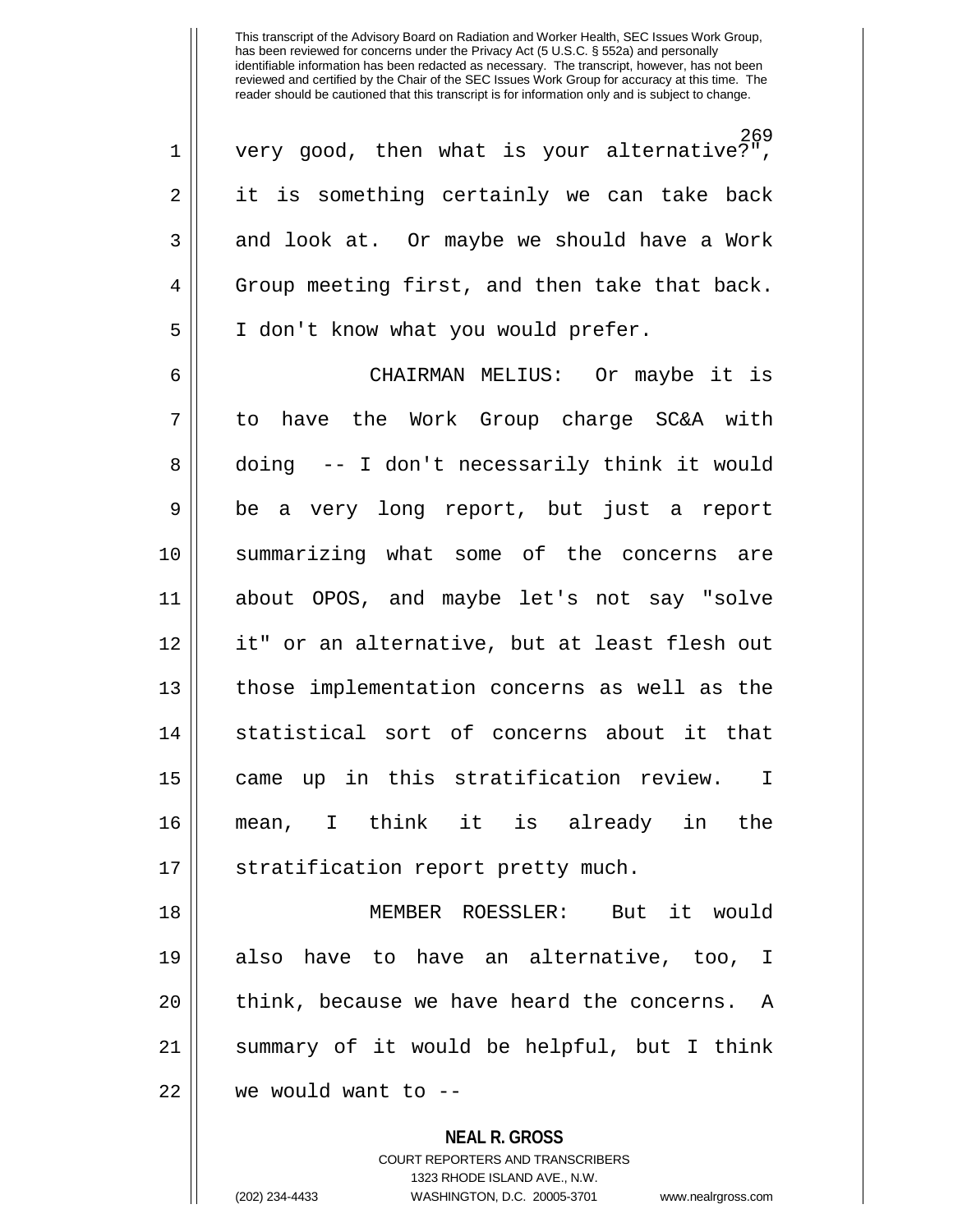270<br>Well, yes, but 1 || CHAIRMAN MELIUS: 2 | I would rather discuss the concerns and make  $3 \parallel$  sure we, as a Work Group/Board, sort of agree 4 || that those are our concerns and that we need 5 | to address them. 6 I don't like to charge SC&A with 7 fixing things. Because, then, we end up in 8 || the position of then essentially charging 9 | ORAU and NIOSH with reviewing the fix, and it 10 just gets -- it is a little bit awkward. And 11 I think we should do it stepwise. I don't  $12$  | think this is -- it is not like we are going 13 || to make some changes immediately. 14 Josie? 15 MEMBER BEACH: So, Jim, in 16 following with the reports, SC&A put in their 17 evaluation, and then NIOSH responded, and I 18 || think it would be helpful, too, if SC&A went 19 back and responded to some of the comments in 20 | this report. 21 DR. MAKHIJANI: What occurs to 22 me, both from what Jim said and what you just

**NEAL R. GROSS**

COURT REPORTERS AND TRANSCRIBERS 1323 RHODE ISLAND AVE., N.W. (202) 234-4433 WASHINGTON, D.C. 20005-3701 www.nealrgross.com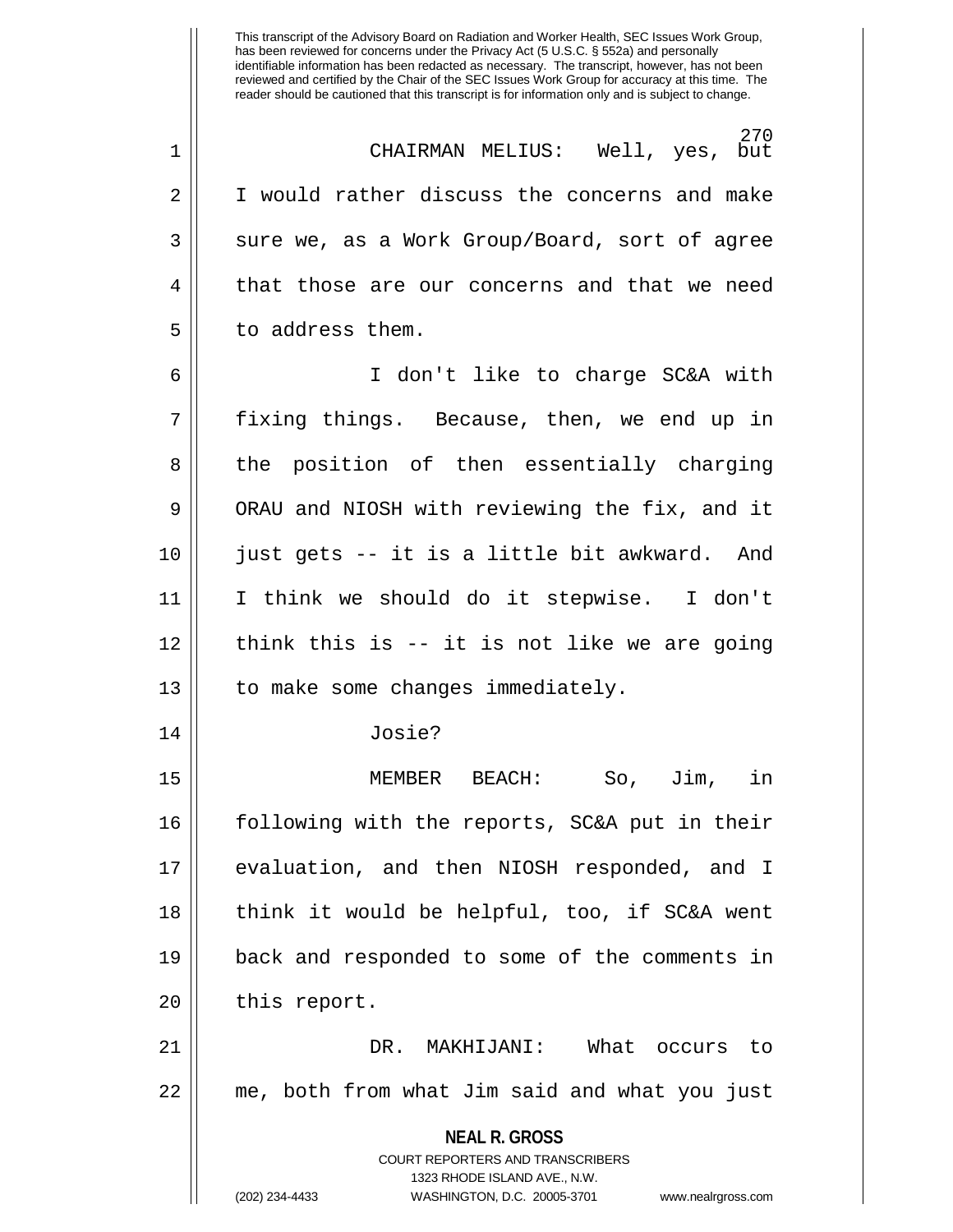**NEAL R. GROSS** COURT REPORTERS AND TRANSCRIBERS 1323 RHODE ISLAND AVE., N.W. (202) 234-4433 WASHINGTON, D.C. 20005-3701 www.nealrgross.com 271 1 || said, Josie, is some of the issues came up 2 || when we actually looked at the 3 implementation, and some of them came up in  $4 \parallel$  the course of the statistical review. 5 And I think it would be useful,  $6 \parallel$  as you said, to put all the OPOS concerns --7 || MEMBER BEACH: In a matrix or --8 DR. MAKHIJANI: -- in one 9 document, so the Work Group can look at it 10 and its integrity and say this is where we 11 are with this particular approach to 12 compiling the data and addressing it for dose 13 || reconstruction or coworker models in general. 14 DR. TAULBEE: Yes, and I think in 15 || this Work Group it seems to make more sense 16 because this is a mobile issue. 17 CHAIRMAN MELIUS: Okay. Fine.  $18 \parallel$  Okay. 19 DR. TAULBEE: Any other coworker 20 model. 21 CHAIRMAN MELIUS: Okay. 22 DR. MAKHIJANI: We could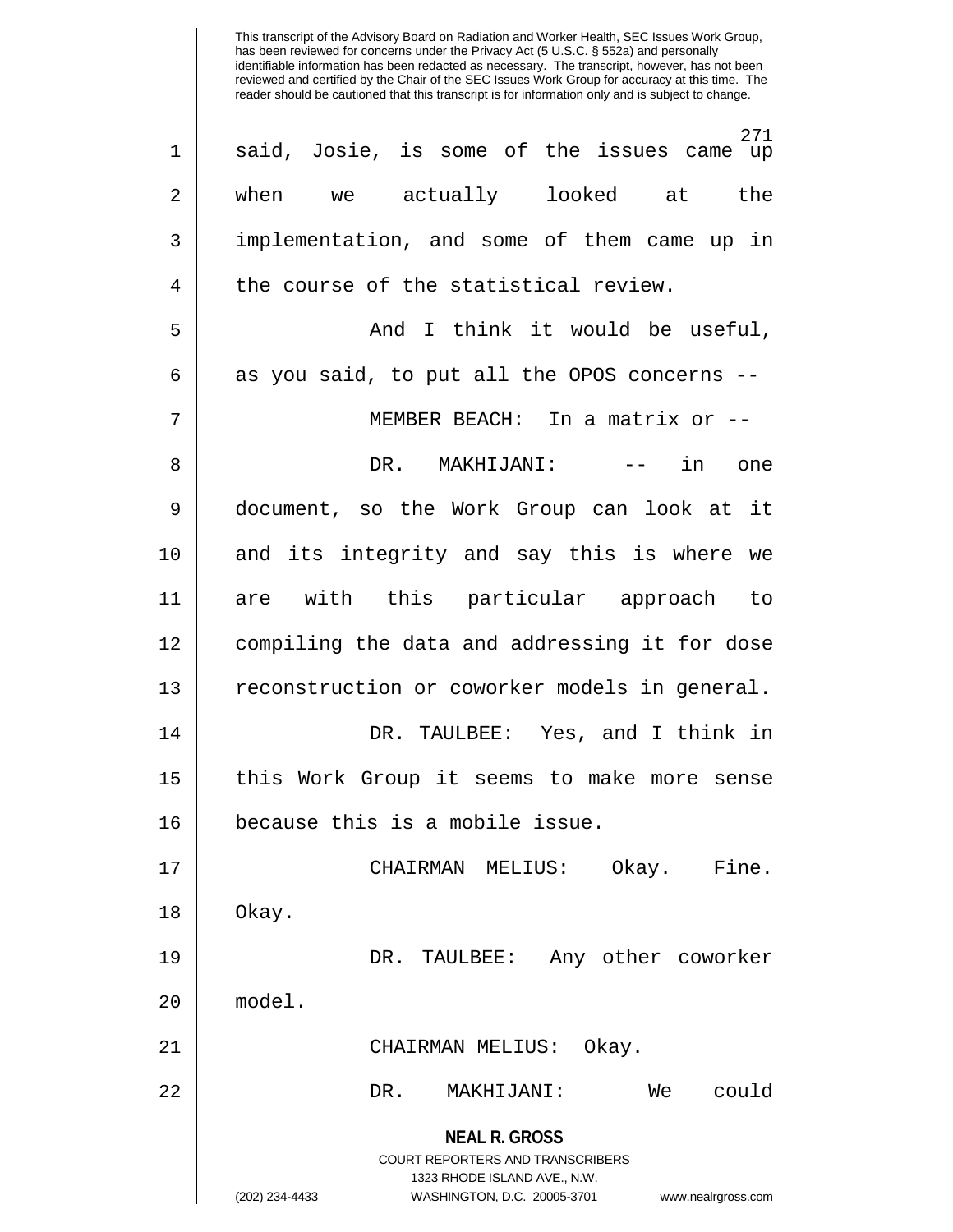**NEAL R. GROSS** COURT REPORTERS AND TRANSCRIBERS 1323 RHODE ISLAND AVE., N.W. This transcript of the Advisory Board on Radiation and Worker Health, SEC Issues Work Group, has been reviewed for concerns under the Privacy Act (5 U.S.C. § 552a) and personally identifiable information has been redacted as necessary. The transcript, however, has not been reviewed and certified by the Chair of the SEC Issues Work Group for accuracy at this time. The reader should be cautioned that this transcript is for information only and is subject to change. 272<br>It won't  $1 \parallel$  certainly do that as a next step.  $2 \parallel$  be a huge thing because --3 DR. TAULBEE: Yes, yes. 4 DR. MAKHIJANI: -- we are not 5 || having any new analysis, basically, to 6 gather. And that way, we can get Joyce's  $7$  | input  $-$ 8 DR. TAULBEE: Yes. 9 DR. MAKHIJANI: -- and, of 10 course, John Stiver's input, you know, the 11 input of all the people on our team who have 12 been involved with this issue. 13 MR. KATZ: But I think it would 14 be doing more than summarizing what they 15 have. They would be integrating what they 16 have learned in this discussion, too. 17 CHAIRMAN MELIUS: Yes, yes, yes. 18 DR. MAKHIJANI: And to address 19 Josie's point, you know, we have gone through  $20$  | SC&A's report, what we have discussed today, 21 || and we can integrate some of our responses. 22 Obviously, we don't disagree with everything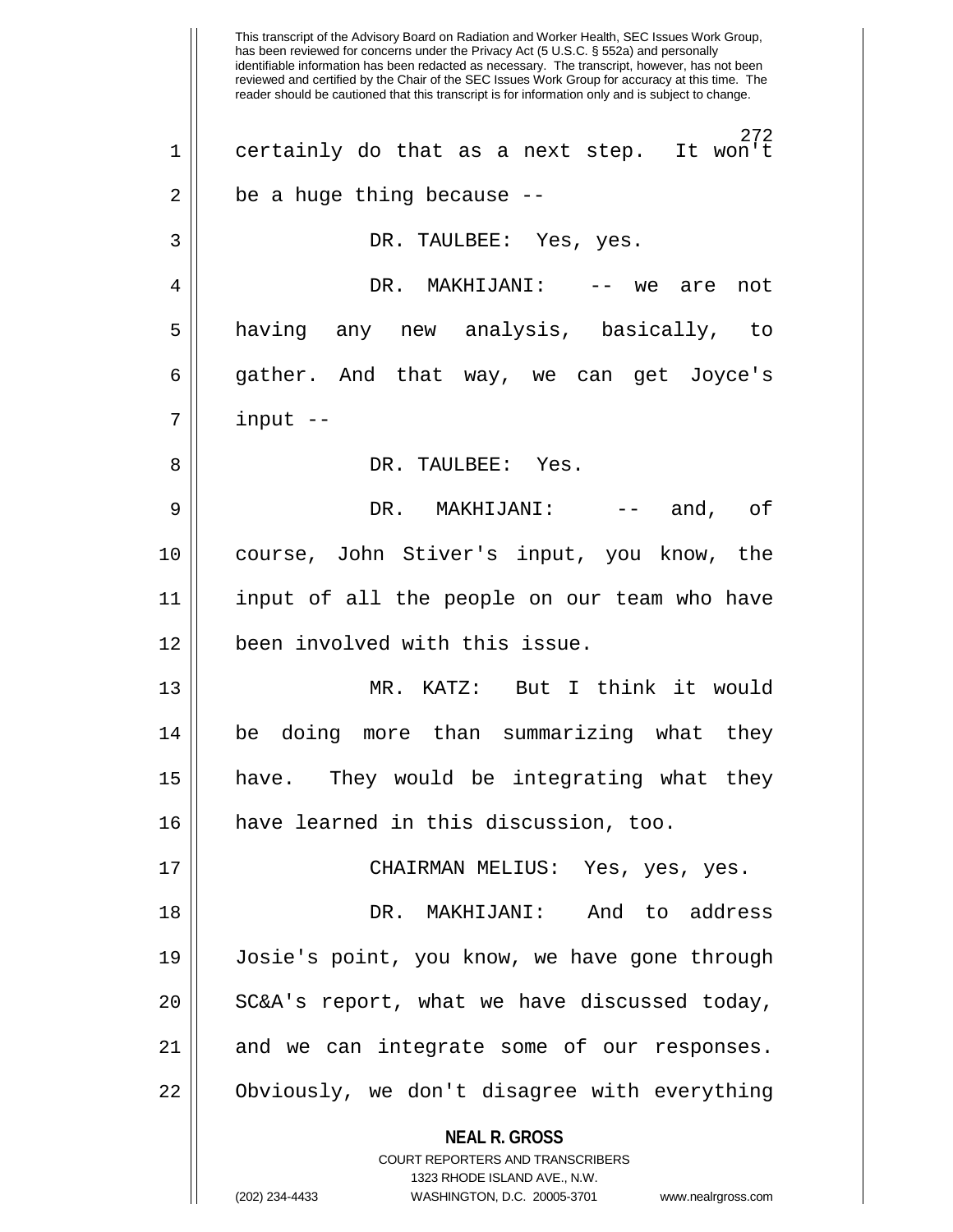**NEAL R. GROSS** COURT REPORTERS AND TRANSCRIBERS 1323 RHODE ISLAND AVE., N.W. (202) 234-4433 WASHINGTON, D.C. 20005-3701 www.nealrgross.com This transcript of the Advisory Board on Radiation and Worker Health, SEC Issues Work Group, has been reviewed for concerns under the Privacy Act (5 U.S.C. § 552a) and personally identifiable information has been redacted as necessary. The transcript, however, has not been reviewed and certified by the Chair of the SEC Issues Work Group for accuracy at this time. The reader should be cautioned that this transcript is for information only and is subject to change. 273 1 || necessarily. 2 MEMBER BEACH: Sure. 3 DR. MAKHIJANI: I thought Harry 4 || made some of that clear, but --5 MEMBER BEACH: Well, and NIOSH  $6 \parallel$  brought up some points that they didn't feel 7 like SC&A addressed in their writeup. That 8 || maybe needs to be looked at. 9 DR. MAKHIJANI: But my question 10 would be, do you want that all in the 11 same -- because if you want, then, an OPOS 12 kind of framework, because OPOS is a pretty  $13$  || huge issue --14 MEMBER BEACH: Yes. 15 DR. MAKHIJANI: -- because you 16 are proposing to go back and redo all those 17 other coworker models. So, I think it is a 18 very big deal in terms of the amount of 19 || effort and work involved and redoing all the 20  $\parallel$  dose reconstructions, and so on. 21 So, my sort of tentative 22 || suggestion for your consideration would be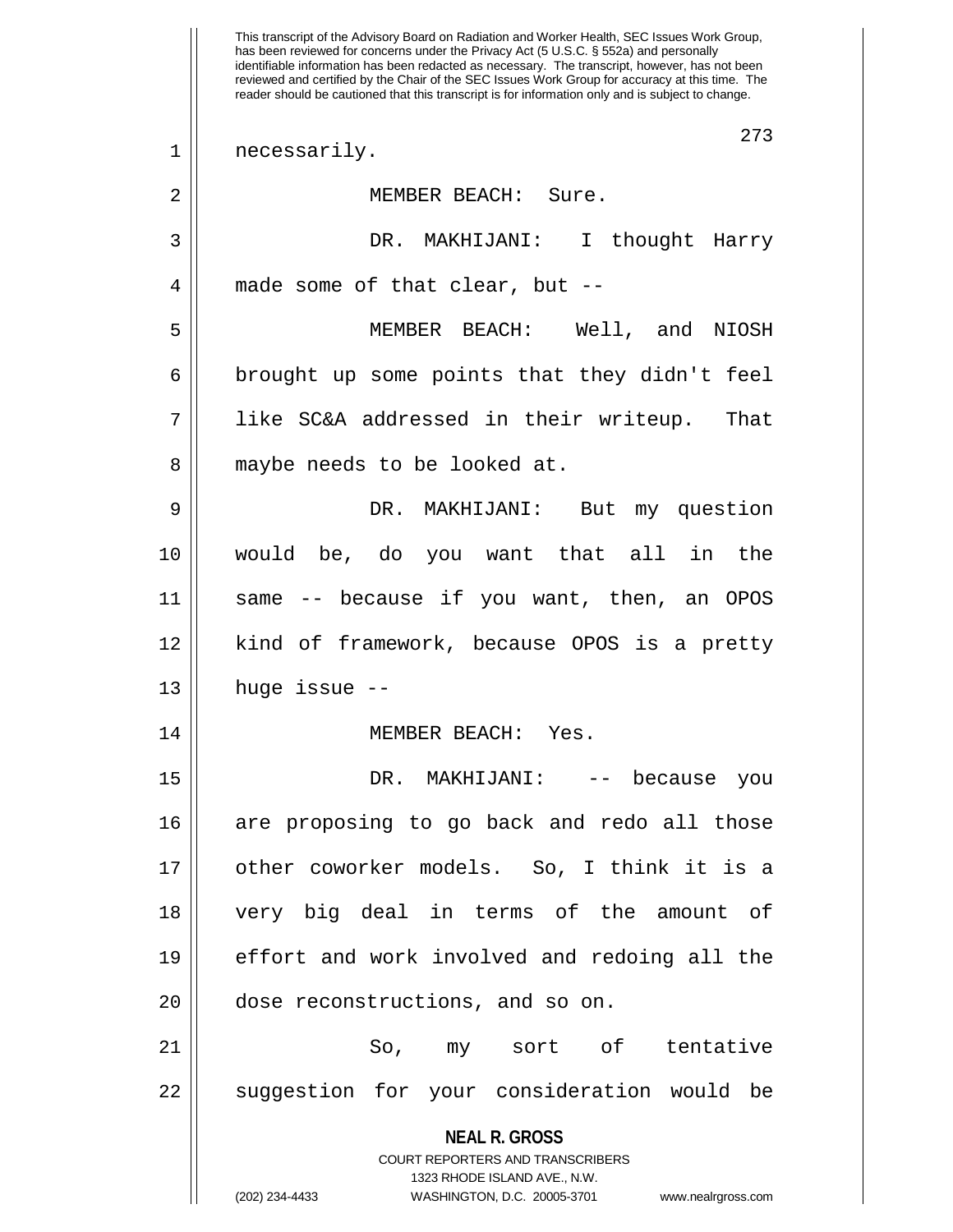| $\mathbf 1$ | 274<br>that, if you want more of a response than the |
|-------------|------------------------------------------------------|
| 2           | slides we have just gone through and the             |
| 3           | discussion we have had for the record, that          |
| 4           | we respond to the work that NIOSH, the               |
| 5           | response that NIOSH has given and<br>some            |
| 6           | commentary on that separately from bringing          |
| 7           | the OPOS concerns into one document and              |
| 8           | discussing that as such, so that you can             |
| 9           | arrive at a conclusion. We can do it in the          |
| 10          | same document, whatever you prefer.                  |
| 11          | DR. NETON: Well, I think that                        |
| 12          | OPOS would be good to be summarized in one           |
| 13          | document, yes. But the other concerns I              |
| 14          | think can wait until we flesh out this               |
| 15          | practical significance issue because I think         |
| 16          | that is going to drive a lot of what happens         |
| 17          | in<br>our disagreement.<br>You<br>know,<br>these     |
| 18          | statistical tests and<br>all this<br>power           |
| 19          | calculations stuff is all dependent upon what        |
| 20          | this practical significance comes out to be.         |
| 21          | DR. MAKHIJANI:<br>Yes.                               |

22 | DR. NETON: And those issues, in

**NEAL R. GROSS**

COURT REPORTERS AND TRANSCRIBERS 1323 RHODE ISLAND AVE., N.W. (202) 234-4433 WASHINGTON, D.C. 20005-3701 www.nealrgross.com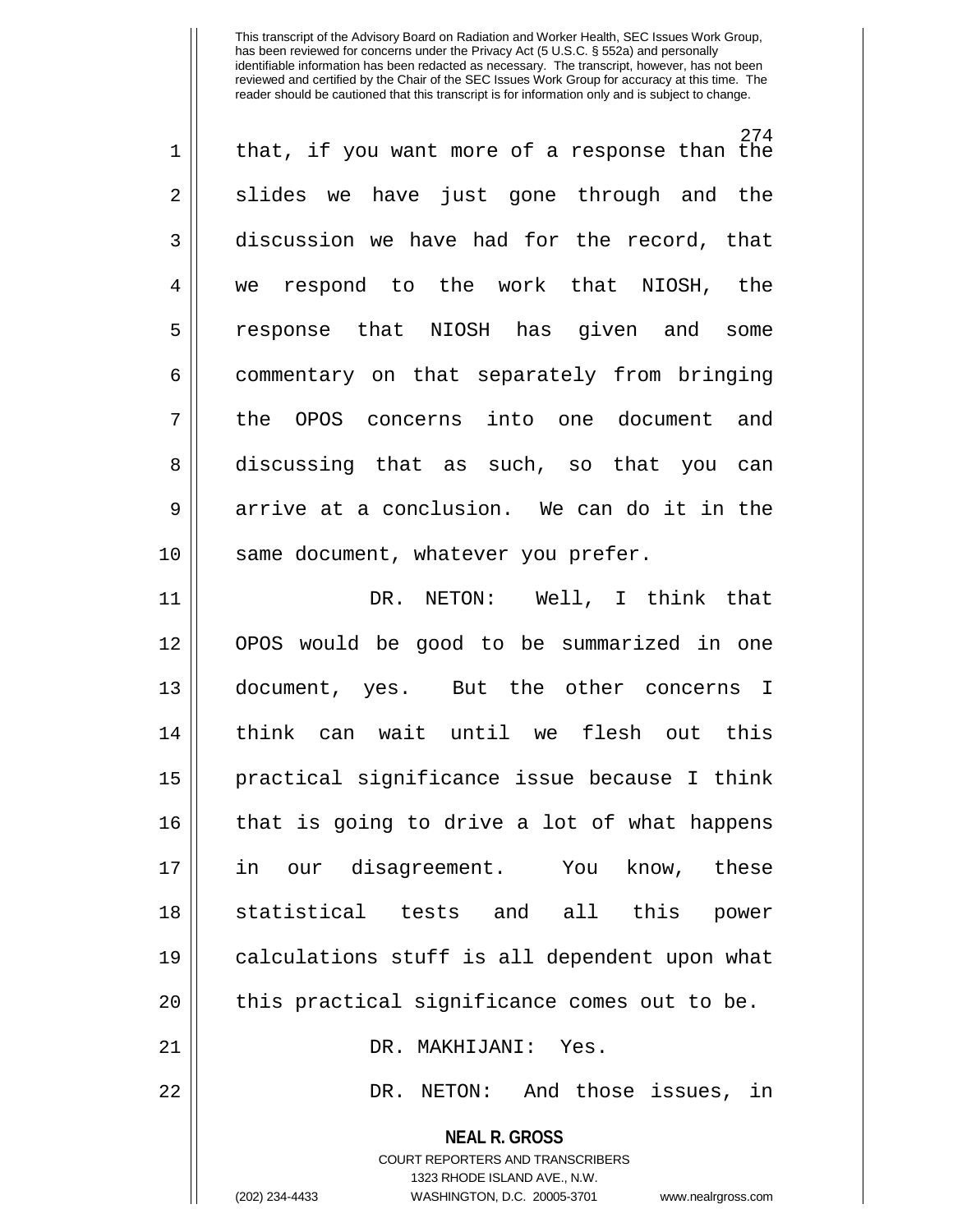275 1 my mind, are very much up in the air until we 2 || come to grips with the practical  $3 \parallel$  significance. So, I don't know that it would 4 || be helpful for us to get a counter-response  $5$  | to SC&A's --

6 DR. MAKHIJANI: I agree with you, 7 || Jim, because, really, there are two big bins 8 || of problems. One bin is the OPOS-related  $9 \parallel$  bin, and the other relates to can you decide 10 whether these distributions are the same, you 11 know, and whether we should stratify or not. 12 And do we have enough samples? What is the 13 || delta that they are looking for, and so on. 14 I mean, I don't have the whole 15 universe of things in front of my eyes right 16 now, but those are certainly two very big 17 bins in which you can put the issues that we 18 have raised. I agree with you.

19 DR. NETON: I think summarizing 20 || what your current thinking on OPOS --

21 DR. MAKHIJANI: Yes.

22 DR. NETON: -- in light of what

**NEAL R. GROSS**

COURT REPORTERS AND TRANSCRIBERS 1323 RHODE ISLAND AVE., N.W. (202) 234-4433 WASHINGTON, D.C. 20005-3701 www.nealrgross.com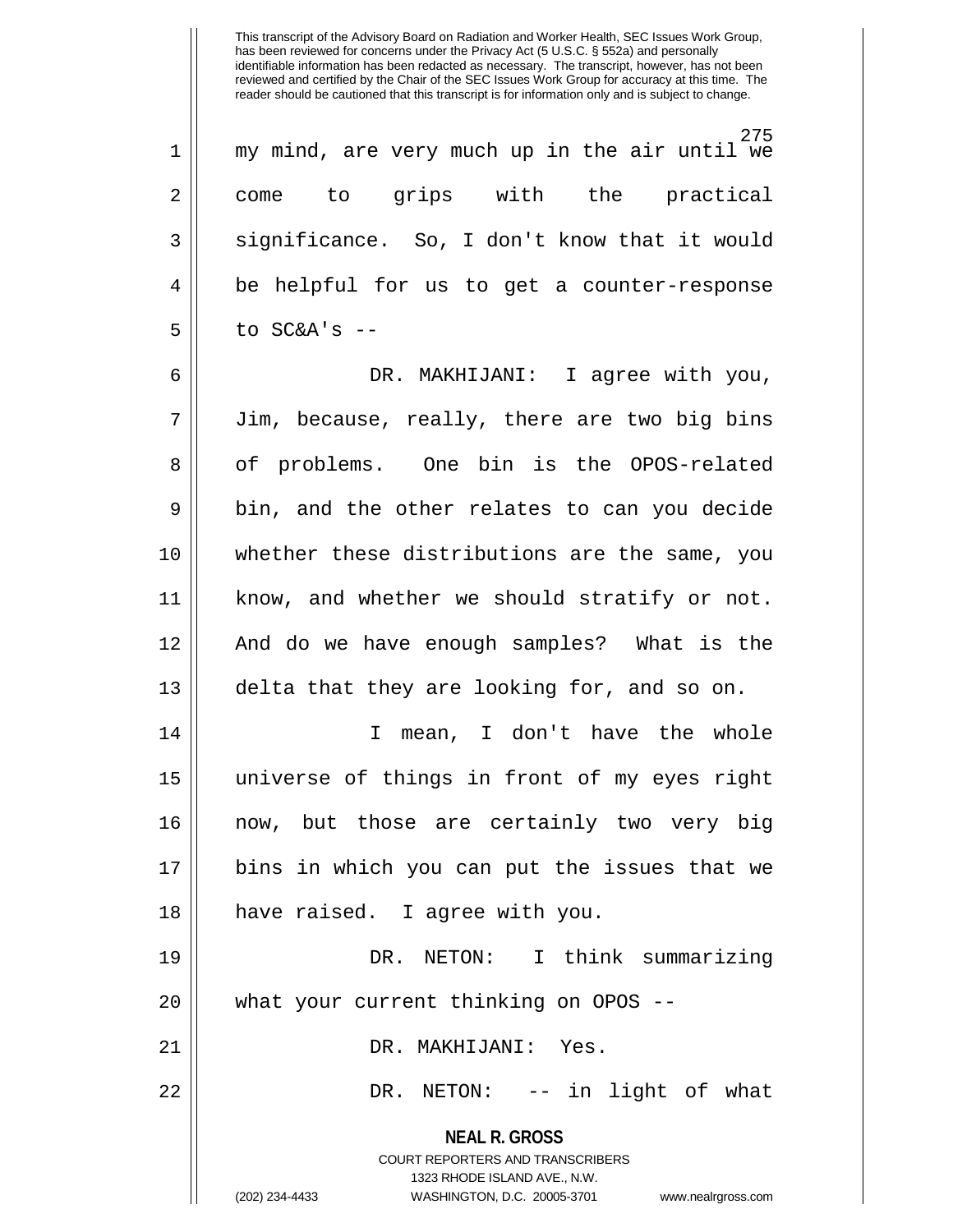**NEAL R. GROSS** COURT REPORTERS AND TRANSCRIBERS 1323 RHODE ISLAND AVE., N.W. (202) 234-4433 WASHINGTON, D.C. 20005-3701 www.nealrgross.com This transcript of the Advisory Board on Radiation and Worker Health, SEC Issues Work Group, has been reviewed for concerns under the Privacy Act (5 U.S.C. § 552a) and personally identifiable information has been redacted as necessary. The transcript, however, has not been reviewed and certified by the Chair of the SEC Issues Work Group for accuracy at this time. The reader should be cautioned that this transcript is for information only and is subject to change. 276 1 we have discussed and what we have commented 2 || on, and what you have learned --3 CHAIRMAN MELIUS: What we have 4 || seen and commented on the SRS reports --5 || DR. NETON: Right, right. 6 CHAIRMAN MELIUS: -- yes, that  $7 \parallel$  would be helpful and I think useful for us, 8 || as long as there is enough overlap, so that  $9 \parallel$  we are not -- I don't want to hold up SRS. 10 DR. MAKHIJANI: Tim has our 11 report. 12 DR. TAULBEE: Yes. 13 DR. MAKHIJANI: I mean, there are 14 || a couple of issues with SRS, actually. One 15 is that you have two reports from us. And 16 presumably, you are preparing some kind of a 17 || response or I don't know what. 18 DR. TAULBEE: Jim? 19 (Laughter.) 20 DR. NETON: I haven't really 21 gotten into them yet. 22 DR. MAKHIJANI: Okay.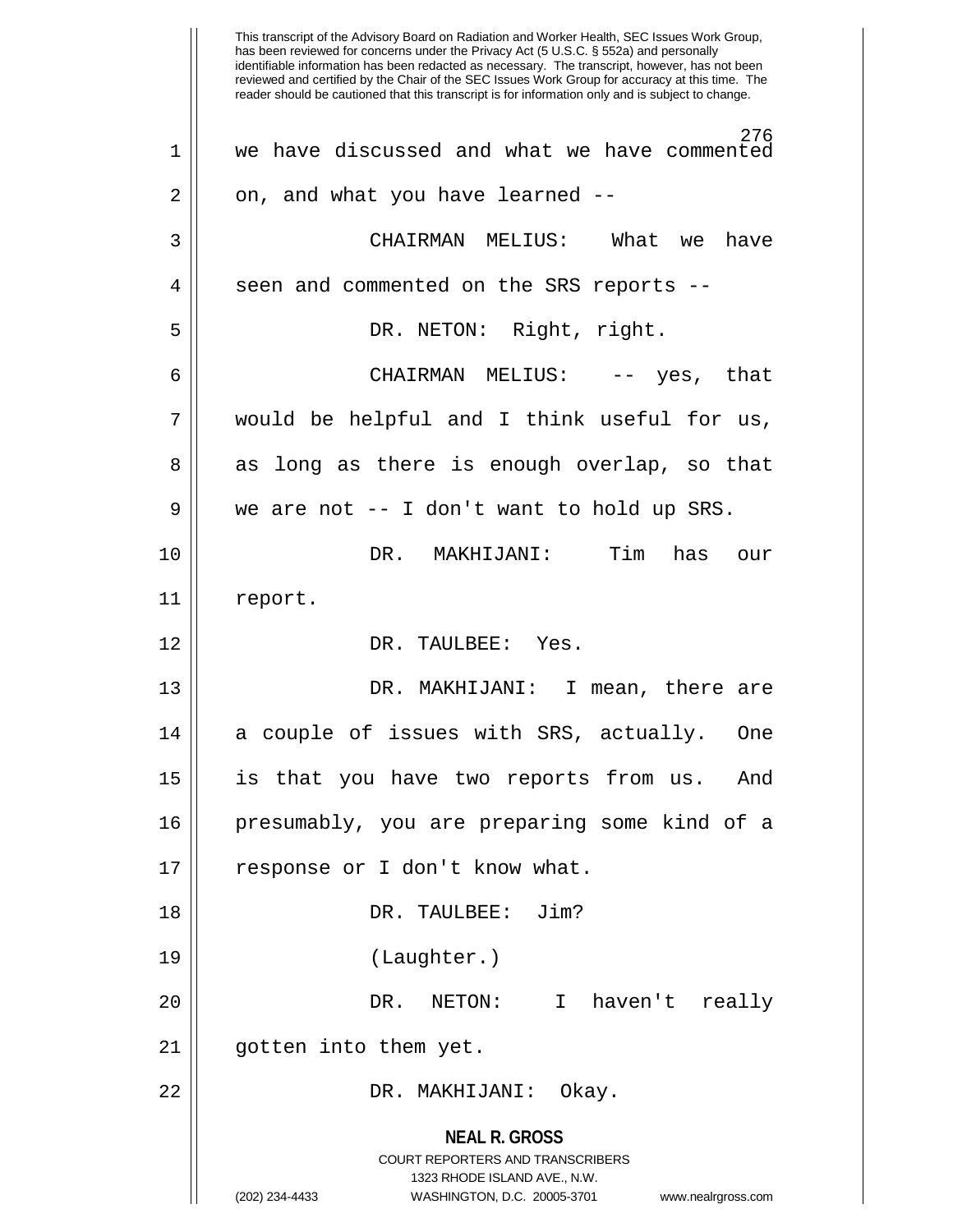**NEAL R. GROSS** COURT REPORTERS AND TRANSCRIBERS 1323 RHODE ISLAND AVE., N.W. 277<br>will 1 DR. NETON: Yes, we will 2 certainly respond, but I'm not sure to the 3 extent there is overlap, though, between what 4 we have talked about today and what is in 5 | those reports. I mean, they are not really  $6 \parallel$  separate --7 DR. MAKHIJANI: There is a lot of 8 || overlap, but there are also particular issues 9 Telated to the Savannah River Site and that 10 data set. 11 || And since in the neptunium report 12 there is a particular dose reconstruction 13 method for using whole body data, and a lot  $14$  || of concerns that were raised with that  $-$ -15 DR. NETON: Okay. Well, to the  $16$  || extent we can answer that  $-$ 17 DR. MAKHIJANI: Okay. Yes. 18 DR. NETON: -- and then, I think 19 as Dr. Melius starts enumerating these other  $20$  || issues, that may help us figure out where we 21 || are heading with the Savannah River. I mean, 22 what needs to be described in more detail in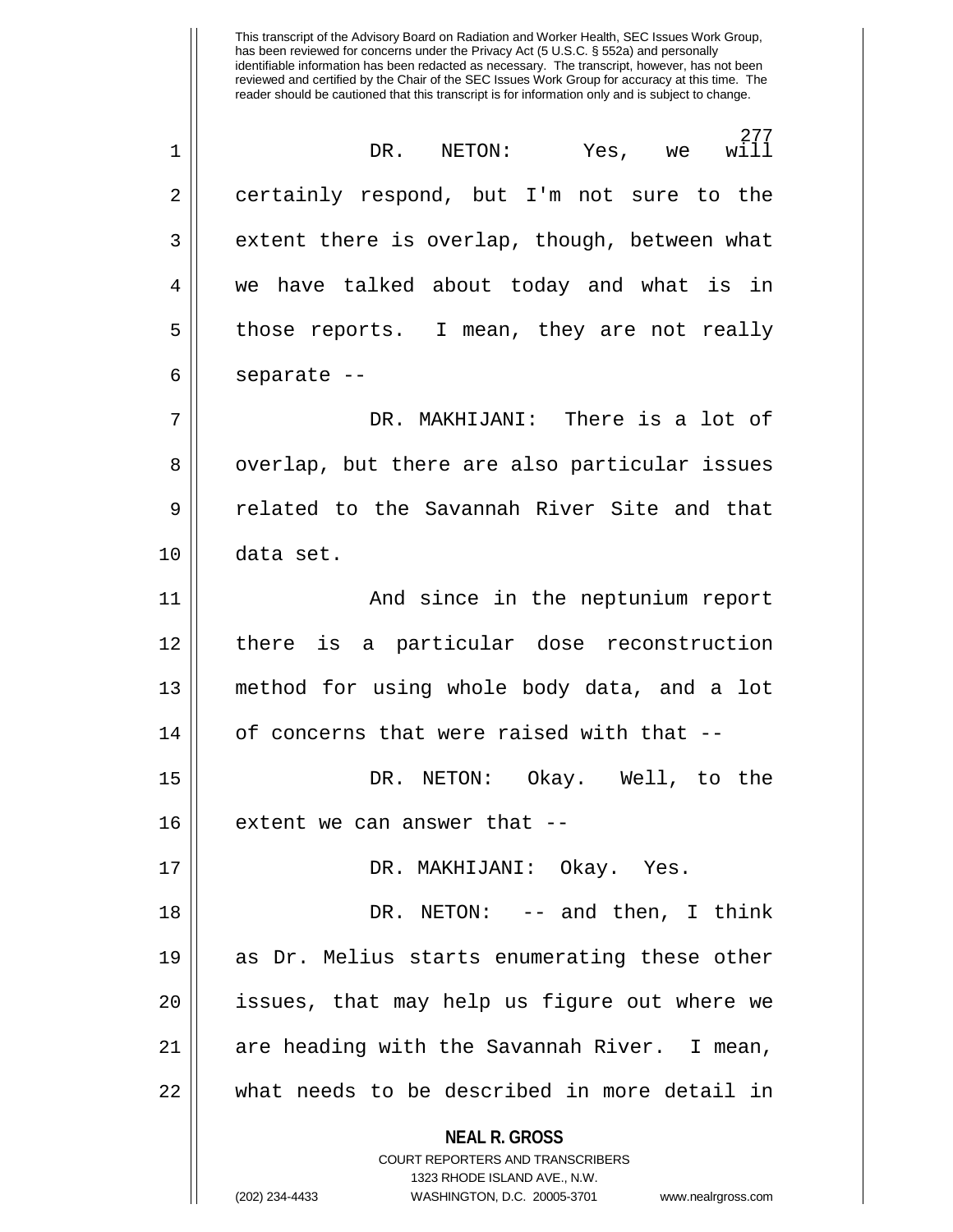278 1 || order to apply a coworker model, because  $2 \parallel$  right now there is no guidance. The coworker 3 model, the only guidance we have is how to 4 || fit a log-normal distribution to a data set  $5 \parallel$  really. I mean, that's it.

6 And so, hopefully, we will  $7 \parallel$  enumerate some things here that need to be 8 || fleshed-out to provide guidance as to how we 9 need to demonstrate that the data -- see, it 10 is one thing to say the data need to be 11 stratified because there is a statistical 12 difference or practical difference. But my 13 other opinion is, are those people that 14 weren't monitored really representative of 15 the ones that were monitored? They may be 16 | lower exposed.

17 DR. MAKHIJANI: Yes. I mean, if 18 you look, I think the most recent report in 19 my mind, if you look at that report, you will 20 || see a lot of findings are not dependent on 21 OPOS and the concerns of that. I think you 22 must have at least taken a quick look at it.

> **NEAL R. GROSS** COURT REPORTERS AND TRANSCRIBERS 1323 RHODE ISLAND AVE., N.W. (202) 234-4433 WASHINGTON, D.C. 20005-3701 www.nealrgross.com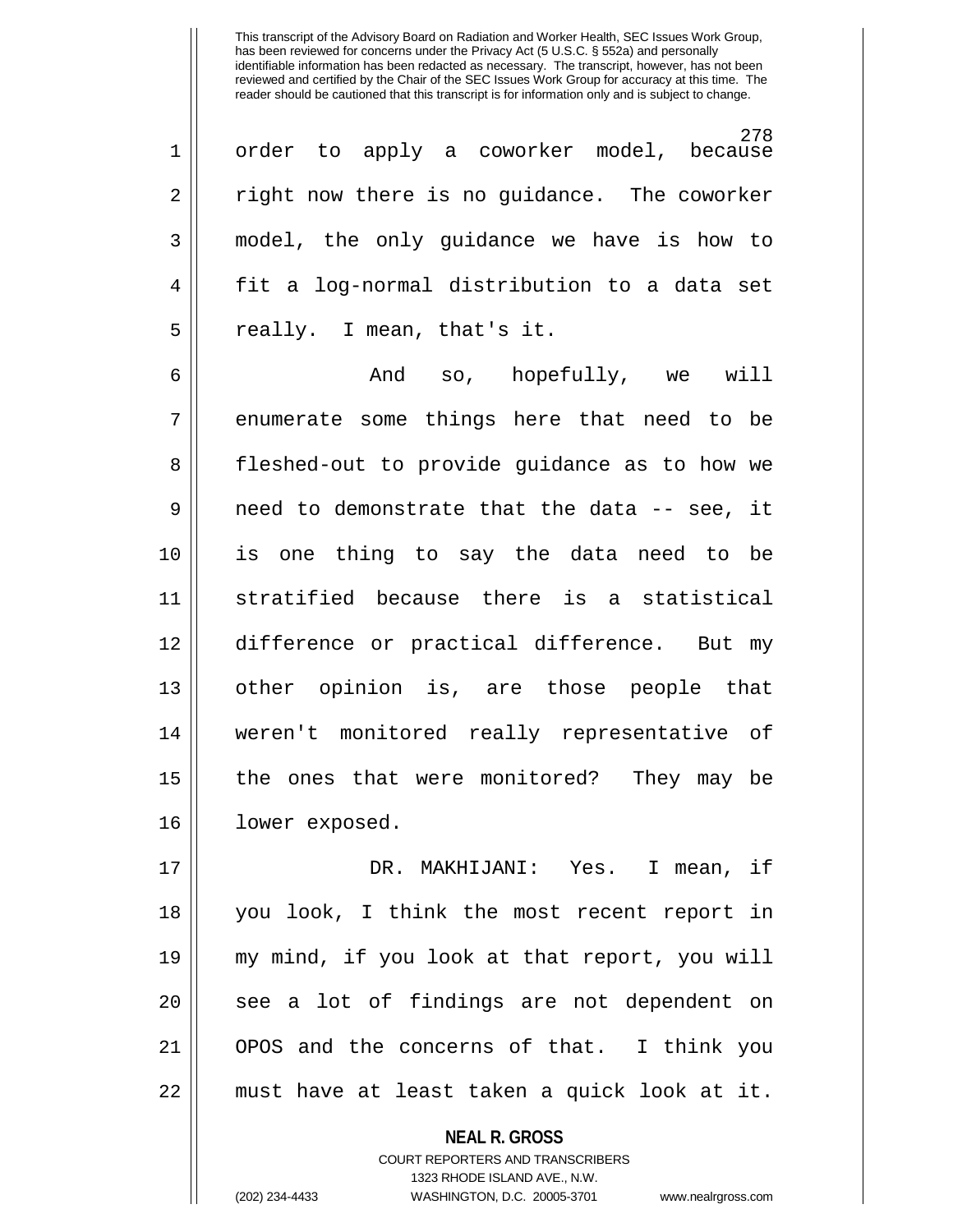**NEAL R. GROSS** COURT REPORTERS AND TRANSCRIBERS 1323 RHODE ISLAND AVE., N.W. (202) 234-4433 WASHINGTON, D.C. 20005-3701 www.nealrgross.com This transcript of the Advisory Board on Radiation and Worker Health, SEC Issues Work Group, has been reviewed for concerns under the Privacy Act (5 U.S.C. § 552a) and personally identifiable information has been redacted as necessary. The transcript, however, has not been reviewed and certified by the Chair of the SEC Issues Work Group for accuracy at this time. The reader should be cautioned that this transcript is for information only and is subject to change. 279 1 They apply generally to the data set and the 2 approach to dose reconstruction and  $3 \parallel$  sufficiency, and, you know, how you apply 4 || americium to thorium, and whether you can and 5 | when you can, and so on. 6 DR. NETON: Well, we can 7 address -- 8 DR. MAKHIJANI: Yes. 9 DR. NETON: -- we can start to 10 || address that. 11 DR. MAKHIJANI: So, I mean, it is 12 up to Mark and the Work Group as to the 13 || sequencing in which you want to do this. I 14 mean, it is fine with us. 15 CHAIRMAN MELIUS: Hey, we got 16 here first. 17 (Laughter.) 18 DR. TAULBEE: There is the G2K 19 that came back, because I was tossing it to  $20$  | you. 21 || DR. NETON: Oh, oh. 22 || (Laughter.)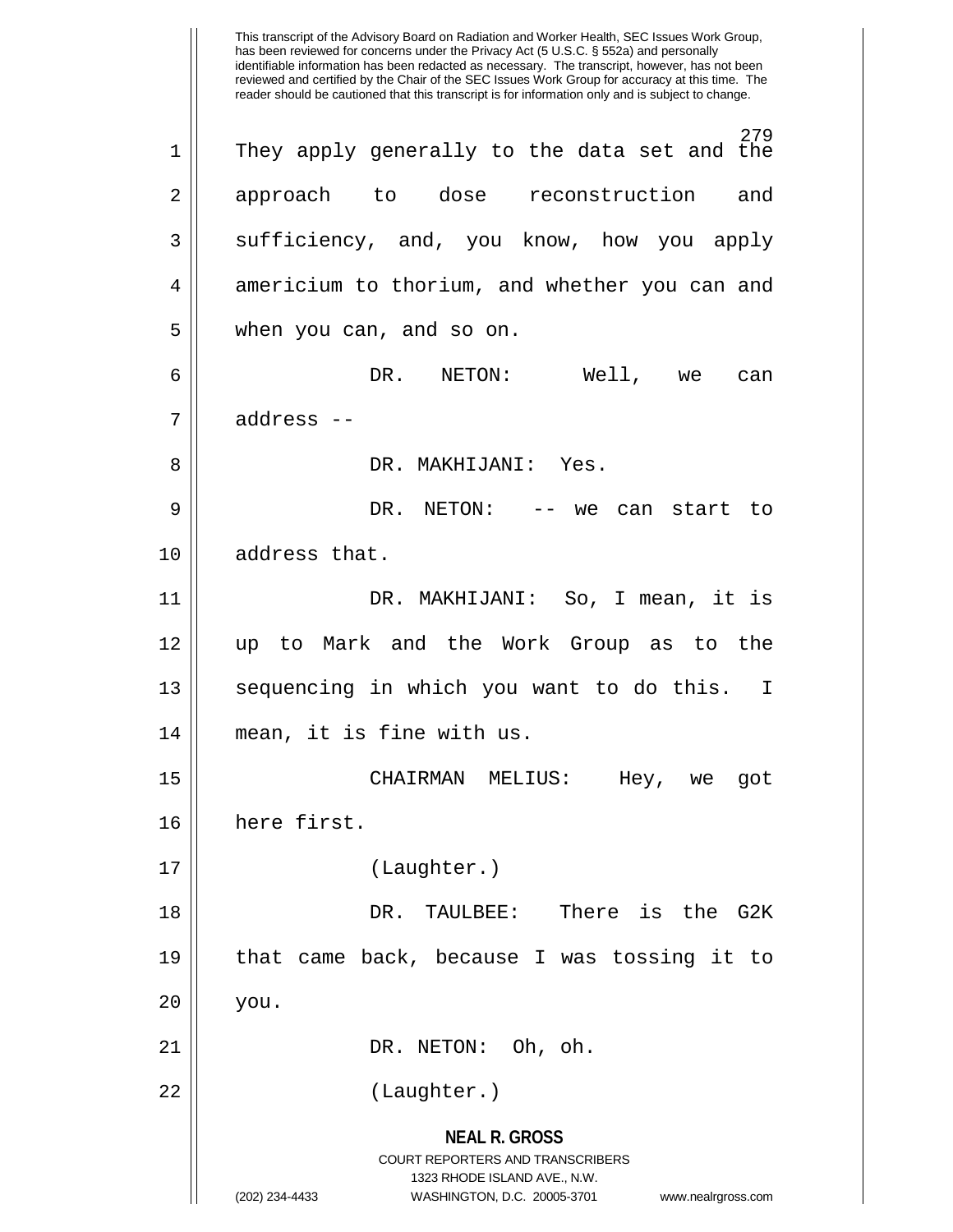| 1              | 280<br>There are numerous loading issues                            |
|----------------|---------------------------------------------------------------------|
| $\overline{2}$ | the current time because of<br>the<br>at                            |
| 3              | sequestration. I mean, there are                                    |
| 4              | prioritizations going on. Right now, to be                          |
| 5              | honest with you, Rocky Flats is driving the                         |
| 6              | boat as well as the Kansas City plant and a                         |
| 7              | few other sites that are more critical at                           |
| 8              | this juncture.                                                      |
| 9              | I don't know. We can put it on                                      |
| 10             | the list, but we are going to have to discuss                       |
| 11             | that with our contractor to see where the                           |
| 12             | funds --                                                            |
| 13             | CHAIRMAN MELIUS: And as<br>you                                      |
| 14             | discuss this, since we are going to Savannah                        |
| 15             | River in March, my recommendation is that we                        |
| 16             | aim to move this up on the --                                       |
| 17             | DR. NETON: We will.                                                 |
| 18             | CHAIRMAN MELIUS: Yes, yes, yes.                                     |
| 19             | DR. NETON: We will, but right                                       |
| 20             | now all eyes are on Denver at this point.                           |
| 21             | CHAIRMAN MELIUS: Well, yes, but                                     |
| 22             | in three weeks we can look the other way.                           |
|                | <b>NEAL R. GROSS</b>                                                |
|                | <b>COURT REPORTERS AND TRANSCRIBERS</b>                             |
|                | 1323 RHODE ISLAND AVE., N.W.                                        |
|                | (202) 234-4433<br>WASHINGTON, D.C. 20005-3701<br>www.nealrgross.com |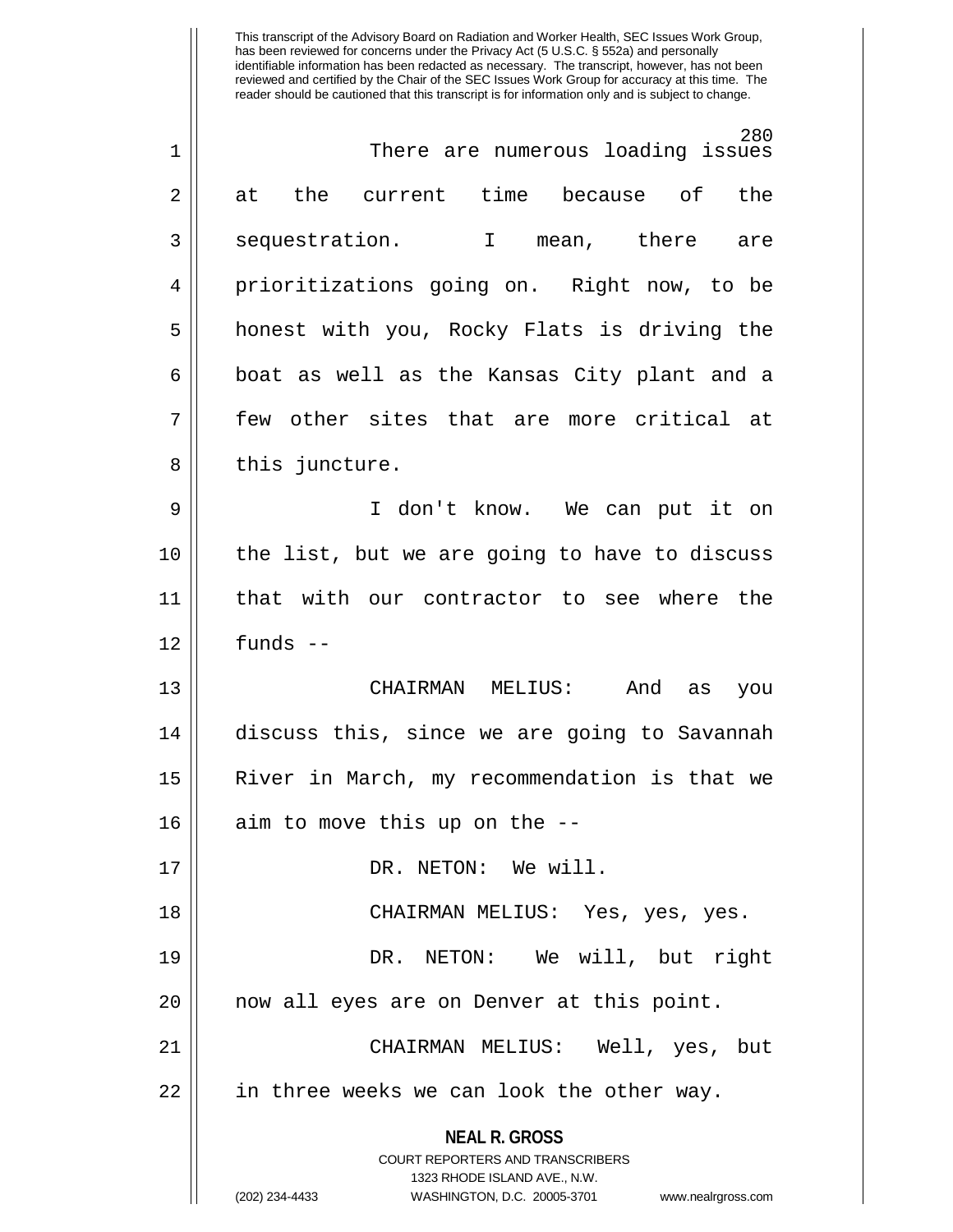**NEAL R. GROSS** COURT REPORTERS AND TRANSCRIBERS 1323 RHODE ISLAND AVE., N.W. (202) 234-4433 WASHINGTON, D.C. 20005-3701 www.nealrgross.com This transcript of the Advisory Board on Radiation and Worker Health, SEC Issues Work Group, has been reviewed for concerns under the Privacy Act (5 U.S.C. § 552a) and personally identifiable information has been redacted as necessary. The transcript, however, has not been reviewed and certified by the Chair of the SEC Issues Work Group for accuracy at this time. The reader should be cautioned that this transcript is for information only and is subject to change. 281 1 || (Laughter.) 2 || DR. NETON: Maybe. 3 CHAIRMAN MELIUS: Or whatever. 4 || No, I understand. 5 DR. NETON: To the extent we can,  $6 \parallel$  we can try to address the issues that are not 7 | OPOS-related and more generic. 8 CHAIRMAN MELIUS: Yes. Again, I 9 || have read the report. I think they raise 10 || significant issues. 11 I feel like Oprah. "You really 12 || should read this book." 13 (Laughter.) 14 DR. MAKHIJANI: One point I would 15 just like to clarify is earlier I thought Tim 16 agreed to look at this whole question of 17 actually how the OPOS data were compiled and 18 || how the censoring was done or not done. 19 DR. TAULBEE: Yes. We actually 20 || looked at that over lunch. And, yes, the 21 implementation was not per procedure, and we  $22$  || are going to go back and redo that.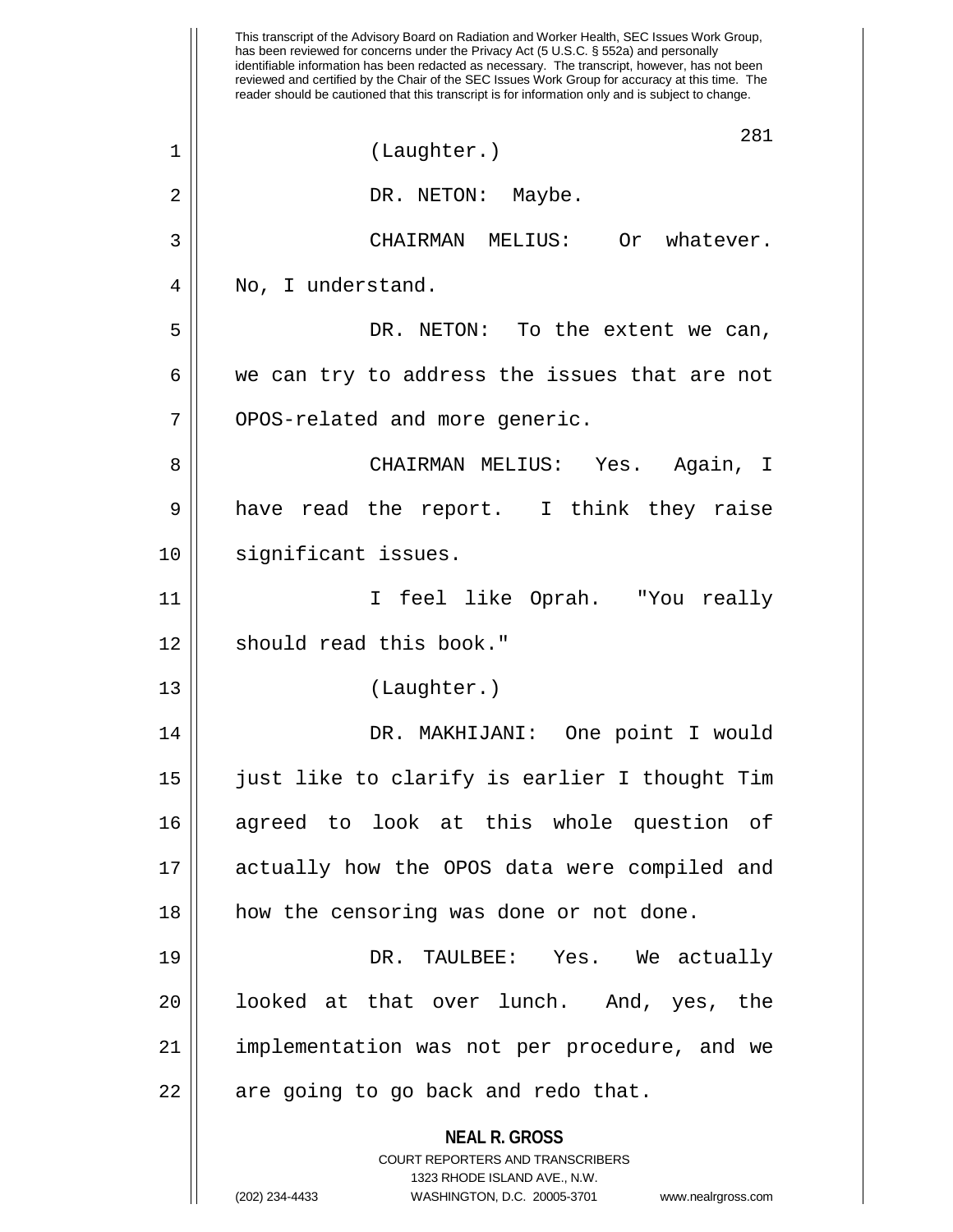**NEAL R. GROSS** COURT REPORTERS AND TRANSCRIBERS 1323 RHODE ISLAND AVE., N.W. (202) 234-4433 WASHINGTON, D.C. 20005-3701 www.nealrgross.com This transcript of the Advisory Board on Radiation and Worker Health, SEC Issues Work Group, has been reviewed for concerns under the Privacy Act (5 U.S.C. § 552a) and personally identifiable information has been redacted as necessary. The transcript, however, has not been reviewed and certified by the Chair of the SEC Issues Work Group for accuracy at this time. The reader should be cautioned that this transcript is for information only and is subject to change. 282 1 DR. MAKHIJANI: Thank you.  $2 \parallel$  So, that resolves a pretty big  $-$ 3 DR. TAULBEE: Yes. 4 DR. MAKHIJANI: Is that across 5 | the board or is it only in the americium?  $6 \parallel$  Because we only looked at the americium. 7 DR. TAULBEE: It is in the 8 | neptunium. 9 DR. MAKHIJANI: It is also in the 10 neptunium? 11 DR. TAULBEE: Yes, it is in the 12 neptunium, too. 13 DR. MAKHIJANI: Okay. 14 DR. TAULBEE: But they ended up 15 applying the -- when you have a negative 16 value and you chalk it up to the protection 17 limit that should have been done before OPOS 18 was run -- 19 DR. MAKHIJANI: Right. 20 DR. TAULBEE: -- but they did it 21 || after OPOS was run. 22 DR. MAKHIJANI: Right. And it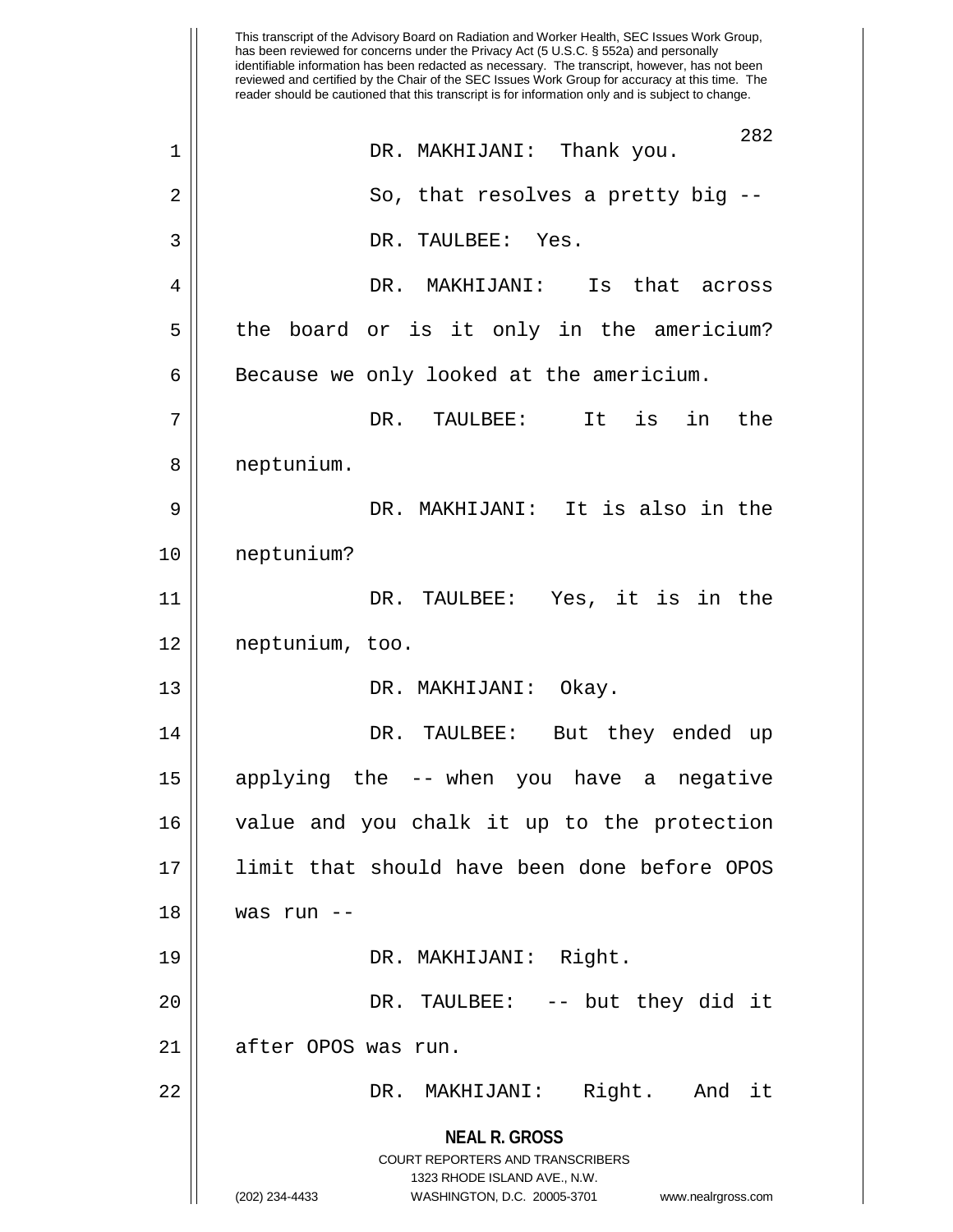**NEAL R. GROSS** COURT REPORTERS AND TRANSCRIBERS 1323 RHODE ISLAND AVE., N.W. (202) 234-4433 WASHINGTON, D.C. 20005-3701 www.nealrgross.com This transcript of the Advisory Board on Radiation and Worker Health, SEC Issues Work Group, has been reviewed for concerns under the Privacy Act (5 U.S.C. § 552a) and personally identifiable information has been redacted as necessary. The transcript, however, has not been reviewed and certified by the Chair of the SEC Issues Work Group for accuracy at this time. The reader should be cautioned that this transcript is for information only and is subject to change. 283 1 made a very huge difference. 2 DR. TAULBEE: So, that's where 3 we're at. We don't know how big of a 4 difference it makes from that standpoint, but  $5 \parallel$  we will look --6 DR. MAKHIJANI: In some years it 7 won't make a difference, and in some years it 8 || will make a pretty big difference, according 9 || to the compilation that we did. Bob Barton 10 || actually did it. 11 DR. TAULBEE: Okay. But, yes, we  $12$  | recognize that that was  $-$ 13 DR. MAKHIJANI: So, that is at 14 least resolved? 15 DR. TAULBEE: Yes. 16 CHAIRMAN MELIUS: Good. So, we 17 made progress. 18 DR. TAULBEE: Yes. Yes, we did. 19 DR. MAKHIJANI: So, our one 20 || takeaway is to give you sort of an integral 21 || report on OPOS. 22 CHAIRMAN MELIUS: Yes. I'm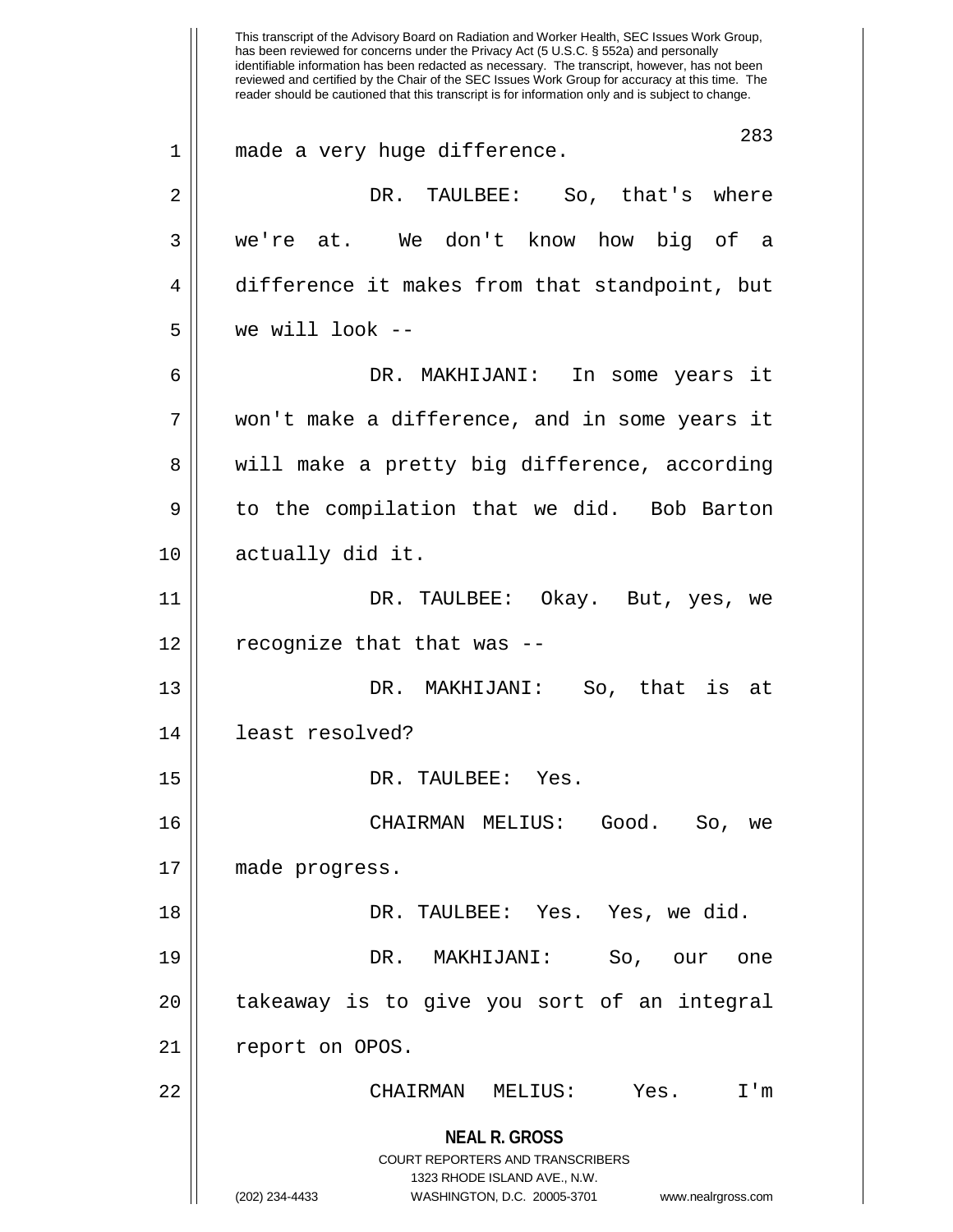**NEAL R. GROSS** COURT REPORTERS AND TRANSCRIBERS 1323 RHODE ISLAND AVE., N.W. (202) 234-4433 WASHINGTON, D.C. 20005-3701 www.nealrgross.com This transcript of the Advisory Board on Radiation and Worker Health, SEC Issues Work Group, has been reviewed for concerns under the Privacy Act (5 U.S.C. § 552a) and personally identifiable information has been redacted as necessary. The transcript, however, has not been reviewed and certified by the Chair of the SEC Issues Work Group for accuracy at this time. The reader should be cautioned that this transcript is for information only and is subject to change. 284 1 || trying to remember what the acronym means. 2 || (Laughter.) 3 DR. TAULBEE: One person, one 4 | sample. 5 CHAIRMAN MELIUS: Yes, I know,  $6 \parallel$  but -- all right. It is not intuitive in my 7 world. 8 || (Laughter.) 9 MEMBER ROESSLER: I thought it 10 was one of the best ones. 11 DR. TAULBEE: Me, too, but, then, 12 || again, we are health physicists. 13 MEMBER ROESSLER: Yes. 14 || (Laughter.) 15 CHAIRMAN MELIUS: Yes, but you 16 || start with a person with multiple samples. 17 That is why maybe it should be "OPOMS" or 18 | something. 19 (Laughter.) 20 || Commake one sample for multiple. 21 DR. NETON: Something like 22 || "OPOR," one person, one result.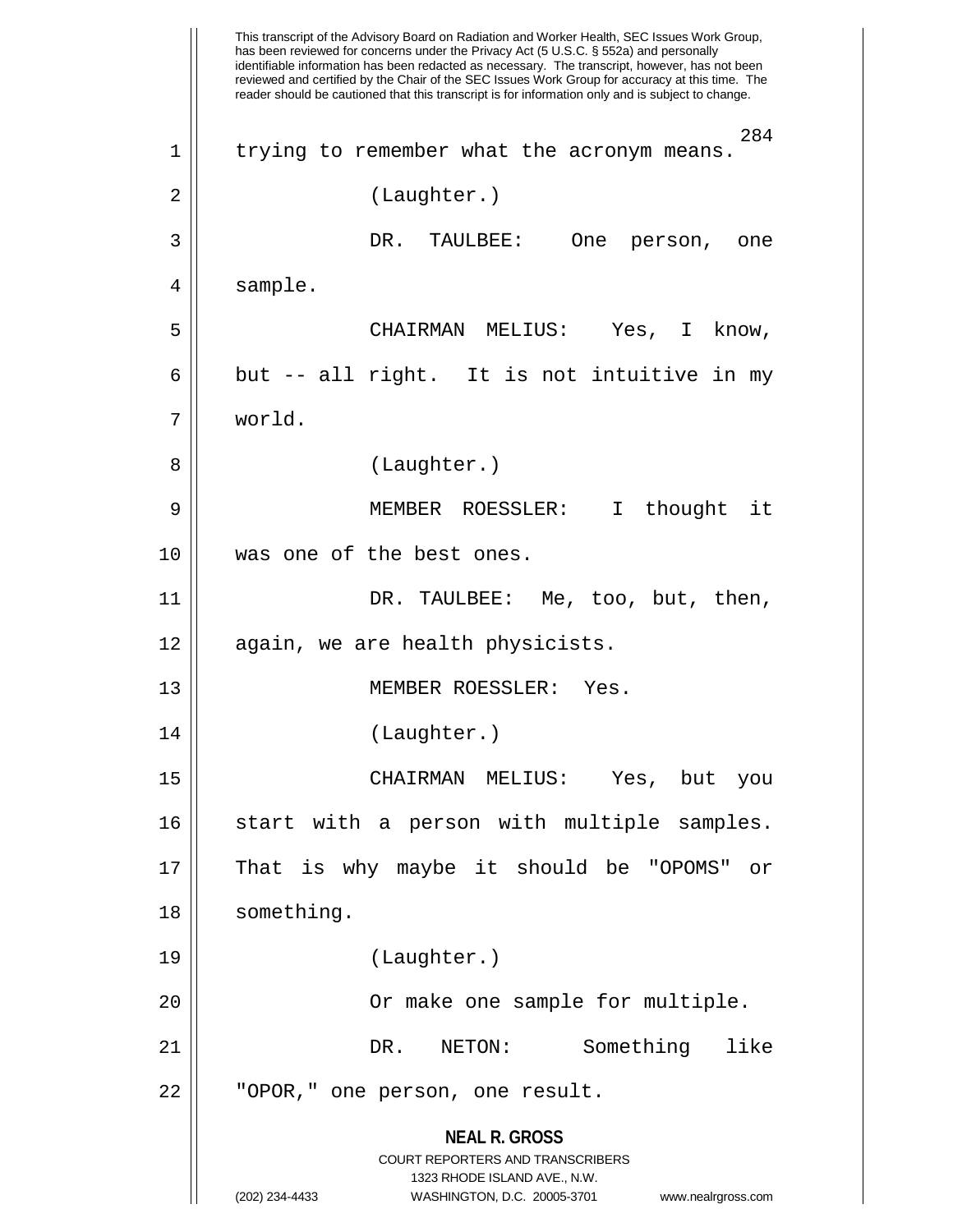**NEAL R. GROSS** COURT REPORTERS AND TRANSCRIBERS 1323 RHODE ISLAND AVE., N.W. (202) 234-4433 WASHINGTON, D.C. 20005-3701 www.nealrgross.com This transcript of the Advisory Board on Radiation and Worker Health, SEC Issues Work Group, has been reviewed for concerns under the Privacy Act (5 U.S.C. § 552a) and personally identifiable information has been redacted as necessary. The transcript, however, has not been reviewed and certified by the Chair of the SEC Issues Work Group for accuracy at this time. The reader should be cautioned that this transcript is for information only and is subject to change. 285 1 || (Laughter.) 2 CHAIRMAN MELIUS: Yes. Maybe we 3 can translate it to German, make it real  $4 \parallel$  long. 5 (Laughter.) 6 You can tell we are all doing  $7 \parallel$  good here. It is late in the day. 8 || So, actually, my list for sort of 9 || other coworker issues, I think one issue 10 that -- I think it is very general -- is sort 11 of when do we apply a coworker model. How 12 much sampling data does there need to be 13 available? It is sort of the 30 issue, but 14 it is applied -- is it 30 out of 100 or 30  $15$  | out of 10,000 people, persons? 16 And again, that doesn't have a 17 || simple answer, but I think it is sort of a 18 general guideline going forward. So, I mean, 19  $\parallel$  that is one of the things that I think we 20 || need to look into. 21 And then, it is for each of  $22$  || those  $-$  I mean, I think we have already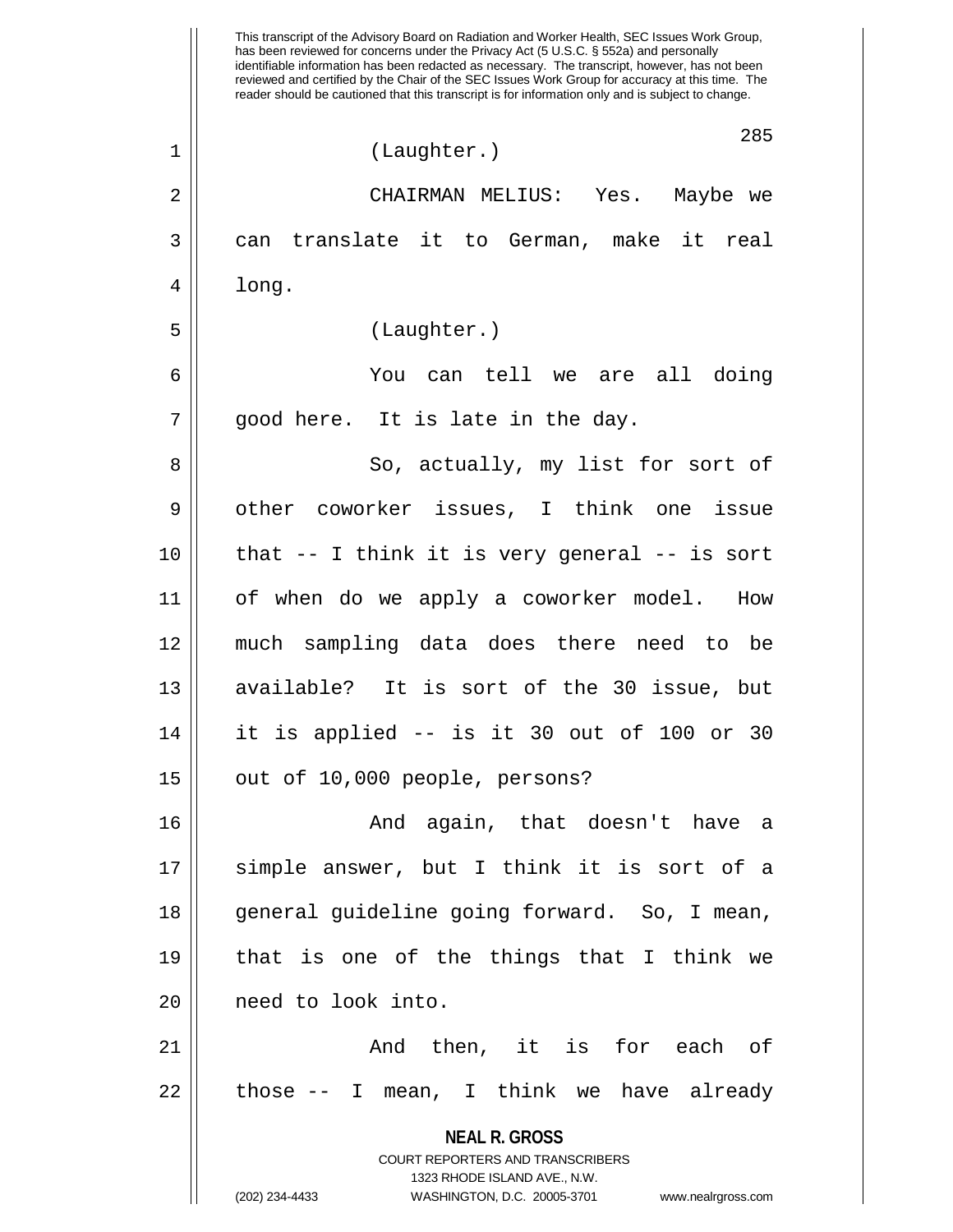286<br>here 1 talked about it at greater length here 2 | today -- sort of representativeness. What do  $3 \parallel$  these sampling data  $-$  you know, how 4 || representative are they and what do they 5 | represent in terms of exposure potential?

6 And then, of those, of the  $7$  | different exposure potentials they represent, 8 what data is available; what data is missing  $9 \parallel$  on those? I mean, I think we have talked at 10 || this at length on the sort of routine versus 11 incident-driven, or whatever, for 12 || construction workers and others.

13 And as I was making notes, sort 14 of doing this under stratification, but it is 15 || really part of the evaluation. I think the 16 thing about how do we decide what to 17 || stratify, and we have already used a priori  $18 \parallel$  to stratify on year. That, I think, has been 19 the general approach. And that is somewhat 20 || arbitrary, but it may make sense in terms of 21 production and changes within a facility, and  $22 \parallel$  so forth.

**NEAL R. GROSS**

COURT REPORTERS AND TRANSCRIBERS 1323 RHODE ISLAND AVE., N.W. (202) 234-4433 WASHINGTON, D.C. 20005-3701 www.nealrgross.com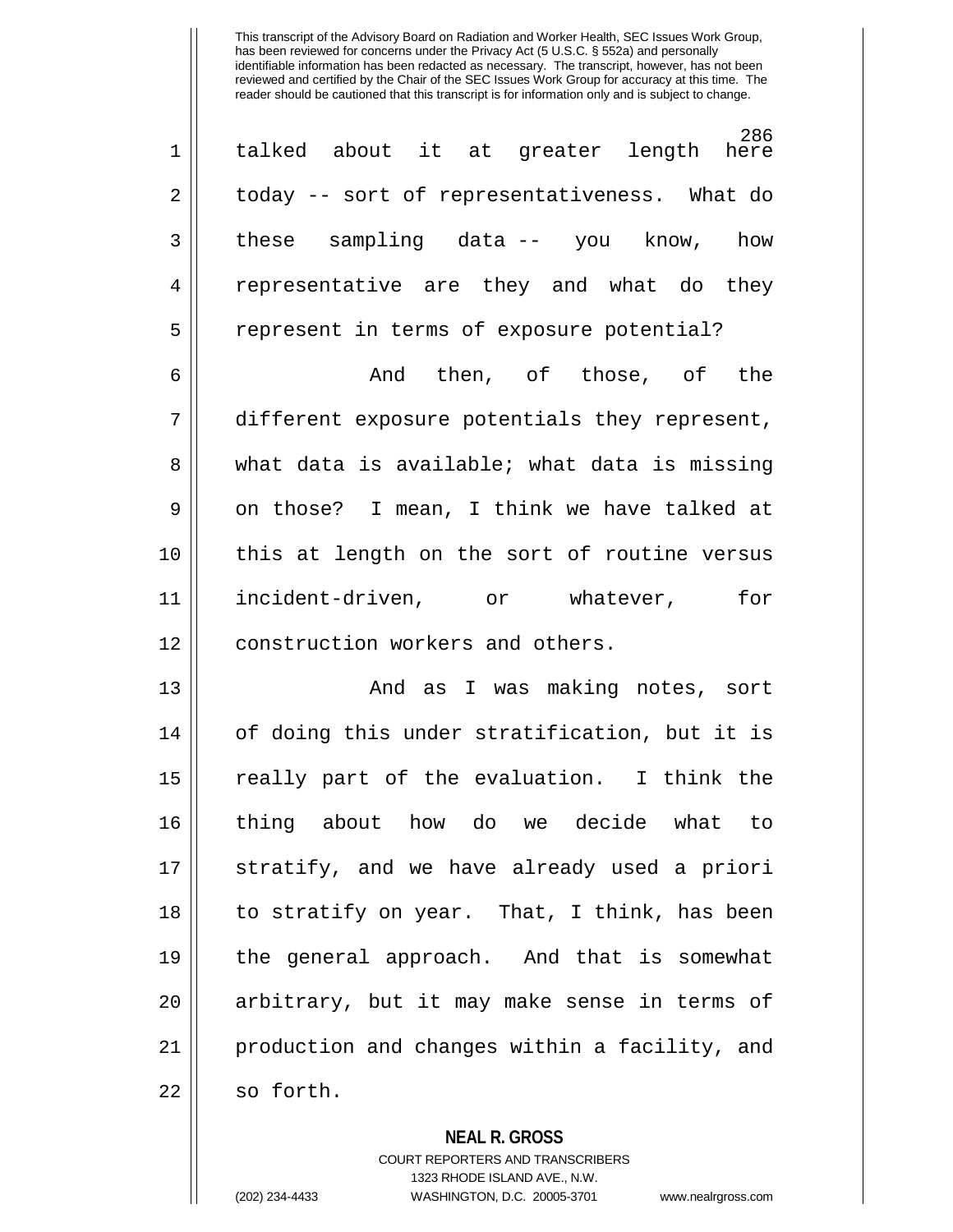287<br>job 1 How do we do it based on job 2 assignment or task? Again, it is somewhat 3 || Iimited by what information we have on that  $4 \parallel$  and what is readily available as opposed to  $5 \parallel$  what is maybe not so readily available.

6 And then, this question where  $7 \parallel$  sort of Tom and I sort of went back and forth 8 || on it a little bit. When we have limited 9 data on a site, I just wonder if we ought to 10 be sort of looking at the data. We are not 11 going to be able to determine a priori or we 12 may not recognize a priori what may be 13 important strata or significant strata that 14 || ought to be looked at.

15 And so, I do think it takes some, 16 in some cases it takes looking at the data 17 || and seeing what appears to be different about 18 that data or the characteristics, what 19 information we do have, or something.

20 Because I think it seems to me 21 || that in going through all the various sites 22 we looked at, many sites we have come up with

> **NEAL R. GROSS** COURT REPORTERS AND TRANSCRIBERS

> > 1323 RHODE ISLAND AVE., N.W.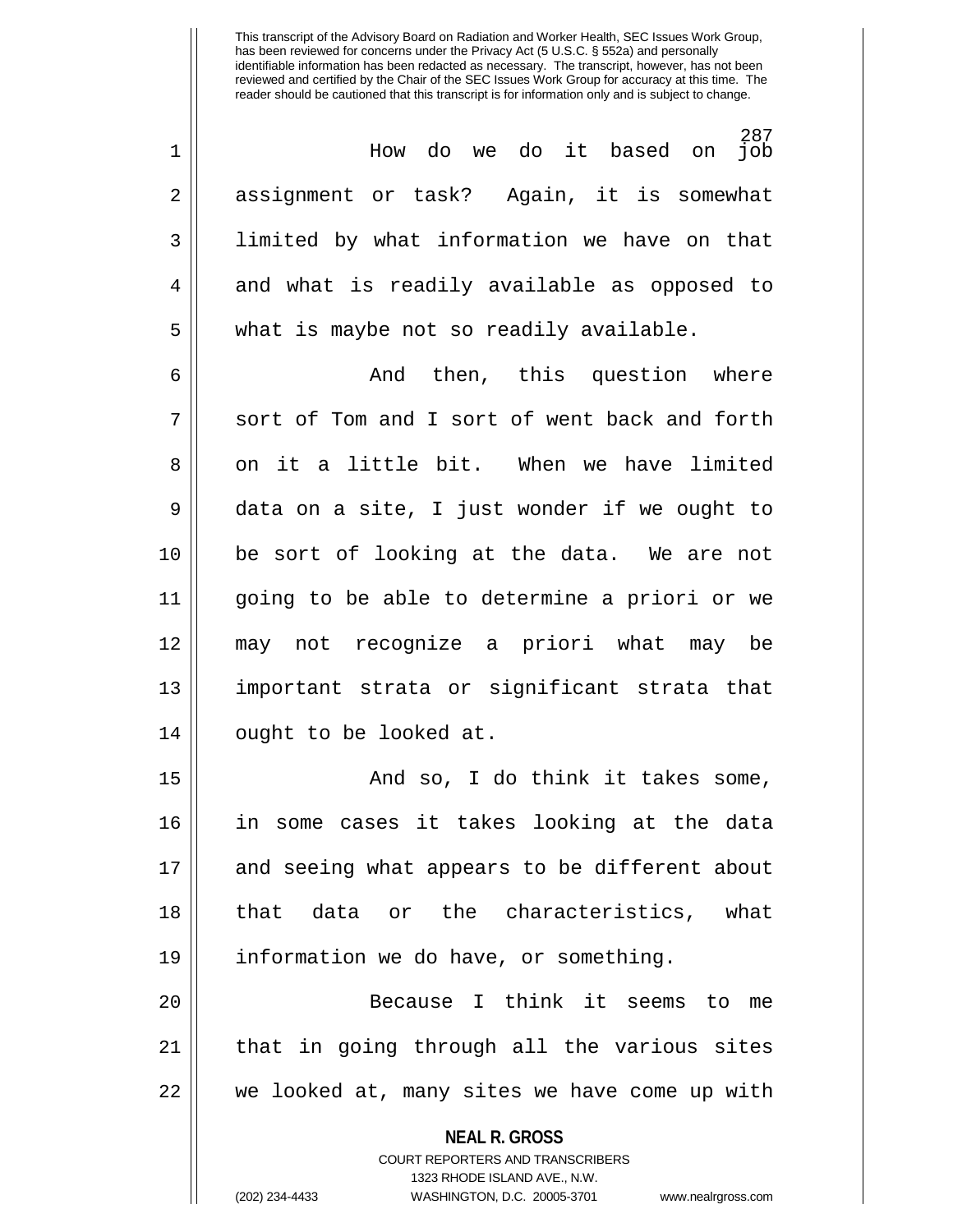**NEAL R. GROSS** COURT REPORTERS AND TRANSCRIBERS 288 1 || sort of anomalies, and so forth, that you may 2 || not have expected because we didn't have 3 complete information, particularly on some of 4 || the older sites, and so forth. 5 And so, I just don't want to get 6 || totally trapped by saying you have to have a 7 || priori strata decided on; you are going to 8 || test those. There ought to be some judgment 9 involved in that and some attention to the 10 data. 11 And I don't think you can look 12 at -- I don't think any person looking at the 13 || data, to look at what is available in terms 14 of construction or incident data, I don't 15 || think you look at that without sort of having 16 || some sense of what is in there, a judgment. 17 You know, just who's high; who's low. 18 And so, I think you naturally 19 pick up on that. You get it from interviews. 20 || You get it from the reports, various reports, 21 || that are done, what types of exposures they 22 || decide to -- or the processes they implement

1323 RHODE ISLAND AVE., N.W.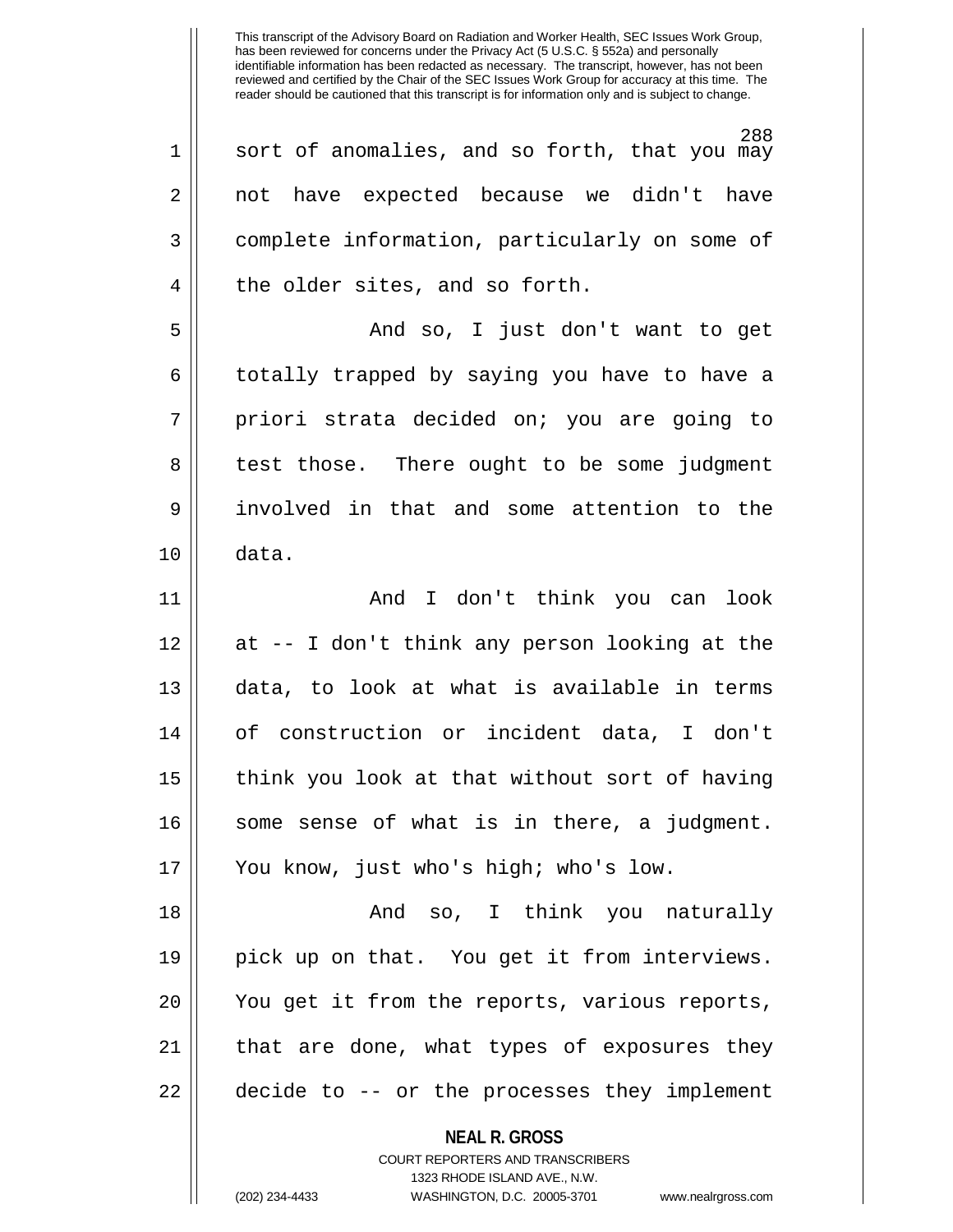**NEAL R. GROSS** COURT REPORTERS AND TRANSCRIBERS 1323 RHODE ISLAND AVE., N.W. This transcript of the Advisory Board on Radiation and Worker Health, SEC Issues Work Group, has been reviewed for concerns under the Privacy Act (5 U.S.C. § 552a) and personally identifiable information has been redacted as necessary. The transcript, however, has not been reviewed and certified by the Chair of the SEC Issues Work Group for accuracy at this time. The reader should be cautioned that this transcript is for information only and is subject to change. 289 1 || greater controls on, and so forth. 2 So, again, I wouldn't throw that 3 || out completely, but at the same time I think 4 there is probably a set of a priori types of 5 | things that you would stratify and which 6 would be, to some extent, building or 7 || process, where they are working job 8 assignments, tasks, and so, again, to the 9 extent that those are available, and so 10 forth. 11 Does that make any sense? 12 DR. NETON: It does where we have 13 || the data. But I thinking that a lot of our 14 coworker models are just based on CEDR data, 15 de-identified data. 16 CHAIRMAN MELIUS: Right. 17 DR. NETON: There is nothing we 18 can do other than say this is the 19 distribution that we have for the site. We  $20$  || can go back and look at the site procedures, 21 documents, and such, to try to figure out who 22 || was monitored, but we will never be able to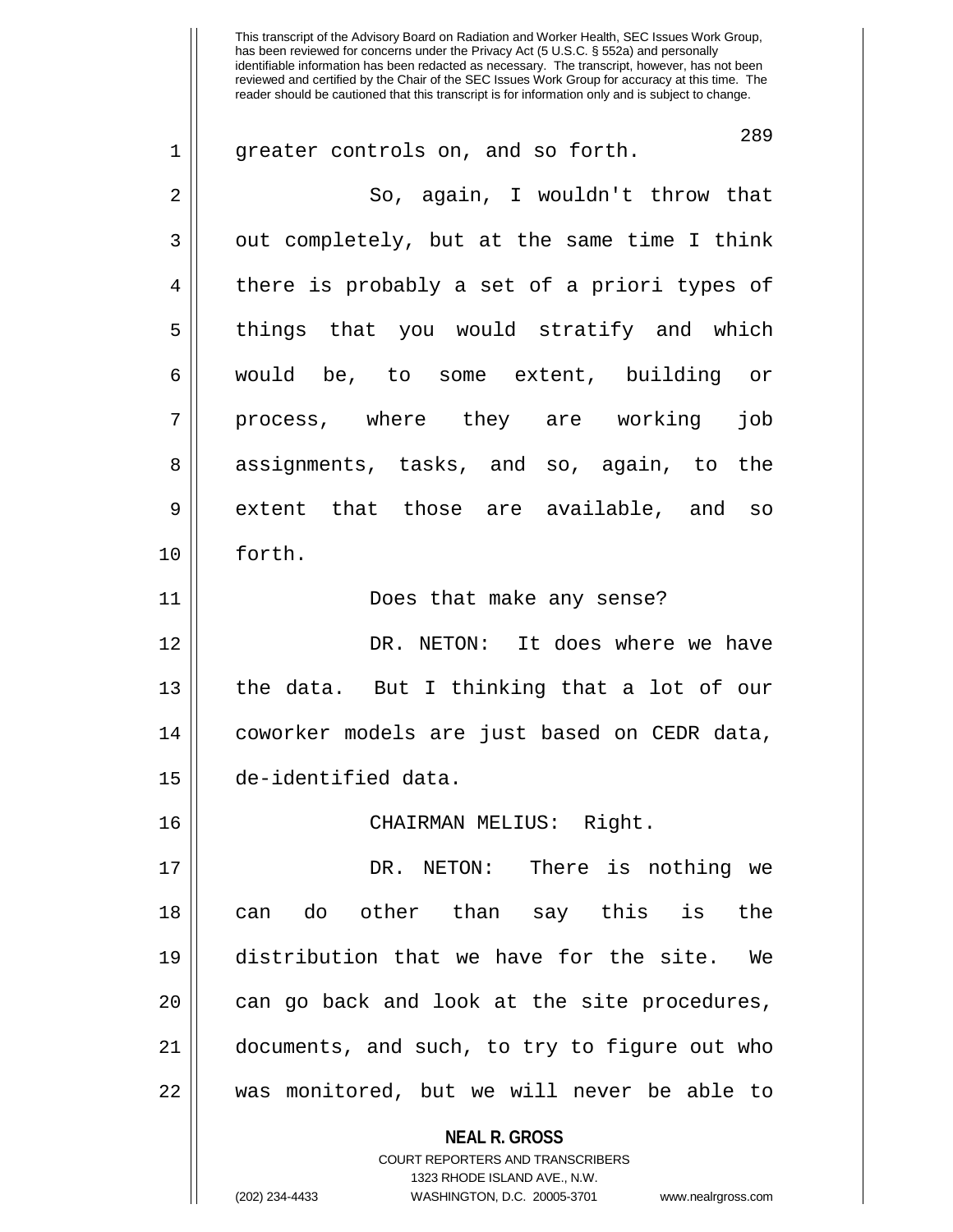This transcript of the Advisory Board on Radiation and Worker Health, SEC Issues Work Group, has been reviewed for concerns under the Privacy Act (5 U.S.C. § 552a) and personally identifiable information has been redacted as necessary. The transcript, however, has not been reviewed and certified by the Chair of the SEC Issues Work Group for accuracy at this time. The reader should be cautioned that this transcript is for information only and is subject to change. 290 1 construct any kind of coworker stratification  $2 \parallel$  out of that because we don't have any 3 information as to who was who. 4 CHAIRMAN MELIUS: And again, I am 5 || not recommending this, but what if you have 6 || the situation where you have essentially a 7 de-identified data set, but you also have, 8 || you know, it's computerized, readily 9 || available, and you also have a paper data set 10 that has more? Do you go and take a sample 11 of that more detailed? And we have struggled 12 with this. 13 DR. NETON: You can always go 14 || back and look and see what we have. 15 CHAIRMAN MELIUS: Yes, which is 16 usually what we do as a second step -- 17 || DR. NETON: Right. 18 CHAIRMAN MELIUS: -- in terms of 19 what does NOCTS tell us about the data, who 20 || was monitored and stuff.

21 || DR. NETON: Yes.

22 CHAIRMAN MELIUS: I understand

**NEAL R. GROSS**

COURT REPORTERS AND TRANSCRIBERS 1323 RHODE ISLAND AVE., N.W. (202) 234-4433 WASHINGTON, D.C. 20005-3701 www.nealrgross.com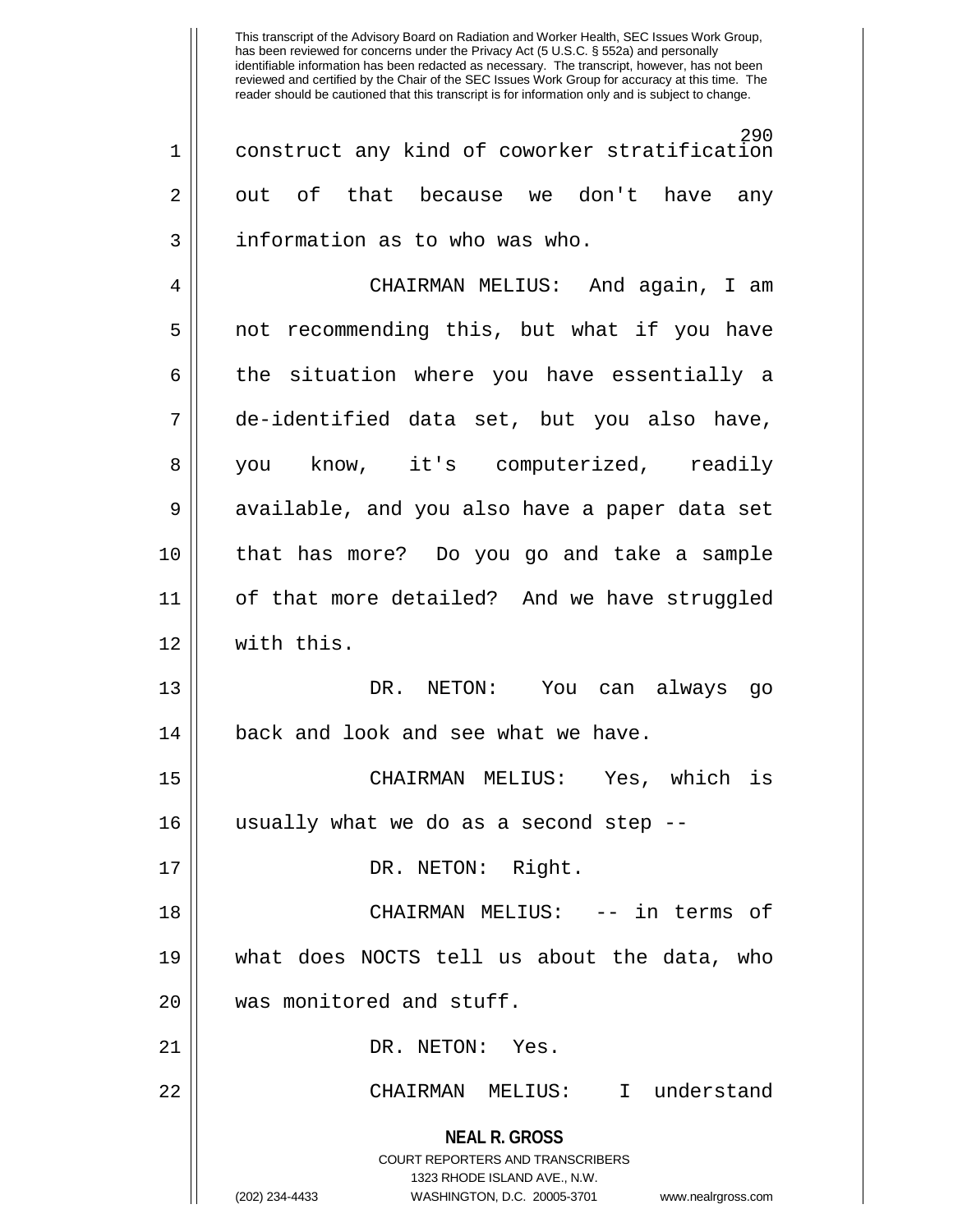**NEAL R. GROSS** COURT REPORTERS AND TRANSCRIBERS 1323 RHODE ISLAND AVE., N.W. (202) 234-4433 WASHINGTON, D.C. 20005-3701 www.nealrgross.com This transcript of the Advisory Board on Radiation and Worker Health, SEC Issues Work Group, has been reviewed for concerns under the Privacy Act (5 U.S.C. § 552a) and personally identifiable information has been redacted as necessary. The transcript, however, has not been reviewed and certified by the Chair of the SEC Issues Work Group for accuracy at this time. The reader should be cautioned that this transcript is for information only and is subject to change. 291 1 where you're coming from. 2 And I'm not thinking that any of 3 these haven't already been done or the 4 information isn't available or you haven't  $5 \parallel$  thought about it before. I think, basically, 6 you're applying sort of a somewhat new 7 || approach to what you have already done. 8 And again, I am not familiar 9 enough with what you have done in terms of  $10$  || external monitoring to  $-$ 11 DR. NETON: It is very basic. 12 CHAIRMAN MELIUS: Yes. 13 DR. NETON: The geometric mean,  $14$  || standard deviation of  $-$ 15 CHAIRMAN MELIUS: Okay. Don't 16 | tell me that. 17 DR. TAULBEE: But it does 18 || inherently have OPOS in it --19 CHAIRMAN MELIUS: Yes. 20 DR. TAULBEE: -- because each 21 || person's percentage refers to year. 22 CHAIRMAN MELIUS: Yes, yes. No,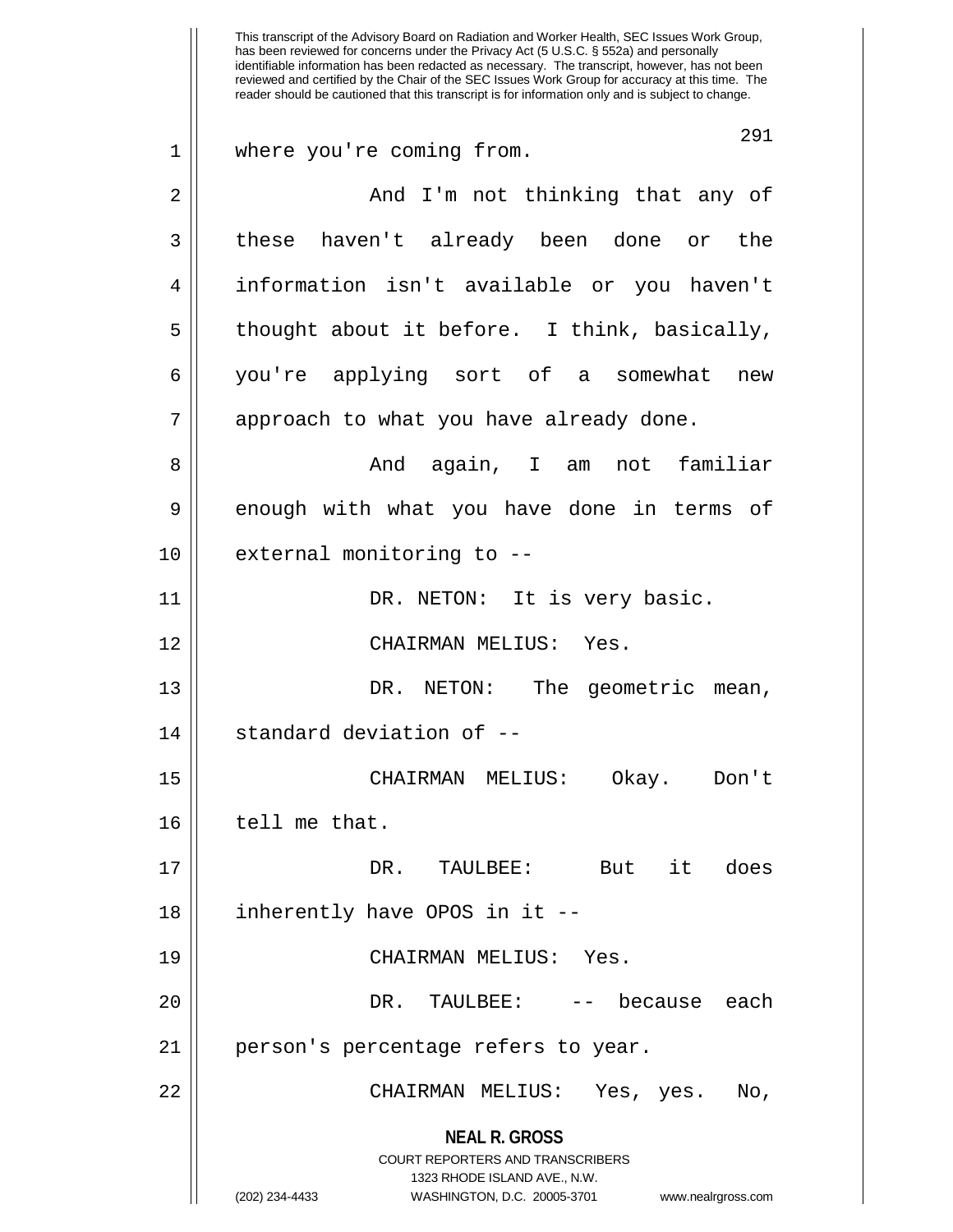**NEAL R. GROSS** COURT REPORTERS AND TRANSCRIBERS 1323 RHODE ISLAND AVE., N.W. (202) 234-4433 WASHINGTON, D.C. 20005-3701 www.nealrgross.com This transcript of the Advisory Board on Radiation and Worker Health, SEC Issues Work Group, has been reviewed for concerns under the Privacy Act (5 U.S.C. § 552a) and personally identifiable information has been redacted as necessary. The transcript, however, has not been reviewed and certified by the Chair of the SEC Issues Work Group for accuracy at this time. The reader should be cautioned that this transcript is for information only and is subject to change. 292 1 no, it avoids OPOS. 2 DR. TAULBEE: Yes. OPOS is no  $3 \parallel$  longer --4 CHAIRMAN MELIUS: Yes. 5 || So, that was the general list I 6 || had on that. Are there others? I mean, I  $7$  | know there are others. 8 DR. TAULBEE: I came up with an 9 || initial checklist of things that --10 || CHAIRMAN MELIUS: Okay. 11 DR. TAULBEE: -- I thought, 12 || thinking about the Savannah River one, and 13 what things would help perhaps to give you 14 all confidence of the sampling program. And 15 || that is to look at the bioassay monitoring 16 | procedures. 17 CHAIRMAN MELIUS: Yes. 18 DR. TAULBEE: Who was sampling, 19 who wasn't. 20 || DR. NETON: I'm sorry? 21 DR. TAULBEE: Look at the 22 | bioassay monitoring procedures --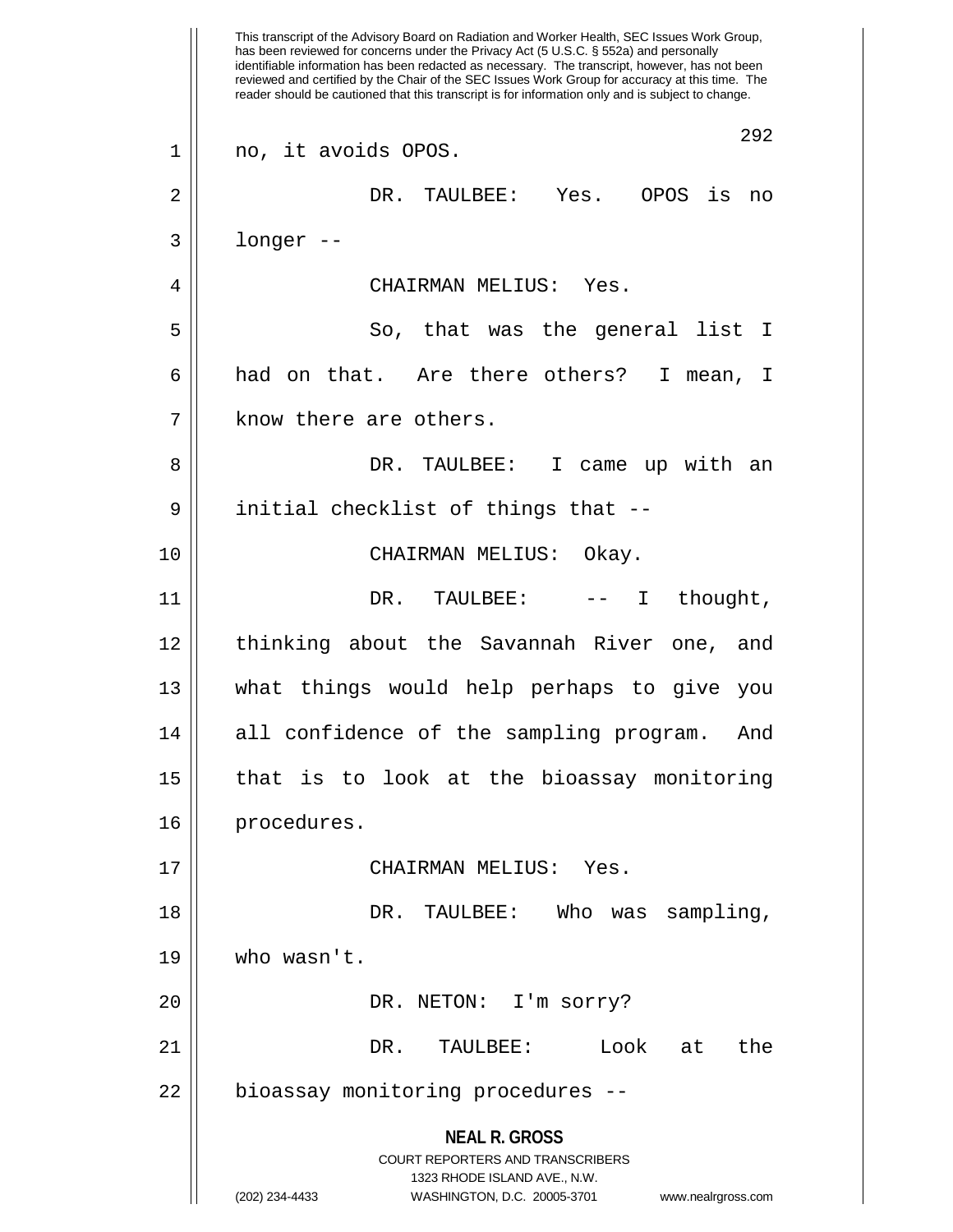This transcript of the Advisory Board on Radiation and Worker Health, SEC Issues Work Group, has been reviewed for concerns under the Privacy Act (5 U.S.C. § 552a) and personally identifiable information has been redacted as necessary. The transcript, however, has not been reviewed and certified by the Chair of the SEC Issues Work Group for accuracy at this time. The reader should be cautioned that this transcript is for information only and is subject to change. 293 1 DR. NETON: Yes. 2 DR. TAULBEE: -- and how those  $3 \parallel$  changed over time, because they do change. 4 The incidents that have been 5 documented, do you see construction trades 6 | workers in these incidents and annotations of  $7 \parallel$  what their bioassay was indicating that they 8 || did followup? 9 And the one that I wanted to 10 really kind of focus on a little bit, or at 11 least get some discussion on, is the 12 population size to the potential for 13 || exposure, because some of these radionuclides 14 that are exotics, the whole site wasn't 15 working with. You are looking at a small 16 group of people of 30 to 40 people that were 17 working with it. And if you have a bioassay 18 || and it is half of that population, well, 19 then, it is a pretty reasonable sampling for 20 || that group. Or if you have 100 percent of 21 || the people who are actually doing the work,  $22$  || then, even if you have a small sample size,

> **NEAL R. GROSS** COURT REPORTERS AND TRANSCRIBERS 1323 RHODE ISLAND AVE., N.W.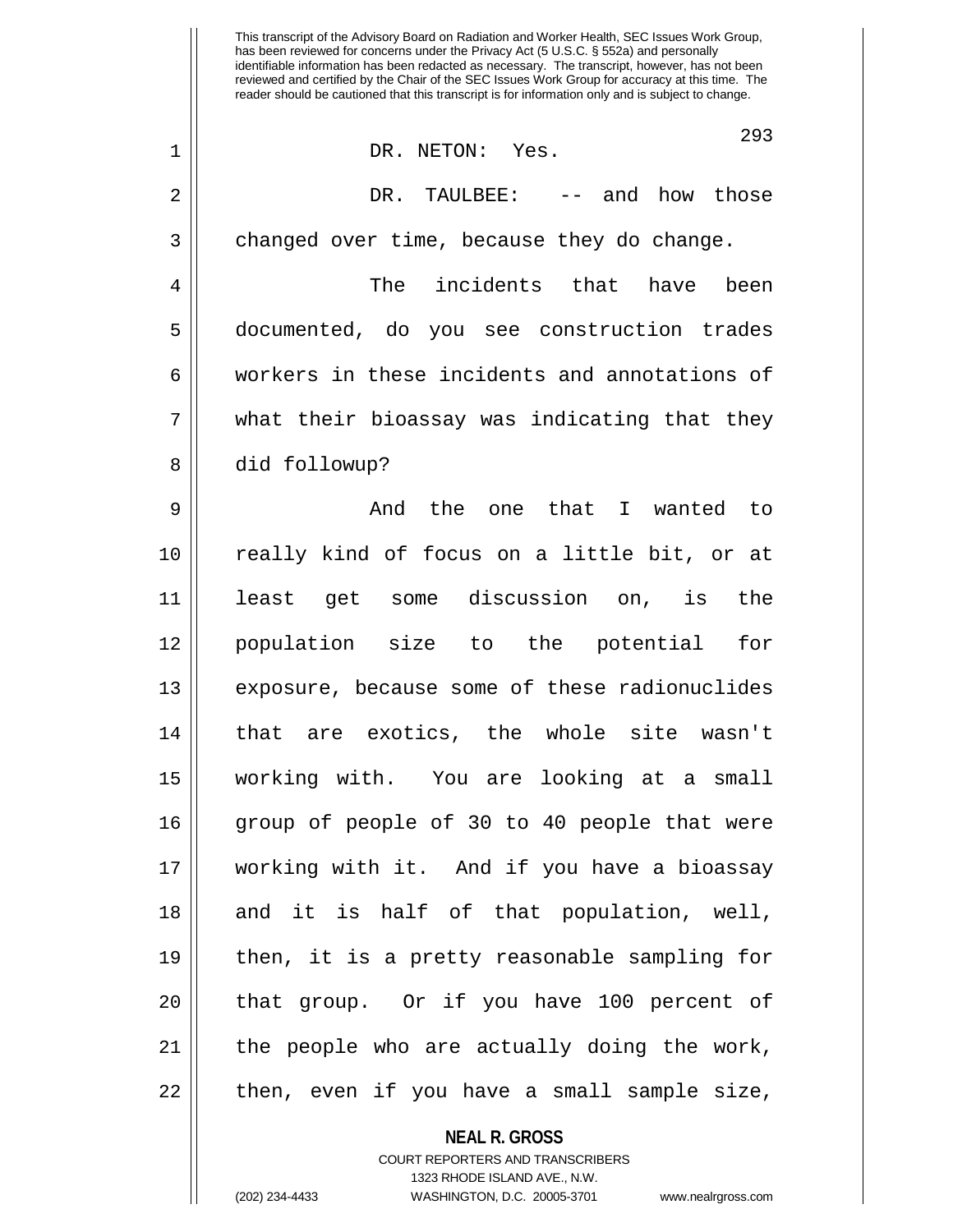**NEAL R. GROSS** COURT REPORTERS AND TRANSCRIBERS 1323 RHODE ISLAND AVE., N.W. (202) 234-4433 WASHINGTON, D.C. 20005-3701 www.nealrgross.com This transcript of the Advisory Board on Radiation and Worker Health, SEC Issues Work Group, has been reviewed for concerns under the Privacy Act (5 U.S.C. § 552a) and personally identifiable information has been redacted as necessary. The transcript, however, has not been reviewed and certified by the Chair of the SEC Issues Work Group for accuracy at this time. The reader should be cautioned that this transcript is for information only and is subject to change. 294 1 || it is okay. 2 DR. NETON: That gets into, then, 3 || you should be able to identify who worked in 4 || those areas, in addition to the ones that 5 were sampled. 6 DR. TAULBEE: That's right. 7 DR. NETON: Because, if you can't 8 do that, then you end up in the scenario 9 where you have to apply it to the entire site 10 and it becomes, in my opinion, unrealistic at 11 that point. 12 CHAIRMAN MELIUS: Yes. Going 13 back to whatever, our significance level, or 14 whatever we are going to call this, that may 15 be one way. Do we apply it? How do we apply 16 it? So, what should the application be in 17 those instances? And if we are going to 18 || apply -- should we apply the 95th or even the 19 50th to the entire population? Or do we have  $20$  ||  $30$  of 40? What is fair? I mean, that really 21 is a consideration. 22 Somehow applying that to the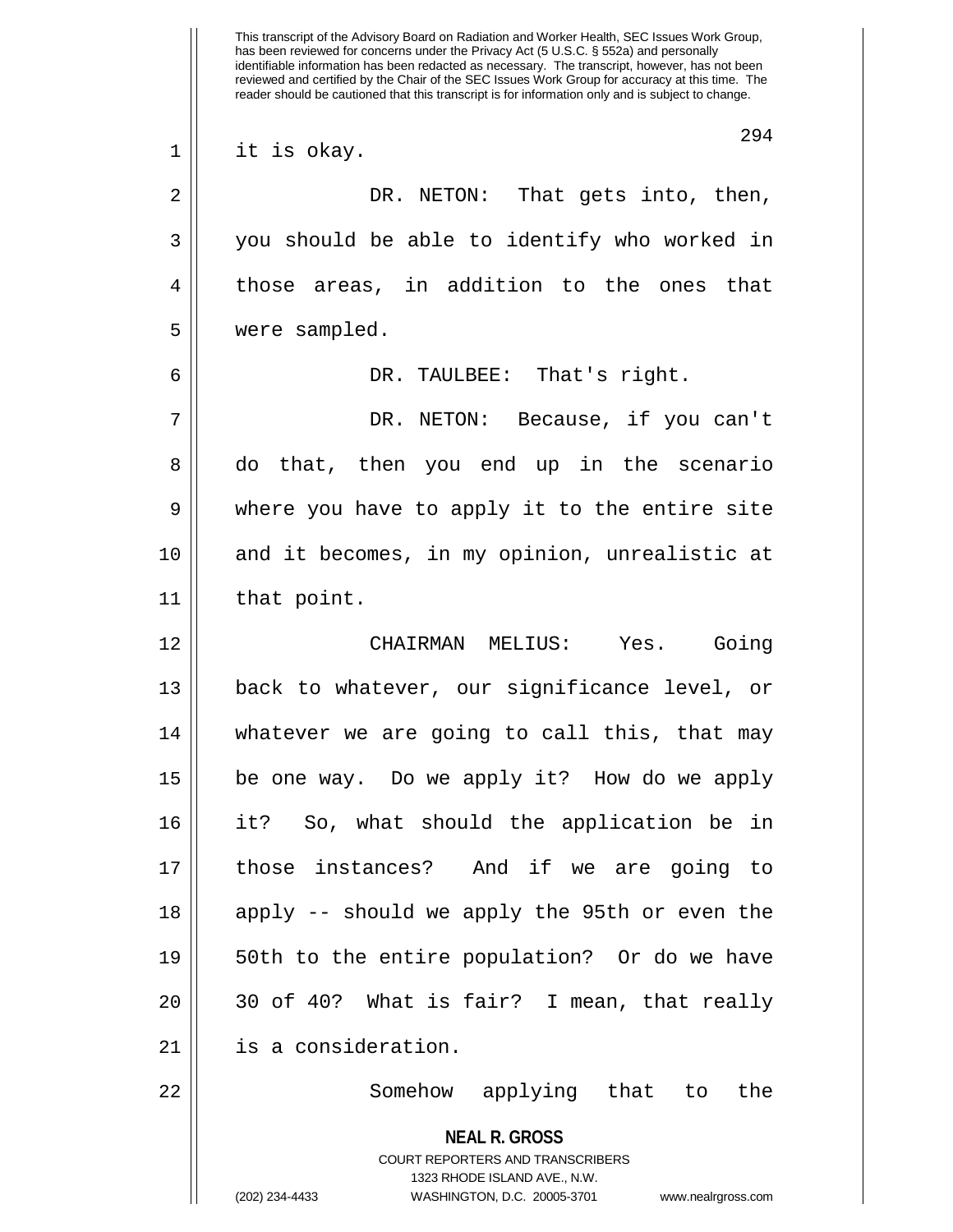**NEAL R. GROSS** This transcript of the Advisory Board on Radiation and Worker Health, SEC Issues Work Group, has been reviewed for concerns under the Privacy Act (5 U.S.C. § 552a) and personally identifiable information has been redacted as necessary. The transcript, however, has not been reviewed and certified by the Chair of the SEC Issues Work Group for accuracy at this time. The reader should be cautioned that this transcript is for information only and is subject to change. 295 1 || whole, that assumption to the whole  $20,000$ ,  $2 \parallel$  or whatever --3 DR. MAKHIJANI: The trouble with 4 exotic radionuclides, I agree that 6,000 5 workers weren't working with thorium or  $6 \parallel$  neptunium, and so on. 7 CHAIRMAN MELIUS: Yes. 8 DR. MAKHIJANI: They were pretty 9 defined pieces of work that were being done. 10 The difficulty, to the extent that we have 11 looked at many worker records and gone into 12 worker files, and so on, in the course of 13 producing the reports, unfortunately, the 14 worker files don't seem to contain -- they 15 contain locations about the radionuclides 16 that are monitored. So, if you are looking 17 at thorium, you won't find any notation about 18 thorium because thorium wasn't being 19 explicitly monitored, even though we agreed 20 with NIOSH that thorium would be contained in  $21$  || that, in the bioassay sample. 22 | Cr neptunium, where initially you

> COURT REPORTERS AND TRANSCRIBERS 1323 RHODE ISLAND AVE., N.W.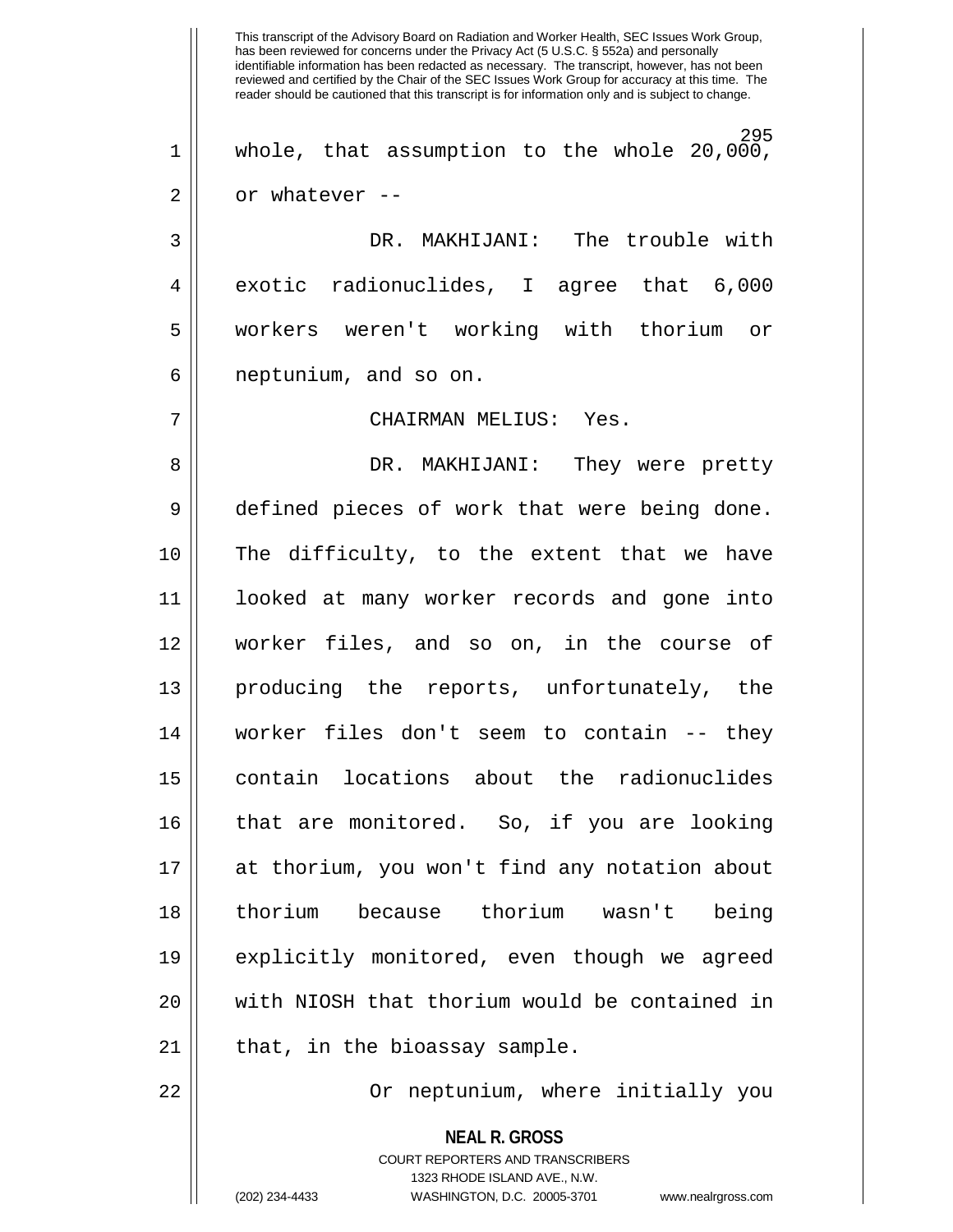| 1              | 296<br>had some neptunium notation, but, then, later |
|----------------|------------------------------------------------------|
| $\overline{2}$ | on, you are trying to infer neptunium from           |
| 3              | other radionuclide whole body data. So, you          |
| 4              | don't have neptunium notations in the work           |
| 5              | record. So, it is actually very difficult to         |
| 6              | know how many workers, to identify the               |
| 7              | workers who are working with neptunium.              |
| 8              | DR. TAULBEE: Well, yes and no.                       |
| 9              | It depends upon the facility, again.                 |
| 10             | DR. MAKHIJANI: Yes.                                  |
| 11             | DR. TAULBEE: And this is a case                      |
| 12             | where $--$                                           |
| 13             | DR. MAKHIJANI: And maybe this is                     |
| 14             | a problem for you to sort out.                       |
| 15             | DR.<br>TAULBEE:<br>There<br>are                      |
| 16             | organizational charts that identify by               |
| 17             | building. Take 235F, where they are working          |
| 18             | with the neptunium making billets, there is a        |
| 19             | breakdown of how many workers were in that           |
| 20             | building, for example. So, you do know what          |
| 21             | was the general population that was in there.        |
| 22             |                                                      |
|                | You don't know how many construction trades          |

1323 RHODE ISLAND AVE., N.W.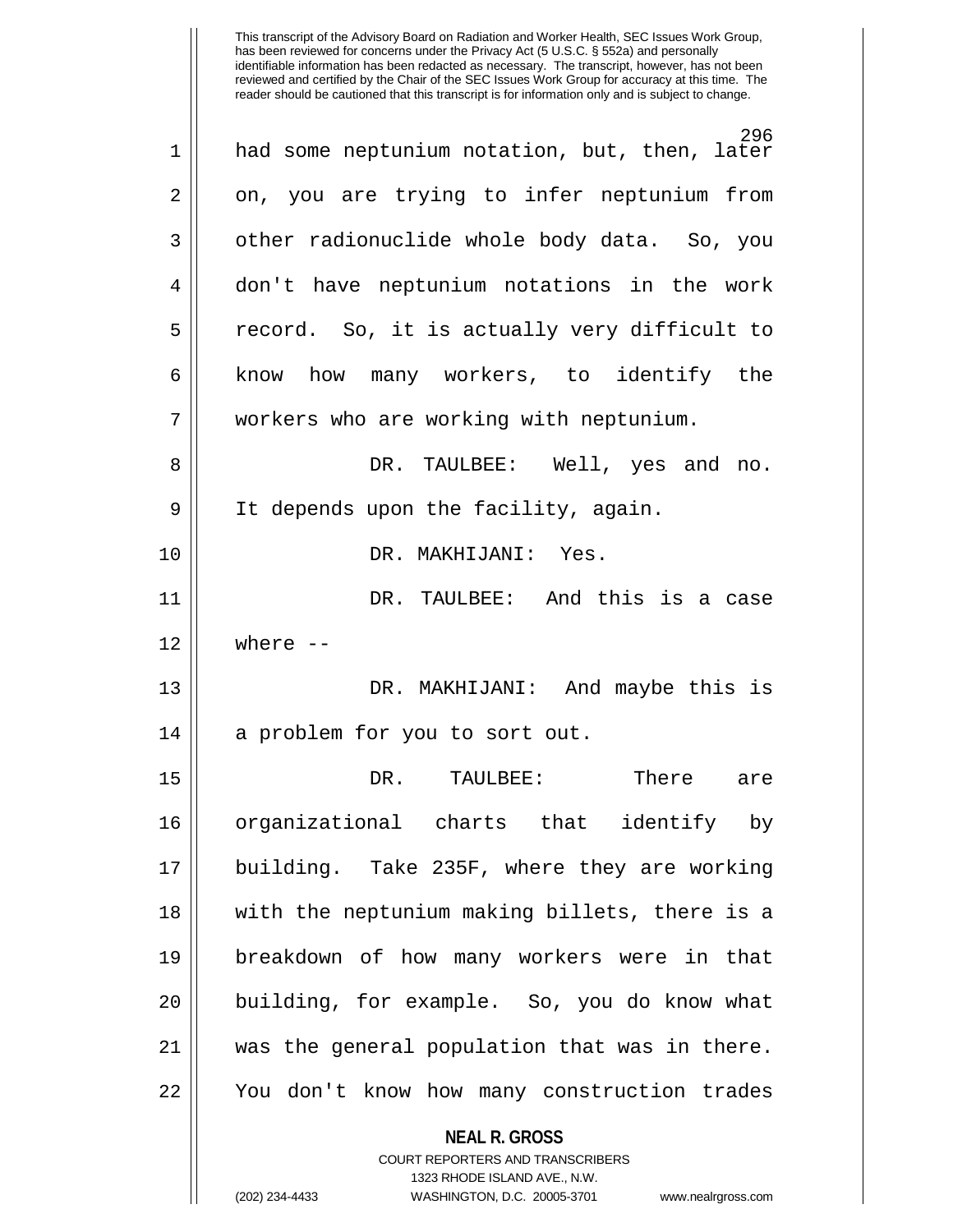| $\mathbf 1$    | 297<br>would be moving in and out. But, if you have                                                                                                             |
|----------------|-----------------------------------------------------------------------------------------------------------------------------------------------------------------|
| $\overline{2}$ | got a population of -- and I am just throwing                                                                                                                   |
| 3              | numbers out here -- of 45 people in that                                                                                                                        |
| 4              | facility, and you have 30 neptunium OPOS type                                                                                                                   |
| 5              | of results, and then you have an                                                                                                                                |
| 6              | additional -- I don't know -- maybe 10 to 20                                                                                                                    |
| 7              | construction trades workers, it doesn't seem                                                                                                                    |
| 8              | unreasonable to me that the construction                                                                                                                        |
| 9              | trades wouldn't outnumber the number that was                                                                                                                   |
| 10             | in that facility. It would be some fraction,                                                                                                                    |
| 11             | but that could be quite reasonable.                                                                                                                             |
| 12             | So, it really depends upon the                                                                                                                                  |
| 13             | facility. But, as Jim was pointing out, most                                                                                                                    |
| 14             | facilities we don't have that level of data.                                                                                                                    |
| 15             | At Savannah River we happen to because of                                                                                                                       |
| 16             | access to their database systems, but other                                                                                                                     |
| 17             | facilities this would be very difficult to                                                                                                                      |
| 18             | I don't think I could do it for Oak<br>do.                                                                                                                      |
| 19             | Ridge.                                                                                                                                                          |
| 20             | DR. NETON:<br>I would say it is                                                                                                                                 |
| 21             | almost impossible.                                                                                                                                              |
| 22             | Can I ask you,<br>MR.<br>KATZ:<br>Jim,                                                                                                                          |
|                | <b>NEAL R. GROSS</b><br>COURT REPORTERS AND TRANSCRIBERS<br>1323 RHODE ISLAND AVE., N.W.<br>(202) 234-4433<br>WASHINGTON, D.C. 20005-3701<br>www.nealrgross.com |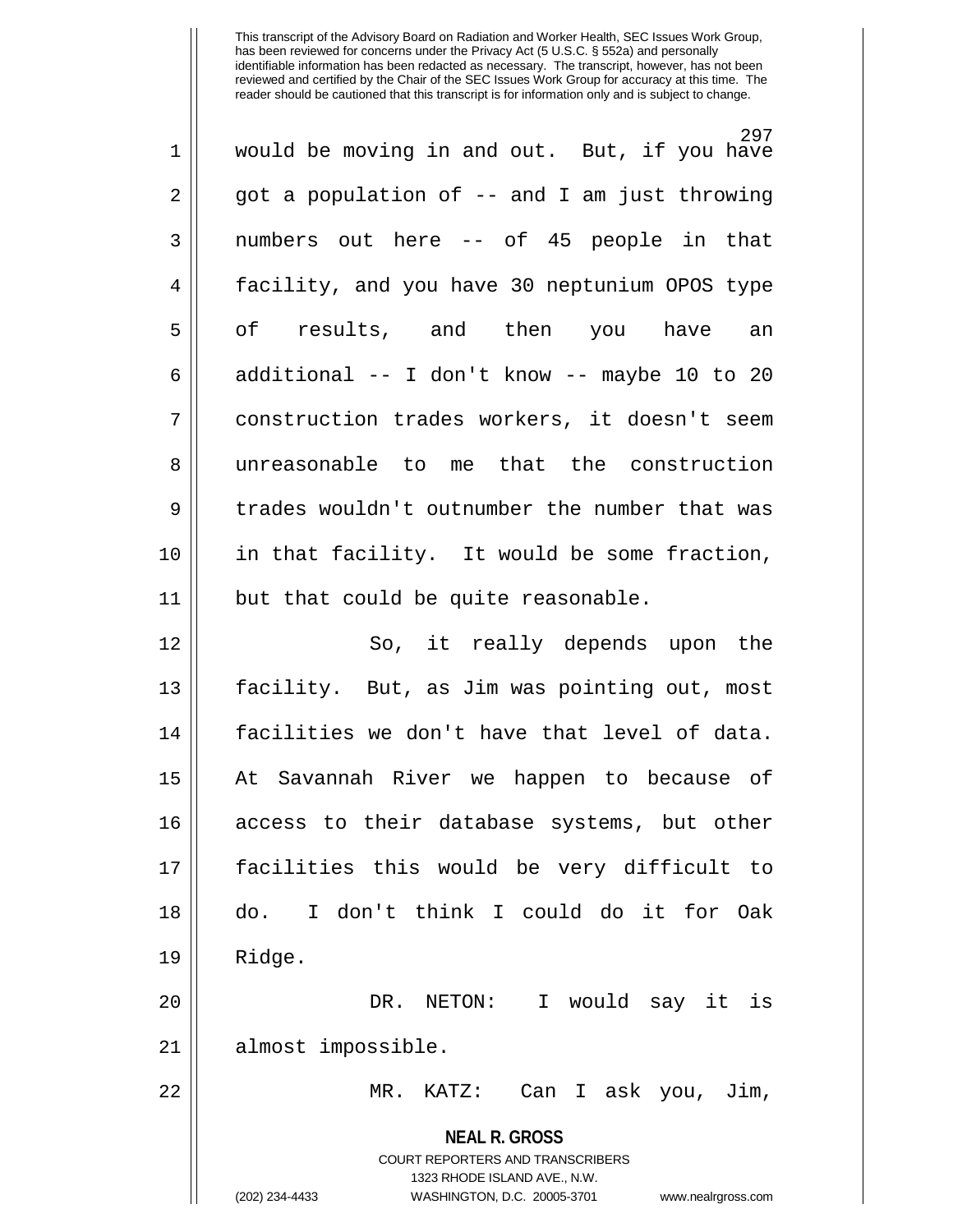**NEAL R. GROSS** COURT REPORTERS AND TRANSCRIBERS 1323 RHODE ISLAND AVE., N.W. (202) 234-4433 WASHINGTON, D.C. 20005-3701 www.nealrgross.com 298 1 your plausibility issues? So, say you have 2 monitoring on 20 -- there were only 40 people  $3 \parallel$  doing it -- you have monitoring on 20. So, 4 || you think that is pretty good representation  $5 \parallel$  for the 40. But, if you can't identify the  $6 \parallel$  other 20, it could have been any of the rest  $7 \parallel$  of the thousands --8 DR. TAULBEE: No, no, that's not 9 | true. 10 MR. KATZ: No, I'm not saying 11 SRS. I was just being more generic than  $12$  | that. 13 DR. NETON: Well, you're talking  $14$  | about construction trades or  $-$ 15 MR. KATZ: I'm just saying what 16 you were saying. I'm just going along your 17 lines. You're saying you have 20. There 18 were only 40, but, then, can you apply it to 19 a thousand? Is that plausible to apply it, 20 || you said, to a thousand other people? 21 DR. NETON: I'm talking about  $22 \parallel$  other --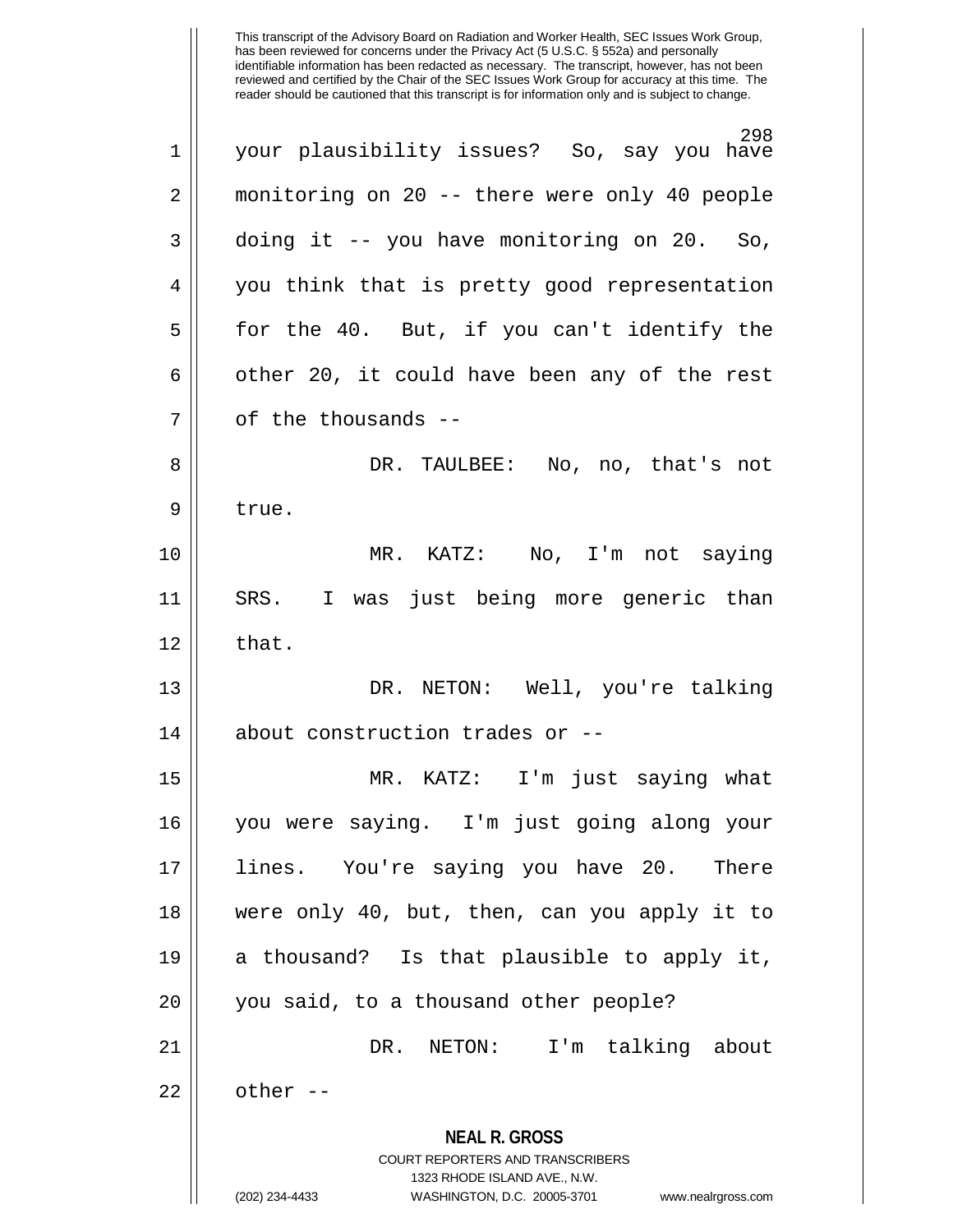**NEAL R. GROSS** COURT REPORTERS AND TRANSCRIBERS 1323 RHODE ISLAND AVE., N.W. (202) 234-4433 WASHINGTON, D.C. 20005-3701 www.nealrgross.com This transcript of the Advisory Board on Radiation and Worker Health, SEC Issues Work Group, has been reviewed for concerns under the Privacy Act (5 U.S.C. § 552a) and personally identifiable information has been redacted as necessary. The transcript, however, has not been reviewed and certified by the Chair of the SEC Issues Work Group for accuracy at this time. The reader should be cautioned that this transcript is for information only and is subject to change. 299 1 || MR. KATZ: Whatever, 1,000 at the  $2 \parallel$  whole site, whatever, or 10,000, whatever it  $3 \parallel$  is. 4 DR. NETON: Everybody,  $5 \parallel$  secretaries, and  $-$ 6 MR. KATZ: But here is my -- and 7 you probably could knock out 8 || secretaries -- but here is my question: I 9 || mean, you have two choices. You can either 10 apply it to 5,000 people, whatever it is, 11 knowing just because you can't identify the 12 other 20 of the 40, or what do you do? Do 13 you make an SEC for the whole site? I mean,  $14$  | that is more ridiculous in a way. 15 DR. NETON: But that is what we 16 do. 17 CHAIRMAN MELIUS: We do the 18 || coworker model, and it is feasible, and then, 19 we can apply something to everybody on the  $20$   $\parallel$  site. 21 MR. KATZ: Yes. 22 CHAIRMAN MELIUS: I mean,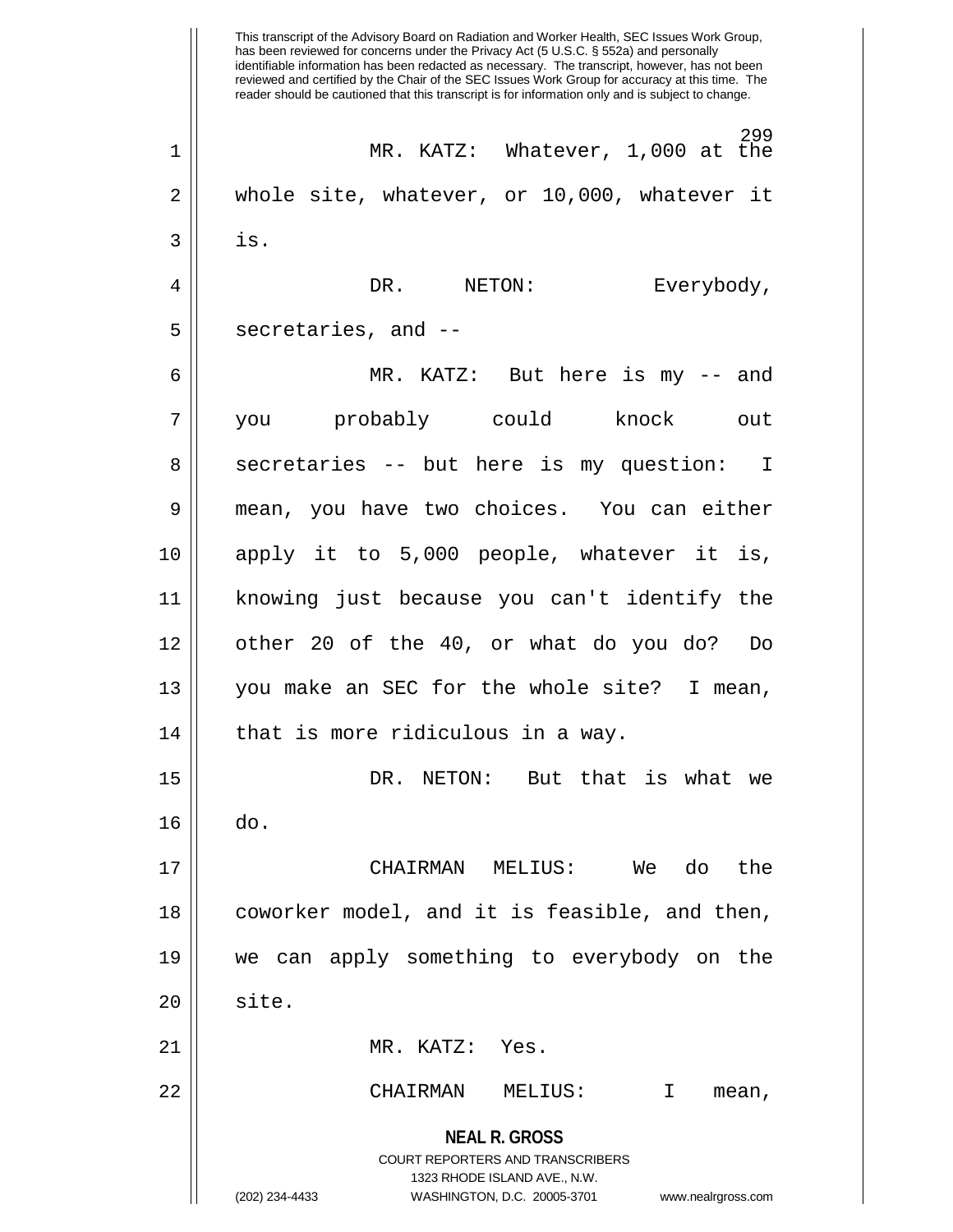**NEAL R. GROSS** COURT REPORTERS AND TRANSCRIBERS 1323 RHODE ISLAND AVE., N.W. (202) 234-4433 WASHINGTON, D.C. 20005-3701 www.nealrgross.com 300 1 whatever it is. But if we can't do the 2 | coworker model, if we reject the coworker 3 model, then everybody is in the SEC because 4 || we can't put anybody -- yes. 5 MR. KATZ: Right. If you can't  $6 \parallel$  do a model, yes. What I was saying is what 7 he was saying. You have 20. You know only 8 40 people did it; you monitored 20. So, you 9 think 20 is probably a pretty good 10 representation of 40. Then, better to apply 11 that basically, that model you make from 20 12 || of them to the whole site, even though, 13 obviously, you know 5,000 of the people 14 weren't involved, than to make the whole site  $15$  || an SEC based on --16 (Laughter.) 17 DR. NETON: Well, we have done  $18$  || that. I mean, that is not  $-$ -19 MR. KATZ: Well, not that 20 || specific situation where you have 21 had -- knowing that we have done it where we 22 || weren't able to estimate --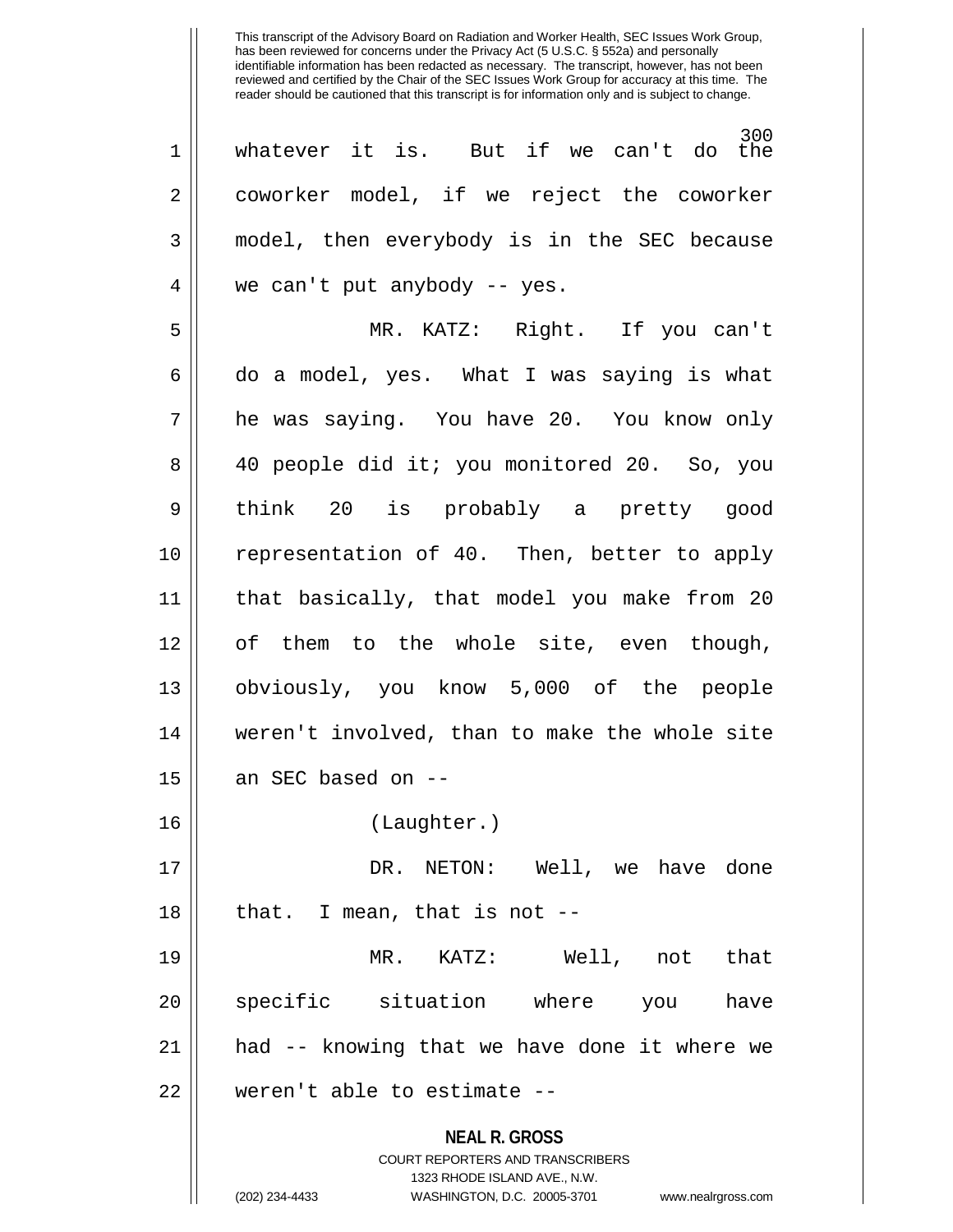| $\mathbf 1$ | 301<br>DR. NETON: Exotic radionuclides                              |
|-------------|---------------------------------------------------------------------|
| 2           | have been, outside of thorium, probably the                         |
| 3           | most popular way to get an SEC. I mean, all                         |
| 4           | the National Laboratories, how many people                          |
| 5           | were exposed to fission products at Los                             |
| 6           | Alamos National Laboratory on a regular                             |
| 7           | basis? And you say, "Well, we don't know                            |
| 8           | because there were small, little pockets of                         |
| 9           | research going on."                                                 |
| 10          | MR. KATZ: But, see, we don't                                        |
| 11          | know. That's what I'm saying; you don't                             |
| 12          | know. But, if you know there were only 40                           |
| 13          | people involved --                                                  |
| 14          | DR. NETON: Well, if you knew                                        |
| 15          | definitely there were 40 people, and you knew                       |
| 16          | the names of those people --                                        |
| 17          | MR. KATZ: I'll tell you, with a                                     |
| 18          | lot of the exotic cases, you don't know what                        |
| 19          | that population was. You know it was small,                         |
| 20          | but you don't know what it was. You don't                           |
| 21          | even know the boundaries of that population,                        |
| 22          | and that's different than actually knowing                          |
|             | <b>NEAL R. GROSS</b><br><b>COURT REPORTERS AND TRANSCRIBERS</b>     |
|             | 1323 RHODE ISLAND AVE., N.W.                                        |
|             | (202) 234-4433<br>WASHINGTON, D.C. 20005-3701<br>www.nealrgross.com |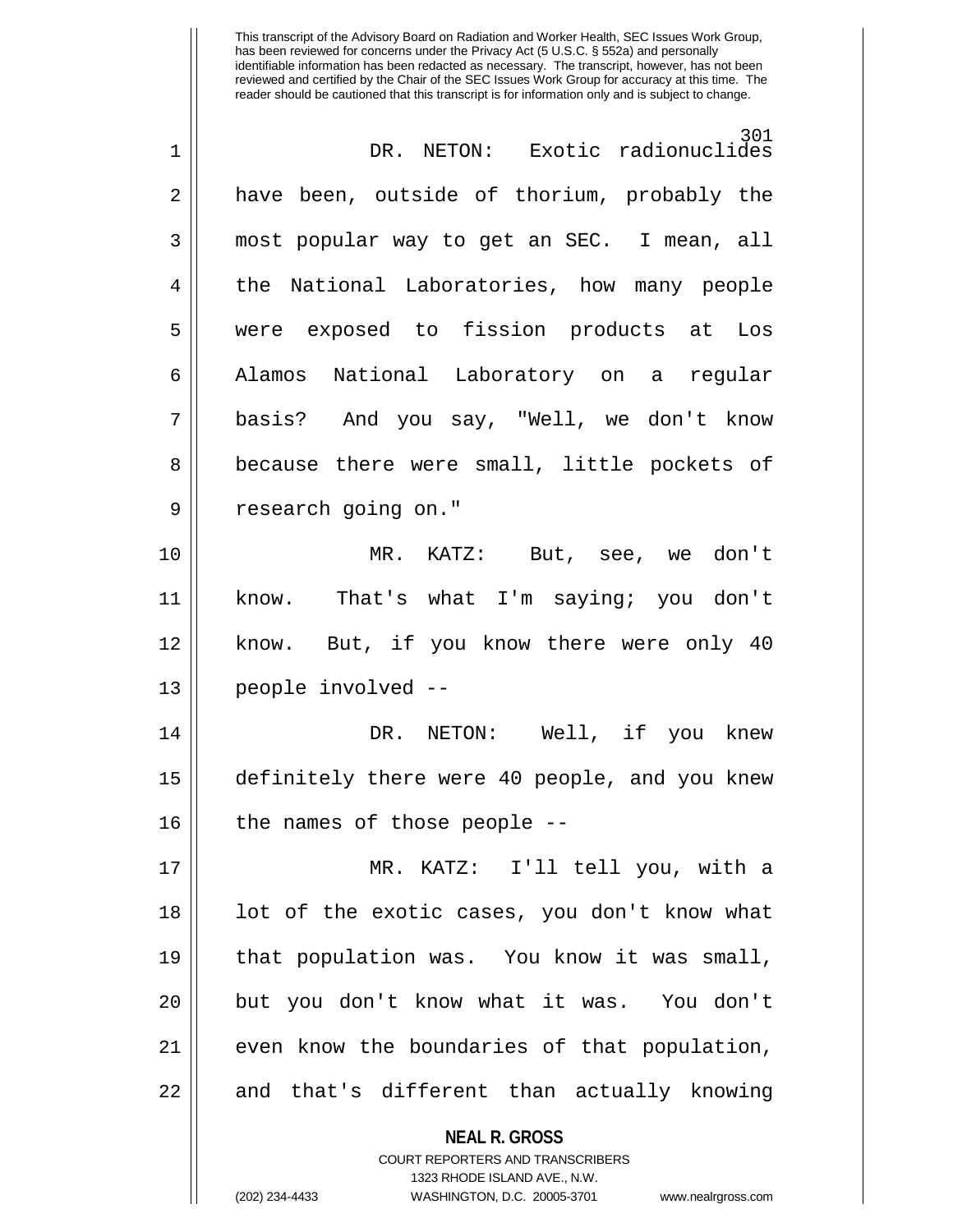This transcript of the Advisory Board on Radiation and Worker Health, SEC Issues Work Group, has been reviewed for concerns under the Privacy Act (5 U.S.C. § 552a) and personally identifiable information has been redacted as necessary. The transcript, however, has not been reviewed and certified by the Chair of the SEC Issues Work Group for accuracy at this time. The reader should be cautioned that this transcript is for information only and is subject to change. 302 1 you have 40 people in this building who were 2 exposed, and you don't know anything for  $3 \parallel$  anybody else. 4 DR. NETON: Well, here's 5 | typically how this unfolds, though. I'll  $6 \parallel$  just be honest. Okay. We know that it was 7 40 people, and we have a list. You know, we 8 || show here's the 20 people that worked with  $9 \parallel$  this, and we can reconstruct all of them. 10 || But, then, you have a situation, 11 well, maintenance workers went in there to 12 || clean up the hoods and all that kind of stuff 13 || and the trash collectors. 14 || MR. KATZ: Yes. 15 DR. NETON: You have another 16 population of worker that you just can't put 17 in time and space in those areas. And then, 18 it is just a house of cards; it kind of falls 19 apart. And then, we make it an SEC because 20 || we don't know with any certainty who could 21 have frequented those areas, aside from the 22 || fact that we know that there were certain

> **NEAL R. GROSS** COURT REPORTERS AND TRANSCRIBERS

> > 1323 RHODE ISLAND AVE., N.W.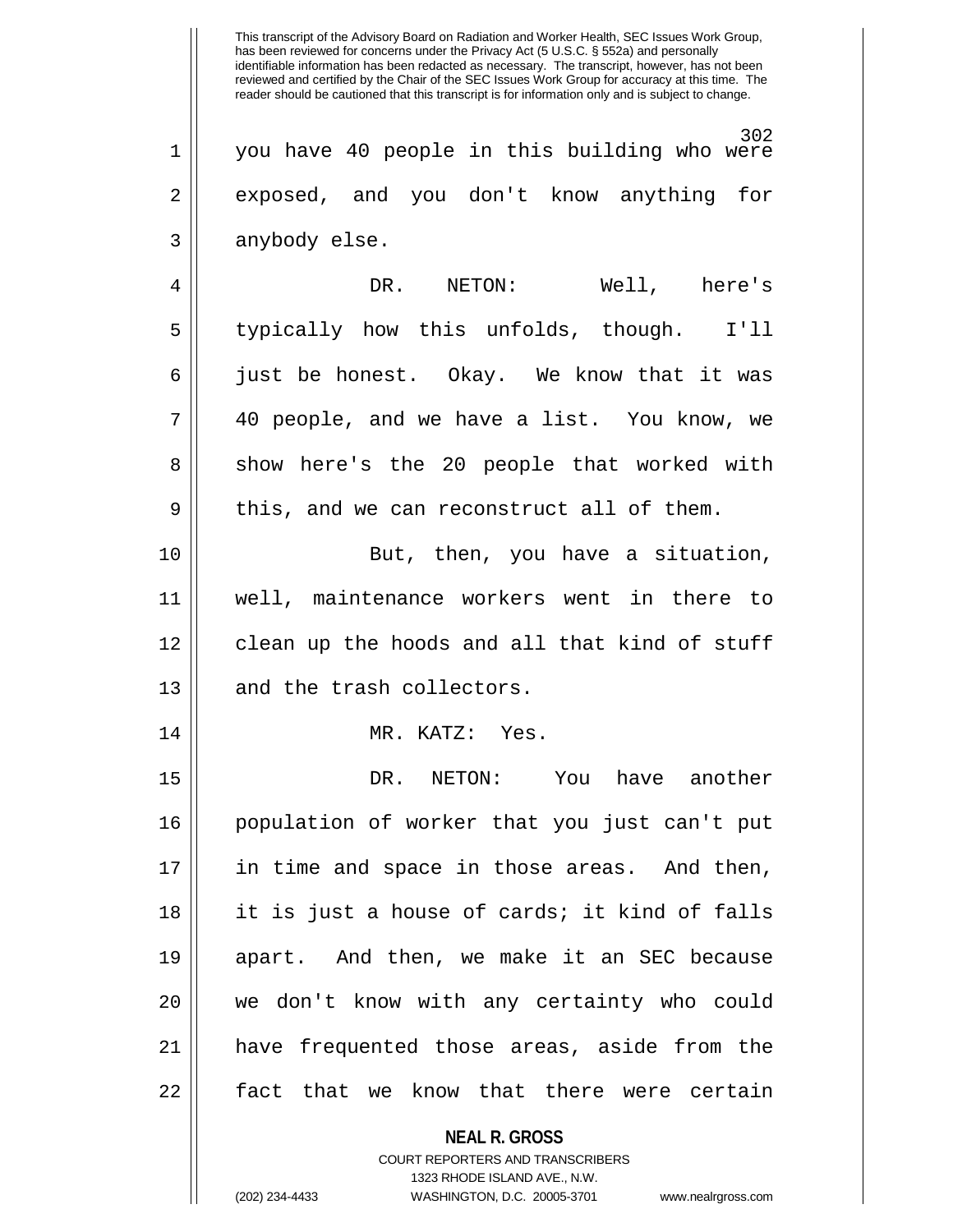**NEAL R. GROSS** COURT REPORTERS AND TRANSCRIBERS 1323 RHODE ISLAND AVE., N.W. (202) 234-4433 WASHINGTON, D.C. 20005-3701 www.nealrgross.com This transcript of the Advisory Board on Radiation and Worker Health, SEC Issues Work Group, has been reviewed for concerns under the Privacy Act (5 U.S.C. § 552a) and personally identifiable information has been redacted as necessary. The transcript, however, has not been reviewed and certified by the Chair of the SEC Issues Work Group for accuracy at this time. The reader should be cautioned that this transcript is for information only and is subject to change. 303 1 || people that were more highly exposed. 2 MR. KATZ: Right. 3 DR. NETON: I mean, they were the 4 || ones that worked with it, but we just don't  $5 \parallel$  know who to assign it to. So, then, you end 6 up making an SEC out of it. 7 DR. TAULBEE: Why can't you 8 || assign it to everybody who was there on the 9 || site? Or every monitored worker, everybody  $10$  || except all the secretaries and the  $-$ -11 DR. NETON: You know, you get 12 some very, very bizarre scenarios. Like you 13 || say, okay, I have exotic radionuclides, 14 curium, neptunium, americium, plutonium. And 15 I am going to assign exposure to everyone on 16 || site for those nuclides, but only pick the 17 one that gives the highest dose to that 18 particular organ to develop cancer. It 19 becomes a very contorted way of doing 20 business. 21 CHAIRMAN MELIUS: But the 22 | alternative is also contorted.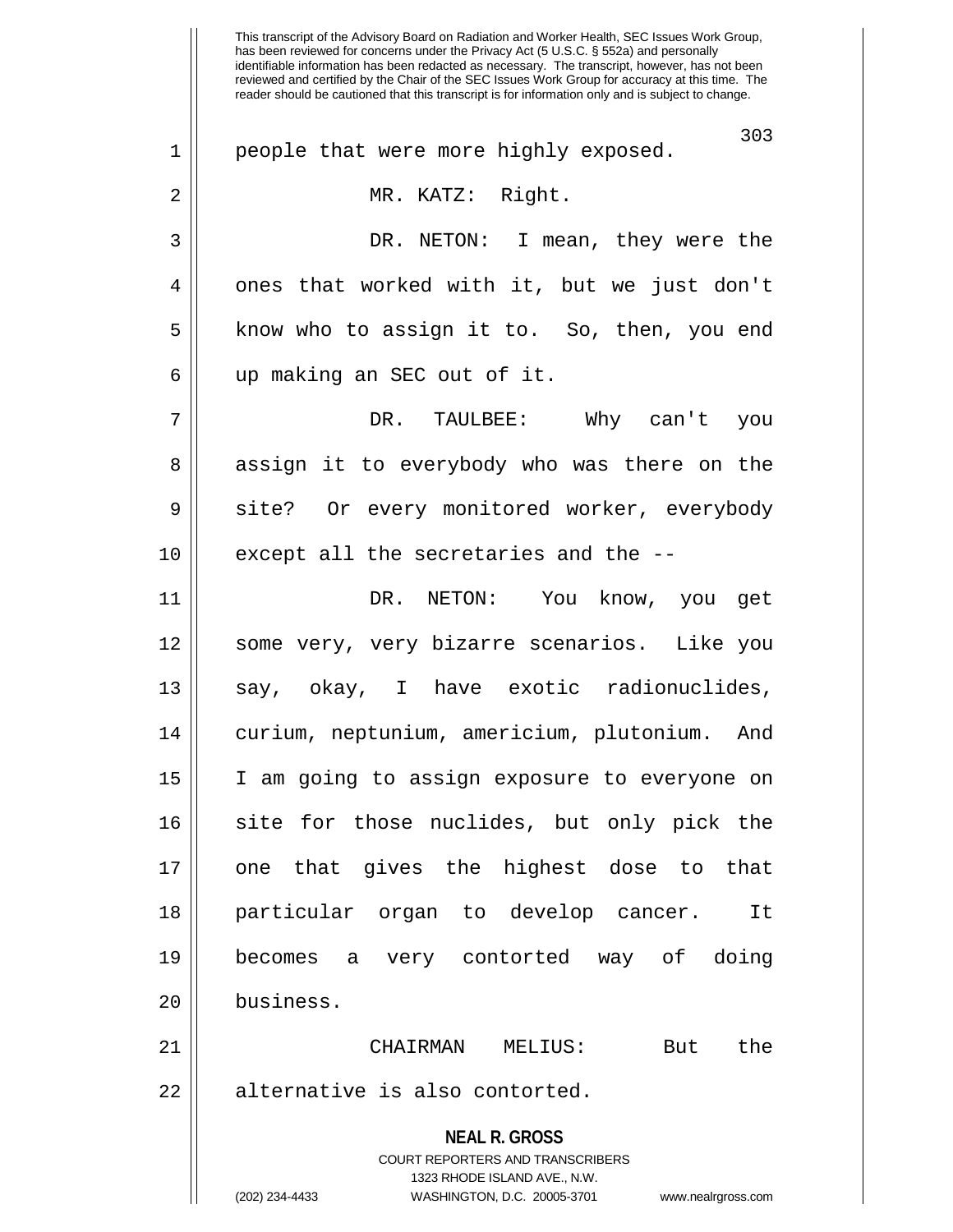**NEAL R. GROSS** COURT REPORTERS AND TRANSCRIBERS This transcript of the Advisory Board on Radiation and Worker Health, SEC Issues Work Group, has been reviewed for concerns under the Privacy Act (5 U.S.C. § 552a) and personally identifiable information has been redacted as necessary. The transcript, however, has not been reviewed and certified by the Chair of the SEC Issues Work Group for accuracy at this time. The reader should be cautioned that this transcript is for information only and is subject to change. 304 1 DR. NETON: Yes. No, that is 2 | what I am saying. 3 CHAIRMAN MELIUS: I mean, it is 4 || not an easy answer, yes. And I think it is 5 different -- I think Tim's original example 6 was you could identify 40. You could  $7 \parallel$  identify the 40 and you had the 20. 8 MR. KATZ: Right. 9 CHAIRMAN MELIUS: And then, there 10 is an additional 20 maintenance workers, 11 whatever, some unknown number, but defined 12 number, but maybe a small number. I think 13 all those situations are sort of somewhat 14 different. 15 DR. TAULBEE: But I think if you 16 || start going through this kind of checklist of 17 documenting the procedures, documenting the 18 incidents, documenting population size, 19 documenting the potential for exposure and  $20$  || the size of that population, I think that 21 gives a weight of evidence of whether this 22 | coworker model is appropriate.

1323 RHODE ISLAND AVE., N.W.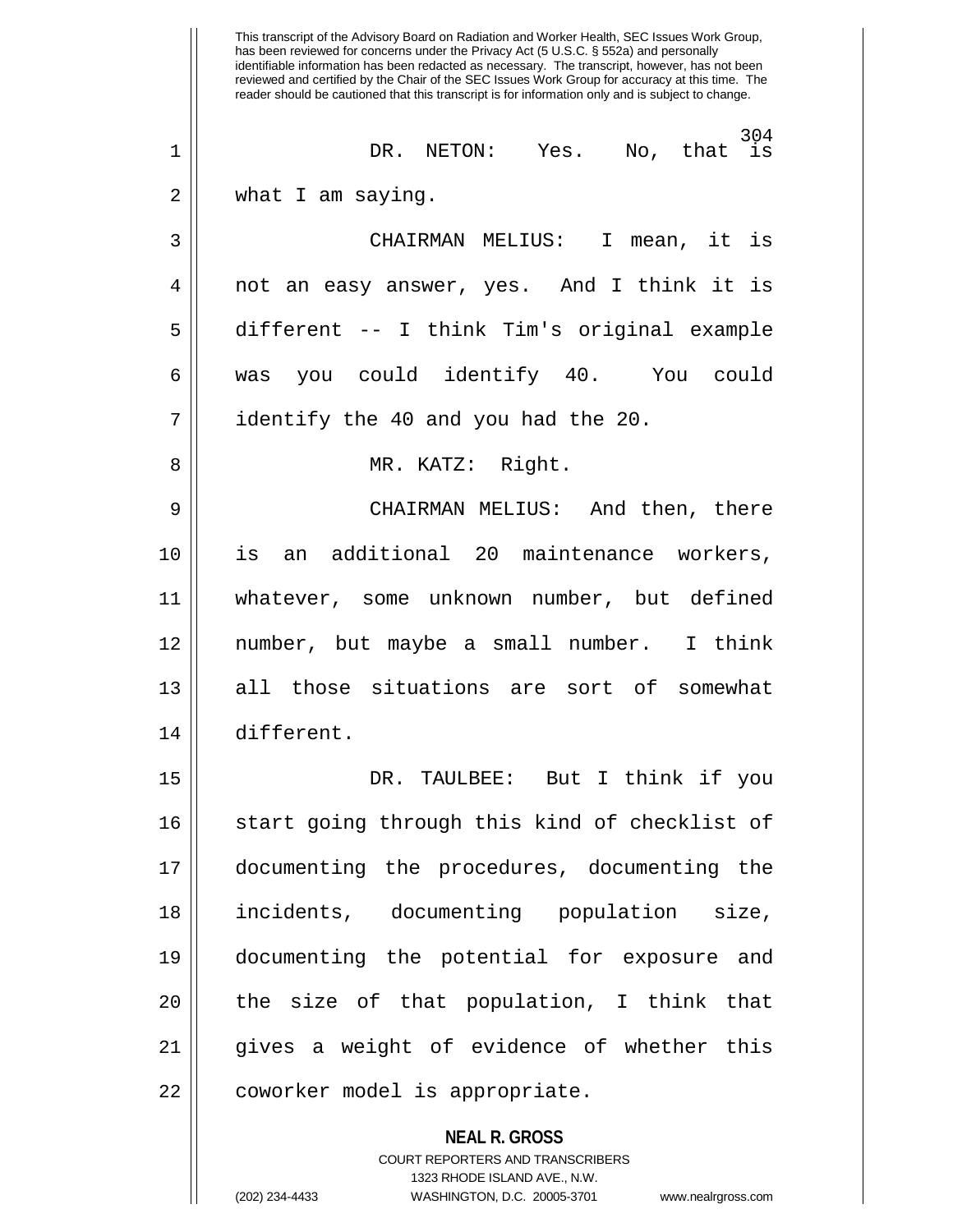**NEAL R. GROSS** COURT REPORTERS AND TRANSCRIBERS 1323 RHODE ISLAND AVE., N.W. 305 1 DR. NETON: Well, then, you also 2 **h** have scenarios where you know that this -- I 3 can't think of a specific site -- but you  $4 \parallel$  know that this occurred on several occasions,  $5 \parallel$  but if you go and look at the inventory over  $6 \parallel$  the entire operating history of the plant,  $7 \parallel$  there has been large, fairly-large quantities 8 || of the material throughout time. And maybe 9 workers recall that this happened at other 10 times. 11 MR. KATZ: Yes, but those all 12 || seem perfectly valid then. It is 13 ambiguous -- 14 || DR. NETON: Right. 15 MR. KATZ: -- what your outline 16 of the problem is. It is ambiguous how large 17 the scope of the problem is. That seems like 18 || an easier matter for saying, okay, so it's an 19 || SEC. We don't know how big this problem is. 20 DR. NETON: Yes, yes, yes. I 21 hear what you're saying. I agree. If it is 22 || a very confined and well-defined operation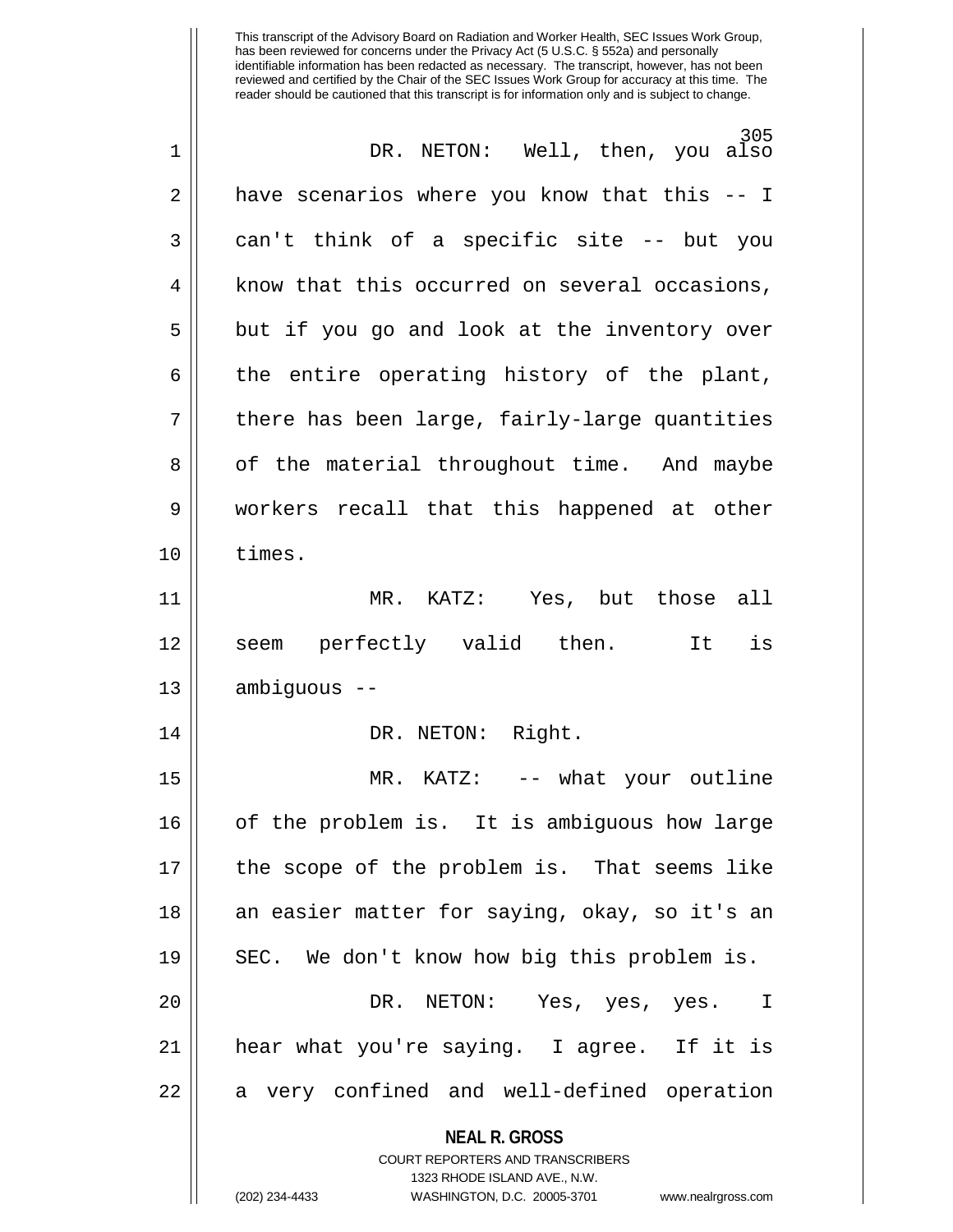**NEAL R. GROSS** COURT REPORTERS AND TRANSCRIBERS 1323 RHODE ISLAND AVE., N.W. This transcript of the Advisory Board on Radiation and Worker Health, SEC Issues Work Group, has been reviewed for concerns under the Privacy Act (5 U.S.C. § 552a) and personally identifiable information has been redacted as necessary. The transcript, however, has not been reviewed and certified by the Chair of the SEC Issues Work Group for accuracy at this time. The reader should be cautioned that this transcript is for information only and is subject to change. 306 1 and you can nail it, sure. But, in practice,  $2 \parallel$  that doesn't happen very often, is what I am 3 | saying. 4 MR. KATZ: Okay. Okay. 5 DR. NETON: I have not seen that  $6 \parallel$  sort of a neat, tight package very often in 7 these 50 sites. Maybe Savannah River is one 8 || of them in certain cases. I don't know if  $9 \parallel$  the whole -- I mean, I hope we are right in 10 || what we have done. 11 CHAIRMAN MELIUS: So, what if you 12 had five maintenance workers that got 13 sampled? Do you make a coworker model from 14 || them and apply it to the rest of the site? I 15 mean, there's lots of -- 16 CHAIRMAN MELIUS: I'm comfortable 17 with saying for the trades workers, to assign 18 || them to the 95th percentile of dose, because 19 that is what we do for production workers 20 || that weren't monitored. We say they worked 21 in harm's way, so to speak, working with 22 unencapsulated materials, and I don't know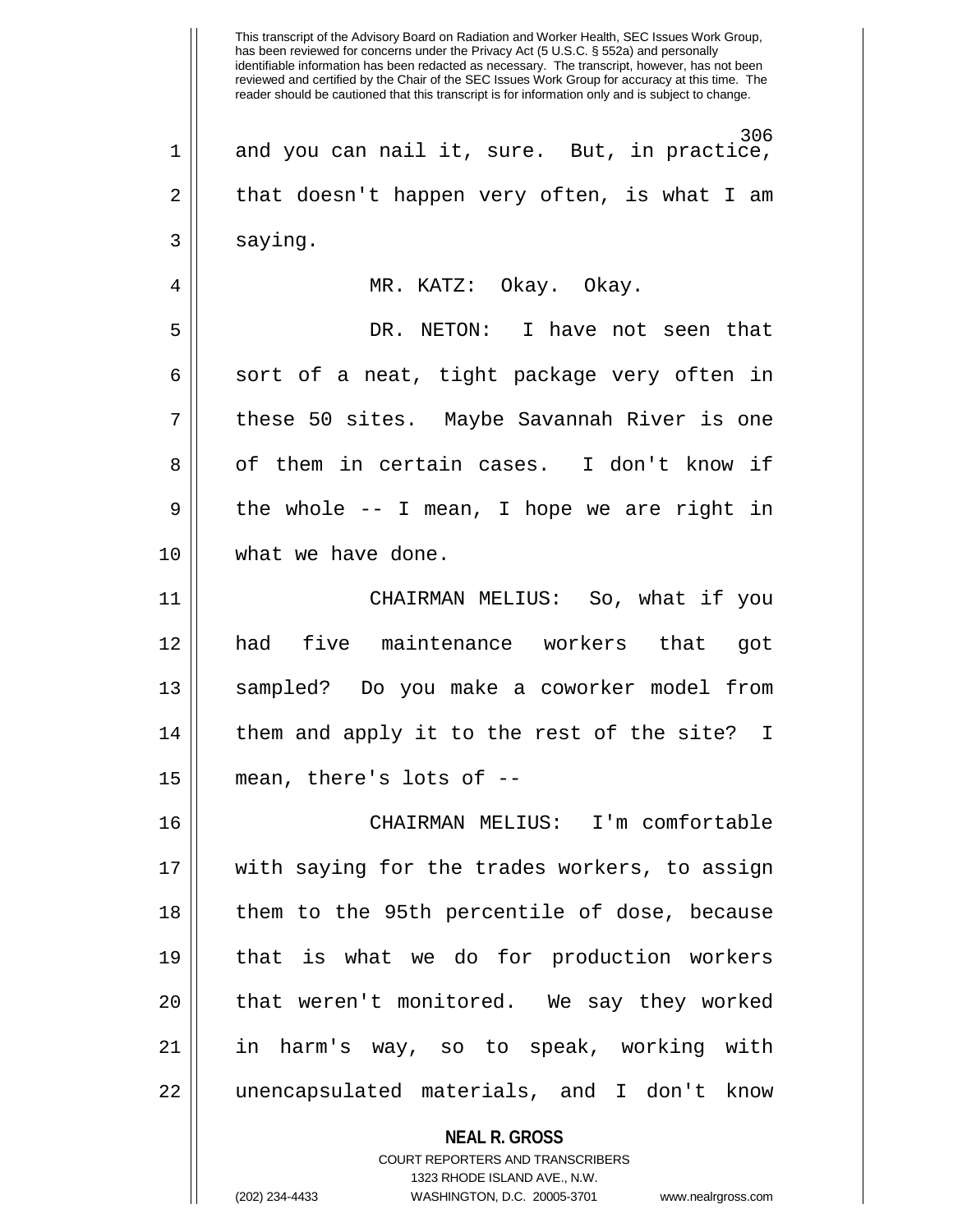307<br>31S 1 || what they got, but 95th percentile 2 | bounding. I'm okay with that. But assigning 3 || the 95th percentile to the whole site or the 4 50th percentile, I don't know, it just  $5$  || doesn't --6 CHAIRMAN MELIUS: What if it is a

7 || security guard that walks around the site and 8 || works there for -- you know, not assigned to  $9 \parallel$  a building, but he works there for 30 years. 10 Do you come up with a probability of them 11 being in that building?

12 DR. TAULBEE: I would assign them 13 || to the 50th percentile.

14 CHAIRMAN MELIUS: Or even lower. 15 I mean, how long have they been there, 15 16 minutes a day for --

17 DR. NETON: GE, even the thorium 18 in one building for a few years on one site, 19 couldn't figure out who went in and out of  $20$  || that building with any degree of confidence. 21 MR. KATZ: Right, but, again, you  $22$  || do not have a nicely-defined  $-$ 

> **NEAL R. GROSS** COURT REPORTERS AND TRANSCRIBERS 1323 RHODE ISLAND AVE., N.W. (202) 234-4433 WASHINGTON, D.C. 20005-3701 www.nealrgross.com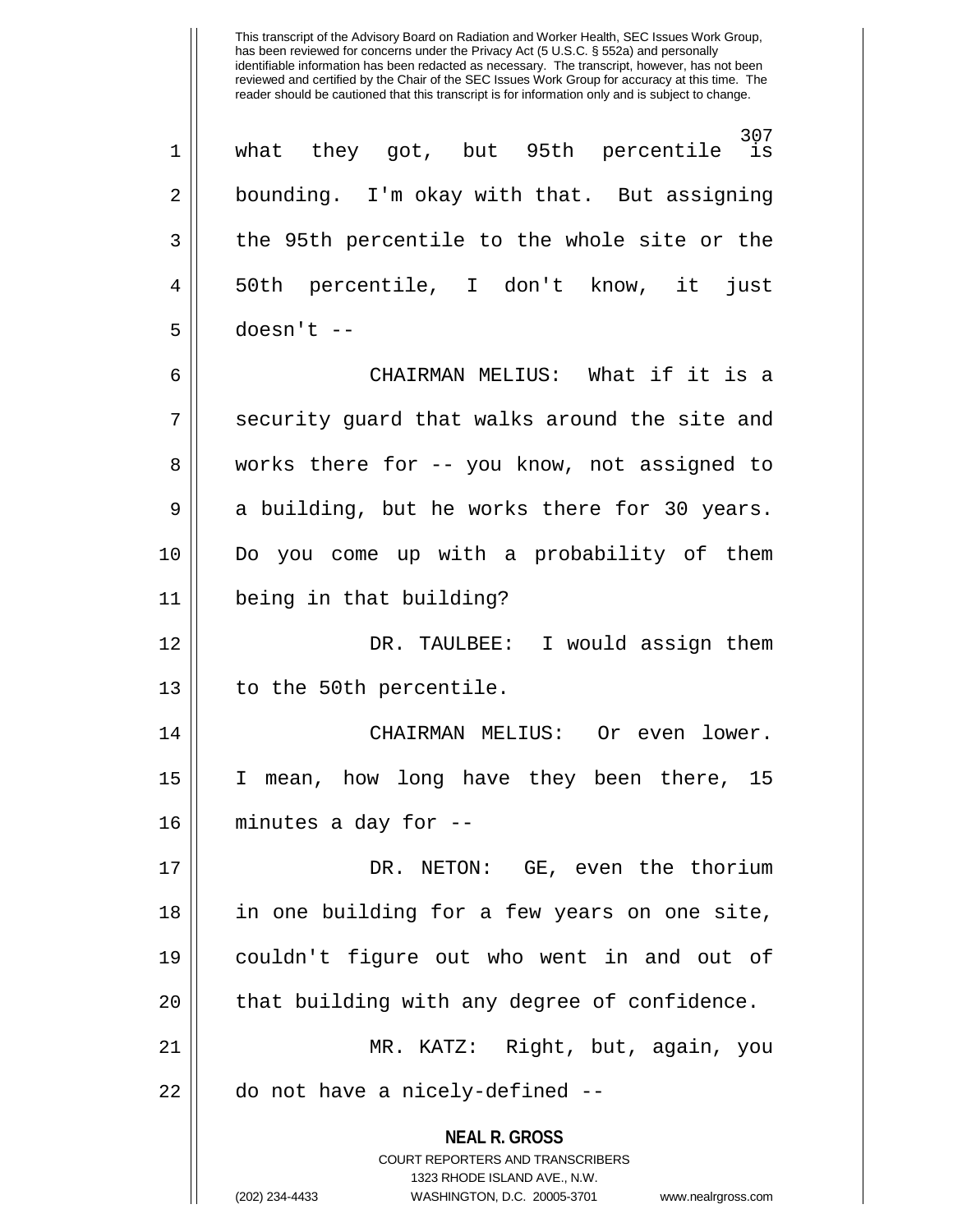**NEAL R. GROSS** COURT REPORTERS AND TRANSCRIBERS 1323 RHODE ISLAND AVE., N.W. (202) 234-4433 WASHINGTON, D.C. 20005-3701 www.nealrgross.com This transcript of the Advisory Board on Radiation and Worker Health, SEC Issues Work Group, has been reviewed for concerns under the Privacy Act (5 U.S.C. § 552a) and personally identifiable information has been redacted as necessary. The transcript, however, has not been reviewed and certified by the Chair of the SEC Issues Work Group for accuracy at this time. The reader should be cautioned that this transcript is for information only and is subject to change. 308<br>1 1ike 1 || DR. NETON: And again,  $2 \parallel$  said, that is more typical --3 MR. KATZ: Right. 4 DR. NETON: -- of the scenario. 5 || MR. KATZ: Right. 6 DR. TAULBEE: But, if we could 7 | have found security clearances, we could have 8 || found that data. Then, you could have 9 defined the Class. 10 DR. NETON: Absolutely. So, yes. 11 Yes. 12 DR. TAULBEE: Because they 13 wouldn't be able to go into the building 14 | without a clearance. 15 || DR. NETON: Right. 16 DR. TAULBEE: That would have 17 made it easy. 18 || MR. KATZ: Right. 19 DR. NETON: It's not easy. 20 CHAIRMAN MELIUS: Okay. Did we 21 make it through your list, Tim? 22 DR. TAULBEE: That was it. That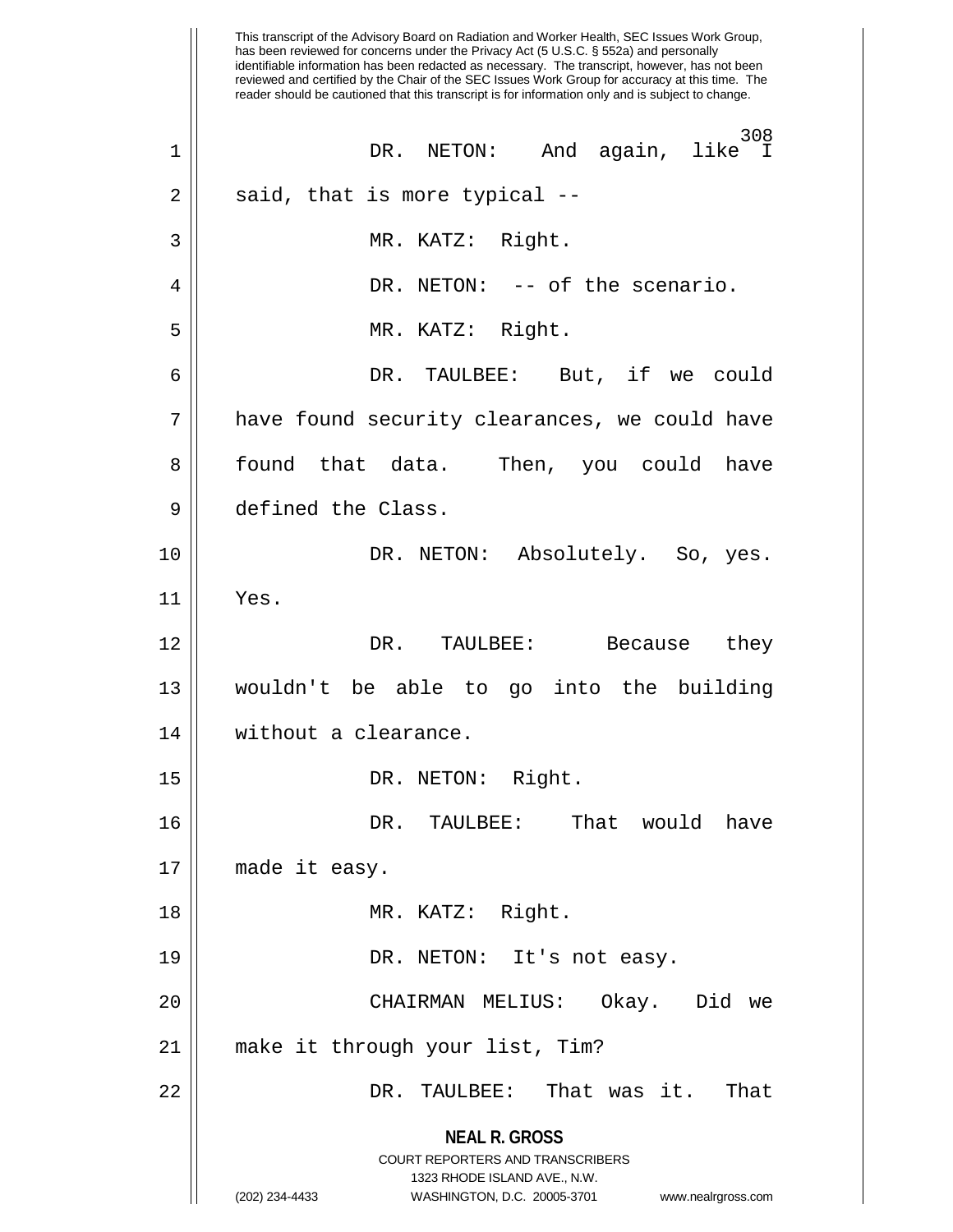309 1 was what I had for my list of things that I  $2 \parallel$  think -- would you all be in agreement with?  $3 \parallel$  We can document that, that that would imply,  $4 \parallel$  show that a coworker was appropriate. 5 CHAIRMAN MELIUS: Yes, yes. No, 6 || I think those are the kinds of things that  $7 \parallel$  ought to be evaluated. Let's say we need to 8 || evaluate those issues, yes. 9 DR. NETON: I don't want to 10 assign us more work. But I do believe that 11 we should probably develop some sort of 12 || quidance from within DCAS about how this 13 works, because we have been doing it sort of 14 ad hoc, apparently. And if we put 15 together -- it doesn't have to be a long 16 document, but just some sort of a TIB, or 17 whatever, that says here is what you need to 18 consider when you are developing coworker 19 models beyond the fact that you can fit a 20 || log-normal distribution to the data set. And 21 here's important things that need to be 22 either demonstrated or discussed, or

> **NEAL R. GROSS** COURT REPORTERS AND TRANSCRIBERS

> > 1323 RHODE ISLAND AVE., N.W.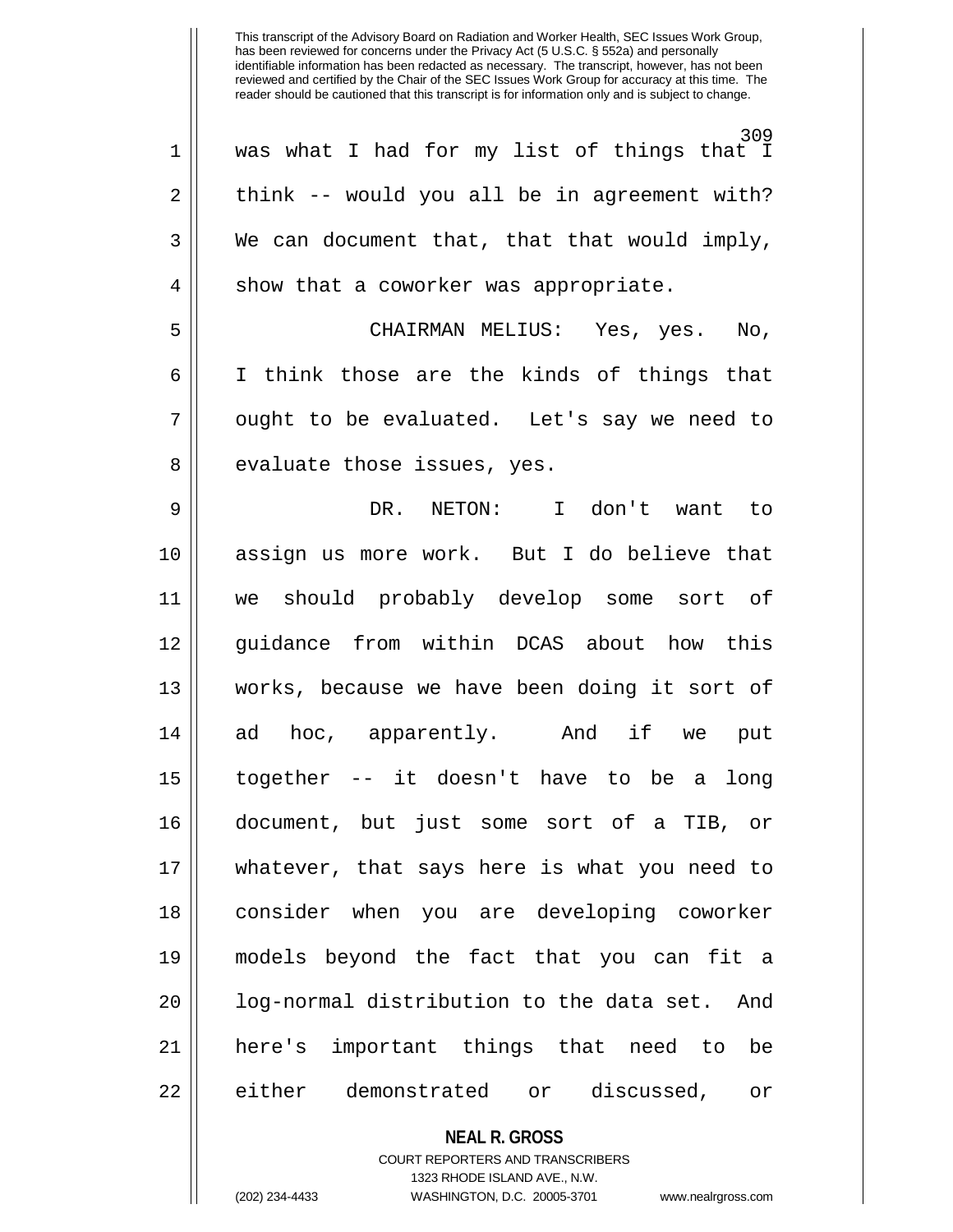**NEAL R. GROSS** COURT REPORTERS AND TRANSCRIBERS 1323 RHODE ISLAND AVE., N.W. (202) 234-4433 WASHINGTON, D.C. 20005-3701 www.nealrgross.com This transcript of the Advisory Board on Radiation and Worker Health, SEC Issues Work Group, has been reviewed for concerns under the Privacy Act (5 U.S.C. § 552a) and personally identifiable information has been redacted as necessary. The transcript, however, has not been reviewed and certified by the Chair of the SEC Issues Work Group for accuracy at this time. The reader should be cautioned that this transcript is for information only and is subject to change. 310<br>I think that would  $1 ||$  something like that. 2 || help. I'm not sure it solves it. 3 DR. NETON: Do you, we, whatever, 4 have guidance on evaluating 5 | representativeness? 6 DR. NETON: No. 7 CHAIRMAN MELIUS: Because, to me, 8 || that has sort of been the key. It is the one  $9 \parallel$  that we seem to have the most, I won't say 10 disagreement, but difficulties coming to 11 terms with. 12 || So, again, a lot of it is site-13 || specific, but, again, I think that in some 14 level of detail is worth fleshing out. 15 || DR. NETON: Yes, I agree. 16 CHAIRMAN MELIUS: Because that is  $17 \parallel$  a real  $-$ 18 DR. NETON: Yes, this comes to 19 mind. You know, we are trying to figure out 20 || right now where to fit an end date for Rocky 21 Flats. We have an SEC. Well, when did they 22 || become capable of demonstrating of who was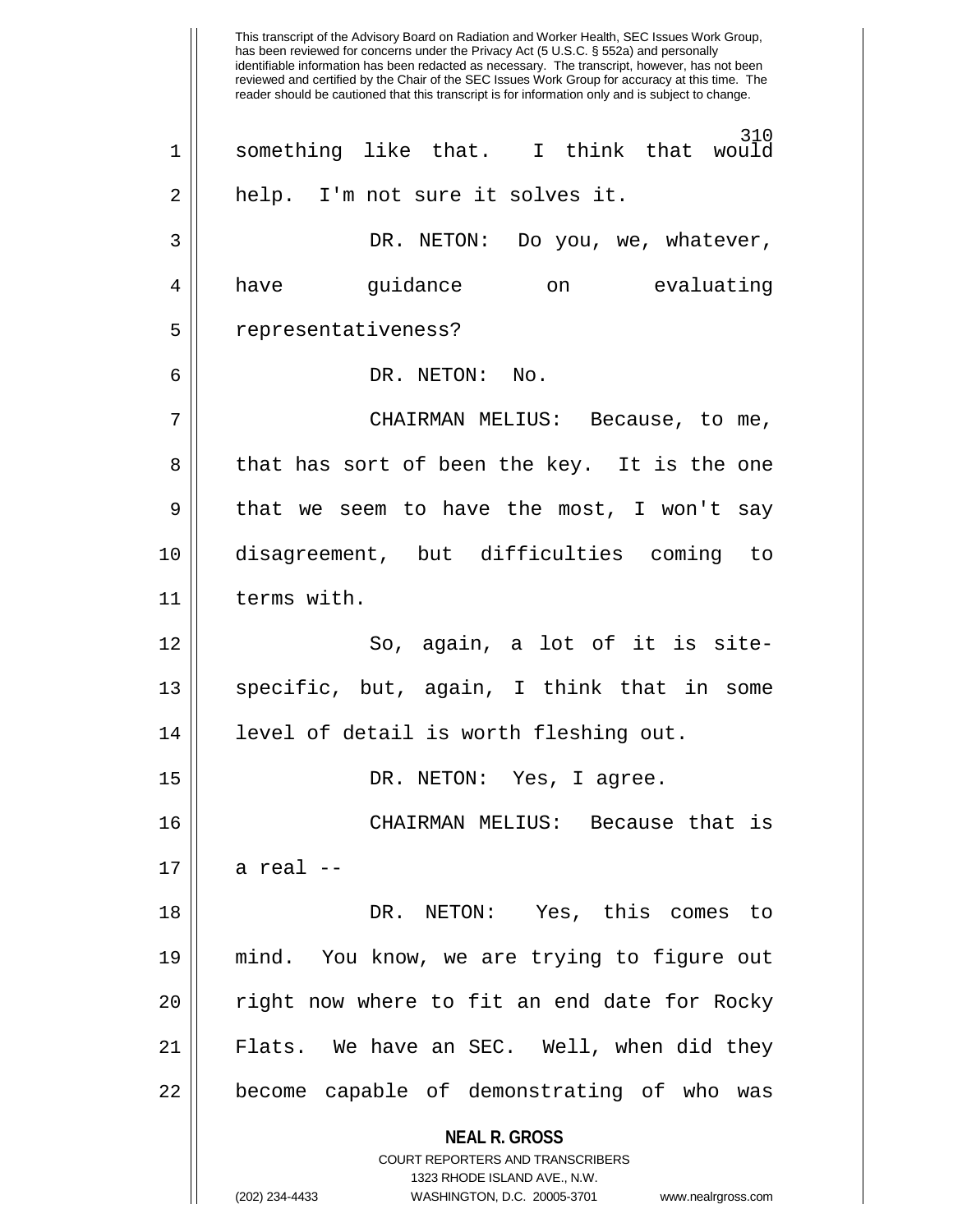311 1 exposed and who wasn't? 2 || It turns out there is a lot of 3 || good procedures out there, we are finding 4 now, that show that they had some very 5 serious thought that went into who was 6 monitored and why. This is more modern-era- $7 \parallel$  type stuff. But, after '92, for example, 8 || very serious consideration as to who had the 9 || potential to receive 100 millirem, and they 10 were very serious about following that path. 11 You are not going to find that in 12 the real early years, but maybe something 13 like that that you can hang your hat on and 14 say the highest-exposed workers were 15 monitored, and not only did the procedures  $16$  || say it, but we have evidence of that. 17 || Because I suspect that in many

18 || cases it is not going to be representative; 19 it is going to be an overestimate because 20 || people that were for the highest exposures 21 were monitored, not people with the lowest.

22 CHAIRMAN MELIUS: Yes. So, it is

**NEAL R. GROSS** COURT REPORTERS AND TRANSCRIBERS

1323 RHODE ISLAND AVE., N.W. (202) 234-4433 WASHINGTON, D.C. 20005-3701 www.nealrgross.com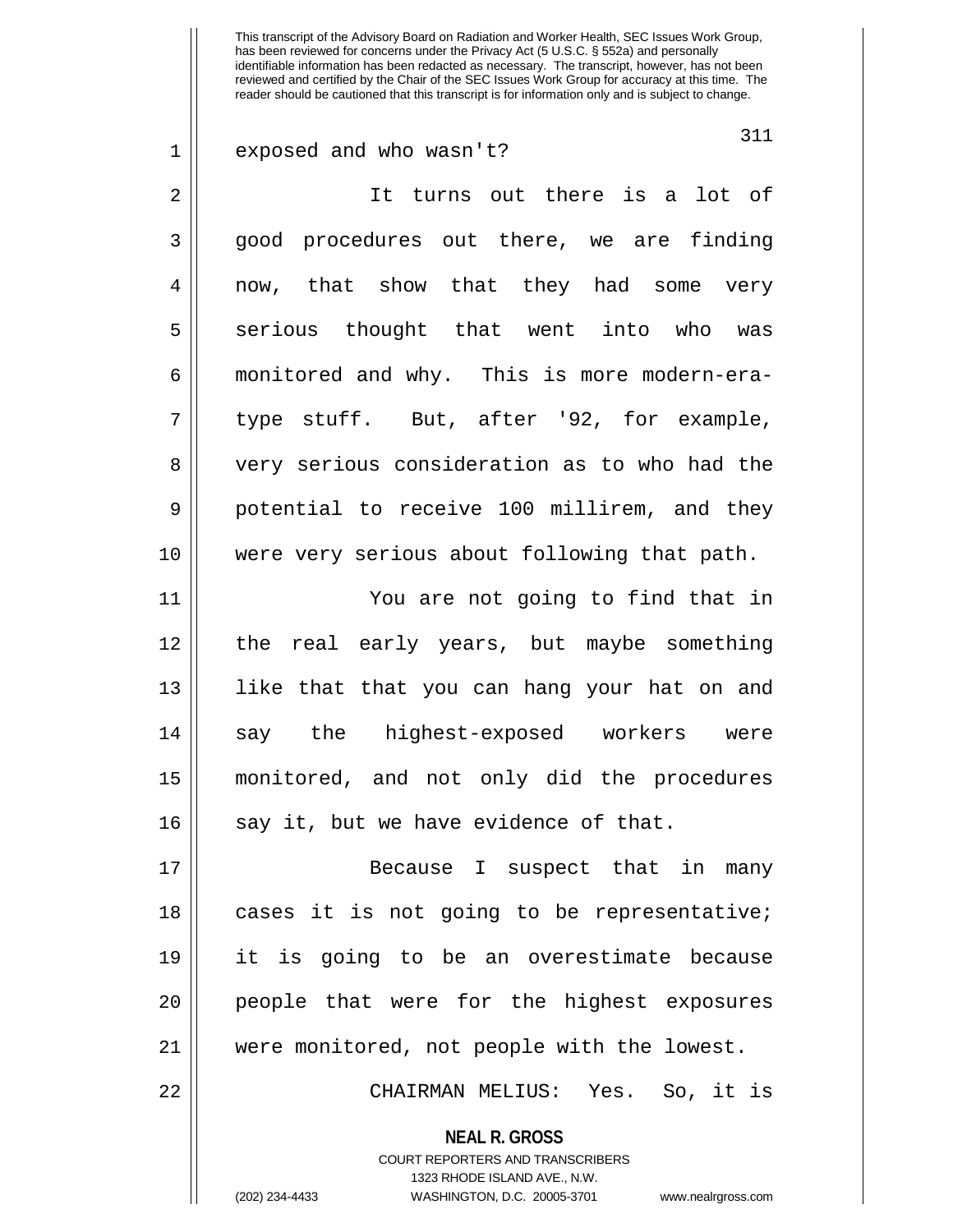**NEAL R. GROSS** COURT REPORTERS AND TRANSCRIBERS 1323 RHODE ISLAND AVE., N.W. (202) 234-4433 WASHINGTON, D.C. 20005-3701 www.nealrgross.com This transcript of the Advisory Board on Radiation and Worker Health, SEC Issues Work Group, has been reviewed for concerns under the Privacy Act (5 U.S.C. § 552a) and personally identifiable information has been redacted as necessary. The transcript, however, has not been reviewed and certified by the Chair of the SEC Issues Work Group for accuracy at this time. The reader should be cautioned that this transcript is for information only and is subject to change. 312<br>-- I mean, how do we  $1 ||$  representative of what? 2 DR. NETON: And that has sort of 3 || been our -- you know, maybe we have just been 4 sort of assuming that all along without 5 | really documenting it. 6 DR. TAULBEE: I don't know 7 whether assuming that, but it hasn't been 8 documented. 9 DR. NETON: It hasn't been 10 documented. We have seen evidence of it in 11 the documents we're looking out without -- 12 CHAIRMAN MELIUS: But I think a 13 || lot of it is how far do you have to go. How 14 many interviews, how many documents? 15 DR. NETON: Yes. No, I agree. 16 CHAIRMAN MELIUS: And again, it 17 is not the number. It is not going to be  $18 \parallel 30 --$ 19 DR. TAULBEE: It is a weight of 20 | evidence. 21 CHAIRMAN MELIUS: It is weight of 22 evidence.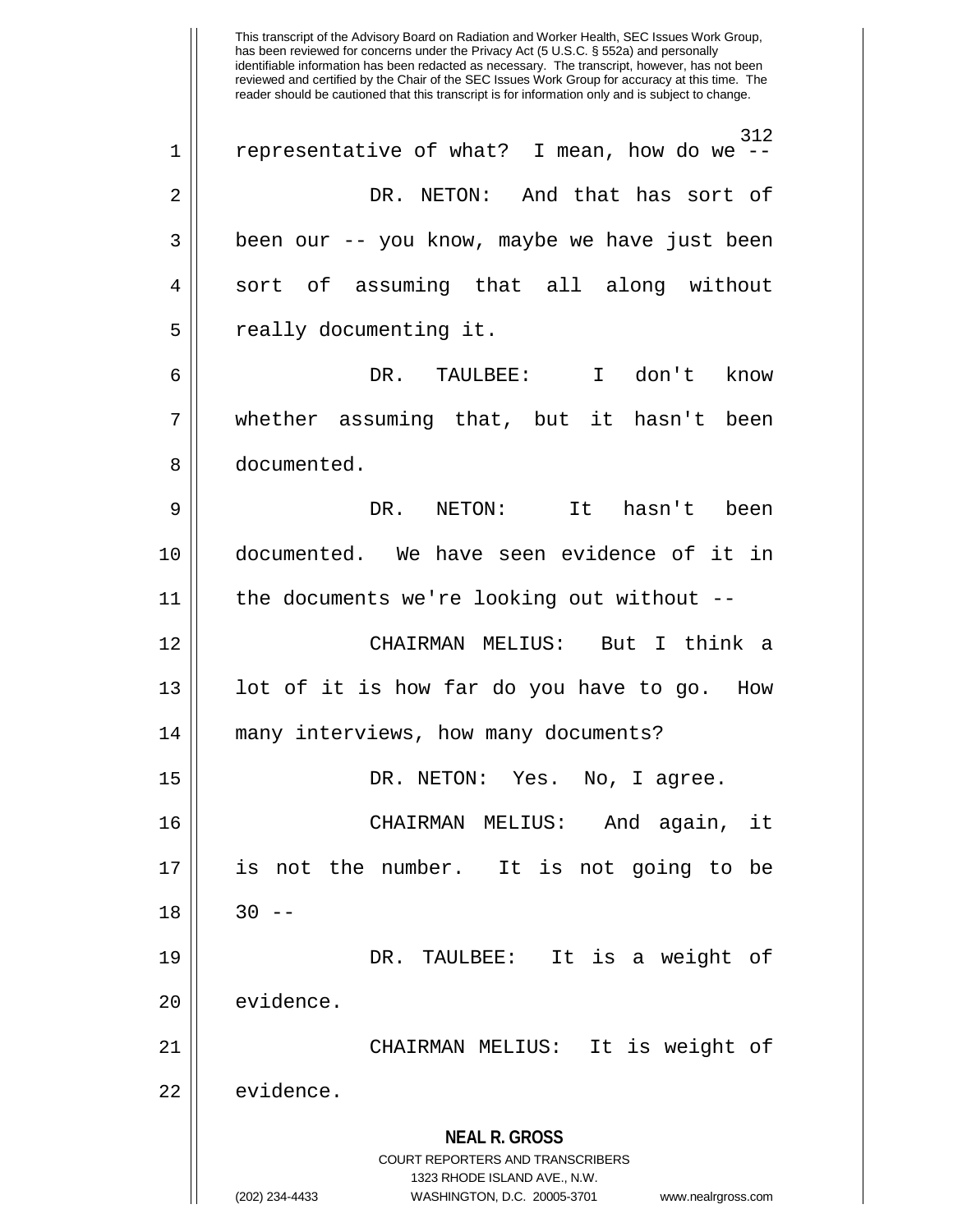| $\mathbf 1$    | 313<br>DR. TAULBEE: And you could take                              |
|----------------|---------------------------------------------------------------------|
| $\overline{2}$ | external monitoring at Savannah River and,                          |
| 3              | look at our claimant population.<br>then,                           |
| 4              | Eighty percent of the claimants have some                           |
| 5              | external monitoring data. Twenty percent do                         |
| 6              | not. So, from the external coworker model,                          |
| 7              | we are applying this model that we developed                        |
| 8              | to the 20 percent that weren't monitored if                         |
| 9              | there is evidence that they worked in a                             |
| 10             | process area. If they were a secretary in                           |
| 11             | one of the administrative buildings, we don't                       |
| 12             | assign them. We assign an admin or an                               |
| 13             | environmental type of dose.                                         |
| 14             | But when you<br>look<br>at the                                      |
| 15             | preponderance of evidence of 80 percent of                          |
| 16             | the claimants have this monitoring data,                            |
| 17             | well, that is pretty significant.                                   |
| 18             | CHAIRMAN MELIUS: And I don't                                        |
| 19             | know. That is the earlier statements. How                           |
| 20             | much is enough?                                                     |
| 21             | DR. TAULBEE: Exactly.                                               |
| 22             | CHAIRMAN MELIUS: Yes, yes, yes.                                     |
|                | <b>NEAL R. GROSS</b><br><b>COURT REPORTERS AND TRANSCRIBERS</b>     |
|                | 1323 RHODE ISLAND AVE., N.W.                                        |
|                | WASHINGTON, D.C. 20005-3701<br>(202) 234-4433<br>www.nealrgross.com |
|                |                                                                     |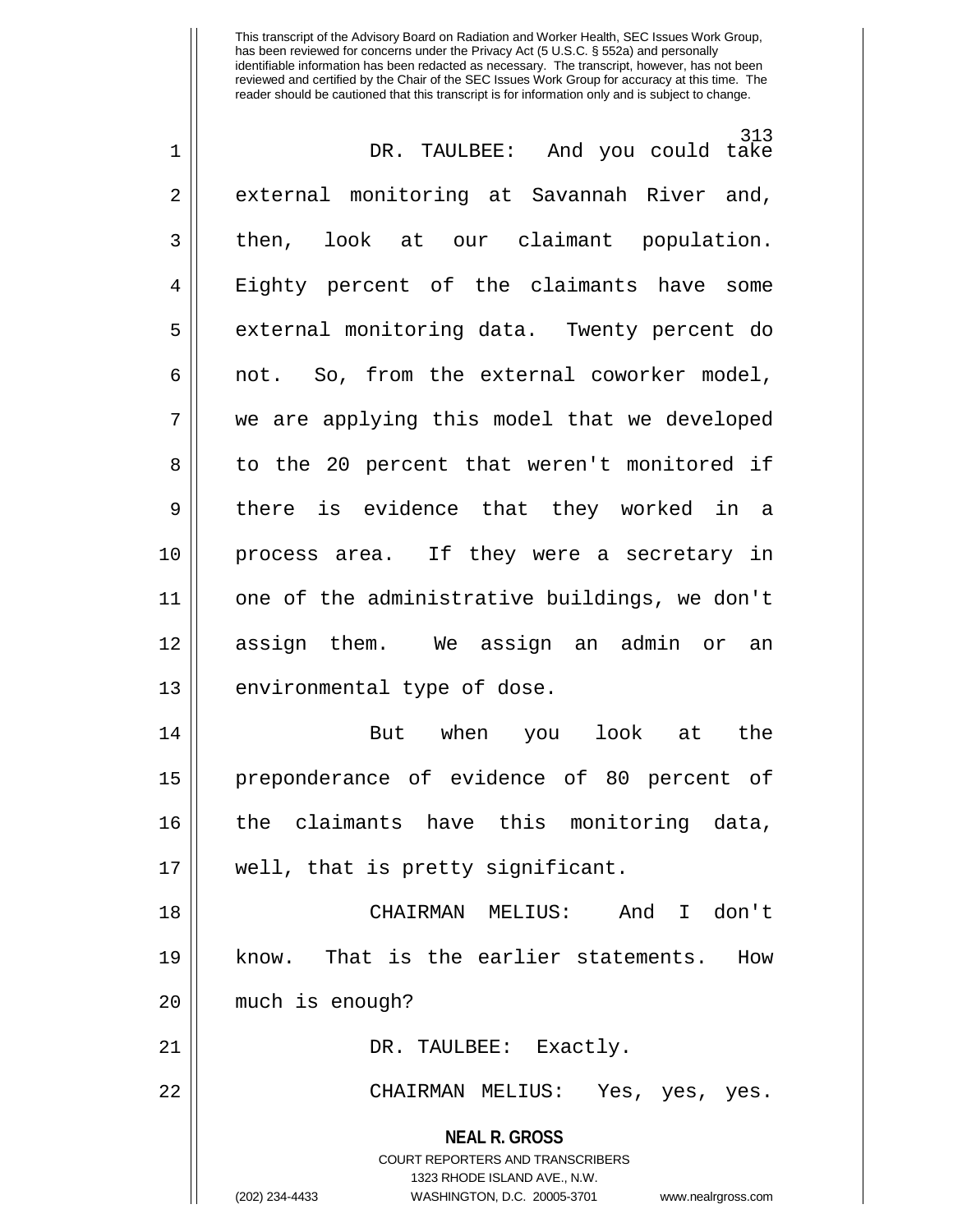314 1 You know, we take a sample of five and come 2 || up with a good estimate. And actually, we 3 || usually have others. But if we have that on 4 somebody in the residual period, and so 5 forth, we probably don't even have that on  $6 \parallel$  some of these residual periods. But, if we 7 | did, we would be very content. 8 DR. NETON: Radioactive 9 materials, outside of DOE, we never had any 10 monitoring data.

11 CHAIRMAN MELIUS: Yes. You and I 12 had a back-and-forth about one of the 13 || residual periods. It sort of depends on what 14 || kind of work they did there. Maybe you had a 15 || security quard that was going around the 16 fence, and whether he or she ever went over  $17$   $\parallel$  the fence --18 || (Laughter.)

19 MR. KATZ: So, is somebody going 20 || to draw up a list, a sort of framework for  $21$  | this?

22 DR. NETON: What do you mean, for

**NEAL R. GROSS** COURT REPORTERS AND TRANSCRIBERS

1323 RHODE ISLAND AVE., N.W.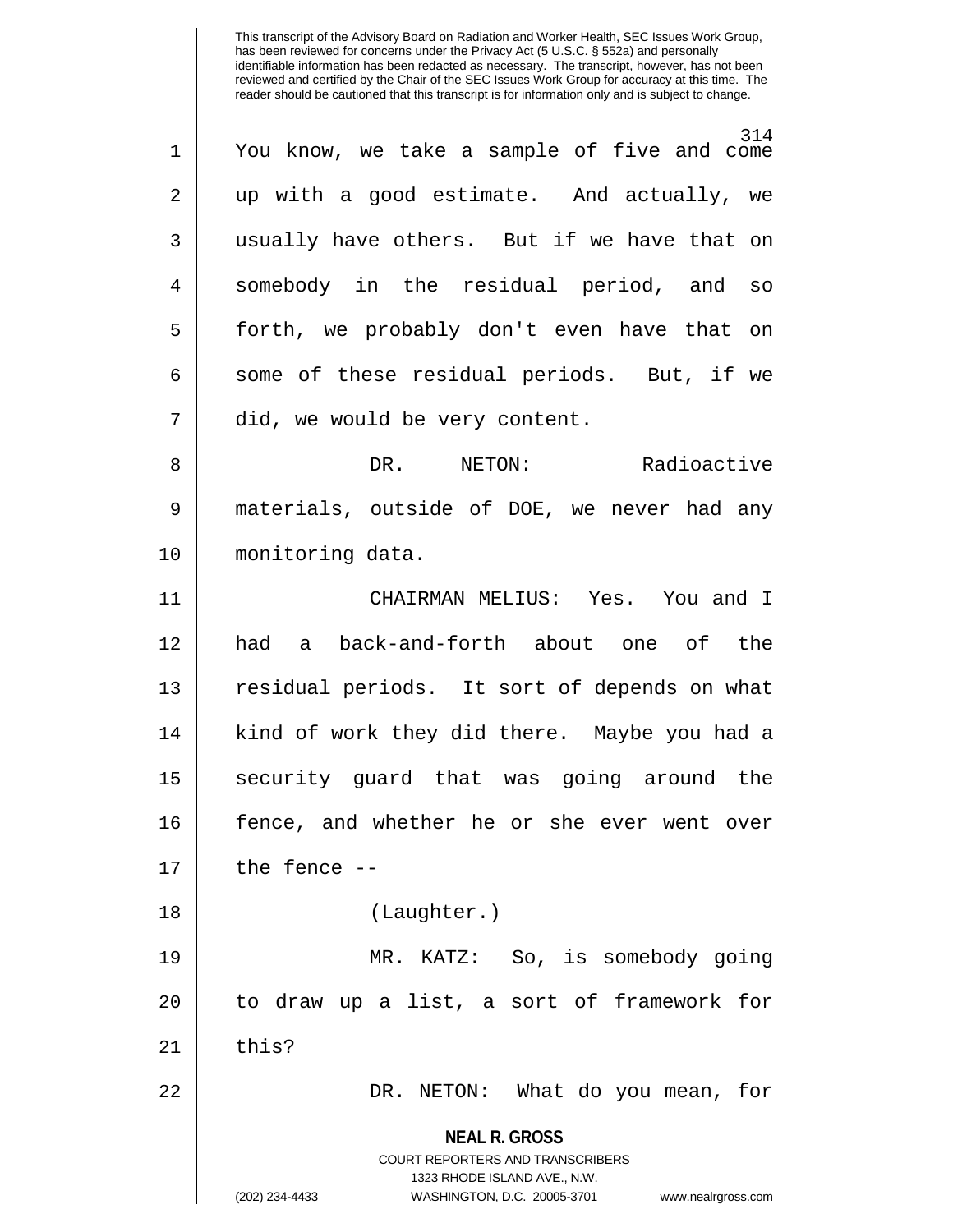**NEAL R. GROSS** COURT REPORTERS AND TRANSCRIBERS 1323 RHODE ISLAND AVE., N.W. (202) 234-4433 WASHINGTON, D.C. 20005-3701 www.nealrgross.com This transcript of the Advisory Board on Radiation and Worker Health, SEC Issues Work Group, has been reviewed for concerns under the Privacy Act (5 U.S.C. § 552a) and personally identifiable information has been redacted as necessary. The transcript, however, has not been reviewed and certified by the Chair of the SEC Issues Work Group for accuracy at this time. The reader should be cautioned that this transcript is for information only and is subject to change. 315 1 || the guidance stuff? 2 || MR. KATZ: Yes. 3 DR. NETON: Yes, we will put 4 || together a list. We will start with a list 5 | or a topical outline. 6 MR. KATZ: Yes, an outline sort  $7 \parallel$  of thing. 8 CHAIRMAN MELIUS: Yes, do a 9 || topical outline. 10 || DR. NETON: Things to consider. 11 CHAIRMAN MELIUS: Maybe an extra 12 layer of detail on like representativeness  $13$  || and some of the other --14 DR. NETON: Sort of an annotated 15 | outline. 16 CHAIRMAN MELIUS: Yes, yes, that  $17$  | would be  $-$ 18 DR. NETON: Yes, we can do that. 19 I can have that. It won't be before the 20 || Board meeting, I can guarantee you. 21 CHAIRMAN MELIUS: Yes. 22 I think it is related to this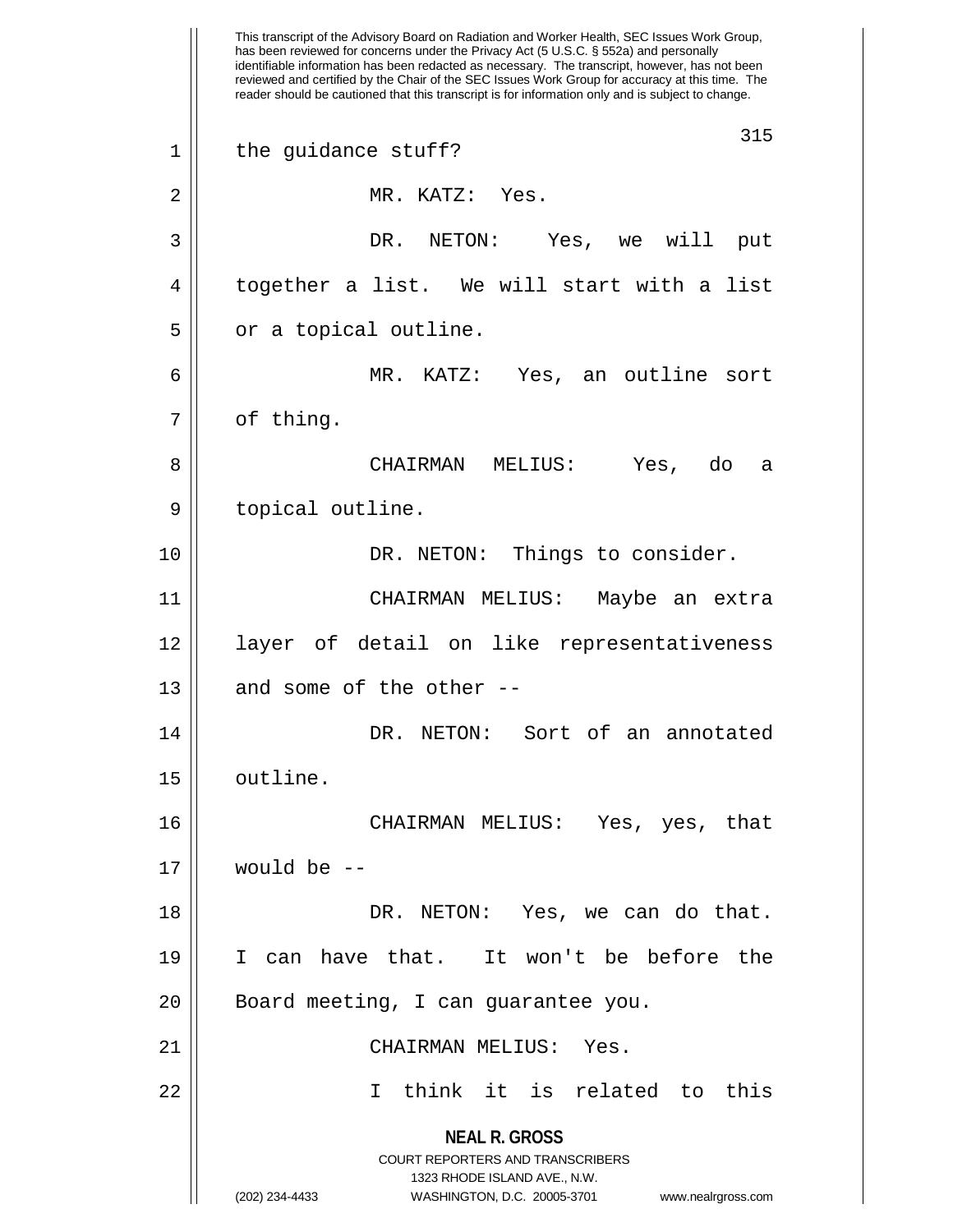| 1           | 316<br>whole issue, but it is also, what assumptions                                                                                                                   |
|-------------|------------------------------------------------------------------------------------------------------------------------------------------------------------------------|
| 2           | are we going to make about -- you know, it                                                                                                                             |
| 3           | comes out of the representativeness, I guess,                                                                                                                          |
| 4           | is where I was thinking of this. But what do                                                                                                                           |
| 5           | we assume about a monitoring data set? Do we                                                                                                                           |
| 6           | assume that it is representative? Do we                                                                                                                                |
| 7           | assume it is routine versus do we assume that                                                                                                                          |
| 8           | it is the highest exposure, and so forth?                                                                                                                              |
| $\mathsf 9$ | Because that is really --                                                                                                                                              |
| 10          | DR. TAULBEE: It<br>has to be                                                                                                                                           |
| 11          | evaluated before you use it.                                                                                                                                           |
| 12          | CHAIRMAN MELIUS: I know, but,                                                                                                                                          |
| 13          | yes, we tend to approach it with, I do not                                                                                                                             |
| 14          | want to call it bias, but certain assumptions                                                                                                                          |
| 15          | about it, and so forth. What amounts of                                                                                                                                |
| 16          | information do we need to evaluate? Or do we                                                                                                                           |
| 17          | assume that they are stratified and have to                                                                                                                            |
| 18          | show that they are not? I mean, it is                                                                                                                                  |
| 19          | another way it came up. Now I think we have                                                                                                                            |
| 20          | got that solved.                                                                                                                                                       |
| 21          | MR. KATZ: I think it is covered.                                                                                                                                       |
| 22          | CHAIRMAN MELIUS: We<br>have<br>got                                                                                                                                     |
|             | <b>NEAL R. GROSS</b><br><b>COURT REPORTERS AND TRANSCRIBERS</b><br>1323 RHODE ISLAND AVE., N.W.<br>(202) 234-4433<br>WASHINGTON, D.C. 20005-3701<br>www.nealrgross.com |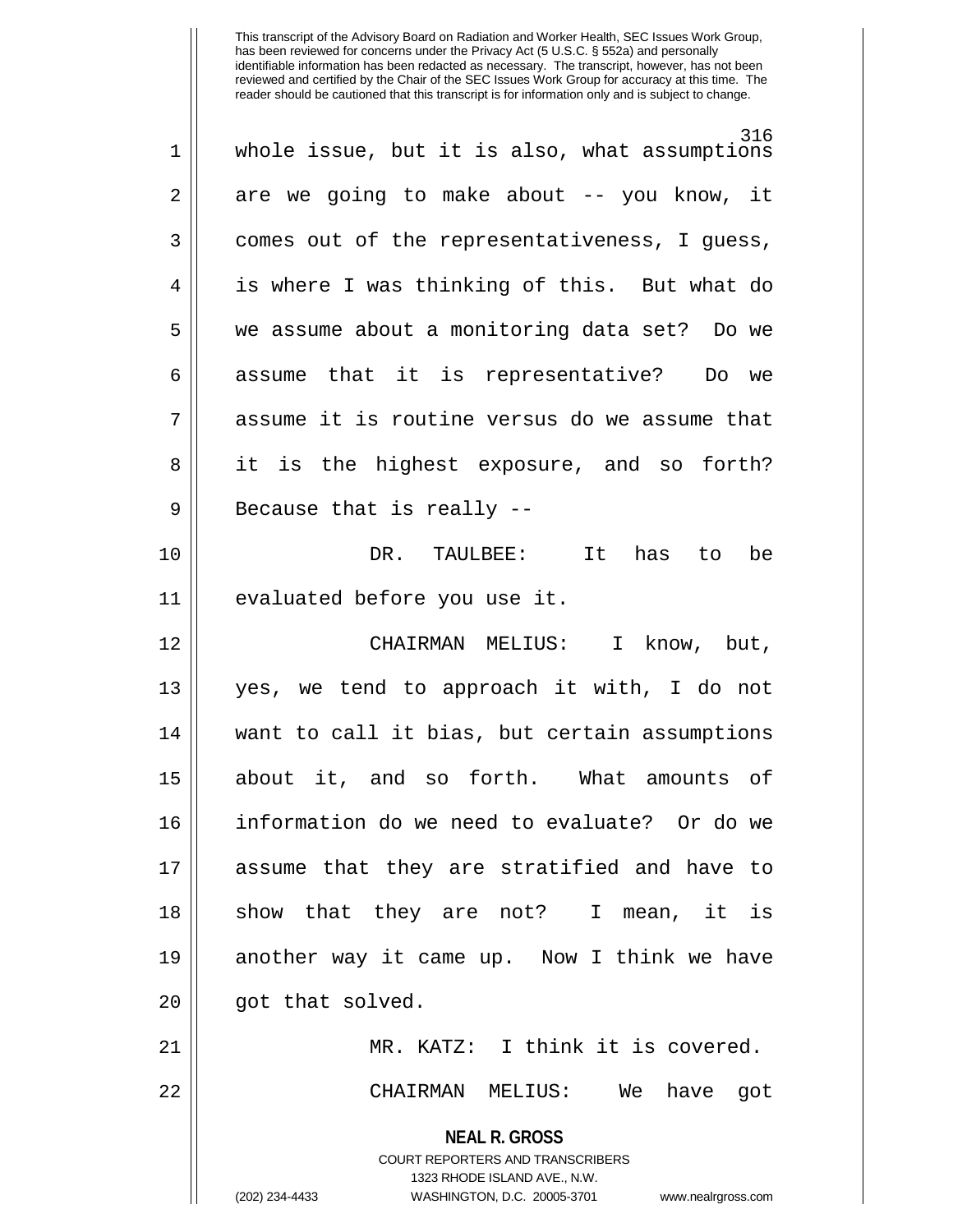**NEAL R. GROSS** COURT REPORTERS AND TRANSCRIBERS 1323 RHODE ISLAND AVE., N.W. (202) 234-4433 WASHINGTON, D.C. 20005-3701 www.nealrgross.com This transcript of the Advisory Board on Radiation and Worker Health, SEC Issues Work Group, has been reviewed for concerns under the Privacy Act (5 U.S.C. § 552a) and personally identifiable information has been redacted as necessary. The transcript, however, has not been reviewed and certified by the Chair of the SEC Issues Work Group for accuracy at this time. The reader should be cautioned that this transcript is for information only and is subject to change. 317 1 || that covered. But I think in terms of the  $2 \parallel$  other, I think we have to think that through. 3 || Again, it is a point of evaluation, how much 4 information you need, where you get the 5 | information, and then what you make of it. 6 || Anybody else have thoughts? 7 || DR. NETON: I'm thought out. 8 || (Laughter.) 9 CHAIRMAN MELIUS: I know. I 10 ll think we all are. 11 || DR. NETON: Yes. 12 MS. LIN: To be clear, the Board 13 is doing a checklist, and then NIOSH is doing 14 || an internal bound? 15 || DR. NETON: No. 16 Is that Jenny? 17 MR. KATZ: Yes, that's Jenny. 18 DR. NETON: Yes, Jenny, I think 19 NIOSH is going to develop a topical outline 20 || that sort of incorporates these items that we 21 have discussed, both Tim's checklist issues  $22$  | and what Dr. Melius pointed out.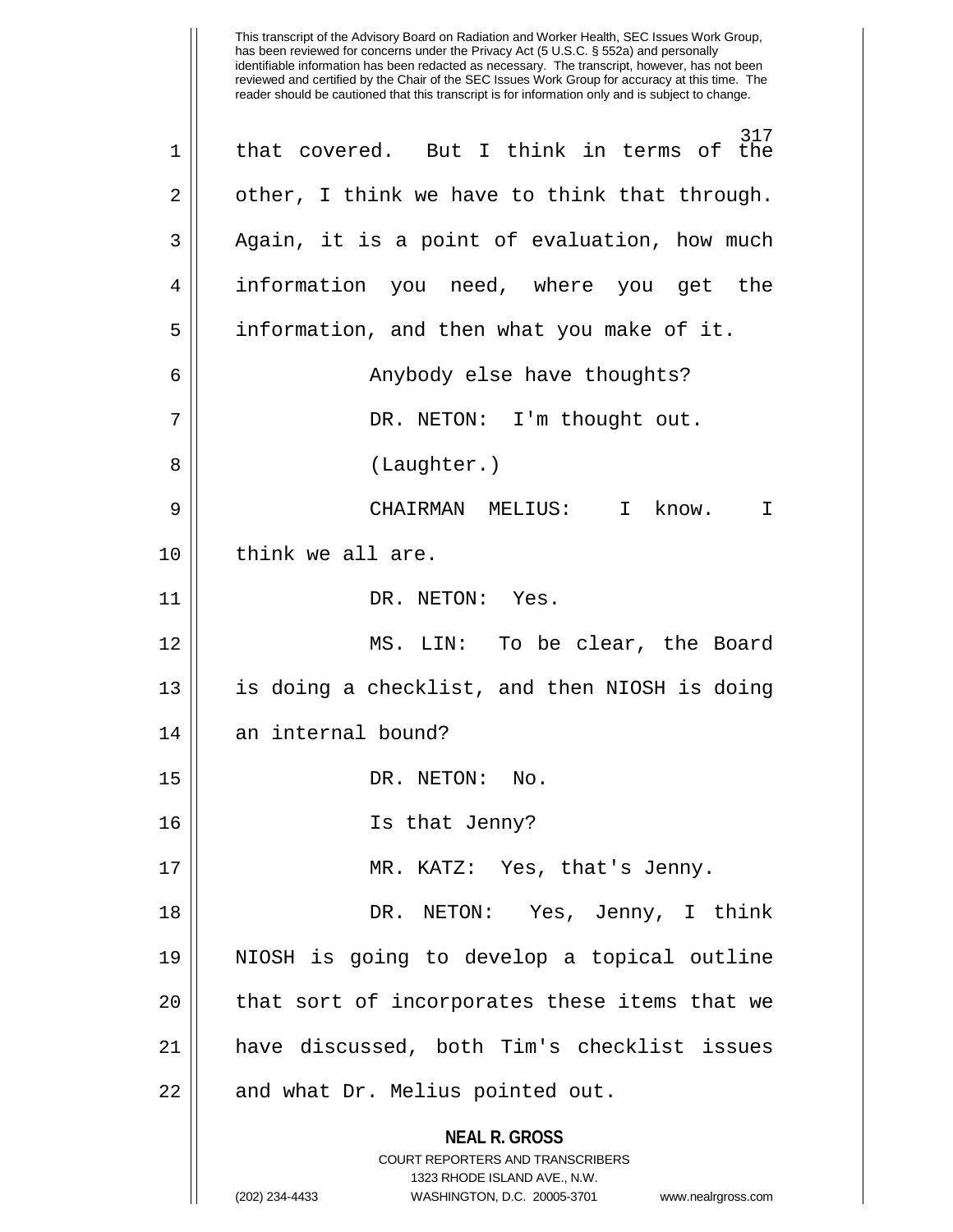**NEAL R. GROSS** COURT REPORTERS AND TRANSCRIBERS 1323 RHODE ISLAND AVE., N.W. (202) 234-4433 WASHINGTON, D.C. 20005-3701 www.nealrgross.com This transcript of the Advisory Board on Radiation and Worker Health, SEC Issues Work Group, has been reviewed for concerns under the Privacy Act (5 U.S.C. § 552a) and personally identifiable information has been redacted as necessary. The transcript, however, has not been reviewed and certified by the Chair of the SEC Issues Work Group for accuracy at this time. The reader should be cautioned that this transcript is for information only and is subject to change. 318 1 || MS. LIN: Okay. 2 DR. NETON: Sort of path forward  $3 \parallel$  on how we are going to demonstrate that the  $4 \parallel$  data -- how we are going to evaluate whether 5 || stratification needs to be considered or  $6 \parallel$  when  $--$ 7 CHAIRMAN MELIUS: It is really 8 || how we approach coworker modeling. I think  $9 \parallel$  that is really what we are  $-$ 10 MS. LIN: Yes, I got that part. 11 I just wasn't sure what product are we going 12 to see from the Board and from NIOSH. I 13 don't want to be like coming back from a one-14 year deployment and there's like a bunch of 15 documents. 16 (Laughter.) 17 MR. KATZ: No, no, no. This will 18 || all be finished before you get back. 19 CHAIRMAN MELIUS: We're going to 20 || keep you on the email list. You're going to 21 keep getting -- keep a big hard disk drive. 22 MS. LIN: Yes, well, I look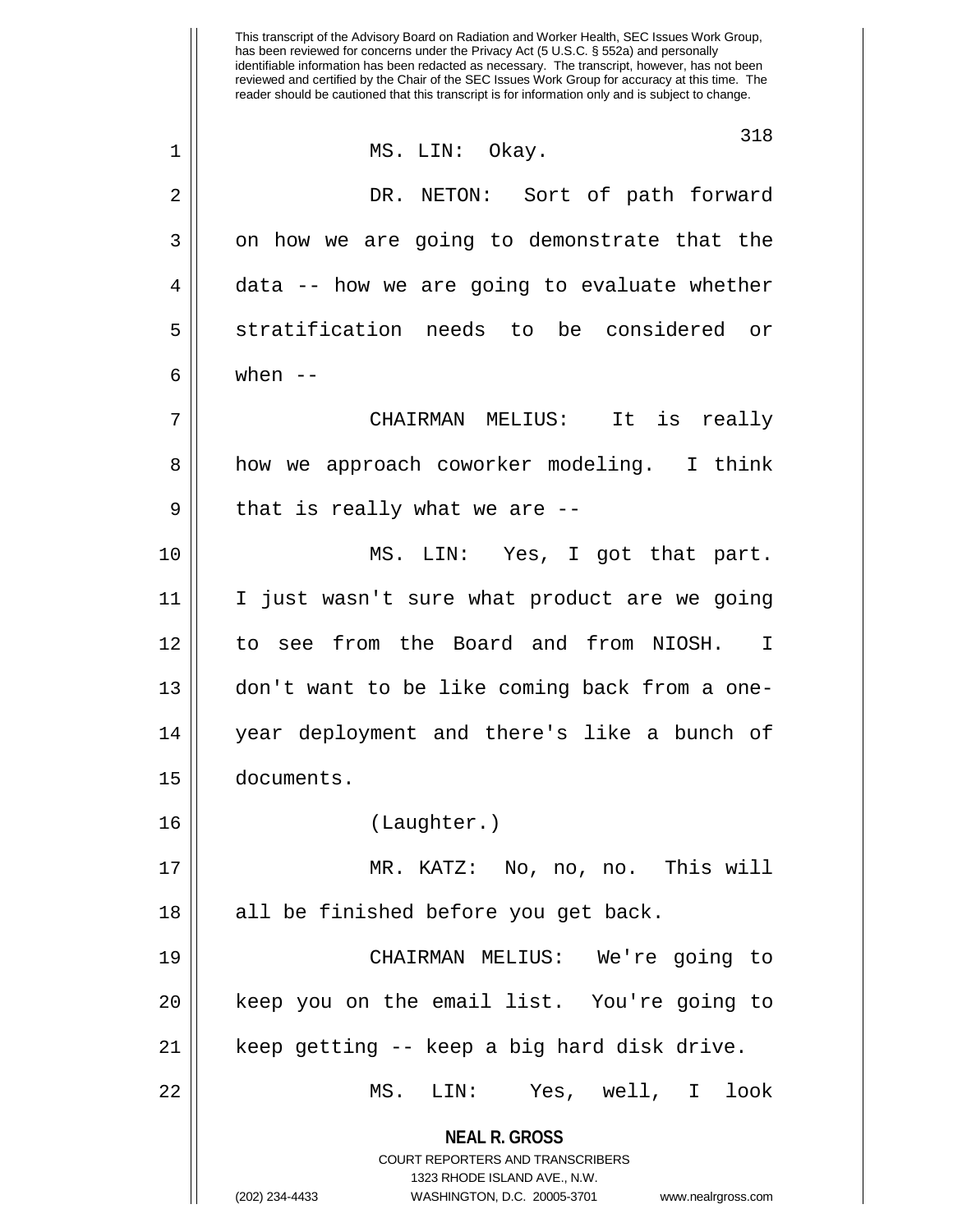**NEAL R. GROSS** COURT REPORTERS AND TRANSCRIBERS 1323 RHODE ISLAND AVE., N.W. (202) 234-4433 WASHINGTON, D.C. 20005-3701 www.nealrgross.com This transcript of the Advisory Board on Radiation and Worker Health, SEC Issues Work Group, has been reviewed for concerns under the Privacy Act (5 U.S.C. § 552a) and personally identifiable information has been redacted as necessary. The transcript, however, has not been reviewed and certified by the Chair of the SEC Issues Work Group for accuracy at this time. The reader should be cautioned that this transcript is for information only and is subject to change. 319<br>reading 1 forward to it. I need some reading 2 materials, and maybe they will put me to 3 | sleep. 4 CHAIRMAN MELIUS: Yes, you will 5 | be bored over there. 6 (Laughter.) 7 MEMBER BEACH: And then, SC&A is 8 || going to bring the one; that is just one 9 | action, the OPOS. 10 || DR. NETON: And then, we have got 11 the additional action to look at our NOCTS 12 data set, look at the practical significance 13 issue, which in my opinion is probably a 14 higher priority than anything we are doing 15 | yet. Or maybe not. 16 MR. KATZ: Okay. I think we're  $17 \parallel$  set. 18 CHAIRMAN MELIUS: I have one 19 final. My understanding is, Jenny, October 1  $20$  || is your --21 MR. KATZ: It has been pushed  $22 \parallel$  back.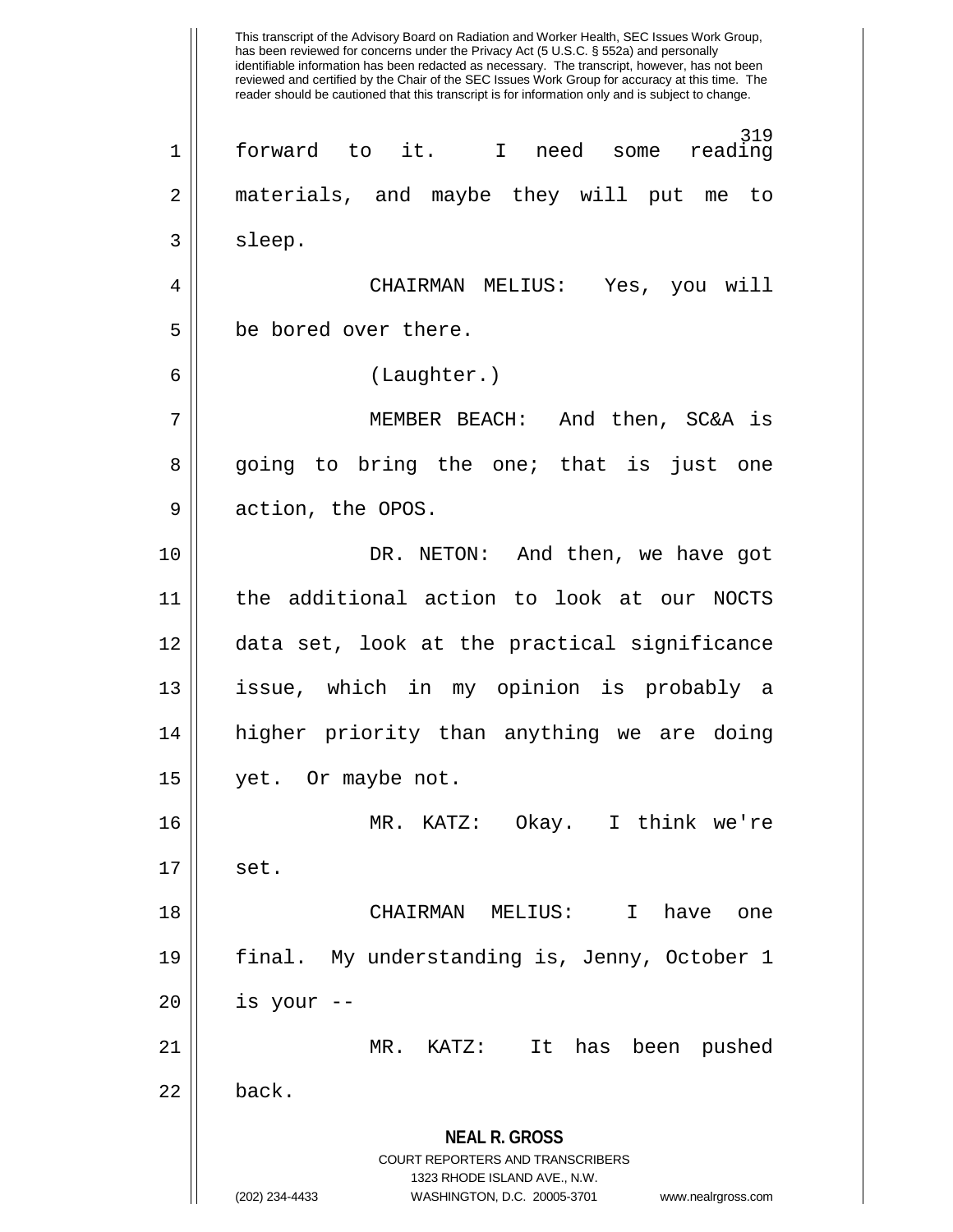**NEAL R. GROSS** COURT REPORTERS AND TRANSCRIBERS 1323 RHODE ISLAND AVE., N.W. (202) 234-4433 WASHINGTON, D.C. 20005-3701 www.nealrgross.com This transcript of the Advisory Board on Radiation and Worker Health, SEC Issues Work Group, has been reviewed for concerns under the Privacy Act (5 U.S.C. § 552a) and personally identifiable information has been redacted as necessary. The transcript, however, has not been reviewed and certified by the Chair of the SEC Issues Work Group for accuracy at this time. The reader should be cautioned that this transcript is for information only and is subject to change. 320 1 CHAIRMAN MELIUS: Pushed back? 2 MR. KATZ: The 15th. 3 CHAIRMAN MELIUS: The 15th? 4 MS. LIN: Yes, it's the 15th, but 5 I will be leaving my civilian post a few days  $6 \parallel$  early, so I can pack and drive down. 7 | CHAIRMAN MELIUS: Aw, come on. 8 || (Laughter.) 9 You're not going to come to 10 || Denver? You're not coming to Denver? 11 || MS. LIN: No. 12 MR. KATZ: Basically, just before 13 Denver. 14 CHAIRMAN MELIUS: I know, just 15 | before Denver, how convenient. 16 MS. LIN: Yes, I know. So sorry. 17 CHAIRMAN MELIUS: Do I have to 18 || call the Defense Department to get this 19 delayed another week? 20 (Laughter.) 21 MS. LIN: I can't do this. I  $22$  | have already negotiated with them.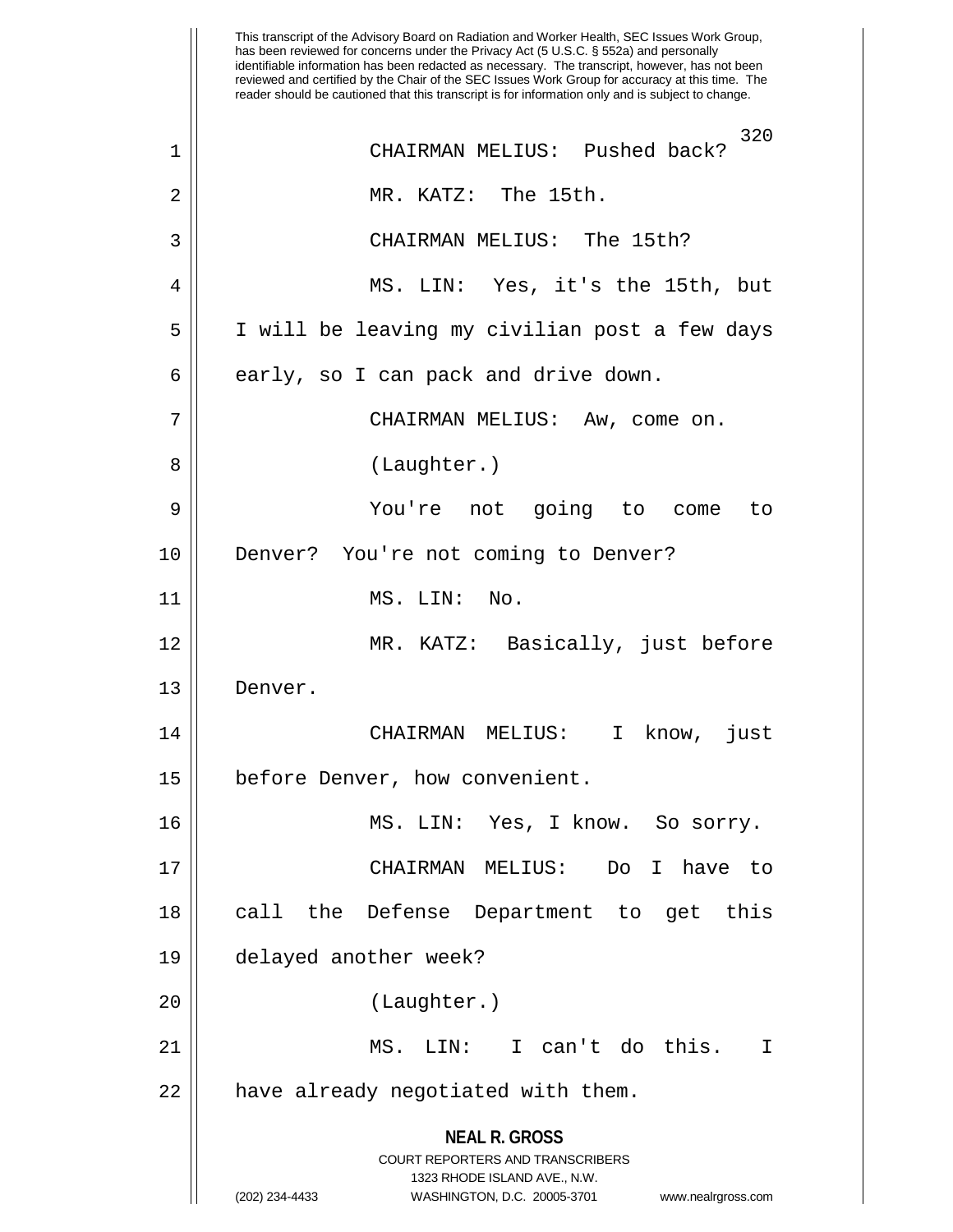**NEAL R. GROSS** COURT REPORTERS AND TRANSCRIBERS 1323 RHODE ISLAND AVE., N.W. (202) 234-4433 WASHINGTON, D.C. 20005-3701 www.nealrgross.com This transcript of the Advisory Board on Radiation and Worker Health, SEC Issues Work Group, has been reviewed for concerns under the Privacy Act (5 U.S.C. § 552a) and personally identifiable information has been redacted as necessary. The transcript, however, has not been reviewed and certified by the Chair of the SEC Issues Work Group for accuracy at this time. The reader should be cautioned that this transcript is for information only and is subject to change. 321 1 CHAIRMAN MELIUS: Oh, okay. 2 MS. LIN: But if you guys ever do  $3 \parallel$  a Board meeting in D.C. again, then I can 4 || book a tour at the Pentagon for you guys. 5 CHAIRMAN MELIUS: That would be  $6 \parallel \quad \text{cool.}$ 7 MS. LIN: Yes, and we can go 8 || golfing at the Andrews Air Force Base. Maybe 9 | you will run into President Obama. 10 (Laughter.) 11 CHAIRMAN MELIUS: And you will 12 see John Howard. He [identifying 13 information redacted]. I found that out as 14 || I was going to the airport the last week. 15 MS. LIN: Yes? 16 CHAIRMAN MELIUS: He was on the 17 Metro with me. He got off first. So, don't 18 be surprised. 19 || MS. LIN: I know, right? 20 CHAIRMAN MELIUS: I didn't know 21 he [identifying information redacted]. 22 MS. LIN: Yes, he was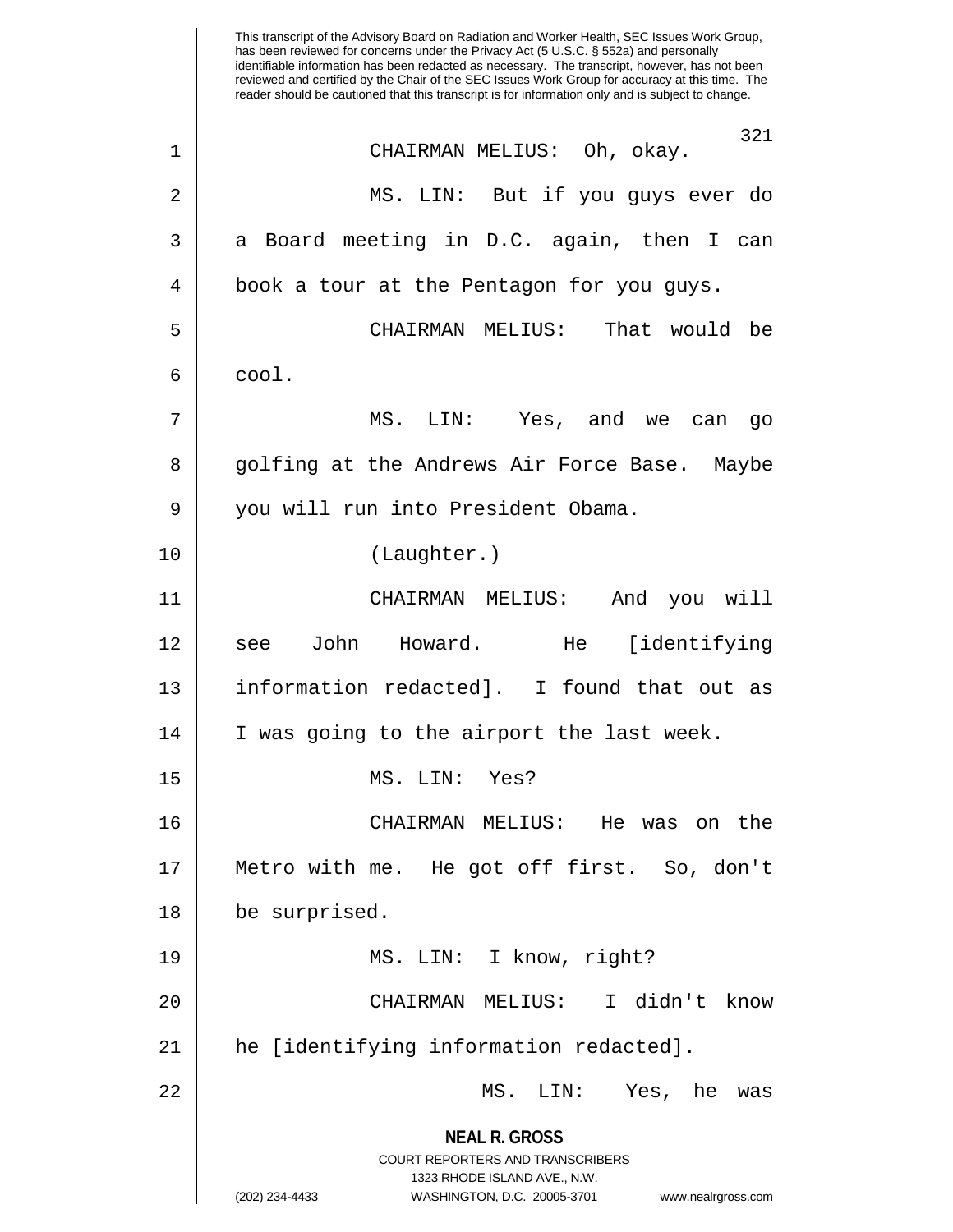**NEAL R. GROSS** COURT REPORTERS AND TRANSCRIBERS 1323 RHODE ISLAND AVE., N.W. (202) 234-4433 WASHINGTON, D.C. 20005-3701 www.nealrgross.com This transcript of the Advisory Board on Radiation and Worker Health, SEC Issues Work Group, has been reviewed for concerns under the Privacy Act (5 U.S.C. § 552a) and personally identifiable information has been redacted as necessary. The transcript, however, has not been reviewed and certified by the Chair of the SEC Issues Work Group for accuracy at this time. The reader should be cautioned that this transcript is for information only and is subject to change. 322 1 || telling me there are actually a bunch of 2 || people working at the Pentagon who 3 [identifying information redacted]. 4 | CHAIRMAN MELIUS: Okay. 5 MS. LIN: Are we still being 6 | transcribed? 7 MR. KATZ: Yes. 8 MS. LIN: Isn't the meeting over  $9 \parallel$  yet? 10 (Laughter.) 11 MR. KATZ: No, we're being 12 | transcribed. 13 MS. LIN: About where John Howard 14 [identifying information redacted]? 15 CHAIRMAN MELIUS: I think the 16 || Pentagon is pretty easy to identify, right? 17 MR. KATZ: We can be adjourned at 18 || this point for the transcription's purpose. 19 (Whereupon, at 3:16 p.m., the 20 meeting was adjourned.) 21 22